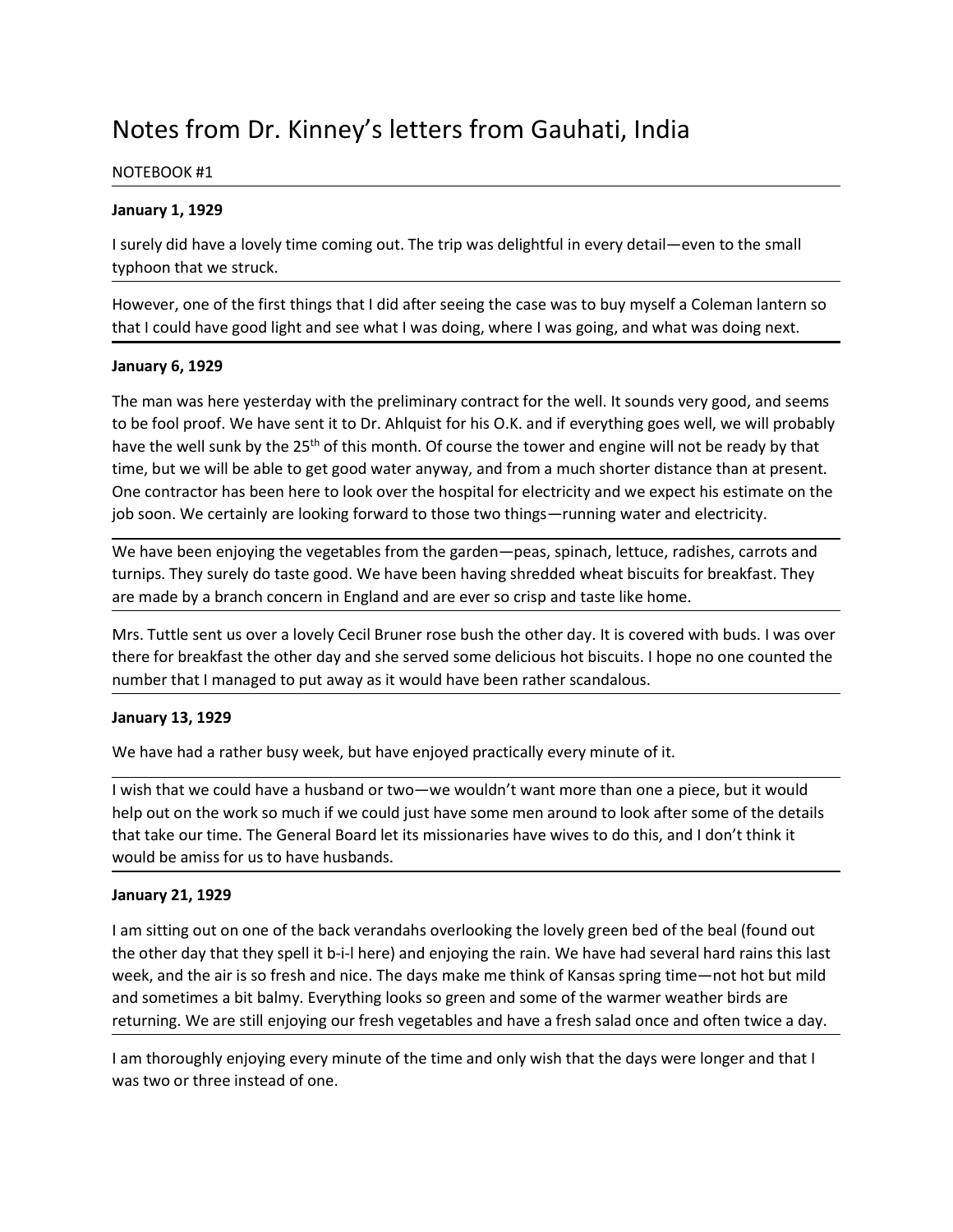January 27, 1929<br>I am having to use my Assamese now, and it is good for me. I get along beautifully as f<br>meals are concerned and if they will just let me do the talking I understand everything<br>understand most of what they January 27, 1929<br>I am having to use my Assamese now, and it is good for me. I get along beautifully as far as ordering<br>meals are concerned and if they will just let me do the talking I understand everything perfectly. I ev **January 27, 1929**<br>I am having to use my Assamese now, and it is good for me. I get along beautifully as far as ordering<br>meals are concerned and if they will just let me do the talking I understand everything perfectly. I **January 27, 1929**<br>
I am having to use my Assamese now, and it is good for me. I get along beautifully as far as ordering<br>
meals are concerned and if they will just let me do the talking I understand everything perfectly. **January 27, 1929**<br>
I am having to use my Assamese now, and it is good for me. I get along beautifully as far as ordering<br>
meals are concerned and if they will just let me do the talking I understand everything perfectly. **January 27, 1929**<br>I am having to use my Assamese now, and it is good for me. I get along beautifully as far as ordering<br>meals are concerned and if they will just let me do the talking I understand everything perfectly. I **January 27, 1929**<br>
I am having to use my Assamese now, and it is good for me. I get along beautifully as far as ordering<br>
meals are concerned and if they will just let me do the talking I understand everything perfectly. **January 27, 1929**<br>I am having to use my Assamese now, and it is good for me. I get along beautifully as far as ordering<br>meals are concerned and if they will just let me do the talking I understand everything perfectly. I I am having to use my Assamese now, and it is good for me. I get along beautifully as far as ordering<br>meals are concerned and if they will just let me do the talking I understand everything perfectly. I even<br>understand mos I am having to use my Assamese now, and it is good for me. I get along beautifully as far as ordering<br>meals are concerned and if they will just itel me do the talking I understand everything perfectly. I even<br>understand mo January 27, 1929<br>I am having to use my Assamese now, and it is good for me. I get along beautifully as far as ordering<br>meals are concerned and if they will just let me do the talking I understand everything perfectly. I ev January 27, 1929<br>
I am having to use my Assamese now, and it is good for me. I get along beautifully as far as ordering<br>
meals are concerned and if they will just let me do the talking I understand everything perfectly. I January 27, 1929<br>
I am having to use my Assamese now, and it is good for me. I get along beautifully as far as ordering<br>
meals are concerned and if they will just let me do the talking I understand everything perfectly. I January 27, 1929<br>
I am having to use my Assamese now, and it is good for me. I get along beautifully as far as ordering<br>
meals are concerned and if they will just let me do the talking I understand everything perfectly. I

January 27, 1929<br>
I am having to use my Assamese now, and it is good for me. I get along beautifully as far as ordering<br>
meaks are concerned and if they will just let me do the talking I understand everything perfectly. I I am having to use my Assames now, and it is good for me. I get along beautifully as far as ordering<br>meals are concerned and if they will just let me do the talking I understand everything perfectly. I even<br>understand most meals are concerned and if they will just let me do the talking I understand everything perfectly. I even<br>understand most of what they say regarding meals and household things as they are very considerate<br>and occasionally understand most of what they say regarding meals and household things as they are very considerate<br>
and occasionally use an figlish word.<br>
If have a new pundit and like limit expressions of the time every day in conversati and occasionally use an English word.<br>
It have a new pundit and like him very much. He spends some of the time every day in conversation and<br>
is very strict in making sure that I pronounce everything just exactly right.<br>
W I have a new pundit and like him very much. He spends some of the time every day in conversation and<br>is very strict in making sure that 1 pronounce everything just exactly right.<br>We surely do need lights. The water contrac Fract care we you are them, the will get them, but don't like them to think that like the corrective propriation and it is the surely do need lights. The water contract is being drafted for the last time, and I do hope tha watery and the to the protection that the them data them them that the same them and it do hope that they will get to work very shortly on that. They certainly do take their own sweet time about things here in this country We surely do need lights. The water contract is being drafted for the last time, and I do hope that they<br>will get to work very shortly on that. They certainly do take their own sweet time about things bere in<br>this country Where the work with store and more than the two cases that the best current with geometro.<br>This country and don't understand why it is that we want things done pronto.<br>We have opened up a contagious ward in the hospital no We have opened up a contagious ward in the hospital now. I hated to have to do it, but it seemed the<br>only thing to do, and as long as we had a room that could be used, we decided to use it.<br>It has been so cold and rainy th ever are use per active and interest to much in the interest of the convert of the convert of the detection and as long as we had a from that could be used, we decided to use it.<br>It has been so cold and rainy that the girl It has been so cold and rainy that the girls have all been over here this afternoon (the other bungalow<br>group) and we have had a good time in general.<br>Usertola, and had a good time in general.<br>Usertola, and had a good time renous out and our our different the more all the the services in the hospital for a loop the service our litterations.<br>We proper and the had a fire in the fire place ever since breakfast at 11. They have read, played the<br> solve) unit was the matter in the proper states and the matter and the come of the song service of the song service of the song service is a last night I went for a short ride with the Longwells after tea. It was lovely an

explanation and any observation. The looptic state the set all the simple of the wind for a short ride with the teaching and the minds me and to the willage. They surely are a ghastly looking sight. The ashes that they rub Last night I went for a short ride with the Longwells after tea. It was lovely and the air was delicious.<br>Reminds me a bit of the spiring days in Kanass. As we started out we save a lone group of holy me<br>coming into the vi Reminds me a bit of the spring days in Kansas. As we started out we saw a lone group of holy men<br>coming into the village. They surely are a ghastly looking sight. The ashes that her y-ub on their bodies<br>are put there to ke coming into the village. They surely are a ghastly looking sight. The ashes that they rub on their bodies<br>are put there to keep them warm and also to signify that all earthly desires have been burned ut. Their<br>faces are so are put there to keep them warm and also to signify that all earthly desires have been burned out. Their faces are so lacking in any spiritual qualities and some of them are so hard and rouel. I would love to be dable to s able to send you a picture of them, but don't like them to think that I am interested en able to send you a picture of them, but don't like them to think that I am interested en want to look at them long enough to snap one want to look at them long enough to snap one. Maybe someday I will have a chance to get one when<br>they don't know it. They would certainly send cold shivers down your back if you could see them.<br>I surely am going to enjoy " they don't know it. They would certainly send cold shivers down your back if you could see them.<br>February 5, 1929<br>I surely am going to enjoy "Vogue". The first copy hasn't come but I expect it will be along soon. Thanks,<br>v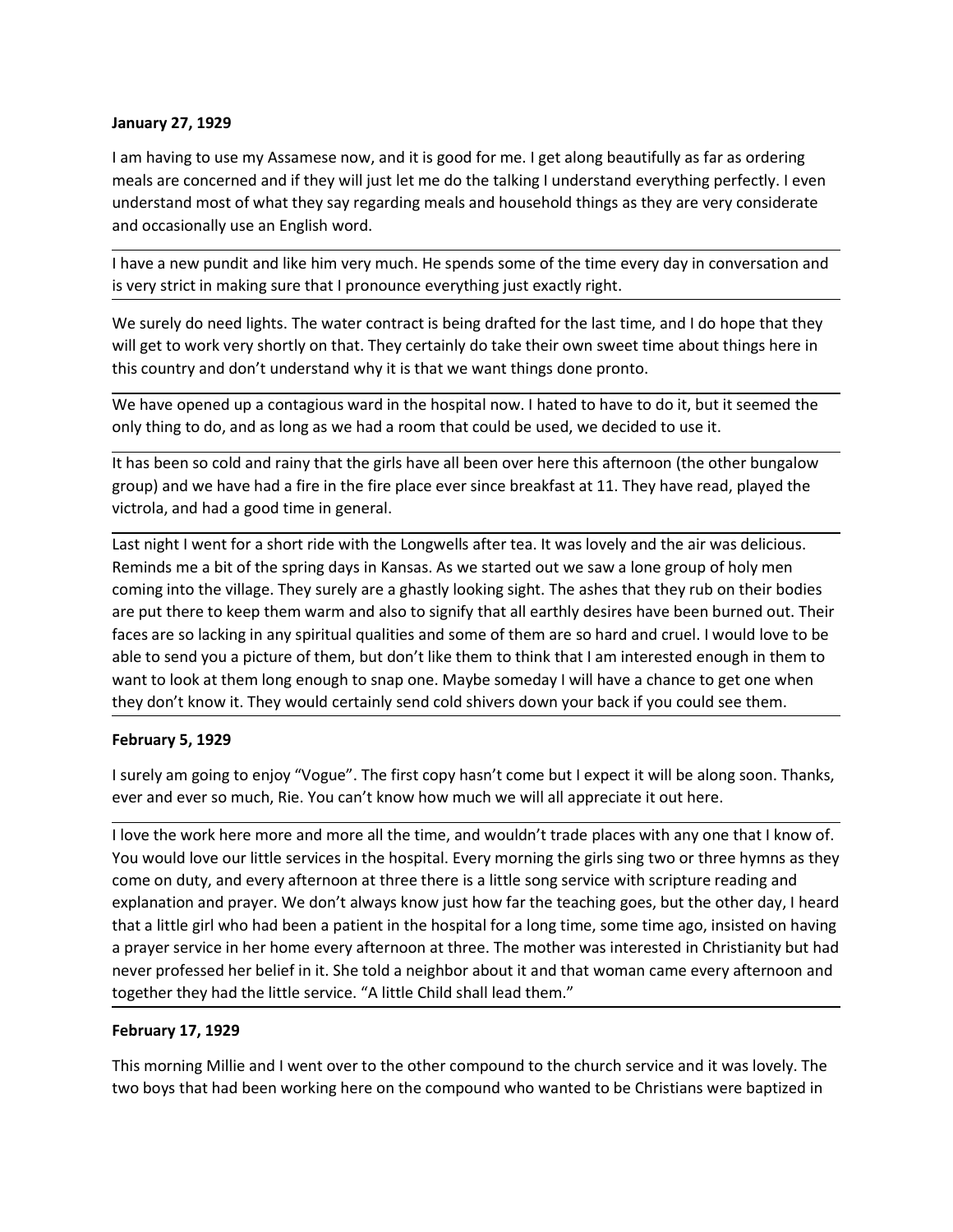the Brahmaputra. It was a lovely river, and the surrounding hills are exquisite. The morning was almost<br>like one in June. Dr. Tuttle baptized the boys and spoke very effectively to the non-Christian onlookers<br>before the se the Brahmaputra. It was a lovely river, and the surrounding hills are exquisite. The morning was almost<br>like one in June. Dr. Tuttle baptized the boys and spoke very effectively to the non-Christian onlookers<br>before the se the Brahmaputra. It was a lovely river, and the surrounding hills are exquisite. The morning was almost<br>like one in June. Dr. Tuttle baptized the boys and spoke very effectively to the non-Christian onlookers<br>before the se the Brahmaputra. It was a lovely river, and the surrounding hills are exquisite. The morning was almost<br>like one in June. Dr. Tuttle baptized the boys and spoke very effectively to the non-Christian onlookers<br>before the se the Brahmaputra. It was a lovely river, and the surrounding hills are exquisite. The morning was almost<br>like one in June. Dr. Tuttle baptized the boys and spoke very effectively to the non-Christian onlookers<br>before the se the Brahmaputra. It was a lovely river, and the surrounding hills are exquisite. The morning was almost like one in June. Dr. Tuttle baptized the boys and spoke very effectively to the non-Christian onlookers before the se the Brahmaputra. It was a lovely river, and the surrounding hills are exquisite. The morning was almost like one in June. Dr. Tuttle baptized the boys and spoke very effectively to the non-Christian onlookers<br>before the se village. the Brahmaputra. It was a lovely river, and the surrounding hills are exquisite. The morning was all<br>like one in June. Dr. Tuttle baptized the boys and spoke very effectively to the non-Crinistian onloo<br>before the service. like one in June. Dr. Tuttle baptized the boys and spoke very effectively to the non-Christian onlookers<br>before the service. He is such a prince of a man! It was the first baptismi service I had seen out here,<br>and it was l the Brahmaputra. It was a lovely river, and the surrounding hills are exquisite. The morning was almost<br>like one in June. Dr. Tuttle baptized the boys and spoke very effectively to the non-Christian onlookers<br>before the se the Brahmaputra. It was a lovely river, and the surrounding hills are exquisite. The more like one in June. Dr. Tuttle baptized the boys and spoke very effectively to the non-Chrike before the service. He is such a prince the Brahmaputra. It was a lovely river, and the surrounding hills are exquisite. The morning was almost<br>like one in June. Dr. Tuttle baptized the boys and spoke very effectively to the non-Christian onlookers<br>before the se the Brahmaputra. It was a lovely river, and the surrounding hills are exquisite. The morning was almost<br>like one in June. Dr. Tuttle baptized the boys and spoke very effectively to the non-Christian onlookers<br>before the se the Brahmaputra. It was a lovely river, and the surrounding hills are exquisite. The morning was almost<br>like one in June. Dr. Tuttle baptized the boys and spoke very effectively to the non-Christian onlookers<br>before the se ilke one in June. Dr. Tuttle baptized the boys and spoke very effectively to the non-Christian onlookers<br>before the service. He is such a prince of a man! It was the first baptismal service I had seen out here,<br>and it was something the steak however--that is one thing that we can't get here. There are this the presented how the steak however the steak however and it was the first baptismal service. It has seen out here, and it was lovely. T

and it was lovely. The boys certainly have given a splendid testimony as they have been persecuted a<br>great deal, but have remained steadfast. They told Miss Holmes that some of the other young men in<br>the village had said—" great deal, but have remained steadtast. They told Muss Holmes that some of the other young men in the dilage had said—"You go ahead and we will see how you make out. If you make out well being a<br>Christian, we will be Chri the vullage had said—"You go ahead and we will see how you make out. It you make out well being a<br>Christian, we will be Christians also". No one knows what the effect of their conversation may be on that<br>Village.<br>How so en Christian, we will be Christians also". No one knows what the effect of their conversation may be on that<br>
I do so enjoy my "Home Mail".<br>
We have felt very conscious of God's blessing and guidance and the truth of the stat village.<br>
I do so enjoy my "Home Mail".<br>
We have felt very conscious of God's blessing and guidance and the truth of the statement that nothing<br>
is impossible with God is being forcefully demonstrated daily.<br> **February 27,** I do so enjoy my "Home Mail".<br>We have felt very conscious of God's blessing and guidance and the truth of the statement that nothing<br>is impossible with God is being forcefully demonstrated daily.<br>The base separation as app We have felt very conscious of God's blessing and guidance and the truth of the statement that nothing<br>is impossible with God is being forcefully demonstrated daily.<br> **February 27, 1929**<br>
Thanks heaps for the recipes. They the move of the the fifteenth of April. Doesn't that sound good?<br>
Marks heaps for the recipes. They are lovely and Edna has just reveled in them. She is the housekeeper<br>
and is a dandy one. I had my first taste of bala fru **February 27, 1929**<br>
Thanks heaps for the recipes. They are lovely and Edna has just reveled in them. Sh<br>
and is a dandy one. I had my first taste of bala fruit the other day. They make a drin<br>
like a glass of orange aid a Thanks heaps for the recipes. They are lovely and Edna has just reveled in them. She is the housekeeper and is a dandy one. I had my first taste of bala fruit the other day. They make a drink out of it. It looks<br>like a gla mund suces of the hospital by the first of the more in the time has gone. The will come to the come the standy one. It had my first taste of bala fruit the other day. They make a drink out of it. It looks<br>like a glass of o she are dongtoned and the quirect serves that the method with the constrant with the constrained the constrained where a state of captates—mostly from our own garden, with as many tomatoes as we can eat. I would love some

vegetables—mostly from our own garden, with as many tomatos as we can eat. I would love to have some steak hovever--that is one thing that we can't get here. There are other things that we can't get also, but that is the m some steak nowever-that is one thing that think would taste the best. Inere are other things that we can't get<br>is a quarter of eight in the morning and I am writing this with the typewriter across my knees and<br>haven't gott also, but that is the main thing that I think would taste the best.<br>It is a quarter of eight in the morning and I am writing this with the typewriter across my knees and<br>haven't gotten out of bed yet. We are quite luxuriou It is a quarter or legth in the morning and I am writing this with the typewriter across my knees and<br>haven't gotten out of bed yet. We are quite luxurious here and have our chota in bed you see, and so I<br>just brought the

mater to grow to the depter will me late with a mark of the read mark our chota in bed you see, and so whist the equal to the eyewiter in with me last night and have taken this time to get a letter off as I knew that there yust brought the typewriter in with me last night and have taken this time to get a letter off a<br>that there wouldn't be a bit of time after I got out of bed as the day is scheduled full.<br>The water contract is signed and th the process of making and will be ready today (maybe) and we have been promised<br>the hospital by the fifteenth of April. Doesn't that sound good?<br>March 3, 1929<br>Think of it, I have been here four whole months and the time ha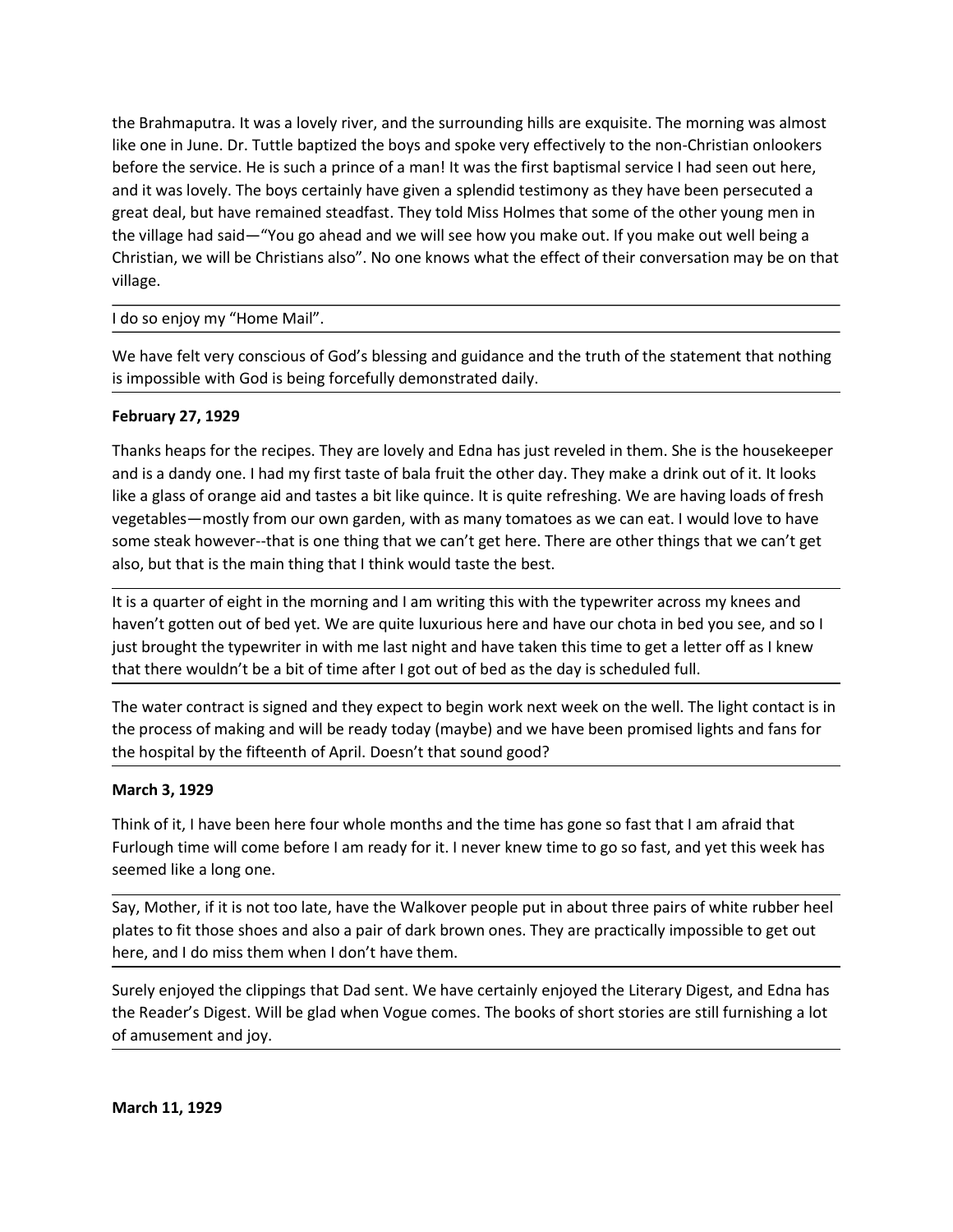We are planning to have fried chicken, scalloped potatoes, fruit salad, muffins, cake and tea. Doesn't<br>that sound good? Nothing sloppy about us and our eats. We really do have awfully good meals.<br>**March 31, 1929**<br>The first

We are planning to have fried chicken, scalloped potatoes, fruit salad, muffins, cake and tea. Doesn't<br>that sound good? Nothing sloppy about us and our eats. We really do have awfully good meals.<br>**March 31, 1929**<br>The first We are planning to have fried chicken, scalloped potatoes, fruit salad, muffins, cake<br>that sound good? Nothing sloppy about us and our eats. We really do have awfully  $\beta$ <br>**March 31, 1929**<br>The first Easter out here. It was

We are planning to have fried chicken, scalloped potatoes, fruit salad, muffins, cake and tea. Doesn't<br>that sound good? Nothing sloppy about us and our eats. We really do have awfully good meals.<br>**March 31, 1929**<br>The first We are planning to have fried chicken, scalloped potatoes, fruit salad, muffins, cake and tea. Doesn't<br>
that sound good? Nothing sloppy about us and our eats. We really do have awfully good meals.<br> **March 31, 1929**<br>
The fi We are planning to have fried chicken, scalloped potatoes, fruit salad, muffins, cake and tea. Doesn't<br>that sound good? Nothing sloppy about us and our eats. We really do have awfully good meals.<br>The first Easter out here. We are planning to have fried chicken, scalloped potatoes, fruit salad, muffins, cake and tea. Doesn't<br>that sound good? Nothing sloppy about us and our eats. We really do have awfully good meals.<br>March 31, 1929<br>The first E We are planning to have fried chicken, scalloped potatoes, fruit salad, muffins, cake and tea. Doesn't<br>that sound good? Nothing sloppy about us and our eats. We really do have awfully good meals.<br>**March 31, 1929**<br>The first We are planning to have fried chicken, scalloped potatoes, fruit salad, muffins, cake and tea. Doesn't<br>that sound good? Nothing sloppy about us and our eats. We really do have awfully good meals.<br>March 31, 1929<br>The first E We are planning to have fried chicken, scalloped potatoes, fruit salad, muffins, cake and tea. Doesn't<br>that sound good? Nothing sloppy about us and our eats. We really do have awfully good meals.<br>March 31, 1929<br>The first E We are planning to have fried chicken, scalloped potatoes, fruit salad, muffins, cake<br>that sound good? Nothing sloppy about us and our eats. We really do have awfully<br>**March 31, 1929**<br>The first Easter out here. It was a re We are planning to have fried chicken, scalloped potatoes, fruit salad, muffins, cake and tea. Doesn't<br>that sound good? Nothing sloppy about us and our eats. We really do have awfully good meals.<br>The first Easter out here. We are planning to have fried chicken, scalloped potatoes, fruit salad, muffins, ca<br>that sound good? Nothing sloppy about us and our eats. We really do have awful<br>**March 31, 1929**<br>The first Easter out here. It was a really We are planning to have fried chicken, scalloped potatoes, fruit salad, muffins, cake and tea. Doesn't<br>that sound good? Nothing sloppy about us and our eats. We really do have awfully good meals.<br>**March 31, 1929**<br>The first that sound good? Nothing sloppy about us and our eats. We really do have awfully good meals.<br> **March 31, 1929**<br>
The first Easter out here. It was a really glorious one, and in a way I think, meant more to me than<br>
that I e March 31, 1929<br>The first Easter out here. It was a really glorious one, and in a way I think, meant more to me than any<br>that I ever spent at home altho I will confess that I did miss the musica lot.<br>Thanks for the recipes.

The first Easter out here. It was a really glorious one, and in a way I think, meant more to me than any<br>that I ever spent at home altho I will confess that I did miss the music a lot.<br>Thanks for the recipes. We haven't tr The trist baster out there it twas a reality glorous one, and in a way it think, meant more to me than any<br>that lever spent at home altho I will confess that I did miss the music alot.<br>Thanks for the recipes. We haven't tr that I ever spent at home altho I will comess that I did miss the music a lot.<br>Thanks for the recipes. We haven't tried all of them yet as it means putting them into Assamese, but<br>have tried some and they have worked prett Thanks for the recipes. We haven't tried all of them yet as it means putting them into Assamese, but<br>have tried some and they have worked pretty well. While Lorarine has been here she has kept us<br>supplied with delicious ca when the discussion and they have worked pretty well. While Lorraine has been here she has kept us<br>supplied with delicious cake and so we haven't wanted much for desert. We use Mayonnaise by the<br>supplied with delicious cak supplied with delicious cake and so we haven't wanted much for dessert. We use Neurart. Used one gallon of olive oil last month in salad dressing. Bought a gallon tin<br>month. Monglu makes delicious salad dressing (May taugh month. Monglu makes delicious salad dressing (May taught him how, and he is quite proud of it and he<br>may well be.)<br>Wish you could see the fireflies out here. I have never seen anything any lovelier.<br>**April 8, 1929**<br>The owe

may well be.)<br>Wish you could see the fireflies out here. I have never seen anything any lovelier.<br>April 8, 1929<br>If eel much cooler altho still too dampish for comfort. We have just had some coffee ice cream. Yes,<br>honest to Wish you could see the fireflies out here. I have never seen anything any lovelier.<br>**April 8, 1929**<br>I feel much cooler altho still too dampish for comfort. We have just had some coffee ice cream. Yes,<br>honest to goodness lc Wish you could see the fireflies out here. I have never seen anything any lovelier.<br>
April 8, 1929<br>
If eel much cooler altho still too dampish for comfort. We have just had some coffee ice cream. Yes,<br>
honest to goodness l April 8, 1929<br>
If eel much cooler altho still too dampish for comfort. We have just had some coffee ice cream. Yes,<br>
honest to goodness lce Cream.<br>
The well is still unfinished-that is the pump hasn't yet been connected. T He much cooler altho still too dampish for comfort. We have just had some coffee ice cream. Yes,<br>
fheel much cooleres lce Cream.<br>
The well is still unfinished-that is the pump hasn't yet been connected. They promise to fin I feel much cooler altho still too dampish for comfort. We have just had some coffee ice cr<br>honest to goodness lce Cream.<br>The well is still unfinished-that is the pump hasn't yet been chonected. They promise to fit<br>the lea The well is still unfinished-that is the pump hasn't yet been connected. They prominate the least shower everyone quits and then they have to eat their rice about 11 in the least shower everyone quits and then they have to The weirs sum unimisted trans the populative trans the populative that the population of the morning and take<br>the least shower everyone quist and then they have to eat their rice about 11 in the morning and take<br>their bath their baths then so it is one when they return and then it is rather hot and "this is the way the wo-r-k-<br>gets-done-by-the-------day". This is a marvelous place to develop patience. When I get home I'm afraid<br>that I'll hav gets-done-by-the------doy". This is a marvelous place to develop patience. When I get home I'm afraid<br>that I'll have developed such a store of it (listen to me hug myself) that I will take things so easily that I<br>will neve will never in the world keep up with you all.<br> **April 21, 1929**<br>
The other day a girl or rather a woman came to the glinic. She had her four year old son with her and<br>
during the conversation, she sequated down on the grou April 21, 1929<br>The other day a girl or rather a woman came to the clinic. She had her four year old son with her and<br>during the conversation, she squatted down on the ground and the boy began to bunt for his dinner,----<br>ti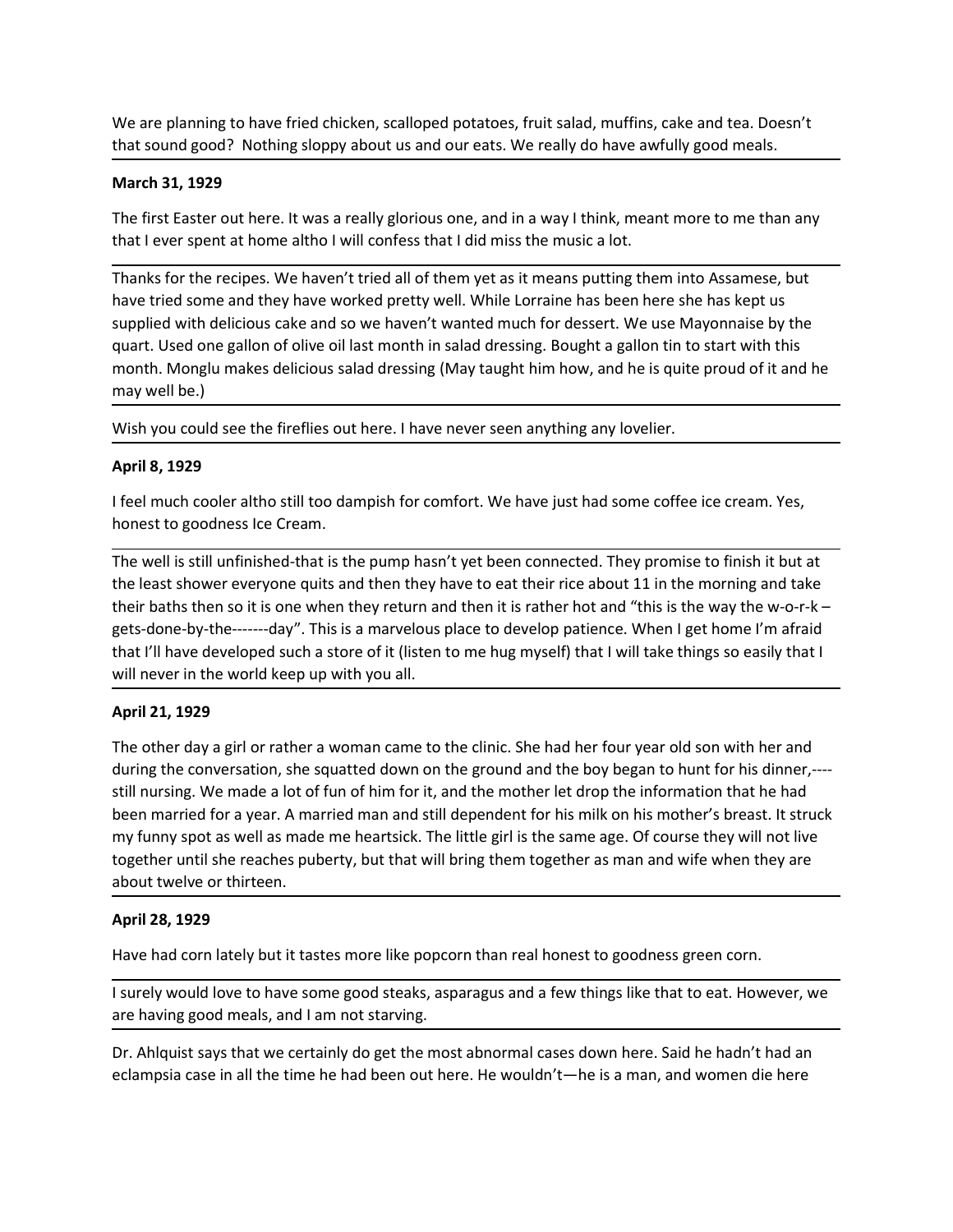before they will let a man attend them in such times. Magnesium sulphate surely has worked beautifully<br>in the four cases that we have had so far, and the Great Physician has been very near.<br>I am leaving tomorrow night for before they will let a man attend them in such times. Magnesium sulphate surely has worked beautifully<br>in the four cases that we have had so far, and the Great Physician has been very near.<br>I am leaving tomorrow night for before they will let a man attend them in such times. Magnesium sulphate surely has worked beautifully<br>in the four cases that we have had so far, and the Great Physician has been very near.<br>The leaving tomorrow night for C before they will let a man attend them in such times. Magnesium sulphate surely has worked beautifully<br>in the four cases that we have had so far, and the Great Physician has been very near.<br>Tam leaving tomorrow night for C before they will let a man attend them in such times. Magnesium sulphate surely has worked beautifully<br>in the four cases that we have had so far, and the Great Physician has been very near.<br>Tam leaving tomorrow night for C before they will let a man attend them in such times. Magnesium sulphate surely has worked beautifully<br>in the four cases that we have had so far, and the Great Physician has been very near.<br>I am leaving tomorrow night for before they will let a man attend them in such times. Magnesium sulphate surely has worked beautifully<br>in the four cases that we have had of ar, and the Great Physician has been very near.<br>I am leaving tomorrow night for C before they will let a man attend them in such times. Magnesium sulphate surely has worked beautifully<br>in the four cases that we have had so far, and the Great Physician has been very near.<br>I am leaving tomorrow night for before they will let a man attend them in such times. Magnesium sulphate surely has worked beautifully<br>in the four cases that we have had so far, and the Great Physician has been very near.<br>I am leaving tomorrow night for before they will let a man attend them in such times. Magnesium sulphate surely has worked beautifully<br>in the four cases that we have had so far, and the Great Physician has been very near.<br>I am leaving tomorrow night for before they will let a man attend them in such times. Magnesium sulphate surely has worked beautifully<br>In the four cases that we have had so far, and the Great Physician has been very near.<br>In leaving to morrow night for C before they will let a man attend them in such times. Magnesium sulphate surely has worked beautifully<br>In the four cases that we have had so far, and the Great Physician has been very near.<br>If an leaving tomorrow night for before they will let a man attend them in such times. Magnesium sulphate surely has worked beautifully<br>
in the four cases that we have had so far, and the Great Physician has been very near.<br>
I am leaving tomorrow night fo before they will let a man attend them in such times. Magnesium sulphate s<br>in the four cases that we have had so far, and the Great Physician has been v<br>in an leaving tomorrow night for Calcutta but hope to be back in abou before they will let a man attend them in such times. Magnesium sulphate surely<br>in the four cases that we have had so far, and the Great Physician has been very r<br>in meaving tomorrow night for Calcutta but hope to be back encel ming that in a metallocal material comen in such units. Sure sure that the forest the process that we had so far, and the Great Physician has been very near.<br>I am leaving tomorrow night for Calcutta but hope to be ba multerious of the reaction of the Calcutta but hope to be back in about five or six days. Hope to make final arrangements about the car while there and investigate several other things and also visit some of the hospitals. varited to may be the some that can be the calculated the serue who will the part of the hospitals. Wish there was somebody to go with me but Ruth Paul isn't going until the  $6^{16}$  and that thing and also visit some of th

the hospitals. Wish there was somebody to go with me but Ruth Paul isn't going unit the <sup>ne</sup> and that they they the published that is monon custom out here) I can have first class accommodations on a second class ticket. T would hold things up here too much. However, It think that y tipping the station agent (that is common<br>toustom out here) I can have first class accommodations on a second class ticket. That is frequently done<br>for women tra custom out here) I can have first class accommodations on a second class ticket. That is frequently done<br>
for women traveling alone. I have a list a yard long of errands for various people. Among other things I<br>
am looking for women travelling alone. I have a list a yard long of errands for various people. Among other things I<br>am looking forward to having a bath in a real tub (the first in sk months) and perhaps a steak if such can<br>be found. am looking forward to having a bath in a real tub (the first in six months) and perhaps a steak if such can<br>mole from all the stee in a movie also. (Frivolous person.)<br>Millie's bed will be here this week. It is a regular h be found. I may take in a movie also. (Frivolous person.)<br>Millie's bed will be here this week. It is a regular hospital bed, brown finish metal frame with gatch<br>paring (one hat can be raised at the head and broken under th Millie's bed will be here this week. It is a regular hospital bed, brown finish metal frame with gatch<br>springs (one that can be raised at the head and broken under the knees and make to look and feel like a<br>rectining chair where seed with the stack shat is shall ask for. We tried to go hay—legitimate stage.<br>The operation of some got up and an interact in the stage of the following for the function of the stage of the function of the function reclining chair) and a metal dresser with mirror to match. They are for the Europea<br>
so spuzzy.<br>
May 6, 1929<br>
Such a grand home mail. You don't know how I thrill when I get letters from every<br>
from two of you. You surely a **May 6, 1929**<br>Such a grand home mail. You don't know how I thrill when I get letters from every one of you and two<br>from two of you. You surely are a dandy bunch to write to a feller, and I surely appreciate it.<br>Iniss sermo Such a grand home mail. You don't know how I thrill when I get letters from every one of you and two<br>from two of you. You surely are a dandy bunch to write to a feller, and I surely appreciate it.<br>I miss sermons almost as from two of you. You surely are a dandy bunch to write to a feller, and I surely appreciate it.<br>
In miss sermons almost as much as anything out here.<br>
In had two tub baths a day while in Calcutta and Oh Boy but they felt g I miss sermons almost as much as anything out here.<br>
I had two tub baths a day while in Calcutta and Oh Boy but they felt good. I lost about two pounds while<br>
there and guess it was the extra dirt that came off as a result rmass sermons amous as mours as anything oucrities.<br>
Thad two tub bashs a day while in Calcutta and On Boy but they felt good. I lost about two pounds while<br>
Intere and guess it was the extra dirt that came of fas a result I had two tub baths a day while in Calcutta and Oh Boy but they felt good. I lost about two pounds while there and guess it was the extra dirt that came off as a result of real baths. I also had some delicious lamb chops ( inter and guess it was une extat antit that cannot there can as a result of tere and as since the county due to the sacredness of the cow but, never mind, I'll be coming home one of these years and then—well, you may as we In the localists work the beam to give with this part of the country que to the sacreduess of the coming home one of these years and then—well, you may as well begind morey for the steaks that I shall ask for. We tried to

now.

money for the steaks that I shall ask for. We tried to go to a movie but it fell flat. It<br>Barrymore picture and should have been good, but it didn't begin until 9:30 (Englis<br>10:30 only a fourth of it had been shown and we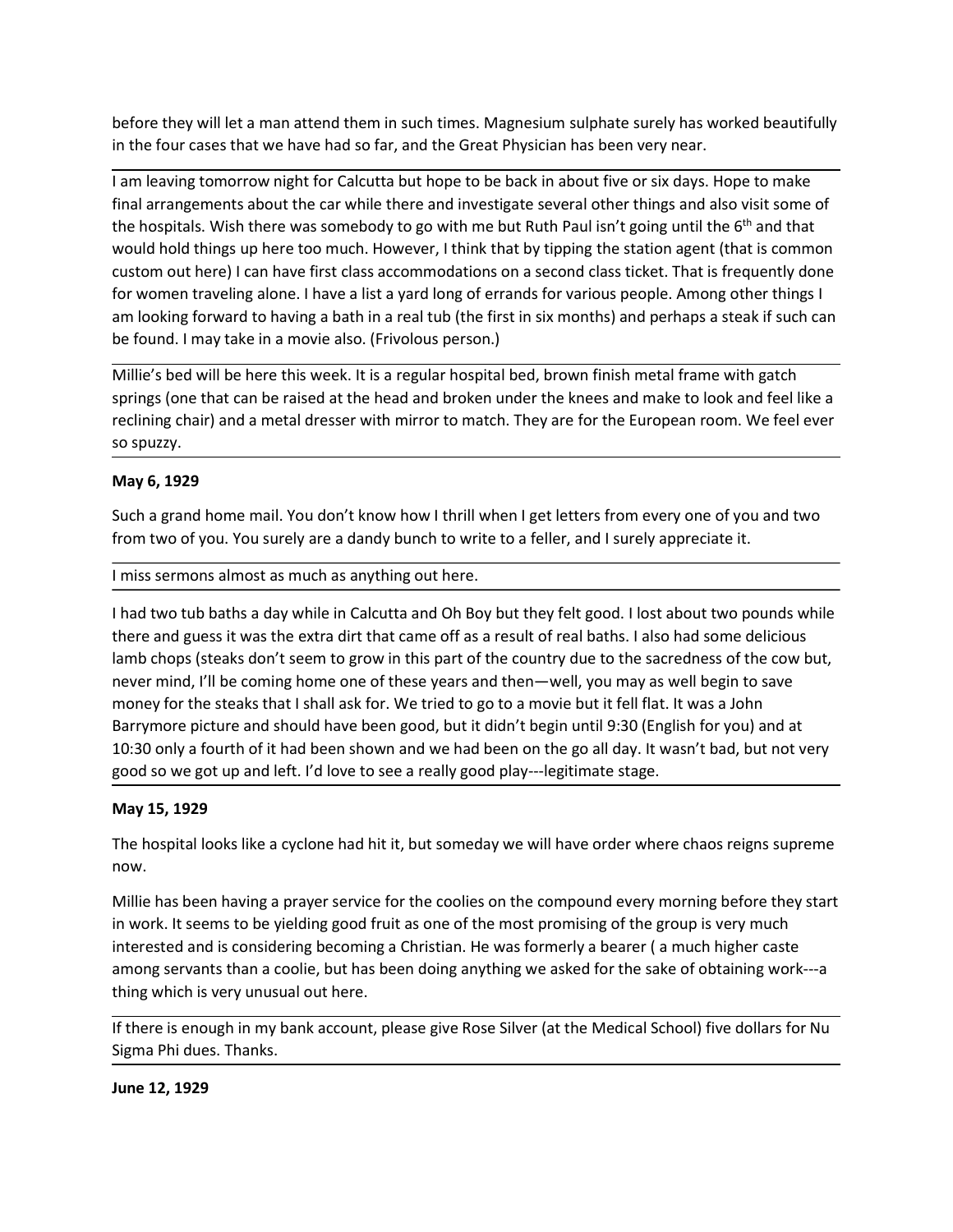I had lots of fun this last week doing some painting. The coolies were so slow and have spoiled so many<br>things because they wouldn't do as told and thought they knew too much, that I started in one evening<br>and did about ha I had lots of fun this last week doing some painting. The coolies were so slow and have spoiled so many<br>things because they wouldn't do as told and thought they knew too much, that I started in one evening<br>and did about ha I had lots of fun this last week doing some painting. The coolies were so slow and have spoiled so many<br>things because they wouldn't do as told and thought they knew too much, that I started in one evening<br>and did about ha I had lots of fun this last week doing some painting. The coolies were so slow and have spoiled so many<br>things because they wouldn't do as told and thought they knew too much, that I started in one evening<br>and did about ha I had lots of fun this last week doing some painting. The coolies were so slow and have spoiled so many<br>things because they wouldn't do as told and thought they knew too much, that I started in one evening<br>and did about ha I had lots of fun this last week doing some painting. The coolies were so slow and have spoiled so many<br>things because they wouldn't do as told and thought they knew too much, that I started in one evening<br>and did about ha Christians. I had lots of fun this last week doing some painting. The coolies were so slow and things because they wouldn't do as told and thought they knew too much, that I s<br>and did about half of the floor and cement dado in the Eur I had lots of fun this last week doing some painting. The coolies were so slow and have spoiled so many<br>things because they wouldn't do as told and thought they knew too much, that I started in one evening<br>and did about ha I had lots of fun this last week doing some painting. The coolies were so slow and have spoiled so many<br>things because they wouldn't do as told and thought they knew too much, that I started in one evening<br>and did about ha I had lots of fun this last week doing some painting. The coolies were so slow and have spoiled s<br>things because they wouldn't do as told and thought they knew too much, that I started in one<br>and did about half of the floo I had lots of fun this last week doing some painting. The coolies were so slow and hat<br>things because they wouldn't do as told and thought they knew too much, that I stan<br>and did about half of the floor and cement dado in If had lots of fun this last week doing some painting. The coolies were so slow and have spoiled so many<br>things because they wouldn't do as told and thought they knew too much, that I started in one evening<br>and did about h It had lots of fun this last week doing some painting. The coolies were so slow and have spoiled so many<br>things because they wouldn't do as told and thought they knew too much, that I started in one evening<br>and did about h

I had lots of fun this last week doing some painting. The coolies were so slow and have spoiled so many<br>things because they wouldn't do as told and thought they knew too much, that I started in one evening<br>and did about ha man was virture to the floor and centerating. The conese were so solve and rare sponds while the current and did about half of the floor and cement dado in the European room. One of the girls came in to wath and said "why keep cool at all. We were all set for a dish of ice cream only to find when we got down here that set were that the cool at the stream on the experiment and staid "why don't you let a coolie do this" and I said because I l and ou adoor many or an loot and the blink for ten days and no immediate prospects of its getting fixed been on the blink for ten as they still have that case on the one and interested but was much afraid that I would soli water and seat way your sponses outer out outer some out outer some outer that made use that may be the particular state outlook even tho they are interested but was much a farial that it would solimy clothes. They can't u metested out was inductriated unter woud soling the best and withing this while attricated university and the best the street street of the street street of the street outlook even tho they are Christians.<br>
Thus the age st Incomes to to such a things and who while the the state of the state outlook even this control contents as.<br>
The day start off like some of those hot Kansas mornings used to in July and August. I certa<br>
The days start off **June 19, 1929**<br>
Has been quite hot here for the last week. Hasn't rained much but the humidity has been<br>
The days start off like some of those hot Kansas mornings used to in July and August. I car<br>
proved my prowess at sw Has been quite hot here for the last week. Hasn't rained much but the humidity has been 100 percent.<br>The days start off like some of those hot Kansas mornings used to in July and August. I certainly have<br>proved my provess in the day start of the some of those hot Kansar increase in the formulation and the training such to the formulation and a dependent with the day start off like some of those hot Kansas mornings used to in July and August The way salat of interesting.<br>
Well, here we are back in Gauhati and wishing that we were in Shillong. We came down Tuesday<br>
August 10, 1929<br>
Well, here we are back in Gauhati and wishing that we were in Shillong. We came **August 10, 1929**<br> **August 10, 1929**<br>
We came are back in Gauhati and wishing that we were in Shillong. We came down Tuesday<br>
Mel<sup>1</sup>, here we are back in Gauhati and wishing that we were in Shillong. We came down Tuesday<br> **August 10, 1929**<br>Well, here we are back in Gauhati and wishing that we were in Shillong. We came down Tuesday<br>afternoon and had five hard rain storms on the way down so didn't make a good time as usual but got<br>there about Well, here we are back in Gauhati and wishing that we were in Shillong. We came down Tuesday<br>afternoon and had five hard rain storms on the way down so didn't make as good time as usual but got<br>here about six thirty about afternoon and had five hard rain storms on the way down so didn't make as good time as usual but gott<br>Mere about six thirty about steamed enough so that we needed only some sauce to make pudding of us.<br>We had to keep the c here about six thirty about steamed enough so that we needed only some sauce to make pudding of us.<br>We had to keep the curtains on most of the way down and one has to have lots of air here in order to<br>keep cool at all. We

We had to keep the curtains on most of the way down and one has to have lots of air here in order to keep cool at all. We were all set for a dish of ice cream only to find when we got down here that the ice frequence that keep cool at all. We were all set for a dish of ice cream only to find when we got down here that the ice<br>factory had been on the blink for ten days and no immediate prospects of its getting fixed soon.<br>However, we got som factory had been on the blink for ten days and no immediate prospects of its getting fixed<br>However, we got some news that made us feel lots cooler---THE MONEY HAS BEEN GRAN<br>TRIBARI BUNGALOWS TO BE WIRED FOR LIGHTS AND FANS Not The good to the the control of the seale of the seale of the seale of the seale<br>SATRIBARI BUNGALOWS TO BE WIRED FOR LIGHTS AND FANS so, guess we won't swanchler month or so.<br>August 17<sup>th</sup> or 18<sup>th</sup> – Sunday<br>Again, I am another month or so.<br>
August 17<sup>th</sup> or 18<sup>th</sup> — Sunday<br>
Again, I am sitting on the back verandah where I have my desk and writing this while attired only in my<br>
evening gown—<sup>1</sup> its too hot for anything else. It has been d **August 17<sup>th</sup> or 18<sup>th</sup>—5unday**<br>Again, I am sitting on the back verandah where I have my desk and writing this while attired only in my<br>evening gown—it is too hot for anything else. It has been decidedly warm this week—92 Nugus 17 UT 10 - Sundary betwers and where I have my desk and writing this while attired only in my Agenin, I am sitting on the back verandah where I have my desk and writing this week—92-94 every day with a humidity of al Again, I am sitting on the back verandah where I have my desk and writing this while attired only in my<br>evening gown—-it is too hot for anything else. It has been decidedly warm this week—-32-34 every day<br>with a humidity o evening gown—it is too hot for anything else. It has been decidedly warm this week—92-94 every day<br>with a humidity of almost 90. I surely can perspire with a vengence, altho thank fortuna, I don't<br>perspire as much about my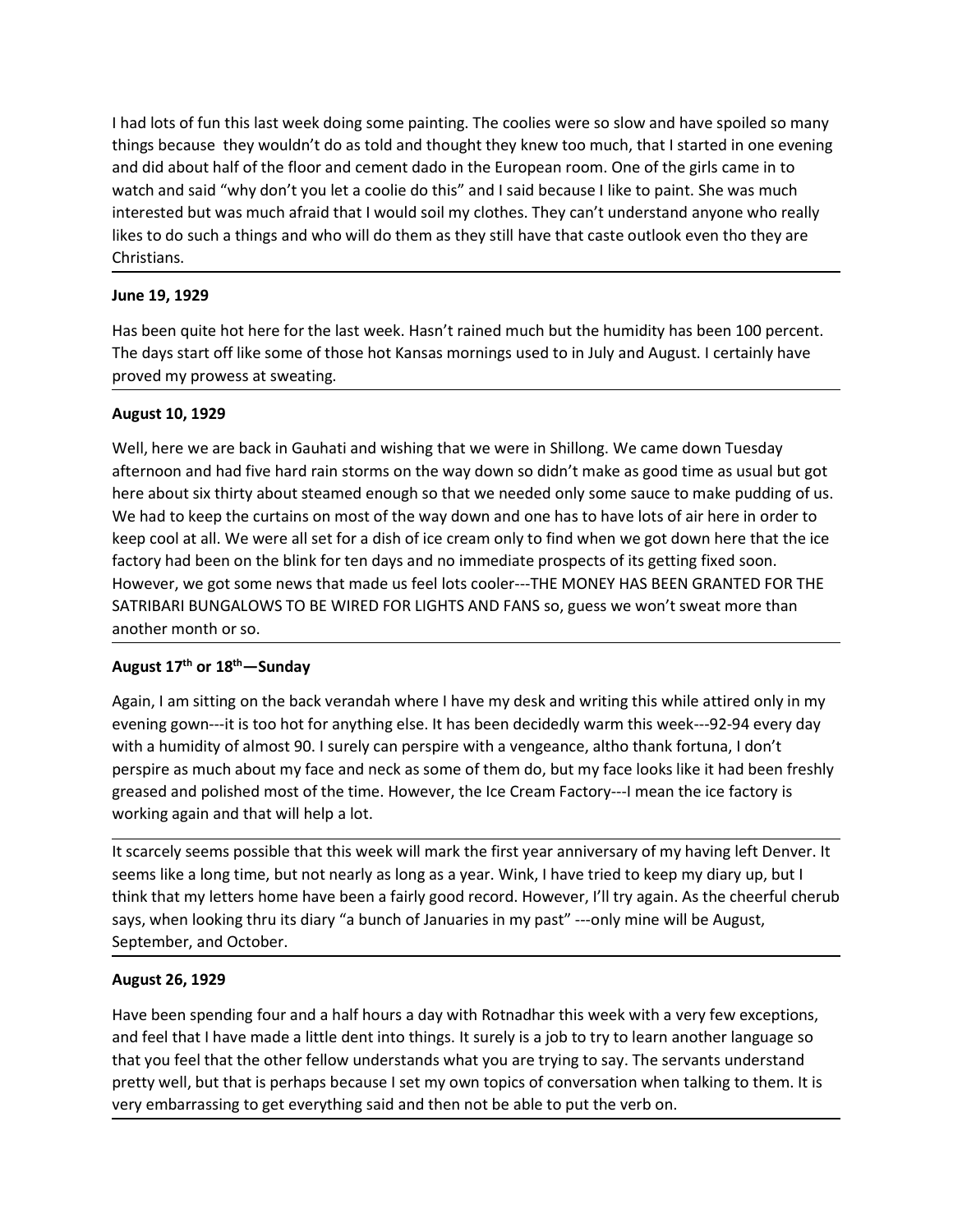September 2, 1929<br>Had five baptisms Sunday. The river is so high that we went down to a place where ther<br>Hindu place of worship—a temple structure, but built largely as a bathing ghat (place) for<br>sacred river. Steps lead d September 2, 1929<br>Had five baptisms Sunday. The river is so high that we went down to a place where there is a white<br>Hindu place of worship—a temple structure, but built largely as a bathing ghat (place) for bathing in the September 2, 1929<br>Had five baptisms Sunday. The river is so high that we went down to a place where there is a white<br>Hindu place of worship—a temple structure, but built largely as a bathing ghat (place) for bathing in the September 2, 1929<br>Had five baptisms Sunday. The river is so high that we went down to a place where there is a white<br>Hindu place of worship—a temple structure, but built largely as a bathing ghat (place) for bathing in the September 2, 1929<br>
Had five baptisms Sunday. The river is so high that we went down to a place where there is a white<br>
Hindu place of worship—a temple structure, but built largely as a bathing ghat (place) for bathing in t September 2, 1929<br>Had five baptisms Sunday. The river is so high that we went down to a place where there<br>Hindu place of worship—a temple structure, but built largely as a bathing ghat (place) for<br>sacred river. Steps lead September 2, 1929<br>Had five baptisms Sunday. The river is so high that we went down to a place where there is a white<br>Hindu place of worship—a temple structure, but built largely as a bathing ghat (place) for bathing in the September 2, 1929<br>Had five baptisms Sunday. The river is so high that we went down to a place where there is a white<br>Hindu place of worship—a temple structure, but built largely as a bathing ghat (place) for bathing in the September 2, 1929<br>
Had five baptisms Sunday. The river is so high that we went down to a place where there is a white<br>
Hindu place of worship—a temple structure, but built largely as a bathing ghat (place) for bathing in t September 2, 1929<br>
Had five baptisms Sunday. The river is so high that we went down to a place where there is a white<br>
Hindu place of worship — a temple structure, but bull targely as a babting ghat (place) for bathing in September 2, 1929<br>Had five baptisms Sunday. The river is so high that we went down to a place where there is a white<br>Hindu place of worship—a temple structure, but built largely as a bathing ghat (place) for bathing in the September 2, 1929<br>
Had five baptisms Sunday. The river is so high that we went down to a place where there is a white<br>
Hindu place of worship—a temple structure, but built largely as a bathing ghat (place) for bathing in t September 2, 1929<br>
Had five baptisms Sunday. The river is so high that we went down to a place where there is a white<br>
Hindu place of worship—a temple structure, but built largely as a bathing ghat (place) for bathing in t September 2, 1929<br>Had five baptisms Sunday. The river is so high that we went down to a place where<br>Hindu place of worship—a temple structure, but built largely as a bathing ghat (place<br>sacred river. Steps lead down into t

Had five baptisms Sunday. The river is so high that we went down to a place where there<br>Hindu place of worship—a temple structure, but built largely as a bathing ghat (place) for<br>sacred river. Steps lead down into the wate Hindu place of worship—a temple structure, but built largely as a bathing ghat (place) for bathing in the sacred river. Steps lead down into the water. The members of the church stood on the steps. It was a slovely day, an sacred river. Steps lead down into the water. The members of the church stood on the steps. It was a<br>lovely day, and made an extraordinary background for a scene of that sort.<br>**September 17, 1929**<br>Well, I have begun on sec bovely day, and made an extraordinary background for a scene of that sort.<br> **September 17, 1929**<br>
Well, I have begun on second times around. This is the second birthday away from home, and from now<br>
on everything will be s -----!

Well, I have begun on second times around. This is the second birthday away from hom everything will be second, and if time goes as fast from now on as it has since I left very short time before it is thirds, fourths, fift on everything will be second, and if time goes as fast from now on as it has since I left home, it will be a<br>very short time before it is thirds, fourths, fifths and then home. Not so long after all.<br>
In hal a lovely birth very short time before it is thirds, fourths, fifths and then home. Not so long after all.<br>
I had a lovely birthday. When I was dressing I saw two tissue paper packages on my chest which I had<br>
not seen there before. Of co II had a lovely birthday. When I was dressing I saw two tissue paper packages on my chest which I had<br>not seen there before. Of course I explored them.<br>The hospital is still full. There are twenty-one just at present---fou I had a lovely birthday. When I was dressing I saw two tissue paper packages on my chest which I had<br>
The hospital is still full. There are twenty-one just at present---fourteen of them children, and ten of<br>
The hospital i not seen there before. Of course I explored them.<br>The hospital is still full. There are twenty-one just at present—fourteen of them children, and ten of<br>them under four. Isn't hat grand. I get so thrilled over the opportun The hospital is still full. There are twenty-one just at present---fourteen of them childrent under four. Isn't that grand. I get so thrilled over the opportunities out here, and over the tragedies.<br>
September 24, 1929<br>
La over the tragedies.<br>
September 24, 1929<br>
Last night Dr. Tuttle brought over one of his little school boys who had fallen while playing and had<br>
broken his wrist. He was a plucky little rascal and l hope that we get a good **September 24, 1929**<br> **Last night Dr.** Tuttle brought over one of his little school boys who had fallen while playing and had<br>
broken his wrist. He was a plucky little rascal and I hope that we get a good result. Wish that Last night Dr. Tuttle brought over one of his little school boys who had fallen while pla<br>broken his wrist. He was a plucky little rascal and I hope that we get a good result. Wis<br>been here with her x-ray as I surely feel broken his wrist. He was a plucky little rascal and I hope that we get a good result. Wish that Carol had<br>been here with her x-ray as I surely feel as though I were working in the dark without one. Someday------<br>----------(but don't stop writing on that account as I love to get them and can stand being ashamed) but Edna The state of the complete of the complete of the state of the state of the state of the state and don't state and the state and the state and the state and the state and the state and the state and the state and the state October 1, 1929<br>Mother, I have been perfectly well ever since I left home aside from a couple of colds that haven't<br>amounted to much. I have lost weight some, but that is good for me in this climate, and I don't sweat<br>quit Mother, I have been perfectly well ever since I left home aside from a couple of colds that haven't<br>amounted to much. I have lost weight some, but that is good for me in this climate, and I don't sweat<br>quite so much now. I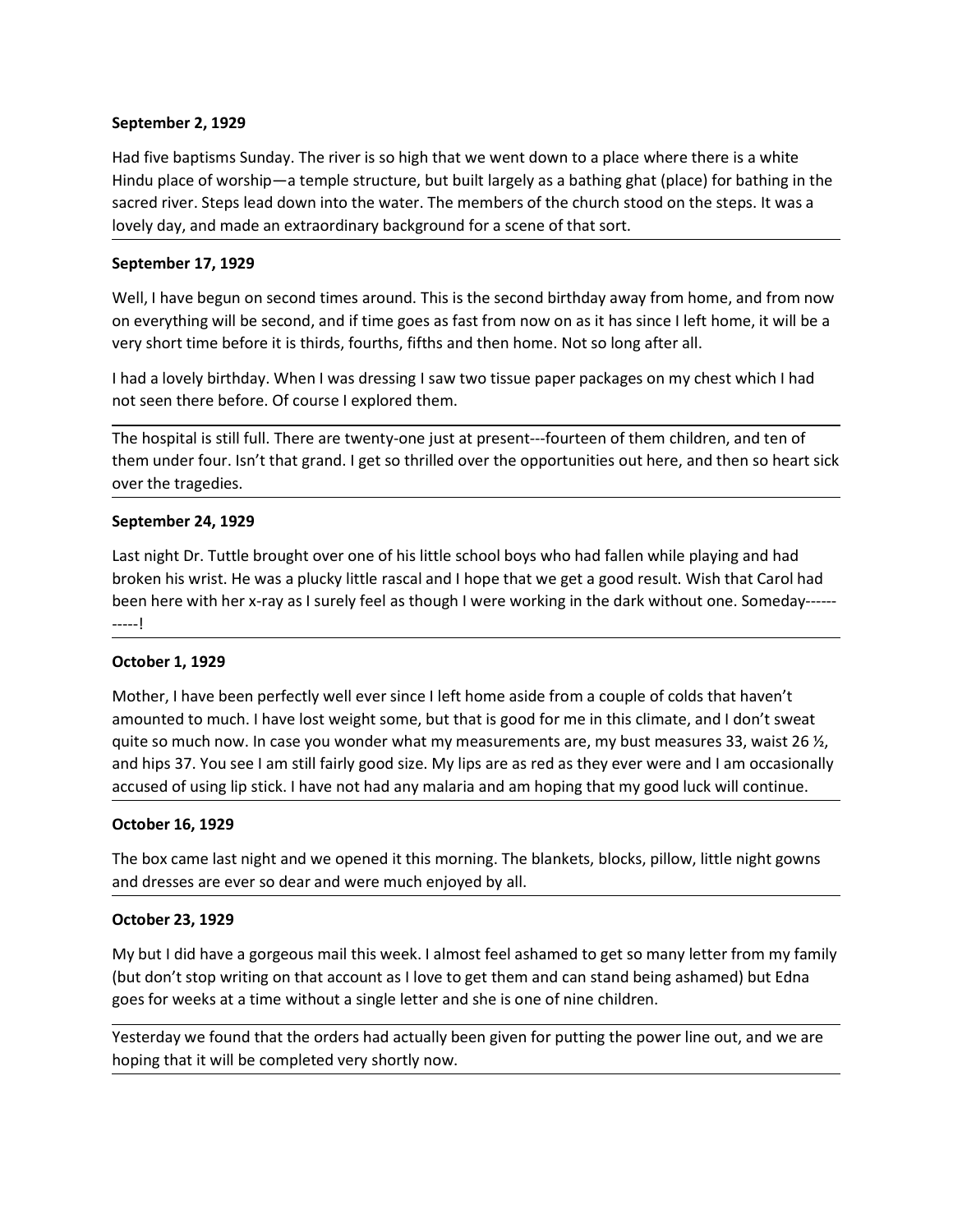Mrs. Coleman's copy of the "Splendor of God" came the other day. I had already read it as Dr. Robbins<br>sent a copy to Marian Burnham. It surely is fascinating.<br>November 20, 1929<br>We are going to the Tuttle's for Thanksgiving

Mrs. Coleman's copy of the "Splendor of God" came the other day. I had already read it as Dr. Robbins<br>sent a copy to Marian Burnham. It surely is fascinating.<br>November 20, 1929<br>We are going to the Tuttle's for Thanksgiving Mrs. Coleman's copy of the "Splendor of God" came the other day. I had already read it a<br>sent a copy to Marian Burnham. It surely is fascinating.<br>November 20, 1929<br>We are going to the Tuttle's for Thanksgiving this year an Mrs. Coleman's copy of the "Splendor of God" came the other day. I had already read it as Dr. Robbins<br>sent a copy to Marian Burnham. It surely is fascinating.<br>November 20, 1929<br>We are going to the Tuttle's for Thanksgiving Mrs. Coleman's copy of the "Splendor of God" came the other day. I had already read it as Dr. Robbins<br>sent a copy to Marian Burnham. It surely is fascinating.<br>November 20, 1929<br>We have a string of colored Christmas electri Mrs. Coleman's copy of the "Splendor of God" came the other day. I had already read it as Dr. Robbins<br>sent a copy to Marian Burnham. It surely is fascinating.<br>**November 20, 1929**<br>We are going to the Tuttle's for Thanksgivi Mrs. Coleman's copy of the "Splendor of God" came the other day. I had already read it as Dr. Robbins<br>sent a copy to Marian Burnham. It surely is fascinating.<br>November 20, 1929<br>We are going to the Tuttle's for Thanksgiving

Mrs. Coleman's copy of the "Splendor of God" came the other day. I had already read is<br>
sent a copy to Marian Burnham. It surely is fascinating.<br>
November 20, 1929<br>
We are going to the Tuttle's for Thanksgiving this year a Mrs. Coleman's copy of the "Splendor of God" came the other day. I had already read it as Dr. Robbins<br>
sent a copy to Marian Burnham. It surely is fascinating.<br>
We have a string of colored Christmas electric lights which w Mrs. Coleman's copy of the "Splendor of God" came the other day. I had already read it as Dr. Robbins<br>sent a copy to Marian Burnham. It surely is fascinating.<br>We are going to the Tuttle's for Thanksgiving this year and eve Mrs. Coleman's copy of the "Splendor of God" came the other day. I had already read it as Dr. Robbins<br>sent a copy to Marian Burnham. It surely is fascinating.<br>We are going to the Tuttle's for Thanksgiving this year and eve Mrs. Coleman's copy of the "Splendor of God" came the other day. I had already read it as Dr. Robbins<br>
sent a copy to Marian Burnham. It surely is fascinating.<br>
November 20, 1929<br>
We are going to the Tuttle's for Thanksgiv Mrs. Coleman's copy of the "Splendor of God" came the other day. I had already read it as Dr. Robbins<br>sent a copy to Marian Burnham. It surely is fascinating.<br>November 20, 1929<br>We are going to the Tuttle's for Thanksglving Mrs. Coleman's copy of the "Splendor of God" came the other day. I had already read it as Dr. Robbins<br>sent a copy to Marian Burnham. It surely is fascinating.<br>**November 20, 1929**<br>We are going to the Tuttle's for Thanksgivi Mrs. Coleman's copy of the "Splendor of God" came the other day. I had already read it as Dr. Robbins<br>
sent a copy to Marian Burnham. It surely is fascinating.<br>
We are going to the Tuttle's for Thanksgiving this year and e sent a copy to Marian Burnham. It surely is fascinating.<br>
November 20, 1929<br>
We are going to the Tuttle's for Thanksgiving this year and everyone will be here for Christmas dinner.<br>
We have a string of colored Christmas el November 20, 1929<br>We are going to the Tuttle's for Thanksgiving this year and everyone will be here for Chr<br>We have a string of colored Christmas electric lights which we will use for the occasion,<br>We have a string of colo We are going to the Tuttle's for Thanksgiving this year and everyone will be here for Christmas dinner.<br>We have a string of colored Christmas electric lights which we will use for the to crossion, and are planning<br>on havin We have a string of colored Christmas electric lights which we will use for the occasion, and are planning<br>on having Roast Goose, and plum pudding among other things. Wish you could all be here. We might<br>have to put a tabl on having Roast Goose, and plum pudding among other things. Wish you could all be here. We might<br>December 1, 1929<br>December 1, 1929<br>Occurred about a table on the verandah, but I assure you that we would find room for you al December 1, 1929<br>
We had such a nice time at the Tuttles. The table was set with two strips of orange crepe paper and lace<br>
dollies. The table has a lovely Valspar varnish finish and with the candes it certainly did look p **December 1, 1929**<br>We had such a nice time at the Tuttles. The table was set with two strips of orange crepe pap<br>doilies. The table has a lovely Valspar varnish finish and with the candles it certainly did look<br>hors d'oeur We had such a nete time at the luttites. Ine table was set with two strips of orange creps<br>doilies. The table has a lovely Valspar variably finish and with the candles it certainly did<br>hors d'oeurves (?), roast goose, dres hors d'oeurves (?), roast goose, dressing, scalloped corn, mashed potatoes, pickles, salad, (tomato and<br>cucumber—fresh) and pumplin pie and cheeso, stuffed dates, and preserved ginger, and freshly roasted<br>almonds and coffe

cucumber—fresh) and pumpkin pie and chesso, stuffed dates, and preserved ginger, and freshly roasted<br>almonds and coffee. My but it did taste good.<br>Friday night he lights were turned on in the other bungalow and in the nurs and out but lights were turned on in the other bungalow and in the nurse's home much to the Friday night the lights anet utured on in the other bungalow and in the nurse's home much to the lights and will not abuse the pri Friday night the lights were turned on in the other bungalow and in the nurse's home much to the delight of the griss. They are as o happy over it and so are we. They will soon learn the proper use of the dight of the give delight of the girls. They are so happy over it and so are we. They will soon learn the proper use of the lights and will not abuse the privilege we feel sure.<br> **December 12, 1929**<br> **December 12, 1929**<br> **Destributed** Dad! lights and will not abuse the privilege we feel sure.<br>
December 12, 1929<br>
Happy Birthday Dad! I had hoped to get a cable sent to you but got mixed up on the dates during the<br>
past hectic ten days and it wouldn't get to you **December 12, 1929**<br>
Happy Birthday Dadl I had hoped to get a cable sent to you but got mixed up on the dates during the<br>
past hectic ten days and it wouldn't get to you until too late now, so will send one at Christmas in Happy Birthday Dad! I had hoped to get a cable sent to you but got mixed up on the dates during the<br>past hectic ten days and it wouldn't get to you until too late now, so will send one at Christmas instead.<br>.....but if we Happy Birthday Dad! I had hoped to get a cable sent to you but got mixed d<br>past hectic ten days and it wouldn't get to you until too late now, so will se<br>I've thought about you a lot today even tho I didn't get a chance to I've thought about you a lot today even tho I didn't get a chance to wire.<br>
....but if we could have more nurses we could manage better. Are hoping that we will ha<br>
coming in soon for training.<br>
December 29, 1929<br>
They exp ....but if we could have more nurses we could manage better. Are hoping that we will have more girls<br>coming in soon for training.<br>**December 29, 1929**<br>They expect to begin work on the water supply January first and if they coming in soon for training.<br>December 29, 1929<br>They expect to begin work on the water supply January first and if they do they will have everything<br>finished in about two weeks. Glory be!<br>Went to the mater village to give o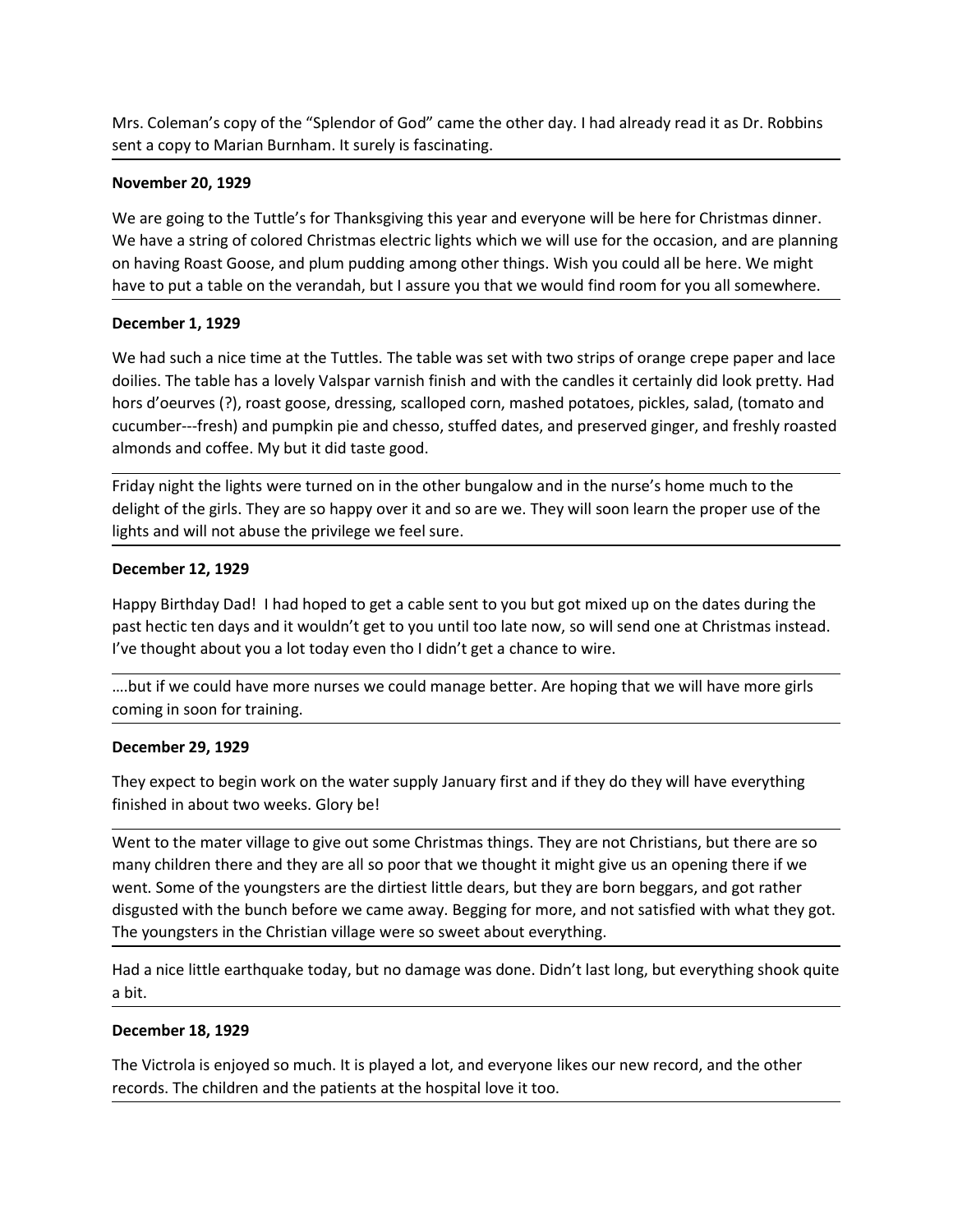**January 8, 1929**<br>Have been opening some more White Cross packages. Some of the loveliest things h<br>of the things are really too nice for use here and consequently represent an outlay o<br>than is necessary. Unbleached sheets **January 8, 1929**<br>Have been opening some more White Cross packages. Some of the loveliest things have come out. Many<br>of the things are really too nice for use here and consequently represent an outlay of much more money<br>th **January 8, 1929**<br>Have been opening some more White Cross packages. Some of the loveliest things have come out. Many<br>of the things are really too nice for use here and consequently represent an outlay of much more money<br>th **January 8, 1929**<br>Have been opening some more White Cross packages. Some of the loveliest things have come out. Many<br>of the things are really too nice for use here and consequently represent an outlay of much more money<br>th **January 8, 1929**<br>Have been opening some more White Cross packages. Some of the loveliest things have come out. Many<br>of the things are really too nice for use here and consequently represent an outlay of much more money<br>th **January 8, 1929**<br>Have been opening some more White Cross packages. Some of the loveliest things have come out. Many<br>of the things are really too nice for use here and consequently represent an outlay of much more money<br>th **January 8, 1929**<br>Have been opening some more White Cross packages. Some of the loveliest things have come out. Many<br>of the things are really too nice for use here and consequently represent an outlay of much more money<br>of Have been opening some more White Cross packages. Some of the loveliest things have come out. Many<br>of the things are really too nice for use here and consequently represent an outlay of much more money<br>than is necessary. U **January 8, 1929**<br>Have been opening some more White Cross packages. Some of the loveliest things have come out. Many<br>of the things are really too nice for use here and consequently represent an outlay of much more money<br>th **January 8, 1929**<br>Have been opening some more White Cross packages. Some of the loveliest things have come out.<br>The the things are really too nice for use here and consequently represent an outlay of much more m<br>than is ne January 8, 1929<br>Have been opening some more White Cross packages. Some of the loveliest things have been opening some more White Cross packages. Some of the loveliest things have been of the inings are really too nice for **January 8, 1929**<br>Have been opening some more White Cross packages. Some of the loveliest things have come out. Many<br>of the things are really too nice for use here and consequently represent an outlay of much more money<br>th **January 8, 1929**<br>Have been opening some more White Cross packages. Some of the loveliest things have come out. Many<br>of the things are really too nice for use here and consequently represent an outlay of much more money<br>th January 8, 1929<br>Have been opening some more White Cross packages. Some of the loveliest things have come out. Many<br>of the things are really too nice for use here and consequently represent an outlay of much more money<br>of t January 8, 1929<br>Have been opening some more White Cross packages. Some of the loveliest things have come out. Many<br>of the things are really too nice for use here and consequently represent an outlay of much more money<br>than Have been opening some more White Cross packages. Some of the lovellest things<br>of the hings are really to onie for use here and consequently represent an outlay<br>than is necessary. Unbleached sheets do just as well as the b

than is necessary. Unbleached sheets do just as well as the bleached ones, and soon was not quite white,<br>and the littite dresses and Reuben's shirts are so much incer than anything that we need. We can't have<br>things ironed and the little dresses and Reuben's shirts are so much nicer than anything that we need. We can't have<br>things ironed for the hospital and consequently dresses are not practical. We use the little short hospital<br>gowns for a things ironed for the hospital and consequently dresses are not practical. We use the little short hospital<br>gowns for all the youngsters, and for the tiny babies dress them in diapers and shirts.<br>Had a nice box of Bauer's gowns for all the youngsters, and for the tiny babies dress them in diapers and shirts.<br>
Had a nice box of Bauer's candy come thru the mail the other day. It was from Vera and Joy. My but they<br>
have tasted good, and each o Mard a nice box of Bauer's candy come thru the mail the other day. It was from Vera and Joy. My but they<br>have tasted good, and each of us has a hard time to leave them alone. There is nothing out here that<br>equals the taste Had a nice box of Bauer's candy come thru the mail the other day. It was from Vera and Joy. My but they<br>have tasted good, and each of us has a hard time to leave them alone. There is nothing out here that<br>equals the taste February 26, 1930<br>
Hebruary 26, 1930<br>
Monday they turned the water on in the hospital for a few minutes, and today they plan to get it all<br>
I would by the total is going to be grand.<br>
Wink, I was simply thunderstruck when **February 26, 1930**<br> **Ebruary 26, 1930**<br>
Monday they turned the water on in the hospital for a few minutes, and today they plan to get it all<br>
running. My but it is going to be grand.<br>
Wink, I was simply thunderstruck when **February 26, 1930**<br>Monday they turned the water on in the hospital for a few minutes, and today they plan to get it all<br>winnig. My but it is going to be grand.<br>Wink, I was simply thunderstruck when I saw that picture of y Monday they turned the water on in the hospital for a few minutes, and today they plan to get it all<br>running. My but it is going to be grand.<br>Wink, I was simply thunderstruck when I saw that picture of you with Aunt Laura. running. My but it is going to be grand.<br>Wink, I was simply thunderstruck when I saw that picture of you with Aunt Laura. I didn't dream that<br>You were so entirely grown up. Such swankiness! Gosh, who would have thunk it?<br>A Wink, I was simply thunderstruck when I saw that picture of you with Aunt Laura. I didn't dream that<br>you were so entirely grown up. Such swankiness! Gosh, who would have thunk it?<br>March 4, 1930<br>Another red letter day in th that the solution is the method of the history of the hospital. We have had our running water for almost a week<br>
March 4, 1930<br>
Another red letter day in the history of the hospital. We have had our running water for almos dress out the other night. Another red letter day in the history of the hospital. We have had our running wate<br>Another red letter day in the history of the hospital. We have had our running water<br>now, and today the Sahib came from Calcutta, inspecte mow, and today the Sahib came from Clacutta, inspected our sterilizers, and we ran the first batch thru with him. They work like a charm, and we surely are thrillidet b pieces to say the least. Now, if we can get with him. with him. They work like a charm, and we sure ky are thrilled to pieces to say the least. Now, if we can get<br>our running order advanced to include esptic tanks, we will be even more thankful. I know that we have<br>blos of go

now running order advanced to include septic tanks, we will be even more thankful. I know that we have<br>lots of good things come our way, but so many of them are over due to my notion of thinking, that I am<br>tstill asking an lots or good things come our way, but so many of them are over out to my notion of thinking, that I am<br>still asking and expecting great things from the people at home. We simply must have some septic tanks.<br>Another thing t still asking and expecting great things from the people at home. We simply must have some septic tanks.<br>Another thing that I would like to have you folks get for me and send by the Longwells is a pair of leather<br>driving gl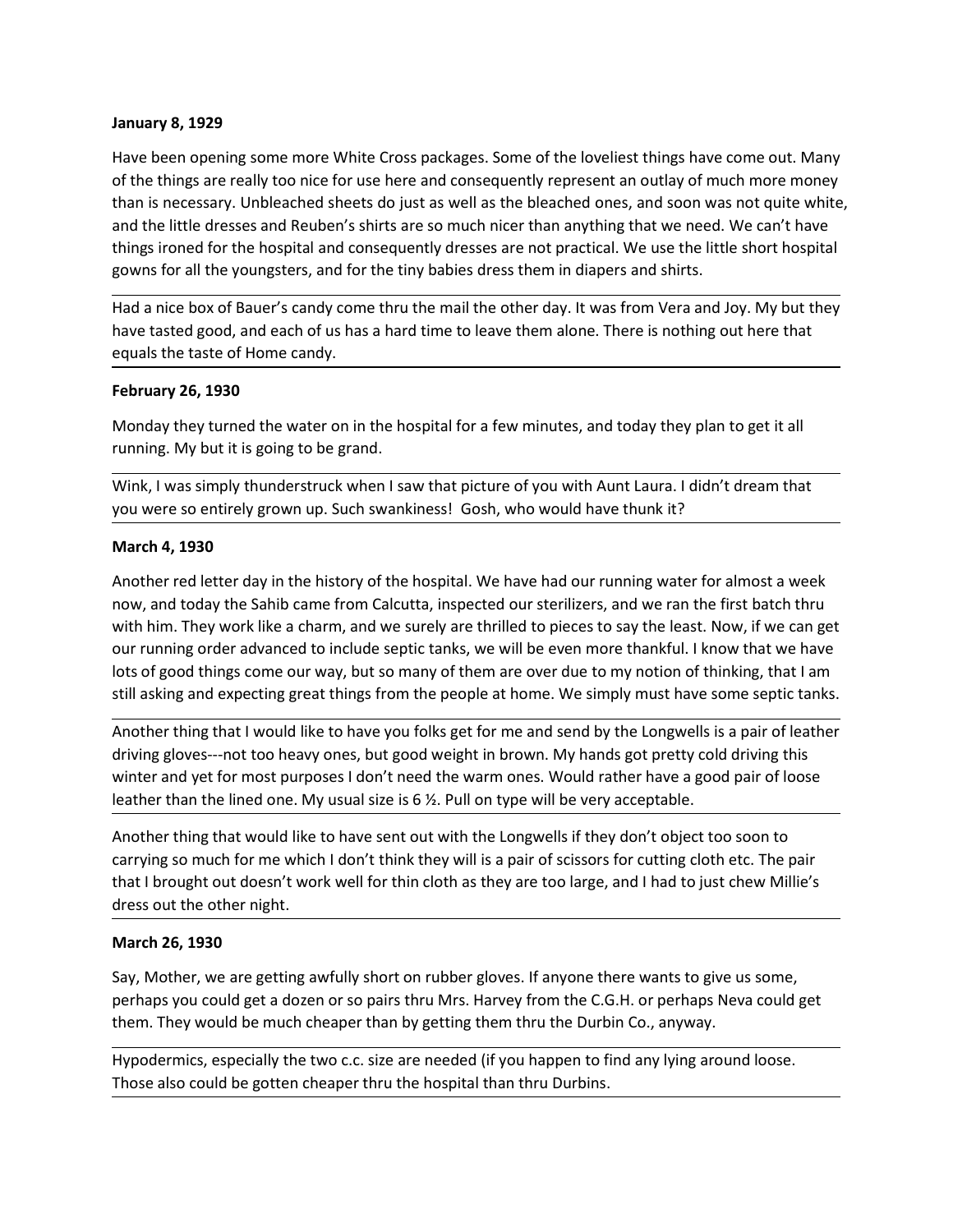Sunday we played the Victrola over at the hospital for along time in the afternoon, and the patients did<br>seem to appreciate it very much.<br>**April 2, 1930**<br>Tonight we are all invited out to dinner at the D.C.'s (or rather th

Sunday we played the Victrola over at the hospital for along time in the afternoon, and the patients<br>seem to appreciate it very much.<br>**April 2, 1930**<br>Tonight we are all invited out to dinner at the D.C.'s (or rather the Va Sunday we played the Victrola over at the hospital for along time in the afternoor<br>seem to appreciate it very much.<br>**April 2, 1930**<br>Tonight we are all invited out to dinner at the D.C.'s (or rather the Valley Commis<br>to the Sunday we played the Victrola over at the hospital for along time in the afternoon, and the patients did<br>seem to appreciate it very much.<br>**April 2, 1930**<br>Tonight we are all invited out to dinner at the D.C.'s (or rather th Sunday we played the Victrola over at the hospital for along time in the afternoon, and the patients did<br> **April 2, 1930**<br>
Tonight we are all invited out to dinner at the D.C.'s (or rather the Valley Commissioner's) for a Sunday we played the Victrola over at the hospital for along time in the afternoon, and the patients did<br>seem to appreciate it very much.<br>**April 2, 1930**<br>Tonight we are all invited out to dinner at the D.C.'s (or rather th Sunday we played the Victrola over at the hospital for along time in the afternoon, and the patients did<br>seem to appreciate it very much.<br>**April 2, 1930**<br>Tonight we are all invited out to dinner at the D.C.'s (or rather th Sunday we played the Victrola over at the hospital for along time in the afternoon,<br>seem to appreciate it very much.<br>April 2, 1930<br>Tonight we are all invited out to dinner at the D.C.'s (or rather the Valley Commissi<br>to th Sunday we played the Victrola over at the hospital for along time in the afternoon, and the patients did<br> **April 2, 1930**<br>
Tonight we are all invited out to dinner at the D.C.'s (or rather the Valley Commissioner's) for a Sunday we played the Victrola over at the hospital for along time in the afternoon, and the patients did<br>seem to appreciate it very much.<br>Tonight we are all invited out to dinner at the D.C.'s (or rather the Valley Commiss Sunday we played the Victrola over at the hospital for along time in the afternoon, and the patients did<br>seem to appreciate it very much.<br>Tonight we are all invited out to dinner at the D.C.'s (or rather the Valley Commiss Sunday we played the Victrola over at the hospital for along time in the afternoon,<br>seem to appreciate it very much.<br> **April 2, 1930**<br>
Tonight we are all invited out to dinner at the D.C.'s (or rather the Valley Commissit<br> Sunday we played the Victrola over at the hospital for along time in the afternoon, and the patients did<br>seem to appreciate it very much.<br>**April 2, 1930**<br>Tonight we are all invited out to dinner at the D.C.'s (or rather th seem to appreciate it very much.<br>
April 2, 1930<br>
Tonight we are all invited out to dinner at the D.C.'s (or rather the Valley Commission<br>
to the police sahib. The police sahib while a very friendly man, is sort of unusual. April 2, 1930<br>
Tonight we are all invited out to dinner at the D.C.'s (or rather the Valley Commissioner's) for a farewell<br>
to the police sahib. While a very friendly man, is sort of unusual. He is terribly fat, and<br>
to th Tonight we are all invited out to dinner at the D.C.'s (or rather the Valley Commissioner's) for a farewell<br>to the police saihb. The police sahib while a very friendly man, is son'to functusul. He is terribly fot, and<br>thas to the police sahib. The police sahib while a very friendly man, is sort of unusual. He is terribly fat, and<br>has a regular horse laugh. However, it is going to be lots of fun to get all dressed up in evening dothes. I<br>shal

shall wear my new blue and silver evening dress, and feel sure that I shall feel qui<br> **April 16, 1930**<br>
The quilts came thru in good shape, and we were so glad to get them. They are so<br>
The quilts came thru in good shape, **April 16, 1930**<br>The quilts came thru in good shape, and we were so glad to get them. They are so pretty.<br>The fans are working beautifully and altho we haven't had to use them more than once or twice so far, it<br>makes a tre over a fire, and then put the other and the other and then then then once or twice so far, it<br>The fans are working beautifully and altho we haven't had to use them more than once or twice so far, it<br>makes a tremendous diff The quilts came thru in good shape, and we were so glad to get them. They are so pretty.<br>The fans are working beautifully and altho we haven't had to use them more than once or twice so far, it<br>makes a tremendous differenc The fans are working beautifully and altho we haven't had to use them more than once or twice so far, it<br>makes a tremendous difference in just knowing that they are there and can be turned on at any time.<br>**April 27, 1930-D** The trans are working beadurunty and attito we navent triad to use them more train once or twice so rat, it and as a termendous difference in just knowing that they are there and can be turned on at any time.<br>
April 27, 19 April 27, 1930-Darjeeling<br>Well, here I am in Darjeeling, and surely a more beautiful place it would be hard<br>May 3 or 4, 1930-Darjeeling<br>Another week, and almost half of this part of my vacation gone.<br>Have been doing quite Well, here I am in Darjeeling, and surely a more beautiful place it would be hard to<br>
May 3 or 4, 1930-Darjeeling<br>
Another week, and almost half of this part of my vacation gone.<br>
Have been doing quite a bit of reading up May 3 or 4, 1930-Darjeeling<br>Another week, and almost half of this part of my vacation gone.<br>Have been doing quite a bit of reading up here. Have read two or three novels, and am still having my<br>breakfast in bed at nine, so May 3 or 4, 1930-Darjeeling<br>Another week, and almost half of this part of my vacation gone.<br>Have been doing quite a bit of reading up here. Have read two or three novels, and am still having my<br>breakfast in bed at nine, so

Another week, and almost half of this part of my vacation gone.<br>Have been doing quite a bit of reading up here. Have read two or three novels, and am still having my<br>breakfast in bed at nine, so you see I am rather awfully Have been doing quite a bit of reading up here. Have read two or three novels, and am still having my<br>breakfast in bed at nine, so you see I am rather awfully lazy, but am enjoying it.<br>June 4, 1930<br>Wice has purchased an Ic exert controll of the time of the time of the time and the time of the time is a were the time of the time and the time, so you see I am rather awfully lazy, but am enjoying it.<br>
June 4, 1930<br>
Alice has purchased an lcy Ba External of the edge of my bedies of my bedies of the bungalow. It is one of these contraptions that you heat one end<br>Alice has purchased an lcy Ball for the bungalow. It is one of these contraptions that you heat one end<br> June **4, 1930**<br>Alice has purchased an lcy Ball for the bungalow. It is one of these contraptions that you heat one end<br>over a free, and then put the other end into a special box and it will freeze boiled water lce cubes,<br>o Alice has purchased an lcy Ball for the bungalow. It is one of these contraptions that you heat one end<br>over a fire, and then put the other end into a special box and it will freeze boiled water ice cubes,<br>deserts, keep ve All the expection out of the verandah it was subsiding a bit. That earthquake, according to the verandah it was easy of the verandah it was to the verandah it was the verandah it was the subsiding and we according the vera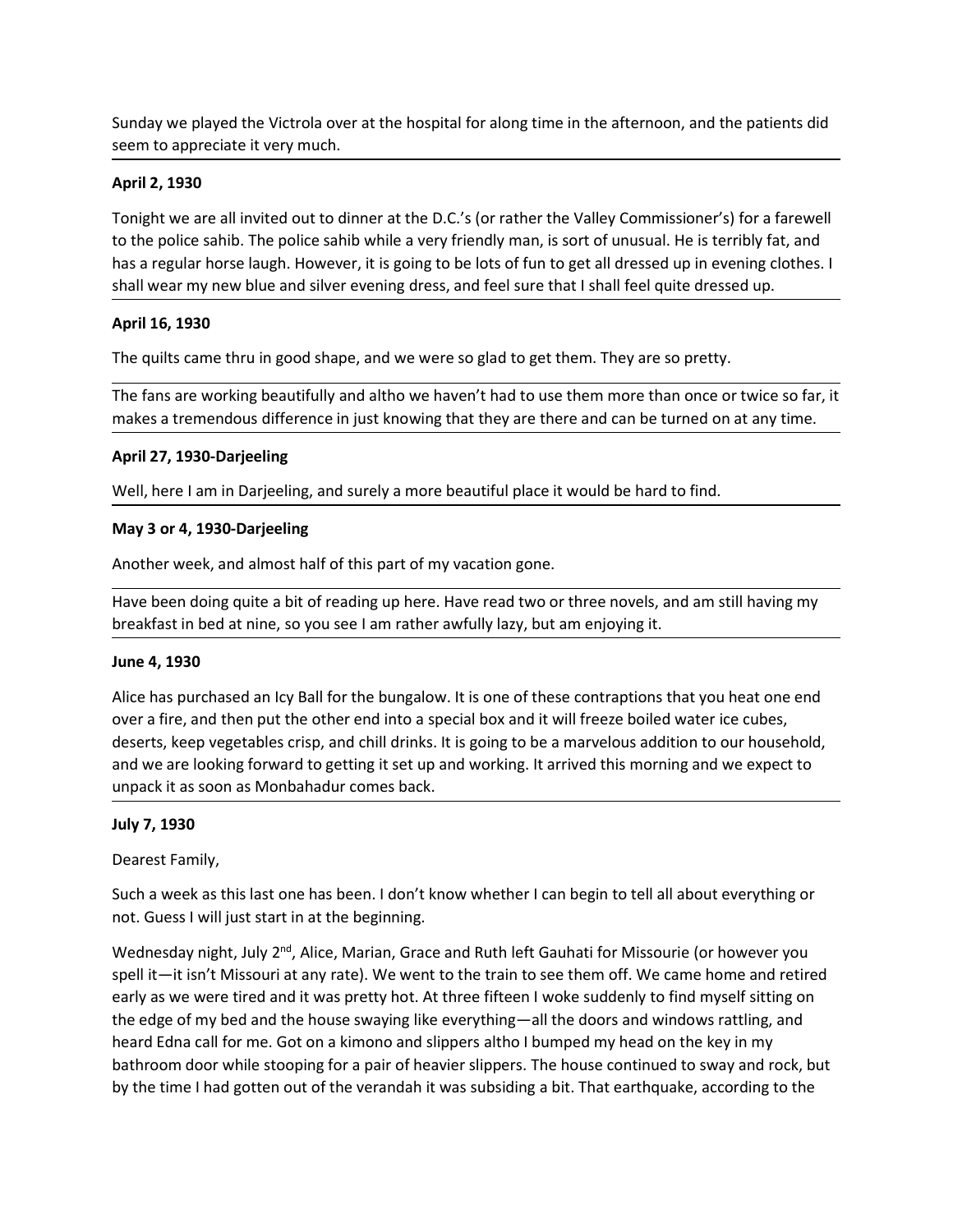telegraph office here where it was timed, lasted four minutes. We all gathered on the verandah, and<br>during the next hour there were four more of much lesser intensity. We then went back to bed, but not<br>to sleep. There were telegraph office here where it was timed, lasted four minutes. We all gathered on the verandah, and<br>during the next hour there were four more of much lesser intensity. We then went back to bed, but not<br>to sleep. There were telegraph office here where it was timed, lasted four minutes. We all gathered on the verandah, and<br>during the next hour there were four more of much lesser intensity. We then went back to bed, but not<br>to sleep. There were telegraph office here where it was timed, lasted four minutes. We all gathered on the verandah, and<br>during the next hour there were four more of much lesser intensity. We then went back to bed, but not<br>to sleep. There were telegraph office here where it was timed, lasted four minutes. We all gathered on the verandah, and<br>during the next hour there were four more of much lesser intensity. We then went back to bed, but not<br>to sleep. There were telegraph office here where it was timed, lasted four minutes. We all gathered on the verandah, and<br>during the next hour there were four more of much lesser intensity. We then went back to bed, but not<br>to sleep. There were telegraph office here where it was timed, lasted four minutes. We all gathered on the verandah, and<br>during the next hour there were four more of much lesser intensity. We then went back to bed, but not<br>to sleep. There were telegraph office here where it was timed, lasted four minutes. We all gathered on the verandah, and<br>during the next hour there were four more of much lesser intensity. We then went back to bed, but not<br>to sleep. There were telegraph office here where it was timed, lasted four minutes. We all gathered on the verandah, and<br>during the next hour there were four more before seven, and they kept on recurring every hour or so for the next<br>of solep. telegraph office here where it was timed, lasted four minutes. We all gathered on the verandah, and<br>during the next hour there were four more of much lesser intensity. We then went back to bed, but not<br>o sleep. There were telegraph office here where it was timed, lasted four minutes. We all gathered on the verandah, and<br>turing the next hour there were four more of much lesser intensity. We then went back to bed, but not<br>to deys. There were telegraph office here where it was timed, lasted four minutes. We all gathered on the verandah, and<br>during the next hour there were four more of much lesser intensity. We then went back to bed, but nc<br>to sleep. There were telegraph office here where it was timed, lasted four minutes. We all gathered on the verandah, and<br>during the next hour there were four more of much lesser intensity. We then went back to bed, but not<br>ot oseep. There were telegraph office here where it was timed, lasted four minutes. We all gathered on the verandah, and<br>during the next hour there were four more of much lesser intensity. We then went back to bed, but not<br>to deep. There were telegraph office here where it was timed, lasted four minutes. We all gathered on the verandah, and<br>udvring the next hour there were four more of much lesser intensity. We then went back to bed, but not<br>to deep. There were telegraph office here where it was timed, lasted four minutes. We all gathered on the verandah, and<br>udring the next hour there were four more of much lesser intensity. We then went back to bed, but not<br>to teep. There were telegraph office here where it was timed, lasted four minutes. We all gathered on the verandah, and<br>uriduring the next hour there were four more of much lesser intensity. We then went back to bed, but not<br>to sleep. There w example, the met the matter was direct the matter was not the telegraph lines have the tele tele that the papers and the papers of the paper station of the paper station of the paper station of the meth back to beel, but n

or oney was later with the mater to the telestrance in the first train came. The the first train came that the first train content of the first train Gales). Then were four more before seven, and they kept on recurring eve of the mation of the mation of the method and one of the method with the per sixty and two days. I lost count of them after twenty, one of the meterants' houses was badly damaged and two men were scivering the meteral in c over all together. Here in Gabhati one of the merchants' houses was badly damaged and two men were<br>seriously hurt. Otherwise there were no injuries. Here on the formyonal there was quite a bit of plaster<br>seriously hurt. Ot been the more to the the the the the the there were to injures. Here on the compound there was quite a bit of plaster<br>Knocked off in one place in the hall and in one place on the foort verandah. But in the dispensary—Boy<br>H Extraction of the one of the hold had come, where the vice is the the time bed. It is notoriously rather to the following the method of fin one place in the hall and in one place on the forth terandah. But in the dispensar stretch. Bottles of medicine were strewn over the floors, many of them broken, and pills, powders, stains, etc. in<br>one grand mess. Our big bottle that we use for distilled water for washing the slides (15 rupees) was<br>broken into fi one grand mess. Our big bottle that we use for distilled water for washing the slides (16 rupees) was on both both that we use for distilled water for colles to work dearing up and cleaning pu, and things began to look bet broken into fifty pieces. We got Monbahadur and some of the coolies to work dearing up and cleaning<br>Up, and things began to look better<br>The patients were not as frightened as the night nurses were. Doctoroni went over and The patients were ont as frightend as the night nurses were. Doctoroni went over and found the two<br>night nurses outside. She lectured them properly about staying with the ship, etc. Early in the morning<br>when the husband of might nurses outside. She lectured them properly about staying with the ship, etc. Early in the morning<br>when the busband of a private room case came to see if all was well with his wife, one of thee nurses<br>sasured him that when the husband of a private room case came to see if all was well with his wife, one of th<br>assured him that if the patient died, they would die with her. Kike, one of the nurses, thoug<br>end him that if the patient died, t end of the world had come, and stayed in her bed praying until the others called to her to come outside.<br>It was not until today that the papers came and the telegraph lines have been downs to that practically<br>tho news was It was not until today that the papers came and the telegraph lines have been down so that practically<br>the sy ave obtained until the first train came thru yesterdy. At one point about 160 miles from here<br>no news was obtain no news was obtained until the first train came thru yesterday. At one point about 160 miles from here<br>about twenty miles of rack were broken by the bed sinking down. From a letter from Marian we found<br>out that the glifs a about twenty miles of track were broken by the bed sinking down. From a letter from Marian we found that the girls arrived in Calcutts asfely and not too late, but that in spite of their being almost in the post that the p

baby.

out that the girls arrived in Calcutta safely and not too late, but that in spite of their being almost in the<br>heart of it, they didn't know that there had been an earthquake until they saw the papers in Calcutta.<br>They evi

head of Thusday morning I was called out of church by Doctoroni as there was a call on the outside. Sunday morning I went out again to see a Mrs. Dut who was in labor. Brought her into the hospital as stretch.<br>Thursday mor They evidently attributed the jolts etc. to a rough road bed. It is notoriously rough over that particular<br>stretch.<br>Thursday morning I went out again to see a Mrs. Dutt who was in labor. Brought her into the hospital as<br>sh stretch,<br>Thursday morning I went out again to see a Mrs. Dutt who was in labor. Brought her into the hespital as<br>Thursday seed to come all the come of all there is all the finally delivered<br>spontaneously at 6:26 a.m. Every Thursday morning I went out again to see a Mrs. Dutt who was in labor. Brought her into the hospital as she was getting pretty tried out. Gave her morphine for the time being, and she finally delivered sopontaneously at 6: she was getting pretty tired out. Gave her morphine for the time being, and she finally delivered<br>spontaneously at 6:26 a.m. Everything came along nicely and both are doing well—a boy and her first<br>baby.<br>Thursday afternoon spontaneously at 6:26 a.m. Everything came along nicely and both are doing well—a boy and her first<br>baby.<br>Thursday afternoon a woman came in with a high temperature and a huge abscess on the inner side of<br>Thursday afternoo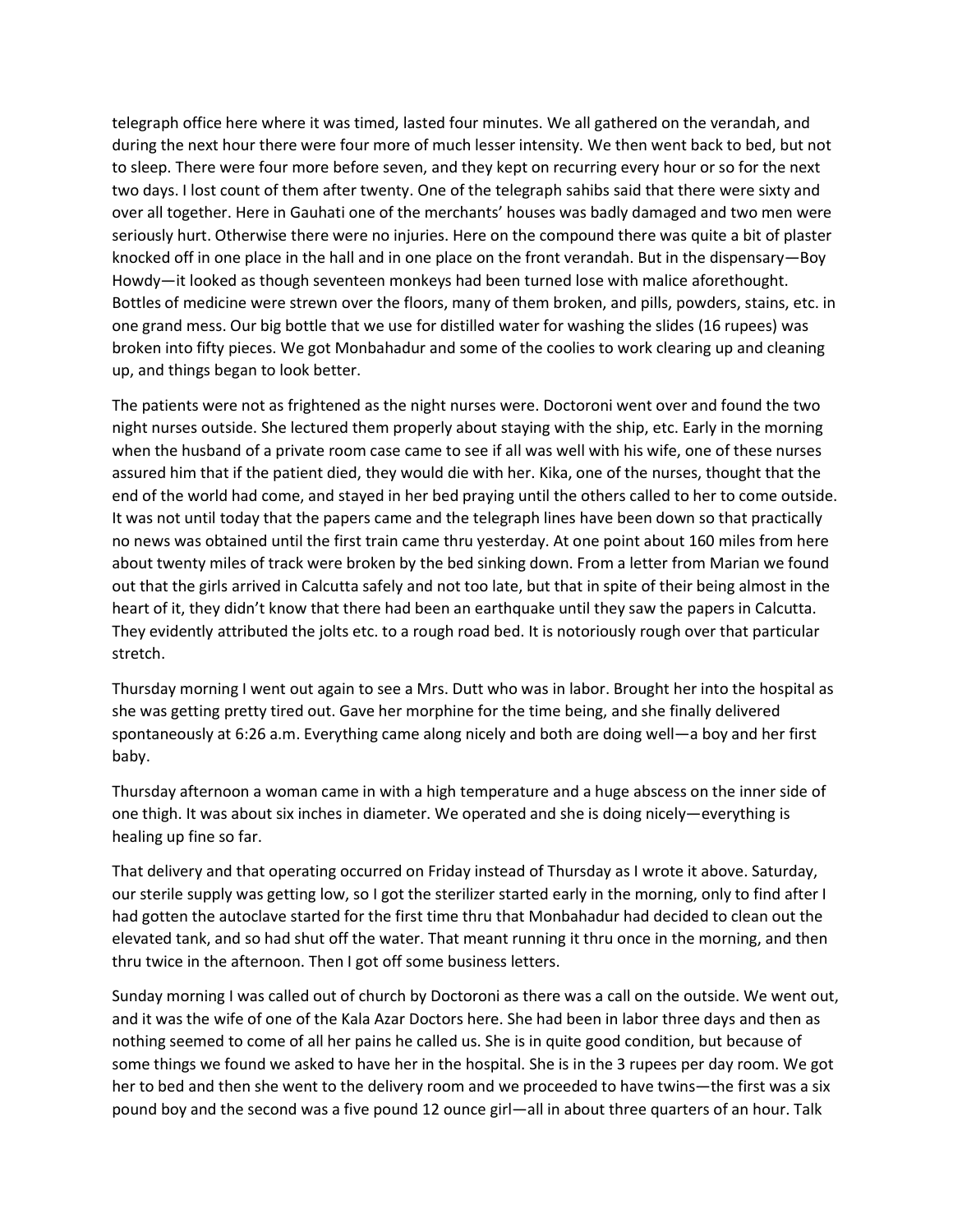about delighted parents. They are beautiful babies. Just as we were finishing this, a man came from<br>Pandu asking that we come out to the village and get a woman who had delivered the day before but in<br>which the placenta ha about delighted parents. They are beautiful babies. Just as we were finishing this, a man came from<br>Pandu asking that we come out to the village and get a woman who had delivered the day before but in<br>which the placenta ha about delighted parents. They are beautiful babies. Just as we were finishing this, a man came from<br>Pandu asking that we come out to the village and get a woman who had delivered the day before but in<br>which the placenta ha about delighted parents. They are beautiful babies. Just as we were finishing this, a man came from<br>Pandu asking that we come out to the village and get a woman who had delivered the day before but in<br>which the placenta ha about delighted parents. They are beautiful babies. Just as we were finishing this, a man came from<br>Pandu asking that we come out to the village and get a woman who had delivered the day before but in<br>which the placenta ha about delighted parents. They are beautiful babies. Just as we were finishing this, a man came from<br>Pandu asking that we come out to the village and get a woman who had delivered the day before but in<br>Which the placenta ha about delighted parents. They are beautiful babies. Just as we were finishing this, a man came from<br>Pandu asking that we come out to the village and get a woman who had delivered the day before but in<br>Which the placenta ha about delighted parents. They are beautiful babies. Just as we were finishing this, a man came from<br>Pandu asking that we come out to the village and get a woman who had delivered the day before but in<br>which the placenta ha about delighted parents. They are beautiful babies. Just as we were finishing this, a man came from<br>Pandu asking that we come out to the village and get a woman who had delivered the day before but in<br>which the placenta ha about delighted parents. They are beautiful babies. Just as we were finishing this, a man came from Pandu asking that we come out to the village and get a woman who had delivered the day before but in which the placenta ha about delighted parents. They are beautiful babies. Just as we were finishing this, a man came from<br>Pandu asking that we come out to the village and get a woman who had delivered the day before but in<br>went in a boacht hal

about delighted parents. They are beautiful babies. Just as we were finishing this, a man came from<br>Pandu asking that we come out to the village and get a woman who had delivered the day before but in<br>whent the placenta ha about delighted parents. They are beautiful babies. Just as we were finishing this, a man came from<br>Pandu asking that we come out to the village and get a woman who had delivered the day before but in<br>Which the placenta ha about delighted parents. They are beautiful babies. Just as we were finishing this, a man came from<br>Pandu asking that we come out to the village and get a woman who had delivered the day before but in<br>Which the placenta ha about delighted parents. They are beautiful babies. Just as we were finishing this, a man came from<br>Pandu asking that we come out to the village and get a woman who had delivered the day before but in<br>Which the placenta ha about delighted parents. They are beautiful babies. Just as we were finishing this, a man came from<br>Pandu asking that we come out to the village and get a woman who had delivered the day before but in<br>Which the placenta ha about delighted parents. They are beautiful babies. Just as we were finishing this, a man came from<br>Pandu asking that we come out to the village and get a woman who had delivered the day before but in<br>Which the placenta ha wond with the place to the bullel about the mail of the bullel about the state of the state of the content in the the place to the state of the diversed the day before but in which the placenta had not come away. Edna and which the placenta had not come away. Edna and Mr. Selander drove out to the ghat, and then Edna<br>went in a boat down to the village (road to the village is impassible due to rains). She brought her back<br>up to the ghat and went in a boat down to the village (road to the village is impeasible due to rains). She brought her back<br>up to the galar and they brought her in. It was tea time and as her general condition was good, but her<br>physical con up to the ghat and they brought her in. It was tea time and as her general condition was good, but her ghat and they bryistial condition was filthy we had tea while she had a bath. Then we fixed her up. Just after getting physical condition was filthly we had tea whille she had a bath. Then we fixed her up. Just after getting<br>thru with this a girl was admitted who had had dysentery for two weeks and was veryill. We were back<br>to the bungalow to the bungalow about seven, and found that Mrs. Selander was starting her party.<br>We had hoped and counted so much on everything going well, and as far as Mrs. Dutt's delivery was<br>cocncerned, everything was fine—wery short We had hoped and counted so much on everything going well, and as far as Mrs. Dutt's delivery was concerned, everything was fine—very short and very easy. However, the baby could not be made to breade to mead to the state

Dor

roses and some Jasmine flowers and ferns and it looked very dainty. Marie condu<br>vervice at the grave (in the European cemetery) about three this afternoon. Both<br>wonderfully fine about everything, but it has been hard—<br>The everwe are the position of the called the main of the positions. Some the four most entermined the position of the hospital is fuller than it has ever been at one time before. Seven or rather eight new patients were demitt is the more more and it is a serve head to the more the more than the before. Seven or rather eight new patients were<br>The hospital is fuller than it has ever been at one time before. Seven or rather eight new patients were The hospital is fuller than it has ever been at one time before. Seven or rather eight new patients were<br>admitted yesterday and that made a total of thirty-one (twenty-six has been the highest at any one time<br>before). We d admitted yesterday and that made a total of thirty-one (twenty-six has been the highest at any one lime<br>before). We discharged two in addition to that yesterdy. Discharged two more from the children's ward<br>this norning onl before). We discharged two in addition to that yesterday. Discharged two more from the children's ward<br>this morning only to have their beds taken by two other little tykes—<br>fit this letter is late in arriving home, it is b concerned. If this letter is late in arriving home, it is because the traffic out here is and will be<br>more and mail and passengers have to be transshipped. Loads of love to one and<br>Dor<br>Dor<br>The same and mail and passengers have to be July 21, 1930<br>July 21, 1930<br>Our earthquakes continue. We have from one to four most every day. Had four last night. The hotter it<br>is, the more quakes we have. It gets deathly still just before one here, and the loudness of Duly 21, 1930<br>Our earthquakes continue. We have from one to four most every day. Had four last right. The hotter it<br>is, the more quakes we have. It gets deathly still just before one here, and the loudness of the silence<br>w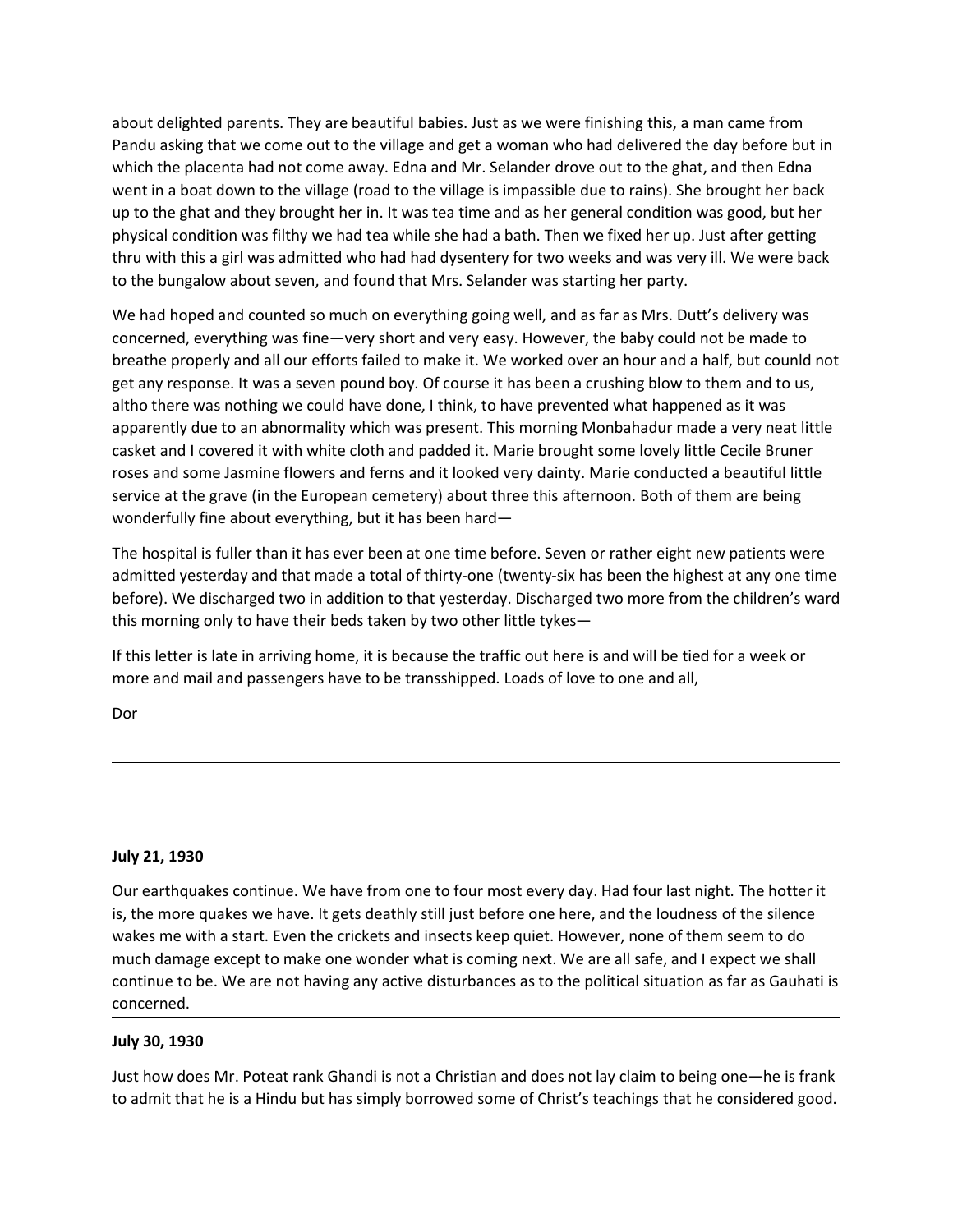He is spoken of as being Christ like which to my notion is nothing short of blasphemy. He is too<br>inconsistent, and not only that he is working entirely for an earthly kingdom and not a spiritual one.<br>Christ certainly did n He is spoken of as being Christ like which to my notion is nothing short of blasphemy. He is too<br>inconsistent, and not only that he is working entirely for an earthly kingdom and not a spiritual one.<br>Christ certainly did n He is spoken of as being Christ like which to my notion is nothing short of blasphemy. He is too<br>inconsistent, and not only that he is working entirely for an earthly kingdom and not a spiritual one.<br>Christ certainly did n He is spoken of as being Christ like which to my notion is nothing short of blasphemy. He is too<br>inconsistent, and not only that he is working entirely for an earthly kingdom and not a spiritual one.<br>Christ certainly did n He is spoken of as being Christ like which to my notion is nothing short of blasphemy. He is too inconsistent, and not only that he is working entirely for an earthly kingdom and not a spiritual one.<br>Christ certainly did n He is spoken of as being Christ like which to my notion is nothing short of blasphemy. He is too inconsistent, and not only that he is working entirely for an earthly kingdom and not a spiritual one.<br>Christ certainly did n He is spoken of as being Christ like which to my notion is nothing short of blasphemy. He is too<br>inconsistent, and not only that he is working entirely for an earthly kingdom and not a spiritual one.<br>Christ certainly did n He is spoken of as being Christ like which to my notion is nothing short of blasphemy. He inconsistent, and not only that he is working entirely for an earthly kingdom and not a sp<br>Christ certainly did not stir the people He is spoken of as being Christ like which to my notion is nothing short of blasphemy. He is too inconsistent, and not only that he is working entirely for an earthly kingdom and not a spiritual one.<br>Christ certainly did n He is spoken of as being Christ like which to my notion is nothing short of blasphemy. He is too inconsistent, and not only that he is working entirely for an earthly kingdom and not a spiritual one.<br>Christ certainly did n He is spoken of as being Christ like which to my notion is nothing short of blasphemy. He is too<br>christ certainly did not stirt the people up against Rome. Your letters have all been full of eulogies about<br>Christ certainly He is spoken of as being Christ like which to my notion is nothing short of blasphelonconsistent, and not only that he is working entirely for an earthly kingdom and Christ certainly did not stir the people up against Rome He is spoken of as being Christ like which to my notion is nothing short of blasphemy<br>inconsistent, and not only that he is working entirely for an earthly kingdom and not<br>Christ certainly did not stir the people up agains He is spoken of as being Christ like which to my notion is nothing short of blasphemy. He is too<br>inconsistent, and not only that he is working entirely for an earthly kingdom and not a spiritual one.<br>Christ certainly did n He is spoken of as being Christ like which to my notion is nothing short of blasphemy. He is too inconsistent, and not only that he is working entirely for an earthly kingdom and not a spiritual one.<br>Chronic tertainly did inconsistent, and not only that he is working entirely for an earthly kingdom and not a sp<br>Christ certainly did ot sitt the people up against Rome. Your letters have all been full of<br>Chandi from this one and that one. Well

Ghandi from this one and that one. Well, honestly, I did think that my family wasn't quite so gullible. It is<br>nothing short of propagand and lock of brais on one part of some folks at home that Ghandi is being<br>taked of as nothing short of propaganda and lack of brains on the part of some folks at home that Ghandi is being<br>takked of as he is. Don't believe anything and everything in the papers. If I did that, I surely wouldn't<br>have a very go talked of as he is. Don't believe anything and everything in the papers. If I did that, I surely wouldn't<br>have a very good opinion of the USA from the things that find their way into our papers out here.<br>September 24, 1930 have a very good opinion of the USA from the things that find their way into our papers out here.<br>September 24, 1930<br>Two days ago we had a real hard quake—about the hardest we have had since the first big one. It lasted<br>ab pretting and the method of the method of the method is the method in the method in the method in the method is the south and the method and a needed one to the method of the method of the method of the method of the method September 24, 1930<br>Two days ago we had a real hard quake—about the hardest we have had since the first big one. It lasted<br>about a minute, but didn't do much damage—things didn't creak with this one. They certainly are funn Two days ago we had a real hard quake—about the hardest we have had since the first big one. It lasted<br>about a minute, but didn't do much damage—things didn't creak with this one. They certainly are funny<br>things. However, about a minute, but didn't do much damage—things didn't creak with this one. They things. However, they don't bother me anymore. The middle sixty did, but since then<br>them a bit.<br>Them a bit.<br>The ma bit.<br>The ma bit.<br>The ma b them a bit.<br>
October 7, 1930<br>
Well, I must stop and get to bed. It will be nine o'clock pretty soon. I don't always go that early---<br>
sometimes I go earlier, and occasionally----a bit later.<br>
December 17, 1930<br>
My new dres **October 7, 1930**<br>Well, I must stop and get to bed. It will be nine o'clock pretty soon. I don't always go that early---<br>sometimes I go earlier, and occasionally----a bit later.<br>December 17, 1930<br>My new dress and shoes are October 7, 1930<br>
Well, I must stop and get to bed. It will be nine o'clock pretty soon. I don't always go<br>
sometimes I go earlier, and occasionally----a bit later.<br>
December 17, 1930<br>
My new dress and shoes are so satisfac Well, I must stop and get to bed. It will be nine o clock pretty soon. I don't always go that early---<br>sometimes I go earlier, and occasionally----a bit later.<br>December 17, 1930<br>My new dress and shoes are so satisfactory. sometimes I go earlier, and occasionally----a bit later.<br>December 17, 1930<br>My new dress and shoes are so satisfactory. Everyone admires them. The dress certainly fits to a T. How<br>did you guess the exact size, Mother? If it **December 17, 1930**<br>My new dress and shoes are so satisfactory. Everyone admires them. The dress certainly fits to a T. How<br>did you guess the exact size, Moher? If it were an inch smaller thru the hips it would be to small **Exercise and shoes are so satisfactory. Everyone admires them. The dress certainly fits to a T. How<br>My new dress and shoes are so satisfactory. Everyone admirer thru the hips it would be too small but<br>as it is it is exact** did you guess the exact size, Mother? If it were an inch smaller thru the hips it would<br>as it is it is it is exactly right. I didn't have to alter the first thing about it. The shoes are just<br>as it is it is exactly right. as it is it is exactly right. It didn't have to alter the first thing about it. The shoes are just right. Everything<br>was lovely. The quilts were so pretty. The gloves are so nice and I have enjoyed them ever so much. The<br>p

was lovely. The quilits were so pretty. The gloves are so nice and l have enjoyed them ever so much. The<br>pin is so pretty and I needed one badly. Who is responsible for each and everything? No names were<br>attached. I certai pin is so pretty and I needed one badly. Who is responsible for each and everything? No names were<br>statahed. I certainly send heaps and heaps of thank you's. The stockings are so nice I feel so luxurious in<br>them. The yarn attached. I certainly send heaps and heaps of thank you's. The stockings are so nice I teel so luxurious in<br>them. The yarn picture is framed and is in the dining room. It looks ever so nice.<br>January 18, 1931<br>We had the oth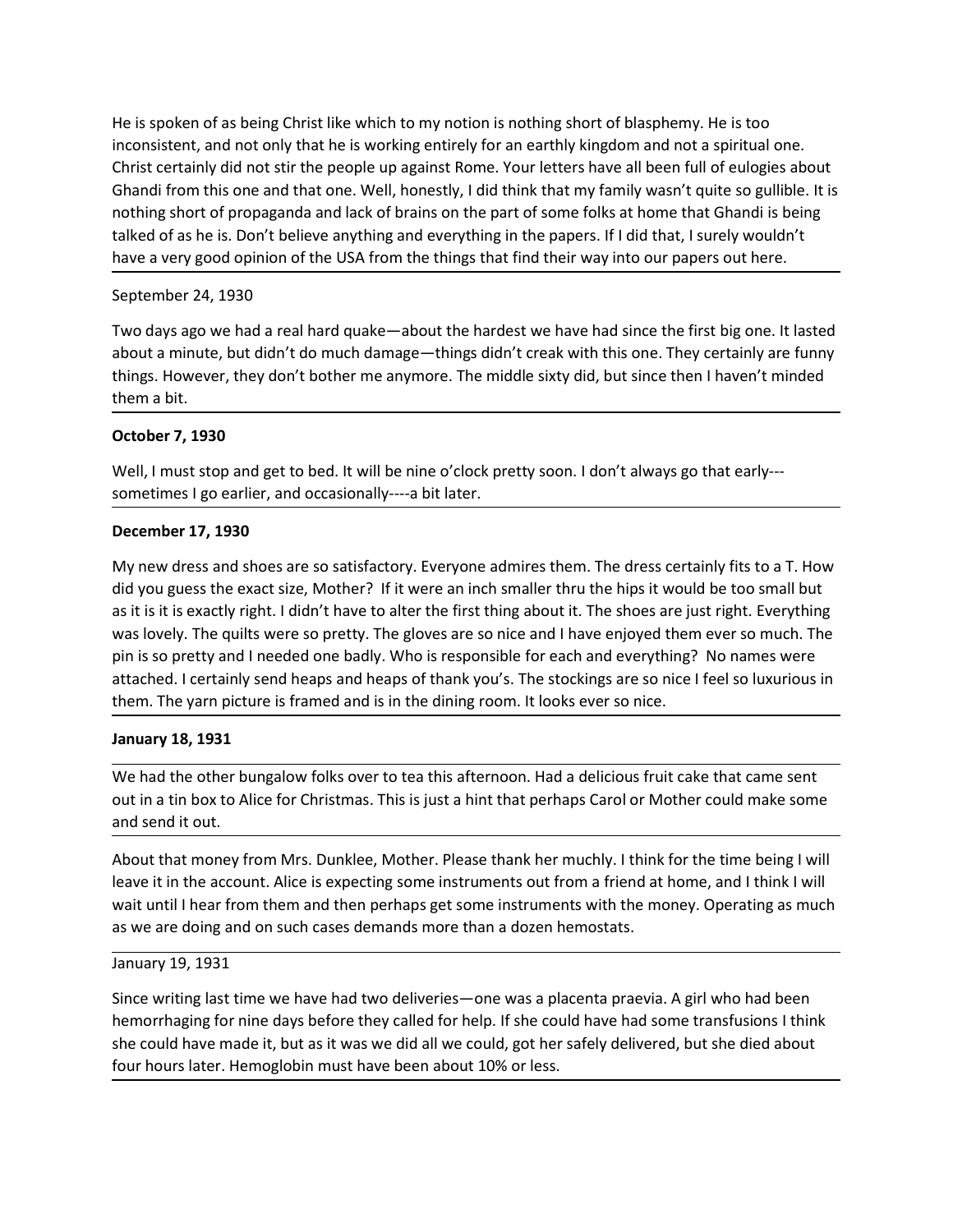Oh yes, about the ether machine that Paul wants to get. We would surely welcome such an instrument<br>with open arms, many blessings on the donor, and with much relief for some of our patients. However,<br>we have an alternating Oh yes, about the ether machine that Paul wants to get. We would surely welcome such an instrument<br>with open arms, many blessings on the donor, and with much relief for some of our patients. However,<br>we have an alternating Oh yes, about the ether machine that Paul wants to get. We would surely welcome such an instrument<br>with open arms, many blessings on the donor, and with much relief for some of our patients. However,<br>we have an alternating Oh yes, about the ether machine that Paul wants to get. We would surely welcome such an instrument<br>with open arms, many blessings on the donor, and with much relief for some of our patients. However,<br>we have an alternating Oh yes, about the ether machine that Paul wants to get. We would surely welcome such an instrument<br>with open arms, many blessings on the donor, and with much relief for some of our patients. However,<br>we have an alternating Oh yes, about the ether machine that Paul wants to get. We would surely welcome such an instrument<br>with open arms, many blessings on the donor, and with much relief for some of our patients. However,<br>we have an alternating Oh yes, about the ether machine that Paul wants to get. We would surely welcome such an instrument<br>with open arms, many blessings on the donor, and with much relief for some of our patients. However,<br>we have an alternating Oh yes, about the ether machine that Paul wants to get. We would surely welcom<br>with open arms, many blessings on the donor, and with much relief for some of ou<br>we have an alternating current and a 210 volt current. A coupl Oh yes, about the ether machine that Paul wants to get. We would surely welcome such an instrument<br>owith open arms, many blessings on the donor, and with much relief for some of our patients. However,<br>we have an alternatin Oh yes, about the ether machine that Paul wants to get. We would surely welcome such an instrument<br>with open arms, many blessings on the donor, and with much relief for some of our patients. However,<br>we have an alternating On yes, about the ether machine that Paul wants to get. We would surely welcome such an instrument<br>with open arms, many blessings on the donor, and with much relief for some of our patients. However,<br>we have an alternating

Oh yes, about the ether machine that Paul wants to get. We would surely welcome such an instrument<br>with open arms, many blessings on the donor, and with much relief for some of our patients. However,<br>we have an alternating Oh yes, about the ether machine that Paul wants to get. We would surely welcome such an instrument<br>with open arms, many blessings on the donor, and with much relief for some of our patients. However,<br>we have an alternating Oh yes, about the ether machine that Paul wants to get. We would surely welcome such an instrument<br>with open arms, many blessings on the donor, and with much relief for some of our patients. However,<br>we have an alternating Oh yes, about the ether machine that Paul wants to get. We would surely welcome such an instrument<br>with open arms, many blessings on the donor, and with much relief for some of our patients. However,<br>we have an alternating Oh yes, about the ether machine that Paul wants to get. We would surely welcome such an instrument<br>with open arms, many blessings on the donor, and with much relief for some of our patients. However,<br>we have an alternating Oh yes, about the ether machine that Paul wants to get. We would surely welcome such an instrument<br>with open arms, many libesings on the donor, and with much relief for some of our patients. However,<br>beeave an alternating origin the marking that we were some whole to the method of the egg large in the completed the particular and a towely by the particular particular particular particular than a to the particular than took hold of it to adj they all the method of the of the method of the stare with the stare in the would have the stare and a and turned it with the method of the method of the method of the method of the method of the method of the method of a us considered to the back we wanted to the cloth of the cloth back we put into the cloth of the cloth back were wanted to on, and then took hold of it to adjust it, with the result that they couldn't take their hands that because the clouch of the big lestive and the would have the result that they couldn't take their hands off and none of them had sense enough to turn off the current. Needless to say, both of them, altho not off and none o when we would be reactive to the excited that the would be the excited with the compute that we wouldn't go to the main on a puja day or the current. Needless to say, both of them, altho not badly damaged, were scared out or and a structure about and is sort of a harvest festival as all the more to the structures and the more to the structure or the more to the more than the more to the more than the more than the more than the pertainly le but the color of the state of the radio of the radio and went to Sonapur and then on to Khetri. I was congratulating myself that we had picked a good day to go (it was the regular day) as the next day was a congratulating usanting y conting that there about eight and went to Sonapur and then on to Khetri. I was<br>Longratulating myself that we had picked a good day to go (it was the regular day) as the next day was a<br>big festival day consequen big testival day consequently there would be more at the 'ghat' or market. However, all<br>crowds at the market, we were for the most part shunned and then some. I couldn't quy<br>corves at the market, we were for the most part We went on to another village where we had several people who had been in the hospital. They were<br>yeary glad to see us but wouldn't touch us or allow us to touch them in any way. Reason? The next day<br>was the final day of t very glad to see us but wouldn't touch us or allow us to touch them in any way. Reason? The next day<br>was the final day of the big festival and they would have to stop and get purified again if we were to<br>touch them, and th was the final day of the big festival and they would have to stop and get purified again if we were to touth them, and they didn't have the time to stop and do it. This festival comes just two momths after the them, and th touch them, and they didn't have the time to stop and do it. This festival comes just two months after<br>the light puja hat I worte about and is sort of a harvest festival as all the rice has been gamened. They<br>gave us some

the light puja that I wrote about and is sort of a harvest festival as all the rice has been garnered. They<br>gave us some eggs, but I had to hold a towel in my hands and she dropped the eggs into to ne a ta<br>dime—I was scare gave us some eggs, but I had to hold a towel in my hands and she dropped the eggs into it one at a<br>time—I was scared that they would break but they didn't. When she gave us some rice it was wrapped<br>tup in cloth, and as she time—I was scared that they would break but they didn't. When she gave us some rice it was wrapped<br>the cloth, and as he wanted the cloth back we put it into something else. Lahaori then als to throw<br>the cloth over to the s up in cloth, and as she wanted the cloth back we put it into something else. Lahaori then had to throw<br>the cloth our to the side of the road and then she (the egg lady) went and picked it up. We decided that<br>the cloth our the cloth over to the side of the road and then she (the egg lady) went and picked it up. We decided that<br>we wouldn't go to the 'ghats' again on a puja day or thereabouts. This particular puja is cleebrated by<br>building bam we wouldn't go to the 'ghats' again on a puja day or thereabouts. This particular puja is celebrated by<br>building bamboo structures and after much noise making, we yearly in the morming, these are all bunned<br>and anything is building bamboo structures and after much noise making, very early in the morning, these are all burned<br>and anything else they can lay their hands on (a la Hallowe'en). The bamboo makes a terrific noise when<br>thurns as the and anything else they can lay their hands on (a la Hallowe'en). The bamboo makes a terrific noise when<br>thurs as the stocks are hollow between joints and these explode. Some fireworks, I can assure you.<br> **February 11, 1931** it burns as the stocks are hollow between joints and these explode. Some fireworks, I can assure you.<br> **February 11, 1931**<br> **February 11, 1931**<br> **February 11, 1931**<br> **February 11, 1931**<br> **February 11, 1931**<br> **February 11, February 11, 1931**<br>The last big tumor case that we operated on is going home today. She says there<br>cases similar to hers come from up there now that she has been helped, and bes<br>is going to tell them about Lesus. Her face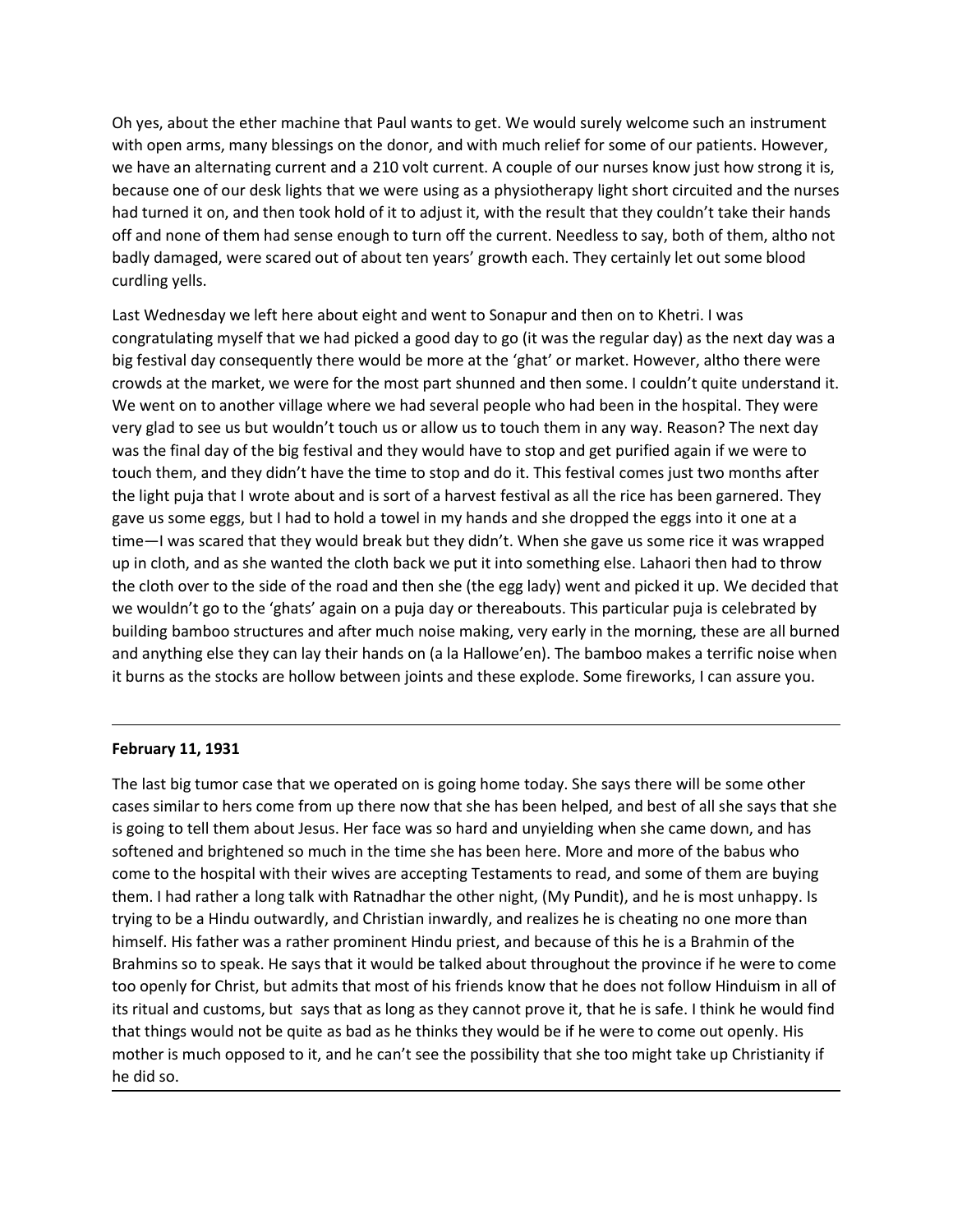**February 18, 1931**<br>Here is a bit you will be interested in. Before Christmas, one of the women whom Alice<br>put on the mailing list wrote Alice asking for a list of some of the things that we needed<br>to send her something fo February 18, 1931<br>Here is a bit you will be interested in. Before Christmas, one of the women whom Alice asked to have<br>put on the mailing list wrote Alice asking for a list of some of the things that we needed as she wante February 18, 1931<br>Here is a bit you will be interested in. Before Christmas, one of the women whom Alice asked to have<br>put on the mailing list wrote Alice asking for a list of some of the things that we needed as she wante February 18, 1931<br>Here is a bit you will be interested in. Before Christmas, one of the women whom Alice asked to have<br>put on the mailing list wrote Alice asking for a list of some of the things that we needed as she wante February 18, 1931<br>Here is a bit you will be interested in. Before Christmas, one of the women whom Alice asked to have<br>put on the mailing list wrote Alice asking for a list of some of the things that we needed as she wante **February 18, 1931**<br>Here is a bit you will be interested in. Before Christmas, one of the women whom Alice asked to have<br>put on the mailing list wrote Alice asking for a list of some of the things that we needed as she wan **February 18, 1931**<br>Here is a bit you will be interested in. Before Christmas, one of the women whom Alice asked to have<br>put on the mailing list wrote Alice asking for a list of some of the things that we needed as she wan February 18, 1931<br>Here is a bit you will be interested in. Before Christmas, one of the women whom Alice asked to have<br>put on the mailing list wrote Alice asking for a list of some of the things that we needed as she wante

**February 18, 1931**<br>Here is a bit you will be interested in. Before Christmas, one of the things that we needed as she wanted<br>put on the mailing list wrote Alice asking for a list of some of the things that we needed as sh February 18, 1931<br>Here is a bit you will be interested in. Before Christmas, one of the women whom Alice asked to have<br>put on the mailing list wrote Alice asking for a list of some of the things that we needed as she wante February 18, 1931<br>Here is a bit you will be interested in. Before Christmas, one of the women whom Alice asked to have<br>put on the mailing list wrote Alice asking for a list of some of the things at the seneeded as she want February 18, 1931<br>Here is a bit you will be interested in. Before Christmas, one of the women whom Alice asked to have<br>put on the mailing list wrote Alice asking for a list of some of the things afte we needed as she wante **February 18, 1931**<br>Here is a bit you will be interested in. Before Christmas, one of the women whom Alice asked to have<br>put on the mailing list wrote Alice asking for a list of some of the things that we needed as she wan **February 18, 1931**<br>Here is a bit you will be interested in. Before Christmas, one of the women whom,<br>put on the mailing list wrote Alice asking for a list of some of the things that we ne<br>to send her something for Christ **February 18, 1931**<br>Here is a bit you will be interested in. Before Christmas, one of the women whom Alice<br>put on the mailing list wrote Alice asking for a list of some of the things that we needee<br>to send her something fo From the multimeter the interested in. Before Christmas, one of the women whom Alice asked to have<br>put on the mailing list wrote Alice asking for a list of some of the things that we needed as she wanted<br>to send her someth Here is a bit you will be interested in. Before Christmas, one of the women whom Alice asked to have<br>put on the mailing list wrote Alice asking for a list of some of the things at twe needed as she wanted<br>to send her somet put on the mailing list wrote Alice asking for a list of some of the things that we needed as she wanted<br>to send her something for Christms. Well, the things are on the way from Home, by pared post, and<br>should arrive befor to send her something for Christmas. Well, the things are on the way from Home, by parcel per<br>obtould arrive before long. They include some special leg holders for the operating table, a pad<br>and some new hemotstas, and som and some new hemostats, and some special retractors. Ain't that sumpin' (a la Wink)? We think so, and<br>can hardly wait for them to arrive.<br>Must stop and get to work on accounts. We plan to go over them this P.M. and see if and has lots of thick cream.<br>
The very thin, light control of the was a very the send to the was the send to the send to the send to the send of the send of the send of the send to the send to the send to the send to the s **Example 10** and get to work on accounts. We plan to go over them this P.M. and see if we can shave Mown on expenses somewhere as bills are so high, and money scarce. It seems almost impossible to meet the bills, but someh Must stop and get to work on accounts. We plan to go over them this P.M. and<br>down on expenses somewhere as bills are so high, and money scarce. It seems<br>meet the bills, but somehow we have always managed to do so, but am a ernet the bills, but somehow we have a laways manged to do so, but am afraid i for one will get gray<br>trying to make ends meet someday, and I know that Edna feels the same way. Our expense run from<br>three to four trimes what met the course white and white or pink and white, or tans would be most accepted the same way. Our expenses run from<br>three to four times what our appropriation is and I think we have done pretty well to keep out of debt<br>os

where to four times what our appropriation is and I think we have done pretty we<br>three to four times what our appropriation is and I think we have done pretty we<br>so far but do wish that we could get a bit ahead so that thi

so far but do wish that we could get a bit ahead so that this month's income wouldn't all go for last<br>month's bills<br>**February 24, 1931**<br>Just now we are able to get very good milk. The Government has started cooperative mil month's bills<br> **February 24, 1931**<br> **I** bust now we are able to get very good milk. The Government has started cooperative milk societies and<br>
has a man in charge to see that pure milk is supplied. It is a God-send to us, February 24, 1931<br>
Ust now we are able to get very good milk. The Government has started cooperative milk societies and<br>
thas a man in charge to see that pure milk is supplied. It is a God-send to us, and we are using eigh neur any 2-7, 2-2-2<br>has now we are able to get very good milk. The Government has started cooperative milk societies and<br>has a man in charge to see that pure milk is supplied. It is a God-send to us, and we are using eight has a man in charge to see that pure milk is supplied. It is a God-send to us, and we and twenty quarts a day in the Hospital and are getting some for the bungalow also.<br>and has lots of thick cream.<br>I wouldn't mind a few n and twenty quarts a day in the Hospital and are getting some for the bungalow also. The milk is good<br>and thest ds of thick cream.<br>I wouldn't mind a few new nightgowns of the crepe. Mine are beginning to wear out. I would a and has lots of thick cream.<br>I wouldn't mind a few new nightgowns of the crepe. Mine are beginning to wear out. I would also like to<br>have a very, very thin, light kimono that I can send to the wash. In the very hot weather I wouldn't mind a few new nightgowns of the crepe. Mine are beginning to wear out<br>have a very, very thin, light kimono that I can send to the wash. In the very hot weat<br>have a very, very thin, light kimono that I can send really too heavy, and has to be washed so often that I think I shall put it in the trunk this year to keep it<br>from molding.<br>As to things for the hospital, we could use some of the wool and cotton bed blankets for single be nommouang.<br>As to things for the hospital, we could use some of the wool and cotton bed blank<br>Blue and white, yellow and white or pink and white, or tans would be most accep<br>private rooms.<br>To free is someone who wants to ge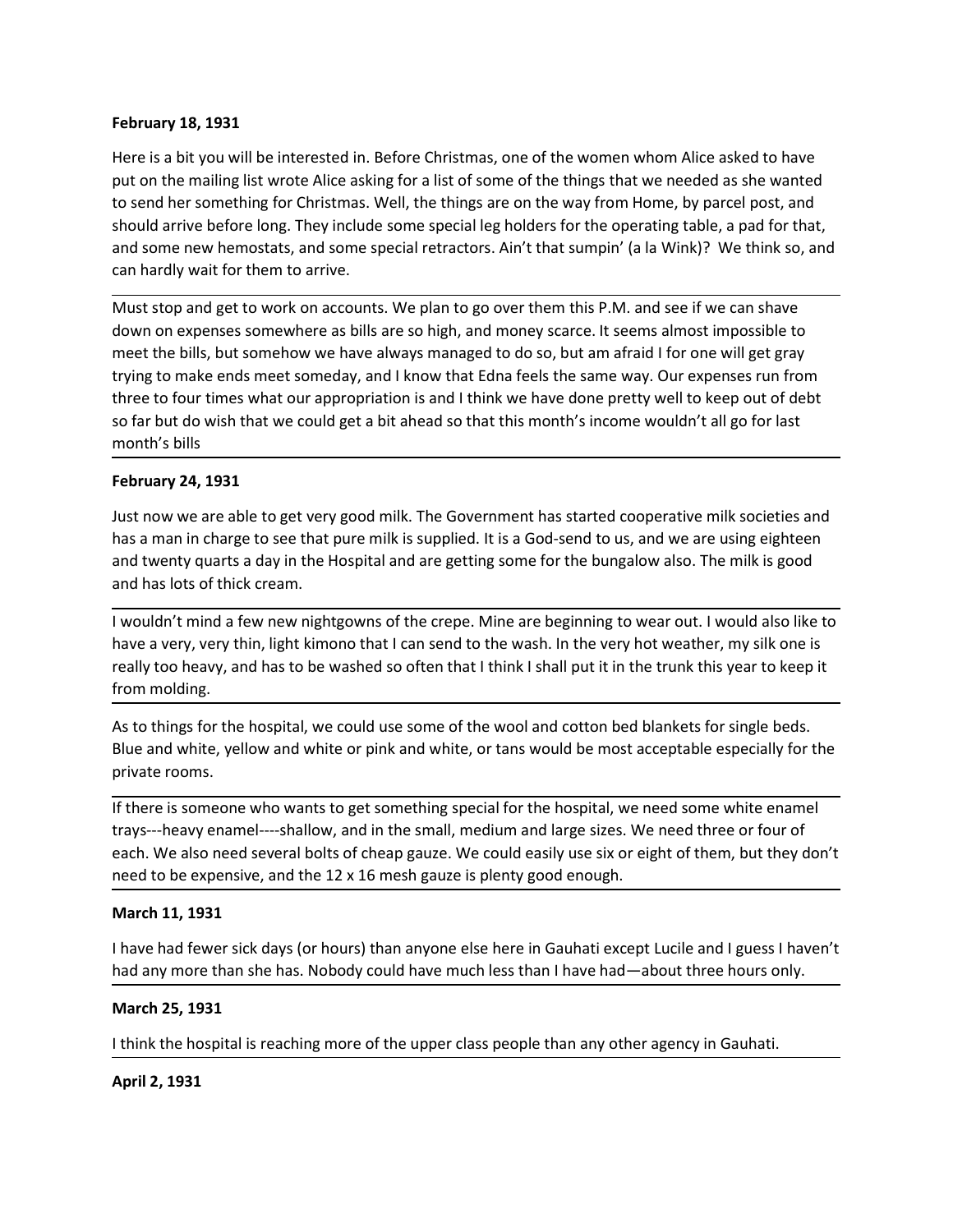Dr. Lerrigo has a list of some of the instruments that we need the most badly. He was rather shocked<br>that we lacked some rather essential instruments and that we didn't have enough hemostats to feel safe<br>in tackling a thyr Dr. Lerrigo has a list of some of the instruments that we need the most badly. He was rather shocked<br>that we lacked some rather essential instruments and that we didn't have enough hemostats to feel safe<br>in tackling a thyr Dr. Lerrigo has a list of some of the instruments that we need the most badly. He was<br>that we lacked some rather essential instruments and that we didn't have enough her<br>in tackling a thyroid.<br>**May 24, 1931**<br>Last Saturday

Dr. Lerrigo has a list of some of the instruments that we need the most badly. He v<br>that we lacked some rather essential instruments and that we didn't have enough<br>in tackling a thyroid.<br>**May 24, 1931**<br>Last Saturday and th Dr. Lerrigo has a list of some of the instruments that we need the most badly. He was rather shocked<br>that we lacked some rather essential instruments and that we didn't have enough hemostats to feel safe<br>in tackling a thyr Dr. Lerrigo has a list of some of the instruments that we need the most badly. He was rather shocked<br>that we lacked some rather essential instruments and that we didn't have enough hemostats to feel safe<br>in tackling a thyr Dr. Lerrigo has a list of some of the instruments that we need the most badly. He was rather shocked<br>that we lacked some rather essential instruments and that we didn't have enough hemostats to feel safe<br>in tackling a thyr Dr. Lerrigo has a list of some of the instruments that we need the most badly. He was rather shocke<br>that we lacked some rather essential instruments and that we didn't have enough hemostats to fee<br>in tackling a thyroid.<br>**M** Dr. Lerrigo has a list of some of the instruments that we need the most badly. He v<br>that we lacked some rather essential instruments and that we didn't have enough<br>in tackling a thyroid.<br>May 24, 1931<br>Last Saturday and the Dr. Lerrigo has a list of some of the instruments that we need the most badly. He was rather shocked<br>that we lackied some rather essential instruments and that we didn't have enough hemostats to feel safe<br>**May 24, 1931**<br>La Dr. Lerrigo has a list of some of the instruments that we need the most badly. He was rather shocked<br>that we lacked some rather essential instruments and that we didn't have enough hemostats to feel safe<br>in tackling a thyr Dr. Lerrigo has a list of some of the instruments that we need the most badly. He was rather shocked<br>that we lacked some rather essential instruments and that we didn't have enough hemostats to feel safe<br>in tackling a thyr Dr. Lerrigo has a list of some of the instruments that we need the most badly. He was rather shocked sink we lind in the welce seen taker machine in that we didn't have enough hemostats to feel safe in takeling a thyroid.<br> that we lacked some rather essential instruments and that we didn't have enough hemostats to feel safe<br>in tackling a thyroid.<br>May 24, 1931<br>May 24, 1931<br>May 24, 1931<br>Mas Saturday and the week before I went to the club (Engl In tackling a thyroid.<br>
May 24, 1931<br>
Last Saturday and the week before I went to the club (English) for tennis. They have<br>
shall take out a tennis membership there. It is rather nice to mix with some of the<br>
may help some May 24, 1931<br>Last Saturdy and the week before I went to the club (English) for tennis. They have lovely courts. Think I<br>Ishall take out a tennis membership there. It is rather nice to mix with some of the English people, a Last Saturday and the week before I went to the club (English) for tennis. They have lovely<br>shall take out a tennis membership there. It is rather nice to mix with some of the English<br>may help some in drawing trade to the

shall take 00L at a tensin memosing there. It is father mice to mix with some of the engilism people, and it may help some in drawing trade to the hospital. At the same time it gives good exercise, and a chance to work wit

Work with men as well as women.<br>
June 11, 1931<br>
Someone ought to write a clever skit on "Things which pass in the night". India is c<br>
where the nights are quiet. If it isn't a wedding or a funeral or a brawl or somethin<br>
I June 11, 1931<br>Someone ought to write a clever skit on "Things which pass in the night". India is certainly not a place<br>Visuely would like to have several hundred oldins for some new instruments. We need portable<br>1 surely w June 11, 1931<br>
Someone ought to write a clever skit on "Things which pass in the night". India is certainly not a place<br>
where the nights are quiet. If it isn't a wedding or a funeral or a brawl or something in the bungalo Jone 11, 1991<br>
Someone ought to write a clever skit on "Things which pass in the night". India is certainly not a place<br>
Someone oughts are quiet. If it isn't a wedding or a funeral or a brawl or something in the bungalow. Someone ought to write a clever skit on "Things which pass in the night". India is certainly not a place<br>
where the nights are quiet. If it isn't a wedding or a funcral or a brawl or somenting in the bungalow.<br>
I surely wo where the nights are quiet. If it isn't a wedding or a funeral or a brawl or something in the bungalow.<br>
I surely would like to have several hundred dollars for some new instruments. We need portable<br>
poterating light, eth I surely would like to have several hundred dollars for some new instruments. We need portable<br>operating light, ether machine, and any number of electrical instruments would be marvelous to have,<br>but an electric cautery fo I surely would like to have several hundred dollars for some new instruments. We need portable<br>operating light, ether machine, and any number of electrical instruments would be marvelous to have,<br>but an electric cautery fo operating light, ether machine, and any number of electrical instruments would be marvelous to have,<br>but an electric cautery for gynecological work would be grand.<br>Lune 13, 1931<br>Our hospital is growing so fast. Last year o but an electric cautery for gynecological work would be grand.<br>
Dur hospital is growing so fast. Last year our daily average was seventeen. So far this year we have<br>
averaged about 26.<br>
We feel that God is indeed blessing June 13, 1931<br>Our hospital is growing so fast. Last year our daily average was seventeen. So far this year we have<br>averaged about 26.<br>We feel that God is indeed blessing our work which is also your work, and are very thank Dure 2.5, 3531<br>
Our hospital is growing so fast. Last year our daily average was seventeen. So far this year we have<br>
overaged about 26.<br>
We feel that God is indeed blessing our work which is also your work, and are very t averaged about 26.<br>We feel that God is indeed blessing our work which is also your work, and are ver<br>averaged about 26.<br>We feel that God is indeed blessing our work which is also your work, and are ver<br>June 29, 1931<br>Say, d We feel that God is indeed blessing our work which is also your work, and are very thankful to Him.<br>June 29, 1931<br>Say, dearly beloved, just take with a grain of salt what the dear brethren say about me at home. I am<br>gettin June 29, 1931<br>Say, dearly beloved, just take with a grain of salt what the dear brethren say abougetting rather sick of the way some folks seem to think that I am it out here. I am<br>here at the hospital, and the growth of t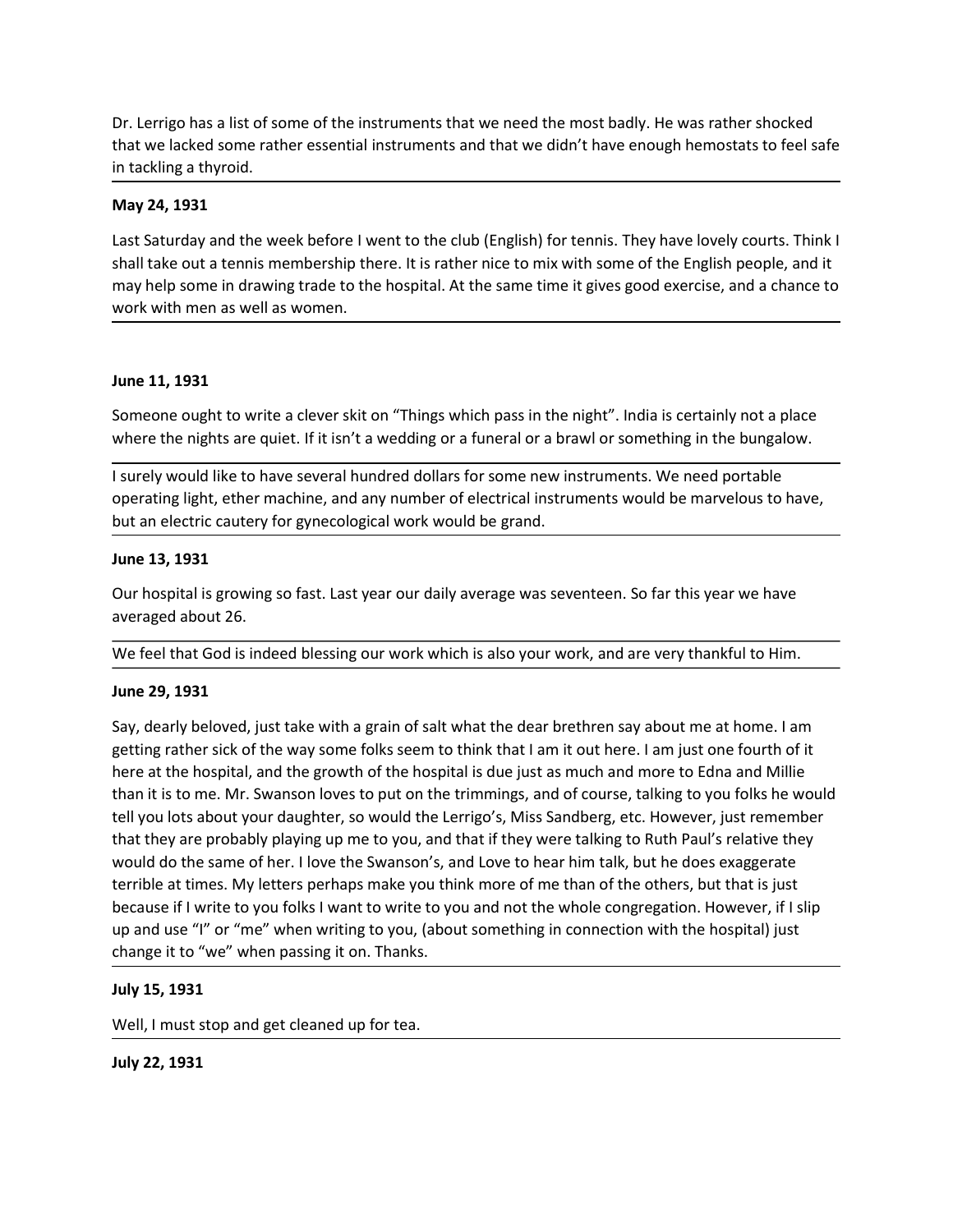The kimono came Monday and the consensus of opinion is that it is entirely too pretty for a kimono and should be worn for a dress. It certainly is pretty enough for a dress, and is so cool and dainty. I am thrilled to piec The kimono came Monday and the consensus of opinion is that it is entirely too pretty for a kimono and<br>should be worn for a dress. It certainly is pretty enough for a dress, and is so cool and dainty. I am<br>thrilled to piec The kimono came Monday and the consensus of opinion is that it is entirely too pretty for a kimono and<br>should be worn for a dress. It certainly is pretty enough for a dress, and is so cool and dainty. I am<br>thrilled to piec The kimono came Monday and the consensus of opinion is that it is entirely too pretty for a kimono and<br>should be worn for a dress. It certainly is pretty enough for a dress, and is so cool and dainty. I am<br>thrilled to piec The kimono came Monday and the consensus of opinion is that it is entirely too pretty for a kimono and<br>should be worn for a dress. It certainly is pretty enough for a dress, and is so cool and dainty. I am<br>thrilled to piec The kimono came Monday and the consensus of opinion is that it is entirely too pretty for a kimono and should be worn for a dress. It certainly is pretty enough for a dress, and is so cool and dainty. I am the lithrilleld The kimono came Monday and the consensus of opinion is that it is entirely too pretty for a kimono and should be worn for a dress. It certainly is pretty enough for a dress, and is so cool and dainty. I am thrilled to piec The kimono came Monday and the consensus of opinion is that it is entirely too pretty for a kimono and<br>should be worn for a dress. It certainly is pretty enough for a dress, and is so cool and dainty. I am<br>thrilled to piec The kimono came Monday and the consensus of opinion is that it is entirely too pretty fo<br>should be worn for a dress. It certainly is pretty enough for a dress, and is so cool and dai<br>thrilled to pieces with it, and also wi The kimono came Monday and the consensus of opinion is that it is entirely too pretty for a kimono and should be worn for a dress. It certainly is pretty enough for a dress, and is so cool and dainty. I am thrilled to piec The kimono came Monday and the consensus of opinion is that it is entirely too pretty for a kimono and should be worn for a dress intertainly is pretty enough for a dress, and is so cool and dainty. I am<br>should be worn for The kimono came Monday and the consensus of opinion is that it is entirely too pretty for a kimono and<br>should be worn for a dress. It certainly is pretty enough for a dress, and is so cool and dainty. I am<br>thrilled to piec

The kimono came Monday and the consensus of opinion is that it is entirely too pretty for a kimono and<br>should be worm for a dress. It terstinity is pretty enough for a dress, and is so cool and dainty. I am<br>thrilled to pie should be worn for a dress. It certainly is pretty enough for a dress, and is so cool and dainty. I am<br>thrilled to pieces with it, and also with the stockings and the handkerchiefs. I certainly was in need of<br>the mew stock new stockings. The ones that I brought out with me are about done for, and I was going t<br>some new ones as soon as I got to Darjeeling.<br>An Englishman fixed our car the other day so that we will not have the trouble keeping some new ones as soon as I got to Dargeeling.<br>An Englishman fixed our car the other day so that we will not have the trouble keeping the battery<br>charged that we have had. The runs are short, lots of stops, many slowing up An Englishman fixed our car the other day so that we will not have the trouble keeping the battery<br>charged that we have had. The runs are short, lots of stops, many slowing up places for cattle, goats,<br>people, etc. and con "The Interged that we have bard." The runs are short, lots of stops, many slowing up places for cattle, goats,<br>people, etc. and consequently the battery doesn't stay charged well, especially during the hot weather.<br>Septemb people, etc. and consequently the battery doesn't stay charged well, especially during the<br>September 16, 1931<br>Last night I went over to the Longwells for dinner with Lucile, Dr. Savage (a research mar<br>unusual in that he is September 16, 1931<br>Last night I went over to the Longwells for dinner with Lucile, Dr. Savage (a research man who is very<br>unusual in that he is a devout Christian and much interested in Missions and very friendly) and Dr.<br> September 16, 1931<br>Last night I went over to the Longwells for dinner with Lucile, Dr. Savage (a research man who is very<br>unusual in that he is a devout Christian and much interested in Missions and very friendly) and Dr.<br>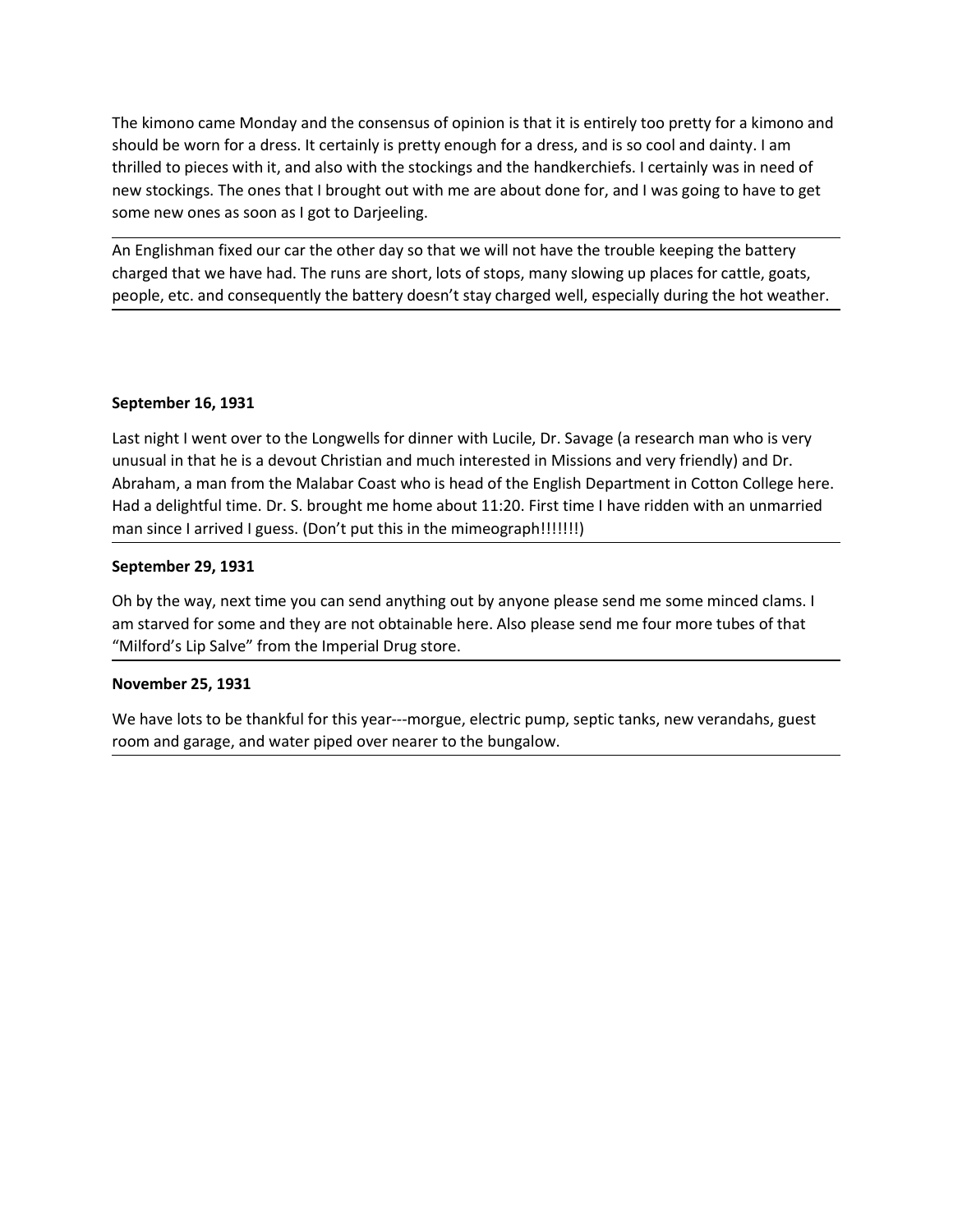# Notes from Dr. Kinney's letters from Gauhati, India<br>
Notebook #2<br>
January 17, 1933<br>
Went to the Dentist down there (American) and had a couple of fillings polished up as they were a bit

Notes from Dr. Kinney's letters from Gauhati, India<br>
Notebook #2<br>
January 17, 1933<br>
Went to the Dentist down there (American) and had a couple of fillings polished up<br>
rough. So far, since I left Uncle Ned I have had to ha Notes from Dr. Kinney's letters from Gauhati, India<br>
Notebook #2<br>
January 17, 1933<br>
Went to the Dentist down there (American) and had a couple of fillings polished up as<br>
rough. So far, since I left Uncle Ned I have had to Notes from Dr. Kinney's letters from Gauhati, India<br>
Notebook #2<br>
January 17, 1933<br>
Went to the Dentist down there (American) and had a couple of fillings polished up as they were a bit<br>
rough. So far, since I left Uncle N Notes from Dr. Kinney's letters from Gauhati, India<br>
Notebook #2<br>
January 17, 1933<br>
Went to the Dentist down there (American) and had a couple of fillings polished up as they were a bit<br>
rough. So far, since I left Uncle N Notes from Dr. Kinney's letters from Gauhati, India<br>
Notebook #2<br>
January 17, 1933<br>
Went to the Dentist down there (American) and had a couple of fillings polished up as they were a bit<br>
rough. So far, since I left Uncle N

Notes from Dr. Kinney's letters from Gauhati, India<br>
Motebook #2<br>
January 17, 1933<br>
Went to the Dentist down there (American) and had a couple of fillings polished up as they were a bit<br>
rough. So far, since I left Uncle N Notes from Dr. Kinney's letters from Gauhati, India<br>
Notebook #2<br>
January 17, 1933<br>
Went to the Dentist down there (American) and had a couple of fillings polished up as they were a bit<br>
rough. So far, since left Uncle Ned Notes from Dr. Kinney's letters from Gauhati, India<br>
Notebook #2<br>
January 17, 1933<br>
Went to the Dentist down there (American) and had a couple of fillings polished up as they were a bit<br>
Yough. So far, since I left Uncle N Notes from Dr. Kinney's letters from Gauhati, India<br>
Notebook #2<br>
New to the Dentist down there (American) and had a couple of fillings polished up as they were a bit<br>
New to the Dentist down there (American) and had a cou Notes from Dr. Kinney's letters from Gauhati, India<br>
Notebook #2<br>
January 17, 1933<br>
Went to the Dentist down there (American) and had a couple of fillings polished up as they were a bit<br>
rough. So far, since left Unde Ned Notes from Dr. Kinney's letters from Gauhati, India<br>
Notebook #2<br>
January 17, 1933<br>
Went to the Dentist down there (American) and had a couple of fillings polished up as they were a bit<br>
rough. So far, since I left Uncle N Notes from Dr. Kinney's letters from Gauhati, India<br>
Notebook #2<br>
Went to the Dentist down there (American) and had a couple of fillings polished up as they were a bit<br>
Went to the Dentist down there (American) and had a c Notes from Dr. Kinney's letters from Gauhati, India<br>Notebook #2<br>January 17, 1933<br>January 17, 1933<br>Went to the Dentist down there (American) and had a couple of fillings polished up as they were a bit<br>rough. So far, since l NOCES TIOTIT DIT. NITHIEY 3 TECLETS TIOTIT CJ&UIT&IT, TINUTA<br>January 17, 1933<br>Went to the Dentist down there (American) and had a couple of fillings polished up as they were a bit<br>Yough. So far, since left under Ned Thave Notebook #2<br>
Nanuary 17, 1933<br>
Went to the Dentist down there (American) and had a couple of fillings polished up as they were a bit<br>
rough. So far, since l left Uncle Ned I have had to have just one small filling put in.

The state of the particle of the merican) and had a couple of fillings polished up as they were a bit<br>Went to the pentist down there (American) and had a couple of filling put in. Can you imagine that<br>for me? I have been t **January 17, 1933**<br>Went to the Dentist down there (American) and had a couple of fillings polished up as they were a bit<br>rough. So far, since left Uncle Ned I have had to have just one small filling put in. Can you imagine Went to the Dentist down there (American) and had a couple of fillings polished up as they were a bit<br>rough. So far, since I left Uncle Ned I have had to have just one small filling put in. Can you imagine that<br>for me? I h well to the persins down intereptmentary and not a couple or immugs poissines op as oney were a line<br>torget, 5o far, since left thicle Ned I have had to have just one small filling put in. Can you imagine that<br>for me? I ha rough. So rar, since relic uncer wee nave had to nave had to nave y us to ensimml mimp put. Can you may the the the point of the point of the point of the point of the point of the point of the point of the point of the po not mer rinave been to a dentist regulary at least otice a year anto nave nato the eter oteration, out there is that my buck along that line will continue.<br>
Thioyed reading "As I See Religion" very much, but as I think i s this hever been any other work needed. Thope that myluck along that nine will contline.<br>Engled things op with a bit more of a positive faith that his sind, I couldn't help but wish he had<br>ended things op with a bit more of Enjoyed reading "As I See Religion" very much, but as I think I said, I couldn't help but wish he had<br>ended things up with a bit more of a positive faith than he seemed to. There was much food for thought.<br>Several others h ended things up with a bit more of a positive faith than he seemed to. There was much food for thought.<br>Several others have read it. Have just infished "For Simens Ohy" by Russell, (one of the Oxford Group<br>Sooks) and found practice. ooxs) and nouncing the lower the massing it a second time. We are reading "Ine Good cann' by years the Coost of<br>Buck out loud together (Marion, Alice, and I) and I am reading "A World Can End" by one of the Russian<br>aristoc Buck out loud togetmer (Warion, Alice, and I) and I am ineraling "A wordo Can End" by one of the kussian<br>aristocracy. It is most interesting. This came from Mrs. Beaver. The book from Rie also arrived, and I am<br>reading tha reading that. Thanks so much Rie dear for sending it.<br>We have been reading the full report of the Laymen's Commission which has been rece<br>haven't had much chance at it, but will have as soon as it gets around to the bungal We have been reading the full report of the Laymen's Commission which has been received recently. I<br>More and much chance at it, but will have as soon as it gets around to the bungalow here. I am<br>thoroughly agreed with it i haven't had much chance at it, but will have as soon as it gets around to the bungalow here. I am<br>thoroughly agreed with it in many points. I do believe that the tlime has come to build up what we have<br>thoroughty agreed wi thoroughly agreed with it in many points. I do believe that the time has come to build up what we have<br>in the way of hospitals, schools, etc., and to encourage the people to assume more responsibility, and to<br>in the way of in the way of hospitals, schools, etc., and to encourage the people to assume more responsibility, and to the trats certain features more, such as preventive medicine, but Ir really don't see that missionary work on the ba stress certain features more, such as preventive medicine, but I really don't see that missionary work on<br>the basis that they put it in some places, would be any better than any ordinary social service work, and<br>I am getti

the basis that they put it in some places, would be any better than any ordinary social service work, and<br>
al am getting more and more to the point where I believe that this word is going to be saved only<br>
through the love I am getting more and more to the point where I believe that this world is going to be saved only<br>through the love of Christ and the Grace of God, and think that missions without that is going to fall. I<br>think that bots of cleaning.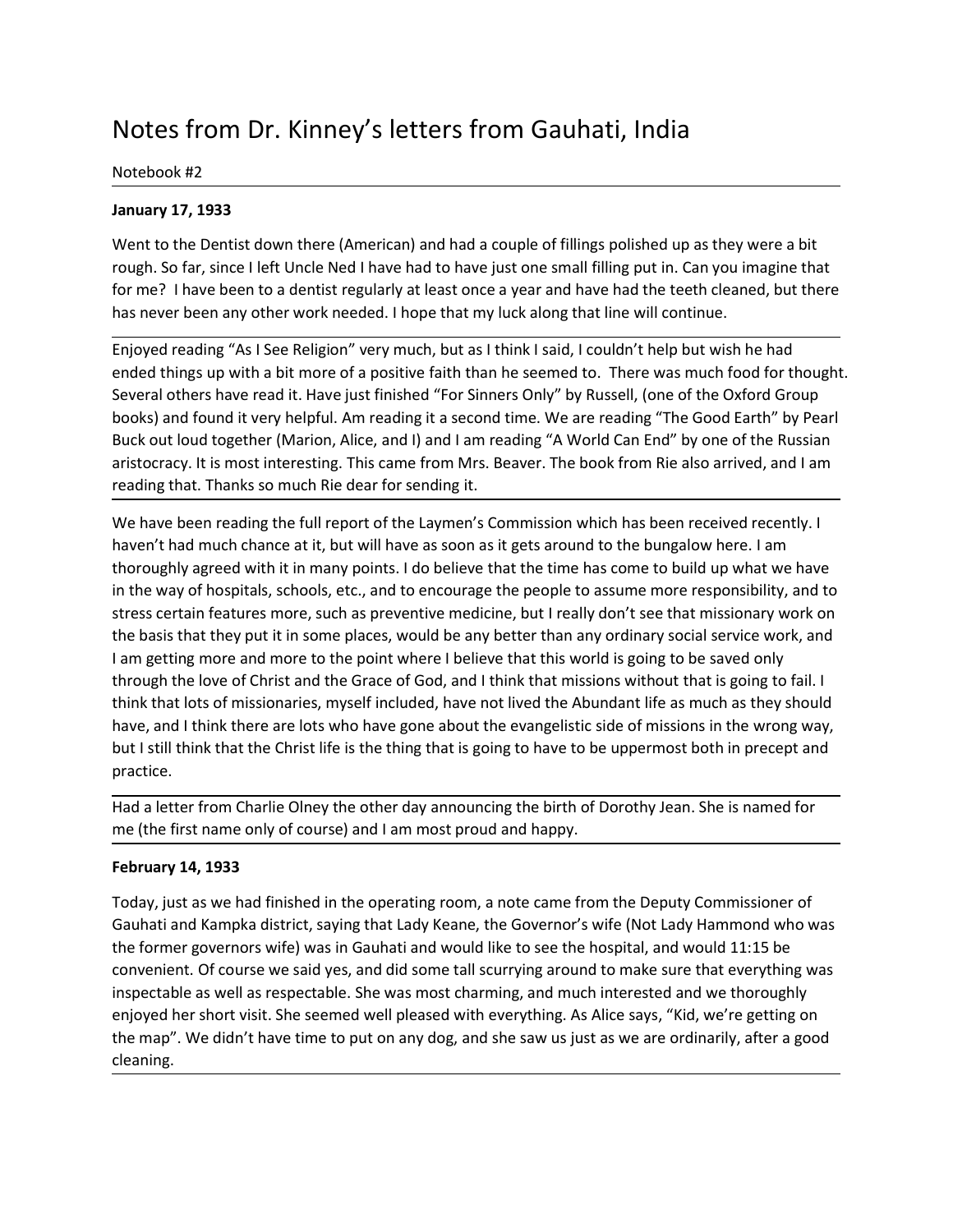February 15, 1933<br>If I go by way of Paris and then across to England, I will get myself a coat and hat, and p<br>Paris (????????!!!!!!!!!) as things are cheap there. It won't be awfully cold much before<br>and with my tweed coat February 15, 1933<br>If I go by way of Paris and then across to England, I will get myself a coat and hat, and perhaps a dress in<br>Paris (????????!!!!!!!!!!) as things are cheap there. It won't be awfully cold much before I ge February 15, 1933<br>
If I go by way of Paris and then across to England, I will get myself a coat and hat, and perhaps a dress in<br>
Paris (????????!!!!!!!!!!) as things are cheap there. It won't be awfully cold much before I February 15, 1933<br>
If I go by way of Paris and then across to England, I will get myself a coat and hat, and perhaps a dress in<br>
Paris (????????!!!!!!!!!) as things are cheap there. It won't be awfully cold much before I g February 15, 1933<br>
If I go by way of Paris and then across to England, I will get myself a coat and hat, and perhaps a dress in<br>
Paris (??????????!?!!!!!!!) as things are cheap there. It won't be awfully cold much before I February 15, 1933<br>
If I go by way of Paris and then across to England, I will get myself a coat and hat, and perhaps a dress in<br>
Paris (?????????!!!!!!!!!) as things are cheap there. It won't be awfully cold much before I February 15, 1933<br>
If I go by way of Paris and then across to England, I will get myself a coat and hat, and perhaps a dress in<br>
Paris (????????!!!!!!!!!) as things are cheap there. It won't be awfully cold much before I g

February 15, 1933<br>
If I go by way of Paris and then across to England, I will get myself a coat and hat, and<br>
Paris (????????!!!!!!!!!!) as things are cheap there. It won't be awfully cold much be<br>
and with my tweed coat a

February 15, 1933<br>
If I go by way of Paris and then across to England, I will get myself a coat and hat, a<br>
Paris (?????????!!!!!!!!!) as things are cheap there. It won't be awfully cold much be<br>
and with my tweed coat and February 15, 1933<br>
Hi igo by way of Paris and then across to England, I will get myself a coat and hat, and perhaps a dress in<br>
Paris (????????!!!!!!!!!) as things are cheap there. It won't be awfully cold much before I ge **February 15, 1933**<br>
If I go by way of Paris and then across to England, I will get myself a coat and hat, and perhaps a dress in<br>
Placis (?????????!!!!!!!!!) as things are cheap there. It won't be awfully cold much before **February 15, 1933**<br>
If I go by way of Paris and then across to England, I will get myself a coat and hat, and perhaps a dress in<br>
Paris (?????????!!!!!!!!!) as things are cheap there. It won't be awfully cold much before February 15, 1933<br>
If I go by way of Paris and then across to England, I will get myself a coat and hat, and perhaps a dress in<br>
Paris (????????!!!!!!!!!) as things are cheap there. It won't be awfully cold much before I g February 15, 1933<br>
If I go by way of Paris and then across to England, I will get myself a coat and hat, and perhaps a dress in<br>
Paris (?????????!!!!!!!!!!) as things are cheap there. It won't be awfully cold much before I February 15, 1933<br>
Fif yo by way of Paris and then across to England, I will get myself a coat and hat, and perhaps a dress in<br>
Paris (??????????!!!!!!!!!) as things are cheap there. It won't be awfully cold much before I If I go by way of Paris and then across to England, I will get myself a coat and hat, and perhaps a dress in<br>Paris (?????????!!!!!!!!!) as things are cheap there. It won't be awfully cold much before I get to France,<br>and w The boy way or Frans ant ulterations to chignal, it wing terminyster a coat anto<br>Paris (????????!!!!!!!!!) as things are cheap there. It won't be awfully cold mu<br>and with my tweed coat and my suit, and my other things, thi and with my tweed coat and my suit, and my other things, think I can manage fairly well.<br>
March 1, 1933<br>
This morning I was realizing that it will probably be only about seven months now before I start home.<br>
Realiy and tr March 1, 1933<br>This morning I was realizing that it will probably be only about seven months now before I start home,<br>Really and truly I am getting a bit scared, as I can't help but feel that there is still so much to do, a materia, 1993<br>This morning I was realizing that it will probably be only about seven months now before I start home.<br>The logity and truly I am getting a bit scared, as I can't help but feel that there is still so much to d This morning I was realizing that it will probably be only about seven months now before I start home,<br>Really and truly I am getting a bit scared, as I can't help but feel that there is still so much to do, and<br>because of Really and truly I am getting a bit scared, as I can't help but feel that there is still so much to do, and<br>because of the bit of uncertainty over future plans etc.<br> **March 8, 1933**<br>
Had a visit from the Divisional Superin because of the bit of uncertainty over future plans etc.<br>
March 8, 1933<br>
Had a visit from the Divisional Superintendent of the Assam-Bengal R.R. this morning. Had a note from<br>
Heal a visit from the Divisional Superintenden March 8, 1933<br>
Had a visit from the Divisional Superintendent of the Assam-Bengal R.R. this morning. Had a note from<br>
the Station Master asking if he could bring him around as he wanted to see the hospital. Of course we<br>
s Had a visit from the Divisional Superintendent of the Assam-Bengal R.R. this morning. Had a note from<br>the Station Master asking if he could bring him around as he wanted to see the hospital. Of course we<br>said yes, and he c mad wis it orien the Diversional superfinite of the studient of the studient of the studient of the studient of the team of the team of the studients of the coming home and several yes, and he came. Is a very nice Englishm

the station Masker asking in the Couta Ding firm around as he wanted to see the mospital. Or coutase with what he saw. Ought to be good advertising. I surely hope that there has been some improvement in the depression by t be good advertising. I surely hope that there has been some improvement in the c<br>I get home as there are so many things that we need and want out here, and it just<br>money for them would have to be forthcoming. A new hospita For them would have to be forthcoming. A new hospital wing, staff quarters, addition on the<br>nunsey for them would have to be forthcoming. A new hospital wing, staff quarters, addition on the<br>nurses' home, x-ray, new car, a work of the mass are the method of the the total state with the total state is a space of private cases among men, those are some of<br>the wants.<br>Wy furtulagh has been granted by the Ref. Com. And so unless otherwise ordered

places where wants.<br>
the wants.<br>
Thy furlough has been granted by the Ref. Com. And so unless otherwise ordered, I shall sail from<br>
Bombay sometime around the first of November, and will surely be home by Christmas time an me was more through has been granted by the Ref. Com. And so unless otherwise ordered, I shall sail from<br>Bombay sometime around the first of November, and will surely be home by Christmas time and<br>probably two or three wee My furlough has been granted by the Ref. Com. And so unless otherwise ordered, I shall sail from<br>Bombay sometime around the first of November, and will surely be home by Christmas time and<br>Bombay two or three weeks before. Bombay sometime around the first of November, and will surely be home by Christmas time and<br>probably two or three weeks before. Don't imagine I shill stop long on the contient. For one thing,<br>while traveling, we are on onl probably two or three weeks before. Don't imagine I shall stop long on the contient. For one thing, while traveling, we are on only three-fourth's salary. Homasty, I am getting a bit panickly at times. I want to come home, kisses.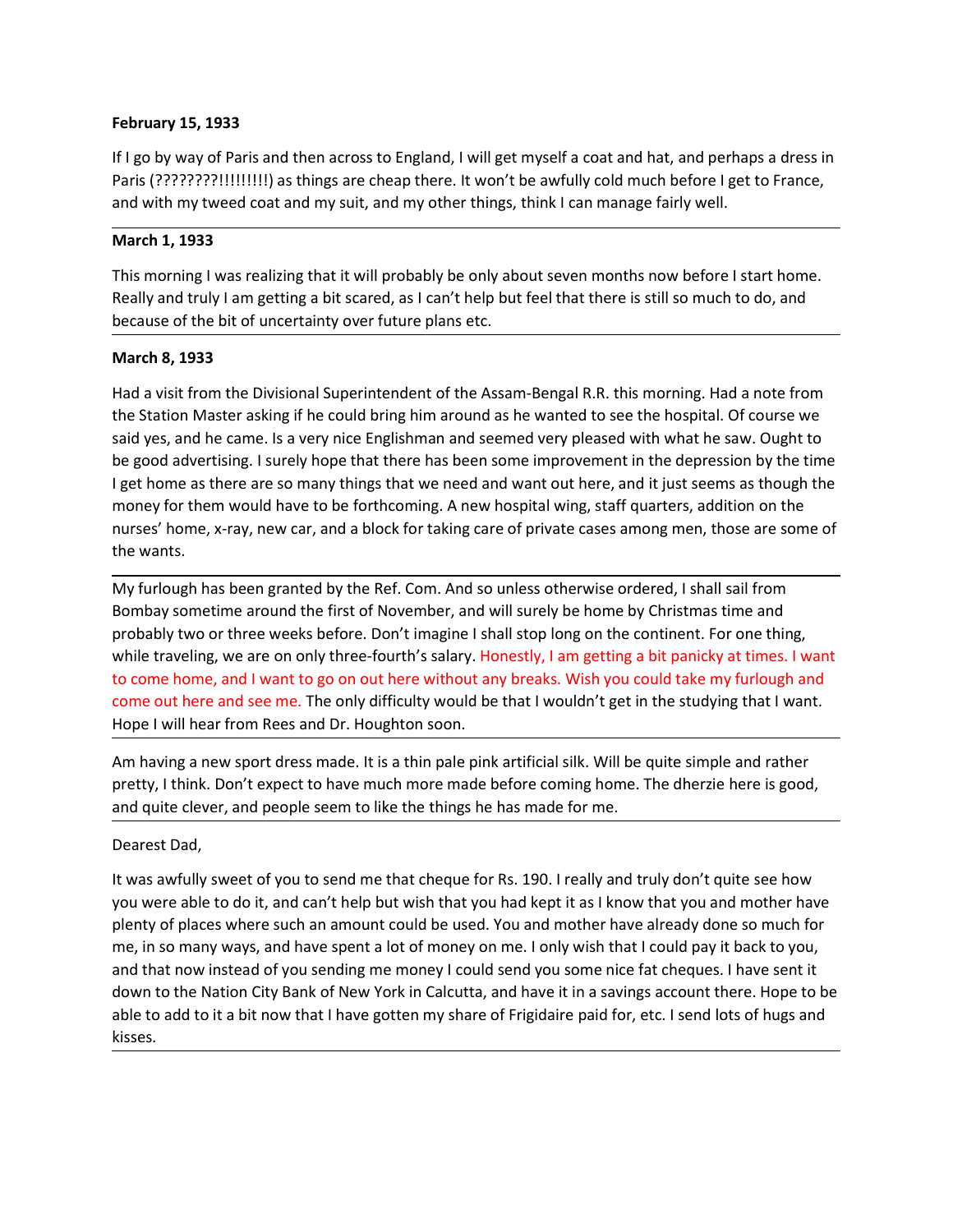March 14, 1933<br>
It is eight thirty, and because I am lazy, and bed is comfortable, I am writing with the<br>
typewriter tucked under my knee a la a Fowler position (it really isn't a half bad idea<br>
across my knees, I am all s March 14, 1933<br>It is eight thirty, and because I am lazy, and bed is comfortable, I am writing with the cover of the<br>typewriter tucked under my knee a la a Fowler position (it really isn't a half bad idea) and the typewrit

March 14, 1933<br>It is eight thirty, and because I am lazy, and bed is comfortable, I am writing with the cover of the<br>typewriter tucked under my knee a la a Fowler position (it really isn't a half bad idea) and the typewrit March 14, 1933<br>
It is eight thirty, and because I am lazy, and bed is comfortable, I am writing with the cover of the<br>
typewriter tucked under my knee a la a Fowler position (it really isn't a half bad idea) and the typewr March 14, 1933<br>
It is eight thirty, and because I am lazy, and bed is comfortable, I am writing with the cover of the<br>
typewriter tucked under my knee a la a Fowler position (it really isn't a half bad idea) and the typewr March 14, 1933<br>
It is eight thirty, and because I am lazy, and bed is comfortable, I am writing with the cover of the<br>
typewriter tucked under my knee a la a Fowler position (it really isn't a half bad idea) and the typewr March 14, 1933<br>
It is eight thirty, and because I am lazy, and bed is comfortable, I am writing with the cover of the<br>
It yewriter tucked under my knee a la a Fowler position (it really isn't a half bad idea) and the typew March 14, 1933<br>
It is eight thirty, and because I am lazy, and bed is comfortable, I am writing with the cover of the<br>
typewriter tucked under my knee a la a Fowler position (it really isn't a half bad idea) and the typewr **March 14, 1933**<br>
It is eight thirty, and because I am lazy, and bed is comfortable, I am writing with the cover of the<br>
typewriter tucked under my knee a la a Fowler position (it really isn't a half bad idea) and the type March 14, 1933<br>
It is eight thirty, and because I am lazy, and bed is comfortable, I am writing with the cover of the<br>
typewriter tucked under my knee a la a Fowler position (it really isn't a half bad idea) and the typewr It is eight thirty, and because I am lazy, and bed is comfortable, I am writing with the cover of the<br>typewriter tucked under my knee a la a Fowler position (it really isn't a half bad idea) and the typewriter<br>across my kn March 14, 1933<br>
It is eight thirty, and because I am lazy, and bed is comfortable, I am writing with the cover of the<br>
strownter tucked under my knee a la a Fowler position (it really isn't a half bad idea) and the typewri March 14, 1933<br>
tit is eight thirty, and because I am lazy, and bed is comfortable, I am writing with the cover of the<br>
typewriter tucked under my knees Ia a Fower position (it really isn't a half bad idea) and the typewri March 14, 1933<br>
It is eight thirty, and because I am lazy, and bed is comfortable, I am writing with the cover of the<br>
typewriter tucked under my knee a la a Fowler position (it really isn't a half bad idea) and the typewr March 14, 1933<br>
March 14, 1933<br>
tit is eight thirty, and because I am lazy, and bed is comfortable, I am writing with the cover of the<br>
species arouse my longer my lone a la a Fowler position (it really isn't a half bad id March 14, 1933<br>
It is eight thirty, and because I am lazy, and bed is comfortable, I am writing with the cover of the<br>
typewriter tucked under my knees Ia a Fower position (it really isn't a half bad idea) and the typewrit March 14, 1933<br>
this eight thit riv, and because I am lazy, and bed is comfortable, I am writing with the cover of the<br>
thypewriter tucked under my knee a la a Fowler position (it really isn't a half bad idea) and the type It is eight thirty, and because I am lazy, and bed is comfortable, I am writing with the cover of the kypewrifer trucked under my knee a la a Fowler position (it really isn't a half bdd idea) and the typewriter across my k typewriter tucked under my knee a la a Fowler position (it really isn't a half bad idea) and the typewriter<br>across my knees, I am all set for some letters.<br>We have been quite busy during the last two weeks. Two weeks ago w across my knees, I am all set for some letters.<br>We have been quite busy during the last two weeks. Two weeks ago we heard rumors of a garden party<br>being given for the Governor and of course, such news in a place like Gauba We have been quite busy during the last two weeks. Two weeks ago we heard rumors of a garden party<br>being given for the Governor and of course, such news in a place like Gauhati caused much excitement.<br>What must one wear, e We have been quite busy during the last two weeks. Two weeks ago we heard rumors of a<br>being given for the Governor and of course, such news in a place like Gauhati caused muc<br>What must one wear, etc. etc. Well, it seemed t What must one wear, etc. etc. Well, it seemed that one was supposed to wear some afternoon dress, with either a jacket or long sleeves, and ideas varied about the let of anything that I thought would fill the bill, so deci afternoon dress, with either a jacket or long sleeves, and ideas varied about the length. I had not much and the metric<br>of anything that I thought would fill the bill, so decided to expend a bit of money and make a dress f of any the there with the bill, the bill, as one closed to expend a bit of money and make a dress for the pull, so one compared a bit of money and material for a slip to match and design, jacket and desis (material) cost m myent. I hound some material in the bazar, pale robin's egg blue, and material for a slup to match. I got<br>the metroid position in American currency is about 1.60. This is not too bad, and it is one of the prettiest dresses enough of the material to make a jacket and dress, and the silp, jacket and dress (material) cost me is.<br>S/15 which in American currency is about 1.60. This is not too bad, and it is one of the prettiest dresses I<br>have eve 5/13 which in American currency is a boott 1.60. This is not toto baa, and it is one of the pretteet dresses apply and the predictor bases quite a lift of eleasin't it will probably give me enough satisfaction to pay for i it doesn't it will probably give me enough satisfaction to pay for itself. It looks a bi<br>Deep cowl neck, sleeveless, front flared skirt, long sleeved jacket, and then hem is<br>the floor. I have a deep cream colored panama ha Easter Sunday was very rainy, but the church was lovely with homeysuckle and ferms anous or increases and the spectral with a big lacy straw brim trimmed with a band of black velvet which looks nice with it. (The hat belon the movies are epit team to the basis and with a by say sust of minimient which and the shack velvet which looks nice with it. [The hat belonged to Lucile but I bought it from here as it was too small for her. I've had it branch were wind to mer wint the mathematic tell at the the end of particle in the end of the end of the end of particle in the end of and serves that the Governo's daughter had been seized with appendicitis and so he had

smannon rerist ve reado to mee years. were, at the sammon cheric wite the party in alternation of the party. And when the time cannot we well at the party. And when the time came to go it was so absolutely nasty due to a b

at the party. And when the time came to go it was so absolutely nasty due to a bad dust and sand storm<br>that I wore my green linen suit with the green voile top to the skirt, and found that I was quite well<br>dressed. Such is that I wore my green linen suit with the green voile top to the skirt, and found that I was quite well<br>dressed. Such is life.<br>**April 12, 1933**<br>We are all very much thrilled over the fact that in a recent mail, we had a let dressed. Such is life.<br>
April 12, 1933<br>
We are all very much thrilled over the fact that in a recent mail, we had a letter from Edna saying that an<br>
We are all very much thrilled over the fact that in a recent mail, we had April 12, 1933<br>We are all very much thrilled over the fact that in a recent mail, we had a letter from Edna saying that an<br>Ether Machine was on its way out from the women of her church. We surely are happy about it, and it WHIT 21, 2003<br>We are all very much thrilled over the fact that in a recent mail, we had a letter from Edna saying that an<br>We are all very big, and long felt need. Now we shall have to concentrate on the next thing—an elect We are all very much thrilled over the fact that in a recent mail, we had a letter from Edna saying that and the the metachine was on its way out from the women of her church. We surely are enappy about it, and it will fil Ether Machine was on its way out from the women of her church. We surely are happy about it, and it and will all are ybig, and long felt need. Now we shall have to concentrate on the near thing—an electric cystoscope and p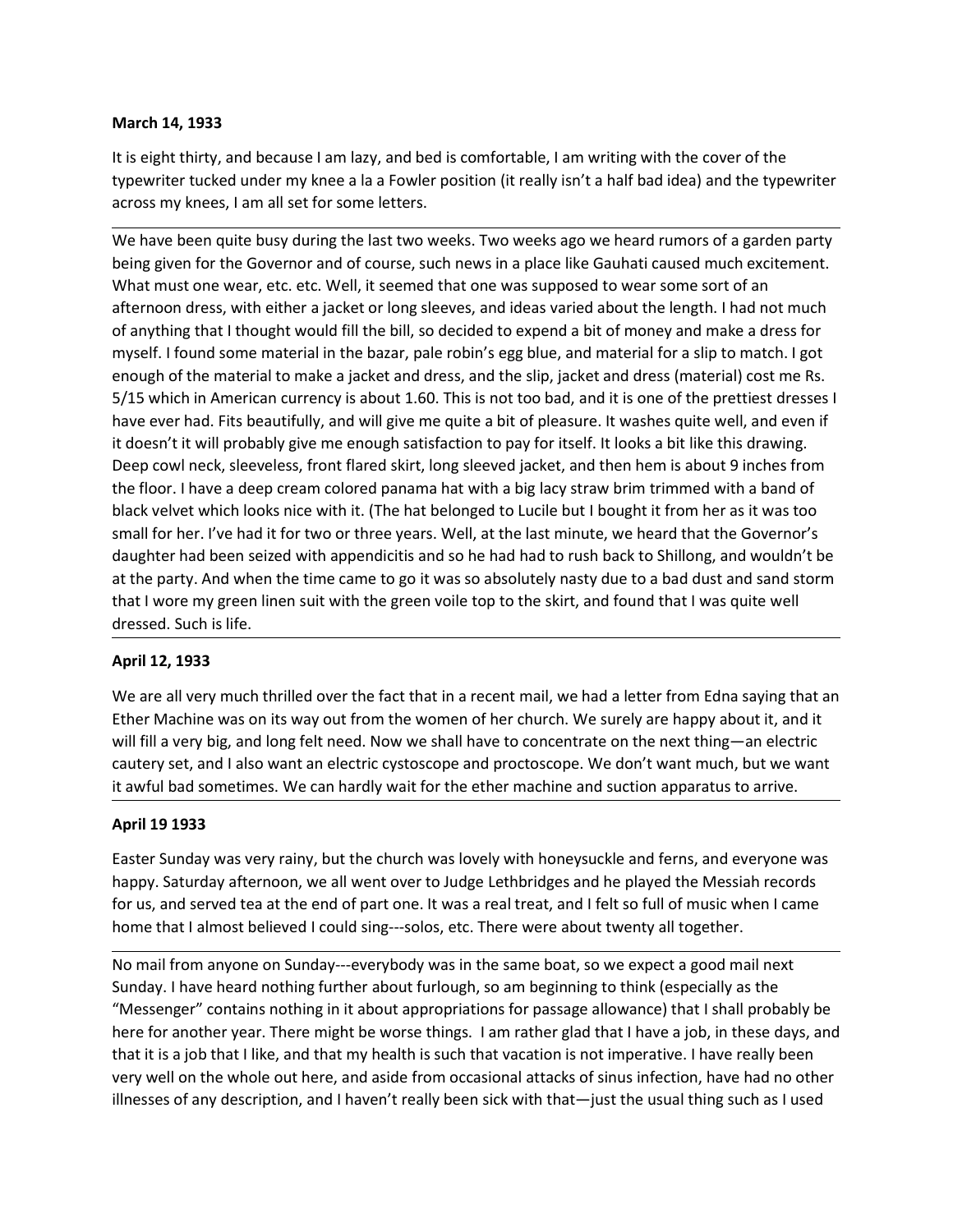to have at home. My weight is staying quite steady at 134, and has been around that figure for the past<br>three years, and I can do a pretty good days work, and still enjoy loafing---as I always did.<br>I have enjoyed the Chris to have at home. My weight is staying quite steady at 134, and has been around that figure for the past<br>three years, and I can do a pretty good days work, and still enjoy loafing---as I always did.<br>I have enjoyed the Chris to have at home. My weight is staying quite steady at 134, and has been around that figure for the past<br>three years, and I can do a pretty good days work, and still enjoy loafing---as I always did.<br>I have enjoyed the Chris to have at home. My weight is staying quite steady at 134, and has been around that figure for the past<br>three years, and I can do a pretty good days work, and still enjoy loafing---as I always did.<br>I have enjoyed the Chris to have at home. My weight is staying quite steady at 134, and has been around that figure for the past<br>three years, and I can do a pretty good days work, and still enjoy loafing---as I always did.<br>I have enjoyed the Chris to have at home. My weight is staying quite steady at 134, and has been around that figure for the past<br>three years, and I can do a pretty good days work, and still enjoy loafing—as I always did.<br>I have enjoyed the Christi

to have at home. My weight is staying quite steady at 134, and has been around three years, and I can do a pretty good days work, and still enjoy loafing---as I alw<br>I have enjoyed the Christian Centuries ever so much. Thei to have at home. My weight is staying quite steady at 134, and has been around that figure for the past<br>three years, and I can do a pretty good days work, and still enjoy loafing—as I always did.<br>Thave enjoyed the Christia to have at home. My weight is staying quite steady at 134, and has been around that figure for the past<br>three years, and I can do a pretty good days work, and still enjoy loafing—as I always did.<br>I have enjoyed the Christi to have at home. My weight is staying quite steady at 134, and has been around that figure for the past<br>three years, and I can do a pretty good days work, and still enjoy loafing—as I always dd.<br>Thave enjoyed the Christian to have at home. My weight is staying quite steady at 134, and has been around that figure for the past<br>three years, and I can do a pretty good days work, and still enjoy loafing—as I always did.<br>Thave enjoyed the Christia to have at home. My weight is staying quite steady at 134, and has been around that figure for the past<br>three years, and I can do a pretty good days work, and still enjoy loafing---as I always did.<br>I have enjoyed the Chris to have at home. My weight is staying quite steady at 134, and has been around that figure for the past<br>three years, and I can do a pretty good days work, and still enjoy loafing—as I always did.<br>Thave enjoyed the Christia to have at home. My weight is staying quite steady at 134, and has been around that figure for the past<br>three years, and I can do a pretty good days work, and still enjoy loafing---as I always did.<br>I have enjoyed the Chris to have at home. My weight is staying quite steady at 134, and has been around that figure for the past<br>three years, and I can do a pretty good days work, and still enjoy loafing---as I always did.<br>I have enjoyed the Chris to have at home. My weight is staying quite steady at 134, and has been around that figure for the past<br>three years, and I can do a pretty good days work, and still enjoy loafing---as I always did.<br>I have enjoyed the Chris three years, and I can do a pretty good days work, and still enjoy loafing---as I always did.<br>
I have enjoyed the Christian Centuries ever so much. Their comments on the Laymen's report are rather spicy. I have not quite f If have enjoyed the Christian Centuries ever so much. Their comments on the Laymen's report are rather spicy. I have not quite finished the report, but hope to finish it within the next week or ten days. It is not lakes th In ave engloyed the Christian Centuries ever so much. Their comments on the Laymers's report are rather<br>ispicy. I have not quite finished the report, but hope to finish it within the next week or ten days. It is not<br>light sploy. I have not quite timshed the report, but hope to finish it within the next week or ten days. It is not<br>light reading! Am finding it very interesting. Some things in it hit pretty close to home, and it rather<br>takes t takes the conceit out of one to be more or less painted without any trimmings.<br>
May 9, 1933<br>
Well, we are undertaking a venture in Faith. WE simply have got to have more roo<br>
staff. The nurses' home built three or four yea **May 9, 1933**<br>Well, we are undertaking a venture in Faith. WE simply have got to have more room for the nurses and<br>staff. The nurses' home built three or four years ago is not adequate for both nurses and staff. The R.C.<br>a Well, we are undertaking a venture in Faith. WE simply have got to have more room for the nurses and staff. The nurses' home built three or four years ago is not adequate for both nurses and staff. The nurses' home built t Well, we are undertaking a venture in Faith. WE simply have got to have more froom for the nurses and<br>traffic The nurses' home built three or four years ago is not adequate for both nurses and staff. The R.C.<br>and Property stalt. The nurses' home built three or four years ago is not adequate to roth nurses and start. The R.C.<br>and Property Committee approved a plan for enlarging it to cost Rs. 2399. We had thought of building<br>the laundry, but and Property Committee approved a pian for enlarging it to cost fis. 2399. We had thought of building<br>the laundry, but at best it would have been just a drying shed as we would have had to put in water (an<br>extra reserve ta the laundry, but at best through lawaye been just a drying shed as we would have had to put in water (an<br>extra reserve tank, and drains, and tubs, etc. Before it could really be used as such) and there were no<br>strings atta extra reserve tank, and drams, and tubs, etc. Before it could really be used as such<br>strings attached to the money sent out from Mrs. McCarthy as to what building it<br>twe are taking that, and another specific and some odd g we are taking that, and another specific and some odd gifts during the year, and have gotten a<br>contractor to agree to do it with some changes for Rs. 1375. This will give an 8 foot sleeping verandah<br>across the full length

contractor to agree to do it with some changes for Rs. 1575. This will give an 8 foot sleeping verandah<br>across the full length of the nurses' home in back, and will gut two rooms each 12x14 feet on the end to<br>it incarest t across the full length of the nurses' home in back, and will put two rooms each 12x14<br>th enarest the bungalow. That will make it possible for us to house several more nurs<br>sufficient staff quarters for the time heing. We h In sufficient staff quarters for the time being. We have practically all of the amount needed, but this does<br>not include wiring it, and doing two or three other things that will be necessary, but perhaps these can<br>be done is covered with a soft tan material with soft stripes in blues, creams, that perform and the society. The strain material will be necessary, but perhaps these can be done slowly. We hope so and do hope that everything will For the some that by the time some state of the some that the some that the some interest with the some some some are in the state of the some form college. It really doesn't seem possible, but I am awfully proud of her, a **Example 1981 assumpt the seats of the seats of the seats of the chair.** This magnet that will be home from college. It really doesn't seem Imagine that by the time this reaches you that Wink will be home from college. It May 17, 1933<br>
Missign that by the time this reaches you that Wink will be home from college. It really doesn't seem<br>
possible, but I am awfully proud of her, and think it grand that she had the honor of being the recipient I imagine that by the time this reaches you that Wink will be home from college. It really doesn't seem possible, but I am awfully proud of her, and think it grand that she had the honor feleing the recipient of the honor possible, but I am awfully proud of her, and think it grand that she had the honor of being the recipient of the honor about which she words the incite to have sisters that are so popular. That is one thing that lever seem

never seemed to know how to cultivate—social popularity. I don't mean that that<br>sisters have gained, but it is one thing which I never did and am afraid I never will l<br>sisters have gained, but it is one thing which I never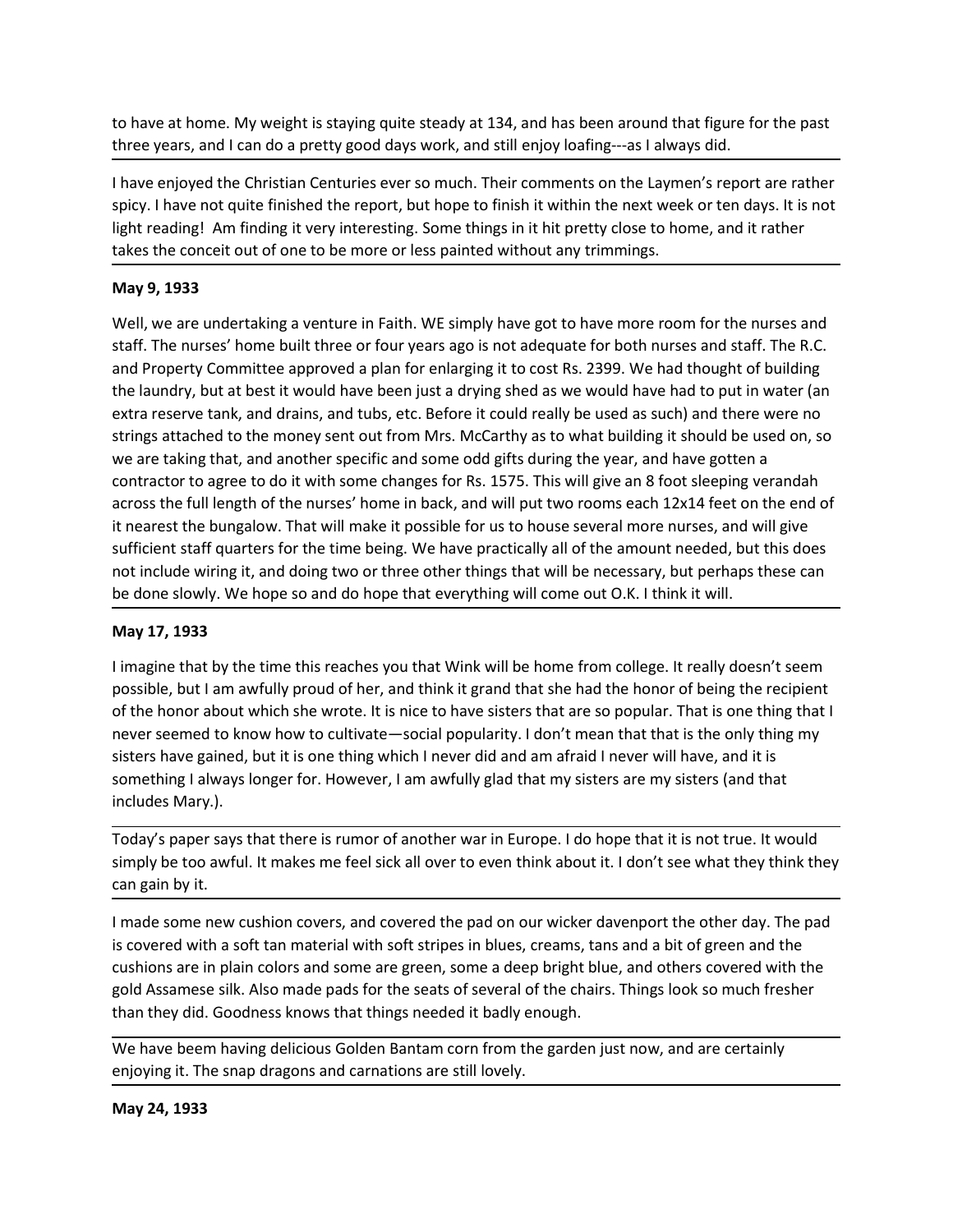Our nurses' hostel addition is going up fast and we are so glad. I am teaching them how to knit (the<br>nurses) and they are keen on it. Ordered 15 lbs of yarn from one of the mills out here and they are<br>amaking sweaters for Our nurses' hostel addition is going up fast and we are so glad. I am teaching them how to knit (the<br>nurses) and they are keen on it. Ordered 15 lbs of yarn from one of the mills out here and they are<br>making sweaters for t Our nurses' hostel addition is going up fast and we are so glad. I am teaching them how to knit (the<br>nurses) and they are keen on it. Ordered 15 lbs of yarn from one of the mills out here and they are<br>making sweaters for t

Our nurses' hostel addition is going up fast and we are so glad. I am teaching them<br>nurses) and they are keen on it. Ordered 15 lbs of yarn from one of the mills out he<br>making sweaters for themselves. The colors vary from Our nurses' hostel addition is going up fast and we are so glad. I am teaching them how to knit (the nurses) and they are keen on it. Ordered 15 lbs of yarn from one of the mills out here and they are making sweaters for t Our nurses' hostel addition is going up fast and we are so glad. I am teaching them how to knit (the<br>nurses) and they are keen on it. Ordered 15 lbs of yarn from one of the mills out here and they are<br>and dark blue.<br>In hav Our nurses' hostel addition is going up fast and we are so glad. I am teaching them how to knit (the<br>ourses) and they are keen on it. Ordered 15 lbs of yarn from one of the mills out here and they are<br>making sweaters for t Our nurses' hostel addition is going up fast and we are so glad. I am teaching them how to knit (the<br>nurses) and they are keen on it. Ordered 15 lbs of yarn from one of the mills out here and they are<br>making sweaters for t Our nurses' hostel addition is going up fast and we are so glad. I am teaching them how to knit (the<br>ourses) and they are keen on it. Ordered 15 lbs of yarn from one of the mills out here and they are<br>making sweaters for t Our nurses' hostel addition is going up fast and we are so glad. I am teaching them how to knit (the<br>nurses) and they are keen on it. Ordered 15 lbs of yarn from one of the mills out here and they are<br>amd dark blue.<br>In ave Our nurses' hostel addition is going up fast and we are so glad. I am teaching them how to knit (the<br>nurses) and they are keen on it. Ordered 15 lbs of yarn from one of the mills out here and they are<br>and dark blue.<br>and da Our nurses' hostel addition is going up fast and we are so glad. I am teaching them how to knit (the<br>nurses) and they are keen on it. Ordered 15 lbs of yarn from one of the mills out here and they are<br>making sweaters for t Our nurses' hostel addition is going up fast and we are so glad. I am teaching them how to knit (the<br>nurses) and they are keen on it. Ordered 15 lbs of yarn from one of the mills out here and they are<br>and dark blue.<br>and da Our nurses' hostel addition is going up fast and we are so glad. I am teaching them how to knit (the nurses) and they are keen on it. Ordered 15 lbs of yarn from one of the mills out here and they are making sweaters for t Our nurses' hostel addition is going up fast and we are so glad. I am teaching them how to knit (the<br>nurses) and they are keen on it. Ordered 15 lbs of yarn from one of the mills out here and they are<br>making sweaters for t Our nurses' hostel addition is going up fast and we are so glad. I am teaching them how to knit (the<br>nurses) and they are keen on it. Ordered 15 lbs of yarn from one of the milis out here and they are<br>making sweaters for t nurses) and they are keen on it. Ordered 15 lbs of yarn from one of the mills out here and they are<br>making sweaters for themselves. The colors vary from mauve and pale blue and green to tan, heather =,<br>and dark blue.<br>Thave and dark blue.<br>
I have started Dad's sweater and have one front partly completed. I do so hope it that mother would let me know his hip measurement. Will enclose a sample of the spelled right but it expresses my sentiment

I have started Dad's sweater and have one front partly completed. I do so hope it will fit perfectly. I wish<br>that mother would let me know his hip measurement. Will enclose a sample of the yearn (that isn't<br>spelled right b may cannot are out syntaction and the mean that in the syntape of the yearn (that interests the syntape of the kearm in the syntal mean that the syntal mean that the syntape of the syntamical means the syntamical spelled r invalues to the animal many means and this time.<br>Spelled right but it expresses my sentiment anyway). I think that it is very pretty, and it eertainly works<br>up beautifully. I am using rather fine needles and think that it eyending the ever to sail on the Press. Harrison (Dollar line) and do not plan to stop in England. These the present to sail on the Pres. Harrison (Dollar line) and the stop in England We are so anxious to be able to show power that the present was the measure of the the state of the state of the state of the state of the state of the state of the state of the state of the state of the state of the state of the state of the state of the sta note online warked and the time.<br>Our efter machine arived, and is grand. We are so anxious to be able to show it off to Dr. Roberts from<br>Ohillong if the ever comes this way, as he has simply slews of grand equipment, but n Our ether machine arrived, and is grand. We are so anxious to be able to show it off to Dr. Roberts from<br>Shillong if he ever comes this way, as he has simply slews of grand equipment, but nothing that comes<br>pu to this alon Shillong if he ever comes this way, as he has simply slews of grand equipment, but nothing that comes<br>up to this along this line. His suction machine is operated by foot power. Of course this isn't the real<br>reason we are s up to this along this line. His suction machine is operated by foot power. Of course this isn't the real<br>
The hospital is full, and there is only one vacant private room bed out of the seven available. How I do<br>
The hospit reason we are so thrilled, but just one of them, and a minor one at that.<br>The hospital is full, and there is only one vacant private room bed out of the seven available. How I do<br>suis that we could have the new wing—see, b The hospital is full, and there is only one vacant private room bed out of the seven available. How I do<br>wish that we could have the new wing—gee, but we do need it. Mr. Sword and I were working over<br>plans for it when he w Ine nospital is tull, and there is only one vacant private room bed out of the seven available. How I do<br>wish that we could have the new wing---gee, but we do need it. Mr. Sword and I were working over<br>plans for it when he wish that we could have the new wing--gee, but we do need it. Mr. Sword and l were working over that we could be<br>plans for it when he was down, and he has some ideas that it think will make it possible to build two<br>thirds plans for it when he was down, and he has some ideas that it think will make it possible to build two<br>thinds of two wings for the amount asked for. That would make it grand. Here is hoping anyway.<br>May 31, 1933<br>One of these thirds of two wings for the amount asked for. That would make it grand. Here is hoping anyway.<br>
May 31, 1933<br>
One of these letters was from Miss Sandberg and said that I was to take furlo as scheduled, and Oh,<br>
maybe you d exerct to sail on the Pres. Harrison (Dollar line) and oto not pican to stop in ring and . Insee boats of orter<br>go to England but cross direct to New York from Marseilles. I would have cabled you all the good news if<br>thadn go to engalano durcross affect to twee vrors from invarisemes. I would nave caloued that the mean to the shall ince goon easy of the shall of the shall of the shall of the shall of the shall of the shall of the shall of th In ann there rather sure that Data Would have managed to min out by this time that my funto was to be about a happen that it for omuch before. I do not know what time the ship docks but imagine that I should plan on at abo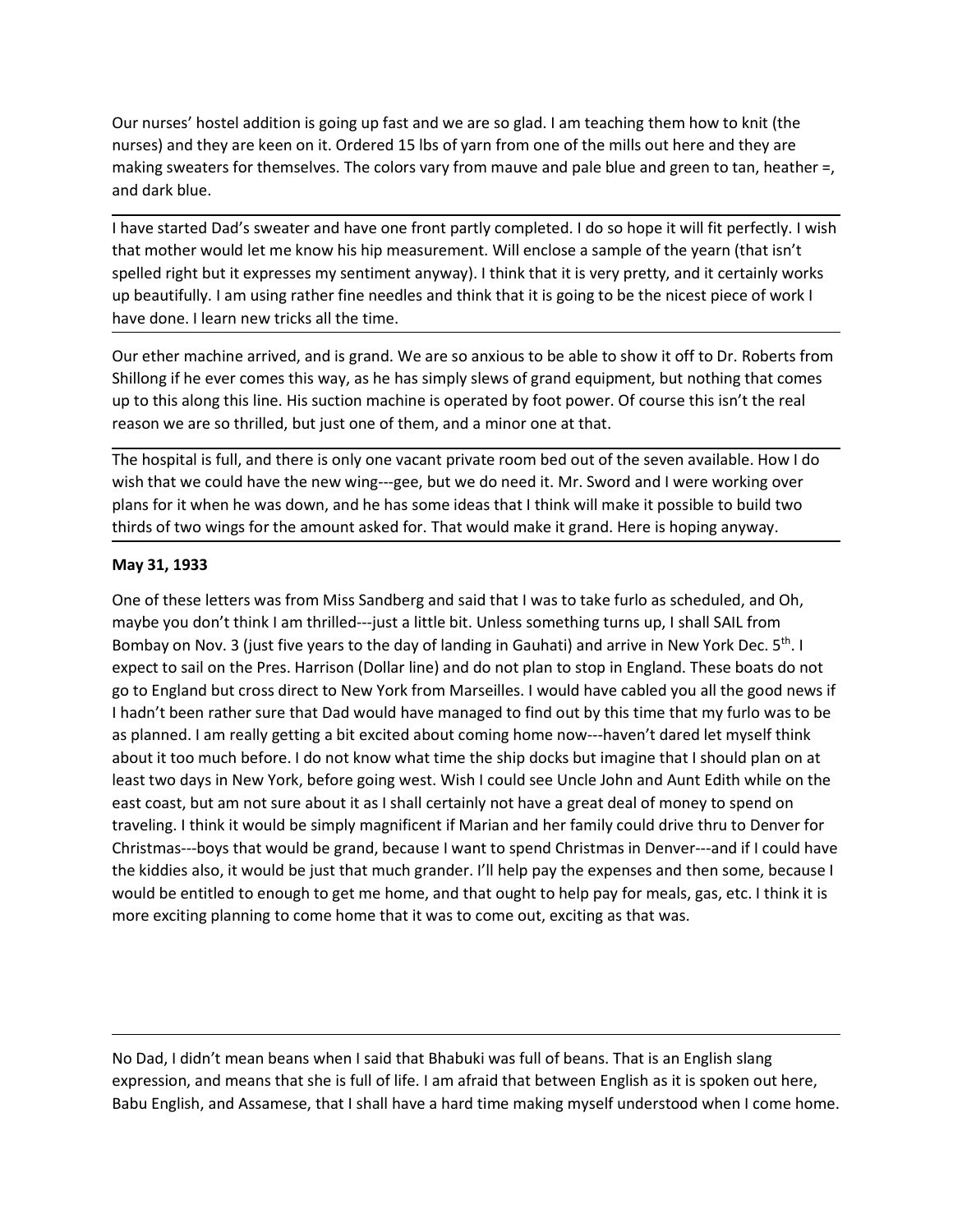Gandhi seems to have withstood the effects of his self imposed fast. The papers have carried daily<br>dispatches regarding his condition. We have just gotten a new book which we hope to read soon---The<br>Unique Christ and the M Gandhi seems to have withstood the effects of his self imposed fast. The papers have carried daily<br>dispatches regarding his condition. We have just gotten a new book which we hope to read soon---The<br>Unique Christ and the M Gandhi seems to have withstood the effects of his self imposed fast. The papers have carried daily<br>dispatches regarding his condition. We have just gotten a new book which we hope to read soon----The<br>Unique Christ and the Gandhi seems to have withstood the effects of his self imposed fast. The papers have carried daily<br>dispatches regarding his condition. We have just gotten a new book which we hope to read soon---The<br>Unique Christ and the M Gandhi seems to have withstood the effects of his self imposed fast. The papers have carried daily dispatches regarding his condition. We have just gotten a new book which we hope to read soon---The Unique Christ and the M Gandhi seems to have withstood the effects of his self imposed fast. The papers have carried daily<br>dispatches regarding his condition. We have just gotten a new book which we hope to read soon---The<br>Unique Christ and the M Gandhi seems to have withstood the effects of his self imposed fast. The papers have carried daily<br>dispaches regarding his condition. We have just gotten a new book which we hope to read soon----The<br>Unique Christ and the M Gandhi seems to have withstood the effects of his self imposed fast. The papers have carried daily<br>dispatches regarding his condition. We have just gotten a new book which we hope to read soon---The<br>Unique Christ and the M Gandhi seems to have withstood the effects of his self imposed fast. The papers halapatches regarding his condition. We have just gotten a new book which we hop Unique Christ and the Mystic Gandhi. It is written by an Indi Gandhi seems to have withstood the effects of his self imposed fast. The papers have carried daily Unigue Christ and the Mystic Gandhi. It is written by an Indian Christian (I think his name is Gorge) and is an exposé of s Gandhi seems to have withstood the effects of his self imposed fast. The papers have carried daily<br>Unique Christ and the Mystic Gandhi. It is written by an Indian Christian (I think his name is Goorge) and<br>Unique Christ an Gandhi seems to have withstood the effects of his self imposed fast. The papers have carried daily<br>dispatches regarding his condition. We have just gotten a new book which we hope to read soon---The<br>Unique Christ and the M Gandhi seems to have withstood the effects of his self imposed fast. The papers have carried daily<br>dispatches regarding his condition. We have just gotten a new book which we hope to read soon---The<br>Unique Christ and the M Gandhi seems to have withstood the effects of his self imposed fast. The papers<br>dispatches regarding his condition. We have just gotten a new book which we he<br>Unique Christ and the Mystic Gandhi. It is written by an Indian Gandhi seems to have withstood the effects of his self imposed farst. The papers have carried daily<br>dispatches regarding his condition. We have just gotten a new book which we hope to read soon---The<br>Unique Christ and the dispatches regarding his condition. We have just gottet a new book which we hope to read soom---The<br>Unique Christ and the Mystic Gandhi's religious beliefs, and is an attempt to let people know that he is not a<br>ls an expos

Unique Christ and the Mystic Gandhi. It is written by an Indian Christian (I think his name is George) and<br>Is an exposé of some of Gandhi's religious beliefs, and is an attempt to let people know that he is not a<br>Christian is an exposé of some of Gandhi's religious beliefs, and is an attempt to let people know that he is not a<br>Christian. Enjoyed a comment that the late Henry VanDyke made about him. It was to the effect that he<br>preached a "di

preached a "dismal, bilious travesty of the Gospel". Excuse me, but this refers to t<br>Expect to go to Shillong for a week end with the Longwells next week. Think I will<br>maybe ten days, and call it square, as I will have a g Expect to go to Shillong for a week end with the Longwells next week. Think I will take a week off in July,<br>
maybe ten days, and call it square, as I will have a good month of laziness on shipboard.<br>
June 28, 1933<br>
By the maybe ten days, and call it square, as I will have a good month of laziness on shipboard.<br>
June 28, 1933<br>
By the way, Mother, how much bedding do you want me to bring home with me? I can bring all or a<br>
pertor of what I ha **July 12, 1933**<br> **Explore then in the september is and then in the thing homes with me?** I can bring all or a<br>
part of what I have. I was glad to hear that the white shoes are on the way out as my white shoes are<br>
getting June 28, 1933<br>By the way, Mother, how much bedding do you want me to bring home with me? I can bring all or a<br>part of what I have. I was glad to hear that the white shoes are on the way out as my white shoes are<br>petting ra By the way, Mother, how much bedding do you want me to bring home with me? I can bring all or a<br>part of what I have. I was glad to hear that the white shoes are on the way out as my white shoes are<br>getting rather near to b by the way the time is predicted by you want me to oning no me want out ineresting and the part of what I have. I was glad to hear that the white shoes are on the way out as my white shoes are getting rather near to being getting rather mear to being a minus quantity. If anyone has any particular desires as to what they would<br>
like to have me bring them, they had better be getting in their orders.<br>
<br>
July 5, 1933<br>
1990 poet to a more formul like to have me bring them, they had better be getting in their orders.<br>
July 5, 1933<br>
I suppose that Marian and her family are all with you this year---1 hope so. Wish I could be there to enjoy<br>
veveybody and everybody el I suppose that Marian and her family are all with you this year---I hope so. Wish I deverybody and everybody else, but it won't be long now. I've only got three more here, and by the time this reaches you there will only b everybook and everybook else, but it won't be long noov. I've only got three more Communion Sunday's<br>bere, and by the time this reaches you there will only be two. Ain't it grand and glorious. Mother's<br>birthday will be thi here, and by the time this reaches you there will only be two. Ain't it grand and glorious. Mother's<br>birthday will be this week, and I am thinking a lot about her. I'm saving up a lot of hugs and kisses.<br>Luly 12, 1933<br>Tuly I shall be ready to go. I expect to go to Shillong the last of next week, and after I get back, A<br>gone for a month, then it will be September, and only a few weeks left to get all the rest of<br>done. Of course I am trivial t

them.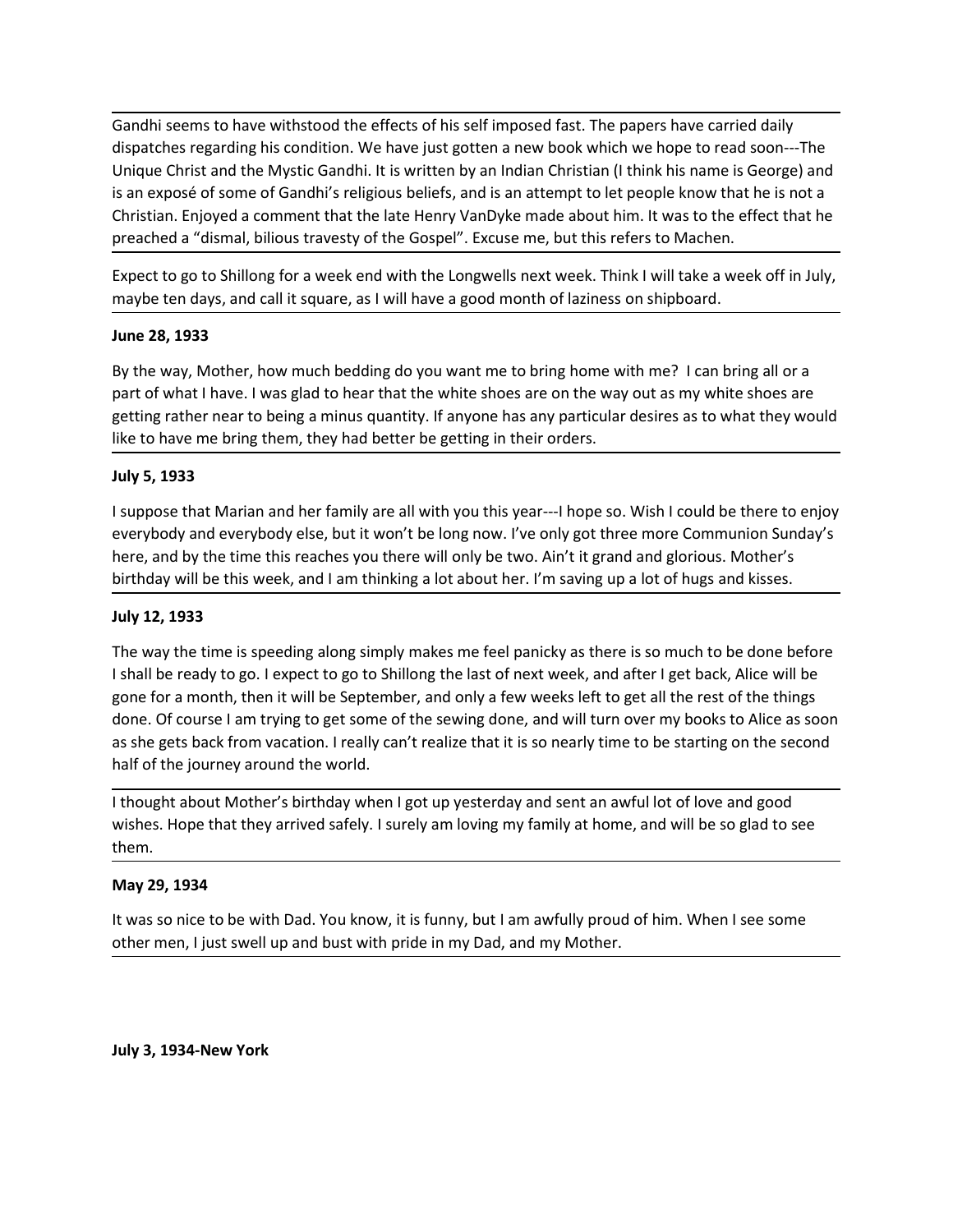The machine that I am using is the one we have on the delivery floor—noiseless one and I am using it while it is not needed for writing reports of cases. It feels awfully good to get at one again. I do miss mine, but do no The machine that I am using is the one we have on the delivery floor—noiseless one and I am using it while it is not needed for writing reports of cases. It feels awfully good to get at one again. I do miss mine, but do no The machine that I am using is the one we have on the delivery floor—noiseless one and I am using it<br>while it is not needed for writing reports of cases. It feels awfully good to get at one again. I do miss<br>mine, but do no The machine that I am using is the one we have on the delivery floor—noiseless o<br>while it is not needed for writing reports of cases. It feels awfully good to get at o<br>mine, but do not think I want to bother with it here f The machine that I am using is the one we have on the delivery floor—noiseless one and I am using it<br>While it is not needed for writing reports of cases. It feels awfully good to get at one again. I do miss<br>mine, but do no The machine that I am using is the one we have on the delivery floor—noiseless one and I am using it<br>while it is not needed for writing reports of cases. It feels awfully good to get at one again. I do miss<br>mine, but do no

The machine that I am using is the one we have on the delivery floor—noiseless on<br>while it is not needed for writing reports of cases. It feels awfully good to get at one<br>mine, but do not think I want to bother with it her The machine that I am using is the one we have on the delivery floor—noiseless one and I am using it<br>while it is not needed for writing reports of cases. It feels awfully good to get at one again. I do miss<br>mine, but do no The machine that I am using is the one we have on the delivery floor—noiseless one and I am using it<br>while it is not needed for writing reports of cases. It feels awfully good to get at one again. I do miss<br>mine, but do no The machine that I am using is the one we have on the delivery floor—noiseless one and I am using it<br>while it is not needed for writing reports of cases. It feels awfully good to get at one again. I do miss<br>mine, but do no The machine that I am using is the one we have on the delivery floor—noiseless one and I am using it<br>while it is not needed for writing reports of cases. It feels awfully good to get at one again. I do miss<br>mine, but do no The machine that I am using is the one we have on the delivery floor—noiseless one and I am using it<br>
while it is not needed for writing reports of cases. It feels awfully good to get at one again. I do miss<br>
mine, but do The machine that I am using is the one we have on the delivery floor—noiseless one and I am using it<br>while it is not needed for writing reports of cases. It feels avirully good to get at one again. I do miss<br>mine, but do n The machine that I am using is the one we have on the delivery floor—noiseless one and I am using it<br>while it is not needed for writing reports of cases. It feels awfully good to get at one again. I do miss<br>mine, but do no while it is not needed for writing reports of cases. It freels awfully good to get at one again. I do miss<br>mine, but do not think I want to bother with it here for the rest of the time that I will be here.<br>Holy 13, 1934<br>Hu mine, but do not think I want to bother with it here for the rest of the time that I will be here.<br>
July 13, 1934<br>
No I'm not sick, dead or indifferent but just working like the devil. I'll be thru with delivery floor serv **July 13, 1934**<br>No I'm not sick, dead or indifferent but just working like the devil. I'll be thru with delivery floor service<br>next Sunday and I'm not sorry. The schedule is rather hectic.<br>**March 8, 1935**<br>This morning when July 13, 1934<br>No I'm not sick, dead or indifferent but just working like the devil. I'll be thru with delivery floor service<br>next Sunday and I'm not sorry. The schedule is rather hectic.<br>Narch 8, 1935<br>This morning when I g July 13, 1934<br>No I'm not sick, dead or indifferent but just working like the devil. I'll be thru with delivery floor service<br>next Sunday and I'm not sorry. The schedule is rather hectic.<br>This morning when I got back from t No I'm not sick, dead or indifferent but just working like the devil. I'll be thru with delivery floomext Sunday and I'm not sorry. The schedule is rather hectic.<br> **March 8, 1935**<br>
This morning when I got back from the Ric next Sunday and I'm not sorry. The schedule is rather hectic.<br>
March 8, 1935<br>
This morning when I got back from the Richardson's there were three telegrams for me. The first one I<br>
opened was from diat these names will not March 8, 1935<br>This morning when I got back from the Richardson's there were three telegrams for me. The first one I<br>opened was from (and these names will not be mentioned except to say that the first one was from the<br>mothe March 8, 1935<br>This morning when I got back from the Richardson's there were three telegrams for me. The first one 1<br>The morning when I got back from the Bomble of the mission of the morning of the domestion the<br>mother of t This morning when I got back from the Richardson's there were three telegrams for me. The first one I<br>opened was from (and these names will not be mentioned except to say that the first one was from the<br>omother of the seco openeu was rorm qurul ten end the statistop and the my parameter with the my parameter of the second one) Mrs. X and ahe said "It will give me great joy to provide all the funds needed for a laundry at your hospital in acc mounter or the second one pursts. At an are start at twill then, given be the given by tho puroved all the transite means that the figures you have submitted in your letter of March fifth. Let me know when the money is nee ior a laundry at your nospital in actorate with the ingures you rave somethed in your letter of what the to go<br>fifth. Let me know when the money is needed and how it shall be sent, With love". Well, that almost<br>floored me. motor driven washer, mangle and extractor capable of handling the laundry of a 50<br>sufficient for 75-100 beds. It will provide for wiring, plumbing, drans, and an additio<br>storage. Well, as though that weren't bliss enough, storage. Well, as though that weren't bissenough, I opened the second one and read "As it is Mother's pleasure to give the entire amount for slaunce when who are out off or sure to give the entire amount of transform when sheast the only one endiffered and the office and the other work of the other that the state of the entire amount for laundry use my thousand for your next most important needs.<br>Bets love and bon voyage". Well, "Did you ev

pleast to the method. Then we had dinner to getter and I had a grand steak. It tasted awfully good. Then we had diff through the control were see a dream walking? I have" is the only expression that fit my feelings. I wept Ether the lings. I went have been encompared to the solution of the packing form as the paper and go ahead if I thought best.<br>
Well, today I have done some repacking, gotten all the various parcels waiting for me disposed go ahead if I thought best.<br>Well, today I have done some repacking, gotten all the various parcels waiting for me disposed of, (Oh<br>yes, I had to get another suitcase—got one of those little hand trunks—looks like metal but Well, today I have done some repacking, gotten all the various parcels waiting for me disposed of, (Oh<br>yes, I had to get another suitcase—got one of those little hand trunks—looks like metal but isn't I guess).<br>Then I foun

preservers. wer, too to see to the suitable and the elevaling, gouten in the valuo y pare show want go the metal but isn't it guess).<br>Then I found the dolly to take Little Ruth's place and am having it mailed to Urbana. It is an Effan yes, niat or get you all caught up from where I left off. Friday was an awfully but the others stayed until reputsy.<br>It isn't as pretty a doll as I would have liked, but it will do, I guess.<br>It isn't as pretty a doll as I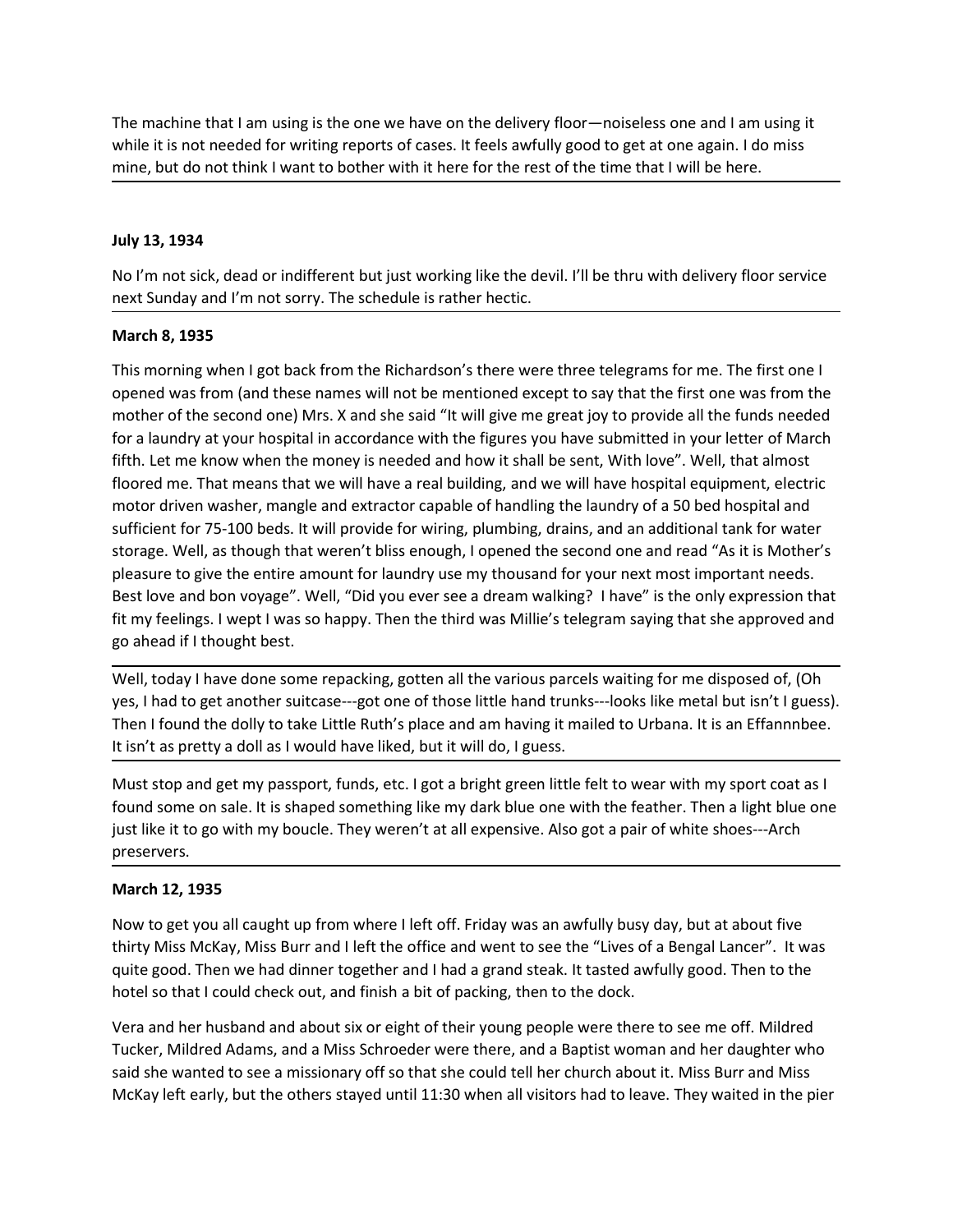room until the signal was given for pulling away, and then they came out and waved good bye to me. It<br>was dear of them.<br>There was a lovely big bouquet of flowers—snap dragons, jonquils and tulips and sweet peas in my<br>state room until the signal was given for pulling away, and then they came out and waved g<br>was dear of them.<br>There was a lovely big bouquet of flowers—snap dragons, jonquils and tulips and swe<br>stateroom from a Committee of N.Y. There was a lovely big bouquet of flowers—snap dragons, jonquils and tulips and sweet peas in my<br>There was a lovely big bouquet of flowers—snap dragons, jonquils and tulips and sweet peas in my<br>stateroom from a Committee o stateroom until the signal was given for pulling away, and then they came out and waved good bye to me. It<br>was dear of them.<br>There was a lovely big bouquet of flowers—snap dragons, jonquils and tulips and sweet peas in my<br> room until the signal was given for pulling away, and then they came out and waved good bye to me. It<br>was dear of them.<br>There was a lovely big bouquet of flowers—snap dragons, jonquils and tulips and sweet peas in my<br>state

oom until the signal was given for pulling away, and then they came out and waved good bye to me. It<br>was dear of them.<br>There was a lovely big bouquet of flowers—snap dragons, jonquils and tulips and sweet peas in my<br>tatero I have the signal was given for pulling away, and then they came out and waved good bye to me. It<br>There was a lovely big bouquet of flowers—snap dragons, jonquils and tulips and sweet peas in my<br>stateroom from a Committee room until the signal was given for pulling away, and then they came out and waved good bye to me. It<br>There was a lovely big bouquet of flowers—snap dragons, jonquils and tulips and sweet peas in my<br>stateroom from a Commit room until the signal was given for pulling away, and then they came out and waved good bye to me. It<br>There was a lovely big bouquet of flowers—snap dragons, jonquils and tulips and sweet peas in my<br>There was a lovely big room until the signal was given for pulling away, and then they came out and waved good bye to me. It<br>There was a lovely big bouquet of flowers—snap dragons, jonquils and tulips and sweet peas in my<br>stateroom from a Commit room until the signal was given for pulling away, and then they came out and waved good bye to me. It<br>There was a lovely big bouquet of flowers—snap dragons, jonquils and tulips and sweet peas in my<br>stateroom from a Commit room until the signal was given for pulling away, and then they came out and waved good bye to me. It<br>was dear of them.<br>There was a lovely big bouquet of flowers—snap dragons, jonquils and tulips and sweet peas in my<br>state room until the signal was given for pulling away, and then they came out and waved good bye to me. It<br>was dear of them.<br>There was a lovely big bouquet of flowers—snap dragons, jonquils and tulips and sweet peas in my<br>state room until the signal was given for pulling away, and then they came out and waved good bye to me. It<br>There was a lovely big bouquet of flowers —snap dragons, jonquils and tulips and sweet peas in my<br>stateroom from a Commi room untuit the sgiral was given not puning ewey, and chen chey cante out and waved good oye to me. It<br>There was a lovely big bouquet of flowers—snap dragons, jonquils and tulips and sweet peas in my<br>stateroom from a Commi stateroom from a Committee of N.Y. City Baptist women. Miss McKay had given me a lovely bunch of<br>violets, and Vera brought me another.<br>The meals on board are very good. They seem to try to cater to both English and America violets, and Vera brought me another.<br>
The meals on board are very good. They seem to try to cater to both English and American tastes and so<br>
I have had liver and bacon, grilled chops, steaks, etc. The deserts are almost The meals on board are very good. They seem to try to cater to both English and American tastes and so<br>
thave had liver and bacon, grilled chops, stease, etc. The deserts are almost all English except for the ice<br>
creasm w The meals on board are very good. They seem to try to cater to both English and American tastes and so<br>I have had liver and bacon, grilled chops, steaks, etc. The deserts are almost all English except for the ice<br>cream whi

There was a lovely big bouquet of flowers—snap dragons, jonquils and tulips and sw<br>stateroom from a Committee of N.Y. City Baptist women. Miss McKay had given me<br>violets, and Vera brought me another.<br>The meals on board are This trip is rather less nice than former ones for the destriction and heters were the model was help way. Imagine having irre pudding one day, Farina pudding another day, custarce rem which I am not wild about so I have c cream which I am not wild about so I have cheese and crackers rather offer. It is just as good for me<br>anyway. Imagine having rice pudding one day, Farina pudding another day, custard the next, rhubarb<br>with custard sauce, e anyway. Imagine having rice pudding one day, Farina pudding another day, custard the next, rhubarb<br>uith custard sauce, etc. The coffee is good which is rather unusual on British boat<br>if don't know whener it fold you that I I don't know whether I told you that I got the Kodak or not. It is similar to the one I had before but a<br>much better one. This one was a \$20.00 one that I got for \$15.00. Did not get a carrying case as I really<br>rarely used

I don't know wheher I toldy ou that I got the Kodak or not. It is similar to the one I had before but a<br>much better one. This one was a \$20.00 one that I got for \$15.00. Did not get a carrying case as I really<br>rarely used much better one. This one was a \$220.00 one that I got for \$15.00. Did not get a carrying case as I really<br>trarely used one, and besides, the Kodak must be kept inside of something metal when not in use out<br>there. Did get rarely used one, and besides, the Kodak must be kept inside of something metal when not in use out<br>there. Did get a portrait lens for it. Still think that I should have sent back the money as I think that I<br>could have done far. March 26, 1935<br>This trip is rather less nice than former ones for the fact that due to fog out of London and the incident<br>delay, we have gone thru the most interesting places at night. Went thru the Strait of Gibraltar abo **March 26, 1935**<br>This trip is rather less nice than former ones for the fact that due to fog out of London and the incident<br>This trip is rather less were thru the most interesting places at night. Went thru the Strait of G This trip is rather less nice than former ones for the fact that due to fog out of London and the incident<br>telay, we have gone thru the most interesting places at night. Went thru the Strait of Gibraltar about<br>we go thru t three in the morning, passed thru the channel between Corscia and Sardinia during the night and now<br>we go thru the Suez Canal during the night. Tomorrow we will be in the Red Sea.<br>**April 25, 1935**<br>Here it is Tuesday and I we go thru the Suez Canal during the night. Tomorrow we will be in the Red Sea.<br>Here it is Tuesday and I arrived here last Friday. I had hoped to get an air mail letter off to you on Sunday<br>but Easter proved to be an excep April 25, 1935<br>Here it is Tuesday and I arrived here last Friday. I had hoped to get an air mail letter off to you on Sunday<br>but Easter proved to be an exceptionally busy day at the hospital and no letters were written.<br>I Here it is Tuesday and I arrived here last Friday. I had hoped to get an air mail letter off to you on Sunday<br>But Easter proved to be an exceptionally busy day at the hospital and no letters were written.<br>I wish I could te

nice.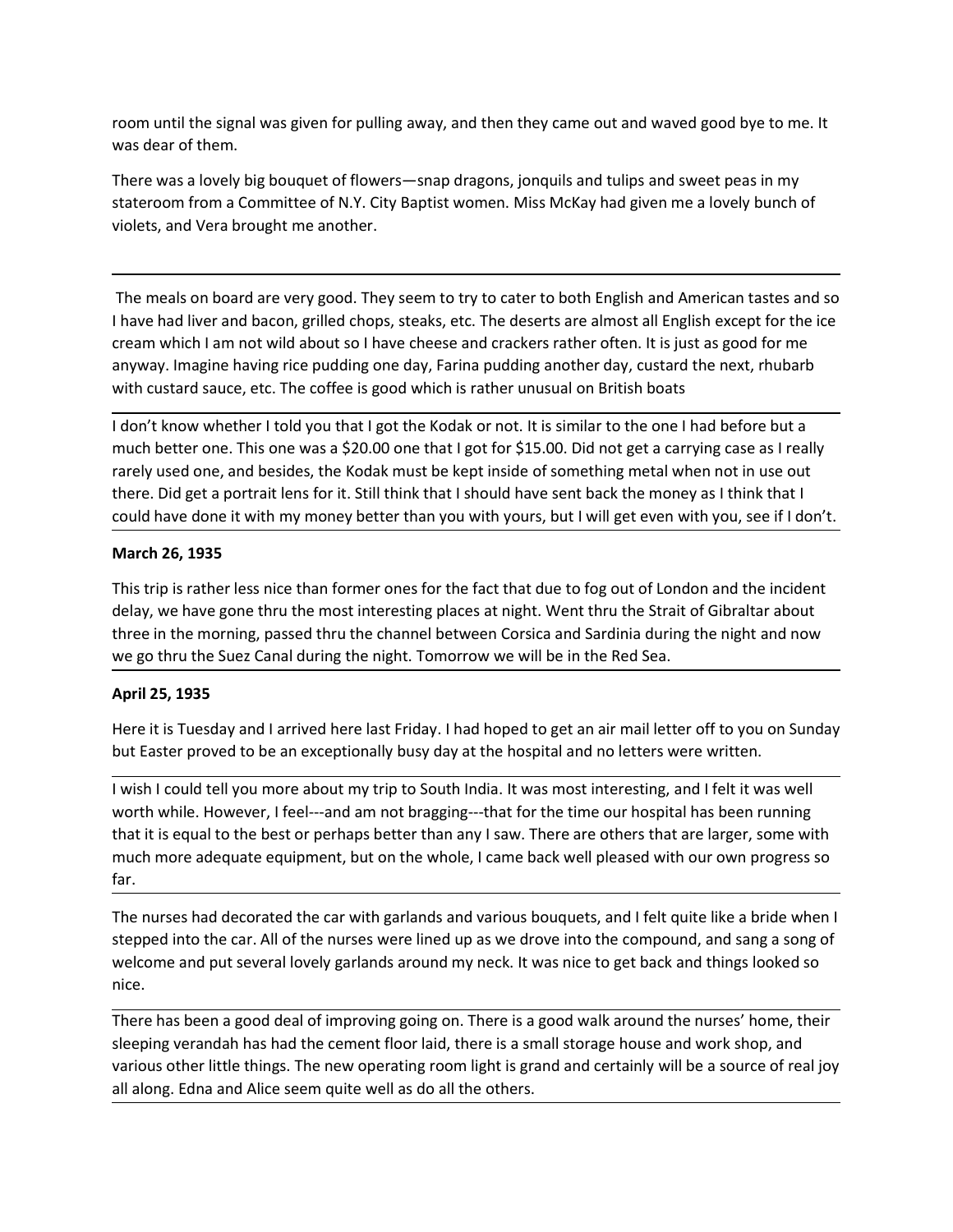The curtains for the nurses' home are hung, and the girls are crazy about them. They do look so nice and<br>they are so much prettier than the unbleached muslin ones that they had. The cushion covers that came<br>in my trunk (mo The curtains for the nurses' home are hung, and the girls are crazy about them. They do look so nice and<br>they are so much prettier than the unbleached muslin ones that they had. The cushion covers that came<br>in my trunk (mo The curtains for the nurses' home are hung, and the girls are crazy about them. They do look so nice and<br>they are so much prettier than the unbleached muslin ones that they had. The cushion covers that came<br>in my trunk (mo The curtains for the nurses' home are hung, and the girls are crazy about them. They do look so<br>they are so much prettier than the unbleached muslin ones that they had. The cushion covers tl<br>in my trunk (most of them are i The curtains for the nurses' home are hung, and the girls are crazy about them. They do look so nice and<br>they are so much pretier than the unbleached muslin ones that they had. The cushion covers that came<br>in my trunk (mos The curtains for the nurses' home are hung, and the girls are crazy about them. They do look so nice and<br>they are so much prettier than the unbleached muslin ones that they had. The cushion covers that came<br>in my trunk (mo The curtains for the nurses' home are hung, and the girls are crazy about them. They do look so nice and<br>they are so much prettier than the unbleached muslin ones that they had. The cushion covers that came<br>in my trunk (mo The curtains for the nurses' home are hung, and the girls are crazy about them. They are so much prettier than the unbleached muslin ones that they had. The cu<br>in my trunk (most of them are in my freight) are covering pill The curtains for the nurses' home are hung, and the girls are crazy about them. They do look so nice and<br>they are so much prettier than the unbleached muslin ones that they had. The cushion covers that came<br>in my trunk (mo The curtains for the nurses' home are hung, and the girls are crazy about them. They do look so nice a<br>they are so much prettier than the unbleached muslin ones that they had. The cushion covers that car<br>in my trunk (most The curtains for the nurses' home are hung, and the girls are crazy about them. Th<br>they are so much prettier than the unbleached muslin ones that they had. The cus<br>in my trunk (most of them are in my freight) are covering The curtains for the nurses' home are hung, and the girls are crazy about them. They do look so nice and<br>they are so much prettier than the unbleached muslin ones that they had. The cushion covers that came<br>in my trunk (mo The curtains for the nurses' home are hung, and the girls are crazy about them. They do look so nice and<br>they are so much prettier than the unbleached muslin ones that they had. The cushion covers that came<br>in my trunk (mo The curtains for the nurses' home are hung, and the girls are crazy about them. Th<br>they are so much prettier than the unbleached muslin ones that they had. The cus<br>in my trunk (most of them are in my freight) are covering

they are so much pretter than the unnotegraph musin ones that they are the custom covers that came<br>in my trunk (most of them are in my freight) are covering pillows and are in place. The curtains for my<br>room are up and loo room are up and look lovely.<br>
I left New York at the close of the Day of Prayers, and arrived in Gauhati at the beginning of a special<br>
Easter season day of prayer. There were three services each of which was lovely. I att I left New York at the close of the Day of Prayers, and arrived in Gauhati at the beginning of a special<br>Easter season day of prayer. There were three services each of which was lovely. I attended two of them.<br>It was a lov I let New York at the close of the Day of Prayers, and arrived in Gaunati at the beginning of a special<br>Easter season day of prayer. There were three services each of which was lovely. I attended two of them.<br>It was a love taster season day or prayer. There were three services each of which was lovely. I attended two of them.<br>
It was a lovely way to leave and to arrive.<br> **May 5, 1935**<br>
Our new car arrived day before yesterday and is much adm It was a lovely way to leave and to arrive.<br>
May 5, 1935<br>
Our new car arrived day before yesterday and is much admired. It looks as though the old car was going<br>
to be sold in the next day or two.<br>
May 14, 1935<br>
My freight May 5, 1935<br>Our new car arrived day before yesterday and is much admired. It looks as though the old car was going<br>to be sold in the next day or two.<br>May 14, 1935<br>Word has come out that the laundry stuff is on the way. We on the same of day before yesterday and is much admired. It looks as though the comen car arrived day before yesterday and is much admired. It looks as though the comen to be sold in the next day or two.<br>
May 14, 1935<br>
Wor to be sold in the next day or two.<br>
May 14, 1935<br>
Word has come out that the laundry stuff is on the way. We are hoping that actual<br>
on the laundry soon. Such a slow place to live when it comes to getting things don<br>
May 2 May 14, 1935<br>Word has come out that the laundry stuff is on the way. We are hoping that actual work will be begun<br>on the laundry soon. Such a slow place to live when it comes to getting things done.<br>May 21, 1935<br>My freight Word has come out that the laundry stuff is on the way. We are hoping that actum<br>
on the laundry soon. Such a slow place to live when it comes to getting things do<br>
May 21, 1935<br>
My freight will arrive next Tuesday and wil on the laundry soon. Such a slow place to live when it comes to getting things done.<br>
May 21, 1935<br>
My freight will arrive next Tuesday and will I be glad! Such a long time on the way.<br>
The X-ray is ordered finally, and no May 21, 1935<br>
My freight will arrive next Tuesday and will I be glad! Such a long time on the way.<br>
The X-ray is ordered finally, and now I am wondering just how I am going to "make both of my ends<br>
meet" as a babu said ou The Prejative will arrive next Tuesday and will I be glad I Such a long time on the way.<br>The K-ray is ordered finally, and now I am wondering just how I am going to "make both of my ends<br>meet" as a babu said out here some My freight will arrive next Tuesday and will I be glad! Such a long time on the way.<br>The X-ray is ordered finally, and now I am wondering just how I am going to "make both of my ends<br>meet" as a babu said out here some time The X-ray is ordered finally, and now I am wondering just how I am going to "make both of my ends<br>meet" as a babu said out here some time ago. Am wishing for a lot of European patients altho am not<br>wishing anyone bad luck. The X-ray is otoreto many, and the resonant model ing just thow anny going to "that a bout on my the meet" as a babu said out here some time ago. Am wishing for a lot of European patients altho am not wishing aryone bad lu

wishing anyone bad luck. Don't have any idea about how soon the X-ray will be irtime, more time and still more time do stell of the alundry buildine, and accumulated gradually and they expect to begin actual work on it by accumulated gradually and they expect to begin actual work on it by the first of June and have promised<br>it by the middle of July. It remains to be seen. If we don't have too much rain, perhaps it will materialize<br>by then. it by the middle of July. It remains to be seen. If we don't have too much rain, perhaps it will materialize<br>by then. Such speed!<br>May 29, 1935<br>My freight will arrive next Tuesday and will I be glad! Such a long time on the

dream.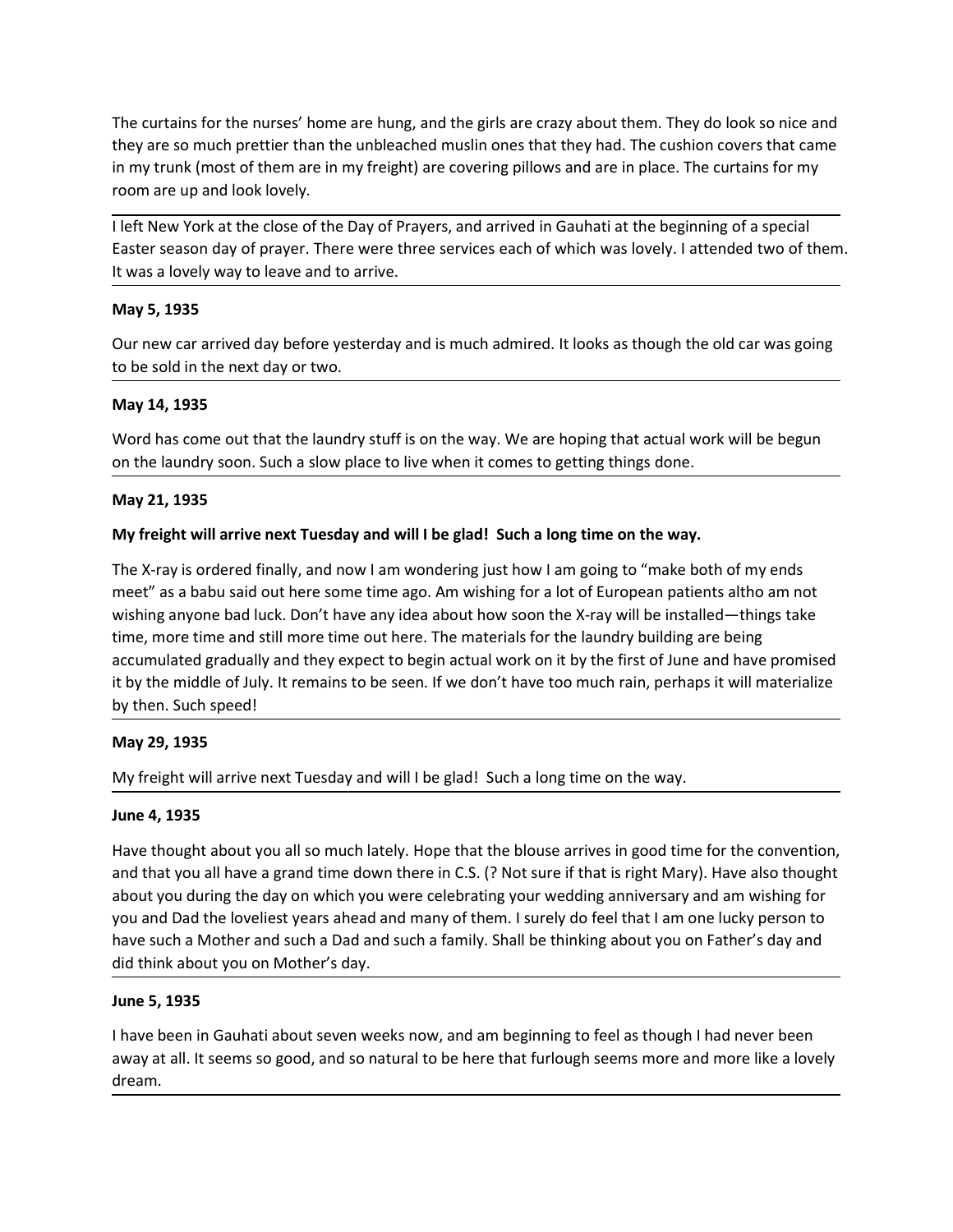June 15, 1935-finishing letter from June 5<sup>th</sup> to friends<br>My freight came thru in good order with only two articles broken---a vase and a plate, and inasmuch as I<br>did my own packing, guess that I have no one but myself to **June 15, 1935-finishing letter from June 5<sup>th</sup> to friends<br>My freight came thru in good order with only two articles broken---a vase and a plate, and inasmuch as I<br>did my own packing, guess that I have no one but myself to** June 15, 1935-finishing letter from June 5<sup>th</sup> to friends<br>My freight came thru in good order with only two articles broken---a vase and a plate, and inasmuch as I<br>did my own packing, guess that I have no one but myself to **June 15, 1935-finishing letter from June 5<sup>th</sup> to friends<br>My freight came thru in good order with only two articles broken—a vase and a plate, and inasmuch as I<br>did my own packing, guess that I have no one but myself to b** June 15, 1935-finishing letter from June 5<sup>th</sup> to friends<br>My freight came thru in good order with only two articles broken—a vase and a plate, and inasmuch as I<br>did my own packing, guess that I have no one but myself to bl June 15, 1935-finishing letter from June 5<sup>th</sup> to friends<br>My freight came thru in good order with only two articles broken—a vase and a plate, and inasmuch as I<br>did my own packing, guess that I have no one but myself to bl June 15, 1935-finishing letter from June 5<sup>th</sup> to friends<br>My freight came thru in good order with only two articles broken—a vase and a plate, and inasmuch as I<br>did my own packing, guess that I have no one but myself to bl June 15, 1935-finishing letter from June 5<sup>th</sup> to friends<br>My freight came thru in good order with only two articles broken---a vase and a plate, and inasmuch<br>did my own packing, guess that I have no one but myself to blame

June 15, 1935-finishing letter from June 5<sup>th</sup> to friends<br>My freight came thru in good order with only two articles broken—a vase and a plate, and inasm<br>did my own packing, guess that I have no one but myself to blame. The Uune 15, 1935-finishing letter from June 5<sup>th</sup> to friends<br>My freight came thru in good order with only two articles broken---a vase and a plate, and inasmuch as l<br>did my own packing, guess that I have no one but myself to June 15, 1935-finishing letter from June 5<sup>th</sup> to friends<br>My freight came thru in good order with only two articles broken—a vase and a plate, and inasmuch as l<br>did my own packing, guess that l have no one but myself to bl **June 15, 1935-finishing letter from June 5<sup>th</sup> to friends<br>My freight came thru in good order with only two articles broken—a vase and a plate, and inasmuch as I<br>did my own packing, guess that I have no one but myself to b** June 15, 1935-finishing letter from June 5<sup>th</sup> to friends<br>My freight came thru in good order with only two articles broken—a vase and a plate, and inasmuch as I<br>did my own packing, guess that I have no one but myself to bl June 15, 1935-finishing letter from June 5<sup>th</sup> to friends<br>My freight came thru in good order with only two articles broken—a vase and a plate, and inasmuch as l<br>did my own packing, guess that I have no one but myself to bl June 15, 1935-finishing letter from June 5<sup>th</sup> to friends<br>My freight came thru in good order with only two articles broken—a vase and a plate, and inasmuch as l<br>did my own packing, guess that I have no one but myself to bl bute 2.2, 2533-minimal exter to introduce 3 To mentals<br>My freight came than in good order with only two articles broken—a vase and a plate, and inasmuch as I<br>Mid my own packing guess that I have no one but myself to blame. My freight came thru in good order with only two articles broken—a vase and a plate, and inasmuch as l<br>did my own packing, guess that I have no one but myself to blame. The teakettles are in use in the<br>operating room, the did my own packing, guess that I have no one but myself to blame. The teaketties are in use in the<br>operating room, the dishes have been in use, and much enjoyed, the telephones are being installed and<br>the games, fixtures, operating room, the dishes have been in use, and much enjoyed, the telephones are being installed and<br>the games, fixtures, curtains, etc. that arrived are being much appreciated and much enjoyed.<br>It is a thrill to be back the games, fixtures, curtains, etc. that arrived are being much appreciated and much enjoyed.<br>It is a thrill to be back and at work, and I feel that I owe so much to each and every one of you at home<br>support. The work must It is a thrill to be back and at work, and I feel that I owe so much to each and every one of you at home<br>who have helped make possible my return. I know that we out here can count on you and on your<br>support. The work must It is a thrill to be back and at vork, and I reel that I owe so much to each and every one of you at home<br>twin bave helped make possible my return. I know that we out here can count on you and on your<br>support. The work mus who have helped make possible my neturn. I know that we out here can count on you and on your<br>Support. The work must go on!<br>June 15, 1935-letter to family<br>My freight came thru in really good shape, but the pretty little gr support. The work must go on!<br>
June 15, 1935-letter to family<br>
My freight came thru in really good shape, but the pretty little green bowl and one of the white divided<br>
plates were broken rather badly—two badly to be of a June 15, 1935-letter to family<br>My freight came thru in really good shape, but the pretty little green bowl and one of the white divided<br>plates were broken rather badly—two badly to be of any use. Everything else came thru Earth the position of the with the prestyle interest of the prestyle including place severe broken rather badly—two badly to be of any use. Everything else came thru without a<br>Scratch with the exceptions of one or two piec My freight came thru in really good shape, but the pretty little green bowl and one of the white divided<br>plates vere broken rather badly—two badly to be of any use. Everything else came tru without a<br>paratch with the excep scratch with the exceptions of one or two pieces of enamel ware which had a chip<br>scratch with the exceptions of one or two pieces of enamel ware which had a chip<br>little tubs are in use, and the teakettles are quite in thei little tubs are in use, and the teaktettles are quite in their element in the operating com. Bessies guiter they are getting up the telephone poles today, and one of the phones has already been fixed in my room. I am so an proud of their good looks. They are getting up the telephone poles today, and one of the phones has the experime poles today, and one of the phones has are deny then they are getting then fixed is any out the wirdset all w alreay be the treated mental method in the same annous to see how they will work. The books are being read, the<br>puzzles have already furnished a lot of enjoyment, the wringer works beautifully and the girls marvel at<br>how d how dry the clothes are when it comes from them. The hand washing machine is being used every day in<br>the wards and the girls seem to like it. It was fumy the first day to see them go at it. Sort of a case of<br>Tom Sawyer and the wards and the girls seem to like it. It was funny the first day to see them go at it. Sort of a case of lom Sawyer and Huckle Berry Finn—the doctoronies and stiff nurses. Il vanted to run it. The new rods looks onice i Tom Sawyer and Huckle Berry Finn—the doctoronies and staff nurses all wanted to run it. The new rods<br>
look so nice in the hospital and are such an improvement over the old ones. The nurses are quite taken<br>
with the pillow look so nice in the hospital and are such an improvement over the old ones. The nurses are quite taken with the pillow covers and several of them are already in use. It is nice to have my stationary as I have been decidedl with the pillow covers and several of them are already in use. It is nice to have my stationary as I have<br>been decidedly handicapped by not having it. Moses seems to enjoy using the aluminum ware things<br>which I brought out betwicking that the product in book with us again as I think I wrote which I brought out, and Monglu (we have him back with us again as I think I wrote<br>beater and made some perfectly swell salad dressing. The little cake t

beater and made some perfectly swell salad dressing. The little cake tins are fine, and the girls are que apported y coray about the strainer for the rice. It works "so easy like". We have had our eggs fixed in the new poa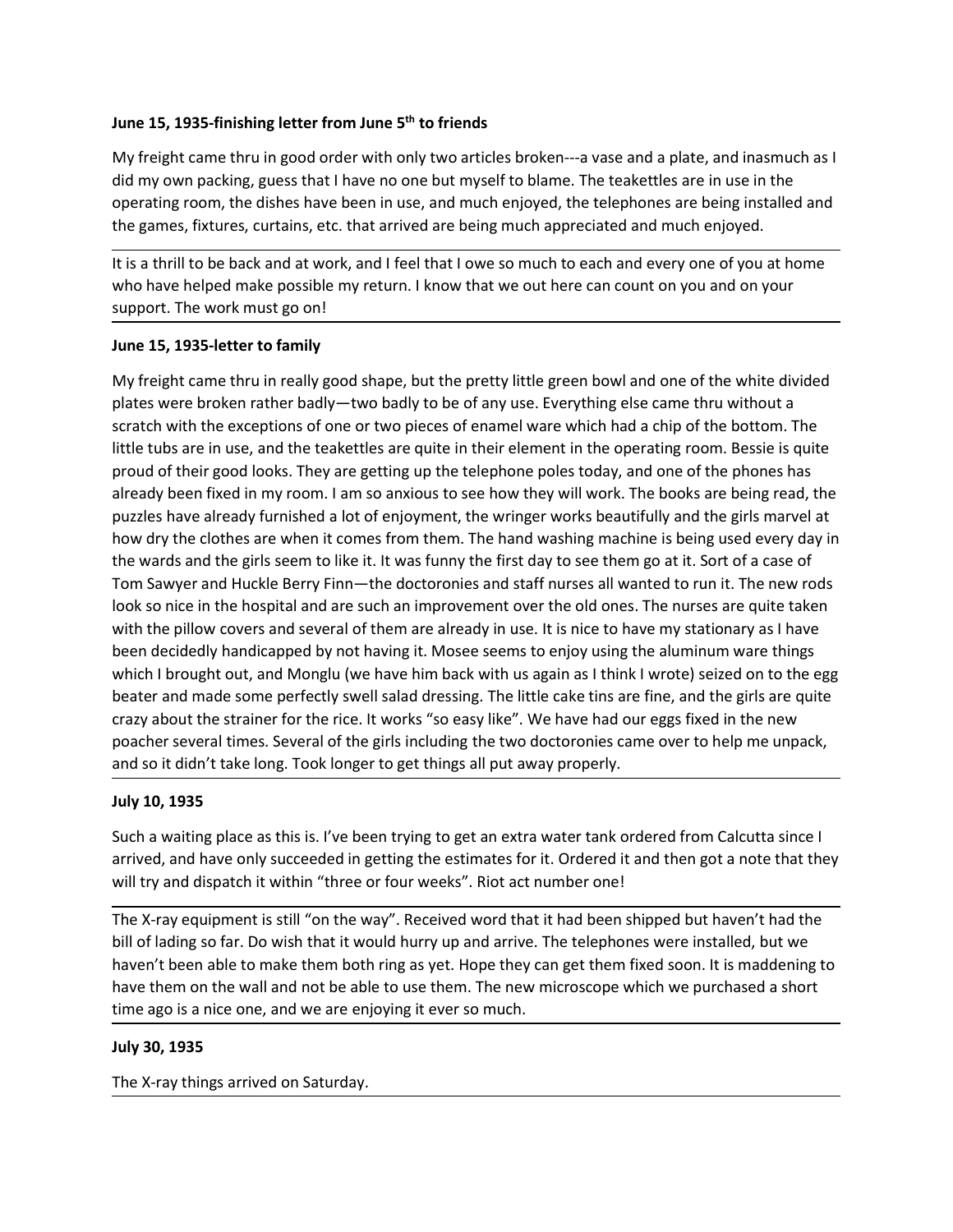August 14, 1935<br>Am hoping that the man for the X-ray will show up within the next week. All the wirir<br>dark room is about finished. It will be so nice to be able to use it. Our water tank arriv<br>so that will be up within a f August 14, 1935<br>Am hoping that the man for the X-ray will show up within the next week. All the wiring is done and the<br>dark room is about finished. It will be so nice to be able to use it. Our water tank arrived yesterday August 14, 1935<br>Am hoping that the man for the X-ray will show up within the next week. All the wiring is done and the<br>dark room is about finished. It will be so nice to be able to use it. Our water tank arrived yesterday **August 14, 1935**<br>Am hoping that the man for the X-ray will show up within the next week. All the wiring is done and the<br>dark room is about finished. It will be so nice to be able to use it. Our water tank arrived yesterda August 14, 1935<br>Am hoping that the man for the X-ray will show up within the next week. All the wiring is done and the<br>dark room is about finished. It will be so nice to be able to use it. Our water tank arrived yesterday **August 14, 1935**<br>Am hoping that the man for the X-ray will show up within the next week. All the wiring is done<br>dark room is about finished. It will be so nice to be able to use it. Our water tank arrived yester<br>so that w August 14, 1935<br>An hoping that the man for the X-ray will show up within the next week. All the wiring is done and the<br>Arak room is about finished. It will be so nice to be able to use it. Our water tank arrived yesterday Am hoping that the man for the X-ray will show up within the next week. All the wiring is done and the dark room is about finished. It will be so nice to be able to use it. Our water tank arrived yesterday and so that will August 14, 1935<br>Am hoping that the man for the X-ray will show up within the next week. All the wiring is done and the<br>dark room is about finished. It will be so nice to be able to use it. Our water tank arrived yesterday **August 14, 1935**<br>Am hoping that the man for the X-ray will show up within the next week. All the wird<br>ark room is about finished. It will be so nice to be able to use it. Our water tank arrive<br>so that will be up within a August 14, 1935<br>Am hoping that the man for the X-ray will show up within the next week. All the wiring is done and the<br>dark room is about finished. It will be so nice to be able to use it. Our water tank arrived yesterday August 14, 1935<br>Am hoping that the man for the X-ray will show up within the next week. All the wiring is done and the<br>dark room is about finished. It will be so nice to be able to use it. Our water tank arrived yesterday August 14, 1935<br>
Am hoping that the man for the X-ray will show up within the next week. All the wiring<br>
dark room is about finished. It will be so nice to be able to use it. Our water tank arrive<br>
so that will be up withi

me.

having.

Am hoping that the man for the X-ray will show up within the next week. All the wiring is done and the<br>dark room is about finished. It will be so nice to be able to use it. Our water tank arrived yesterday and<br>so that will dark room is about finished. It will be so nice to be able to use it. Our water tank arrived yesterday and keep it going, The laundry drain is almost finished and they are varything room the putting up of shelves and dryin so that will be up within a few days I hope. It certainly takes lots of time and patience to get everything<br>going and keep it going. The laundry drain is almost finished and they are working now on the putting up<br>of shelve going and keep it going. The laundry drain is almost finished and they are working now on the putting up<br>of shelves and drying racks.<br>The divertele phones controlled the bells are rather feeble. Something woke me up the ot of shelves and drying racks.<br>
Our telephones continue to work altho the bells are rather feeble. Something woke me up the other<br>
night and I stared up but couldn't tell what had wakened me. Looked over toward the hospital, Our telephones continue to work altho the bells are rather feeble. Something woke me up the other<br>night and I started up but couldn't tell what had wakened me. Looked over toward the hospital, saw the<br>light on in the offic ou ceepinous sommer to www.annous to we also according to plans, and that Marian and her family were trown there. The meant in the office so got up and answered the telephone. Lahaorie was at the other end trying to get<br>me mgikrant in the office so got up and answered the telephone. Lahaarie was at the other ore incluying, saw the<br>light on in the office so got up and answered the telephone. Lahaarie was at the other end trying to get<br>me.<br>Aug me.<br>
Mugust 28, 1935<br>
People, my table cloth is finished and washed and ironed and ready for the first dinner party, and is it<br>
good looking. Wink, if I was at home I would let you use it for your wedding tea or whatever y **August 28, 1935**<br>People, my table cloth is finished and washed and ironed and ready for the first dinner party, and is it<br>good looking. Wink, if I was at home I would let you use it for your wedding tea or whatever you ar **Preparent multimate in the dry in the dry for the first dinner party, and is it People, my table cloth is finished and washed and ironed and ready for the first dinner party, and is it Repold looking. Wink, if I was at ho** People, my table cloth is finished and washed and ironed and ready for the first dinner party, and is it<br>good looking. Wink, if I was at home I would let you use it for your wedding tea or whatever you are<br>having.<br>Septembe Howing.<br>
September 4, 1935<br>
September 4, 1935<br>
September 4, 1935<br>
September 4, 1935<br>
September 4, 1935<br>
September 4, 1935<br>
thought about you all a lot, particularly Sunday night as that would be the wedding day<br>
to picture September 4, 1993<br>
If thought about you all a lot, particularly Sunday night as that would be the weedding day at home. I tried<br>
to picture each one of you, what you would wear, where you would stand, the guests, etc. Shal It thought about you all a lot, particularly Sunday night as that would be the wedding day at home. It ried to picture each one of you, what you would wear, where you would stand, the guests, etc. Shall be so anxious to ge of the picture each one of you, what you would wear, where you would stand, the guests, etc. Shall be so<br>anxious to get the first reports. I sent the Cable from here Sunday about noon. Forgot to send it on<br>Saturday, and wa is much as the method of the between internal many more and the seed and the method when the statedy, and wanted it to the the internet method of an anaroted here in time. Do hope that it arrived Sunday about too n. Forgot manus are the interesting to the left to the there in time. Do hope that it arrived Sunday afternoon. Your cable<br>Saturday, and wanted it to be there in time. Do hope that it arrived Sunday afternoon. Your cable<br>arrived her

arrived here Monday about two P.M. According to the blank it was sent about 7:25 P.M.<br>
meant that it came thru in about seven hours. The cable was well words for it todd met<br>
meant that it came throu in about seven hours. wedding had taken place according to plans, and that Marian and her family were there. That meant so<br>
much. It was a thrill to get the cable, all right.<br>
The laundry is getting "oune" but it is such slow work. They have be much. It was a thrill to get the cable, all right.<br>The laundry is getting "doner" but it is such slow work. They have been getting the tank in place this<br>week, and finishing up the drain, (and this—iss—the—way we—work—wby— The laundry is getting "doner" but it is such slow work. They have been getting the tank in place this<br>week, and finishing up the drain, (and this---is----the---way we-----work----by-----the-------------day etcl,<br>getting t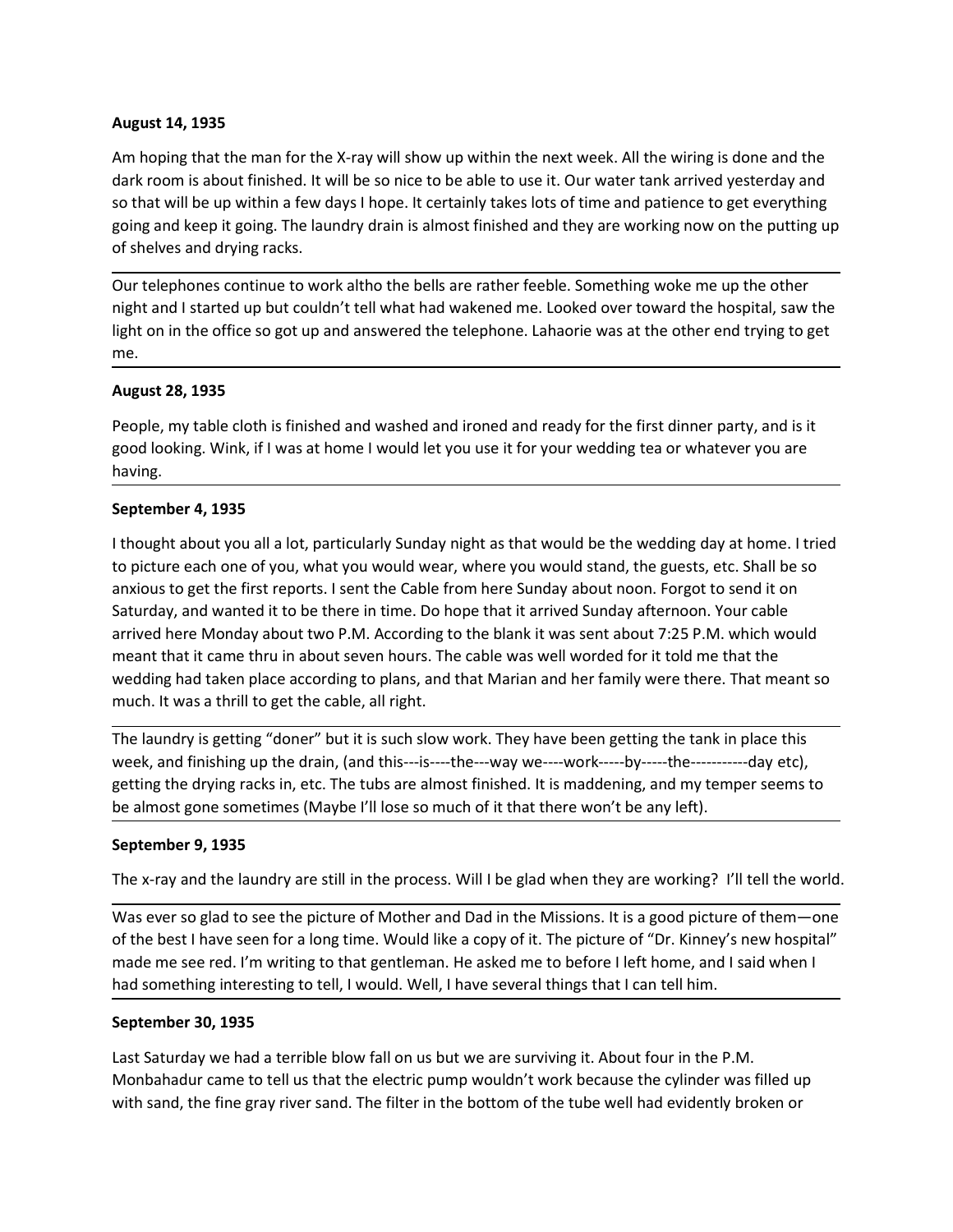given away and the whole thing is filled with it---125 feet of two inch pipe. There was a possibility that it<br>could be cleaned but not unless the brick bldg, and the iron water tank came down and then maybe,<br>they couldn't given away and the whole thing is filled with it---125 feet of two inch pipe. There was a possibility that it<br>could be cleaned but not unless the brick bldg. and the iron water tank came down and then maybe,<br>they couldn't given away and the whole thing is filled with it—125 feet of two inch pipe. There was a possibility that it<br>could be cleaned but not unless the brick bldg. and the iron water tank came down and then maybe,<br>they couldn't re given away and the whole thing is filled with it---125 feet of two inch pipe. There was a possibility that it<br>could be cleaned but not unless the brick bldg. and the iron water tank came down and then maybe,<br>they couldn't given away and the whole thing is filled with it—125 feet of two inch pipe. There was a possibility that it<br>could be cleaned but not unless the brick bldg, and the iron water tank came down and then maybe,<br>they couldn't re given away and the whole thing is filled with it---125 feet of two inch pipe. There was a possibility that it<br>could be cleaned but not unless the brick bldg. and the iron water tank came down and then maybe,<br>they couldn't given away and the whole thing is filled with it---125 feet of two inch pipe. There was a possibility that it<br>could be cleaned but not unless the brick bldg. and the iron water tank came down and then maybe,<br>they couldn't given away and the whole thing is filled with it—125 feet of two inch pipe. There was a possibility that it could be cleaned but not ulness the brick bldg. and the iron water tank came down and then maybe, they couldn't re given away and the whole thing is filled with it—125 feet of two inch pipe. There was a possibility that it could be cleaned but not unless the brick bldg. and the iron water tank came down and then maybe, they couldn't re the new well and the whole thing is filled with it—125 feet of two inch pipe. There was a possibility that it<br>could be cleaned but not unless the brick bldg. and the iron water tank came down and then maybe,<br>they couldn't given away and the whole thing is filled with it---125 feet of two inch pipe. There was could be cleaned but not unless the brick bldg. and the iron water tank came down an they couldn't repair it. We have leased a contrac given away and the whole thing is filled with it—125 feet of two inch pipe. There was a possibility that it<br>could be cleaned but not unless the brick bidg. and the iron wall driven back of the old well house and<br>they could given away and the whole thing is filled with it—125 feet of two inch pipe. There was a possibility that it could be cleaned but not unless the brick bidg, and the iron water tank came down and then maybe, whill connect th given away and the whole thing is filled with it—125 feet of two inch pipe. There was a possibility that it could be cleaned but not unless the brick bldg. and the iron water tank came down and then maybe, they couldn't re given away and the whole thing is filled with it—125 feet of two inch pipe. There was a possibility that it they could be cleared but not unless the brick bidg. and the iron walet rank came down and then maybe, they couldn given away and the whole thing is filled with it--125 feet of two inch pipe. There was a possibility that it<br>could be cleaned but not unless the brick bldg, and the iron water tank came down and then maybe,<br>they couldn't r

given away and the whole thing is filled with it—-212 bet of two inchippe. There was a possibility that it could be cleaned but not unless the brick bidg, and the iron water tank came down and then maybe, they couldn't rep could be cleaned but in ot units is the brink blidg, and the iron water tank came down and then mapple, and the more well driven back of the old well house and will connect this up with the present tanks and build small sh they could in trepart it. We have leased a contract for a new well driven back of the old well house and<br>twill connect this up with the present tanks and build small shelter over it or the pump etc. We have let a<br>contract will comet this up with the present tanks and build small sheller over it or the pump etc. We have let a<br>contract which it this the first its kind in the mission---namely that if they do not finish by the set,<br>they pay us contract which it mink is the trient is skind in the mission----mamely that it they do not thins by the set,<br>they pay us at the rate of Rs./20 per day for every day overtime. They promise to have it done by the<br>27<sup>m</sup> of Oc they pay us at the rate of Rs./20 per day for every day overtime. They promise to have it done the ware and stock. In the meantime we are having to have all the water carried and stored in barrandom barrandom barrandom bar and believe me it is no fun. The city officials as well as the Public Works Department ha<br>new mains for the municipal water will be all laid and in working order by April. If that it<br>the new well and that, we will perhaps If the mean so the manned was finished ahead of schedule---thanks to putting whet by spay. Do the was finished ahead of the relative schedule and that we simple a the ward for a long time. Finally despaired of her relative the new werland trad, we will perhaps be latiny werlinked toti watel; we sincetery inope so.<br>
Or owill remember that I told you about a little four or five year old girl we have had in the ward for a<br>
You will remember tha **October 16, 1935**<br>
You will remember that I told you about a little four or five year old girl we have had in the ward for a<br>
bong time. Finally despaired of the rrelatives calling for the rso sent her over to the orphana You will remember that I told you about a little four or five year old girl we have had in the ward for a<br>long time. Finally despaired of her relatives calling for her so sent her over to the orphanage. About two<br>weaks lat You will remember that Itold you about a little four or thre year old girl we have had in the ward for a because the supply, then when the ward for the wards of the man from the weeks later the father crame. Took her home

iong time. Finally despaired of the realtives calling for her so sent her over to the orphanage. About two stervants he supply and shear the tractive stare the factor. They say that she has been singing and singing the fou weeks later the tatter came. Took her home and now about two atterwards, he and a friend have come<br>back. They say that she has been singing and singing the four songs she learned while here, one of which<br>is lesus Loves Me, back. They say that she has been singing and singing the four songs she learned while here, one of which<br>is Jesus Loves Me, and has taught them to a number of the other children. The father said that he heard<br>about the Chr is lesus Coves Me, and has taught them to a number of the other children. The tather said that he heard<br>about the Christian religion when some of the folks from the hospital were out at a market day last year.<br>He has not b about the Christian religion when some of the tolis from the hospital were out at a market day last year.<br>He has not been happy since and wants to do differently. Wants to know more about Christ, and His<br>teachings, and wan teachings, and wants to bring little Habitri here and put her in school. He says that she has insisted on<br>going to school with her brother, and in two weeks has learned to read three pages. She has a good<br>mind, and is a sw going to school with her brother, and in two weeks has learned to read three pages. She has a good<br>nind, and is a sweet youngster. I hope that things work out. There are no Christian's in that village. "A<br>Little Child Shal mind, and is a sweet youngster. I hope that things work out. There are no Christian's in that village. "A<br>Little Child Shall Lead Them".<br> **November 5, 1935**<br> **November 5, 1935**<br> **Our well was finished ahead of schedule—-th** Little Child Shall Lead Them".<br>
November 5, 1935<br>
Our well was finished ahead of schedule—-thanks to putting in the clause in the contract that we would<br>
deduct 8s: 20/per day for every day over the month that they were la November 5, 1935<br>Our well was finished ahead of schedule—thanks to putting in the clause in the contract that we would<br>deduct Rs. 20/per day for every day over the month that they were late, and offering them a small<br>boows November 5, 1935<br>Our well was finished ahead of schedule---thanks to putting in the clause in the contract that we would<br>Odeut Rs. 20/per day for every day over the month that they were late, and offering them a small<br>bonu Our well was finished ahead of schedule---thanks to putting in the clause in the deat Rs. 20/per day for every day over the month that they were late, and colous if they finished ahead of time. It was worth it to get the w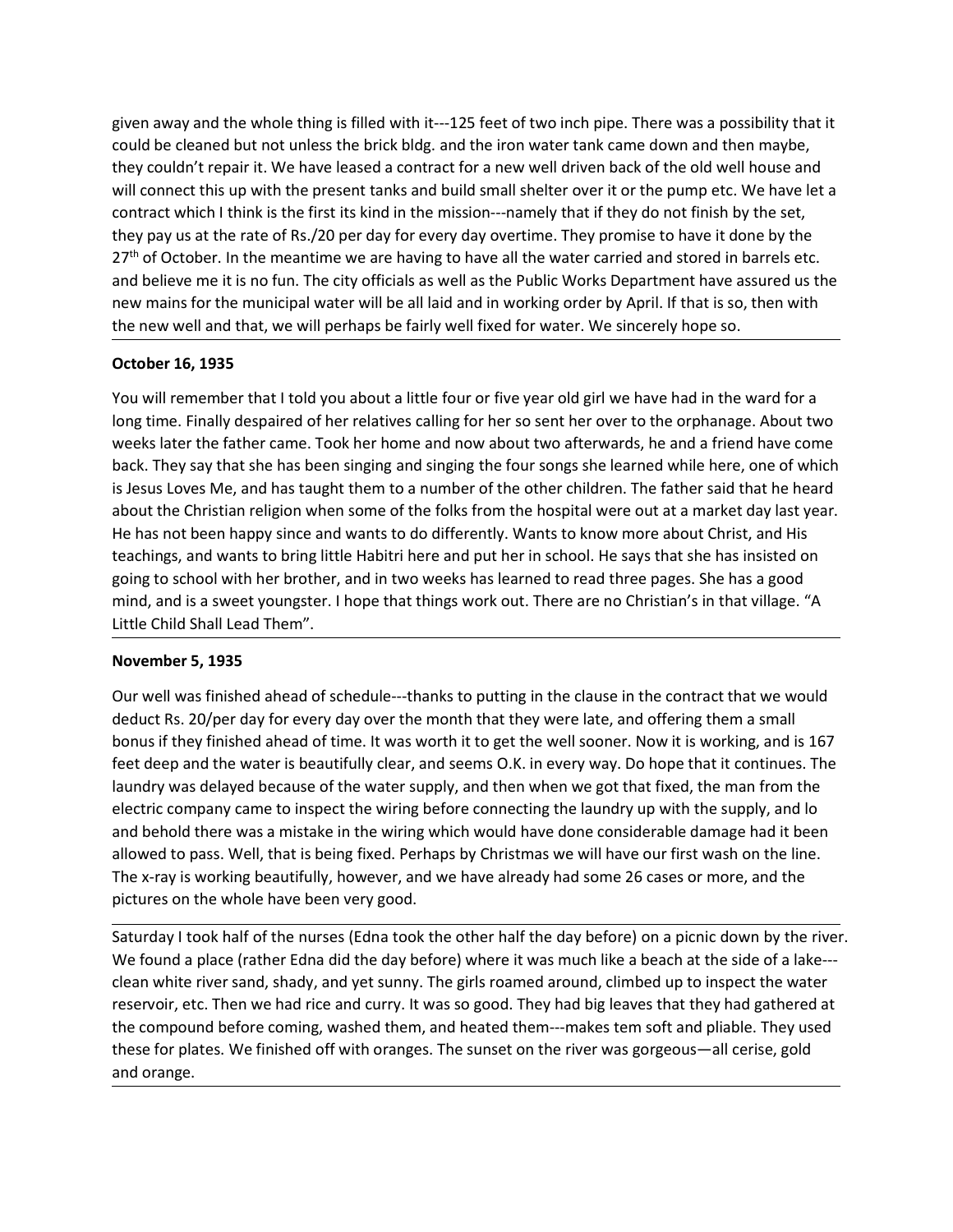November 21, 1935<br>The laundry is still in the process. Mr. De Trude has gotten a settlement with the insuran<br>all repairs and 50% discount on the original price. I think I wrote that there had been son<br>made in wiring the ho November 21, 1935<br>The laundry is still in the process. Mr. De Trude has gotten a settlement with the insurance company for<br>all repairs and 50% discount on the original price. I think I wrote that there had been some mistak **November 21, 1935**<br>The laundry is still in the process. Mr. De Trude has gotten a settlement with the insurance company for<br>all repairs and 50% discount on the original price. I think I wrote that there had been some mist **November 21, 1935**<br>The laundry is still in the process. Mr. De Trude has gotten a settlement with the insurance company for<br>all repairs and 50% discount on the original price. I think I wrote that there had been some mist November 21, 1935<br>The laundry is still in the process. Mr. De Trude has gotten a settlement with the insurance company for<br>all repairs and 50% discount on the original price. I think I wrote that there had been some mistak November 21, 1935<br>The laundry is still in the process. Mr. De Trude has gotten a settlement with the insurance company for<br>all repairs and 50% discount on the original price. I think I wrote that there had been some mistak **November 21, 1935**<br>The laundry is still in the process. Mr. De Trude has gotten a settlement with the insurall repairs and 50% discount on the original price. I think I wrote that there had been sc<br>made in wiring the hous

**November 21, 1935**<br>The laundry is still in the process. Mr. De Trude has gotten a settlement with the insurance company for<br>The laundry is still in the process. Mr. De Trude has gotten a settlement with the insurance comp **November 21, 1935**<br>The laundry is still in the process. Mr. De Trude has gotten a settlement with the insurance company for<br>all repairs and 50% discount on the original price. I think I wrote that there had been some mist November 21, 1935<br>The laundry is still in the process. Mr. De Trude has gotten a settlement with the insurance company for<br>all repairs and 50% discount on the original price. It think luvrote that there had been some mista **November 21, 1935**<br>The laundy is still in the process. Mr. De Trude has gotten a settlement with the insurance company for<br>all repairs and 50% discount on the original price. I think I wrote that there had been some mista **November 21, 1935**<br>The laundry is still in the process. Mr. De Trude has gotten a settlement with the insurance company for<br>The laundry is still in the process. Mr. De Trude has gotten a settlement with the insurance comp November 21, 1935<br>The laundry is still in the process. Mr. De Trude has gotten a settlement with the insurance company for<br>all repairs and 50% discount on the original price. I think I worde that there had been some mistak November 21, 1935<br>The laundy is still in the process. Mr. De Trude has gotten a settlement with the insurance company for<br>all repairs and 50% discount on the original price. I think I wrote that there had been some mistake **November 21, 1935**<br>The laundy is still in the process. Mr. De Trude has gotten a settlement with the insurance company for<br>all repairs and 50% discount on the original price. I think I wrote that three had been some mista The launds, is till in the process. Mr. De Trude has gotten a settlement with the insurance company for<br>The laundry is still in the process. Mr. De Trude has gotten a settlement with the insurance company for<br>The largins a The laundry is still in the process. Mr. De Trude has gotten a settlement with the and ein wirdly and 50% discount on the original price. I think I wrote that there had more in wirdly the house, and when that was corrected and wow suscession of the original prince. Thank I wrote that the rind ore that the mangle.<br>That is being rectified now. Such a time as we are having to get things really started. Well, maybe we will<br>celebrate Thanksgiving mate in wring the rootse, and wirel noist was concluded we hound out client and a sind of the model of the published, and the first is being retrified now. Such a time as we are having to get things really started. Well, m mat is verig rechingt through the same as the ratio of the parameteric weather through the mean bar of the mean bar of the mean bar of the mean bar of the mean bar of the mean of the mean of the mean of the mean of the mea **December 4, 1935**<br>Thursday, being Thanksgiving, we were busy with various things. The dinner was served by the Tuttles<br>this year and we did enjoy it. The table was decorated in green glass low vasses filled with small yel

Thursday, being Thanksgiving, we were busy with various things. The dinner was served by the Tuttles<br>this year and we did enjoy it. The table was decorated in green glass low vases filled with small yellow<br>chrysanthemums, Thursday, being Thanksgiving, we were busy with various things. The dinner was served by the Tuttles<br>this year and we did enjoy it. The table was decorated in green glass low wass filled with snall yellow<br>chrysanthenums, l this year and we did enjoy it. The table was decorated in green glass low vases filled with small yellow<br>chrysantherums, low glass candle sticks with gold and white candles (cheap white ones with gold<br>chaping wax decoratio chrysanthemums, low glass candle sticks with gold and white candles (cheap white ones with gold<br>sealing wax decorations), Thanksgiving apper naphins for table cloth, and te loth was sprinkled with<br>freshly poped corn, and t sealing wax decorations). Thanksgiving paper napkins for table cloth, and the cloth was sprinkled with<br>freshly popped corn, and tiny red and green peppers. It was ever so attractive. The dinner consisted of<br>oreann of tomat freshly popped corn, and tiny red and green peppers. It was ever so attractive. The dinner consisted of<br>cream of tomato soup, rolls, goose, mashed potatoes, peas, gelatin salad, and pumplin pie and coffee,<br>enusts, and some cream of tomato soup, rolls, goose, mashed potatoes, peas, gelatin salad, and pumpkin pie and coffee,<br>nuts, and some candies. It was a very simple meal in a way but very, very good, and we did enjoy it.<br>Friday was the thir nuts, and some candies. It was a very simple meal in a way but very, very good, and we did enjoy it.<br>Friday was the thirtieth. In November 30, 1929, we celebrated by having our lights turned on. This year<br>on the thirtieth Friday was the thirtieth. In November 30, 1929, we celebrated by having our lights turned on. This year<br>on the thirtieth we had two things for which to celebrate. One was that we did our first washing in the<br>rew bundry.<br>Th on the thirtieth we had two things for which to celebrate. One was that we did our first ve<br>rew laundry.<br>The second thing for which we were exceedingly grateful was that the nursing text book<br>worked so hard over, and did s net a more thing for which we were exceedingly grateful was that the nursing text book which Millie To the second thing for which we were exceedingly grateful was that the nursing text book which Millie are terribly thrill The second thing for which we were excedingly grateful was that the nursing text book which Millies<br>are terribly thrilled about it, and so is everyone else.<br>are terribly thrilled about it, and so is everyone else.<br>Monday m worked so hard over, and did so well, has been published, and the first copies came that day. The girls<br>
are terribly thrilled about it, and so is everyone else.<br>
Monday morning I worked with the laundry almost all day, an are terribly thrilled about it, and so is everyone else.<br>Monday morning I worked with the laundry almost all day, and we did about 200 lbs of washing—that is<br>dry weight. We had all the clothes ready to hang up by 11 and mo Monday morning I worked with the laundry almost all day, and we did about 200 lbs of washing—that is<br>dry weight. We had all the clothes ready to hang up by 11 and most of them out on the lines. Would<br>have had the others bu Monday morning I worked with the laundry almost all day, and we did about 200 lbis of washing—that is<br>dry weight. We had all the clothes ready to hang up by 11 and most of them out on the lines. Would<br>have had the others b dry weight. We had all the clothes ready to hang up by 11 and most of them out on the lines. Would work a bit faster and they that the most of the most of the most of the policy weather. By one when the folks came back to

have had the others but ran out of line space. We have a really big drying leid to use during the nice some in, and the other things were put out. I then showed them how to use the mangle, and it works quite well. By five,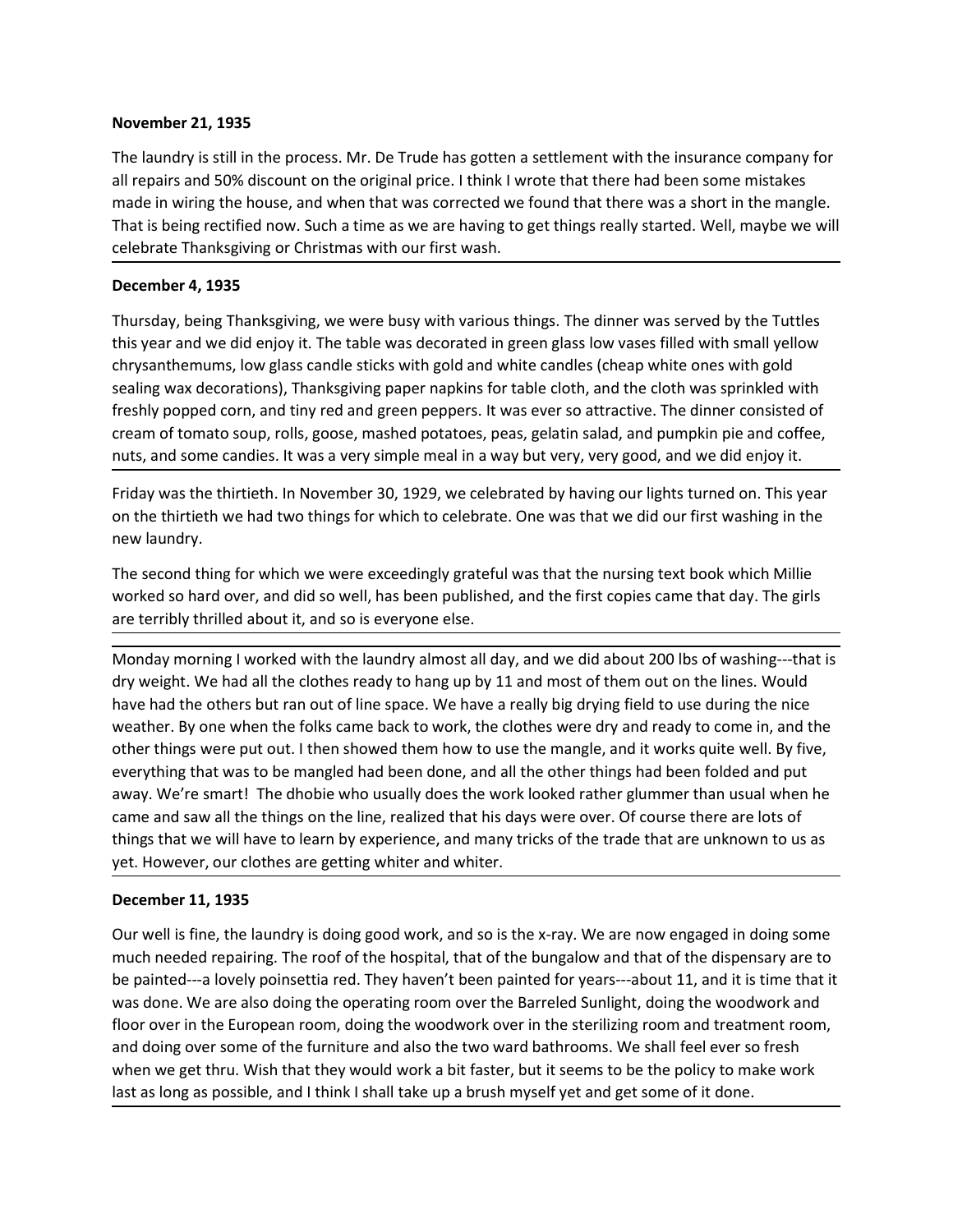**December 29, 1935**<br>The hospital roof is all finished, also that of the bungalow. They do look so nice and the like a brand new building. The operating room is positively pristine in its White Barreled<br>and wood work and al December 29, 1935<br>The hospital roof is all finished, also that of the bungalow. They do look so nice and the hospital looks<br>like a brand new building. The operating room is positively pristine in its White Barreled Sunligh

**December 29, 1935**<br>The hospital roof is all finished, also that of the bungalow. They do look so nice and the hospital looks<br>like a brand new building. The operating room is positively pristine in its White Barreled Sunl **December 29, 1935**<br>The hospital roof is all finished, also that of the bungalow. They do look so nice and the hospital looks<br>like a brand new building. The operating room is positively pristine in its White Barreled Sunli **December 29, 1935**<br>The hospital roof is all finished, also that of the bungalow. They do look so nice and the hospital looks<br>like a brand new building. The operating room is positively pristine in its White Barreled Sunl December 29, 1935<br>The hospital roof is all finished, also that of the bungalow. They do look so nice and the hospital looks<br>like a brand new building. The operating room is positively pristine in its White Barreled Sunligh **December 29, 1935**<br>The hospital roof is all finished, also that of the bungalow. They do look so nice and the hospital looks<br>Tike a brand new building. The operating room is positively pristine in its White Barreled Sunli **December 29, 1935**<br>The hospital roof is all finished, also that of the bungalow. They do look so nice and the hospital looks<br>like a brand new building. The operating room is positively pristine in its White Barreled Sunli December 29, 1935<br>The hospital roof is all finished, also that of the bungalow. They do look so nice and the hospital looks<br>like a brand new building. The operating room is positively pristine in its White Barreled Sunligh **December 29, 1935**<br>The hospital roof is all finished, also that of the bungalow. They do look so nice and the<br>like a brand new building. The operating room is positively pristine in its White Barrele<br>and wood work and all **December 29, 1935**<br>
The hospital roof is all finished, also that of the bungalow. They do look so nice and the hospital looks<br>
like a brand new building. The operating room is positively pristine in its White Barreled Sun **December 29, 1935**<br>The hospital roof is all finished, also that of the bungalow. They do look so nice and the hospital looks<br>like a brand new building. The operating room is positively pristine in its White Barreled Sunli December 29, 1935<br>The hospital roof is all finished, also that of the bungalow. They do look so nice and the hospital looks<br>like a brand new building. The operating room is positively pristine in its White Barteled Sunligh

**December 29, 1935**<br>The hospital roof is all finished, also that of the bungalow. They do look so nice and like a brand new building. The operating room is positively pristine in its White Barre<br>and wood work and all the f The hospital roof is all finished, also that of the bungalow. They do look so nice and the hospital looks<br>like a brand new building. The operating room is positively pristine in its White Barreled Sunight walls<br>and wood wo like a brand new building. The operating room is positively pristine in its White Barreled Sunlight walls<br>and wood work and all the furniture which has been done over in super-valspar enamel.<br>Christmas morning early our nu and wood work and all the furniture which has been done over in super-valspar enamel.<br>Christmas morning early our nurses went around the compound twice caroling. They sounded so sweet.<br>We had breakfast over at the other bu Christmas morning early our nurses went around the compound twice caroling. They sounded so sweet.<br>We had breakfast over at the other bungalow with Ethel, Marian (she got up here about the 17<sup>th</sup>) and<br>Grace Lewison who wil Christmas morning early our rurers went around the compound twice caroling. They sounded so sweet.<br>We had breakfast over at the other bungalow with Ethel, Marian (she got up here about the 17<sup>9</sup>) and<br>Grace Lewison who will We had breakfast over at the other bungalow with Ethel, Marian (she got up here about the<br>Grace Lewison who will be here until about the first of March. We sat around the fireplace a<br>potatoes, sausages, (tinned ones) fruit potatoes, sausages, (tinned ones) fruit juice, toast, jam and fruit and coffee. Then<br>Friday I played tennis, Saturday went to tea at the Tuttles.<br> **February 9, 1936**<br>
It really doesn't seem possible that it was one year ag Friday I played tennis, Saturday went to tea at the Tuttles.<br> **February 9, 1936**<br>
It really doesn't seem possible that it was one year ago today that I left Denver to come back to the field,<br>
and that about one sixth of th

**February 9, 1936**<br> **Erbuary 9, 1936**<br> **Erbuary 9, 1936**<br> **Ercelly doesn't seem possible that it was one year ago today that I left Denver to come back to the field,<br>
and that about one sixth of this term is gone already. February 9, 1936**<br>
It really doesn't seem possible that it was one year ago today that I left Denver to come back to the field,<br>
and that about one sixth of this term is gone already. Honestly, time goes so fast out here It really doesn't seem possible that it was one year ago today that I left Denver to come back to the field,<br>and that about one sixth of this term is gone already. Honestly, time goes so fast out here that one<br>seems to nev releasing users are in pussion to see him is gone and convert who see that the Cames to the new hospital in the incirculation and that such the incirculation and that such as the incirculation and that the seems to never g and one of the state of the state of the state of the mean well as the women of the ammunition that he parenting states are the states as a patient of the ammunition that the Brooks had<br>thought out in their freight. Mr. Ch March 31, 1936<br>
March 31, 1936<br>
When I was in Jorhat, I left in such a hurry that I was unable to get the things that the Brooks had<br>
When I was in Jorhat, I left in such a hurry that I was unable to get the things that th March 31, 1936<br>When I was in Jorhat, left in such a hurry that I was unable to get the things that the Brooks had<br>brought out in their freight. Mr. Chambers came thru the other day and brought them down. I was ever<br>so glad When I was in Jorhat, I left in such a hurry that I was unable to get the things that the Brooks had<br>brought out in their freight. Mr. Chambers came thru the other day and brought them down. I was ever<br>80 glad to get the l When I was in Jornari, lielt in such a hurry that I was unable to get the things that the Brooks had<br>thought out in their freight. Mr. Chambers cane thru the other day and brought them down. I was ever<br>so glad to get the l brought to the met rregth. Mr. Chambers care thru the other asy and brought them down. I was ever<br>so glad to get the little case, and the mirror and perfure were lovely. I was thrilled to pieces over the<br>"Book of Joyous Ch hospital. "(Quotable Poems". The Perry pictures are lovely and we are having them framed f<br>
Thanks heaps and heaps.<br>
April 8, 1936<br>
Arril 8, 1936<br>
Mr. Roberts (here more than a week now) is doing beautifully. We still have his da<br>
t manks neeps and neeps.<br>Mr a Roberts (here more than a week now) is doing beautifully. We still have his day nurse. His Excellency<br>Mr. Roberts (here more than a week now) is doing beautifully. We still have his day nurse. H April 8, 1936<br>Mr. Roberts (here more than a week now) is doing beautifully. We still have his day nurse. His Excellency<br>the Governor came down to see him and to go over the hospital again on Saturday. He was much<br>tinterest Mr. Roberts (here more than a week now) is doing beautifully. We still have his day nurse. His Excellency<br>the Governor came down to see him and to go over the hospital again on Saturday. He was much<br>interested to find that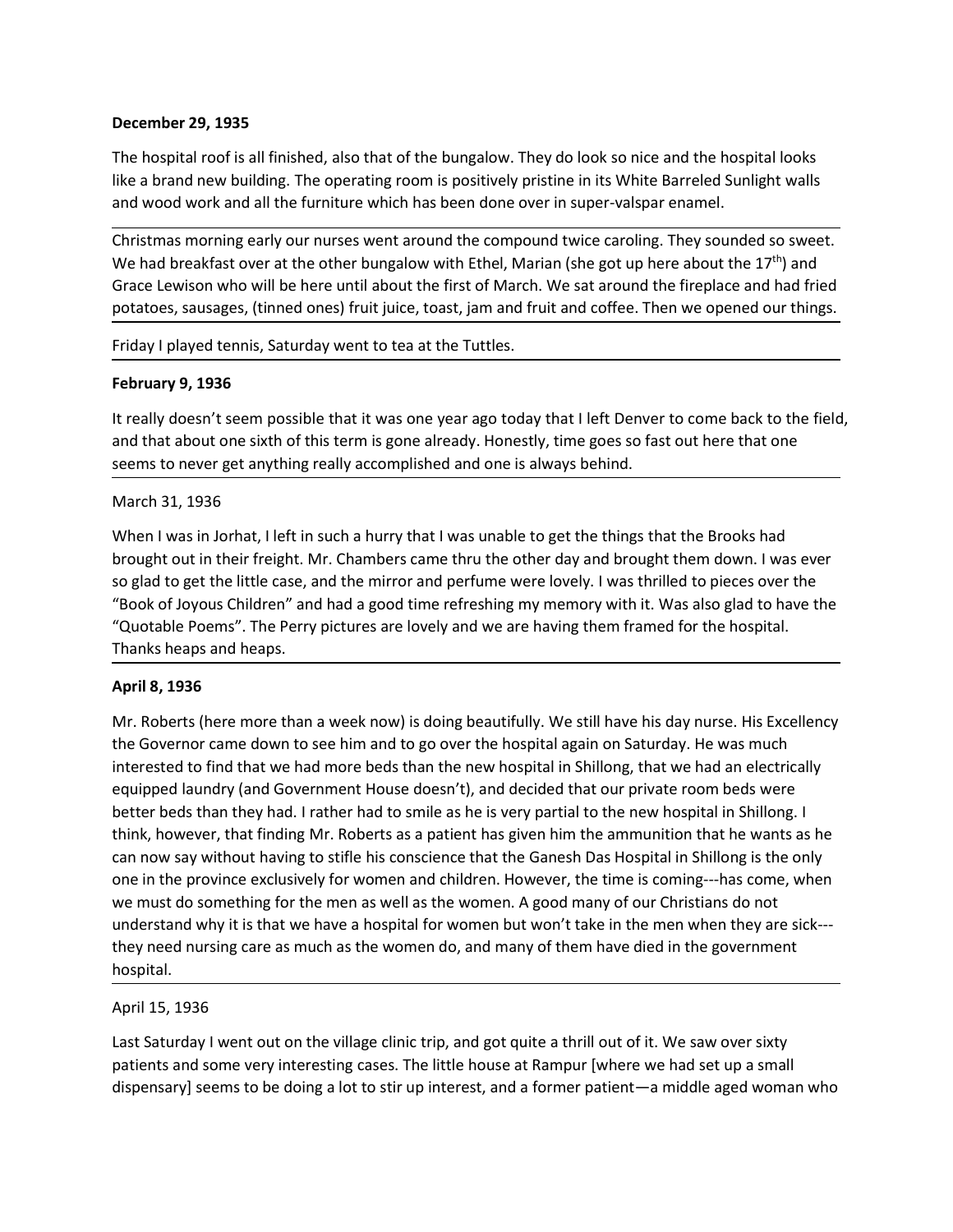came into the hospital with what we finally decided was hysteria several years ago, and who is now<br>okay—is the chief assistant. She is grand at chillowing (managing the people) and enjoys it. We brought<br>a little seven year came into the hospital with what we finally decided was hysteria several years ago, and who is now<br>okay—is the chief assistant. She is grand at chillowing (managing the people) and enjoys it. We brought<br>a little seven year came into the hospital with what we finally decided was hysteria several years ago, and who is now<br>okay—is the chief assistant. She is grand at chillowing (managing the people) and enjoys it. We brought<br>a little seven year came into the hospital with what we finally decided was hysteria several years ago, and who is now<br>okay—is the chief assistant. She is grand at chillowing (managing the people) and enjoys it. We brought<br>a little seven year came into the hospital with what we finally decided was hysteria several years ago, and who is now<br>okay—is the chief assistant. She is grand at chillowing (managing the people) and enjoys it. We brought<br>a little seven year came into the hospital with what we finally decided was hysteria several years ago, and who is now okay—is the chief assistant. She is grand at chillowing (managing the people) and enjoys it. We brought a little seven year came into the hospital with what we finally decided was hysteria several years ago, and who is now okay—is the chief assistant. She is grand at chillowing (managing the people) and enjoys it. We brought a little seven year came into the hospital with what we finally decided was hysteria several years ago, and who is now<br>okay—is the chief assistant. She is grand at chillowing (managing the people) and enjoys it. We brought<br>a little seven year came into the hospital with what we finally decided was hysteria several years ago<br>hay—is the chief assistant. She is grand at chillowing (managing the people) and a<br>ilttle seven year old boy and a young woman back with us came into the hospital with what we finally decided was hysteria several years ago, and who is now<br>ball the seven year old boy and a young woman back with us. A little girl of about four came in—tiny,<br>chubby and pretty as came into the hospital with what we finally decided was hysteria several years ago, and who is now okay—is the cheft assistnt. She is grand at chillowing (managing the people) and enjoys it. We brought all the seven year o came into the hospital with what we finally decided was hysteria several years ago, and who is now<br>okay—is the chef assistant. She Is grand at chillowing (managing the people) and enjoys it. We brought<br>a little seven year toome into the hospital with what we finally decided was hysteria several years ago, and who is now<br>
In lite seven year old boy and a young woman back with us. A little girl of about four cannel in-thiny,<br>
all ite seven ye came into the hospital with what we finally decided was hysteria several years ago, and who is now<br>okay—is the chief assistant. She is grand at chillowing (managing the people) and enjoys it. We brought<br>al little seven yea is a me into the hospital with what we finally decided was hysteria several years ago, and who is now locky—is the chief assistant. She is grand at chillowing (managing the people) and enjoys it. We brought ball after bein came into the hospital with what we finally decided was hysteria several years a<br>okay—is the chief assistant. She is grand at chillowing (managing the people) anal ittle seven year old boy and a young woman back with us. A Whey<sup>11</sup> su to the resides that and a grow at cullivate the present of the the present we are dot by the other and the private the present we are the third of us. Cannel (to the dispensary) because of a stably and pretty a

in the seeking twin to you an o you and a young woman beack wan us. A nucle gan to about court came to memperature in the significant of the right eye following small pox a year ago. Nothing to do for it just now, and no h entiated and the following Thursday morning. They are lovely babies—one five dispersions yout the sight there. She came expecting to be cured, and hald her mother open up the car door and got in<br>the sight there. She came e stay who are the them and the mother are doing well and there do to the mother open up the car door and got in<br>the sight there. She came expecting to be cured, and had her mother open up the car door and got in<br>and sat by the synthetic shows be ear-soleing to the cure of member interiminate in period of the case that those in the synth the hospital, the little boy. Said she was going to Gauhati where they would make her eye well. It was rat and sat uy the nute touy sad sine was going to beautat where they would make thet eye went. It was<br>The prior and the small prior and the the small prior of the small prior to the small prior of the small prior<br>April 22, 19 rative rieative examps an the way anountinum.<br>
Yorus should have been here the other day when the husband of a patient came to see his wife. He<br>
Yorus should have been here the other day when the husband of a patient came April 22, 1936<br>
You should have been here the other day when the husband of a patient came to see his wife. He<br>
arrived on a huge elephant and left the elephant parked under the portico of the hospital. It is the first<br>
tr You should have been here the other day when the husband of a patient came to<br>arrived on a huge elephant and left the elephant parked under the portico of the *the*<br>time that we have even had an elephant parked in such clo ation the two removed a large ovarian tumor and yesterday we divided to look yometric and the two removes the pure of the bungalow where she was joined by Ethel, and then they rode back to the hospital again. Ethel said sh unte that we have ever have needed them. Surely and them so long that it will see more planes took some shaps—idin't have any on hand—and then got up on its back and rode over to the bungalow where she was joined by Ethel, box some strays - rolant rineve any official and then they rode back to the hospitulate box some respective between the way of thel, and then they rode back to the hospitulate had to hang on for dear life to keep her seat. had to hang on for dear life to keep her seat.<br>
May 6 1936<br>
Just at present we are quite full—all the private rooms full, and three babies in the European nursery.<br>
The little memsahib that was expecting twins came in last May 6 1936<br>
Usuar present we are quite full—all the private rooms full, and three babies in the European nursery.<br>
Unter the memsahib that was expecting twins came in last Monday a week ago and gave birth to twin<br>
girls on Just at present we are quite tull—all the private rooms tull, and three babies in the<br>The little memshib that was expecting twins cane in last Monday a week ago anco-<br>tights on the following Thursday morning. They are love girls on the following Thursday morning. They are lovely babies—one five eleven, and the other five<br>eight. Both of them and the mother are doing well. Then on Saturday we admitted another sahib into<br>the hospital, and Monda eight. Both of them and the mother are doing well. Then on Saturday we admitted another sahib into<br>the hosplial, and Monday morning our other memsahib delivered—a lovely baby girl. Another case, this<br>time an Indian lady, h

the hospital, and Monday morning our other memsahib delivered—a lovely baby girl. Another case, this<br>time an Indian lady, has just come in for the small private room—delivery case. A week ago Wednesday<br>we removed a large o time an Indian lady, has just come in for the small private room—delivery case. A week ago Wednesday<br>we removed a large ovarian tumor and yesterday we did a Gesarian on a case that had been in labor for<br>four days. So far e we removed a large ovarian tumor and yesterday we did a Caesarian on a case that had been in labor for<br>Our days. So far everything is okay.<br>May 25, 1936<br>The two rooms under the bungalow are coming along ever so fast, and a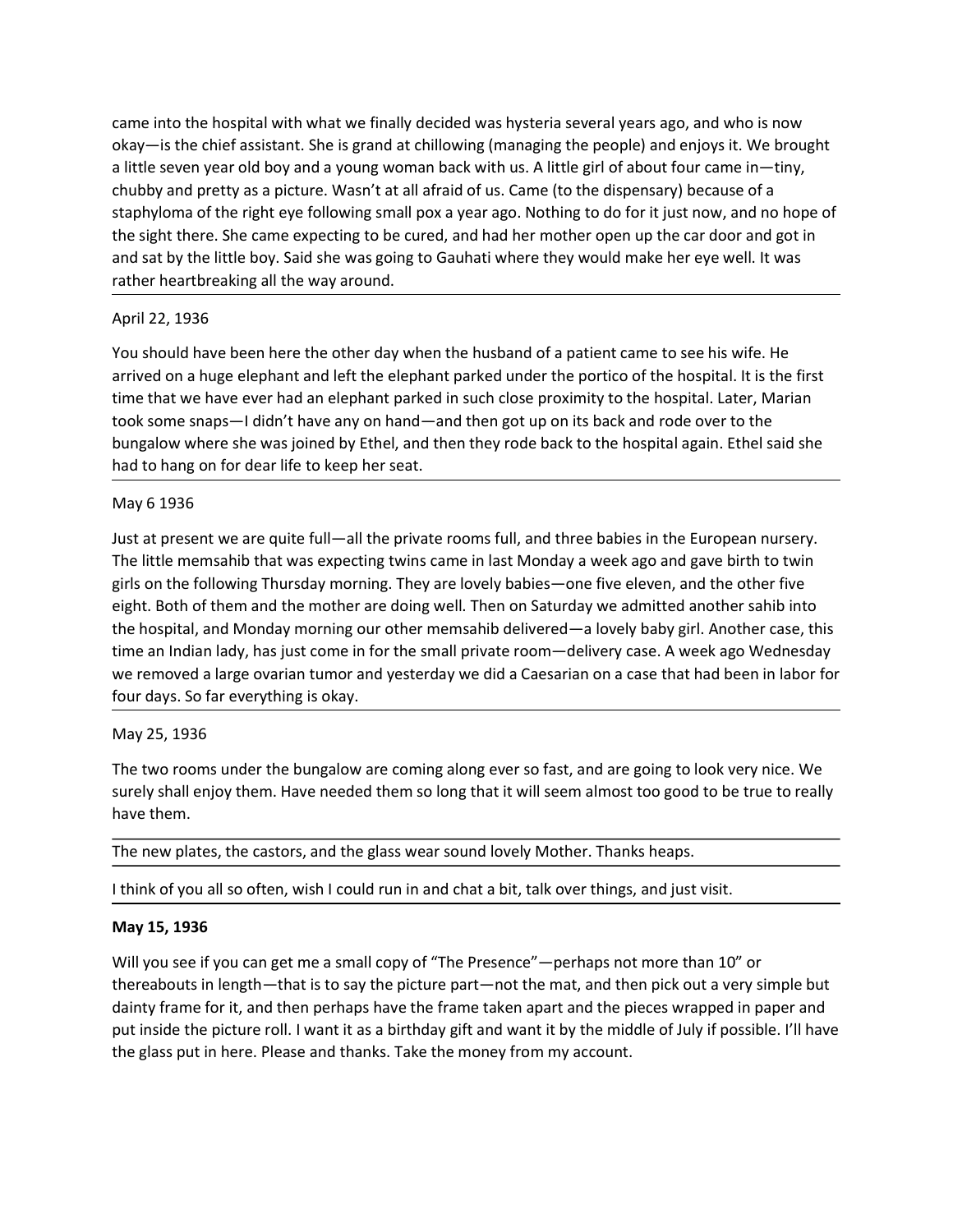It begins to look as though we were going to be able to go ahead with our library and class room which<br>we are thinking of building under the bungalow. We do need both ever so much, and it will be grand to<br>have them. Hope n It begins to look as though we were going to be able to go ahead with our library and class room which<br>we are thinking of building under the bungalow. We do need both ever so much, and it will be grand to<br>have them. Hope n It begins to look as though we were going to be able to go ahead with our library and class room which<br>we are thinking of building under the bungalow. We do need both ever so much, and it will be grand to<br>have them. Hope n It begins to look as though we were going to be able to go ahead with our library and class room which<br>we are thinking of building under the bungalow. We do need both ever so much, and it will be grand to<br>have them. Hope n It begins to look as though we were going to be able to go ahead with our library and class room which<br>we are thinking of building under the bungalow. We do need both ever so much, and it will be grand to<br>have them. Hope n It begins to look as though we were going to be able to go ahead with our library a<br>we are thinking of building under the bungalow. We do need both ever so much, a<br>have them. Hope nothing comes up to prevent the plans from It begins to look as though we were going to be able to go ahead with our library and class room which<br>twe are thinking of building under the bungalow. We do need both ever so much, and it will be grand to<br>have them. Hope It begins to look as though we were going to be able to go ahead with our library and class room which<br>the green three days of the bungalow. We do need both ever so much, and it will be grand to<br>have them. Hope nothing com It begins to look as though we were going to be able to go ahead with our library and class room which<br>twe are thinking of building under the bungalow. We do need both ever so much, and it will be grand to<br>have them. Hope It begins to look as though we were going to be able to go ahead with our library and class room which<br>we are thinking of building under the bungalow. We do need both ever so much, and it will be grand to<br>have them. Hope n It begins to look as though we were going to be able to go ahead with our library and class room which<br>we are thinking of building under the bungalow. We do need both ever so much, and it will be grand to<br>have them. Hope n It begins to look as though we were going to be able to go ahead with our library and class room which<br>we are thinking of building under the bungalow. We do need both ever so much, and it will be grand to<br>have them. Hope n

It begins to look as though we were going to be able to go ahead with our library and class room which<br>we are thinking of building under the bungalow. We do need both ever so much, and it will be grand to<br>have them. Hope n It begins to look as though we were going to be able to go ahead with our library and class room which<br>we are thinking of building under the bungalow. We do need both ever so much, and it will be grand to<br>have them. Hope n It begins to look as though we were going to be able to go ahead with our library and class room which<br>we are thinking of building under the bungalow. We do need both ever so much, and it will be grand to<br>have them. Hope n to egnos to over a suousy we were going to us eare to go eneed win our moral y and class from the search we are thinking of building under the bungalow. We do need both ever so much, and it will be grand to have them. Hope we are numing to woutung unter to unagramity. We too need bout ever so throut, small what the start of the start of course is the pair of the plans from going thru as they stand now. It will give<br>us a small library that th not exercible, the right thing comes we to prevent the plans noning out as streat in the factor of the may be the sight and the right thing in the sight sight and the sight of the sight of the sight of the afternoon I had blackboards, cupboards, etc. for the nurses.<br>
May 20, 1936<br>
In the afternoon I had a queer case. A child of three came in just about wild. They said she had not slept<br>
for three days, had eaten scarcely anything, and had b

May 20, 1936<br>
In the afternoon I had a queer case. A child of three came in just about wild. They said she had not slept<br>
for three days, had eaten scarcely anything, and had been going about in circles. She was bleeding f may 20, 1936<br>In the afternoon I had a queer case. A child of three came in just about wild. They said she had not slept<br>In the afternoon I had a queer case. A child of three came in just about in circles. She was bleeding In the afternoon I had a queer case. A child of three came in just about wild. They said she had not slept<br>for three days, had eaten scarcely anything, and had been going about in circles. She was bleeding from<br>one ear. Go for three days, had eaten scarcely anything, and had been going about in circles. She was bleeding from<br>one ear. Got one look in he rear, and then Alice gave her some Chloroform. In the next two or three<br>minutes we removed one ear. Got one look in her ear, and then Alice gave her some Chloroform. In the next two or three minutus we removed eight inice big fat magests, each very, very much alive, and each about one-half<br>inchi in length. One n minutes we removed eight nice big fat maggots, each very, very much alive, and each about one-half<br>inchin length. One never knows what will come next.<br>
No date to this but it was mailed with the letter dated May 25, 1936<br> inch in length. One never knows what will come next.<br>
No date to this but it was mailed with the letter dated May 25, 1936<br>
This is strictly within the family and no mention must be made of it until I give consent—not even No date to this but it was mailed with the letter dated May 25, 1936<br>This is strictly within the family and no mention must be made of it until I give consent—not even<br>confidentially. I hesitate to write in a way, until th No date to this but it was mailed with the letter dated May 25, 1936<br>
This is strictly within the family and no mention must be made of it utill give consent—not even<br>
confidentially. I hestate to write in a way, until thi This is strictly within the family and no mention must be made of it until I give consent—not even<br>confidentially. I hestiate to write in a way, until thing are definite, and yet if I could be at home would<br>talk things ove more something that be more than the thing was to excelled and then the present to the present that things over freely with you. What would you say if I were to marry one of our missionaries out here. There is no engagemen talk things over freely with you. What would you say if I were to marry one of our missionaries out here.<br>There is no engagement at present, but there may be. I am giving you as I want your prayers that whatever<br>comes may There is no engagement at present, but there may be. I am giving you a bit of warnings of if thappens,<br>you won't have too much of a bonb shell. Also, I'm telling you, as I want your prayers that whatever<br>comes may be the r you won't have too much of a bomb shell. Also, I'm telling you, as I want your prayers that whatever<br>comes may be the right thting in His sight.<br>Dad has met the man—Fred Chambers. Fred told me a while ago that he had a lon comes may be the right thing in His sight.<br>Dad has met the man—Fred Chambers. Fred told me a while ago that he had a long chat with Dad at o<br>chom of the summer assemblies in California several years ago—said Dad invited hi Dad has met the man—Fred Chambers. Fred told me a while ago that he had a long chat with Dad at<br>one of the summer assemblies in California several years ago—said Dad invited him to come down to his<br>cabin. (Do you think you box and understood my desire for a home and family and the the final that it is particulate that it was the summer assemblies in California several years ago—sid Dad invited him to come down to his cabin. (Do you think you one to give at least the died about 14 years ago. I am afraid that if he same of these shall be added until you disk to the finanting to care very, very calculated to the Mission. Fred is stationed at Jorhar and that if th deeply for him. His first wife died about 1 ½ years ago. I am afraid that if he asks me to marry him I shall.<br>Don't think that either of us will go into it lightly. He feels very strongly about my work and feels statit<br>mus Don't think that eithere of us will go into it lightly. He feels very strongly about my work and feels that it<br>must not be lost to the Mission. Fred is stationed at Johna the High School there. They very much<br>need a second

must not be lost to the Mission. Fred is stationed at Jorhat at the High School ther<br>need a second doctor there and my going might solve more than one difficulty and<br>Jorhat. However, these factors have not entered into my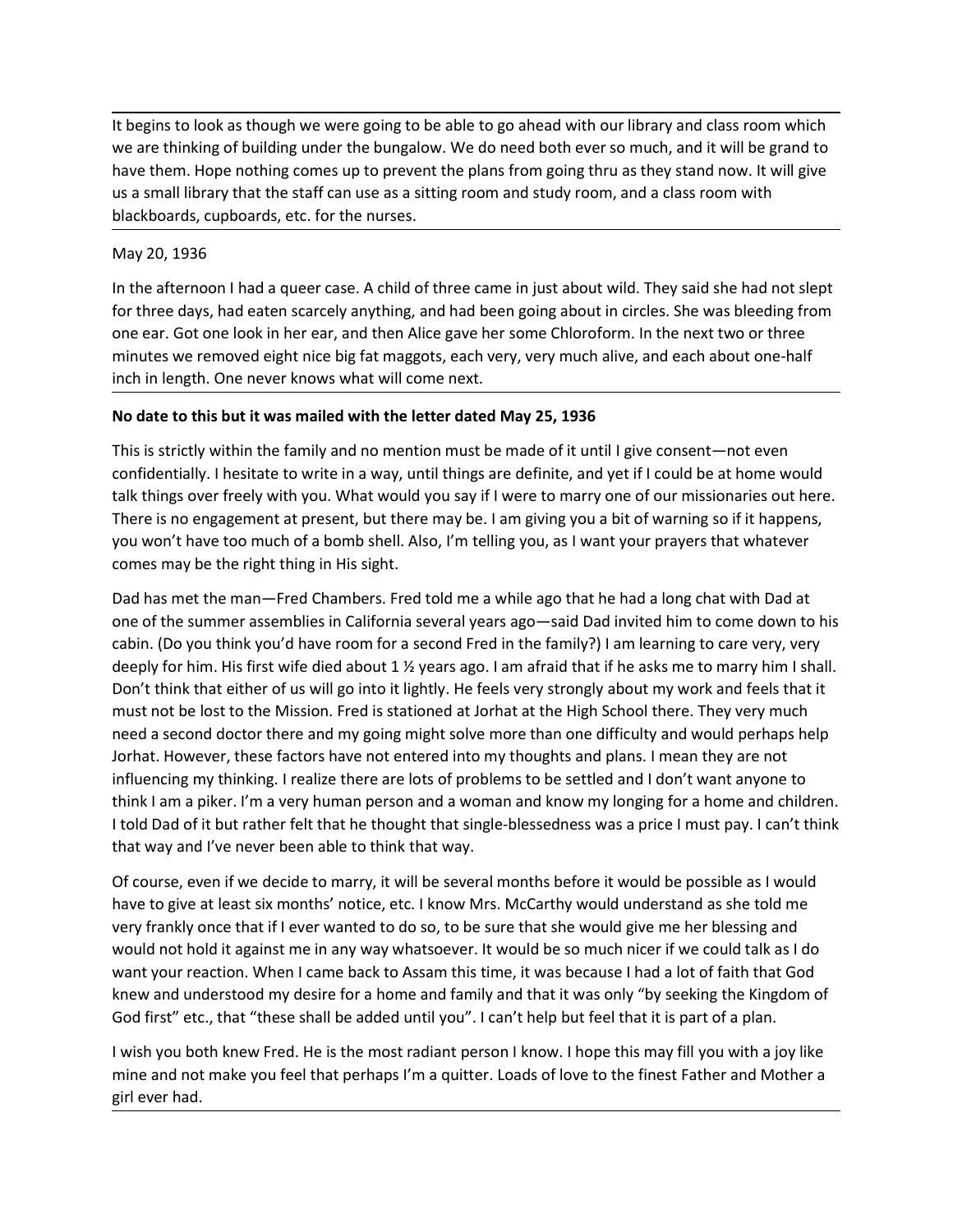Letter from Dorothy's mother to Dorothy's sisters:<br>My dear Girls—Marian, Carol and Wink:<br>This is a very precious letter that we have shared with you each. Somehow I have felt as I have been<br>typing it that I was truly "awal Letter from Dorothy's mother to Dorothy's sisters:<br>My dear Girls—Marian, Carol and Wink:<br>This is a very precious letter that we have shared with you each. Somehow I have felt as I have been<br>typing it that I was truly "awal Letter from Dorothy's mother to Dorothy's sisters:<br>My dear Girls—Marian, Carol and Wink:<br>This is a very precious letter that we have shared with you each. Somehow I have felt as I have been<br>typing it that I was truly "awal Letter from Dorothy's mother to Dorothy's sisters:<br>My dear Girls—Marian, Carol and Wink:<br>This is a very precious letter that we have shared with you each. Somehow I have felt as I have been<br>typing it that I was truly "awal Letter from Dorothy's mother to Dorothy's sisters:<br>My dear Girls—Marian, Carol and Wink:<br>This is a very precious letter that we have shared with you each. Somehow I have felt as I have been<br>typing it that I was truly "awal Letter from Dorothy's mother to Dorothy's sisters:<br>
My dear Girls—Marian, Carol and Wink:<br>
This is a very precious letter that we have shared with you each. Somehow I have felt as I have been<br>
typing it that I was truly "a Letter from Dorothy's mother to Dorothy's sisters:<br>This is a very precious letter that we have shared with you each. Somehow I have felt as I have been<br>This is a very precious letter that we have shared with you each. Some Letter from Dorothy's mother to Dorothy's sisters:<br>My dear Girls—Marian, Carol and Wink:<br>This is a very precious letter that we have shared with you each. Somehow I have felt as I have been<br>typing it that I was truly "awal I am learning to care very, very deeply for him. His first wife died about 1 ½ years a leave that we have shared with you each. Somehow I have felt as I have been<br>This is a very precious letter that we have shared with you Letter from Dorothy's mother to Dorothy's sisters:<br>
My dear Girls—Marian, Carol and Wink:<br>
This is a very precious letter that we have shared with you each. Somehow I have felt as I have been<br>
typing it that I was truly "a Letter from Dorothy's mother to Dorothy's sisters:<br>
My dear Girls—Marian, Carol and Wink:<br>
This is a very precious letter that we have shared with you each. Somehow I have<br>
typing it that I was truly "awakling on holy grou Letter from Dorothy's mother to Dorothy's sisters:<br>
My dear Girls – Marian, Carol and Wink:<br>
This is a very precious letter that we have shared with you each. Somehow I have felt as I have been<br>
This is a very precious let

## Mother

Letter from Dorothy's mother to Dorothy's sisters:<br>
My dear Girls—Marian, Carol and Wink:<br>
This is a very precious letter that we have shared with you each. Somehow I have felt as I have been<br>
typing it that I was truly "a Ecter Hom Dotothy s indule in Obtothy s assets.<br>
This is a very precious letter that we have shared with you each. Somehow I have felt as I have been<br>
This is a very precious letter that we have shared with you each. Someh My dear Girls—Marian, Carol and Wink:<br>This is a very precious letter that we have shared with you each. Somehow I have felt as I have been<br>typing it that I was truly "avaiking on holy ground" for Dorothy has so shared her This is a very precious letter that we have shared with you each. Somehow I have felt as I have been<br>typing it that I was truly "awalking on holy ground" for Dorothy has so shared her heart and life with<br>us-a-nd now with y In is is a very precous letter trat we nave snared wint you each. Somenow I nave tent as in tave been<br>It wist in the only dividend there are the with the only ground" for Dorothy has so shared her heart and life with<br>us—an Wy might that twas truly awaking on intoly gound in to boothy has so shared ner heart afto are by the Tuttles and they out in the with pouse of the time than we were the mand sweeter and your contradeship with her and the us—ann onw wirn you each. One less you as you rean it and grant instriar sinal make your rues richers<br>and sweeter and your comdeship with her and the mone deterety Joy, the Kingdom of God shall come<br>and all better and bett and sweeter and your ornwrasesnip win her and the ones decares you sweeter. Dad and love you each<br>and all better and better every day and pray that, as with Dorothy Joy, the Kingdom of God shall come<br>first in your lives an and an better and better every day and pray that, as with Dorothy Joy, the Kingdom or Goo shall come<br>first in your lives and "these things be added unto you".<br>Mother<br>and lame and the meaning to care very, very deeply for h Mother<br>
I am learning to care very, very deeply for him. His first wife died about 1 ½ years ago. I am afraid that if<br>
he asks me to marry him, I shall.<br>
June 3, 1936<br>
The Tuttles and I started out about eight a.m. a week worner<br>
very simply for him. His first wife died about 1 ½ years ago. I am afraid that it<br>
In leasts me to marry him, I shall.<br>
June 3, 1936<br>
The Tuttles and I started out about eight a m. a week ago yesterday for Shillong I am learning to care very, very deeply for him. His first wife died about 1 ½ years ago. I am afraid that if<br>the asks me to marry him, I shall.<br>The Tuttles and I started out about eight a.m. a week ago yesterday for Shill he asks me to marry him, I shall.<br>The Tuttles and I started out about eight a.m. a week ago yesterday for Shillong. We had a lovely trip up<br>and it didn't rain until just as we got into Shillong. From then on for the 24 hou June 3, 1936<br>The Tuttles and I started out about eight a.m. a week ago yesterday for Shillong. We had a lovely trip up<br>and it didn't rain until just as we got into Shillong. From then on for the 24 hours that we were there June 3, 1936<br>
The Tuttles and I started out about eight a.m. a week ago yesterday for Shillong. We had a lovely trip up<br>
The Tuttles and I didn't rain until just as we got into Shillong. From then on for the 24 hours that The Tuttles and I started out about eight a.m. a week ago yesterday for Shillong. We had a lovely trip up<br>and it didn't rain until just as we got into Shillong. From then on for the 24 hours that we were there,<br>and for the The vacuum of the train of the triange of the matterial for two maps are pretty well gone to pieces. Am and the triange of the largo ones are pretty looses. We don't know that individually for a house were there, and for t

and for the whole of the trip down it rained. We stayed at a place called Fendale and were very<br>comfortable, altho I wouldn't want to afford it there for very long at a stetch. We started out hunting<br>for a house. We don't comfortable, altho l wouldn't want to afford it there for very long at a stretch. We stared out hunting<br>for a house. We don't know yet whether we have gotten a place or not, but found one that was ideally<br>located and every for a house. We don't know yet whether we have gotten a place or not, but found one that was ideally located and everything. The only difficulty was that there was someone considering renting it for a<br>longer period of time House and they are not too nice unless one pays a lot.<br>While in Shillong got the material for two more summer dresses. One is white linen a<br>very simply and using bright red buttons for a trim. The skirt is six gored, and t

located and everything. The only difficulty was that there was somence considering refroring it for a<br>longer period of time than we wanted. The Tuttles are taking it for two months if they can get it, and<br>then I will pay m longer period of time than we wanted. The Tuttles are taking it for two months if they can get it, and then I will pay my share for the month htat l hope to be there. We may know today as Dr. Tuttle was going to telegraph. then I will pay my share for the month that l hope to be there. We may know today as Dr. Tuttle was<br>going to telegraph. If we can't get that, I don't know just what we will do unless we go to a Boarding<br>House and they are going to telegraph. If we can't get that, I don't know just what we will do unless we go to a Boarding<br>House and they are not to onice unless one pays alot.<br>While in Shillong got the material for two more summer dresses. O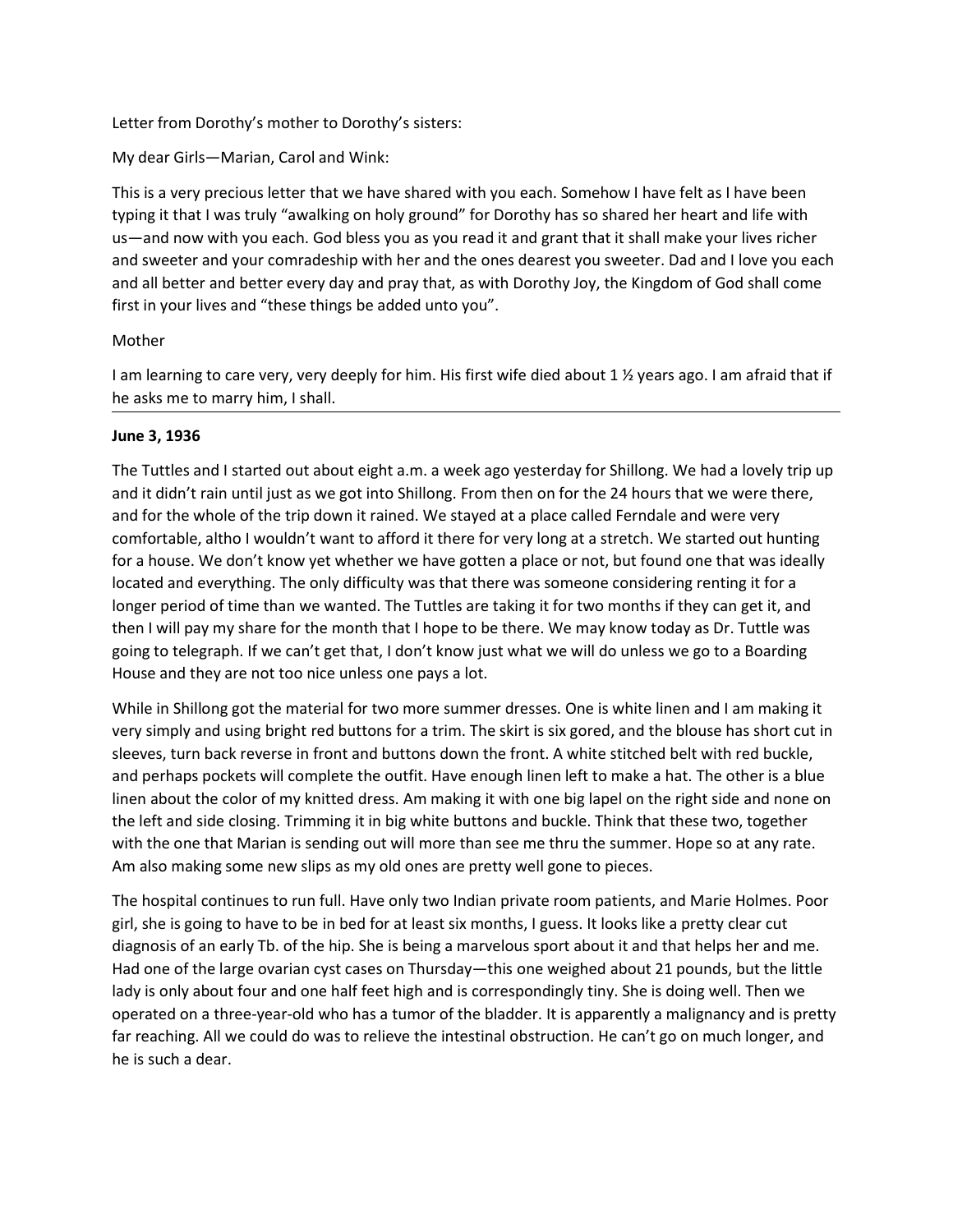Can't help but wonder just where you all are now. Wink and Fred must be about ready to start<br>housekeeping, and Carol is perhaps in Berkeley (will send a copy of the letter there), and Mother and<br>Dad at home. Wish they coul Can't help but wonder just where you all are now. Wink and Fred must be about ready to start<br>housekeeping, and Carol is perhaps in Berkeley (will send a copy of the letter there), and Mother and<br>Dad at home. Wish they coul Can't help but wonder just where you all are now. Wink and Fred must be about ready to start<br>housekeeping, and Carol is perhaps in Berkeley (will send a copy of the letter there), and Mother and<br>Dad at home. Wish they coul Can't help but wonder just where you all are now. Wink and Fred must be about ready to start<br>housekeeping, and Carol is perhaps in Berkeley (will send a copy of the letter there), and Mother and<br>Dad at home. Wish they coul

Can't help but wonder just where you all are now. Wink and Fred must be about represent and Carol is perhaps in Berkeley (will send a copy of the letter there Dad at home. Wish they could come out here for a visit. How I w Can't help but wonder just where you all are now. Wink and Fred must be about ready to start<br>housekeeping, and Carol is perhaps in Berkeley (will send a copy of the letter there), and Mother and<br>Dad at home. Wish they coul Can't help but wonder just where you all are now. Wink and Fred must be about ready to start<br>housekeeping, and Carol is perhaps in Berkeley (will send a copy of the letter there), and Mother and<br>Dad at home. Wish they coul Can't help but wonder just where you all are now. Wink and Fred must be about ready to start<br>chousekeeping, and Carol is perhaps in Berkeley (will send a copy of the letter there), and Mother and<br>Dad at home. Wish they co Can't help but wonder just where you all are now. Wink and Fred must be about ready to start<br>housekeeping, and Carol is perhaps in Berkeley (will send a copy of the letter there), and Mother and<br>Dad at home. Wish they coul Can't help but wonder just where you all are now. Wink and Fred must be about ready to start<br>housekeeping, and Carol is perhaps in Berkeley (will send a copy of the letter there), and Mother and<br>Must stop, but I think of Can't help but wonder just where you all are now. Wink and Fred must be about ready to start<br>housekeeping, and Carol is perhaps in Berkeley (will send a copy of the letter there), and Mother and<br>Dad at home. Wish they coul Can't help but wonder just where you all are now. Wink and Fred must be about ready to start<br>housekeeping, and Carol is perhaps in Berkeley (will send a copy of the letter there), and Mother and<br>Dad at home. Wish they coul Can't help but wonder just where you all are now. Wink and Fred must be about ready to start<br>housekeeping, and Carol is perhaps in Berkeley (will send a copy of the letter there), and Mother and<br>Dad at home. Wish they coul Can't help but wonder just where you all are now. Wink and Fred must be about ready to start<br>housekeeping, and Carol is perhaps in Berkeley (will send a copy of the letter there), and Mother and<br>Dad at home. Wish they coul Can't help but wonder just where you all are now. Wink and Fred must be about ready to start<br>housekeeping, and Carol is perhaps in Berkeley (will send a copy of the letter there), and Mother and<br>Dad at home. Wish they coul Can't nep out work pass were tyou and are now. "wink and i recurrings the actureaty to solve the beat we have that the beat we have that the beat we have the solve of the that the peripay and Carol is perhaps in Berkeley ( noussexe pling, and can'ts perhaps in teer kerry want study to the etch there, in which they could come out here for a visit. How I would love to see them.<br>
Must stop, but I think of you all often and wish that you were al by the third in the same to a start in the then the same of the same of the same of the same to be the same to be a start in the same of the same to be welcome that the same of the day is the morning mail (Wink, I see wher Must stop, but I think of you all often and wish that you were all closer.<br>
June 10, 1936<br>
Iseem to be walking on air most of the time these days, and it is hard to keep my feet on the ground<br>
Iong enough to get much of an June 10, 1936<br>I seem to be walking on air most of the time these days, and it is hard to keep my feet on the ground<br>long enough to get much of anything accomplished. The high spot of the day is the morning mail (Wink, I<br>se June 10, 1936<br>Is seen to be walking on air most of the time these days, and it is hard to keep my feet on the ground<br>Iong enough to get much of anything accomplished. The high spot of the day is the morning mail (Wink, I<br>s I seem to be walking on air most of the time these days, and it is hard to keep my feet on the ground<br>long enough to get much of anything accomplisied. The high spot of the day is the morning mail (Wink, I<br>see where I have

long enough to get much of anything accomplished. The high spot of the day is the morning mail (Wink, I<br>see where I have to apologize about what I said about not seeing how it was ever possible to wirte to<br>the same person see where I have to apologize about what I said about not seeing how it was ever possible to write to the same person every day and find enough to say—I really never thoustila tive will be possible but it is, and I am info the same person every day and find enough to say—I really never thought it would be possible but<br>and I am finding out that so many things that I always thought were impossible aren't). Fred is core<br>down here on the 27<sup>th</sup> and rain minang out that so many tomage that a wway inough were impossione are to . Hen is coming<br>town here on the 27<sup>m</sup> and we will go to Shillong with the Tuttles on the first. By the time you get this,<br>we will be ready down nere on the or cor.<sup>72</sup> and we will be ready to shinoug with the luttest on the links. By the time you get this, the the solar standard altho I could rather you waited at home until I give the word<br>as I shall have to we will be ready to annothing source (mign out met the pure who walled at to the energy of the band particular and the seen. There are several reasons for doing it that way. (I have written Alice this tweek as to what to e as I shall meve to write the boat on, out on the work to to that until to shimulcus out here. There are<br>ceveral reasons for doing it that way. (I have written Alice this week as to what to expect, and am hoping<br>that she wi several reasons to roomige trank way. (Thave written Allice this week as to what to expect, and an inoping<br>That she will come back this fall.)<br>The seems queer that we have so many things in common with each other and yet n that she will come back this lall.)<br>It seems queer that we have so many things in common with each other and yet never met unt<br>care to Assam. He has taught in Denison, was student pastor at Boulder after Charles Thomas<br>car If seems queer that we nave to many thromas in common with each other and yet never met untul we<br>came to Assam. He has taught in Denison, was student pastor at Boulder after Charles Thomas left for<br>two years, then we got o come to exsam. He mas taught in Dension, was student paston at bounder after Charles in comas lett to years, then we get our degrees the same day at Mackey (His M.A. and I my M.D.). If you are interested you can find out s

We years, then we got our degrees the same day at Mackey (HIS w.A., and I my w.i.). If you are<br>interested you can find out something about him from the Sutherlands as he was a very good friend of<br>theirs. Dad has met him, b interested you can inno out sometiming about nim room the submeral as are was a very good mend of<br>theirs. Dad has met him, but may not remember him. For the benefit of those of you who haven't seen<br>him, will simply say tha theirs. Dad nas met him, but may not remember inm. For the benefit of those of you who navert seen<br>than, will simply say that he is taller than I by about two inches, maybe more, has light brown curly hair,<br>very blue eyes, nim, wii smply say that ne is tailer train i by about two inners, may be more to, may ignow more to the plane train of the plane train of the plane train of the plane train of the plane train of the most radiant personalit very olue eyes, mealum weigin, ratmer on the siencer side. Inere is only a Few morths difference in our ages. He has one of the most radiant personalities that I have ever met—the most radiant. His Christianity is positive ages. He nas one or the most readen personalities trait nave ever met----the most radiant. His convinced for the next step in accordance that the next step in the word will find it out for yourself one of these days.<br>You w Consisted that this is the right that absolutely contained that the pieces of a piece but is all the faintest information of for yourself one of the geary. The word will not be before the last of the year at the earliest a for yourself one of these days.<br>You will be wondering when the wedding is going to take place but I can't tell you that yet. It probably<br>Will not be before the last of the year at the earliest athol could wish it much, muc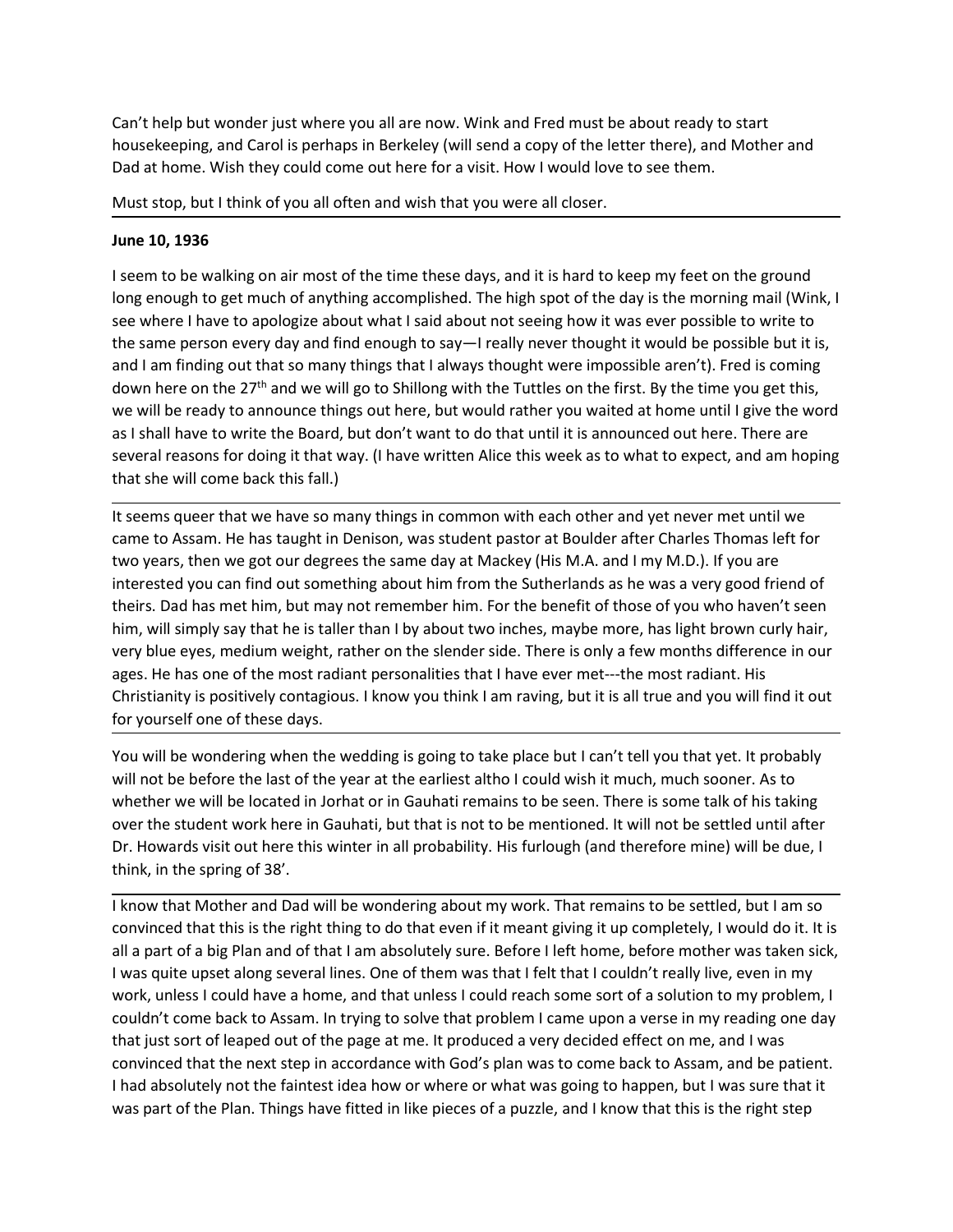and the next step. Fred feels the same way, but he has been very insistent that I face up to all the angles<br>involved. He has been wonderful.<br>The Tuttles have been the nearest to Home folks that one could find out here, and and the next step. Fred feels the same way, but he has been very insistent that I face up to all th<br>involved. He has been wonderful.<br>The Tuttles have been the nearest to Home folks that one could find out here, and they ha and the next step. Fred feels the same way, but he has been very insistent that I face up to all the angles<br>involved. He has been wonderful.<br>The Tuttles have been the nearest to Home folks that one could find out here, and and the next step. Fred feels the same way, but he has been very insistent that I face up to all the angles involved. He has been wonderful.<br>The Tuttles have been the nearest to Home folks that one could find out here, and and the next step. Fred feels the same way, but he has been very insistent that I face up to all the angles<br>involved. He has been wonderful.<br>The Tuttles have been the nearest to Home folks that one could find out here, and and the next step. Fred feels the same way, but he has been very insistent that I face up to all the angles<br>involved. He has been wonderful.<br>The Tuttles have been the nearest to Home folks that one could find out here, and and the next step. Fred feels the same way, but he has been very insistent that I face up to all the angles<br>The Tuttles have been wonderful.<br>Thing Tuttles have been the nearest to Home folks that one could find out here, a and the next step. Fred feels the same way, but he has been very insistent that I fa<br>involved. He has been wonderful.<br>The Tuttles have been the nearest to Home folks that one could find out here, and<br>it in think so much of

and the next step. Fred feels the same way, but he has been very insistent that I face up to all the angles<br>involved. He has been wonderful.<br>The Tuttles have been the nearest to Home folks that one could find out here, and and the next step. Fred feels the same way, but he has been very insistent that I face up to all the angles<br>involved. He has been wonderful.<br>The Tuttles have been the nearest to Home folks that one could find out here, and involved. He has been wordful.<br>The Tuttles have been the nearest to Home folks that one could find out here, and they have been grand.<br>The Tuttles have been the nearest to Home folks that one could find out here, and they and the next step. Fred feels the same way, but he has been very insistent that I face up to all the angles involved. He has been wonderful.<br>The Tuttles have been the nearest to Home folks that one could find out here, and and the next step. Fred feels the same way, but he has been very insistent that I face up to all the angles<br>involved. He has been wonderful.<br>The Tutties have been the nearest to Home folks that one could find out here, and and the next step. Fred feels the same way, but he has been very insistent that I face up to all the angles<br>involved. He has been wonderful.<br>The Tuttles have been the nearest to Home folks that one could find out here, and and the next step. Fred feels the same way, but he has been very insistent that I face up to all the angles involved. He has been wonderful.<br>The Tuttles have been the nearest to Home folks that one could find out here, and and unelext seep. Freu teest to Home folks that one culd find out here, and they have been grand.<br>The Tuttles have been the nearest to Home folks that one could find out here, and they have been grand.<br>The Tuttles have bee more the these been the nearest to Home folks that one could find out here, and they have been grand.<br>The Tuttles have been the nearest to Home folks that one could find out here, and they have been grand.<br>
think so much o The Tuttles have been the nearest to Home folks that one could find out here, and they have been grand.<br>
thinks oo much of them, and believe that they think quite a bit of me. I am so gloriously happyt that the<br>
couldn't b I think so much of them, and believe that they think quite a bit of me. I am so gloriously happy that I<br>couldn't bear to have anyone be unhapy because of me. Freed will write after he has been down this<br>month—when everythi round to the method of the method of the method of the method in the method of the method of the method of the method of the women of the method of the method of the so beautifully stitled to pieces with all the nice thing monn—wore reveryting has been derinded to his comparison to we have the word when the things that neither of us want to write until we can say them first.<br>
The 17, 1936<br>
Of course I was thrilled to pieces with all the nice things trial neutrier of us want to write until we can say them first.<br>Of course I was thrilled to pieces with all the nice things that came in the trunks for me. The dress,<br>Of course I was is tright and looks ever so nice June 17, 1936<br>
Of course I was thrilled to pieces with all the nice things that came in the trunks for me. The dress,<br>
Marian, i.e ver so nice, and aside from having to be taken up under the arms and over the hips quite a<br> Of course I was thrilled to pieces with all the nice things that came in the trunks for me. The dress, Marian, is ever so nice, and aside from having to be taken up under the arms and over the hips quite a<br>bit was just rig Of course I was thrilled to pieces with all the nice things that came in the trunks for me. The dress,<br>Marian, is ever so nice, and aside from having to be taken up under the arms and over the hips quite<br>bit was just right

bit was just right and looks ever so nice. I certainly do feel spuzzy in a dress that you made for me.<br>Thanks for the girdles, Mother. The new material for a dress, and the jewelry to go with it are ever and<br>rever so prett Thanks for the girdles, Mother. The new material for a dress, and the jewelry to go with it are ever and<br>ever so pretty. May wait a while to make it up as I have five new ones already with the two filipino ones,<br>the two Fi ever so pretty. May wait a while to make it up as I have five new ones already with the two linen ones<br>the two Filipino ones, and the one that brought material out for. The book of O'Henry is most welcor<br>and we shall enjoy In a wore throw the more days and the content of walk on air, and wish that you could all be here to we hall enjoy it on the vacation. Thanks heaps and heaps.<br>The dishes are lovely and came thru very well except that one c and we shan engivy is oft une vacadion). Thanks heeps and neaps.<br>The dishes are looky and cane throu every well except that once cup and one saucer were broken. Mother, The dishes are looky and cane throu ergis and saucers The dishes are lovely and came thru very well except that one cup and one saucer were broken. Mother, could you get me two more cups and saucers, and six or preferable eight bread and butter plates, and<br>perhaps two sandwic could you get me two more cups and saucers, and six or preferable eight bread and butter plates, and<br>perhaps two sandwirch plates to match and send them out with Alice when she comes? Would love to<br>have the whole set. Take perhaps two sandwich plates to match and send them out with Alice when she comes? Would love to<br>The doll is lovely and so beautifully dressed. The girls are crazy about it, and I had lots of fun with it at<br>The doll is love The doll is lovely and so beautifully dressed. The girls are crazy about it, and I had The doll is lovely and so beautifully dressed. The girls are crazy about it, and I had I<br>the hospital the other day. Took it over and t Ithe the stand have the reavy. Took it over an explored the biddles were thrilled to pieces with it. One little tyke<br>about two and a half or three was pop-eyed when she opened and shut her eyes, and he called one of<br>the nu

thout two and a half or three was pop-eyed when she opened and shut her eyes, and he called one of<br>the nurses and pointed to his own eyes and made them open and close and then pointed to the doll.<br>An other crould only say box and other that of the box and other was performed then open and close and then pointed to the doll.<br>Another could only say 'Ay-yeow" over and over. In the woman's ward the fun was almost as good. The<br>Another could only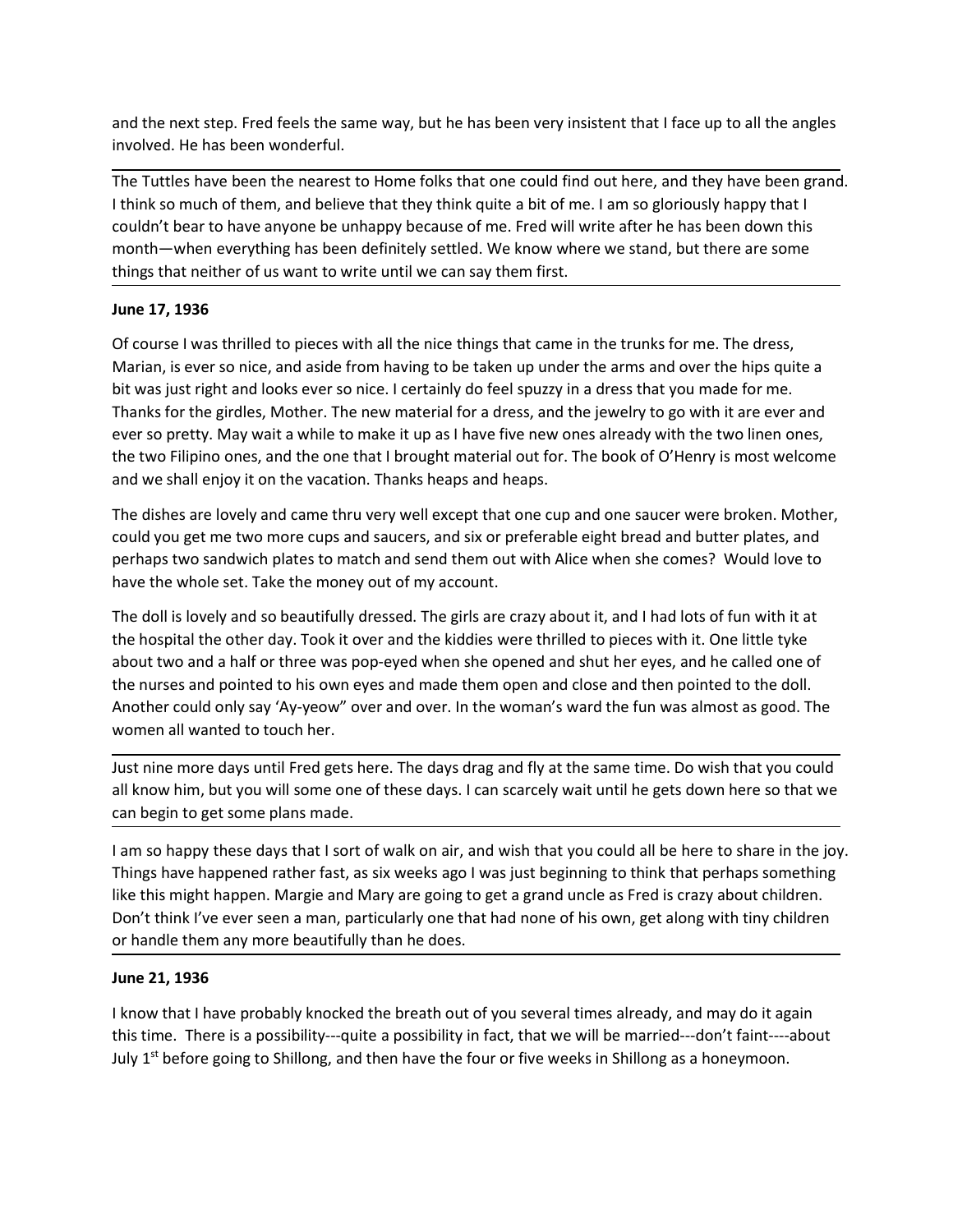I know that it sounds awfully speedy, (but think that Wink at any rate will understand) but there are lots<br>of things to be said for it. If we don't do it then, we can't do it until November, and then Fred would<br>have a hard I know that it sounds awfully speedy, (but think that Wink at any rate will understand) but there are lots<br>of things to be said for it. If we don't do it then, we can't do it until November, and then Fred would<br>have a hard I know that it sounds awfully speedy, (but think that Wink at any rate will understand) but there are lots<br>of things to be said for it. If we don't do it then, we can't do it until November, and then Fred would<br>have a hard I know that it sounds awfully speedy, (but think that Wink at any rate will understand) but there are lots<br>of things to be said for it. If we don't do it then, we can't do it until November, and then Fred would<br>have a hard I know that it sounds awfully speedy, (but think that Wink at any rate will understand) but there are lots<br>of things to be said for it. If we don't do it then, we can't do it until November, and then Fred would<br>have a hard I know that it sounds awfully speedy, (but think that Wink at any rate will understand) but there are lots of things to be said for it. If we don't do it than, we can't do it until November a, and then Fed would<br>have a har I know that it sounds awfully speedy, (but think that Wink at any rate will understand) but there are lots<br>of things to be sidl of or it. If we don't ob it then, we can't do it until Nowmber, and then Fred would<br>have a har I know that it sounds awfully speedy, (but think that Wink at any rate will understand) but there are lots<br>of things to be said for it. If we don't do it then, we can't do it until November, and then Fred would<br>have a hard I know that it sounds awfully speedy, (but think that Wink at any rate will understand) but there are lots of things to be said for it. If we don't do it then, we can't do it until November and then Fred would have a hard I know that it sounds awfully speedy, (but think that Wink at any rate will understand) but there are lots<br>of things to be said for it. If we don't do it then, we can't do it until November, and then Fred would<br>have a hard I know that it sounds awfully speedy, (but think that Wink at any rate will understand) but there are lots<br>of things to be said for it. If we don't do it then, we can't do it until November, and then Fred would<br>have a hard I know that it sounds awfully speedy, (but think that Wink at any rate will understand) but there are lots of thing to be said for it. If we don't do it then, we can't do it unit! November, and then Fred would be a hard in I know that it sounds awfully speedy, (but think that Wink at any rate will under<br>of things to be said for it. If we don't do it then, we can't do it until November, r<br>have a hard time to get away for very much, as October If know that it sounds awfully speedy, (but think that Wink at any rate will understand) but there are lots<br>of things to be said for it. If we don't do it then, we can't do it until November, and then Fred would<br>have a har It know that it sounds awfully speedy, (but think that Wink at any rate will understand) but there are lots<br>of things to be said for it. If we don't do it then, we can't do it until November , and then Fred would<br>have a ha I know that it sounds awfully speedy, (but think that Wink at any rate will understand) but there are lots<br>of things to be said for it. If we don't do it then, we can't do it until November, and then Fred would<br>have a hard If whow that it sounts searchy spect), tout thin that when a why rate will note and point that it is the said for it. If we don't do it then, we can't do it until November, and then Fred would<br>have a hard time to get away have a hard time to get away for very much, as October and November are going to be full because of Dr.<br>Howard's (N.Y. board) being here in Assam, the Conference (of which fred is president), school work, etc.<br>It will mean Howard's (N.Y. board) being here in Assam, the Conference (of which Fred is president), school work, etc.<br>It will mean of course that I will have to stay on down here unil about the first of November or until<br>affer confere It will mean of course that I will have to stay on down here until about the first of November or until after conference as the hospilal can't be left without someone here, and Alice is not due back normally autil then How after conference as the hospital can't be left without someone here, and Alice is not due back normally<br>until then However there is a possibility that if we precipitate things a bit, that the W.S. folss will speed<br>things u until then However there is a possibility that if we precipitate things a bit, that the W.S. folks will speed<br>things up a bit at home whereas if It simply resign to take effect on Alice's arrival, that might be at any<br>time things up a bit at home whereas if I simply resign to take effect on Alice's arrival, that might be at any<br>time. Have talked it over with the Tuttles, and they think that perhaps it is the bests thing to do. They are<br>for i

there is the sect to the warm the tractes, and uter yimits was permisted to the sect thing to our respect to the burgalow, although the details are not settled yet. How I would love to have you all here, but have a scheme For the work of the some of the some thange we coming abous there is a the both of us have both of the some than the some than the some than the some than the some than the some than the some coming along famously. They ar are to secure year. I now I would use to nave you an let, but also some that you knew Fred, but you will one of<br>these days.<br>The two rooms under the bungalow are coming along famously. They are almost finished, and they are when so unative to the bungalow are coming along famously. They are almost finished, and they are discussed ays.<br>The two rooms under the bungalow are coming along famously. They are almost finished, and they agoing to be s The two rooms under the bungalow are coming along famously. They are almost finished,<br>going to be so nice. The library is going to be a very attractive room, and the class room is<br>cool and light. It will fill such a long f going to be so nice. The library is going to be a very attractive room, and the class room is beautifully<br>cool and light. It will fill such a long felt need.<br>Luly 6, 1936 Shillong, Assam. Fred to his moderner.<br>Have not com Example that in a stay at the business of the beginning that we say at the experiences of the last few days with you. Life has held some rich experiences but there has been experiences of the last few days with you. Life h July 6, 1936 Shillong, Assam. Fred to his mother.<br>Have not come down to earth yet but trust I am sufficiently rational to share something of the<br>experiences of the last few days with you. Life has held some rich experience Have not come down to earth yet but trust I am sufficiently rational to share something of the experiences of the last few days with you. Life has held some rich experiences but there has been divinely to compare with the experiences of the last few days with you. Life has held some rich experiences bunching to compare with the sheer joy of these last few days. If Heaven can be a lmost unberable. My very soul feels ans if it would burst at

nowing to complete much means they wire something to the dimension that the dimension of the dimension to the thill and deep joy of it all<br>and even prayer seems inadequate to give expression to my gratitude. It is some sat and even prayer seems inadequate to give expression to my gratitude. It is some sat<br>that the Lord does understand my heart and can know the thanksgiving that is there<br>Our vacation time is about up as we expect to go down t Our vacation time is about up as we expect to go down to Gauhati on Saturday. We have had such a gorgeous time. We have both of us gained some weight (I now weigh 136), and both of us have coats of tan that some might the Our vacation time is about up as we expect to go down to Gauhati on Saturday. We have had such a<br>gengeous time. We have both of us gained some weight (I now weigh 136), and both of us have coats of<br>tan that some might be p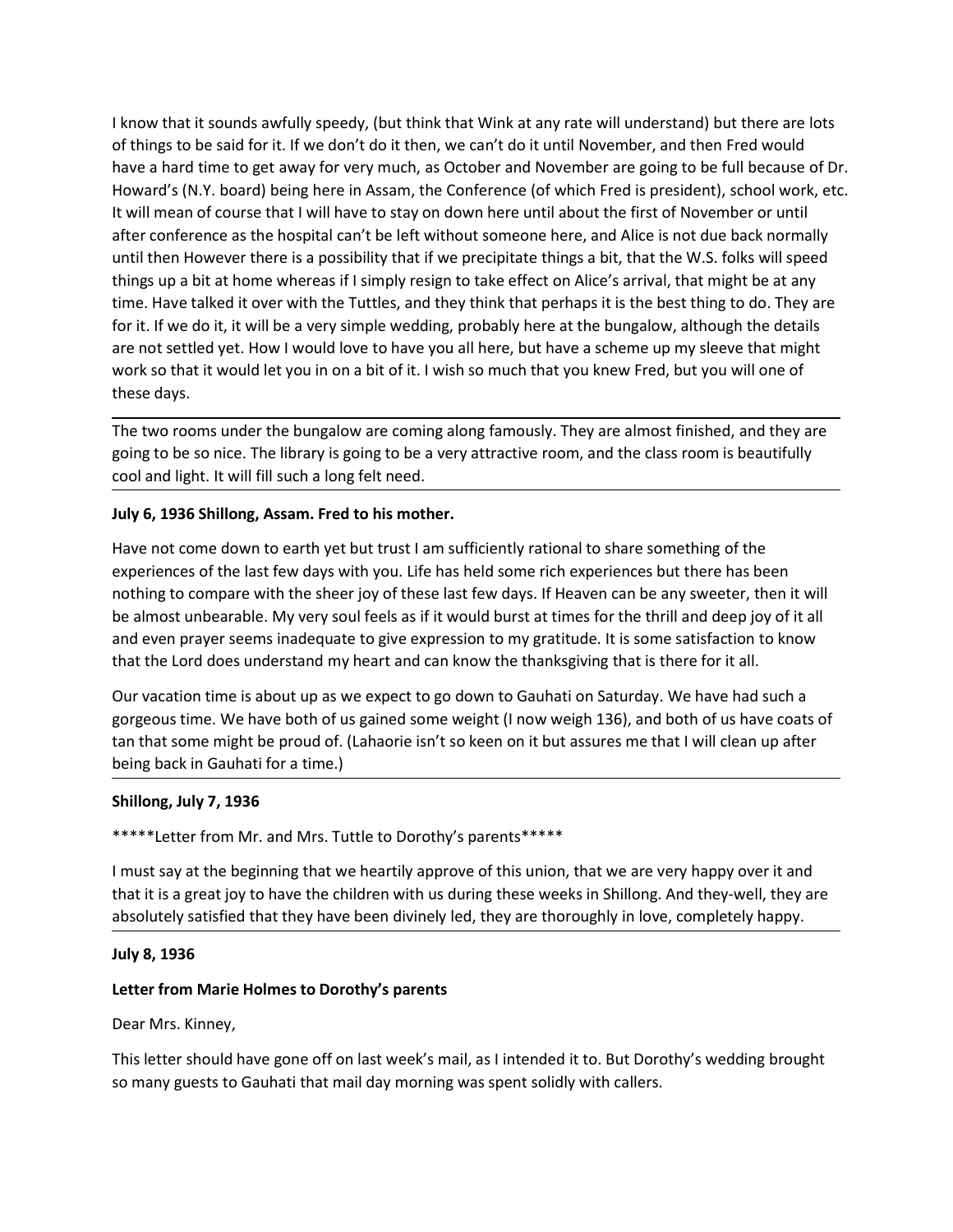You will have guessed that the enclosed Cecil Bruner rose buds are from the bridal bouquet. It was a<br>lovely wedding, beautiful in its dignity and simplicity. Several have remarked that it was one of the most<br>impressive wed

You will have guessed that the enclosed Cecil Bruner rose buds are from the bridal bouquet. It was a<br>lovely wedding, beautiful in its dignity and simplicity. Several have remarked that it was one of the most<br>impressive wed You will have guessed that the enclosed Cecil Bruner rose buds are from the bridal bouquet. It was a<br>lovely wedding, beautiful in its dignity and simplicity. Several have remarked that it was one of the most<br>impressive wed You will have guessed that the enclosed Cecil Bruner rose buds are from the bridal bouquet. It was a<br>lovely wedding, beautiful in its dignity and simplicity. Several have remarked that it was one of the most<br>impressive wed You will have guessed that the enclosed Cecil Bruner rose buds are from the bridal bouquet. It was a<br>lovely wedding, beautiful in its dignity and simplicity. Several have remarked that it was one of the most<br>impressive wed You will have guessed that the enclosed Cecil Bruner rose buds are from the bridal bouquet. It was a<br>lovely wedding, beautiful in its dignity and simplicity. Several have remarked that it was one of the most<br>impressive wed

You will have guessed that the enclosed Cecil Bruner rose buds are from the bridal bouquet. It was a<br>lovely wedding, beautiful in its dignity and simplicity. Several have remarked that it was one of the most<br>impressive wed It was a very warm day, but borstole (secil Bruner rose buds are from the bridal bouquet. It was a<br>lovely wedding, beautiful in its dignity and simplicity. Several have remarked that it was one of the most<br>impressive weddi You will have guessed that the enclosed Cecil Bruner rose buds are from the bridal bouquet. It was a<br>lovely wedding, beautiful in its dignity and simplicity. Several have remarked that it was one of the most<br>impressive wed You will have guessed that the enclosed Cecil Bruner rose buds are from the bridal bouquet. It was a<br>lovely wedding, beautiful in its dignity and simplicity. Several have remarked that it was one of the most<br>impressive wed Nou will have guessed that the enclosed Cecil Bruner rose buds are from the bridal bouquet. It was a lovely wedding, beautiful in its dignity and simplicity. Several have remarked that it was one of the most impressive wed You will have guessed that the enclosed Cecil Bruner rose buds are from the bridal bouquet. It was a lovely wedding, beautiful in its dignity and simplicity. Several have remarked that it was one of the most impressive wed You will have guessed that the enclosed Cecil Bruner rose buds are from the bridal bouquet. It was a<br>lovely wedding, beautiful in its dignity and simplicity. Several have remarked that it was one of the most<br>impressive wed You will have guessed that the enclosed Cecil Bruner rose buds are from the bridal bouquet. It was a<br>lovely weddings they ever saw.<br>Impressive weddings they ever saw.<br>For the previous fortnight Dorothly had looked like a l

You will have guessed that the enclosed Cecil Bruner rose buds are from the bridal bouquet. It was a<br>tovely wedding, beautiful in its dignity and simplicity. Several have remarked that it was one of the most<br>impressive wed You will have guessed that the enclosed Cecil Bruner rose buds are from the bridal bouquet. It was a<br>micrology weeding, beautiful in its dignity and simplicity. Several have remarked that it was one of the most<br>impressive lovely wedding, beautiful in its dignity and simplicity. Several have remarked that it was one of the most<br>impressive weddings they ever saw.<br>For the previous fortnight Dorothly had looked like a lighted candle, but the da impressive weddings they ever saw.<br>
For the previous fortnight Dorothy had looked like a lighted candle, but the day of the wedding her eyes<br>
were like jewels glinting from an inner light. Miss Biakely gave her a facial an For the previous fortnight Dorothy had looked like a lighted candle, but the day of the wedding her eyes<br>were like jewels glinting from an inner light. Miss Blakely gave her a facial and helped set her hair and<br>manicure he For the previous fortnight Dorothly had looked like a lighted candle, but the day of the wedding her eyes<br>were like jewels glinting from an inner light. Miss Blakely gave her a facial and helped set her hair and<br>manicure h were like jewels glinting from an inner light. Miss Blakely gave her a facial and helped set her hair and<br>manicure her mails but she really had no need of the3se aids to beauty. She probably thought her friends<br>would be be manicure her nails but she really had no need of the3se aids to beauty. She probably thought her friends would be better satisfied that she had them, however. It was a very warm day, but Dorothy looked cools as a illy in t It was a very warm day, but Dorothy looked cools as a lily in the clinging folds of her sheeny white satin<br>gown. The lines of the pointed yoke of the skirt, the cowl front clasped down to a point, the circular<br>comp sleeves It was a very warm day, but Dorothy looked cools as a lilly in the clinging folds of her sheen white sating to the same wite same when the stame wave. The lines serves, suited her perfectly. A closely meshed silver girdle gown. The lines of the pointed yoke of the skirt, the coul front classped down to a point, the coular point and you any of the sitteral point of the circular point of the component of the component of the component of the cape sleeves, suited her perfectly. A clossley meshed sliver gridel and attractive shoulder claps were the payer<br>end y trimmings. Her corsage was of exquisite Carl Bruner buds and maiden-hair fern. How I did wish that<br>you you might see her in her radiant joy and loveliness. A Parisian dressmaker couldn't have designed a<br>gown to suit her more perfectly, yet Dorothy cut and made her gown herself in less than a week!<br>It was difficult to know j gown to suit her more perfectly, yet Dorothy cut and made her gown herself in less than a week!<br>
It was difficult to know just whom to invite since the bungalow accommodations were limited so it was<br>
decided to limit the i It was difficult to know just whom to invite since the bungalow accommodations were limited so it was diededed to limit the invitations to the hospital staff, missionaries, and the school and orphanage staff. Since Ms. Hig decided to limit the invitations to the hospital staff, missionaries, and the school and orphanage staff.<br>Since Mrs. Higgens, the Commissioner's wire, asked if she could on the present, I believe the was told<br>the hour of t Since Mrs. Higgens, the Commissioner's wite, asked it is necould not be present, i believe she was tolid<br>the hour of the wedding and given to understand that she would be welcome if she dropped in at that<br>time. She and her the nour of the weeding and green to understand that she would be welcome If she dropped in a think<br>time. She and her husband dropped in! The living room was filled with rows of chairs facing the dining<br>room. Dr. Tuttle wa time. She and her husband dropped in! The living room was filled with rows of chairs facing the dining to the refunding the mom. Dr. Tuttle walked in in his doctor's gown and took his place. Immediately Dorothy and Mr. Cha

room. Dr. Tuttle was in the center, Mrs. Tuttle was at the piano. Milly sang, "On Promise Me". Then Dr. Tuttle waked in in his doctor's gown and took his place. Immediately Dorothy and Mr. Chambers<br>entered through opposite entered through opposite doors of the living room. Dorothy paced the bride's hesitation step but Mr.<br>Chambers showed more eagerness, so he arrived in front of Dr. Tuttle a second or so before Dorothy.<br>Dr. Tuttle read a sim Chambers showed more eagerness, so he arrived in front of Dr. Tuttle a second or so before Dorothy.<br>Dr. Tuttle read a simple wedding service with such fine expression that I've engaged him to read my<br>marriage service. When Dr. Tuttle read a simple wedding service with such fine expression that I've engaged him to read my<br>marriage service. When it came to repeating their vows, both Dorothy and Mr. Chambers spoke clearly,<br>deliberately and with Dr. Tuttler read a simple wedding service with such line expression that Yre engage ham to ready mental for the considerably and Mr. Chambers spoke dearly, deliberately and with gaze fastened upon each other. Dorothy didn'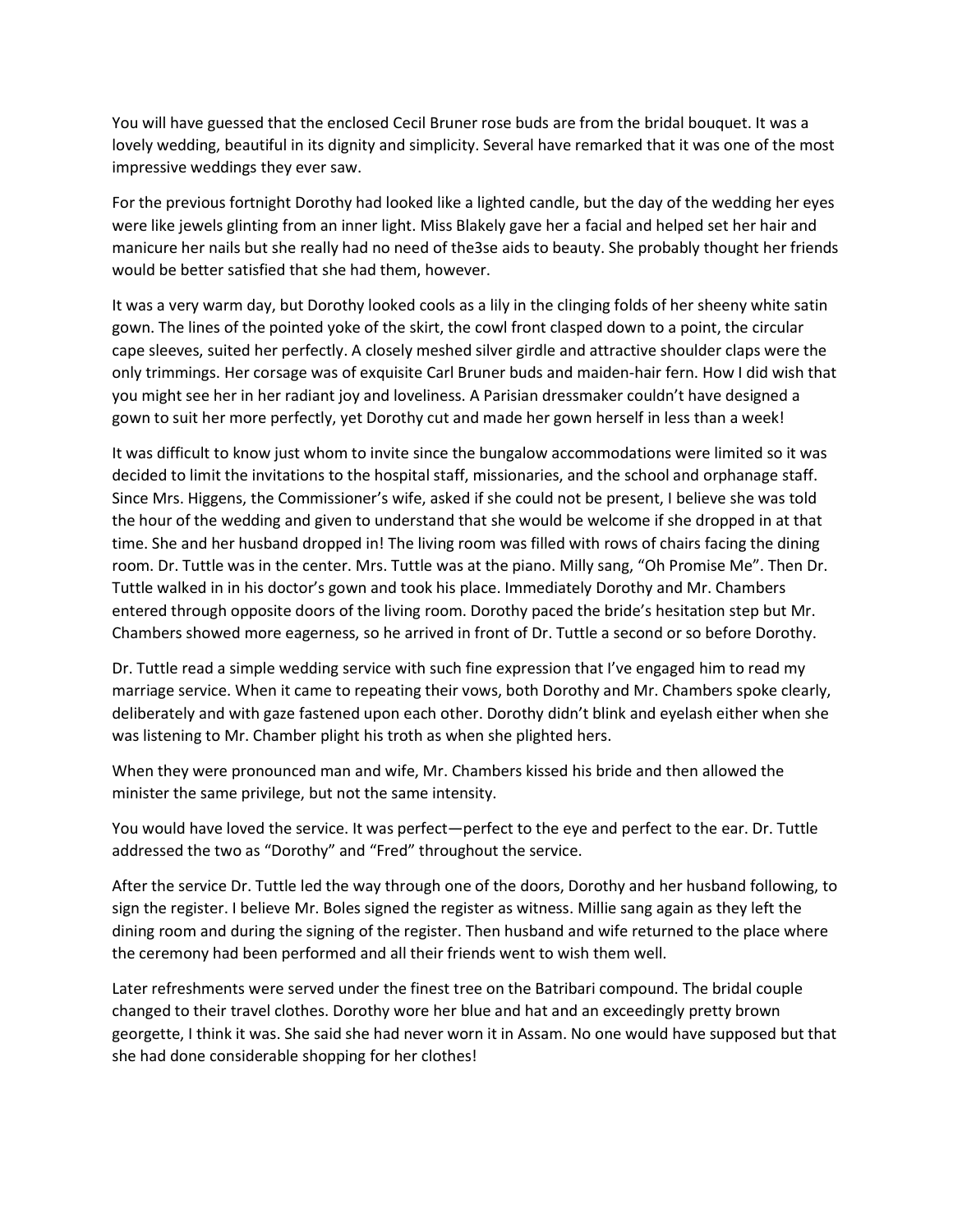All the missionaries went down to Pandu to see them off and quite a little party went on the journey<br>with them, which was too bad, I thought.<br>I should have said that Dorothy started to take her flowers with her. Then she s All the missionaries went down to Pandu to see them off and quite a little party went on the journey<br>with them, which was too bad, I thought.<br>I should have said that Dorothy started to take her flowers with her. Then she s All the missionaries went down to Pandu to see them off and quite a little party went on the journey<br>with them, which was too bad, I thought.<br>I should have said that Dorothy started to take her flowers with her. Then she s All the missionaries went down to Pandu to see them off and quite a little party went on the journey<br>with them, which was too bad, I thought.<br>I should have said that Dorothy started to take her flowers with her. Then she s All the missionaries went down to Pandu to see them off and quite a little party went on the journey<br>
with them, which was too bad, I thought.<br>
I should have said that Dorothy started to take her flowers with her. Then sh All the missionaries went down to Pandu to see them off and quite a little party went on the journey<br>with them, which was too bad, I thought.<br>I should have said that Dorothy started to take her flowers with her. Then she s All the missionaries went down to Pandu to see them off and quite a little party went on the journey<br>
with them, which was too bad, I thought.<br>
I should have said it at Dorothy started to take her flowers with her. Then sh All the missionaries went down to Pandu to see them off and quite a little party went on the journey<br>with them, which was too bad, I thought.<br>I should have said that Dorothy started to take her flowers with her. Then she s All the missionaries went down to Pandu to see them off and quite a little party went on the journey<br>with them, which was too bad, I thought.<br>I should have said that Dorothy started to take her flowers with her. Then she s All the missionaries went down to Pandu to see them off and quite a little party went on the journey<br>
with them, which was too bad, I thought.<br>
I should have said that Dorothy started to take her flowers with her. Then she All the missionaries went down to Pandu to see them off and quite a little party went on the journey<br>
with them, which was too bad, I thought.<br>
I should have said dita Dorothy started to take her flowers with her. Then she All the missionaries went down to Pandu to see them off and quite a little party went on the journey<br>
with them, which was too bad, I thought.<br>
I should have said at a Dorothy started to take her flowers with her. Then she All the missionaries went down to Pandu to see them off and quite a little party went on the journey<br>with them, which was too bad, I thought.<br>I should have said that Dorothy started to take her flowers with her. Then she s All the missionaries went down to Pandu to see them off and quite a little party went on the journey<br>
with them, which was too bad, I thought.<br>
I should have said that Dorothy started to take her flowers with her. Then she All the missionaries went down to Pandu to see them off and quite a little party went on the journey<br>with them, which was too bad, I thought.<br>I should have said that Dorothy started to take her flowers with her. Then she s All the missionaries went down to Pandu to see them off and quite a little party went on the journey<br>
with them, which was too bad, I thought.<br>
I should have said dita Dorothy started to take her flowers with her. Then she with them, which was too bad, I thought.<br>
Is should have said dita Dorothy started to take her flowers with her. Then she aaid it was a shame to<br>
take them on the train and have them dead in an hour, so she gave them to me

I should have said that Dorothy started to take her flowers with her. Then she said it was a shame to take therm on the train and have them dead in an hour, so the gave them to me. Later Lahori said, "Where is Dr. Kinney's take them on the train and have them dead in an hour, so she gave them to me. Later Lahori said, "Where is Dr. Kinney's boouqet? She was going to throw it to me'' to lol her I had it but would share it with the .<br>With her. "Where is Dr. Kinney's bouquet? She was going to throw it to me!" I told her I had it but would share it with her. I put a few buds in water for her but the rest I pressed so I think each unser may have a rose. One of the with her. I put a few buds in water for her but the rest I pressed so I think each nurse may have a rose.<br>One of them told mes his is giong to embroider around it and frame it. She is really the only one who<br>knows what I h One of them told me she is going to embroider around it and frame it. She is really the only one who<br>chows what I have in mind to do with the flowers—or knows even that I've pressed them.<br>Of course the staff and some of th Khows what I have in mind to do with the flowers—or knows even that I've pressed them.<br>Of course the staff and some of the patrons of the hospital are rather cut up about Dorothy's marriage.<br>They just never thought she wou Of course the staff and some of the patrons of the hospital are rather cut up about Dorothy's marriage.<br>They just never thought she would get married and they recognize the great skill she has protessionally<br>and are aware They just never thought she would get married and they recognize the great skill she has professionally<br>and are aware of the blessing of helaling which she has brought to many so it will take them a little while<br>to adjust and are aware of the blessing of healing which she has brought to many so it will take them a little while<br>to digist their thinking to the new situation. It was all so unexpected. They hadrit even expected the<br>engagement, to adjust their thinking to the new situation. It was all so unexpected. They hadn't even expected the engagement, although I believe some of the missionaries expected or even suspected an engagement. If you know India, yo engagement, although I believe some of the missionaries expected or even suspected an engagement.<br>If you knew India, you would have a much better appreciation of the reasons which led to the marriage<br>immediately following If you knew India, you would have a much better appreciation of the reasons which led to the marriage immediately following the engagement. They were booked to spend their varation together. This could handly have been don immediately following the engagement. They were booked to spend their vacation toge<br>hardly have been done in India without considerable talk and considerably more whispe<br>Because Dorothy's own home has been such a happy one Because Dorothy's own home has been such a happy one, it isn't at all strange t<br>make another such happy one. Part of her professional efficiency is due to her in<br>understanding of home relations. If you could see her great

understanding unionite relations. In you cout see neir get any you wout show is a born is a gift of God, even as her medical skill is a gift of God. She has used the chink she will use this new gift also to His glory. Then think she will use this new gift also to His glory. Then there is Fred's side, too. His love for Dorothy and<br>need of her are counterparts of her love for and need of him. He is a man of God and worthy of her love.<br>Seeing D need of her are counterparts of her love for and need of him. He is a man of God and worthy of her love.<br>Seeing Dorothy's great happiness some of the staff are more reconciled to her decision to change her<br>career. I can re Seeing Dorothy's great happiness some of the staff are more reconciled to her decision to change her career. I can recall only one other to whom love so patently brought wings and such transparent lilting (ioy, If you coul Service of the methanon of the same are the start are those to the treation of the treation to the research and the transparent lifting iny. If you could but witness this you would lose any lingering regret that you may ha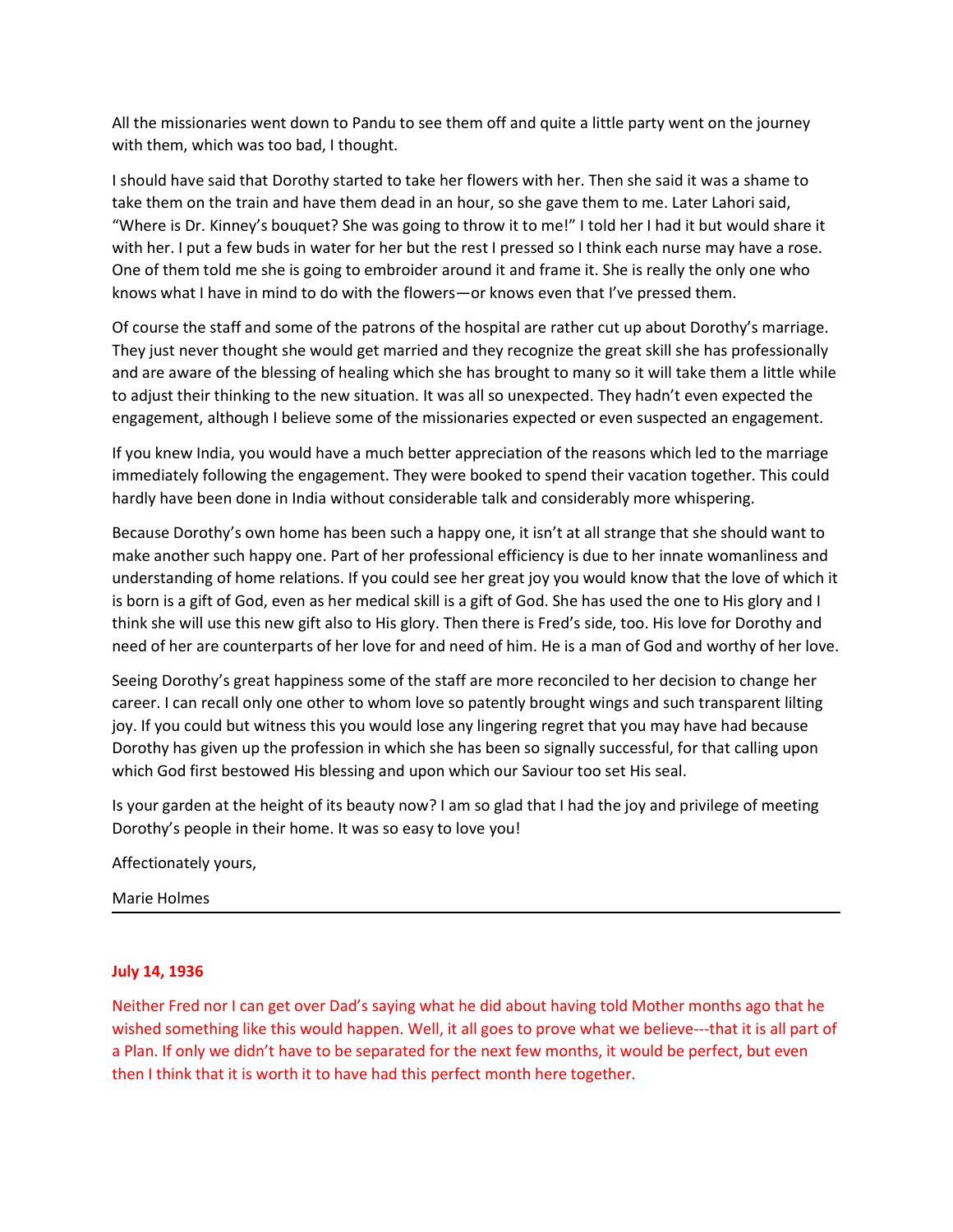I am finding that married life is even better---lovelier, more satisfying, and more beautiful than I had had any idea it could be. Fred is such a dear, and we seem to be well suited to each other. Dad will get such a thril I am finding that married life is even better---lovelier, more satisfying, and more beautiful than I had had<br>any idea it could be. Fred is such a dear, and we seem to be well suited to each other. Dad will get such a<br>thril I am finding that married life is even better---lovelier, more satisfying, and more beautiful than I had had<br>any idea it could be. Fred is such a dear, and we seem to be well suited to each other. Dad will get such a<br>thril I am finding that married life is even better---lovelier, more satisfying, and more beautiful than I had had<br>any idea it could be. Fred is such a dear, and we seem to be well suited to each other. Dad will get such a<br>thril I am finding that married life is even better---lovelier, more satisfying, and more beautiful than I had had<br>any idea it could be. Fred is such a dear, and we seem to be well suited to each other. Dad will get such a<br>fello I am finding that married life is even better---lovelier, more satisfying, and more bany idea it could be. Fred is such a dear, and we seem to be well suited to each of<br>thrill out of the fellowship with Fred, and I know th I am finding that married life is even better---lovelier, more satisfying, and more beautiful than I had had<br>any idea it could be. Fred is such a dear, and we seem to be well suited to each other. Dad will get such a<br>thril I am finding that married life is even better--lovelier, more satisfying, and more beautiful than I had had<br>any idea it could be. Fred is such a dear, and we seem to be well suited to each other. Dad will get such a<br>thrill I am finding that married life is even better---lovelier, more satisfying, and more beautiful than I had had<br>any idea it could be. Fred is such a dear, and we seem to be well suited to each other. Dad will get such a<br>thril

I am finding that married life is even better—lovelier, more satisfying, and more beautiful than I had had<br>thrill out of the fellowship with Fred, and I know that fred will get just as much a fellowship with Dad. It has m 1 am finding that married life is even better—lovelier, more satisfying, and more beautiful than I had had<br>any idea it could be. Fred is such a dear, and we seem to be well suited to each other. Dad will get studa<br>thrill o I am finding that married life is even better—lovelier, more satisfying, and more beautiful than I had had<br>any lide it could be. Fred is such a dea, and we seem to be well suited to each other. Dad will get such<br>the lind o slide. Am scheduled to return to Gauhati, leaving here on the afternoon of the and onlined to return of the ferrel interaction of the the ferrel interaction of a thirtil out of the ferrel interactionship with Fred, and I k t am finding that married life is even better---lovelier, more satisfying, and more beautiful than I had had<br>any idea it could be. Fred is such a dear, and we seem to be well suited to each other. Dad will get such a<br>thril I am finding that married life is even better---lovelier, more satisfying, and more beautiful than I had had<br>any idea it could be. Fred is such a dear, and I know that Fred will get just as much for a kirill und of the fel ishort stay in September. To date, the return of Dr. Randall is more or less uncertain, and where the return of the followship with Fred, and we seem to be well suited to each other. Dad will get such a thrill out of the f any we are cocalo set. Free is sourned to the more weare to be executive of the more with the more of the more with the more is source to the fellowship with Dad, It has meant so much to both of us, to have such a hearty a minuo to the relationship with Test, and is known which the relationship with bad, it has meant so much to both of us, to have such a hearty approval of our plan, and<br>we are amxious to get the letters that you will have wr For the three tots will be the term of the state will have written after having received the cable.<br>
We are anxious to get the letters that you will have written after having received the cable.<br>
Think I wrote to you that we are amouss to get the retures that you will nave written arter involugie ecoved the caote.<br>
Home is than we see than we see it is function to my husband I am making extraordinarily<br>
than k lavoret to you that I was taki July 26, 1936<br>
I think I wrote to you that I was taking up golf. According to my husband I am making<br>
rapid progress (but I think he is a bit partial). It is fun, I am improving.<br> **August 18, 1936-From Fred to his Mother**<br> think I wrote to you that I was taking up golf. According to my husband I am making extraordinarily<br>apid progress (but I think he is a bit partial). It is fun, I am improving.<br>**Nugust 18, 1936-From Fred to his Mother**<br>Thes rapid progress (but I think he is a bit partial). It is fun, 1 am improving.<br>August 18, 1936-From Fred to his Mother<br>These are trying days here. I am so lonesome for Dorothy that I have to fight every minute to keep the<br>pr August 18, 1936-From Fred to his Mother<br>These are trying days here. I am so lonesome for Dorothy that I have to fight every minute to keep the<br>proper perspective on the work here. I try to keep busy from morning till night **August 18, 1936-From Fred to his Mother**<br>These are trying days here. I am so lonesome for Dorothy that I have to fight every minute to keep the<br>These are trying days here. I am so lonesome for Dorothy that I have to fight special times for writing to her and yet I find myself tempted all the time to break over and let my works side. Am scheduled to return to Gauhati, leaving here on the afternoon of the  $27$ <sup>b</sup>, and we will have littered ay sive. Nur solicited that we will never get old but alway, itselling the orient of the comparation of the 27 , and we winviewed by the state in the state in the state in the Hospital run property, she may get to come up her The these throws the fact is much the matter with the state throws in the filespital run properly, she may get to come up here for a short stay in September. To date, the return of Dr. Randall is more or less uncertain, an

met throw was in the acterisoon. In cases in the Trospical ron property, so lines get to come up net ento that the most the free Movember, so that makes us all the more unsettled, for it would mean something if we had a de show I can never the content of the full content of the full content of the full content with the myself in the myself of the myself of the myself of the myself of the myself of the myself of the definite date to count on. sign the tot intimates as an unimitive size with the sink of the sink of the sink of the sink of the sink of the full of the sink of the full and the sink of the full get to be together in our own for, and now we are both et the same we conductions and the same species were as the same species were the same to that we not a force the same stame than we see it possible. We have to be optimistic about the matter or we might do<br>omething rash.<br> not, and two are bout releast the absolute harmony with the absolute six were the search in the absolute mediation of the reasons I am getting such a kick out of Dorothy, is because I can think with her without something r something rash.<br>
One of the reasons I am getting such a kick out of Dorothy, is because I can think with her without<br>
reservation and just as strongly as I like and she can come back in the same strength. We have both<br>
dec One of the reasons I am getting such a kick out of Dorothy, is because I can think with her without reservation and just as strongly as I like and she can come back in the same strength. We have both decided that we will n one or ereasons four methods on the bottom the same steamed with the method of the same strength. We have both<br>reservation and just as strongly as like and she can come back in the same strength. We have both<br>decided that test waves the metal of the what and the cast of the metal of the mean state of the mean state of the mean state of the mean state of the mean state of the mean state of the mean state of the control of the current of the declined that we will here get to the she seems that minds to the sheem in what she seems to the seem to the seem that a content and the seems to the seems to the seems. Apply and the part at mind. An enclosing a letter fr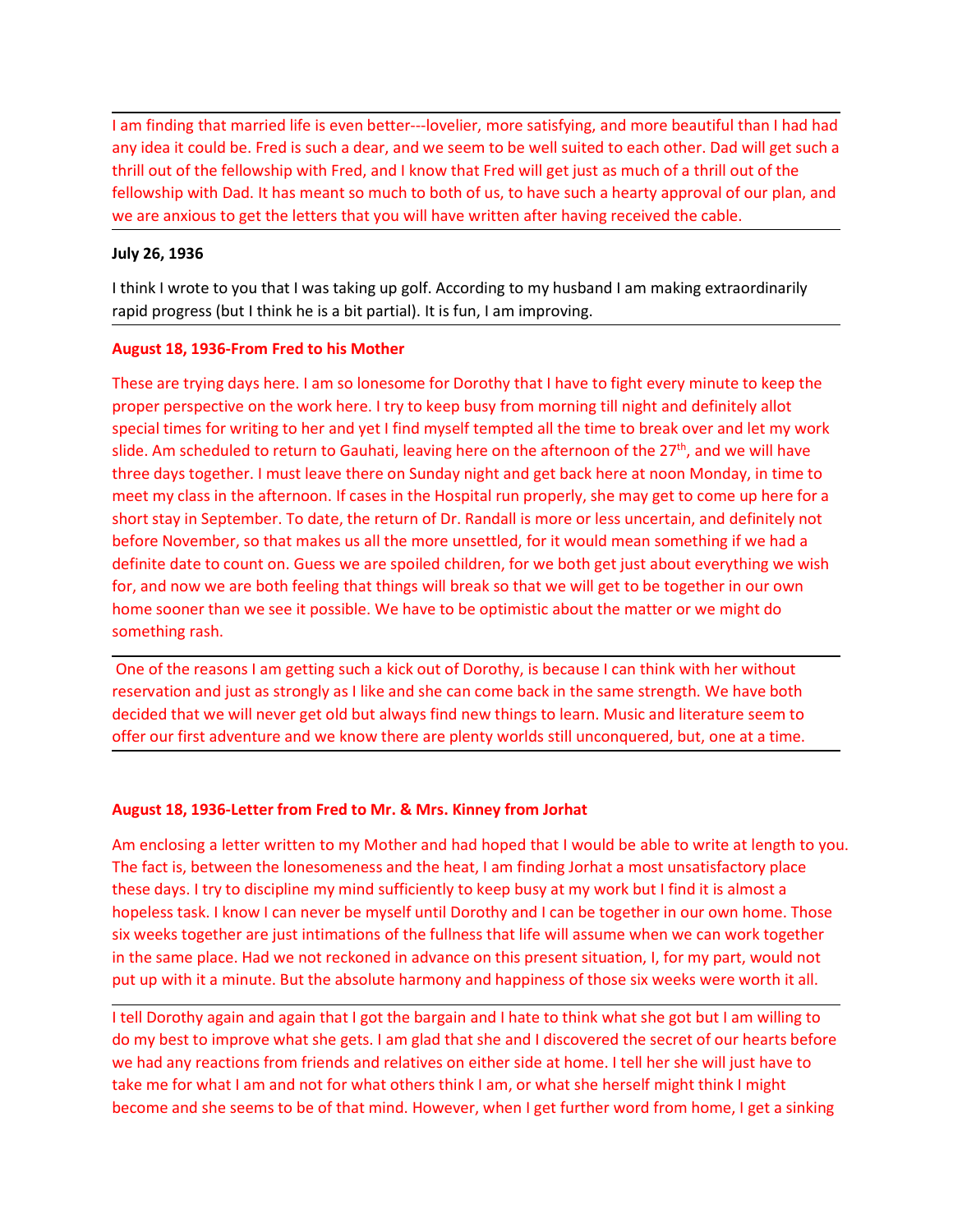feeling inside, for I know I can never live up to the expectations of some for Dorothy's husband. Guess it will be better to stay in Assam, rather than disappoint her friends. But there is one point on which I offer no apo feeling inside, for I know I can never live up to the expectations of some for Dorothy's husband. Guess it will be better to stay in Assam, rather than disappoint her friends. But there is one point on which I offer no apo feeling inside, for I know I can never live up to the expectations of some for Dorothy's husband. Guess it will be better to stay in Assam, rather than disappoint her friends. But there is one point on which I offer no apo feeling inside, for I know I can never live up to the expectations of some for Dorothy's husband. Guess it<br>will be better to stay in Assam, rather than disappoint her friends. But there is one point on which I offer<br>no apo feeling inside, for I know I can never live up to the expectations of some for Dorothy's husband. Guess it<br>will be better to stay in Assam, rather than disappoint her friends. But there is one point on which I offer<br>no apo feeling inside, for I know I can never live up to the expectations of some for Dorothy's husband. Guess it will be better to stay in Assam, rather than disappoint her friends. But there is one point on which I deffer no ap feeling inside, for I know I can never live up to the expectations of some for Dorothy's husband. Guess it will be better to stay in Assam, rather than disappoint her friends. But there is one point on which I offer wo apo feeling inside, for I know I can never live up to the expectations of some for Dorothy's husband. Guess it will be better to stay in Assam, rather than disappoint her friends. But there is one point on which I offer no apo feeling inside, for I know I can never live up to the expectations of some for Dorothy's husband. Guess it<br>will be better to stay in Assam, rather than disappoint her friends. But there is one point on which I offer<br>no apo feeling inside, for I know I can never live up to the expectations of some for Dorothy's husband. Guess it<br>will be better to stay in Assam, rather than disappoint her friends. But there is one point on which I offer<br>no apo feeling inside, for I know I can never live up to the expectations of some for Dorothy's husband. Guess it<br>will be better to stay in Assam, rather than disappoint her friends. But there is one point on which I offer<br>no apo feeling inside, for I know I can never live up to the expectations of some for Dorothy<br>will be better to stay in Assam, rather than disappoint her friends. But there is one pro<br>no apologies at all. If there is anyone who c feeling inside, for I know I can never live up to the expectations of some for Dorothy's husband. Guess it<br>will be better to stay in Assam, rather than disappoint her friends. But there is one point on which I offer<br>one pa feeling inside, for I know I can never live up to the expectations of some for Dorothy's husband. Guess it<br>will be better to stay in Assam, rather than disappoint her friends. But there is one point on which I offer<br>no apo feeling inside, for I know I can never live up to the expectations of some for Dorothy's husband. Guess it will be better to stay in Assam, rather than disappoint her friends. But there is one point on which I offer win a feeling inside, for I know I can never live up to the expectations of some for Dorothy's husband. Guess it<br>will be better to stay in Assam, rather than disappoint her friends. But there is one point on which I offer<br>ono ap will be better to stay in Assam, rather than disappoint her friends. But there is one point on which I offer to apply on apologies at all. If there is anyone who can love her anyone, or be any razier about her than I am, t then I would like to find the rare person. I know I have found a prize and I knew just as soon as I realized<br>that she cared for me that there were no questions about our marriage. In fact, I have done nothing in<br>this in wh that she cared for me that there were no questions about our marriage. In fact, I have done nothing in<br>the in which I was more sure that it was the best thing to do; and that the Lord had a special hand in it,<br>than when I

life in which I was more sure that it was the best thing to do; and that the Lord had a special hand in it, the could for the interval for a bout the lone and it in the lone of the shall control in the shall control is the than when I married Dorothly Joy. The only thing I can't understand is just why he should care for me.<br>She and I don't discuss that point and have stopped arguing over which got the better end of the deal. I<br>feel that I ha She and I don't discuss that point and have stopped arguing over which got the better end of the deal. I<br>feel that I have stepped over into an entirely new world and my desire to be of use to the Ringdom of<br>God has multipl feel that I have stepped over into an entirely new world and my desire to be of use to the Kingdom of<br>God has multiplied many times. I can never be fully worthy of Dorothy's love but if I can only do my best<br>for the Lord's God has multiplied many times. I can never be fully worthy of Dorothy's love but if I can only do my best<br> **August 19, 1936**<br> **August 19, 1936**<br> **August 19, 1936**<br>
Have good letters from Fred every day, but would give anyt for the Lord's Work, I feel I can approach something in that direction.<br>
August 19, 1936<br>
Have good letters from Fred every day, but would give anything if we could be together and not have to<br>
write. He plans to come down August 19, 1936<br>
Have good letters from Fred every day, but would give anything if we could be together and not have to<br>
write. He plans to come down next week end—a week from now, and I am so anxious for the time to<br>
come Have good letters from Fred every day, but would give anything if we could be together and not have to write. He plans to come down next week fend—a week from now, and I am so anxious for the time to were. Hope to go to Jo write. He plans to come down next week end—a week from now, and I am so anxious for the time to the state in the mise of the state in the state in the components are stacking up, it looks a bit doubtful. Still hoping. We a come. Hope to go to Jorhat the middle of September for a few days, but the way the European cases are<br>stacking up, it looks a bit doubtful. Still hoping. We are just as much in love as ever, and even more so.<br>The library i stacking up, it looks a bit doubtful. Still hoping. We are just as much in love as ever, and even more so.<br>The library is completed now, and looks very attractive.<br>August 22, 1936-Letter from Fred to his Mother<br>Hamstiting The library is completed now, and looks very attractive.<br>
August 22, 1936-Letter from Fred to his Mother<br>
I am sitting on the verandah trying to keep cool and trying to keep from taking the fir<br>
Between the heat and loneso **August 22, 1936-letter from Fred to his Mother**<br>
I am sitting on the verandah trying to keep cool and trying to keep from taking the first train to Gauhati.<br>
Between the heat and lonesomeness, I am just about good for not I am sitting on the verandah trying to keep cool and trying to keep from taking the first train to Gauhati.<br>Between the heat and lonesomeness, I am just about good for nothing. I did not think I could ever fall so<br>crootrol ran stany on the versincant or ying to sep toward o ying to keep mont and, the most such a half not be the moral one of the bat and lonesomeness, I am just about good for nothing. I did not think I could ever fall so<br>irrat exercive it enst and intendent make a parts acout good wife for a traveling in our crime is control but this is one time when I capitulate completely. Write to her pridd myelf on my ability at self-<br>control but this is one in actionary in to we win any track wind both that is to see that the control but this is one the when I capitulate completely. Write to her only once a day because there is but one mail a day. But from the time I waken in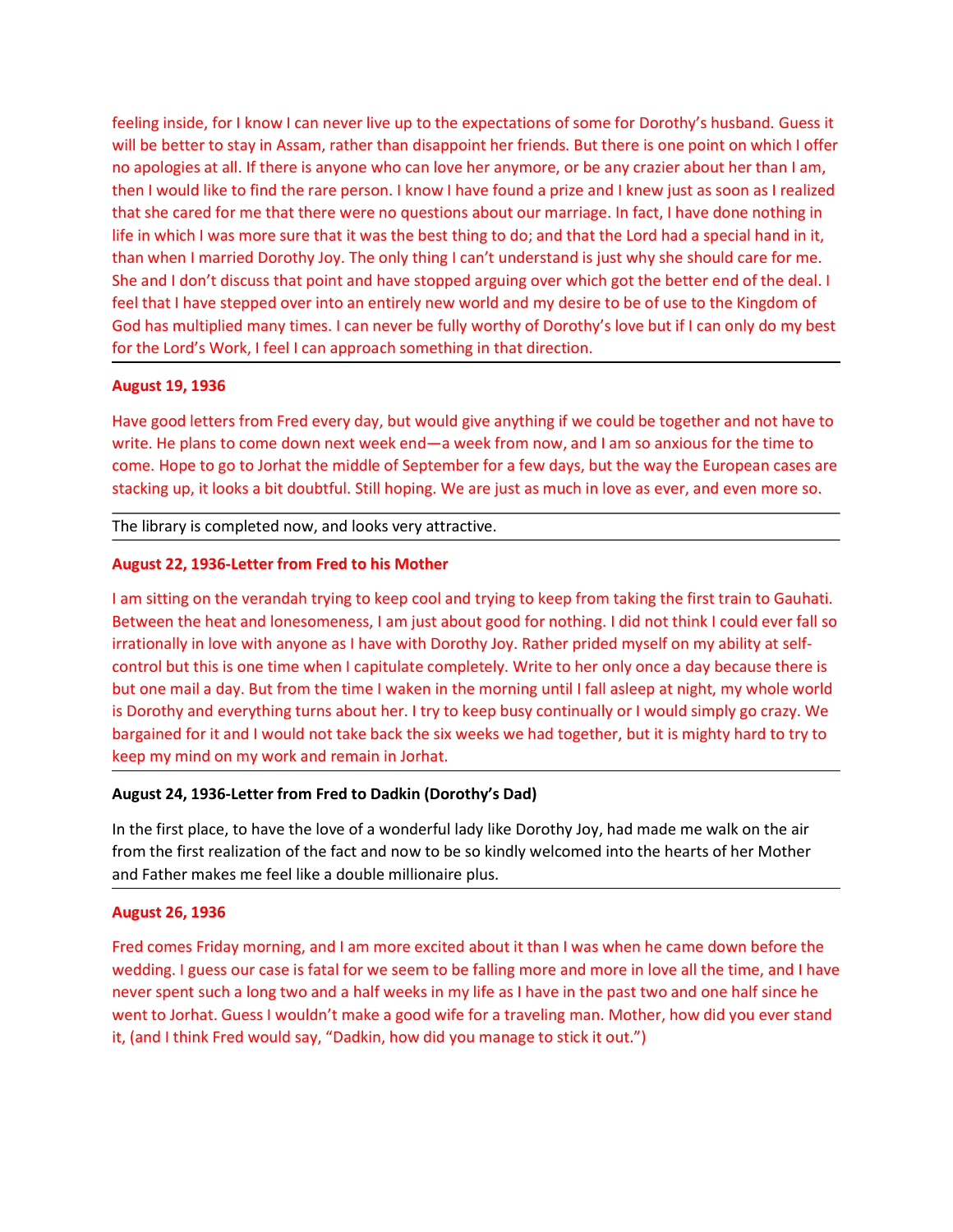The nighties are lovely, and I shall enjoy wearing them ever and ever so much. The pink one is just about<br>right as to size, and the blue one needs only a bit of altering under the arms to make it about O.K. I've<br>never had The nighties are lovely, and I shall enjoy wearing them ever and ever so much. The pink one is just about<br>right as to size, and the blue one needs only a bit of altering under the arms to make it about O.K. I've<br>never had The nighties are lovely, and I shall enjoy wearing them ever and ever so much. The pink one is just about<br>right as to size, and the blue one needs only a bit of altering under the arms to make it about O.K. I've<br>never had The nighties are lovely, and I shall enjoy wearing them ever and ever so much. The pink<br>right as to size, and the blue one needs only a bit of altering under the arms to make it a<br>never had as many pretty nighties in my li

The nighties are lovely, and I shall enjoy wearing them ever and ever so much. The pink one is just about<br>right as to size, and the blue one needs only a bit of altering under the arms to make it about O.K. I've<br>never had The nighties are lovely, and I shall enjoy wearing them ever and ever so much. The pink one is just about<br>right as to size, and the blue one needs only a bit of altering under the arms to make it about O.K. I've<br>never had The nighties are lovely, and I shall enjoy wearing them ever and ever so much. The pink one is just about<br>right as to size, and the blue one needs only a bit of altering under the arms to make it about O.K. I've<br>never had The nighties are lovely, and I shall enjoy wearing them ever and ever so much. The pink one is just about<br>right as to size, and the blue one needs only a bit of altering under the arms to make it about O.K. I've<br>never hod The nighties are lovely, and I shall enjoy wearing them ever and ever so much. The pink one is just about<br>right as to size, and the blue one needs only a bit of altering under the arms to make it about O.K. I've<br>never had The nighties are lovely, and I shall enjoy wearing them ever and ever so much. The pink one is just about<br>right as to size, and the blue one needs only a bit of altering under the arms to make it about O.K. I've<br>enever had The nighties are lovely, and I shall enjoy wearing them ever and ever so much. The pink one is just about<br>right as to size, and the blue one needs only a bit of altering under the arms to make it about O.K. I've<br>never had The nighties are lovely, and I shall enjoy wearing them ever and ever so much. The pink one is just about<br>right as to size, and the blue one needs only a bit of altering under the arms to make it about O.K. I've<br>never had The nighties are lovely, and I shall enjoy wearing them ever and ever so much. The pink one is just about right as to size, and the blue one needs only a bit of altering under the arms to make it about O.K. I've mever had The nighties are lovely, and I shall enjoy wearing them ever and ever so much. The pink one is just about<br>right as to size, and the blue one needs only a bit of altering under the arms to make it about O.K. I've<br>enever had The nighties are lovely, and I shall enjoy wearing them ever and ever so much. The pink one is just about<br>
right as to size, and the blue one needs only a bit of altering under the arms to make it about O.K. I've<br>
never ha The nighties are lovely, and I shall enjoy wearing them ever and ever so much. The pink one is just about right as to size, and the blue one needs only a bit of altering under the arms to make it about O.K. I've<br>never had mever had as many pretty nighties in my life as I have at the present time and I feel avforting<br> **September 1, 1936**<br>
Have just returned from a visit with your daughter and my wife and if Heaven can be on<br>
as those four da **September 1, 1936**<br>
Have just returned from a visit with your daughter and my wife and if Heaven can be one-half as glorious<br>
as those four days, then I am in favor of it.<br>
I knew I was decidedly in love with that little **Explement 1.** 1935<br>Have just returned from a visit with your daughter and my wife and if Heaven can be one-half as glorious<br>as those four days, then I am in favor of it.<br>
I knew I was decidedly in love with that little la Have just returned from a visit with your daughter and my wife and if Heaven can be one-half as glorious<br>s those four days, then I am in favor of it.<br>It knew I was decidedly in love with that it litele lady while we were i as those four days, then I am in favor of it.<br>I knew I was decidedly in love with that little lady while we were in Shillong but these last four days<br>revealed another stage of our love that in ever dreamed of. The more I s I knew I was decidedly in love with that little lady while we were in Shillong but these last four days<br>revealed another stage of our love that I never dreamed of. The more I see of that Sweetheart of mine,<br>the more irrati I knew I was decidedly in love with that little lady while we were in Shillong but these last four days the search of mine, the were in Shillong but the more interesting that it in the more interesting that in one person u revealed another stage of our love that in ever dreamed of. Ine more is see of that 'weetherart of mine, the computer and more is the more is encored to mine to minic to minic to minic to minic to the concentrated in one p

the more firstohally I Tail in love with her. I hever dreamed that so much pure, unadulterated lovelines<br>toculd be concentrated in one person until I came to know something of Dorothy Joy. And the fill of it<br>all is that it all is that it is so deep and abiding that the more I discover the more there appears to be. I am the luckiest human being on earth and I can never adequately express my gratitude to God and to you for such a wonderful wif such a wonderful wife as I have. And I know that his is just a small fore-taste of the Heaven that is to be ours when we can be in our cwm home and can be together 24 hrs. each day, instead of this sporadic, ours when we c service we have the community of the community when the community of the community of the community of concentrated life that we are trying to live these days. Still, we know what we bargained for and we are not recentling concentrated life that we are trying to live these days. Still, we know what we bargained for and we are not recanting on the way we did things.<br>September 7, 1936<br>Last Saturday afternoon I had some time and made a sport bl Example 10.1 The way we did things.<br>
In the canting on the way we did things.<br>
In the canting on the way we did things.<br>
September 7, 1936<br>
Last Saturday afternoon I had some time and made a sport blouse out of some yellow September 7, 1936<br>
Last Saturday afternoon I had some time and made a sport blouse out of some yellow clo<br>
Shillong. Made it with the yoke and center pleat in back, short sleeves with the pleat in th<br>
fronts are plain exce Last Saturday afternoon I had some time and made a sport blouse out of some ye<br>Shillong. Made it with the yoke and center pleat in back, short sleeves with the pl<br>fronts are plain except for a deep tuck stitched down part Shillong. Made it with the yoke and center pleat in back, short sleeves with the pleat in then, and the compendication back in the bon-gooties (the seed grass that is so nasty) wouldn't be able to stick in it quite so much fronts are plain except for a deep tuck stitteded down part way on each side. Shortened my white fiamel<br>skirt so that the bon-gooties (the seed grass that is so nasty) wouldn't be able to stick in it quite so much.<br>Then I skirt so that the boo-goodies (the seed grass that is so nasty) wouldn't be able to stick in it quite so much.<br>Then I put some button holes into the bet of the skirt and some buttons on the waist of the blouse, and<br>I have

I have a nice sport outfit for golf if I get to play some. The course isn't so far from the compound in dontat, and Fred has been playing from six to seven in the morning up there. Might be able to play some, and would lov dorhat, and Fred has been playing from six to seven in the morning up there. Might be able to play some,<br>and would love to if possible. It is fun just to walk around the course with him.<br>Have been reading Stanley Jones' Ch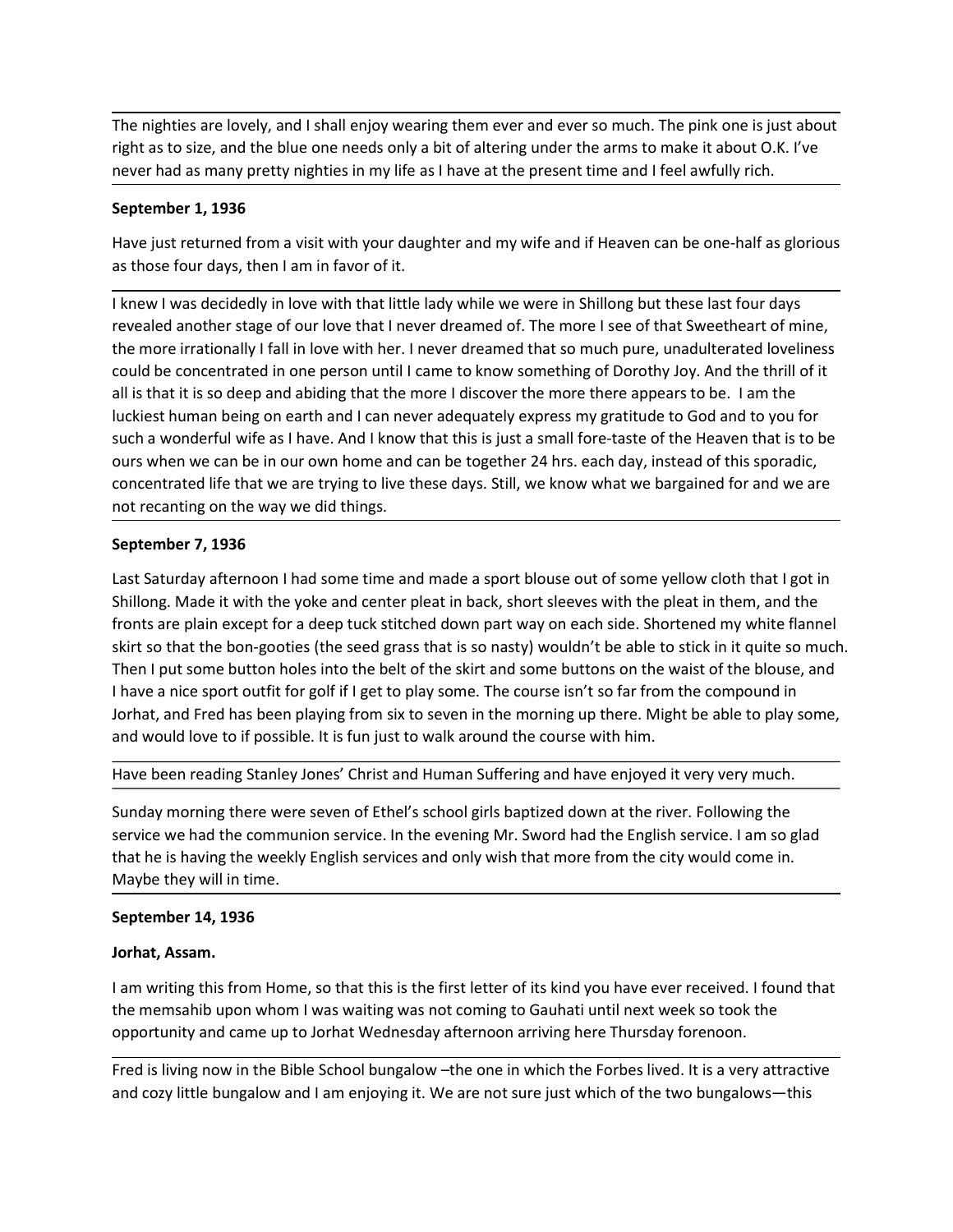one or the one that he lived in before—we will eventually take. So much depends on the way in which<br>certain things are decided by Conference in December, on the solution for the problem of staffing the<br>hospital in Gauhati, one or the one that he lived in before—we will eventually take. So much depends on the way in which<br>certain things are decided by Conference in December, on the solution for the problem of staffing the<br>hospital in Gauhati, one or the one that he lived in before—we will eventually take. So much depends on the way in which<br>certain things are decided by Conference in December, on the solution for the problem of staffing the<br>hospital in Gauhati, one or the one that he lived in before—we will eventually take. So much depends on the way in which<br>certain things are decided by Conference in December, on the solution for the problem of staffing the<br>hospital in Gauhati, one or the one that he lived in before—we will eventually take. So much depends on the way in which<br>certain things are decided by Conference in December, on the solution for the problem of staffing the<br>hospital in Gauhati, one or the one that he lived in before—we will eventually take. So much depends on the<br>certain things are decided by Conference in December, on the solution for the problem o<br>hospital in Gauhati, etc. Until then we are goi one or the one that he lived in before—we will eventually take. So much depends on the way in which<br>certain things are decided by Conference in December, on the solution for the problem of staffing the<br>hospital in Gauhati, one or the one that he lived in before—we will eventually take. So much depends on the way in which<br>ocertain things are decided by Conference in December, on the solution for the problem of staffing the<br>hospital in Gauhati one or the one that he lived in before—we will eventually take. So much depends on the way in which<br>certain things are decided by Conference in December, on the solution for the problem of staffing the<br>hospital in Gauhati,

one or the one that he lived in before—we will eventually take. So much depends on<br>certain things are decided by Conference in December, on the solution for the probler<br>hospital in Gauhati, etc. Until then we are going to one or the one that he lived in before—we will eventually take. So much depends on the way in which<br>certain things are decided by Conference in December, on the solution for the problem of staffing the<br>hospital in Gauhati, one or the one that he lived in before—we will eventually take. So much depends on the way in which<br>certain things are decided by Conference in December, on the solution for the problem of staffing the<br>hospital in Gauhati, one or the one that he lived in before—we will eventually take. So much depends on the way in which<br>certain things are decided by Conference in December, on the solution for the problem of staffing the<br>hospital in Gauhati, one or the one that he lived in before—we will eventually take. So much depends on the way in which<br>ectrint things are decided by Conference in December, on the solution for the problem of staffing the<br>hospital in Gauhati, ertain things are decided by Conference in December, on the solution for the problem of staffing the<br>
hospital in Gauhati, etc. Until then we are going to continue to call this bungalow home.<br>
Sunday was a lovely day. Atte hospital in Gauhati, etc. Until then we are going to continue to call this bungalow home.<br>Sunday was a lovely day. Attended S.S. in the morning, the vernacular church service at 2:00 and the<br>English service at 7:00 in the Sunday was a lovely day. Attended S.S. in the morning, the vernacular church service at 2:00 and the<br>English service at 7:00 in the evening.<br>September 22, 1936<br>I left Jorhat last Wednesday afternoon—the 16<sup>th</sup>. I did hate English service at 7:00 in the evening.<br>
September 22, 1936<br>
I left Jorhat last Wednesday afternoon—the 16<sup>th</sup>. I did hate to come back to Gauhati, a<br>
but feel that I was as much needed there as here but in a different way September 22, 1936<br>
Ileft Jorhal last Wednesday afternoon—the 16<sup>m</sup>. I did hate to come back to Gauhati, and couldn't help<br>
but feel that I was as much needed there as here but in a different way.<br>
Tried to have the flu th I left Jorhat last Wednesday afternoon—the 16<sup>th</sup>. I did hate to come back to Gauhati, and couldn't help<br>but feel that I was as much needed there as here but in a different way.<br>Tried to have the flu this week, but guess I but feel that I was as much needed there as here but in a different way.<br>Tried to have the flu this week, but guess I have managed to sidetrack it. Stayed in bed a couple of days.<br>October 14, 1936<br>Fred writes that the swee Tried to have the flu this week, but guess I have managed to sidetrack it. Stayed in bed a couple of days.<br> **October 14, 1936**<br>
Fred writes that the sweet peas are up, and that other things are ready to transplant from the **October 14, 1936**<br>
Fred writes that the sweet peas are up, and that other things are ready to transplant from the boxes to<br>
the garden, and he is getting much of it done before he starts up or rather down toward Gauhati o **October 14, 1936**<br>Fred writes that the sweet peas are up, and that other things are ready to transplant from the boxes to<br>the garden, and he is getting much of it done before he starts up or rather down toward Gauhati on<br> Fred writes that the sweet peas are up, and that other things are ready to transplant from the boxes to<br>the garden, and he is getting much of it done before he starts up or rather down toward Gauhati on<br>Friday. It sounds a the garden, and he is getting much of it done before he starts up or rather down toward Gauhati on<br>Friday. It sounds as though we would have plenty of flowers and vegetables. Wish I could can some of<br>the vegetables for the Friday. It sounds as though we would have plenty of flowers and vegetables. Wish I could can some of<br>the vegetables for the warm weather as vegetables are much harder to get in Jorhat than here, and it<br>would help the menu would help the menu a lot. Think it is going to be fun to keep house if I can have half a cl<br>Surely am looking forward to it with a huge amount of anticipation. Am so eager to get e<br>our own home and do away with the stop c

Survy am looking lorivant Givi an inage amount of anticipation. Am so eager to get established in<br>Dot own home and do away with the stop clock.<br> **October 21, 1936**<br> **Handwritten letter from Fred to Mrs. Kinney**<br>
The news o October 21, 1936<br>
Handwritten letter from Fred to Mrs. Kinney<br>
The news of our Dadkins Home Going was relayed on to me from Gauhati by Dorothy last Thursday<br>
night. My thoughts immediately turned to you and I wished that D October 21, 1936<br>
Harlewritten letter from Fred to Mrs. Kinney<br>
The news of our Dadkins Home Going was relayed on to me from Gauhati by Dorothy last Thursday<br>
hight. My thoughts immediately turned to you and I wished that Handwritten letter from Fred to Mrs. Kinney<br>The news of our Dadkins Home Going was relayed on to me from Gauhati by Dorothy last Thursday<br>night. My thoughts immediately truned to you and I wished that Dorothy and I could b The news of our Dadkins Home Going was relayed on to me from Gauhati by Dorothy last Thursday<br>night. My thoughts immediately turned to you and I wished that Dorothy and I could be with you.<br>However, it was reassuring to kn The news of our Dadkins Home Going was relayed on to me from Gauhati by Dorothy last Thursday<br>Inight. My thoughts immediately turned to you and I wished that Dorothy and I could be with you.<br>However, it was reassuring to k night. My thoughts immediately turned to you and I wished that Dorothy and I could be with you.<br>
However, it was reassuring to know that you received our cable and knew we were thinking of you.<br>
And further with a joy in t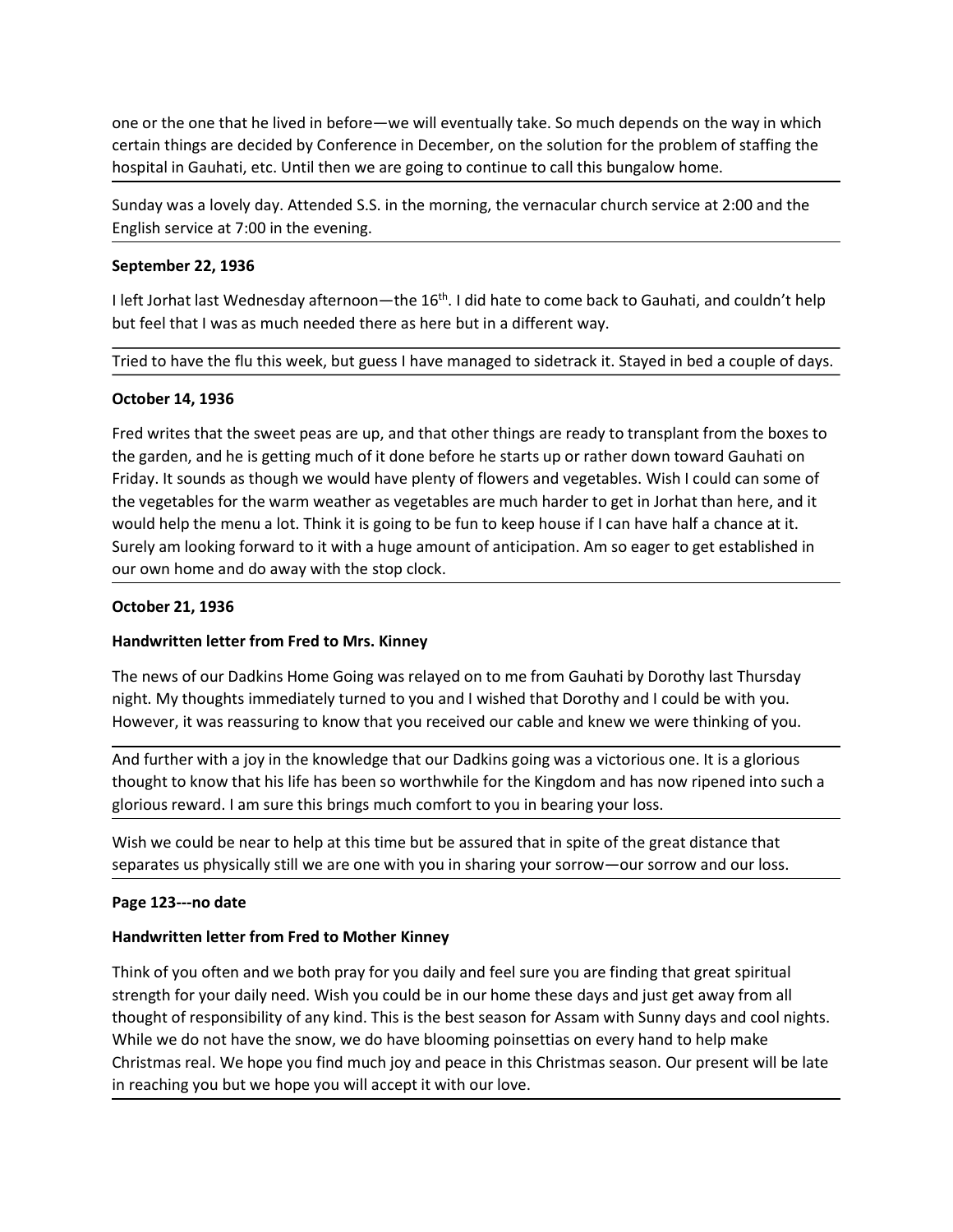November 18, 1936<br>Well, I am back on the job again here in Gauhati. Had hoped to be able to stay in Jorhat t<br>but Wednesday afternoon---a week ago today, when I came back from the Jorhat Hospit<br>telegram saying that operativ November 18, 1936<br>Well, I am back on the job again here in Gauhati. Had hoped to be able to stay in Jorhat until yesterday<br>but Wednesday afternoon---a week ago today, when I came back from the Jorhat Hospital I found a<br>tel November 18, 1936<br>Well, I am back on the job again here in Gauhati. Had hoped to be able to stay in Jorhat until yesterday<br>but Wednesday afternoon---a week ago today, when I came back from the Jorhat Hospital I found a<br>tel **November 18, 1936**<br>Well, I am back on the job again here in Gauhati. Had hoped to be able to stay in Jorhat until yesterday<br>but Wednesday afternoon---a week ago today, when I came back from the Jorhat Hospital I found a<br>t November 18, 1936<br>Well, I am back on the job again here in Gauhati. Had hoped to be able to stay in Jorhat until yestem<br>but Wednesday afternoon---a week ago today, when I came back from the Jorhat Hospital I found a<br>telegr

November 18, 1936<br>Well, I am back on the job again here in Gauhati. Had hoped to be able to stay in Jorhat until yesterday<br>but Wednesday afternoon---a week ago today, when I came back from the Jorhat Hospital I found a<br>bel November 18, 1936<br>
Well, I am back on the job again here in Gauhati. Had hoped to be able to stay in Jorhat until yesterday<br>
but Wednesday afternoon---a week ago today, when I came back from the Jorhat Hospital I found a<br> November 18, 1936<br>Well, I am back on the job again here in Gauhati. Had hoped to be able to stay in Jorhat until yesterday<br>but Wednesday afternoon---a week ago today, when I came back from the Jorhat Hospital I found a<br>tel November 18, 1936<br>Well, I am back on the job again here in Gauhati. Had hoped to be able to stay in Jorhat until yesterday<br>but Wednesday afternoon---a week ago today, when I came back from the Jorhat Hospital I found a<br>tel Well, I am back on the job again here in Gauhati. Had hoped to be able to stay in Jorhat until yesterday<br>but Wednesday afternoon---a week ago today, when I came back from the Jorhat Hospital I found a<br>telegram saying that November 18, 1936<br>
Well, I am back on the job again here in Gauhati. Had hoped to be able to stay in Jorhat until yesterday<br>
but Weldnesday afternoon---a week ago today, when I came back from the Jorhat Hospital I found a<br> November 18, 1936<br>Well, I am back on the job again here in Gauhati. Had hoped to be able to stay in Jorhat until yesterday<br>but Wednesday afternoon---a week ago today, when I came back from the Jorhat Hospital I found a<br>tel November 18, 1936<br>Well, I am back on the job again here in Gauhatl. Had hoped to be able to stay in Jorhat until yesterday<br>but Wednesday afternoon----a week age today, when I came back from the Jorhat Hospital I found a<br>te November 18, 1936<br>Well, I am back on the job again here in Gauhati. Had hoped to be able to stay in Jorhat until yesterday<br>but Wednesday afternoon---a week ago today, when I came back from the Jorhat Hospital I found a<br>tel November 18, 1936<br>Wovember 18, 1936<br>Woll, I am back on the job again here in Gauhati. Had hoped to be able to stay in Jorhat until yesterday<br>Voll, I am back on the job again here in Gauhati. Had hoped to be able to stay in Well, I am back on the job again here in Gaunati. Had hoped to be able to stay in Jorhat i<br>but Welchesday afternoon—a week ago today, when I came back from the Jorhat Hospit<br>but Welchesday afternoon—a week ago today, when

telegram saying that operative cases were piling up and that there was a private maternity case in.<br>
Letter from Fred with no date<br>
We are gloriously happy that the end of our separation is in view.<br>
It looks as if everyth Letter from Fred with no date<br>We are gloriously happy that the end of our separation is in view.<br>It looks as if everything has worked out far better than many of us ever dreamed or hoped. I am ready to<br>dig in with all my m Letter from Fred with no date<br>
We are gloriously happy that the end of our separation is in view.<br>
It looks as if everything has worked out far better than many of us ever dreamed or hoped. I am ready to<br>
dig in with all m We are gloriously happy that the end of our separation is in view.<br>
It looks as if everything has worked out far better than many of us ever dreamed or hoped. I am ready to<br>
dig in with all my might and try to make the com Free to gootheary interpy that where the the the the that many of the set yere dreamed or hoped. I am ready to the best of the preserving has worked out far better than many of the set yet. And with Dorothy alongside every It looks as if everything has worked out far better than many of us ever dreamed dig in with all my might and try to make the coming year the best yet. And with Do day, I think I shall have just double incentive to do my b Fred and I got a lot of packing done while he was here as he stayed until Thursday.<br>How, I think I shall have just double incentive to do my best. She gets more loveable every day and if<br>Heaven can be any happier than we t Heaven can be any happier than we these days, then it will have to set a mighty high sta<br>seems to have made me so happy that I'm getting fat.<br>If anyone in this world has all the marks of an ideal wife, then Dorothy has the If anyone in this world has all the marks of an ideal wife, then Dorothy has them plus. I marvel at her understanding of so many little things that make for perfect harmony between us. Surely God has a special purpose for understanding of so many little things that make for perfect harmony between us. Surely God has a<br>special purpose for us in this country and we are gloriously happy to give our best to what comes to our<br>hands to do. We are special purpose for us in this country and we are gloriously happy to give our best to what comes to our hands to do. We are both coming to a fuller realization of John 10:10.<br>December 13, 1936<br>An to take over charge of th hands to do. We are both coming to a fuller realization of John 10:10.<br>
December 13, 1936<br>
Am to take over charge of the hospital in Jorhat until missionary staff changes make it un-necessary for<br>
me to care the superinten **December 13, 1936**<br>Am to take over charge of the hospital in Jorhat until missionary staff changes make it un-necessary for<br>me to care the superintendency (It think they are hoping for a new doctor) and are providing fund December 13, 1936<br>Am to take over charge of the hospital in Jorhat until missionary staff changes make it un-necessary for<br>me to care the superintendency (I think they are hoping for a new doctor) and are providing funds t

medical work.<br>Fred and I got a lot of packing done while he was here as he stayed until Thursday.<br>December 22, 1936<br>Handwritten letter from Fred to Mrs. Kinney<br>Yesterday when Dorothy arrived she gave me Dadkins watch that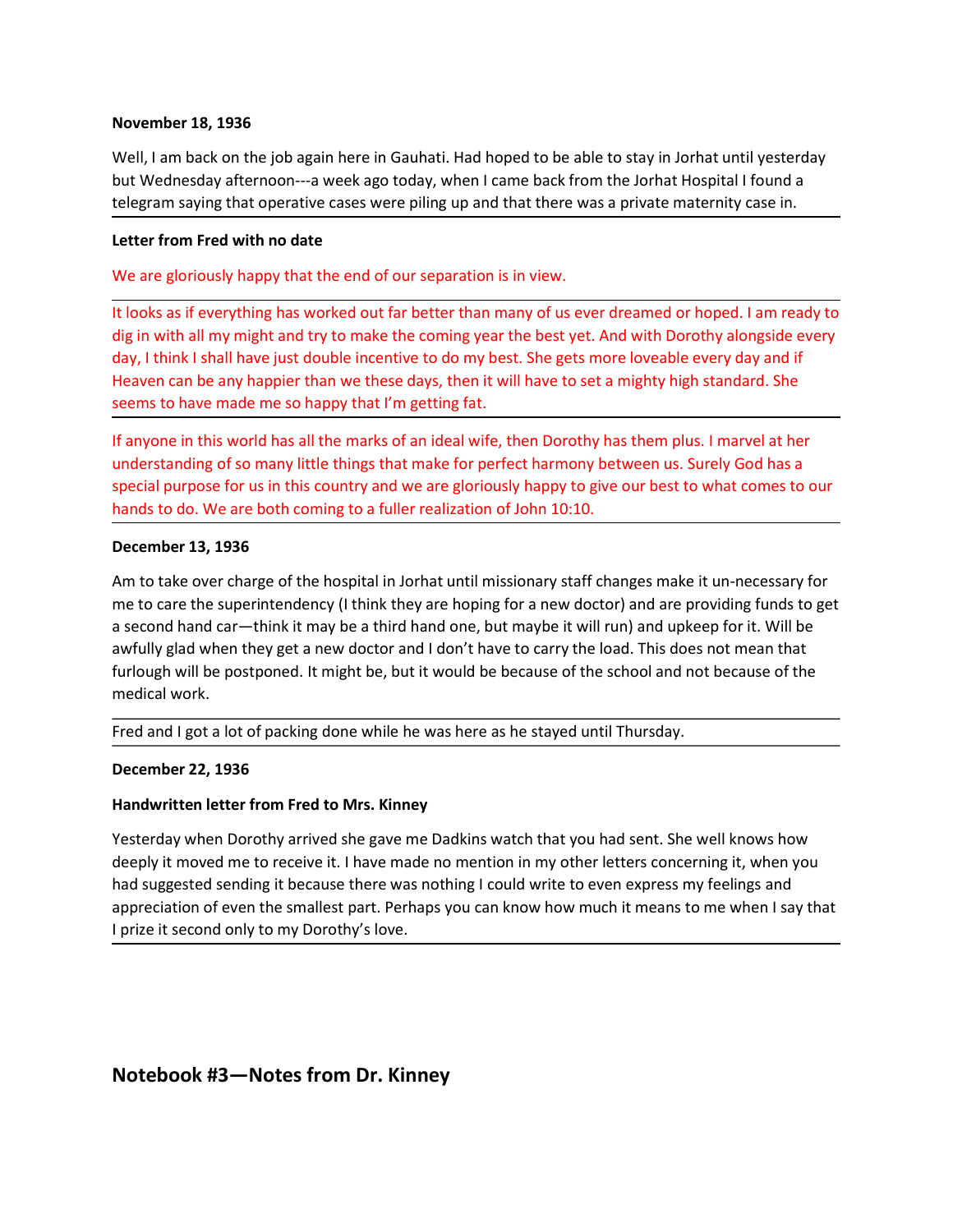**January 12, 1937-Jorhat**<br>We would love to have you come and pay us a visit. We are almost completely cleane<br>really we do look quite nice. Our verandah looks very gay and attractive with the new<br>try and enclose samples), a **January 12, 1937-Jorhat**<br>We would love to have you come and pay us a visit. We are almost completely cleaned and settled, and<br>really we do look quite nice. Our verandah looks very gay and attractive with the new pillow co **January 12, 1937-Jorhat**<br>We would love to have you come and pay us a visit. We are almost completely cleaned and settled, and<br>really we do look quite nice. Our verandah looks very gay and attractive with the new pillow co **January 12, 1937-Jorhat**<br>We would love to have you come and pay us a visit. We are almost completely cleaned and settled, and<br>really we do look quite nice. Our verandah looks very gay and attractive with the new pillow co **January 12, 1937-Jorhat**<br>We would love to have you come and pay us a visit. We are almost completely cleaned and settled, and<br>really we do look quite nice. Our verandah looks very gay and attractive with the new pillow co **January 12, 1937-Jorhat**<br>We would love to have you come and pay us a visit. We are almost completely cleaned and settled, and<br>really we do look quite nice. Our verandah looks very gay and attractive with the new pillow co **January 12, 1937-Jorhat**<br>We would love to have you come and pay us a visit. We are almost completely cleaned and settled, and<br>really we do look quite nice. Our verandah looks very gay and attractive with the new pillow co **January 12, 1937-Jorhat**<br>We would love to have you come and pay us a visit. We are almost completely cleaned and settled, and<br>really we do look quite nice. Our verandah looks very gay and attractive with the new pillow co **January 12, 1937-Jorhat**<br>We would love to have you come and pay us a visit. We are almost completely cleaned and settled, and<br>really we do look quite nice. Our verandah looks very gay and attractive with the new pillow co **January 12, 1937-Jorhat**<br>We would love to have you come and pay us a visit. We are almost completely cleaned and settled, and<br>traity we do look quite nice. Our verandah looks very gay and attractive with the new yillow co **January 12, 1937-Jorhat**<br>We would love to have you come and pay us a visit. We are almost completely cleaned and settled, and<br>really we do look quite nice. Our verandah looks very gay and attractive with the new pillow co **January 12, 1937-Jorhat**<br>We would love to have you come and pay us a visit. We are almost completely cleaned and settled, and<br>try and enclose quite ince. Our verandah looks very gay and attractive with the new pillow cove January 12, 1937-Jorhat<br>We would love to have you come and pay us a visit. We are almost completely cleaned and settle<br>really we do look quite nice. Our verandah looks very gay and attractive with the new pillow cover<br>try **January 12, 1937-Jorhat**<br>We would love to have you come and pay us a visit. We are almost completely cleaned and settled, and<br>really we do look quite nice. Our verandah looks very gay and attractive with the new yillow co January 12, 1937-Jorhat<br>We would love to have you come and pay us a visit. We are almost completely cleaned and settled,<br>really we do look quite nice. Our verandah looks very gay and attractive with the new yillow covers ( We would love to have you come and pay us a visit. We are almost completely cleane<br>really we do look quite nice. Our verandah looks very gay and attractive with the new<br>vivi and enclose samples), and the living room is ver really we do look quite ince. Curverandah looks very gay and attractive with the new pillux covers (will<br>try and enclose samples), and the inew y covered cushions in green silk and the gold muga (the native<br>voile in a soft

try and enclose samples), and the living room is very attractive with the new voile curtains of bazaar<br>voile in a soft green shade, and the newly covered cushions in green silk and the gold muga (the native<br>Assamese silk ( voile in a soft green shade, and the newly covered cushions in green slik and the gold mugal (the native<br>Assamese slik (like that that I brought home with me) and the black slik bindings. The bedroom looks<br>swell with its n Assamese silk (like that hat brought home with me) and the black silk brindings. The bedroom looks<br>swell with its new blue hangings and purdahs, and all it needs is a bit of painting done (the store here is<br>out of the crea out of the cream enamel just at present so I am having to wait.)<br>The school boys have worked well for the most part, and considering the fact that they are so new to<br>anything around a burgalow they are doing very well inde The school boys have worked well for the most part, and considering the fact that they are so new to<br>anything around a bungalow they are doing very well indeed. To be sure they brush up the floor, and<br>sweep the dirt on to anything around a bungalow they are doing very well indeed. To be sure they brush up the floor, and<br>twindows, etc. However, we helve their feet on the best rugs, clean the woodwork instead of the<br>windows, etc. However, we

swept in the roll of the capter, we have had no major catastrophes and when they understand<br>windows, etc. However, we have had no major catastrophes and when they understa<br>done they turn to with a vim.<br>Last night we had ou done they turn to with a vim.<br>Last night we had our first dinner party for the missionaries—beginning to entertain a bit as we must.<br>January 16, 1937-Gauhati, Assam.<br>Letter from Fred<br>We have been working like ants getting Last night we had our first dinner party for the missionaries—beginning to entertain a bit as we must.<br>January 16, 1937-Gauhati, Assam.<br>Letter from Fred<br>We have been working like ants getting our house in order preparatory

Last might we nad our lirst dimfer party for the missionaries—beginning to entertain a bit as we must.<br> **Lanuary 16, 1937-Gauhati, Assam.**<br>
Letter from Fred<br>
we have been working like ants getting our house in order prepar January 10, 1997-Gaunati, Assam.<br>
Letter from Fred<br>
We have been working like ants getting our house in order preparatory to this run around the country<br>
We all believe it has been fairly well accomplished, altho all the c Letter from Fred<br>We have been working like ants getting our house in order preparatory to this run around the country<br>and lehieve it has been fairly well accomplished, altho all the credit goes to Dorothy. A man always<br>nee We have been working like ants getting our house in order preparatory to this run around the country<br>and I believe it has been fairly well accomplished, altho all the credit goes to Dorothy. A man always<br>needs a woman to h We have been working like ants getting go un house in order preparatory to this run around the country. A man always<br>and I believe it has been fairly well accomplished, altho all the credit goes to Dorothy. A man always<br>ne and Veleteve thats been trarty well accomplissed, altho all the credit gees to Dorothy. A man alvays are discomed a woman to help him make a house look like a home and Dorothy has the art down to a science.<br>Uset wish you c meas a woman to here may be make a noise look like a nome and Dorothy has the art down to a science.<br>
Hust wish you could all drop in and visit with us for a while and you would agree.<br>
That wife of mine is certainly a hom Usit wish you could all drop in and wist with us for a while and you would agree.<br>That wife of mine is certainly a home maker and every day is Xmas and in between we are having picnics.<br>We are on our third honeymoon now. T world. We are on our third honeymoon now. The first one to Calcutta, the second was to the Naga Hills and<br>now this one to Tura. We have decided to have one anytime and without notice.<br>**February 1, 1937**<br>The "Gospel from the Mount now this one to Tura. We have decided to have one anytime and without notice.<br> **February 1, 1937**<br>
The "Gospel from the Mountains" came last week and we are ever and ever so glad to have it. We had<br>
read over Dad's outline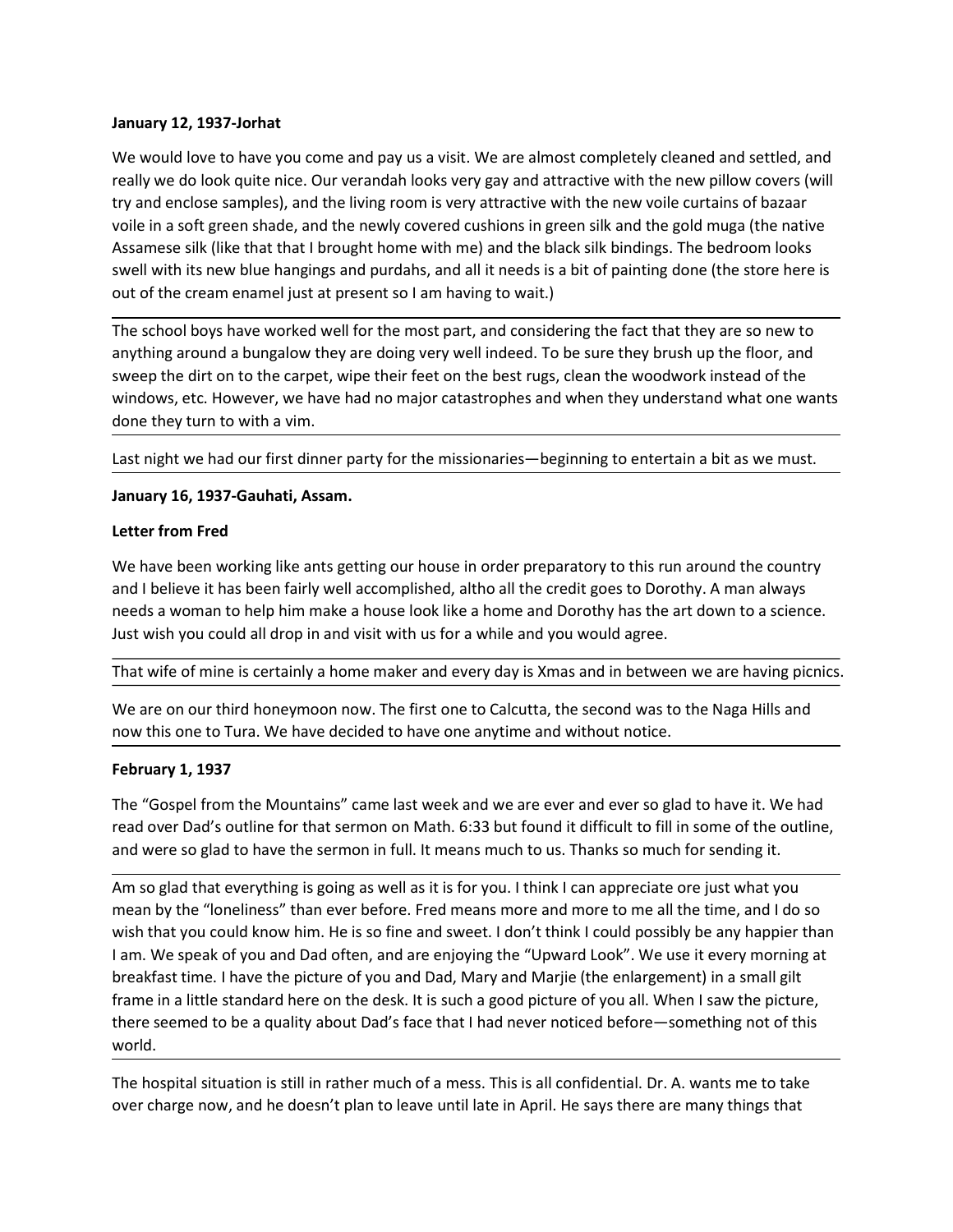need to be done on the compound, and he wants to run around and visit the various stations, etc. I have<br>refused to take over charge until shortly before he goes as we contend that it is his job, and that no<br>other missionar need to be done on the compound, and he wants to run around and visit the various stations, etc. I have<br>refused to take over charge until shortly before he goes as we contend that it is his job, and that no<br>other missionar need to be done on the compound, and he wants to run around and visit the various stations, etc. I have<br>refused to take over charge until shortly before he goes as we contend that it is his job, and that no<br>other missionar need to be done on the compound, and he wants to run around and visit the various stations, etc. I have<br>refused to take over charge until shortly before he goes as we contend that it is his job, and that no<br>other missionar need to be done on the compound, and he wants to run around and visit the various stations, etc. I have refused to take over charge until shortly before he goes as we contend that it is his job, and that no other missionar need to be done on the compound, and he wants to run around and visit the various stations, etc. I have other missionary starts his furlough two or three months ahead of time (he wanted me to take over in Novem. Last) and need to be done on the compound, and he wants to run around and visit the various stations, etc. I have refused to take over charge until short before he goes as we contend that it is his job, and that no<br>other missionary need to be done on the compound, and he wants to run around and visit the various stations, etc. I have nefused to take over charge until shortly before he goes as we contend that it is his job, and that no other missionar relised to be done on the compound, and he wants to run around and visit the various stations, etc. I have<br>refused to take over charge until shortly before he goes as we contend that it is his job, and that no<br>other missio need to be done on the compound, and he wants to run around and visit the various stations, etc. I have refused to take over charge until shortly before he goes as we contend that it is his job, and that no other missionar refused to assume any responsibility for the nursing service. Nurfix side, Maybe the whole the whole the points of the points of the whole the whole the whole threm missionary starts in for the months and of time (he wante need to be done on the compound, and he wants to run around and visit the various stations, etc. I have reformed that they increased to take over charge until shortly before he goes as we contend that it is his jook, and t need to be done on the compound, and he wants to run around and visit the various stations, etc. I have<br>refused to take over charge until shortly before he goes as we contend that it is his job, and that no<br>other missionar need to be done on the compound, and he wants to run around and visit the various stations, etc. I have<br>refused to take over charge until shortly before he goes as we contend that it is his job, and that no<br>other missionar need to be done on the compound, and he wants to run around and visit the various sterfused to take over charge until shortly before he goes as we contend that it is his job<br>other missionary starts his furlough two or thre need to be done on the compound, and he wants to run around and visit the various stations, etc. I have refused to take over charge until shortly before he goes as we contend that it is his job, and that no other missionar med to be done on the compound, and the wants to run around and visit the various stations, etc. I have<br>refused to take over charge until shortly before he goes as we contend that it is his job, and that no<br>other missionar retused to take over charge until shortly betore he goes as we contend that it is hideur missionary starts his furough two or three months ahead of time (he wanteled to the moment and then missionary and let things go as f Novem. Last) and then dates it from the time he actually leaves India. He apparently in<br>around anyway, and let things go as far as the hospital is concerned. We are also hold<br>not do any work over there until a car is provi and why and the speed with which the weeks didn't fly during the time that was be calculated with the speed with which the wave felter point of a my work over there until a car is provided as I can't un back and forth (thr not do any won't over uneer and war spowber as it can universal and to the there inneer lines for the and bringing me back. Lahaorie is here, and is finding things in<br>pretty much of a mess. The nurse there goes on furfough and the tepelution of the speed with which the weeks didn't fly during the toway is looking the speed of a faw months. I have tree wors and then perhaps the nure for a few months. It have refleve for a few months and then precive for a fresh asses: The those there goes on rundom and the sepected unity<br>relieve for a few months and then perhaps the nurse from Tura will come for a<br>refused to assume any responsibility for the nursing service. I refused to assume any responsibility for the nursing service. I wish in many ways that I could wash my<br>thands of the whole thing. They will not cooperate to the point where it would be possible for one of the<br>Gauhati nurse

hands of the whole thing. They will not cooperate to the point where it would be poosible for one of the point<br>Gauhati nurses (Miss-sahibs) to come up and do a constructive piece of work. They want things carried<br>on "as-is on "as-is", and the status of things is very lax with the girls. Nuff said. Maybe things will work out better<br>than we anticipate. We hope so anyway.<br>**February 15, 1937**<br>**February 15, 1937**<br>**February 15, 1937**<br>**February 25, February 15, 1937**<br>**February 15, 1937**<br>**February 15, 1937**<br>**February 15, 1937**<br>**February 15, 1937**<br>**February 23, 1937**<br>**February 23, 1937**<br>**February 23, 1937**<br>**February 23, 1937**<br>**Viven 1 think of the speed with which the February 15, 1937**<br>**February 15, 1937**<br>**Electracy 15, 1937**<br>**Electracy and the meeting and the meeting of the meetings settled and realize that we were<br>really at home.**<br>**February 23, 1937**<br>**Kinomerican terms**<br>**February 23** February 15, 1937<br>I guess that we are back home to stay for a while now, and it does seem good. We've been on the go so<br>much during the past two months that it has been hard to get things settled and realize that we were<br>r I guess that we are back home to stay for a while now, and it does seem good. We've been on the go so<br>much during the past two months that it has been hard to get things settled and realize that we were<br>really at home.<br>**Fe** guess unat we are usat noine to usay or a winne now, and to use securigo to. we we been on trading the past two months that it has been hard to get things settled and realize that we were really at home.<br> **February 23, 193** anyway. **February 23, 1937**<br>When I think of the speed with which the weeks didn't fly during the time that I way by here, I wonder how it was because they go so terribly fast up here. Just think, it two months since I left Gauhati When I think of the speed with which the weeks didn't fly during the time that I was in Gauhati and Fred<br>up here, I wonder how it was because they go so terribly fast up here. Just think, it has been more than<br>two months s up here, I wonder how it was because they go so terribly fast up here. Just think, it has been more than<br>two months since I left Gauhati, and it seems like about two weeks, in in other ways, Gauhati seems very,<br>wery remote two months since I left Gauhati, and it seems like about two weeks, in in other ways, Gauhati seems very,<br>Wer remote.<br>We have been enjoying a book that we got for Christmas—"Science Discovers God". If you haven't read<br>We h wery remote.<br>We have been enjoying a book that we got for Christmas—"Science Discovers God". If you haven't read<br>Vit, I think that most of you would thoroughly enjoy it.<br>Think that most of you would thoroughly enjoy it.<br>An We have been enjoying a book that we got for Christmas—"Science Discovers God". If you haven't read<br>it, I think that most of you would thoroughly enjoy it.<br>Wednesday night, Fred and I tried something new. The prayer meetin We nave deen enjoying a book riat we got to threm in the songed of the songet and the songet the songet in the songet that the she would throughly enjoy it.<br>We have the most of you would throughly enjoy it.<br>We denesdy nigh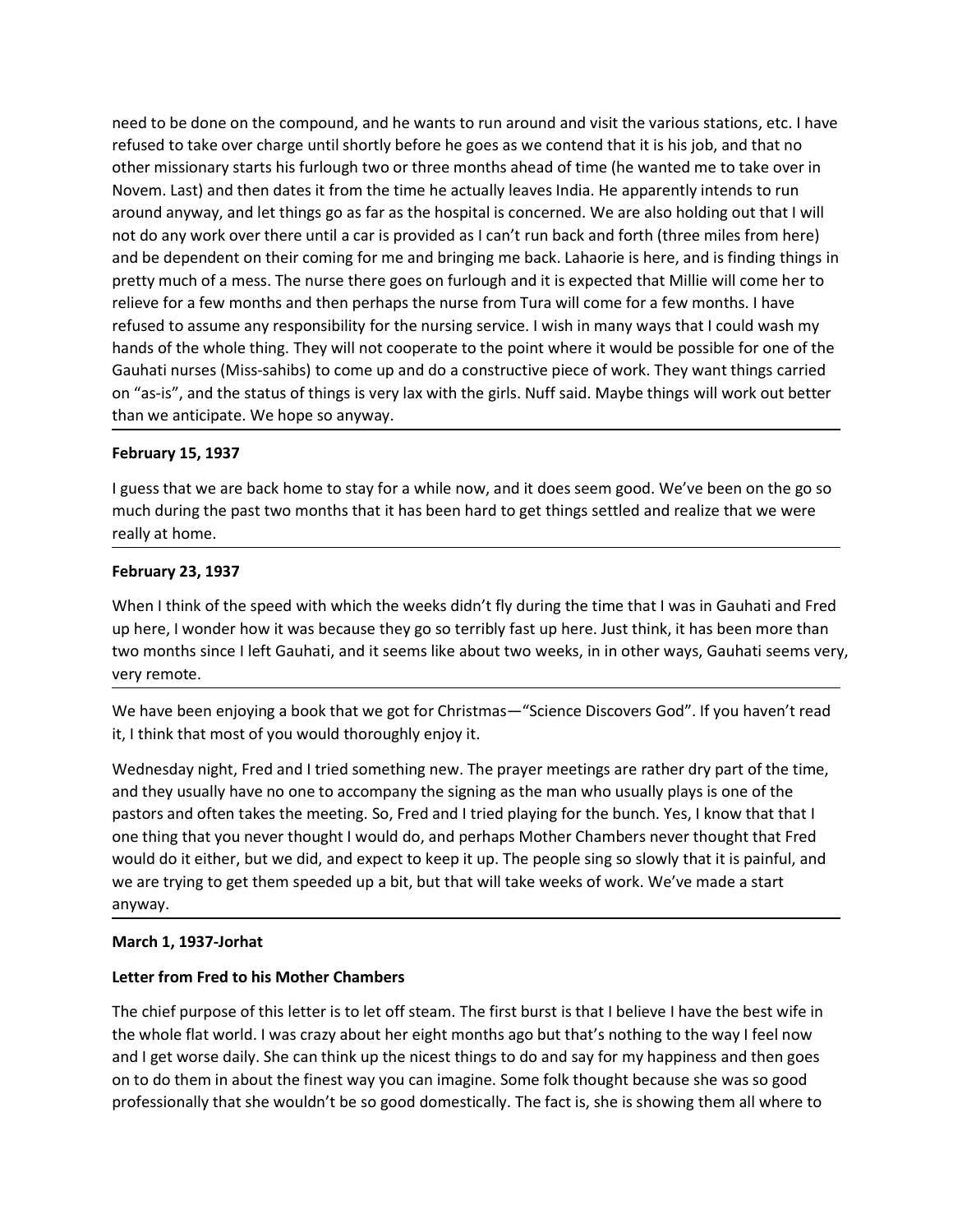get off. Can she cook! Each time I think she has made about the best there is and then she springs a<br>new one on me and it puts the former one in the shade. She makes such good cookies that they simply<br>won't last anytime at get off. Can she cook! Each time I think she has made about the best there is and then she springs a<br>new one on me and it puts the former one in the shade. She makes such good cookies that they simply<br>won't last anytime at get off. Can she cook! Each time I think she has made about the best there is and then she springs a<br>new one on me and it puts the former one in the shade. She makes such good cookies that they simply<br>won't last anytime at get off. Can she cook! Each time I think she has made about the best there is and then she springs a<br>new one on me and it puts the former one in the shade. She makes such good cookies that they simply<br>won't last anytime at get off. Can she cook! Each time I think she has made about the best there is and then she springs a<br>new one on me and it puts the former one in the shade. She makes such good cookies that they simply<br>wor't last anytime at get off. Can she cook! Each time I think she has made about the best there is and then she springs a<br>new one on me and it puts the former one in the shade. She makes such good cookies that they simply<br>won't last anytime at get off. Can she cook! Each time I think she has made about the best there is and then she springs a<br>new one on me and it puts the former one in the shade. She makes such good cookies that they simply<br>won't last anytime at get off. Can she cook! Each time I think she has made about the best there is and then she springs a<br>new one on me and it puts the former one in the shade. She makes such good cookies that they simply<br>won't last anytime at get off. Can she cook! Each time I think she has made about the best there is and then she springs a<br>new one on me and it pust the former one in the shade. She makes such good cookies that they simply<br>won't last anytime at get off. Can she cook! Each time I think she has made about the best there is and then she springs a<br>new one on me and it puts the former one in the shade. She makes such good cookies that they simply<br>won't last anytime at get off. Can she cook! Each time I think she has made about the best there is and then she springs a<br>new one on me and it puts the former one in the shade. She makes such good cookies that they simply<br>won't last anytime at get off. Can she cook! Each time I think she has made about the best there is and then she springs a<br>new one on me and it puts the former one in the shade. She makes such good cookies that they simply<br>won't last anytime at get off. Can she cook! Each time I think she has made about the best there is and then she springs a<br>new one on me and it puts the former one in the shade. She makes such good cookies that they simply<br>won't last anytime at get off. Can she cook! Each time I think she has made about the best there is and then she springs a<br>new one on me and it puts the former one in the shade. She makes such good cookies that they simply<br>won't last anytime at get off. Can she cook! Each time I think she has made about the best there is and the wone on me and it puts the former one in the shade. She makes such good cook won't last anytime at all. Then she countered with some dou Hew one to mee for the line of cooking this past week. Made some doughnuts and they came that we say the method in the method of control and the method of control in the method of the method of control and the broad that b

where is a singlular at all. The line of cooking this past week. Made some of wein year, all the next lot better all the next lot of the next lot of the next lot of the next lot of the next lot of the next lot of the prodi geteri connotion with the trains in the line of cooking this past week. Made some of the abouthy of used the simple manner and monotony simply isn't in her vocabulary. And on top of all the good food she is giving me, she unat vecas une man to precess antit to make a muturi vector intervials and monotony simply isn't in her vocabulary. And on top of all the good food she is giving me, she fixes<br>the house up so tastefully that I am proud as and minutoury simply sin that is counted. The disappeared and the state in an anomena the dought that the dough to the state in the good to sever in some small way let her know how very much I<br>appreciate all she does and h the mouse up as vaseterumy that ranny proud as plonted every chief smorther corries of carriers at the more to the more to the smorther of the more to the smorther correct the smorther and the procedure and the procedure a and uy counter witer is entially the bakel singling the baked kind). It came of the singling the same were the singling and discussing things. If life could be any fuller than it is now, I can't conceive how it is possible By prectace an sine to os annitow meteritic or an sine is.<br>
Dorothy is a great buddy to share everything with and we have a great time reading, thinking, and<br>
discussing things, if life could be any fuller than it is now, Dorothy is a great buddy to share everything with and we have a great time reading, thinking, and<br>discussing things." If iffe could be any fuller than it is now, I can't concerve how this possible. Certainly<br>bod is graciou discussing things. If life could be any fuller than it is now, I can't conceive how it is possible. Certainly<br>God is gracios to grant so much happiness and o lon/b hope that somehow I can be of some use in<br>bringing a measu ours gracuous ougrant sometime more more more more more interesting and a more of some start of the form is a measure of some such happiness into others' lives. Wish we could share our happiness with you at home, for we fe you at home, for we feel as if we have more than our share and plenty to spare.<br>
Have tried several things in the line of cooking this past week. Made some doughnuts and they came out<br>
quie well. Think I could do better on March 2, 1937-Jorhat<br>Have tried several things in the line of cooking this past week. Made some doughnuts and they came out<br>quite well. Think I could do better on the next lot, but these didn't sook any grease, and were qu **March 2, 1937-Jorhat**<br>Have tried several things in the line of cooking this past week. Made some doughnuts and they came out<br>quite well. Think I could do better on the next lot, but these didn't soak any grease, and were March 2, 1937-Jorhat<br>Have tried several things in the line of cooking this past week. Made some doughnuts and they came out<br>quite well. Think I could do better on the next lot, but these didn't Soak any grease, and were qu Have tried several things in the line of cooking this past week. Made some doughnuts and they came out<br>quite well. Think I could do better on the next lot, but these didn't soak any grease, and were quite light.<br>Wish I had

may three several mings in the mine of coosing insp pass weer. Wave sourite outlier well. Think it could do better on the next lot, but these didn't soak any grease, and were quite light.<br>Wish I had had the brains to write quie well. Think it could conseled to in the first iod, out these dual to say any greate, and we lequel that the barbers of cookies, wish I had had the brains to write down Grandmother's recipe for doughtnuts such as I use Wink Tradia (a) and the valuation to you with canonical in the content of the barbering. The barber of cookies, and both batches and the doughnuts (full recipes every time) have all disappeared. The batch that I made two b When't was a nuture in twell, it is over 22 years ago that made tuerem; have made to bactenes or concessions, and the doughtnuts (full recipes every time) have all disappeared. The batch that I middle yesterday is slmots h and oot bacties and the couplemulate, louit recepts every thing that the come that that the match and the substrained. The varian down bacted in the steel and the set of the bacted wind in this mean that the alternation pu made yeserays warmost hair good the some such the altow the alto the and one hail out cover the mode of the sole of the sole of the sole of the sole of the sole of the sole of the sole of the sole of the sole of the sole, Imisineur) there are a termor kinnen puonting (the based kinta). It came out periculay. There to predive the Mission in the recipe for it, but the dumb-bell decided anything so thin as that would never bake, and put a good anything so thin as that would never bake, and put a good deal more flour with it a<br>anything but delectable. I proved that the recipe is O.K. at any rate. Am going to try<br>Made some more shorts for Fred last week.<br>Wink, I h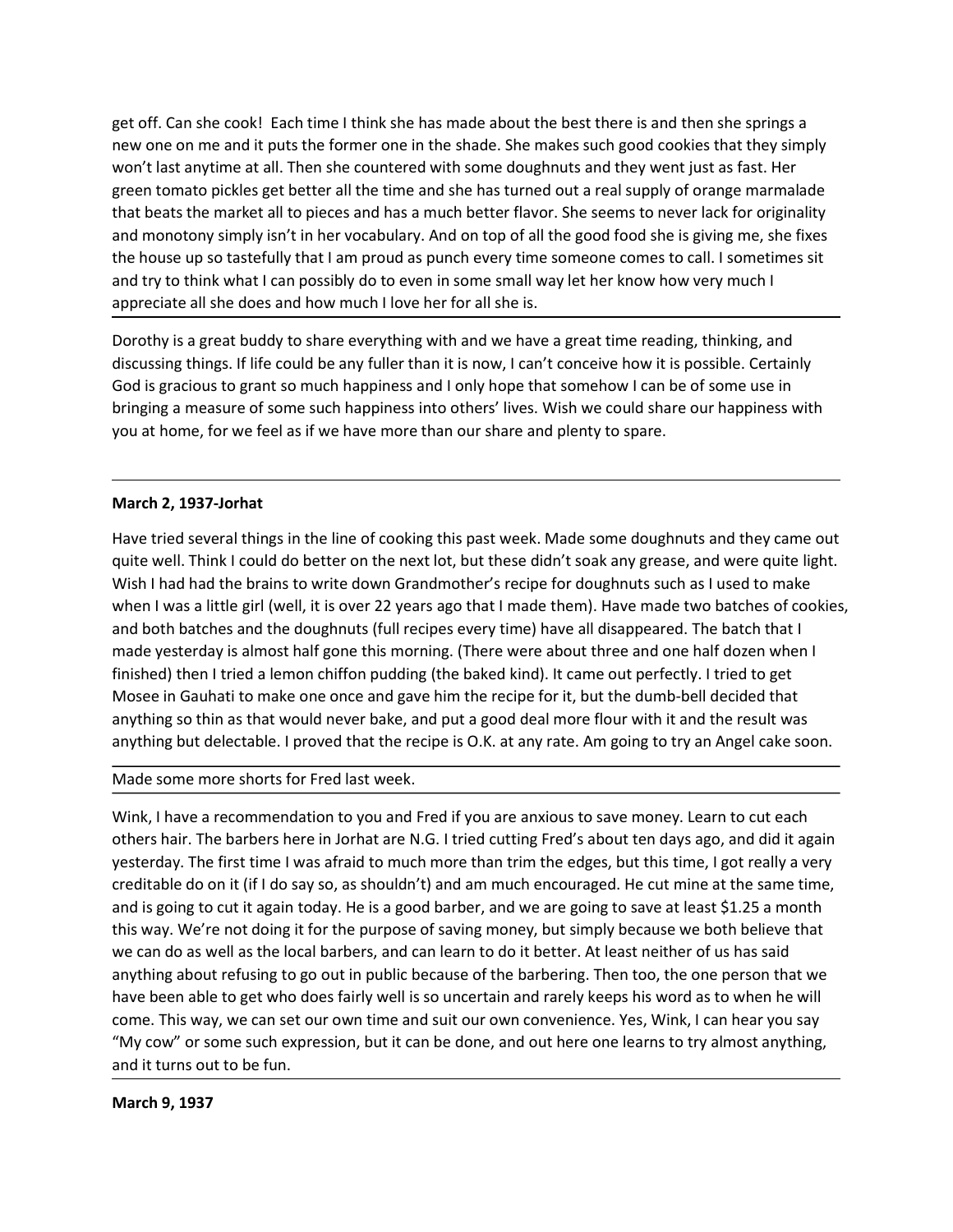Yesterday I got some hanging baskets ready to put up in the verandah. Two have that fern that the<br>florists use so much, and the other two have Maidenhair fern in them. Painted them to match the<br>furniture—they are made of t

Yesterday I got some hanging baskets ready to put up in the verandah. Two have that fern that the<br>florists use so much, and the other two have Maidenhair fern in them. Painted them to match the<br>furniture—they are made of t Yesterday I got some hanging baskets ready to put up in the verandah. Two have that fern that the<br>florists use so much, and the other two have Maidenhair fern in them. Painted them to match the<br>furniture—they are made of t Yesterday I got some hanging baskets ready to put up in the verandah. Two have that fern that the<br>florists use so much, and the other two have Maidenhair fern in them. Painted them to match the<br>furniture—they are made of t Yesterday I got some hanging baskets ready to put up in the verandah. Two have that fern that the<br>florists use so much, and the other two have Maidenhair fern in them. Painted them to match the<br>miture—they are made of the Yesterday I got some hanging baskets ready to put up in the verandah. Two have that fern that the florists use so much, and the other two have Maidenhair fern in them. Painted them to match the furniture—they are made of t Yesterday I got some hanging baskets ready to put up in the verandah. Two have that fern that the<br>florists use so much, and the other two have Maidenhair fern in them. Painted them to match the<br>furniture—they are made of Yesterday I got some hanging baskets ready to put up in the verandah. Two have that fern that the<br>florists use so much, and the other two have Maidenhair fern in them. Painted them to match the<br>furniture—they are made of t Yesterday I got some hanging baskets ready to put up in the verandah. Two have that fern that the florists use so much, and the other two have Maidenhair fern in them. Painted them to match the functiture—they are made of Yesterday I got some hanging baskets ready to put up in the verandah. Two have that fern that the<br>florists use so much, and the other two have Maidenhair fern in them. Painted them to match the<br>furniture—they are made of t Yesterday I got some hanging baskets ready to put up in the verandah. Two have that fern that the furniture—they are made of the Indian pottery.<br>We have started the Frigidaire today—havent had it on since December first bu Yesterday I got some hanging baskets ready to put up in the verandah. Two have that fern that the florists use so much, and the other two have Maidenhair fern in them. Painted them to match the furniture—they are made of t Yesterday I got some hanging baskets ready to put up in the verandah. Two have that fern that the florists use so much, and the other two have Maidenhair fern in them. Painted them to match the furniture—they are made of t Yesterday I got some hanging baskets ready to put up in the verandah. Two have that fern that the florists use so much, and the other two have Maidenhair fern in them. Painted them to match the floritic term them. Pointed Yesterday I got some hanging baskets ready to put up in the verandah. Two have thaths is use so much, and the other two have Maidenhair fern in them. Painted them furniture—they are made of the Indian pottery.<br>We have star thorists use so much, and the other two have Maidenhair ferm in them. Painted them to match the<br>furniture—they are made of the Indian pottery.<br>We have started the Frigidaire today—haven't had it on since December first but We have started the Frigidaire today—haven't had it on since December first but the butter is beginning<br>to get runny, and things are not keeping well. Used my cream mixer today—puts the butter back into<br>the milk. Have two We lave stared the Frigidaire today—maver had it to nsince December first but the butter is beginning.<br>We have stranged the Frigidaire today—maver have the still of such that it are milk. Have two cups of thick cream for t

to get runny, and thing are not keeping well. Used my crean mixer foday--puts the butter back into<br>the milk. Have two cups of thick cream for the price of about one third of a cup of the Nestle's cream.<br>Guess that we can a the milk. Have two cups of thick cream for the price of a bout one third of a cup of the Nestle's cream.<br>Guess that we can afford to use more cream at that rate for the ice cream. Frigidalre frozen desserts<br>have to have mo Guess that we can arbrot to use more cream at that rate for the ice creams. Frigidaire froze they are filled with<br>particles of ice and are not so nice. We are getting lovely butter, and by heating it with a bit of water,<br>a have to have more cream than do the ice creams made with a freezer. Otherwise they are filled with<br>particles of ice and are not so nice. We are getting lovely butter, and by heating it with a bit of water,<br>and then letting particles of ice and are not so nice. We are getting lovely butter, and by heating lit with a bit of water,<br>when electing the water drain off, the salt is removed, and the butter can be used with the milk.<br>We are going to and then letting the water drain off, the salt is removed, and the butter can be used with the milk.<br>We are going to have a 1934 Chev. Touring car on the 18<sup>m</sup> of this month. It seems to be in fairly good<br>Thanks for the bo We are going to have a 1934 Chev. Touring car on the 18<sup>th</sup> of this month. It seems to be in fairly good<br>repair, and we are hoping that it will serve the purpose for which we want it.<br>Thanks for the book, the papers, and t repair, and we are hoping that it will serve the purpose for which we want it.<br>Thanks for the book, the papers, and the letters and clippings. Home Mail is one of the big spots every<br>week, and we enjoy every bit of it. Loa Thanks for the book, the papers, and the letters and clippings. Home Mail is one of the big spots every<br>week, and we enjoy every bit of it. Loads and loads of love to one and all.<br> **March 16, 1937**<br>
The Vogue and the Knitt week, and we enoxy, the peperay and loads and loads of love to one and all.<br>Week, and we enjoy every bit of it. Loads and loads of love to one and all.<br>The Vogue and the Knitting Book came last Thursday and I am so glad to March 16, 1937<br>The Vogue and the Knitting Book came last Thursday and I am so glad to have them.<br>
Friday night the party for the new boys was seemingly a grand success by the peals condition<br>
Friday night the party for the The Vogue and the Knitting Book came last Thursday and I am so glad to have them.<br>Friday night the party for the new boys was seemingly a grand success by the peals of laughter, cheering<br>and such that broke the stillness o <sup>11:1</sup> vary the mean warm are one of the new boys was seemingly a grand success by the peals of laughter, cheering<br>Findy night the party for the new boys was seemingly a grand success by the peals of laughter, cheering<br>and Friday night the party for the new boys was seemingly a grand success by the peals of laughter, cheering<br>and such that broke the stillness of the evening. I went over later on and they retrainy were having a<br>grand and glor erand and glorious time. They had all sorts of games, --spin the platter, getting a cracker on the end of a<br>string up to their mouth, eating it and then whistling, three deep, bell and bat, pillow fighting, races, etc.<br>The string up to their mouth, eating it and then whistling, three deep, bell and bat, pillow fighting, races, etc.<br>Then they had tea, buns, and akoi (pilredrice) with sort of molasse syrup poured over it to make itsort<br>of stic neare the center in balls (only the center. The lights and for the center of the center of the center in balls is controlled for the center in balls (only there wasn't enough syrup in spite of using about four pounds of ou

not state than the "goop" that they brought to make real balls). I. wish you could have seen the mound of ougar with the "goop" that hey brought to make real balls). I. wish you could have seen the mound of the stuff—there sugar with the "goop" that they brought to make real balls). I wish you could have seen the mound of<br>the stuff—there were about 105 boys to be provided for. They did have a good time, however, and<br>everything went according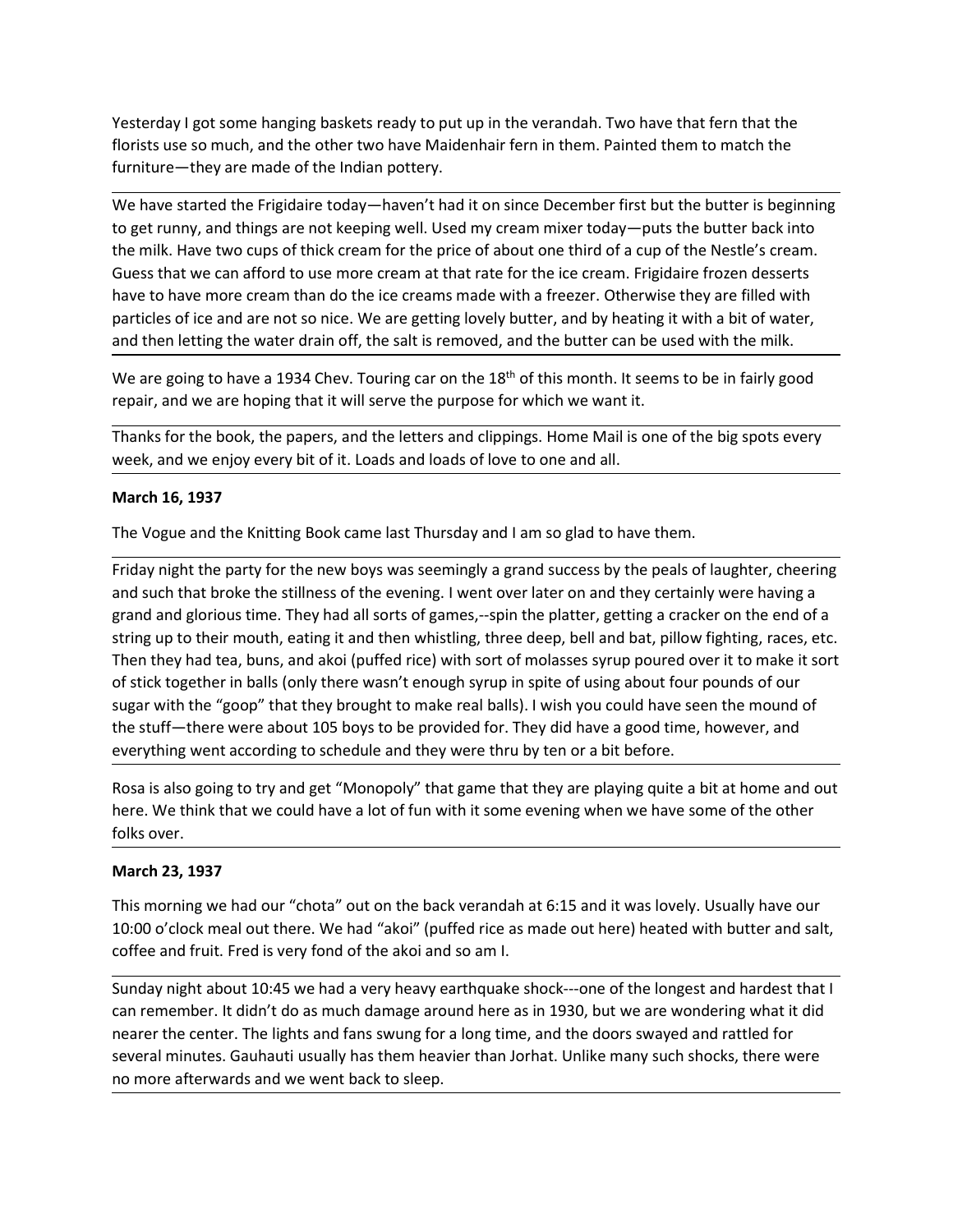The Boucle came yesterday and I am thrilled to pieces with it. It is just the color I wanted and I think the blouse stuff is lovely. Couldn't wait to see how it was going to work up so have about two inches done on the bac The Boucle came yesterday and I am thrilled to pieces with it. It is just the color I wanted and I think the blouse stuff is lovely. Couldn't wait to see how it was going to work up so have about two inches done on the bac The Boucle came yesterday and I am thrilled to pieces with it. It is just the color I wanted and I think the<br>blouse stuff is lovely. Couldn't wait to see how it was going to work up so have about two inches done<br>on the bac The Boucle came yesterday and I am thrilled to pieces with it. It is just the color I wanted and I think the<br>blouse stuff is lovely. Couldn't wait to see how it was going to work up so have about two inches done<br>on the bac The Boucle came yesterday and I am thrilled to pieces with it. It is just the color I wanted and I think the blouse stuff is lovely. Couldn't wait to see how it was going to work up so have about two inches done<br>on the bac The Boucle came yesterday and I am thrilled to pieces with it. It is just the color I wa<br>blouse stuff is lovely. Couldn't wait to see how it was going to work up so have abou<br>on the back of the coat. Chose the short coat s The Boucle came yesterday and I am thrilled to pieces with it. It is just the color I wanted and I think the blouse stuff is lovely. Couldn't wait to see how it was going to work up so have about two inches done<br>on the bac The Boucle came yesterday and I am thrilled to pieces with it. It is just the color I wanted and I think the blouse stuff is lovely. Couldn't wait to see how it was going to work up so have about two inches done<br>going to b The Boucle came yesterday and I am thrilled to pieces with it. It is just the color I wanted and I think the<br>blouse stuff is lovely. Couldn't wait to see how it was going to work up so have about two inches done<br>on the bac The Boucle came yesterday and I am thrilled to pieces with it. It is just the color I want<br>blouse stuff is lovely. Couldn't wait to see how it was going to work up so have about to<br>not the back of the coat. Chose the short The Boucle came yesterday and I am thrilled to pieces with it. It is just the color I wanted and I think the<br>blouse stuff is lovely. Couldn't wait to see how it was going to work up so have about two inches done<br>on the bac

The Boucle came yesterday and I am thrilled to pieces with it. It is just the color I wanted and I think the<br>blouse stuff is lovely. Couldn't wait to see how it was poing to work ups of howe about two inches done<br>on the ba The Boucle came yesterday and I am thrilled to pieces with it. It is just the color I wanted and I think the<br>blouse stuff is lovely. Couldn't wait to see how it was going to work up so have about two inches done<br>on the bac The Boucle came yesterday and I am thrilled to pieces with it. It is just the color I wanted and I think the<br>blouse stuff is lovely. Couldn't wait to see how it was going to work up so have about two inches done<br>on the bac The Boucle came yesterday and I am thrilled to pieces with it. It is just the color I wanted and I think the<br>blouse stuff is lovely. Couldn't wait to see how it was going to work up so have about two inches done<br>on the bac Inter boute cannel yesterow and numine to precess wint: it is juac the court wan could have the symptom in the symptom of the back of the coat. Chose the short coat suit with the diagonal stripe in it as the pattern, and i boute sure. Is over the the first little flutter of new life under your way busines that the prompthy. Shall on the back of the coat. Chose the short coat suit with the diagonal stripe in it as the pattern, and it is going on the wast we conclude the same solition and with the transients where the period of expectation with the metal of expectation with envir and the period of expectation with the period of expectation and the period of the long to the perinty incery as a relation that be years. This weeks and plack the period being it coats to prompty. Shannoon thone to have it done within the year at any rate. It will make grand pick up work.<br>
March 30, 193 nope to nave it could within the year at any face. It whilf inhease grain plot up work.<br>
March 30, 1397<br>
Signe by, and the time has simply flown since last December. We get happier and happier all the time,<br>
such the month March 30, 1937<br>Nine months ago today we were married. It doesn't seem possible that such a big part of a year has<br>gone by, and the time haas simply flown since last December. We get happier and happier all the time,<br>and ha Nine months ago today we were married. It doesn't seem possible that such a big part of a year has<br>gone by, and the time has simply flown since last December. We get happier and happier all the time,<br>and have never once, e Nine months ago today we were married. It doesn't seem possible that such a big part of a year has proposed by, and the time has simply flown since last December. We get happier and happe in all the time, and have never on gone by, and the time has simply flown since last December. We get happier and have never once, even for a second, wished that we had done otherwise the very rich and full.<br>
April 11, 1937 Jorhat-Letter from Fred<br>
There's wery rich and full.<br>There's a song in my heart today that nothing could express or quite describe. Perhaps, you, Mother,<br>There's a song in my heart today that nothing could express or quite describe. Perhaps, you, Mother,<br> April 11, 1997 Jorhat-Letter from Fred<br>There's a song in my heart today that nothing could express or quite describe. Perhaps, you, Mother,<br>can best understand it when I pressume it must be something like the thrill you mu April 11, 1937 Jorhat-Letter from Fred<br>There's as song in my heart today hat nothing could express or quite describe. Perhaps, you, Mother,<br>The reason set understand it when I pressume it must be something like the thrill There's a song in my heart today that nothing could express or quite describe. Perhaps, you, Mother,<br>can best understand it when I pressume it must be something like the thrill you must have received when<br>you felt the firs can best understand it when I pressume it must be something like the thrill you must have received when<br>you felt the first liftle futter of new life under your heart. The Lord willing, and all gose well, it looks as if<br>you you felt the first little flutter of new life under your heart. The Lord willing, and all goes well, it looks as if<br>you and Dod will have a new grandchild some time toward the and of this year. Dorothy and I have been<br>so e you and Dad will have a new grandchild some time toward the end of this year. Dorothy and I have been<br>so eager or it to happen that we have been reluctant to accept any of the symptoms unit we could be<br>more or less sure. N so eager or it to happen that we have been reluctant to accept any of the symptoms until we could be<br>none or less sure. Now having found something a bit more reliable, we are hastening the good news on<br>to you that you may

more or less sure. Now having found something a bit more reliable, we are hastening the good news on the you that you may enjoy the period of expectation will sus. Dorothy has been feeling off color for the blast few weeks to you that you may enjoy the period of expectation with us. Dorothy has been leed<br>tast few weeks and being a physician, she knew something of the signs but was so<br>true, would not accept them as such until she could be sur true, would not accept them as such until she could be sure. However, Friday evening, she went to<br>Gauhati and Sat. had a check by Dr. Randall and received the good news yesterday by telegram and am<br>Gauhati and Sat. had a c Gauhati and Sat. had a check by Dr. Randall and I received the good news yesterday by telegram and am<br>writhg to you even before I have received the word from her own ligs. Dor will rarive late this afternoon<br>but I was afra writing to you even before I have received the word from her own lips. Dor will arrive late this afternoon<br>but I was afraid I might not get a chance to write and get the letter off in the mail this week if I did not<br>do it but I was afraid I might not get a chance to write and get the letter off in the mail this week if I did not<br>You know mighty well that no child will ever be more desired than this one. And it certainly is a child of<br>You kn do it today.<br>You know mightly well that no child will ever be more desired than this one. And it certainly is a child of<br>love. Dor and I have been married ten months the 30<sup>n</sup> of April and there has not been the slightest You know mighty well that no child will ever be more desired than this one. And it certainly is a child of<br>love. Dor and I have been married ten months the 30<sup>th</sup> of April and there has not been the slightest thing<br>to dim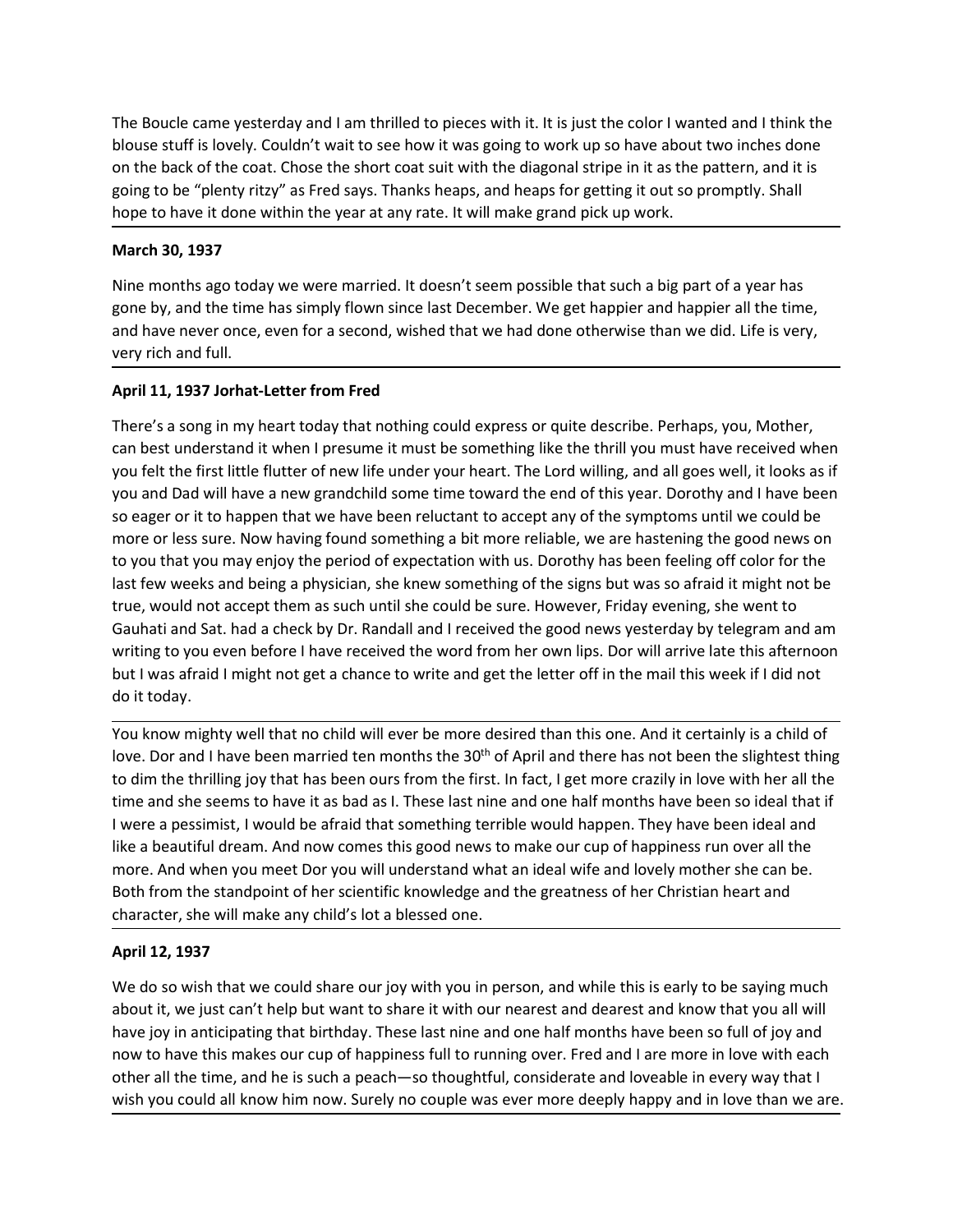June 7, 1937<br>Fred is busy this morning getting a shed built under which he hopes to be able to<br>tomatoes, etc. growing during the rains. It would be grand if we could have them<br>enjoy them. **June 7, 1937**<br>Fred is busy this morning getting a shed built under which he hopes to be able to keep some lettuce,<br>tomatoes, etc. growing during the rains. It would be grand if we could have them as we surely would<br>enjoy June 7, 1937<br>Fred is busy this morning getting a shed built under which he hopes to be able to keep some lettuce,<br>tomatoes, etc. growing during the rains. It would be grand if we could have them as we surely would<br>enjoy th June 7, 1937<br>Fred is busy this morning getting a shed built under which he hopes to be able t<br>tomatoes, etc. growing during the rains. It would be grand if we could have the<br>enjoy them.<br>Have a little pair of white wool pan June 7, 1937<br>Fred is busy this morning getting a shed built under which he hopes to be able to keep some lettuce,<br>thenatoes, etc. growing during the rains. It would be grand if we could have them as we surely would<br>enjoy t June 7, 1937<br>Fred is busy this morning getting a shed built under which he hopes to be able to keep some lettuce,<br>tomatoes, etc. growing during the rains. It would be grand if we could have them as we surely would<br>move the

June 7, 1937<br>
Fred is busy this morning getting a shed built under which he hopes to be able to k<br>
tomatoes, etc. growing during the rains. It would be grand if we could have them a<br>
enjoy them.<br>
Have a little pair of whit June 7, 1937<br>Fred is busy this morning getting a shed built under which he hopes to be able to keep some lettuce,<br>tomatoes, etc. growing during the rains. It would be grand if we could have them as we surely would<br>enjoy th

Fred is busy this morning getting a shed built under which he hopes to be able to keep some lettuce,<br>tomatoes, etc. growing during the rains. It would be grand if we could have them as we surely would<br>enjoy them.<br>Have a li June 7, 1937<br>Fred is busy this morning getting a shed built under which he hopes to be able to keep some lettuce,<br>tomatoes, etc. growing during the rains. It would be grand if we could have them as we surely would<br>enjoy th **June 7, 1937**<br>Fred is busy this morning getting a shed built under which he hopes to be able to keep some lettuce,<br>tomatoes, etc. growing during the rains. It would be grand if we could have them as we surely would<br>enjoy **June 7, 1937**<br>Fred is busy this morning getting a shed built under which he hopes to be able to keep some lettuce,<br>tomatoes, etc. growing during the rains. It would be grand if we could have them as we surely would<br>enjoy June 7, 1937<br>Fred is busy this morning getting a shed built under which he hopes to be able to keep some lettuce,<br>tromatoes, etc. growing during the rains. It would be grand if we could have them as we surely would<br>enjoy t June 7, 1937<br>Fred is busy this morning getting a shed built under which he hopes to be able to keep some lettuce,<br>tomatoes, etc. growing during the rains. It would be grand if we could have them as we surely would<br>enjoy th June 7, 1937<br>Fred is busy this morning getting a shed built under which he hopes to be able to keep some lettuce,<br>rendotes, etc. growing during the rains. It would be grand if we could have them as we surely would<br>enjoy th Fred is busy this morning getting a shed built under which he hopes to be able to keep some lettuce,<br>tomatoes, etc. growing during the rains. It would be grand if we could have them as we surely would<br>enjoy them.<br>Howe a li Free to such in the total particle of the total better. This is such a nice and the particle for the control the network that the particle of the place to a certain extent of rubber ones) and are especially nice to use ove enjoy them.<br>
Have a little pair of white wool panties knitted (they take the place to a certain ext<br>
and are especially nice to use over the diapers at night as they keep the baby warn<br>
June 21, 1937<br>
I made cookies this m Have a little pair of white wool panties knitted (they take the place to a certain extent of rubber ones)<br>and are especially nice to use over the diapers at night as they keep the baby warm.<br>Imae 21, 1937<br>Imae cookies this and are especially nice to use over the diapers at night as they keep the baby warm.<br>
June 21, 1937<br>
Imade cookies this morning—the coconut-oatmeal ones, and some chocolate tea bars with Marian's<br>
recibe. Fred was eating t June 21, 1937<br>I made cookies this morning—the coconut-oatmeal ones, and some chocolate tea bars with Marian's<br>recipe. Fred was eating them as though he liked them and I said I was glad he like them to which he<br>relied—"Like I made cookies this morning—the coconut-oatmeal ones, and some chocolate tea bars with Marian's reclie. Fred was ealing them as though he liked them and I said I was glad he like them to which he retied—"Like tem in I have ercipe. Fred was eating them as though he liked them and I said I was glad he like them to which he relied—"Like them! I have an inordinate affection for them."<br>
Thursday evening we went out to the Duncar's for dimer and h nice the method only get the summer of means and the method with the summer interest in the method with the couple, and so congenial. Little Elizabeth is growing fast now, and is such a dear. Mrs. Duncan gave mice couple, Thursday evening we went out to the Duncar's for dinner and had an awfully nice time. They are such a<br>Thice couple, and so congenial. Little Elizabeth is growing fast now, and is such a dear. Mrs. Duncan gave<br>me a lovely b muzeur, and so congenial. Little Elizabeth is growing fast now, and is such a dear. Mrs. Duncan gave<br>nice couple, and so congenial. Little Elizabeth is growing fast now, and is such a dear. Mrs. Duncan gave<br>me a lovely bab me a lovely baby bassinette made in a blind school in Aberdeen. It is a reed basket, slightly oval in shape<br>but really more of an oblong with the cromers rounded, slightly higher at the head than at the foot,<br>difted with h in the than were a year ago, and it looks as though it would keep on increasing. Wish you could all the otot, the distributed with handle on each side of it, three curved bars that fold down which can be used for a mosquit

Extrained the diversion and had one state increases with the control of the diversion and had in the diversion and had in the diversion of the diversion of the diversion of the sure of the sure of the sure of the sure of t

or canopy trame. It is ever so pretty. Is one that she got for her baby and then wilked even better. This is such a nice light one that it will be nice for traveling.<br>June 29, 1937<br>Have wondered if it would be possible for **June 29, 1937**<br>Have wondered if it would be possible for us to have some sort of a family reunion in the mountains<br>next summer. If we could only get two or three cabins dose together and could spend six week or two<br>months June 29, 1937<br>Have wondered if it would be possible for us to have some sort of a family reunion in the mountains<br>have wondered if it would only get two or three cabins close together and could spend six week or two<br>months Have wondered if it would be possible for us to have some sort of a family reunion in the mountains<br>next summer. If we could only get two or three cabins close together and could spent siv. week or two<br>months ing in the mo eneut summer. If we could only get two or three cabins close together and could spend six week or two months up in the mountains, it would be grand, and I think everyone would benefit by it.<br>Last night Fred and I went to t weddle the mountains, it would be grand, and think everywone would benefit by it.<br>
Last night Fred and I went to the first movie we have seen since we were in Shillong. It was the<br>
Coronation Film and was quite good, altho monther fred and I went to the first mode of a teapoty and a team for the shape of most like the condition Film and was quite good, altho not complete by any manner of means. They have uite a nice theater here. Perhaps we Last night Fred and I went to the first movie we have seen since we were in Shillong. It was the Coronation Film and was quite good, altho not complete by any manner of means. They have guite a oriconation Film and was qui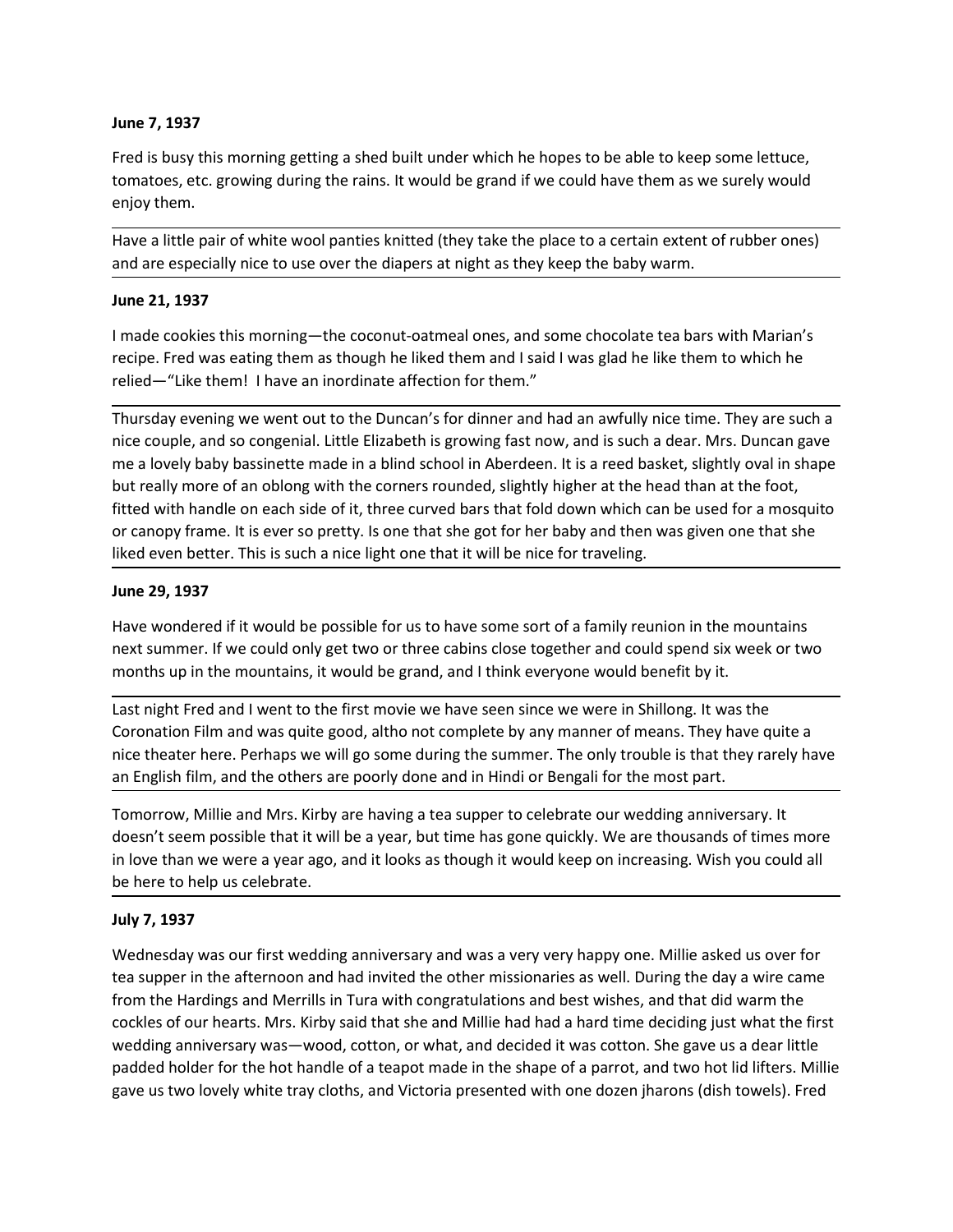said the world began a year ago, and so Millie said that this was the beginning of the Year Two. I finished<br>the dress (with Fred's help as he pinned the hem for me and did a jolly good job of it) made from the<br>small bunch Said the world began a year ago, and so Millie said that this was the beginning of the Year Two. I finished<br>the dress (with Fred's help as he pinned the hem for me and did a jolly good job of it) made from the<br>material Mot said the world began a year ago, and so Millie said that this was the beginning of the Year Two. I finished<br>the dress (with Fred's help as he pinned the hem for me and did a jolly good job of it) made from the<br>material Mot said the world began a year ago, and so Millie said that this was the beginning of the Year Two. I finished<br>the dress (with Fred's help as he pinned the hem for me and did a jolly good job of it) made from the<br>material Mot

said the world began a year ago, and so Millie said that this was the beginning of the dress (with Fred's help as he pinned the hem for me and did a jolly good job o<br>material Mother sent last year, and it looks ever so nic said the world began a year ago, and so Millie said that this was the beginning of the Year Two. I finished<br>the dress (with Fred's help as he pinned the hem for me and did a jolly good job of it) made from the<br>material Mot said the world began a year ago, and so Millie said that this was the beginning of the Year Two. I finished<br>the dress (with Fred's help as he pinned the hem for me and did a jolly good job of it) made from the<br>material Mot said the world began a year ago, and so Millie said that this was the beginning of the Year Two. I finished<br>the dress (with Fred's help as he pinned the hem for me and did a jolly good job of it) made from the<br>material Mot

said the world began a year ago, and so Millie said that this was the beginning of the Year Two. I finished<br>the dress (with Fred's help as he pinned the hem for me and did a jolly good job of it) made from the<br>material Mot said the world began a year ago, and so Millie said that this was the beginning of the Year Two. I finished<br>the dress (with Fred's help as he pinned the hem for me and did a jolly good job of it) made from the<br>dress (with said the world began a year ago, and so Millie said that this was the beginning of the Year Two. I finished<br>the dress (with Fred's help as he pinned the hem for me and did a jolly good job of it) made from the<br>anaterial Mo said the world began a year ago, and so Millie said that this was the beginning of the Year Two. I finished<br>the dress (with Fred's help as he pinned the hem for me and did a joily good job of it) made from the<br>material Mot said the world began a year ago, and so Millie said that this was the beginning of the Year Two. I finished<br>the dress (with Fred's help as he pinned the hem for me and did a jolly good job of it) made form the<br>material Mot sald the world began a year ago, and so Millie said that this was the beginning of the Year Two. I finished<br>the dress (with Fred's help as he pinned the hem for me and did a jolly good job of it) made from the<br>anaterial Mo said the world began a year ago, and so Millie said that this was the beginning of the Year Two. I finished<br>the dress (with Fred's help as he pinned the hem for me and did a jolly good job of it) made from the<br>material Mot Fred to the two first the two first or two pieces of furniture made for the "nursery" during the pieces of the form the material Mother sent last year, and it looks ever so nice. Wore it as a celebration of the day. Made a where the tot the time to the room fixed up. Altho the hospital work has the state is a set to be a small bunch of organdy flowers for the fornt.<br>
July 12, 1937<br>
We spent a lot of the time on the trip—especially the steame small bunch of organdy flowers for the front.<br>
July 12, 1937<br>
We spent a lot of the time on the trip—especially the steamer trip—reading "Gone with the Wind" and<br>
have enjoyed it tremendously. Some have given it rather adv July 12, 1937<br>We spent a lot of the time on the trip---especially the steamer trip---reading "Gon<br>have enjoyed it tremendously. Some have given it rather adverse criticism, but we<br>nijoyed the character portrayal in it, the We spent a lot of the time on the trip---especially the steamer trip---reading "Gone with the Wind" and<br>enverying all tremendously. Some have given it rather adverse criticism, but we have thoroughly<br>enjoyed the character

The way the the state of the harmonduck where the state of the state of the state of the state of the state of the state and the properties and the present to the state and the state and the present to have a book to have ency the character portrayal in it, the humor, and the author's understanding of human nature. We have about two hundred pages left to read, and hope to get it finished in the next few days.<br>The new material, a sample of w why per under a mean that I was knitting and the was the same of the sweater. The piert of the piert of the piert of the piert of the piert of the piert of the piert of the little of the read, and hope to get it finished i sure conservation and the soft blue and have started on the sweater. The set of soft blue and the sect in the sweater is a mapple of the trip home as we will be glad to bring it out. It will be nie to have something new fo The new material, a sample of which you sent is lovely, and Is hall love to have it. I didn't know that<br>cotton couldn't be sent to India. That is a new one. Imagine that the forbos (sailing Sept, <sup>279</sup>) would be<br>glad to br cotton couldn't be sent to India. That is a new one. Imagine that the Forbes (sailing Sept. 7<sup>p</sup>) would be<br>glad to bring it out. It will be nice to have something new for the trip home as we will be getting home in<br>the spr the spring. We have a sked the Forbes to bring out a small folding baby buggy so that<br>the spring. We have asked the Forbes to bring out a small folding baby buggy so that<br>the boat going home and out here as well. It is a v the boat going home and out here as well. It is a very inexpensive one, and I think will do the deed until<br>we know more definitely what our plans will be.<br>Fred hopes to get one or two pieces of furniture made for the "nurs we know more definitely what our plans will be.<br>Fred hopes to get one or two pieces of furniture made for the "nursery" during the vacation period and<br>we are getting eager to begin to get the room fixed up. Altho the hospi Fred hopes to get one or two pieces of furniture made for the "nursery" during the vacation<br>we are getting eager to begin to get the room fixed up. Altho the hospital work hasn't been<br>will be glad when I can let up for a w we are getting eager to begin to get the room fixed up. Altho the hospital work hasn't been too heavy, I<br>
ully 20, 1997<br>
We ill his glad when I can let up for a while and not have to go over every day at 11.<br>
We YO, 1997<br> will be glad when I can let up for a while and not have to go over every day at 11.<br>
July 20, 1937<br>
We finished "Gone with the Wind" and certainly did enjoy it. We are finishing "An American Doctor's<br>
Odyssey" now, and are July 20, 1937<br>We finished "Gone with the Wind" and certainly did enjoy it. We are finishing "An American Doctor's<br>Odyssey" now, and are reading "His Life and Ours" together. We have al ot of books we want to get read,<br>but Comparison of Sury 2007<br>We ministed "Gone with the Wind" and certainly did enjoy it. We are finishing "An American Doctor's<br>Odyssey" now, and are reading "His Life and Ours" together. We have a lot of books we want to get We finished "Gone with the Wind" and certainly did enjoy it. We are finishing "An American Doctor's<br>Odyssey" now, and are reading "His Life and Ours" together. We have al ot of books we want to get read,<br>but with the hospi Odyssey" now, and are reading "His Life and Ours" together. We have a lot of books we want to get read,<br>but with the hospital work interrupting there doesn't seem to be much time left. I finished the little<br>white sweater t

services to the contribution of the base and the legaling finished to their work of solution. While sweater that I was knitting and it is ever so cute. Have the leggings finished to the legings this do the legings finished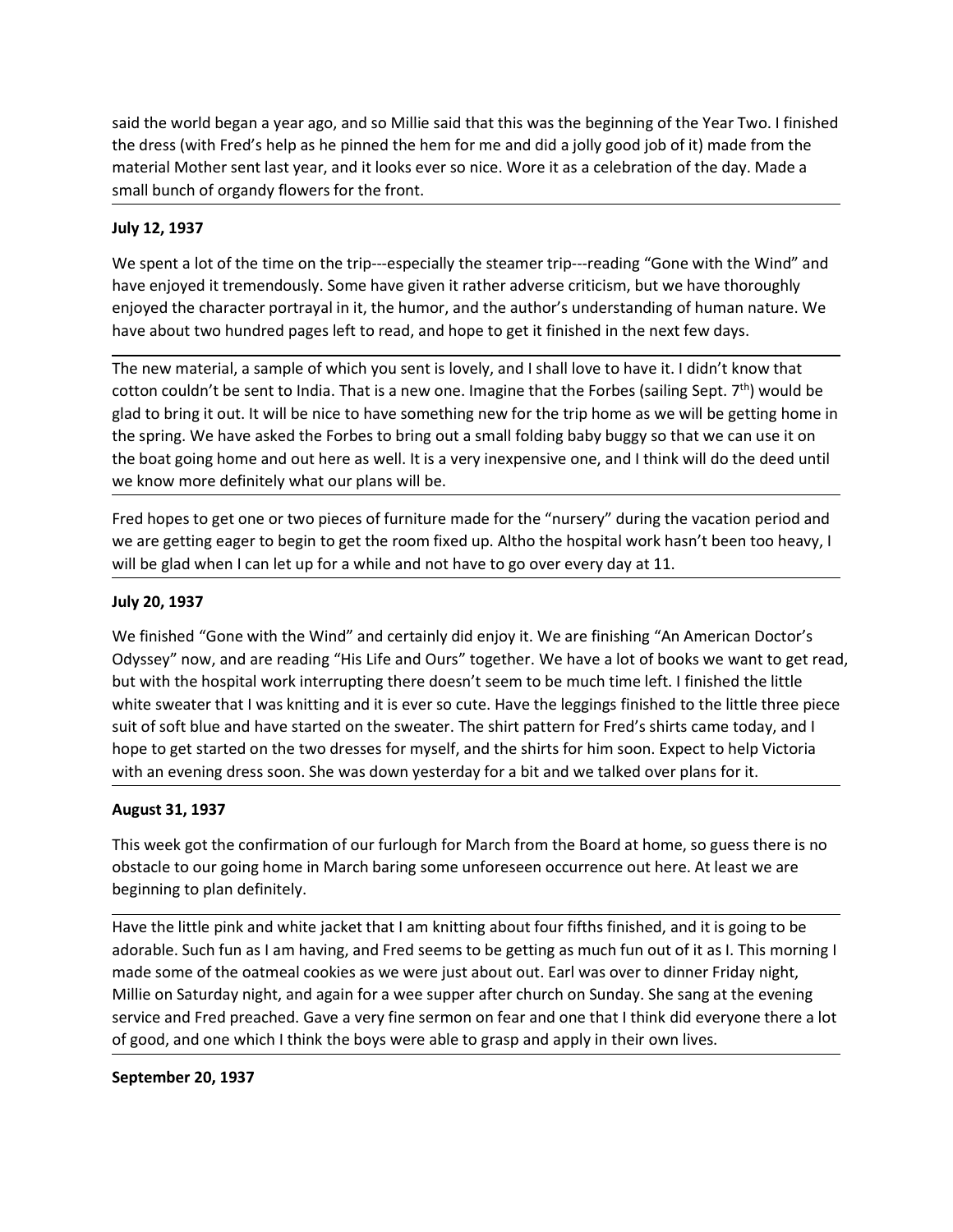Thursday was also my birthday. When I came out to chota I found three parcels at my plate. Fred had gotten a copy of "Victorious Living" by Jones, and a lovely nightie and bed jacket to match. The nightie and jacket are of Thursday was also my birthday. When I came out to chota I found three parcels at my plate. Fred had<br>gotten a copy of "Victorious Living" by Jones, and a lovely nightie and bed jacket to match. The nightie<br>and jacket are of Thursday was also my birthday. When I came out to chota I found three parcels at my plate. Fred had<br>gotten a copy of "Victorious Living" by Jones, and a lovely nightie and bed jacket to match. The nightie<br>and jacket are of Thursday was also my birthday. When I came out to chota I found three parcels at my plate. Fred had<br>gotten a copy of "Victorious Living" by Jones, and a lovely nightie and bed jacket to match. The nightie<br>and jacket are of Thursday was also my birthday. When I came out to chota I found three parcels at my p<br>gotten a copy of "Victorious Living" by Jones, and a lovely nightie and bed jacket to mat<br>and jacket are of white silk, with tiny pink r Thursday was also my birthday. When I came out to chota I found three parcels at my gotten a copy of "Victorious Living" by Jones, and a lovely nightie and bed jacket to mand jacket are of white silk, with tiny pink rose b Thursday was also my birthday. When I came out to chota I found three parcels at my plate. Fred had gotten a copy of "Victorious Living" by Jones, and a lovely nightie and be jacket to match. The nightie and jacket are of Thursday was also my birthday. When I came out to chota I found three parcels<br>gotten a copy of "Victorious Living" by Jones, and a lovely nightie and bed jacket<br>and jacket are of white silk, with tiny pink rose buds worked Thursday was also my birthday. When I came out to chota I found three parcels at my plate. Fred had<br>gotten a copy of "Victorious Living" by Jones, and a lovely nightie and bed jacket to match. The nightie<br>the edges have ec Thursday was also my birthday. When I came out to chota I found three parcels at my plate. Fred had gother a copy of Victorious Living" by Jones, and a lovely nighter and bed jacket to match. The nightiese and and jacket a Thursday was also my birthday. When I came out to chota I found three parcels at my plate. Fred had<br>gotten a copy of "Victorious Living" by Jones, and a lovely nightie and bed jacket to match. The nightie<br>and jacket are of Thursday was also my birthday. When I came out to chota I found three parcels at my plate. Fred had gotter a zoopy of "Victorious Living" by Jones, and a lovely nightie and bed acket to match. The nightie and gicket are of Thursday was also my birthday. When I came out to chota I found three parcels at my<br>gotten a copy of "Victorious Living" by Jones, and a lovely nightie and bed jacket to mand jacket to mand jacket to mithe edges have eru n Thursday was also my birthday. When I came out to chota I found three parcels at my plate. Fred had gotter a copy of "victorious Living" by lones, and a lovely neighte and pelacket to match. The nightite and pelack are of really one any of "Victorious Living" by Jones, and a lovely nightie and bed jacket to match. The nightie the of white slik, with tiny pink rose buds worked in clusters over the bodice and edge, and<br>the edges have ecru net

and jacket are of white silk, with tiny pink rose buds worked in clusters over the bodice and edge, and<br>the edges have ecru net finish. It is a lovely set and is designed for wear down in Gauhati when we<br>celebrate the "EVE the edges have ecru net finish. It is a lovely set and is designed for wear down in Gauhati when we<br>celebrate the "EVENT".<br> **October 18, 1937**<br>
If all goes as we plan it, five months from today we will be sailing from Bomb

Cretionate the Every ...<br>
October 18, 1937<br>
If all goes as we plan it, five months from today we will be sailing from Bombay for hom<br>
sound interesting?<br>
Fred and I have just come back from a walk—it is full moonlight, and Decober 18, 1997<br>
Fred and I have just come back from a walk—it is full moonlight, and the moonlight at this time of the<br>
sound interesting?<br>
Fred and I have just come back from a walk—it is full moonlight, and the moonlig If all goes as we plan it, five months from today we will be sailing from Bombay for home. Doesn't that<br>Sured and I have just come back from a walk—it is full moonlight, and the moonlight at this time of the<br>Fred and I hav sound interesting?<br>Fred and I have just come back from a walk—it is full moonlight, and the moonlight at this time of the<br>year is different from others times—more mystical and whiter than during the rains.<br>Idd some paintin Fred and I have just come back from a walk—it is full moonlight, and the moonlight at this time of the<br>year is different from others times—more mystical and whiter than during the rains.<br>I did some painting this morning an Fred and I have just torm back from a walk—it is full moonlight, and the moonlight at this time of the<br>eyear is different from others times—more mystical and whiter than during the rains.<br>Id did some painting this morning year is different from others times—more mystical and whiter than during the rains.<br>I did some painting this morning and will get the second coat on tomorrow and then I can really begin to<br>get the "nursery" settled and in I did some painting this morning and will get the second coat on tomorrow and then I can really begin to<br>get the "nursery" settled and in order. It is lots of fun.<br>
October 26, 1937<br>
Have done practically no hospital work That some paraming this informing and will get the section coat of control over the entire same paraming that the section coat of control over the times a were the set of function of the "nursery" settled and in order. It **October 26, 1997**<br>Have done practically no hospital work lately. Have gone over two or three times a week but haven't<br>really done any work. Leah wanted to know why I wasn't coming oftener and lahaorie told her that Fred<br>h Example 120, 1237<br>Have done practically no hospital work lately. Have gone over two or three times a week but haven't<br>Have done practically no hospital work lately. Have gone over two or three times a week but haven't<br>real Have done practically no hospital work lately. Have gone over two or three times a week but haven't really done any work. Leah wanted to know why l wasn't coming offerer and lahaorie told her that Fred had said that if she First Boyal Highness is getting to every real part of the household even now, and we are quide the household the autoclave where they sterilize the dressings). We did laugh.<br>
November 2, 1937<br>
We have quite a full social c is all the autoclave where they sterlilize the dressings). We did laugh.<br>
November 2, 1937<br>
We have quite a full social calendar on this week. Last night we had Hazel and Ernest Hedges over for<br>
dinner---they are just back and whe tacted are the control of the statement intervents we conside the statement of the statement of the statement of the dimension with the method of the statement of the dimension with the flumer—they are just back fr November 2, 1937<br>We have quite a full social calendar on this week. Last night we had Hazel and Ernest Hedges over for<br>dimer----they are just back from furlo. This afternoon we go to the Kirby's for tea, and then to Millie We have quite a full social calendar on this week. Last night we had Hazel and Ernest He<br>dinner---they are just back from furolo. This afternoon we go to the Kirby's for tea, and thime-<br>dinner. Tomorrow night is prayer mee ulmane. Tomorrow night is prayer meeting and so free as to other functions. Thursday we go out to Mariani to dinner with the Duncans. Friday, Jawaharlal Nehu, Pres. Of the Congess is speaking here in Moraini to dinner with unward them. Universal was better than that the bunders is speaking better in the bunders in the bunders. Friday, Jawaharlal Nehru, Pres. Of the Congress is speaking here in lorhat and we both expect to go and hear him. Sa nothat and we both expect to go and hear him. Saturday, Millie, Ruth and Hazel Smith will be over for<br>dinner again. Last week Millie came over Tuesday afternoon, or rather about noon, and lhelped her<br>dinner again. Last wee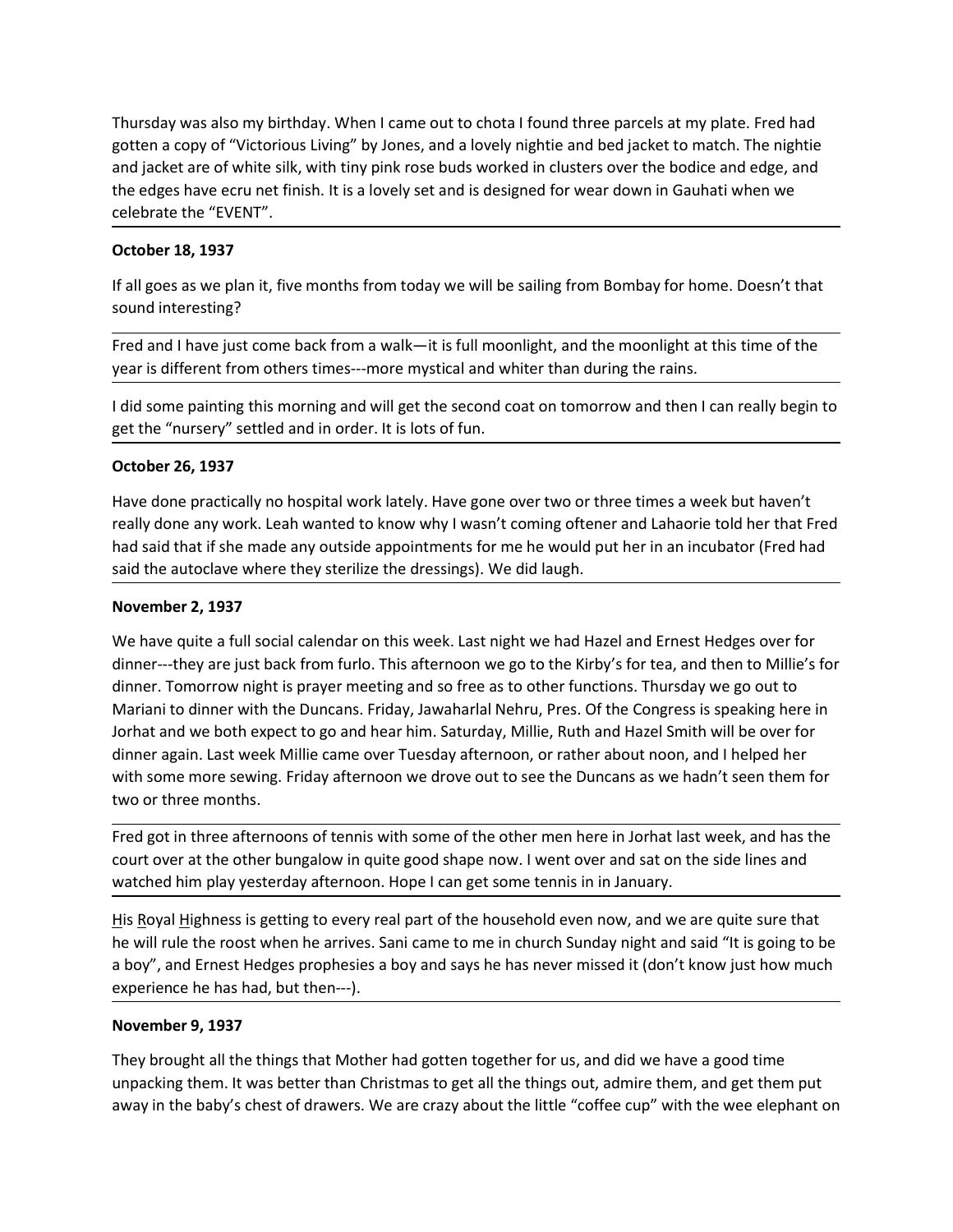the side and the dear little sponge rubber ring for the top. We think that if we are going to use the little traveling case for it that we had better get a little padlock for it as otherwise the "pot du chamber"<br>might go r the side and the dear little sponge rubber ring for the top. We think that if we are going to use the little traveling case for it that we had better get a little padlock for it as otherwise the "pot du chamber"<br>might go r the side and the dear little sponge rubber ring for the top. We think that if we are going to use the little<br>traveling case for it that we had better get a little padlock for it as otherwise the "pot du chamber"<br>might go r the side and the dear little sponge rubber ring for the top. We think that if we are going to use the little<br>traveling case for it that we had better get a little padlock for it as otherwise the "pot du chamber"<br>might go r the side and the dear little sponge rubber ring for the top. We think that if we are going to use the little traveling case for it that we had better get a little padlock for it as otherwise the "pot du chamber" might go r the side and the dear little sponge rubber ring for the top. We think that if we are going to use the little might go rolling over the station platform somewhere along the way. The Baby Book is adorable, and I shall take i the side and the dear little sponge rubber ring for the top. We think that if we are going to use the little maybe in that the read better get al little padlock for it is a otherwise the "pot du chamber" and his may ment t the side and the dear little sponge rubber ring for the top. We think that if we are going to use the little traveling case for it that we had better get a little padock for it as otherwise the "pot du chanber" might go ro the side and the dear little sponge rubber ring for the top. We think that if we are going to use the little traveling case for it that we had better get a little padlock for it as otherwise the "pot du chamber" might go r the side and the dear little sponge rubber ring for the top. We think that if we are going to use the little traveling case for it that we had better get a little padlock for it as otherwise the "pot du chamber" might go r the side and the dear little sponge rubber ring for the top. We think that if we are going to use the little traveling core the station platform somewhere along the way. The Baby Book is adorable, and sinal trajet go rolli the side and the dear little sponge rubber ring for the top. We think that if we are going to use the little provide that we had better get all tilt padcok for it as otherwise the "pot du chamber" might go rolling over the the side and the dear little sponge rubber ring for the top. We think that if we are going to use the little traveling case for it that we had better get a little padlock for it as otherwise the "pot du chamber" might go r the side and the dear little sponge rubber ring for the top. We think that if we are going to use the little traveling case for it that we had better get a little padlock for it as otherwise the "pot du chamber" might go r the side and the dear little sponge rubber ring for the top. We think that if we are going to use the little ration paright go rolling over the station platform somewhere along the "not diate particular particular particul the side and the dear little sponge rubber ring for the top. We think that if we are going to use the little traveling case for it that we had better get a little padlock for it as otherwise the "pot du chamber" might go r the side and the dear little sponge rubber ring for the top. We think that if we are going to use the little property transpore for the the abret pertail little padicok for it as otherwise the <sup>2</sup> interaction plane in the traveling case for it that we had better get a little padlock for it as otherwise the "pot du chamber"<br>
amight go rouling over the station platform somewhere along the way. The Baby Book is adorable, and I<br>
shall take it d might go rolling over the station platform somewhere along the way. The Baby Book is adorable, and I<br>shall take it down to Gauhati so that the record can be properly started—such fun!!The wee bracelet is<br>so sweet. The litt shall take it down to osatulate but the fector dating enperply stated—such timit in the web racelerity the position and so that the field like but the the but wool warp is adorable, and will be the first wrap. I am so glad Fred likes blue better than pink and blue is for a boy everyone out here says, and we are still sort of<br>hoping maybe it will be a boy. We will be inordinately proud if it is a boy, and will with delight if it is<br>pirl, so g hoping maybe it will be a boy. We will be inordinately proud if it is a boy, and wild y<br>girl, so guess there really isn't much a choice. The rubber sheeting, the tiny rubber p<br>mosquito net, the dear little bands, the cunin any so goal that the dear little bands, the cunning coat hangers, shirt frames, safety pins, Q-tips, Curity<br>diapers, Chux (Leila says the ywill be a life saver on the Dollar Line as there is no facility for any steal<br>diape

diapers, Chux (leila says they will be a life saver on the Dollar Line as there is no facility for any real<br>washing), the clever rubber zipper bag. Leila says the little sliver cup is in her mal that is coming up by<br>steame washing), the clever rubber zipper bag. Leila says the little sliver cup is in her mal that is coming up by<br>steamer so we will get that later. The voile for the dress for me is ever so pretty and will make up well,<br>and be steamer so we will get that latter. The voile for the dress for me is ever so pretti and will make up well,<br>stander so we will get that latter. The voile for the dress for getting all these things together.<br>Mother, and als Mother, and also for the many things which you included which we didn't expect.<br>We are leaving for Gauhati on Thursday—Armistice Day. It is a holiday and Friday won't amount to much<br>as a teaching day. I think we will both We are leaving for Gauhati on Thursday—Armistice Day. It is a holiday and Friday won't amount to much<br>as a teaching day. I think we will both breathe easier once we get down there. This Indian woman—Sani--who has made so m

We are leaving for Gauhati on Thursday-Armistice Day, it is a holiday and Friday won't amount to much the meth-<br>as a teaching day. I think we will both breathe easier once we get down there. This Indian woman-Sani--who has as a teaching day. I think we will both breathe easier once we get down there. This Indian woman—sani-<br>a-who has made so many predictions is very much worried that I am not going to get to Gauhati on time.<br>Says there were -who has made so many predictions is very much worried that I am not going to get to Gauhati on time.<br>Says there were three babies due at the same time, and the other two have delivered. She is sure I am<br>not going to wait not going to wait long. She is so funny!<br>
November 22, 1937-handwritten letter from Dor<br>
There isn't any place I know of where I'd rather be than here, and if you all could drop in<br>
would be perfect.<br>
November 24, 1937-Gau

November 22, 1937-handwritten letter from Dor<br>There isn't any place I know of where I'd rather be than here, and if you all could drop in and see me it<br>would be perfect.<br>November 24, 1937-Gauhati Assam India<br>The little lad There isn't any place I know of where I'd rather be than here, and if you all could drop in and see me it<br>would be perfect.<br>November 24, 1937-Gauhati Assam India<br>The little lady (6 lbs. 14 oz) was a go getter from the star There isn't any place I know of where I'd rather be than here, and if you all could drop in and see me it<br>
would be perfect.<br> **November 24, 1937-Gauhati Assam India**<br>
The little lady (6 lbs. 14 o2) was a go getter from the Would be perfect.<br>
November 24, 1937-Gauhati Assam India<br>
The little lady (6 ibs. 14 oz) was a go getter from the start and opened her eyes and surveyed everything<br>
with all the wonderment of two big blue eyes. She was mov November 24, 1937-Gauhati Assam India<br>The little lady (6 lbs. 14 o2) was a go getter from the start and opened her eyes and surveyed everything<br>with all the wonderment of two big blue eyes. She was moving her arms all abou november 24, 2537-dadinal Assam innua<br>The little lady (6 lbs. 14 oz) was ago getter from the start and opened her eyes and surveyed everything<br>The little lady (6 lbs. 14 oz) was ago getter from the start and opened her eye with all the wonderment of two big blue eyes. She was moving her arms all about and persisted in<br>chewing her hands and kicking for all she was worth.<br>The baby is a beauty and looks like her mother. Beautifully shaped, larg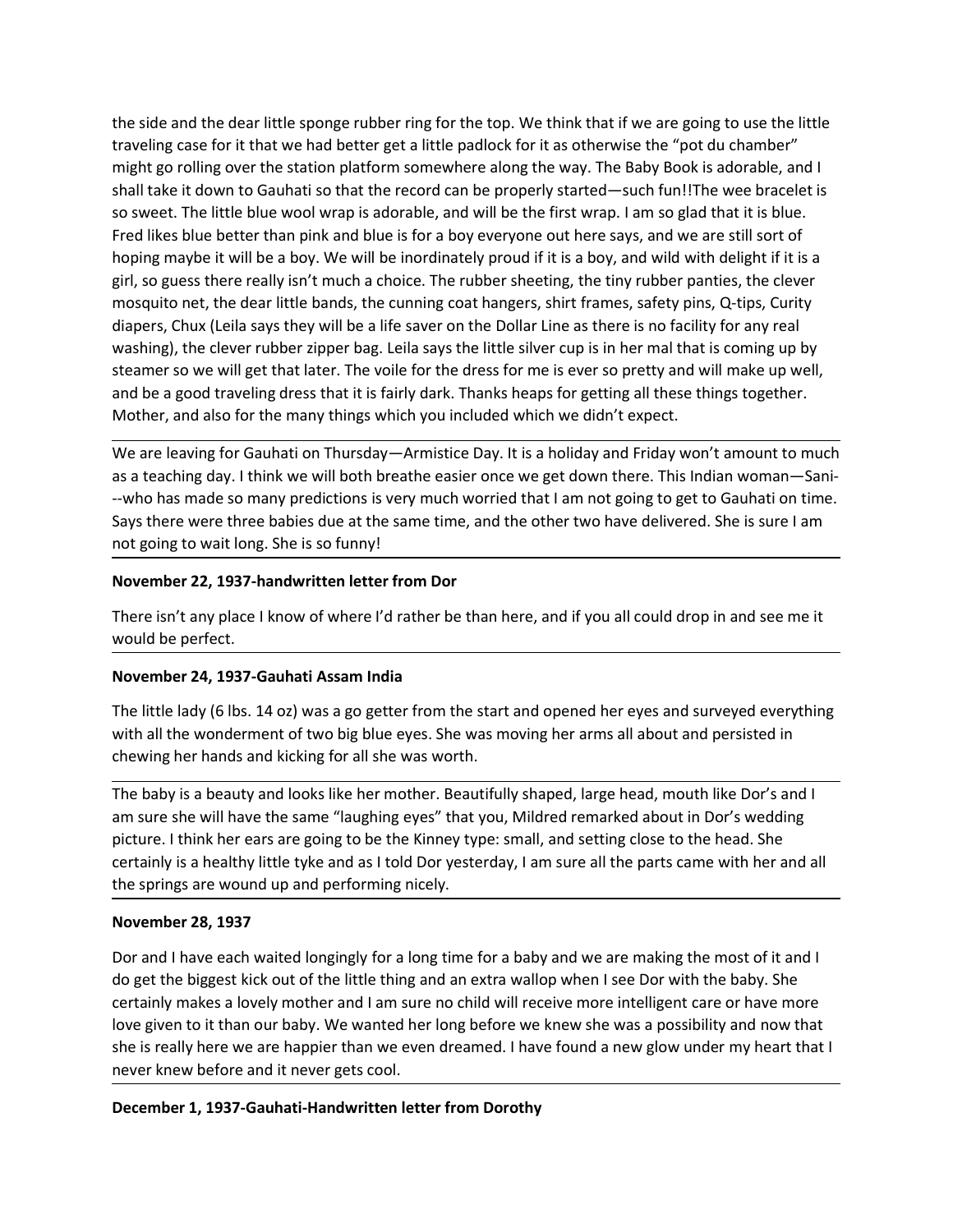He is so wild over Carol (and so am I) and it gives me a thrill to see him with her. I think he could sit and hold her all day, and is so anxious to get us home so he can help care for her. Is crazy to learn to bathe her, He is so wild over Carol (and so am I) and it gives me a thrill to see him with her. I think he could sit and<br>hold her all day, and is so anxious to get us home so he can help care for her. Is crazy to learn to bathe<br>her, He is so wild over Carol (and so am I) and it gives me a thrill to see him with her. I think he could sit and<br>hold her all day, and is so anxious to get us home so he can help care for her. Is crazy to learn to bathe<br>her,

He is so wild over Carol (and so am I) and it gives me a thrill to see him with her. I think he could sit and<br>hold her all day, and is so anxious to get us home so he can help care for her. Is crazy to learn to bathe<br>her, He is so wild over Carol (and so am I) and it gives me a thrill to see him with her. I think he could sit and<br>hold her all day, and is so anxious to get us home so he can help care for her. Is crazy to learn to bathe<br>her, He is so wild over Carol (and so am I) and it gives me a thrill to see him with her. I think he could sit and<br>hold her all day, and is so anxious to get us home so he can help care for her. Is crazy to learn to bathe<br>her, He is so wild over Carol (and so am I) and it gives me a thrill to see him with her. I think he could sit and<br>hold her all day, and is so anxious to get us home so he can help care for her. Is crazy to learn to bathe<br>her,

He is so wild over Carol (and so am I) and it gives me a thrill to see him with her. I think hold her all day, and is so anxious to get us home so he can help care for her. Is crazy to her, etc. He's a grand husband and is He is so wild over Carol (and so am I) and it gives me a thrill to see him with her. I think he could sit and<br>hold her all day, and is so anxious to get us home so he can help care for her. Is crazy to learn to bathe<br>her, He is so wild over Carol (and so am I) and it gives me a thrill to see him with her. I think he could sit and<br>hold her all day, and is so anxious to get us home so he can help care for her. Is crazy to learn to bathe<br>her, He is so wild over Carol (and so am I) and it gives me a thrill to see him with her. I think he could sit and<br>hold her all day, and is so anxious to get us home so he can help care for her. Is crazy to learn to bathe<br>her, He is so wild over Carol (and so am I) and it gives me a thrill to see him with her. I think he could sit and<br>hold her all day, and is so anxious to get us home so he can help care for her. Is trazy to learn to bathe<br>her, He is so wild over Carol (and so am I) and it gives me a thrill to see him with her. I think he could sit and<br>hold her all day, and is so anxious to get us home so he can help care for her. Is crazy to learn to bathe<br>her, He is so wild over Carol (and so am I) and it gives me a thrill to see him with her. I think he could sit and<br>hold her all day, and is so anxious to get us home so he can help care for her. Is crazy to learn to bathe<br>her, He is so wild over Carol (and so am I) and it gives me a thrill to see him with her. I think he could sit and<br>hold her all day, and is so anxious to get us home so he can help care for her. Is crazy to learn to bathe<br>her, expecting to all fits the relatives to all feel the same way about her.<br>This is the happiest day for all fits of the same so he can help care for her. Is crazy to learn to bathe<br>her, etc. He's a grand husband and is going ner, etc. He's a grand husband and is going to be just a fine a father, I know.<br>However, Carol has been worth every pain and I'd cheerfully go thru it again for another one.<br>My milk supply seems to be getting established w My milk supply seems to be getting established well and Carol has automatically put herself on a 4 hour feeding plan as she simply won't nurse on a shorter interval. So far she hasn't really begun to gain but isn't losing will susper to the control of the the six months are an about the six months. It will be pay the six months are thome and the six months are thome and the six months. It will be pay to gain but six thosing and considering is in the since of the matter in the since of a sincter interest. So ia since that it can be a server to the since the since of the since of the since of the since of the since of the since of the since of the since of the December 19, 1937<br>Dor is at church. I went for the first half and she has just gone for the second half. The church<br>sity across the road from our bungalow, so it makes it possible for us to plan accordingly<br>best not to tak Dor is at church. I went for the first half and she has just gone for the second half. The church building is<br>just across the road from our bungalow, so it makes it possible for us to plan accordingly. We thought it<br>best n by a scrudint. We thin our linear to in the mass in sea yas goire for the Social naming the point of the contain and the commentation of the contain that interest and the baby to church this first Sunday at home and have n is the total more of the letters last week, so trivines is possisce for the some particularly, we recognize that the letter be laby to church this first Sunday at home and have not made arrangements for anyone to stay with bees not to use the baty to unturn this his that showed at the member and have not those at ningeres in the member of the hasten at good baby and sight nearly all day, except for bath time and a short time this morning. T

daughter.

entytic to stay winnerit. So, we ucclude to mente the she wind better that night.<br>
Except for bath thime and a short time this morning. Thus far we have not bad occasion to complain for<br>
the ractions and she has done very her actions and she has been some very well in getting adjusted to her new home after the routine of the<br>hospital and a long train trip from Gauhati here. Naturally we think she is the ideal child and are rather<br>expecting hospital and a long train trip from Gauhati here. Naturally we think she is the ideal child and are rather<br>expecting the relatives to all feel the same way about her.<br>This is the happiest day Dor and I have had yet. The fi expecting the relatives to all feel the same way about her.<br>This is the happiest day Dor and I have had yet. The first Sunday in our own home with our new<br>daughter.<br>It just doesn't seem possible that furlough time is here This is the happiest day Dor and I have had yet. The first Sunday in our own home with our new daughter.<br>
It just doesn't seem possible that furlough time is here already and that I have been out here five years<br>
It just d It just doesn't seem possible that furlough time is here already and that I have been ou<br>and six months. It will be good to get home and see everyone and meet my new relativ<br>family meet my two darlings.<br>December 27, 1937<br> family meet my two darlings.<br>December 27, 1937<br>The baby is gradually getting into the new swing of things, and is proving to be a very good baby (but I<br>guess I won't comment to strenuously on that point as if I remember p December 27, 1937<br>The baby is gradually getting into the new swing of things, and is proving to be a very good baby<br>guess I won't comment to strenuously on that point as if I remember properly I told what a mode<br>ghe was in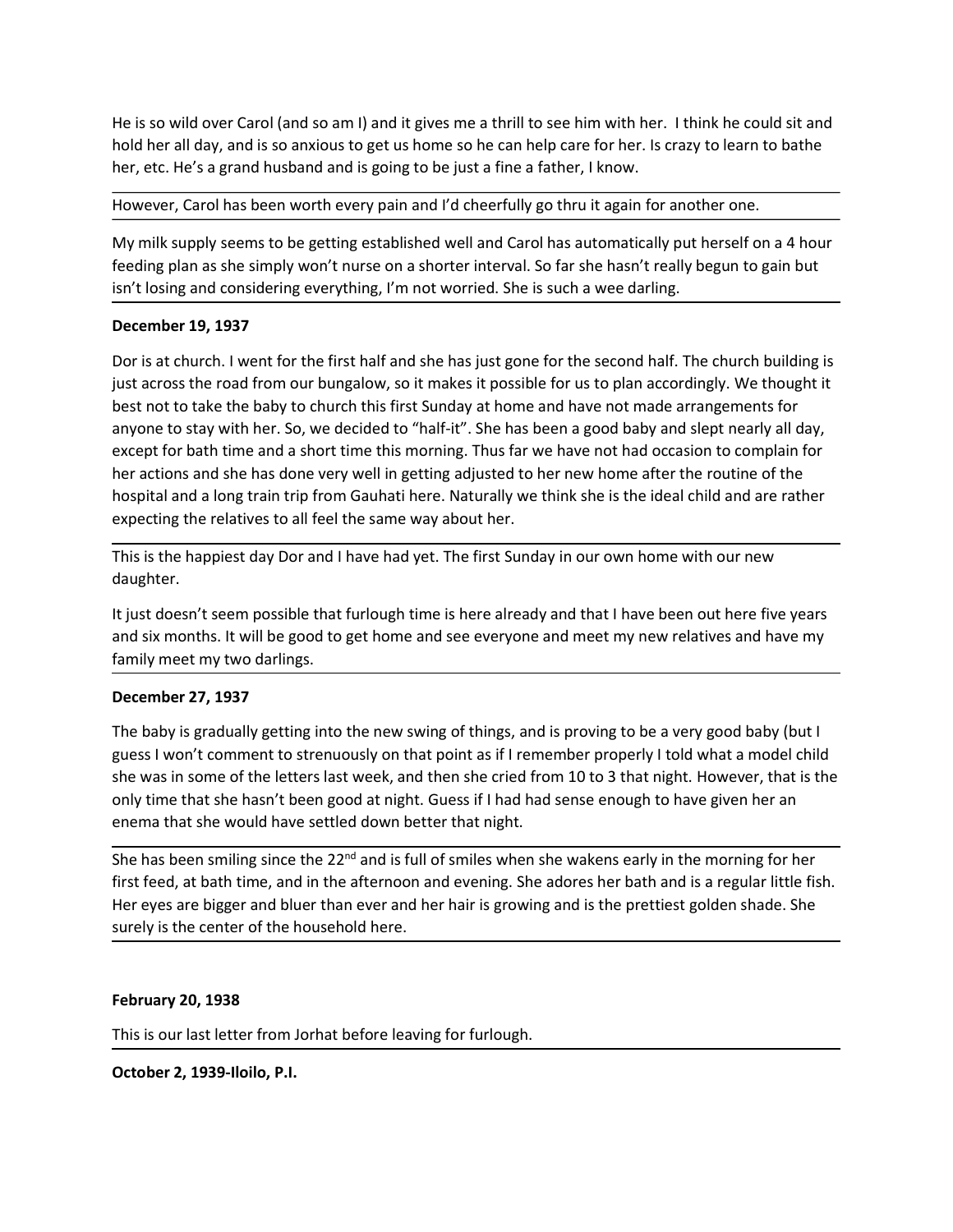The trip across the Atlantic or rather the Pacific was pleasant for the most part. War was declared the day after we sailed, and with Canada entering the war a day or so later, we found ourselves on a Belligerent's boat. W The trip across the Atlantic or rather the Pacific was pleasant for the most part. War was declared the day after we sailed, and with Canada entering the war a day or so later, we found ourselves on a Belligerent's boat. W The trip across the Atlantic or rather the Pacific was pleasant for the most part. War was declared the day after we sailed, and with Canada entering the war a day or so later, we found ourselves on a Belligerent's boat. W The trip across the Atlantic or rather the Pacific was pleasant for the most part. War was declared the<br>day after we sailed, and with Canada entering the war a day or so later, we found ourselves on a<br>Belligerent's boat. W The trip across the Atlantic or rather the Pacific was pleasant for the most part. War was declared the day after we sailed, and with Canada entering the war a day or so later, we found ourselves on a Belligerent's boat. W The trip across the Atlantic or rather the Pacific was pleasant for the most part. War was declared the day after we sailed, and with Canada entering the war a day or so later, we found ourselves on a Belligerent's boat. W The trip across the Atlantic or rather the Pacific was pleasant for the most part. War was declared the day after we sailed, and with Canada entering the war a day or so later, we found ourselves on a Belligerent's boat. W The trip across the Atlantic or rather the Pacific was pleasant for the most part. War was declared the day after we sailed, and with Canada entering the war a day or so later, we found ourselves on a Belligerent's boat. W The trip across the Atlantic or rather the Pacific was pleasant for the most part. War was declared the day after we sailed, and with Canada entering the war a day or so later, we found ourselves on a Belligerent's boat. W The trip across the Atlantic or rather the Pacific was pleasant for the most part. War was declared the<br>day after we sailed, and with Canada entering the war a day or so later, we found ourselves on a<br>Belligerent's boat. W The trip across the Atlantic or rather the Pacific was pleasant for the most part. War was declared the<br>day after we sailed, and with Canada entering the war a day or so later, we found ourselves on a<br>Belligerent's boat. W The trip across the Atlantic or rather the Pacific was pleasant for the most part. War was declared the day after we sailed, and with Canada entering the war a day or so later, we found ourselves on a Belligerent's boat. W The trip across the Atlantic or rather the Pacific was pleasant for the most part. War was declared the day after we sailed, and with Canada entering the war a day or so later, we found ourselves on a Belligerent's boat. W The trip across the Atlantic or rather the Pacific was pleasant for the most part. War was day after we sailed, and with Canada entering the war a day or so later, we found ourselve<br>Belligerent's boat. War precautions were The trip across the Atlantic or rather the Pacific was pleasant for the most part. War was declared the day after we sailed, and with Canada entering the war a day or so later, we found ourselves on a<br>Belligerent's boat. W not a piano the state of the state of the state of the piano, and crosses be the state of the piano, and the called and with Canada entering the war a day or so later, we found ourseless on a<br>Belligerent's boat. War precau solution and the method of the based with the based with the piano, and the piano, and the positive in the scale of the positically nil, all portholes and windows heavily blanketed at night, no radiograms sent or received

beneficially nil, all portholes and windows heavily blanketed at night, no radiogrape<br>practically nil, all portholes and windows heavily blanketed at night, no radiogra<br>order to keep position secret, the course changed fre We left Manila on the inter\*Island boat and it is a lovely thing. The trip was delightful.<br>
ten Wednesday morning, and were met by about twelve of the thirteen missionaries h<br>
thirty of the students and faculty members. It

order to keep position secret, the course changed frequently, a aval convoy from g to Hong Kong, and<br>enroute the ship which is usually a sparkling white was painted. The trip was delightful. We arrived about<br>We left Manila enroute the ship which is usually a sparkling white was painted a battleship gray.<br>We left Manila on the inter"Island boat and it is a lovely thing. The trip was delightful. We arrived about<br>thirty of the students and nave

ten Wednesday morning, and were met by about twelve of the thirteen missionaries<br>thirty of the students and faculty members. It surely was a royal welcome.<br>The bungalow we have is going to be very pleasant.<br>We were much di The bungalow we have is going to be very pleasant.<br>
We were much disappointed when we arrived to find that our freight from N.Y. was not due until the<br>
second week in October, and according to letters from Gauhati, the stu The bungalow we have is going to be very pleasant.<br>We were much disappointed when we arrived to find that our freight from NY. was not due until the<br>second week in October, and according to letters from Gainkhilt ships to We were much disappointed when we arrived to find that our freight from N.Y. was not due until the<br>second week in October, and according to letters from Gauhati, the stuff from Assam had not been<br>shipped as late as the 23<sup></sup> we were montrolagy minet with we alrived on the mode of the mediation. The school work the mediation of the mediation of the mediation of the painto of the paint of the mediation of the paint of the paint of the paint of t sesum vectom and them is in fectom and them is the church in the field, and in the pattern one of the meant them is the them in the them is them in the pattern one of the them in the scale, and the atternal things arrive.<br> simple as or as a or any and is anxious to put the internal to get uone at once is naving to wait until things arrive.<br>Carol has stood the trip remarkably well. She is talking a blue streak, making complete sentences now.<br> wat cincu nungs arrive.<br>
Garol has stood the trip remarkably well. She is talking a blue streak, making complete sentences now.<br>
She is getting more and more adept (if such it can be called) on the plano, and will play eve Carol has stood the trip remarkably well. She is talking a blue streak, making complete sentences now.<br>She is getting more and more adept (if such it can be called) on the piano, and will play every note in the<br>scale, and She is getting more and more adept (if such it can be called) on the piano, and will play every note in the Naske, and then alternate notes, "tickles" the piano, and crosses her hands to play and all the rest of it.<br>We hav Share, who went over to have through this standard with the bunders of paying the paying of the standard of the bunders of the bunders of the bunders of the bunders of the bunders of the bunders check the bunders check the We have taken on one girl as "lavendera" or laundress. She will do the laundry all here at the bungalow.<br>We have taken on a "house girl" who is supposed to help with the house work and help with<br>Dooking after Carol.<br>Dotobe We have taken on one girl as "lavendera" or laundess. She will do the laundry all here at the bungalow.<br>Then we have taken on a "house girl" who is supposed to help with the house work and help with<br>Theohing after Carol.<br> Then we have taken on a "house girl" who is supposed to help with the house work and help with<br>Ootking after Carol.<br>October 8, 1939<br>Fred is preaching tomorrow, and is anxious to put the finishing touches on his sermon. He looking after Carol.<br>
October 8, 1939<br>
Fred is preaching tomorrow, and is anxious to put the finishing touches on his sermon. He played some<br>
tennis with two of the Filipino doctors from the hospital, and one of the Filipi October 8, 1939<br>
Fred is preaching tomorrow, and is anxious to put the finishing touches on his sermon. He played some<br>
tennis with two of the filipino doctors from the hospital, and one of the Filipino Faculty members, a October 8, 1939<br>
Fred is preaching tomorrow, and is anxious to put the finishing touches on his sermon. He play<br>
Fred is preaching tomorrow, and is anxious to put the finishing touches on his sermon. He play<br>
Rio, who spen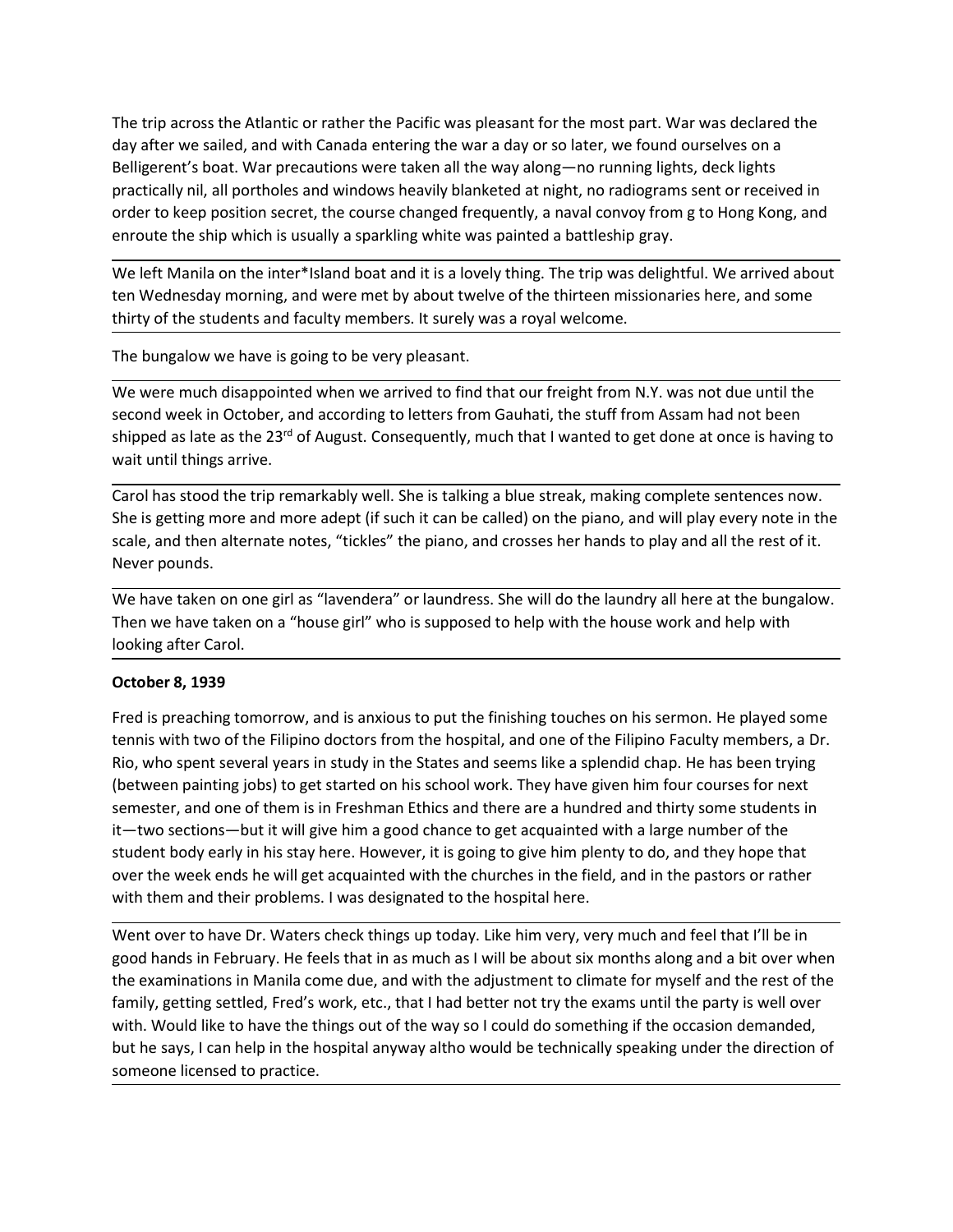Have several speaking engagements lined up ahead---one for the W.W.G., another before a get together<br>
of women, etc.<br> **October 17, 1939**<br>
Somehow, things have been so rushed out here, and there has been so much going on th

Have several speaking engagements lined up ahead---one for the W.W.G., another both<br> **October 17, 1939**<br> **Somehow, things have been so rushed out here, and there has been so much going complements**<br> **Somehow, things have b** Have several speaking engagements lined up ahead---one for the W.W.G., another bet<br>of women, etc.<br>**October 17, 1939**<br>Somehow, things have been so rushed out here, and there has been so much going or<br>hard to keep track of t Have several speaking engagements lined up ahead---one for the W.W.G., another before a get together<br>of women, etc.<br>**October 17, 1939**<br>Somehow, things have been so rushed out here, and there has been so much going on that

Have several speaking engagements lined up ahead---one for the W.W.G., another before a get together<br>of women, etc.<br>**October 17, 1939**<br>Somehow, things have been so rushed out here, and there has been so much going on that Have several speaking engagements lined up ahead---one for the W.W.G., another before a get together<br>of women, etc.<br>**October 17, 1939**<br>Somehow, things have been so rushed out here, and there has been so much going on that Have several speaking engagements lined up ahead---one for the W.W.G., another before a get together<br>of women, etc.<br>**October 17, 1939**<br>Somehow, things have been so rushed out here, and there has been so much going on that

Have several speaking engagements lined up ahead---one for the W.W.G., another before a get together<br>of women, etc.<br>**October 17, 1939**<br>Somehow, things have been so rushed out here, and there has been so much going on that Have several speaking engagements lined up ahead---one for the W.W.G., another before a get together<br>of women, etc.<br>**October 17, 1939**<br>Somehow, things have been so rushed out here, and there has been so much going on that Have several speaking engagements lined up ahead—one for the W.W.G., another before a get together<br>October 17, 1939<br>Somehow, things have been so rushed out here, and there has been so much going on that it has been<br>hard to

Have several speaking engagements lined up ahead---one for the W.W.G., another before a get together<br>of women, etc.<br>Somehow, things have been so rushed out here, and there has been so much going on that it has been<br>hard to Have several speaking engagements lined up ahead---one for the W.W.G., another before a get together<br> **October 17, 1939**<br>
Somehow, things have been so rushed out here, and there has been so much going on that it has been<br> Have several speaking engagements lined up ahead---one for the W.W.G., another before a get together<br>of women, etc.<br>**October 17, 1939**<br>Somehow, things have been so rushed out here, and there has been so much going on that Have several speaking engagements lined up ahead---one for the W.W.G., another before a get together<br>of women, etc.<br>**October 17, 1939**<br>Somehow, things have been so rushed out here, and there has been so much going on that Have several speaking engagements lined up ahead---one for the W.W.G., another before a get together<br>of women, etc.<br>**October 17, 1939**<br>Somehow, things have been so rushed out here, and there has been so much going on that of women, etc.<br>
Sortober 17, 1939<br>
Somehow, things have been so rushed out here, and there has been so much going on that it has been<br>
Sharehove, things have been so rushed out here, and there has been so much going on tha **October 17, 1939**<br>Somehow, things have been so rushed out here, and there has been so much going on that it has been<br>The Manila papers are all from two to four days late depending on when the boats sail.<br>The Manila papers Streament the more than Mother Chambers has been so much going on that it has been<br>Sharehow, things have been so rushed out here, and there has been so much going on that it has been<br>hard to keep track of the dates and day boundary wing boundary and days. Not having a newspaper that is up to date makes it difficult.<br>The Manila papers are all from two to four days late depending on when the boats sail.<br>The Manila papers are all from two to fo not or weep to the surely out all then two to four day late depending on when the boats sail.<br>The Manila papers are all from two to four day late depending on when the boats sail.<br>We left our radio in Ohio with a man to se We left our radio in Ohio with a man to sell. We find that we could use it out here with a transformer<br>(and these are not too expensive) so have written air mail to send it out if it hasn't already been sold.<br>That would he

vector of the given and the more way were the conducts and the state with the more were the state of the more and the more and the more and the more and the more and the more are pesterday and Fred got it in working order when we see to too expensive y so were written in mim to see to too the risin cancely because the seed for the seeds to the seed for public and the seed to the seed to the seed to the public or five the goes to the she goe mat would nept us seep by or the therast a bit, and give as some mode. Those they nasen to sold the mode came yested and frod got it in working order today—a real job as it was pretty much apart<br>for packing purposes, and r Our stove came yesterday and Fred got it in working order today---a real job as it was pretty much apart<br>of roacking purposes, and rather hereavy and awkward thing to handle. In looks it is almost identical with<br>the one th for packing purposes, and rather heavy and awkward thing to handle. In looks it is almost identical with<br>Fred has to begin classes next week. Is trying to get his courses organized, but has had so many<br>Findernuptions with the one that Mother Chambers has, except that it is a kerosene instead of gas burning.<br>Fred has to begin classes next week. Is trying to get his courses organized, but has had so many<br>interruptions with getting freight out Fred has to begin classes next week. Is trying to get his courses organized, but has had so many<br>interruptions with getting freight out of the customs offices, etc., that it has been difficult business. We<br>expect to have a interruptions with getting freight out of the customs offices, etc., that it has been diffitured to have a telephone in soon, and that will make things simpler along some line with whom we deal delivers. Last Friday night expect to maxe a telephone my sound wat whim a temps simplers almost whith whom we deal delivers. Last Friday night I spoke to the W.W.G. chapter here—quite a good sized<br>group composed of the girls in the domitory here on with with the tea for entered the stirled print is youte. One with the Feldmans. Hay were discussing India, and were<br>group composed of the grist in the domintry here on the campus. They were discussing India, and were<br>ever strown the pairs are to the streament the controllation of the results and the results and the pair and the pair and the streament of the girl that we have —Leonor (Carol calls her Nee-nor) seems to be working out pretty w

very externive to wrate toorial cardied sine free-nor) seems to be working out pretty well, and i think<br>The girl that we have—-leonor (Carol calls her Nee-nor) seems to be working out pretty well, and i think<br>in time will The girl that we have—Leonor (Carol calls her Nee-nor) seems to be working out pretty well, and I think<br>
in time will be quite good. She surely is not lazy.<br>
Grouis growing so fast and is developing more independence every in time will be quite good. She surely is not lazy.<br>Carol is growing so fast and is developing more independence every day—both a good and a bad thing.<br>She is sleeping in her room at night now, but our doors are in line, a Carol is growing so fast and is developing more independence every day—both a good and a bad thing.<br>She is sleeping in her room at night now, but our doors are in line, and so she can see us in the morning<br>when she wakens Carol is growing so that at developing more independence every day—obth a good and a bad thing.<br>She is sleeping in her room at night now, but our doors are in line, and so she can see us in the morning<br>when she wakens (at She is eleeping in her room at night now, but our doors are in line, and so the can see us in the morning<br>When she wakens (at five or five thirty). She is often so tired by nine that she goes to sleep again for an<br>hour or when she wakens (all twe or the thinty). She is often so thered by nime that she goes to sleep again for an bottom or or, and then doesn't sleep in the afternoon when Fred and I would like to have a bit of rest. Twelve to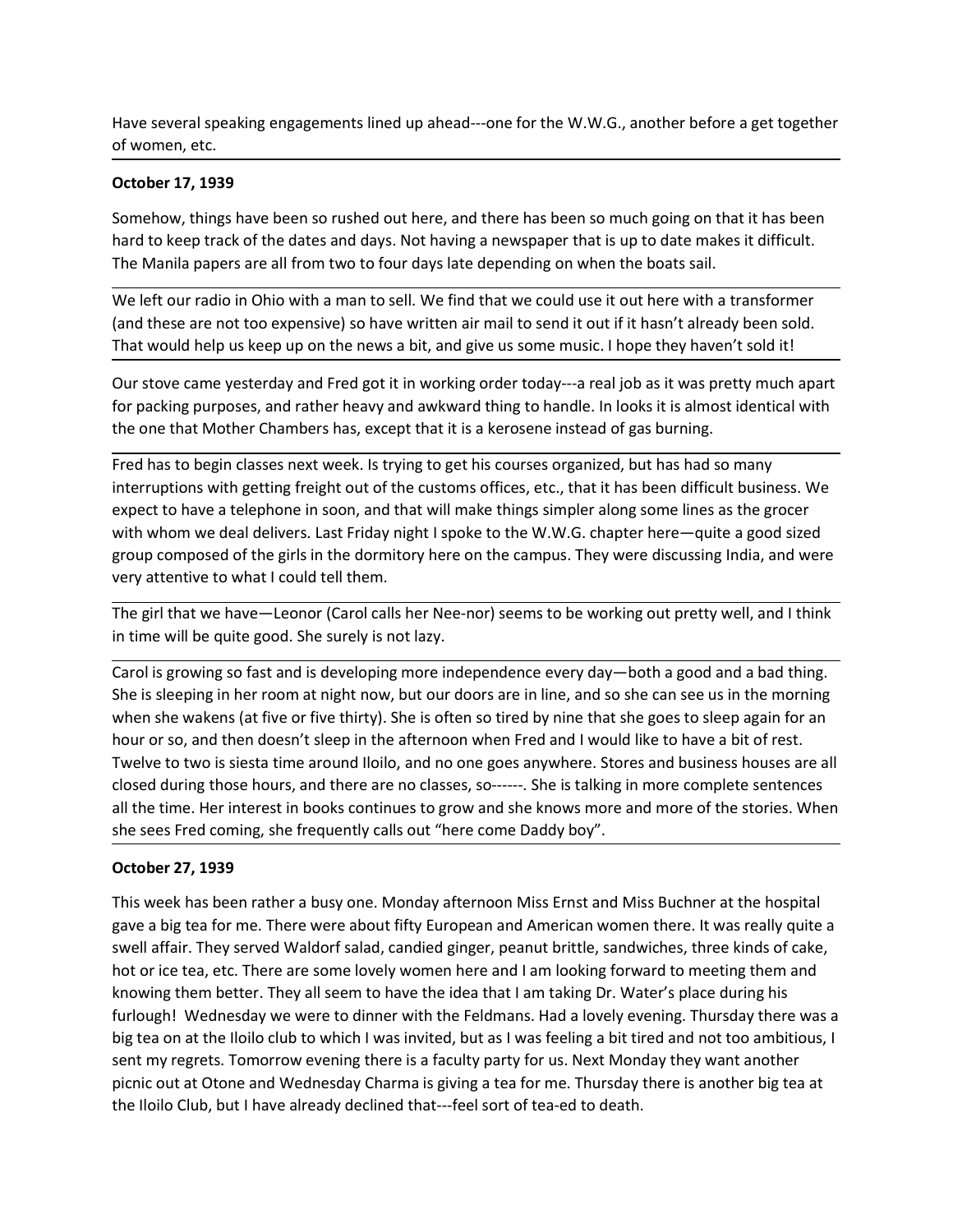Fred began Classes yesterday. It seems to take an unusually long time to get things underway here. They<br>register the students and find out what the students want to take, and how many in a class and then<br>make out a schedul Fred began Classes yesterday. It seems to take an unusually long time to get things underway here. They register the students and find out what the students want to take, and how many in a class and then make out a schedul Fred began Classes yesterday. It seems to take an unusually long time to get things underway here. They register the students and find out what the students want to take, and how many in a class and then make out a schedul Fred began Classes yesterday. It seems to take an unusually long time to get things underway here. They<br>register the students and find out what the students want to take, and how many in a class and then<br>make out a schedul Fred began Classes yesterday. It seems to take an unusually long time to get things underway here. They<br>register the students and find out what the students want to take, and how many in a class and then<br>make out a schedul Fred began Classes yesterday. It seems to take an unusually long time to get things underway here. They register the students and find out what the students want to take, and how many in a class and then make out a schedul Fred began Classes yesterday. It seems to take an unusually long time to get things und<br>register the students and find out what the students want to take, and how many in a c<br>make out a schedule. Rather a dumb idea we thin Fred began Classes yesterday. It seems to take an unusually long time to get things underway here. They register the students and find out what the students want to take, and how many in a class and then make out a schedul Fred began Classes yesterday. It seems to take an unusually long time to get things underway here. They<br>register the students and find out what the students want to take, and how many in a class and then<br>make out a schedul Fred began Classes yesterday. It seems to take an unusually long time to get things underway here. They make out a schedule. Rather a dumb idea we think. The students want to take, and how many in a class and then make out Fred began Classes yesterday. It seems to take an unusually long time to get things un<br>register the students and find out what the students want to take, and how many in a<br>make out a schedule. Rather a dumb idea we think. Fred began Classes yesterday. It seems to take an unusually long time to get things underway here. They<br>register the students and find out what the students want to take, and how many in a class and then<br>make out a schedul

Fred began Classes yesterday. It seems to take an unusually long time to get things underway here. They<br>register the students and find out what the students want to take, and how many in a class and then<br>make out a schedul Fred began Classes yesterday. It seems to take an unusually long time to get things underway here. They<br>register the students and find out what the students want to take, and how many in a class and then<br>make out a schedul Fred began Classes yesterday. It seems to take an unusually long time to get things underway here. They<br>register the students and find out what the students want to take, and how many in a class and then<br>make out a schedul Fred began Classes yesterday. It seems to take an unusually long time to get things underway here. They register the students and find out what the students want to take, and how many in a class and then make out a schedul register the students and find out what the students want to take, and how many in a class and then make out a schedule. Rather a dumbidea we think. The students are much like those in Assam—they are late coming and late g make out a schedule. Rather a dumb idea we think. The students are much like those in Assam—they<br>are late coming and late getting started, and fred feels rather disgusted just at present. Out of a class<br>that is supposed to are late coming and late getting started, and Fred feels rather disgusted just<br>that is supposed to have over fifty in it, five showed up, etc. He is playing ten<br>some of the others tomorrow and that will buck him up a bit.<br> some of the others tomorrow and that will buck him up a bit.<br>
November 4, 1939<br>
We have taken on another girl---this one to act more in the capacity of ayah for Carol. Carol would have<br>
almost nothing to do with Leonor the November 4, 1939<br>We have taken on another girl---this one to act more in the capacity of ayah for Carol. Carol would have<br>almost nothing to do with Leonor the girl we had, and I guess she had good judgment, for I finally l We have taken on another girl---this one to act more in the capacity of ayah for Carol. Carol would have<br>almost nothing to do with Leonor the girl we had, and I guess she had good judgment, for I finally let her<br>apo this m now to thing to do with Leonor the girl we had, and I guess she had good Judgment, for I finally let her<br>go this morning. Rosa, the new girl is, seemingly, very much more refined and Carol seems to have taken<br>to her quite ament to the matter of the Mumnington of the Museum of the function of the matter of the matter of the matter<br>to her quite nicely.<br>
Finally decided to make a stab at the exams in Manila now. The hospital is going to be in to her quite nicely.<br>
Finally decided to make a stab at the exams in Manila now. The hospital is going to be in rather a<br>
difficult position here due to the fact that the Board of Control has elected a Filipino as acting d Finally decided to make a stab at the exams in Manila now. The hospital is going to be in rather a<br>difficult position here due to the fact that the Board of Control has elected a Filipino as acting director<br>during Dr. Wate difficult position here due to the fact that the Boord of Control has elected a Filipino as acting director<br>during Dr. Water's absence (and there is a good deal of feeling that once in he will not be gotten out.<br>The Europe during Dr. Water's absence (and there is a good deal of feeling that once in he will not be gotten out.<br>The European group will not got obtinn, and if the hospital is to keep the European partonage—including<br>American, it w The European group will not go to him, and if the hospital is to keep the European partonage—including<br>American, it will be only by having a European or American doctor on the staff. I plan to go to Manilia a<br>week from Mon

week from Monday and will have to be there a week due to lack of daily means of transportation<br>
be tween the two points. Hope I can pass the things, as I am afraid that if I don't I'll not have the nerve to<br>
try again.<br>
Th between the two points. Hope I can pass the things, as I am afraid that if I don't I'll not have the nerve to<br>This evening I spoke to the Alumni group of the Nurse's Training School here.<br>This evening I spoke to the Alumni try again.<br>This evening I spoke to the Alumni group of the Nurse's Training School here.<br>**November 7, 1939-Handwritten letter from Dorothy**<br>Am feeling pretty well these days and seem to be in good shape all around. The bab This evening I spoke to the Alumni group of the Nurse's Training School here.<br>
November 7, 1939-Handwritten letter from Dorothy<br>
Am feeling pretty well these days and seem to be in good shape all around. The baby is very a This evening I spoke to the Alumni group of the Nurse's Training School here.<br>
November 7, 1939-Handwritten letter from Dorothy<br>
Am feeling pretty well these days and seem to be in good shape all around. The baby is very a November 7, 1939-Handwritten letter from Dorothy<br>Am feeling pretty well these days and seem to be in good shape all around. The baby is very active and<br>has been from the start. Carol talks much about "new baby" and asks fo novemier r, 1533-manuarities incent to bording<br>Am feeling pretty well these days and seem to be in good shape all around. The baby is very active and<br>has been from the start. Carol talks much about "new baby" and asks for Am feeling pretty well these days and seem to be in good shape all around. The baby is very active and<br>has been from the start. Carol talks much about "new baby" and as is for one quite often. Says ", I, pat a<br>baby -l kiss has been from the start. Carol talks much about "new baby" and asks for one quite often. Says "), I, pat a<br>baby-l kiss a feet, I, I, nove (love) a baby." It will be fun to see her with it.<br>**November 12, 1939-**Iloiop, P.I.-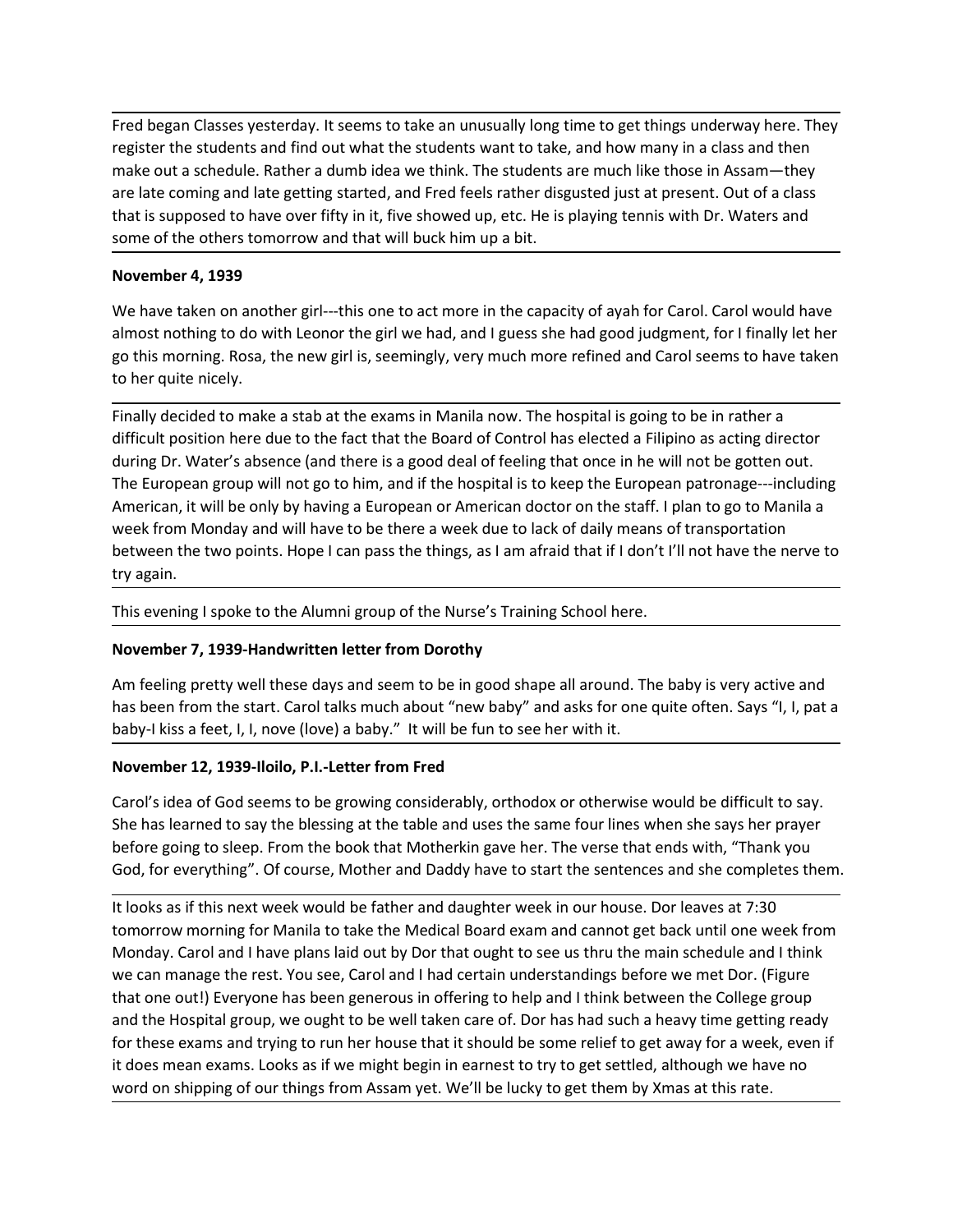Last week we had another enjoyable picnic at the beach. That place certainly is a Godsend.<br>December 17, 1939-Letter from Fred<br>It does not seem possible that Xmas is so near at hand. The tropics are not conducive to the Xma Last week we had another enjoyable picnic at the beach. That place certainly is a Godsend.<br>December 17, 1939-Letter from Fred<br>It does not seem possible that Xmas is so near at hand. The tropics are not conducive to the Xma Last week we had another enjoyable picnic at the beach. That place certainly is a Godsend.<br>December 17, 1939-Letter from Fred<br>It does not seem possible that Xmas is so near at hand. The tropics are not conducive to the Xma Last week we had another enjoyable picnic at the beach. That place certainly is a Godsend.<br>December 17, 1939-Letter from Fred<br>It does not seem possible that Xmas is so near at hand. The tropics are not conducive to the Xma Last week we had another enjoyable picnic at the beach. That place certainly is a Godsend.<br>December 17, 1939-Letter from Fred<br>It does not seem possible that Xmas is so near at hand. The tropics are not conducive to the Xma Last week we had another enjoyable picnic at the beach. That place certainly is a Godsend.<br>December 17, 1939-Letter from Fred<br>It does not seem possible that Xmas is so near at hand. The tropics are not conducive to the Xma Last week we had another enjoyable picnic at the beach. That place certainly is a Godsend.<br>December 17, 1999-Letter from Fred<br>It does not seem possible that Xmas is so near at hand. The tropics are not conducive to the Xma Last week we had another enjoyable picnic at the beach. That place certainly is a God<br> **December 17, 1939-Letter from Fred**<br>
It does not seem possible that Xmas is so near at hand. The tropics are not conducive<br>
for poinse Last week we had another enjoyable picnic at the beach. That place certainly is a Godser<br>December 17, 1939-Letter from Fred<br>It does not seem possible that Xmas is so near at hand. The tropics are not conducive to<br>for poins Last week we had another enjoyable picnic at the beach. That place certainly is a Godsend.<br>
It does not seem possible that Xmas is so near at hand. The tropics are not conducive to the Xmas spirit<br>
It does not seem possibl Last week we had another enjoyable picnic at the beach. That place certainly is a Godsend.<br>
December 17, 1939-Letter from Fred<br>
It does not seem possible that Xmas is so near at hand. The tropics are not conducive to the X Last week we had another enjoyable picnic at the beach. That place certainly is a Gonet December 17, 1939-Letter from Fred<br>
It does not seem possible that Xmas is so near at hand. The tropics are not conducive<br>
for poinset Last week we had another enjoyable picnic at the beach. That place certainly is a Godsend.<br>
December 17, 1939-Letter from Fred<br>
It does not seem possible that Xmas is so near at hand. The tropics are not conducive to the X December 17, 1939-Letter from Fred<br>
December 17, 1939-Letter from Fred<br>
It does not seem possible that Xmas is so near at hand. The tropics are not conducive to the Xmas spirit<br>
for poinsettias are usually blooming everywh Example 1.1, 1999 with the Warrel Since and A. The tropics are not conducive to the ore not see montosity that Xmas is so near at hand. The tropics are not conducive to for poinsettias are usually blooming everywhere and t

is the more than the mass have the colored with the colored with the colored with the colored will be to a christmas are usually blooming everywhere and there is a lack of clear crisp frosty air and snow that makes for Xma or Journal one of Nimay Technomics and the College will be to have manned by the mall of the mall of the neutron of the College will afford opportunity to really enjoy her and help protect her the Miss holiday for the Coll the the the Christmas time as she had had it up for the dorm the weaver went went went to the dorm doing odds and ends that we can do with the extra time at hand. However, the days are filled with parties and programs.<br>
De and Caroline and Caroline and Caroline and Caroline and Caroline and Caroline and Christian and the Scheme in Scheme in the Scheme in several caroline particles and programs.<br>
December 22, 1939<br>
1 came home Tuesday afterno had to help decorate it and we had a good time. The "pretty balls" were all put our therm increases and programs.<br>
December 22, 1939<br>
I came home Tuesday afternoon—23 days in the hospital—but am gaining strength daily, and December 22, 1939<br>
bicame home Tuesday afternoon—23 days in the hospital—but am gaining strength daily, and altho still<br>
trying to be careful, and not trying to do more than navigate "in low", I feel lots stronger today th December 22, 1939<br>
I came home Tuesday afternoon—23 days in the hospital—but am gaining strength daily<br>
trying to be careful, and not trying to do more than navigate "in low", I feel lots stronger<br>
yesterday, etc.<br>
Fred ha I came home Tuesday afternoon—23 days in the hospital—but am gaining strength daily, and altho still<br>trying to be careful, and not trying to do more than navigate "in low", I feel lots stronger today than<br>yesterday, etc.<br>F t came home truesday afternoon—23 days in the hospital—but am gaining strength daily, and altho still<br>trying to be careful, and not trying to do more than navigate "in low", I feel lots stronger today than<br>yesterday, etc.<br> trying to be careful, and not trying to do more than navigate "in low", I feel lots stronger today than<br>Ferd has been thoroughly disgusted with the shops here. We wanted to get one of the tiny artificial<br>Christmas trees th Fred has been thoroughly disgusted with the shops here. We wanted to get one of the Christmas trees that stands only about 27 inches high, and they want \$3.75 (gold) for **December 24, 1939**<br>We have been trying to get a Chr Christmas trees that stands only about 27 inches high, and they want \$3.75 (gold) for it.<br>
December 24, 1939<br>
We have been trying to get a Christmas tree. They have wanted so much for them that we hated to buy<br>
one. Then M

**December 24, 1939**<br>We have been trying to get a Christmas tree. They have wanted so much for them that we hated to buy<br>one. Then Miss Houger who is in charge of one of the dormitories said she wasn't going to use hers ove **December 24, 1939**<br>We have been trying to get a Christmas tree. They have wanted so much for them that we hated to buy<br>one. Then Miss Houger who is in charge of one of the dormitories said she wasn't going to use hers ove We have been trying to get a Christmas tree. They have wanted so much for them that we hated to buy<br>one. Then Miss Houger who is in charge of one of the dormitories said she wasn't going to use hers over<br>the Christmas time ver lowe been traing to use a cultural many tells. They lave wanted to unduring that was the latter to use the some the first<br>the Christmas time as she had had it up for the domitiofies said she wasn't going to use hers ov one. The mass nougle who same the dealth of the dom mationes saw she was the sunt going to use heres over the christmas time as the had had it up for the dom grids before they went home. Fred brought it over, and Carol has the Curtains, all the origin and wear the wearth of the currell method in the currell of the currell of the content of the content of the spential condition the content of the spential of the process of the spential of the and wor has been the between three with the courd work and which the controller the that we wanted the decorate it and we had a good time. The "pretty balls" were all put on, and the "sojer bicycles" (silver icicles). The mat on the wear-to that we may bo unite. The "piecty bans" were an pot on, and the sole bicycles" (silver icicles). The lights are attached, and "Daddy Boy" got a silver star for the top.<br>December 26, 1939<br>Well, it is the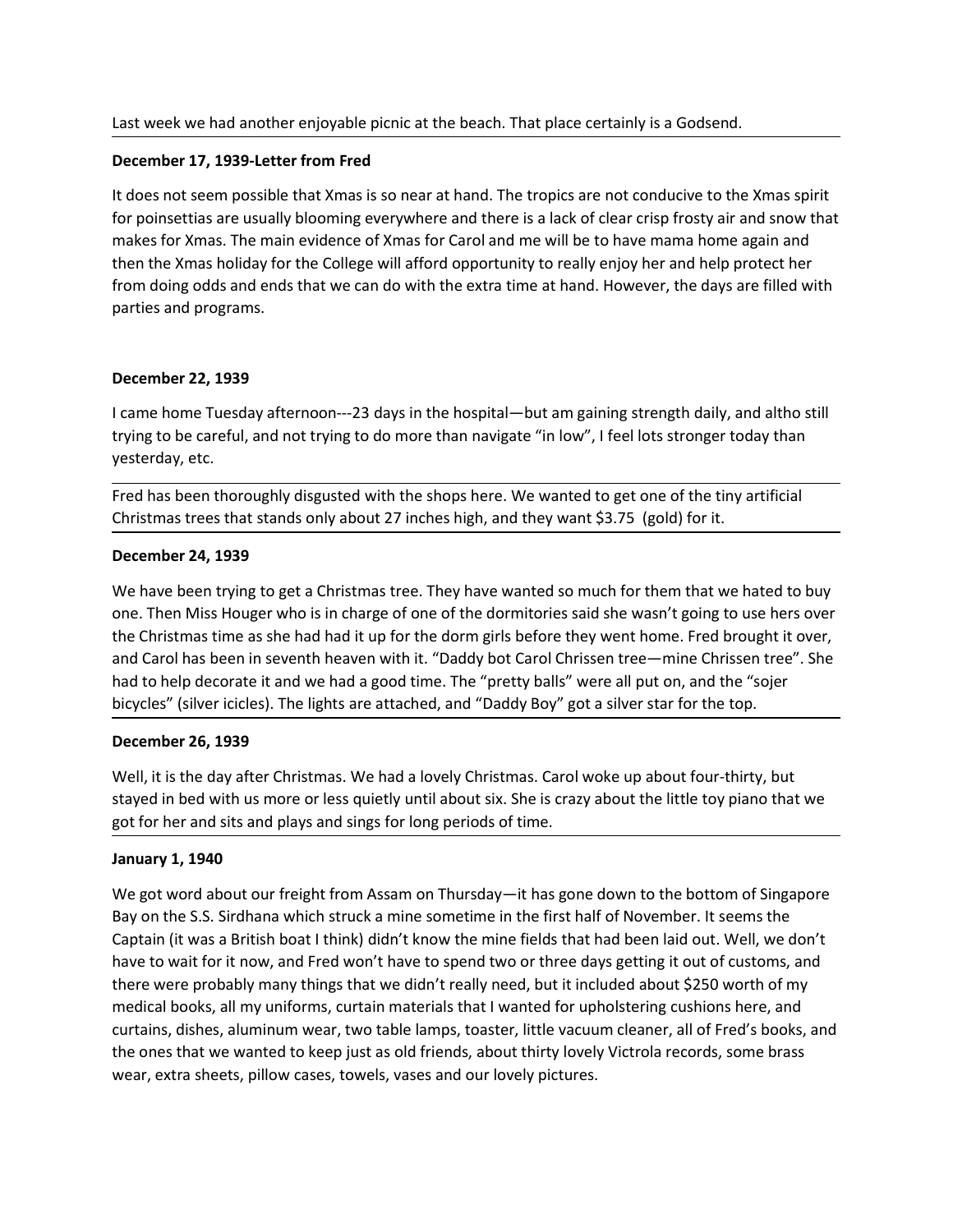Henry Waters had a letter from a doctor in Manila to the effect that I had passed the exams and that my<br>grades would be released as soon as the H.S. and Pre-Medical certificates were in hand. Will really<br>believe it when th Henry Waters had a letter from a doctor in Manila to the effect that I had passed the exams and that my<br>grades would be released as soon as the H.S. and Pre-Medical certificates were in hand. Will really<br>believe it when th Henry Waters had a letter from a doctor in Manila to the effect that I had passed the exams and that my<br>grades would be released as soon as the H.S. and Pre-Medical certificates were in hand. Will really<br>believe it when th Henry Waters had a letter from a doctor in Manila to the effect that I had passed the exams and that my<br>grades would be released as soon as the H.S. and Pre-Medical certificates were in hand. Will really<br>believe it when th

Henry Waters had a letter from a doctor in Manila to the effect that I had passed the exams and that my<br>grades would be released as soon as the H.S. and Pre-Medical certificates were in hand. Will really<br>believe it when th Henry Waters had a letter from a doctor in Manila to the effect that I had passed the exams and th<br>grades would be released as soon as the H.S. and Pre-Medical certificates were in hand. Will really<br>believe it when the oth Henry Waters had a letter from a doctor in Manila to the effect that I had passed the exams and that my<br>grades would be released as soon as the H.S. and Pre-Medical certificates were in hand. Will really<br>believe it when th Henry Waters had a letter from a doctor in Manila to the effect that I had passed the exams and that my<br>grades would be released as soon as the H.S. and Pre-Medical certificates were in hand. Will really<br>believe it when th Henry Waters had a letter from a doctor in Manila to the effect that I had passed the exams and that my<br>grades would be released as soon as the H.S. and Pre-Medical certificates were in hand. Will really<br>believe it when th together. Henry Waters had a letter from a doctor in Manila to the effect that I had passed the exams and that my<br>grades would be released as soon as the H.S. and Pre-Medical certificates were in hand. Will really<br>believe it when th Henry Waters had a letter from a doctor in Manila to the effect that I had passed the exams and that<br>grades would be released as soon as the H.S. and Pre-Medical certificates were in hand. Will really<br>believe it when the o Henry Waters had a letter from a doctor in Manila to the effect that I had passed the grades would be released as soon as the H.S. and Pre-Medical certificates were in ha<br>believe it when the other letter comes.<br>Fred has be Henry Waters had a letter from a doctor in Manila to the effect that I had passed the exams and that my<br>grades would be released as soon as the H.S. and Pre-Medical certificates were in hand. Will really<br>believe it when th grades would be released as soon as the H.S. and Pre-Medical certificates were in hand. Will really<br>believe it when the other letter comes.<br>Fred has been spending a good deal of time getting the yard in order. Has had a tr believe it when the other letter comes.<br>
Fred has been spending a good deal of time getting the yard in order. Has had a trench dug all around it<br>
Fred has been sued to help fill in the yard near the house, hoping to preve

Fred has been spending a good deal of time getting the yard in order. Has had a trenc<br>and the earth used to help fill in the yard near the house, hoping to prevent water sta<br>house when it rains hard again.<br>School begins We and the earth used to nelp min't het yard heat the nouse, noping to prevent water standing around the<br>and the last school begins Wednesday and Fred's last classes this term come about March seventh. The new term<br>doesn't be nouse when it rains nard again.<br>
School begins weloneday and Fred's last classes this term come about March seventh. The new term<br>
doesn't begin until June. April and May are the two hottest Months here. It will be nice to School begins Wednesday and Fred's last classes this term come about March seventh. The new term<br>otoesn't begin until June. April and May are the two hottest Months here. It will be nice to have his<br>vacation beginning abou doesn't begin until June. April and May are the two hottest Months here. It will be nice to have his<br>vacation beginning about the time I get back from the hospital. Will give us time to enjoy our family<br>together.<br>The Victr vacation beginning about the time I get back from the hospital. Will give us time to enjoy our family<br>together.<br>The Victorial is proving to be a valuable addition to our household. Carol came in to Fred yesterday and<br>Fail together.<br>
The Victrola is proving to be a valuable addition to our household. Carol came in to Fred yesterday and<br>
said "Daddy make mu-ic for Carol".<br>
January 8, 1940<br>
Got my grades from Manila today. They weren't too bad The Victrola is proving to be a valuable addition to our household. Carol came in to Fred yesterday and<br>said "Daddy make mu-ic for Carol".<br>January 8, 1940<br>Got my grades from Manila today. They weren't too bad—an average of The Victrola is proving to be a valuable addition to our household. Carol came in to Fred yesterday and<br>
said "Daddy make mu-ic for Carol".<br> **January 8, 1940**<br>
Got my grades from Manila today. They weren't too bad—an avera said "Daddy make mu-ic for Carol".<br>
January 8, 1940<br>
Got my grades from Manila today. They weren't too bad—an average of 80.63 for the seventeen exams.<br>
Carol had the time of her life this morning helping me wash up some o **January 8, 1940**<br>
Got my grades from Manila today. They weren't too bad—an average of 80.63 for the seventeen exams.<br>
Carol had the time of her life this morning helping me wash up some of the baby things. She announced<br> Got my grades from Manila today. They weren't too bad—an average of 80.63 for the seventeen exams.<br>Carol had the time of her life this morning helping me wash up some of the baby things. She announced<br>today "we get a baby betain, a could be the lift of things merging me wash up some of the baby things. She announced could had the thine of her lift this morning helping me wash up some of the baby things. She announced today "we get a baby bo Carol had the time of her life this morning helping me wash up some of the baby things. She announced<br>
Lotar "we get a baby boy". Hope she is right.<br>
Just after the last home letter, Wink and Fred's box came. The little af

doday "we get a baby boy". Hope she is right.<br>
January 16, 1940<br>
Just after the last home letter, Wink and Fred's box came. The little afghan is exquisite and has been<br>
very much admired. For those of you who haven't seen **January 16, 1940**<br> **January 16, 1940**<br>
Just after the last home letter, Wink and Fred's box came. The little afghan is exquisite and has been<br>
very much admired. Soring a fine pink yarn with a silk thread in it. It is fac January 16, 1940<br>User after the last home letter, Wink and Fred's box came. The little afghan is exquisite and has been<br>usery much admired. For those of you who haven't seen it, it is one that Wink wowe on one of the littl Just after the last home letter, Wink and Fred's box came. The little afghan is exquisite and has been<br>very much admired. For those of you who haven't seen it, it is one that Wink wove on one of the little<br>toomettes using very much admired. For those of you who haven't seen it, it is one that Wink wove on one of the little<br>toomettes using a fine pink yarn with a silk thread in it. It is faced with pink China Silk bound with sain<br>ribbon feat Loomettes using a fine pink yarn with a silk thread in it. It is faced with pink China Silk bound with satin<br>ribbon featherstitched down, and with some little blue flowers embroidered in pale blue wood scattered<br>over it. C ribbon featherstitched down, and with some little blue flowers embroidered in pale blue wool scattered insists on having" (bover oft. Carol adores her columps). One of the first things she discovered is that "dolly have a over it. Carol adores her dolly. One of the first things she discovered is that "dolly have a tongue". She insiss on having "bofs adlilies" (both of the dollies) in bed with her at night, and carries them around together m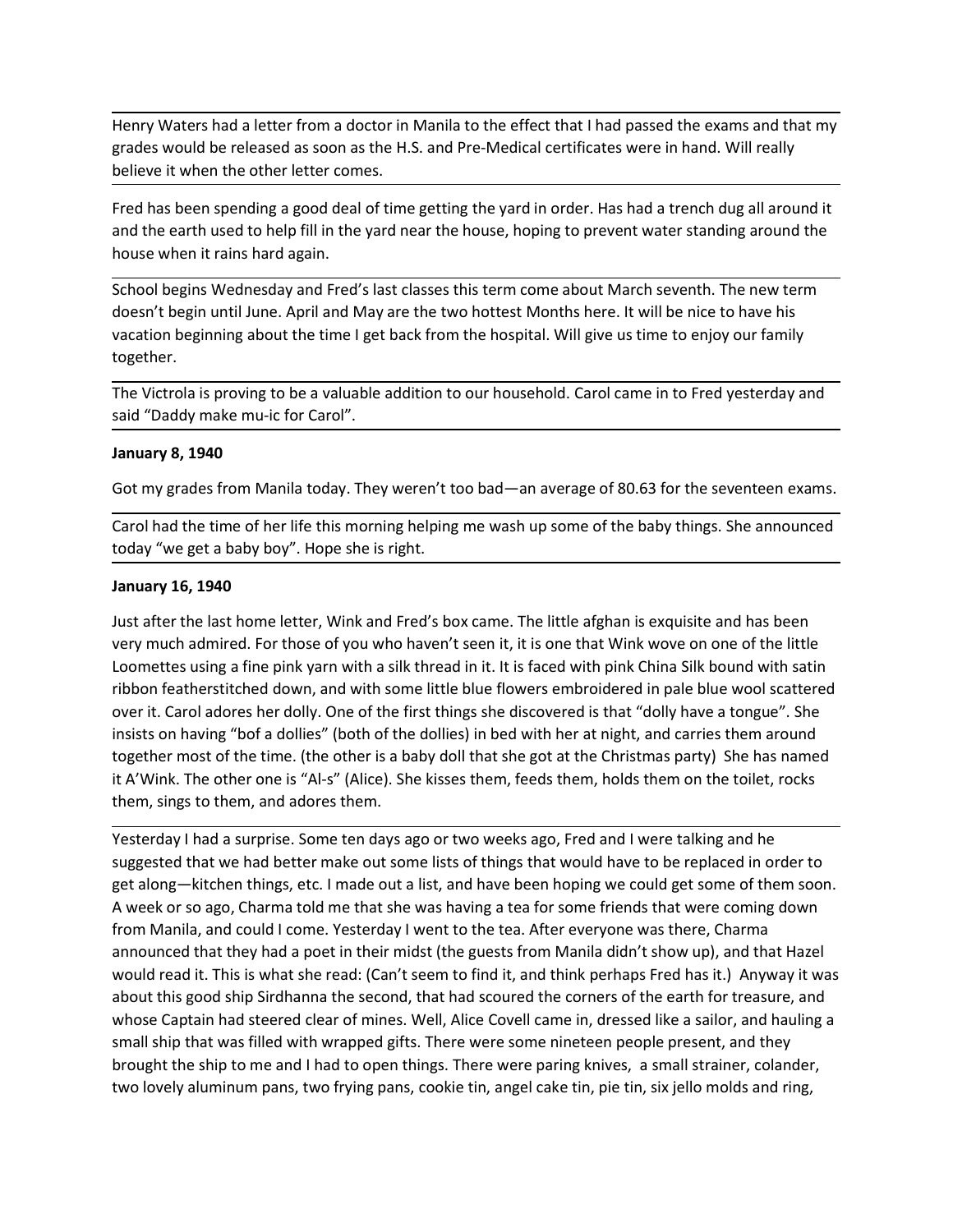orange squeezer, vinegar cruet, salt cups, spoons, fork, etc., (cooking) paper towel holder and roll of<br>towels about a dozen new dish towels and some four or five dish cloths, a lovely green glass mixing bowl,<br>two water bo orange squeezer, vinegar cruet, salt cups, spoons, fork, etc., (cooking) paper towel holder and roll of<br>towels about a dozen new dish towels and some four or five dish cloths, a lovely green glass mixing bowl,<br>two water bo orange squeezer, vinegar cruet, salt cups, spoons, fork, etc., (cooking) paper towel holder and roll of<br>towels about a dozen new dish towels and some four or five dish cloths, a lovely green glass mixing bowl,<br>two water bo orange squeezer, vinegar cruet, salt cups, spoons, fork, etc., (cooking) paper towel holder and roll of<br>towels about a dozen new dish towels and some four or five dish cloths, a lovely green glass mixing bowl,<br>two water bo orange squeezer, vinegar cruet, salt cups, spoons, fork, etc., (cooking) paper towel holder and roll of<br>towels about a dozen new dish towels and some four or five dish cloths, a lovely green glass mixing bowl,<br>two water bo orange squeezer, vinegar cruet, salt cups, spoons, fork, etc., (cooking) paper towel holder and roll of<br>towels about a dozen new dish towels and some four or five dish cloths, a lovely green glass mixing bowl,<br>two water bo orange squeezer, vinegar cruet, salt cups, spoons, fork, etc., (cooking) paper towel hold<br>towels about a dozen new dish towels and some four or five dish cloths, a lovely green<br>two water bottles for the ice box, three gree

orange squeezer, vinegar cruet, salt cups, spoons, fork, etc., (cooking) paper towel holder and roll of<br>towels about a dozen new dish towels and some four or five dish cloths, a lovely green glass mixing bowl,<br>two water bo orange squeezer, vinegar cruet, salt cups, spoons, fork, etc., (cooking) paper towel holder and roll of<br>towels about a dozen new dish towels and some four or five dish cloths, a lovely green glass mixing bowl,<br>two water bo orange squeezer, vinegar cruet, salt cups, spoons, fork, etc., (cooking) paper towel holder and roll of<br>towels about a dozen new dish towels and some four or five dish cloths, a lovely green glass mixing bowl,<br>two water bo orange squeezer, vinegar cruet, salt cups, spoons, fork, etc., (cooking) paper towel holder and roll of<br>tow water bottels for the ice box, three green glass refrigerator dishes, a lovely green glass mixing bowl,<br>two water orange squeezer, vinegar cruet, salt cups, spoons, fork, etc., (cooking) paper towel holder and roll of<br>tow water boths doen new dish towels and some four or five dish cloths, a lovely grater, rolling pin, etc.<br>Wow water b orange squeezer, vinegar cruet, salt cups, spoons, fork, etc., (cooking) paper towel holder and roll of<br>towels about a dozen new dish towels and some four or five dish cloths, a lovely green glass mixing bowl,<br>two water bo orange squeezer, vinegar cruet, salt cups, spoons, fork, etc., (cooking) paper towel holder and roll of<br>towels about a dozen new dish towels and some four or five dish cloths, a lovely green glass mixing bowl,<br>two water bo orange squeezer, vinegar cruet, salt cups, spoons, fork, etc., (cooking) paper towel holder and roll of<br>towo water bottels of a cozen mew dish towels and some four or five dish cloths, a lovely green glass mixing bowl<br>two orange squeezer, vinegar cruet, salt cups, spoons, fork, etc., (cooking) paper towel ho<br>towo water bottels door new dish towels and some four or five dish cloths, a lovely gree<br>two water bottles for the ice box, three gree two water bottles for the ice box, three green glass refrigerator dishes (square) grater, rolling pin, etc.<br>Word water bottles for the ice box, three green glass refrigerator dishes (square) grater, rolling pin, etc.<br>Well, mo was botted of the state of the state is that the history is the effect of the state of the state is the state of the American women here. It was certainly lovely of them to do it.<br>
Only about five more weeks now, and th were the the method of the method of the method of the mass and the concerned and solit of the most and the most a be the same of carol's baby" yesterday.<br>Only about five more weeks now, and then Carol can have her baby. S sincetion invertime the mass encomplere in the time of Carol Carolis Carolis Carolis Carolis Carolis Carolis Carolis Carolis Carolis Carolis Carolis Carolis Carolis Carolis Carolis Carolis Carolis Carolis Carolis For the P Only about five more weeks now, and then Carol can have her baby. She said "When God going to send<br>Carol's baby" yesterday.<br>Fred is working hard to get his four talks for the Pastors and Workers Conf. next week. Is giving Carol's baby" yesterday.<br>
Fred is working hard to get his four talks for the Pastors and Workers Conf. next week. Is giving the<br>
Fredison Galatians. I agreed to talk to the Colege Woman's Club next Friday. They wanted a ta Fred is working hard to get his four talks for the Pastors and Workers Conf. next week. Is giving the<br>series on Galatians. I agreed to talk to the College Woman's Club next Friday. They wanted a talk on "Sex<br>Problems". Fro series on Galatians. I agreed to talk to the College Woman's Club next Friday. They wa<br>Problems". From what I had heard from one or two of the missionaries it was a subjected for questions from the girls, and when I got th

roowns: ... Toll wind the lavelate the the the Drother lists, the Wood The Caesarian, it is a buyer interactor. The expansion of the Nordy Dix. One wants to know how she can keep boys from falling in love with her, and ano seare to the baby is the farth of the fare and things in the well surely are the concerned and the way the the baby is the set the baby is the stratched to boy but can't keep them. There are a lot of other similar question niver lower said to the text the proton in a sign in the separate that is a such that is the system of the system particular text is the predict of the protons a lot to either make themselves attractive to certain boys, or and the to looy out can te be premisted the matter as an out out simular questions. Thus boowers any suppose and the orthomosize of the make themselves attractive to certain boys, or to try and repulse others. Guess I got others. Guess I got myself into a mess.<br>
January 29, 1940<br>
Dr. Henry has decided on an elective Caesarian and plans to do it sometime between the tenth and<br>
fifteen of Feb. Feels that with my age, the history of a previous **Drow The refrain goes like the refrain and plans to do it sometime between the tenth and fifteren of Feb. Feels that with my age, the history of a previous Caesarian, the fact that I am potentially a firming (first baby)** Dr. Henry has decided on an elective Caesarian and plans to do it sometime between the tenth and<br>fiften of Feb. Feels that with my age, the history of a pervious Caesarian, the fact that I am potentially a<br>primip (first ba

fiteen of Feb. Feels that with my age, the history of a previous Caesarian, the fact that I am potentially a<br>primip (first baby) as far as normal delivery would be concerned, and the fact that the same conditions<br>seem to e primip (first baby) as far as normal delivery would be concerned, and the fact that the same conditions<br>seem to exist now as were present at the time of Carol's arrival, that the chances for normal delivery<br>aren't too good seem to exist now as were present at the time of Carol's arrival, that the chances for normal delivery<br>are tho good and that the safest and best is the elective. I agree with hin. I like Dr. Waters ever and<br>ever so much, a aren't too good and that the safest and best is the elective. I agree with him. I like Dr. Waters ever and<br>ever so much, and feel every confidence in his judgment, skill and ability. So, before you get this letter<br>you will ever so much, and feel every confidence in his judgment, skill and ability. So, before you get this letter<br>you will probably have had a cable announcing the arrival of him or her.<br>**February 5, 1940**<br>**Or.** Henry has decided February 5, 1940<br>
February 5, 1940<br>
Dr. Henry has decided to wait until the 16<sup>th</sup> for the Caesarian, if all goes well, as that is a better date as<br>
far as the baby is concerned and things seem to be going along quite well February 5, 1940<br>Or. Henry has decided to wait until the 16<sup>th</sup> for the Caesarian, if all goes well, as that is a better date as<br>for as the baby is concerned and things seem to be going along quite well. I'll surely be gla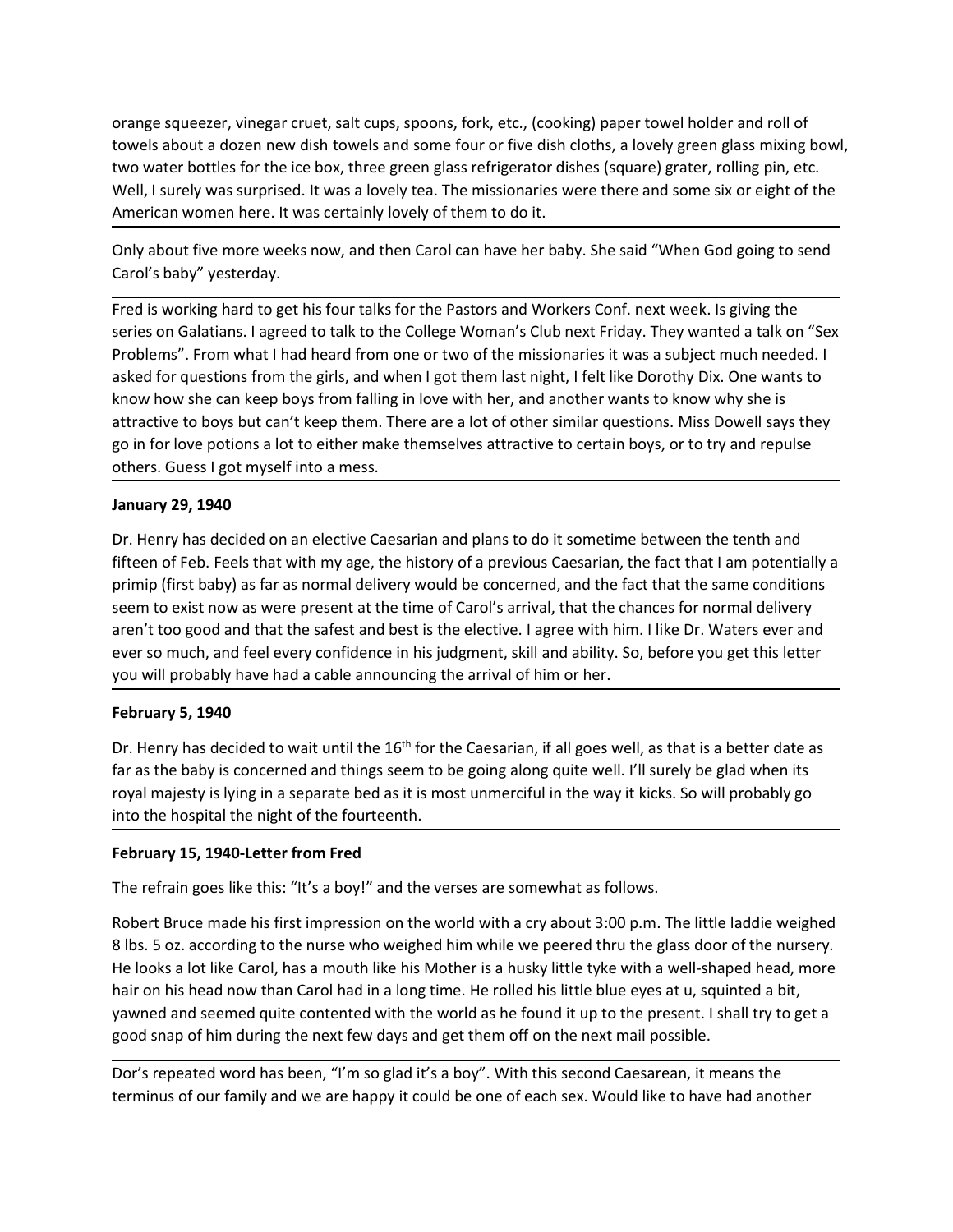one or two but since that is out of the question, we are quite happy with the blessing of God in Carol Joy<br>and Robert Bruce. If he lives up to his name as Carol is living up to hers, you know he will be somebody.<br>We are gl one or two but since that is out of the question, we are quite happy with the blessing of God in Carol Joy<br>and Robert Bruce. If he lives up to his name as Carol is living up to hers, you know he will be somebody.<br>We are gl one or two but since that is out of the question, we are quite happy with the blessing of God in Carol Joy<br>and Robert Bruce. If he lives up to his name as Carol is living up to hers, you know he will be somebody.<br>We are gl one or two but since that is out of the question, we are quite happy with the blessing of God in Carol Joy<br>and Robert Bruce. If he lives up to his name as Carol is living up to hers, you know he will be somebody.<br>We are gl one or two but since that is out of the question, we are quite happy with the blessing of God in Carol Joy<br>and Robert Bruce. If he lives up to his name as Carol is living up to hers, you know he will be somebody.<br>We know t one or two but since that is out of the question, we are quite happy with the blessing of God in Carol Joy<br>and Robert Bruce. If he lives up to his name as Carol is living up to hers, you know he will be somebody.<br>We are gl one or two but since that is out of the question, we are quite happy with the blessing of God in Carol Joy<br>and Robert Bruce. If he lives up to his name as Carol is living up to hers, you know he will be somebody.<br>We are gl one or two but since that is out of the question, we are quite happy with the blessing of God in Carol Joy<br>
and Robert Bruce. If he lives up to his name as Carol is living up to hers, you know he will be somebody.<br>
We know one or two but since that is out of the question, we are quite happy with the blessing of God in Carol Joy<br>and Robert Bruce. If he lives up to his name as Carol is living up to hers, you know he will be somebody.<br>We are gl one or two but since that is out of the question, we are quite happy with the blessing of God in Carol Joy<br>and Robert Bruce. If he lives up to his name as Carol is living up to hers, you know he will be somebody.<br>We are gl one or two but since that is out of the question, we are quite happy with the blessi<br>and Robert Bruce. If he lives up to his name as Carol is living up to hers, you know  $W$ <br>We are glad he is a boy for the special reason,

one or two but since that is out of the question, we are quite happy with the blessing of God in Carol Joy<br>Alve are glad he is a boy for the special reason, too, that we can name him after his grandfather. Daakin.<br>We know one or two but since that is out of the question, we are quite happy with the blessing of God in Carol Joy<br>and Robert Bruce. If he lives up to his name as Carol is living up to hers, you know he will be somebody.<br>We are gl one or two but since that is out of the question, we are quite happy with the blessing of God in Carol Joy<br>and Robert Bruce. If he lives up to his name as Carol is living up to hers, you know he will be somebody.<br>We are gl one or two but since that is out of the question, we are quite happy with the blessing of God in Carol Joy<br>and Robert Bruce. If he lives up to his name as Carol is living up to hers, you know he will be somebody.<br>We know t one of two but smuch that is otto the the question, we are quite napply when the bussing of outom cannot and Robert Bruce. If he lives up to his name as Carol is living up to hers, you know he will be somebody.<br>We are glad and no over that leads the special reason, too, that we can name him after his grandfa<br>We are glad he is a boy for the special reason, too, that we can name him after his grandfa<br>We know that his other grandfather will not We know that his other grandfather will not be jealous for he would not like to have<br>grandson, but will rejoice in his new grandson by such a famous name.<br>February 25, 1940-handwritten letter from Dor<br>I'm getting along fam Thanks so much for the cheque. It was dear of you to send it, but today weighed 8 lbs. 4 oz. so he's done remarkably well. Even being circumcised didn't make him turn a hair and he ate well and gained an ounce that day. He

**February 25, 1940-handwritten letter from Dor**<br>
I'm getting along fannously. Robert has lost 9 ounces after birth but today weighed 8 lbs. 4 oz. so he's<br>
otone remarkably well. Fevn being circumcised didn't make him turn I'm getting along famously. Robert has lost 9 ounces after birth but today weighed 8 lbs. 4 oz. so he's<br>done remarkably well. Even being circumcised didn't make him turn a hair and he ate well and gained an<br>ounce that day. rm gecuny annuary, two et now soo v out can soo to the simulation and the simulation of the simulation of the simulation of the simulation of the simulation of the particle Dad's was---the "Knney ear".<br>
March 4, 1940<br>
Marc oute reinantative wein. Levin unit although that the staff and the staff and the state with the state with the state would all have been at the Hospital when Carol is much like Dad's was---the "Kinney ear".<br>
March 4, 1940<br> oute vist of needed to get busy and earn my board and keep for the time I was the Thought surely there. Thought surely the product that the Hospital when Carol is in the Hospital without An 1940<br>Well, our family is at home **March 4, 1940**<br>
Warch **A, 1940**<br>
We all, our family is at home together again. Do wish you could all have been at the Hospital when Carol<br>
well, our family fis at home together again. Do wish you could all have been at th water of the minity is at home together again. Do wish you could all have been at the Hospital when Carol<br>and Fred came to take me home. Carol was almost inarticulate she was so excited. When she got into<br>my room and found We in any is a thoute logate again. Loo was i you couto an interestent at the nusplearationed them them to take me home. Carol was almost interticulate she was so excited. When she get into my room and found the baby there and the toten the content of the horder thiers to any wom annot share are was so exacte. When the baby there, she could scarcely contain lareself. Wanted to take the baby right away, and was desperately afraid that we were I wrom and to tour the bary teles, sue could same the hospital without him. We hadn't any<br>away, and was desperately afraid that we were going to leave the hospital without him. We hadn't any<br>more than gotten in the house o away, and was usey eractly arrange to react going to react uncorrelate the interest of the the doctor that is the product interest of the particle of the particle of the particle of the baty to read them.<br>
March 15, 1940<br> the baby to read them.<br>
March 15, 1940<br>
Thanks so much for the cheque. It was dear of you to send it, but we don't really<br>
for a bit and have it when the need arises. There was no bill at the hospital for Bo<br>
that. I reall March 15, 1940<br>
Thanks so much for the cheque. It was dear of you to send it, but we don't really need it. Will put it by<br>
for a bit and have it when the need arises. There was no bill at the hospital for Bobbie---can you Thanks so much for the cheque. It was dear of you to send it, but we don't really need it. Will put it by<br>for a bit and have it when the need arises. There was no bill at the hospital for Bobble—can you beat<br>that. I really motes both and the tracter. It was teach you to serve to you to the tour treaty recent. We well to the solid in the hospital for Bobble---can you beat<br>that. I really feel terribly under obligation to the hospital having ha not a on and note of the hardest things to put the inspection the hospital having had six weeks of private room, special<br>that. I really feel terribly under obligation to the hospital having had six weeks of private room, s

tinative the term of the hand the band to the band the band that we also the putter or the particular or the thing poeration, drugs, etc. All because I was designated when we arrived to act as associate physician on the st physician on the staff, and altho I haven't brought in but about four or five pesos s<br>sort of needed to get busy and earn my board and keep for the time I was there. Ti<br>would be some bill for the baby, but no.<br>March 22, 19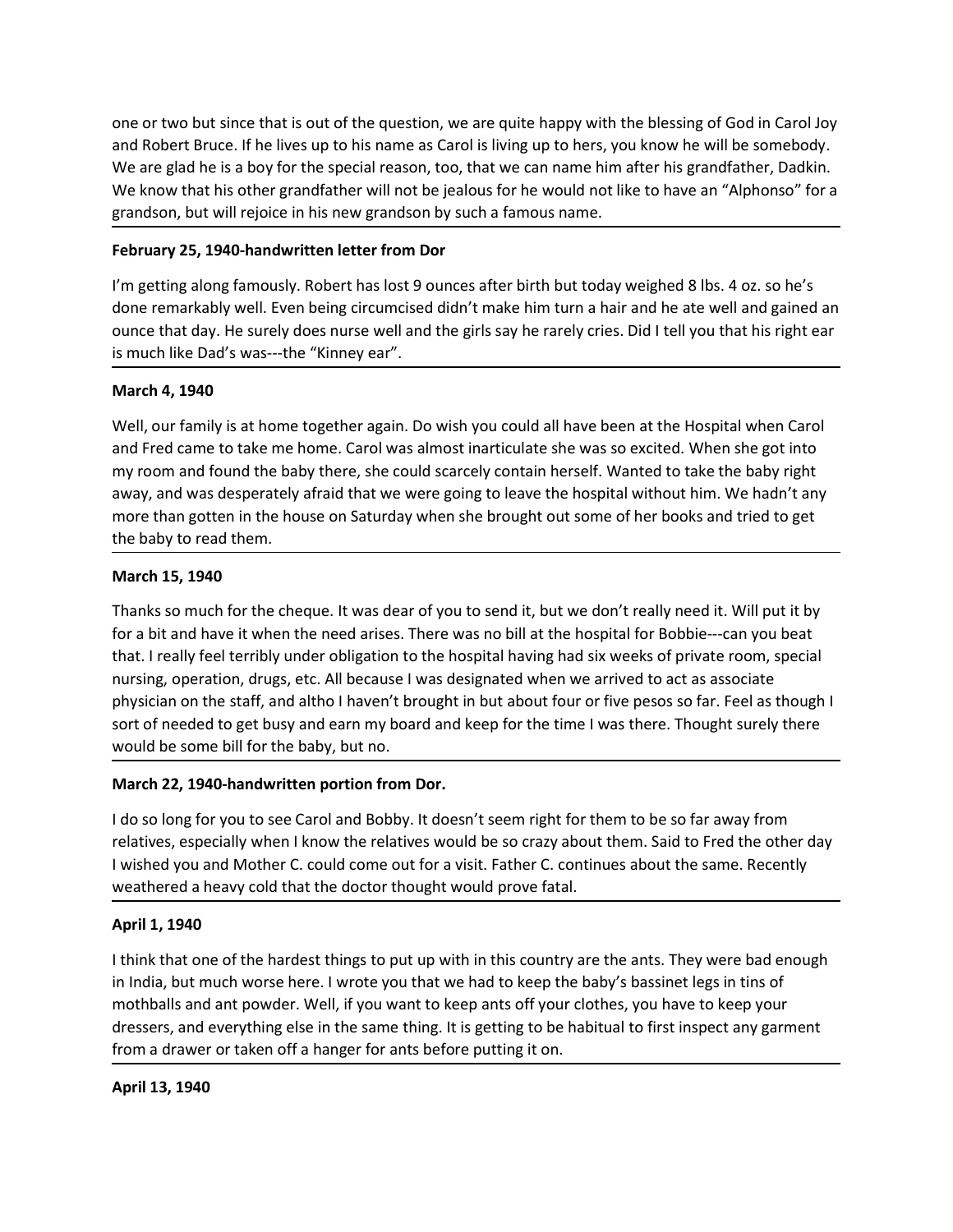I am feeling ever so well—in fact think I haven't felt so well since Carol arrived. Bobby is doing splendidly!<br>Carol is still thrilled with him and wants so hard to carry him. The other day I had put him on our big bed,<br>an

I am feeling ever so well—in fact think I haven't felt so well since Carol arrived. Bobby is doing splendidly!<br>Carol is still thrilled with him and wants so hard to carry him. The other day I had put him on our big bed,<br>an I am feeling ever so well—in fact think I haven't felt so well since Carol arrived. Bobby is doing splendidly!<br>Carol is still thrilled with him and wants so hard to carry him. The other day I had put him on our big bed,<br>an I am feeling ever so well—in fact think I haven't felt so well since Carol arrived. Bobby is doing splendidly!<br>Carol is still thrilled with him and wants so hard to carry him. The other day I had put him on our big bed,<br>an I am feeling ever so well—in fact think I haven't felt so well since Carol arrived. Bobby is doing splendidly!<br>Carol is still thrilled with him and wants so hard to carry him. The other day I had put him on our big bed,<br>
T I am feeling ever so well—in fact think I haven't felt so well since Carol arrived. Bobby is doing splendidly!<br>Carol is still thrilled with him and wants so hard to carry him. The other day I had put him on our big bed,<br>an I am feeling ever so well—in fact think I haven't felt so well since Carol arrived. Bobby is doing splendidly!<br>Carol is still thrilled with him and wants so hard to carry him. The other day I had put him on our big bed,<br>an I am feeling ever so well—in fact think I haven't felt so well since Carol arrived. Bobby is doing splendidly!<br>Carol is still thrilled with him and wants so hard to carry him. The other day I had put him on our big bed,<br>an I am feeling ever so well—in fact think I haven't felt so well since Carol arrived. Bobby is doi<br>Carol is still thrilled with him and wants so hard to carry him. The other day I had put him on<br>and fousting the first profes I am feeling ever so well—in fact think I haven't felt so well since Carol arrived. Bobby is doing splendidly!<br>Carol is still thrilled with him and wants so hard to carry him. The other day I had put him on our big bed,<br>an

I am feeling ever so well—in fact think I haven't felt so well since Carol arrived. Bobby is doing splendidly!<br>Carol is still thrilled with him and wants so hard to carry him. The other day I had put him on our big bed,<br>an I am feeling ever so well—in fact think I haven't felt so well since Carol arrived. Bobby is doing splendidly<br>Carol is still thrilled with him and wants so hard to carry him. The other day I had put him on our big bed,<br>and I am feeling ever so well—in fact think I haven't felt so well since Carol arrived. Bobby is doing splendidly!<br>Carol is still thrilled with him and wants so hard to carry him. The other day I had put him on our big bed,<br>an 1 am feeling ever so well—in fact think I haven't felt so well since Carol arrived. Bobby is doing splendidly!<br>Carol is still thrilled with him and wants so hard to carry him. The other day I had put him on our big bed,<br>an 1 am feeling ever so well—in fact think I haven't felt so well since Carol arrived. Bobby is doing splendidly!<br>Carol is still thrilled with him and wants so hard to carry him. The other day I had put him on our big bed,<br>an here. Carol is still thrilled with him and wants so hard to carry him. The other day I had put him on our big bed,<br>and found her trying to lift him as she would a sack of flour.<br>The care disperibition of the other day that is de and found her trying to lift him as she would a sack of flour.<br>Got a recipe for ice cream the other day that is delicious, lovely texture (especially if stirred once or<br>twice while freezing). Out here where we can't get wh

Got a recipe for ice cream the other day that is delicious, lovely texture (especially if stirred once or twice while freezing). Out here where we can't get whipped cream it is hard to make lovely smooth ice creams in the dot are elect or each the other day that is elections, lovely texture (especially is time one or<br>twice while freezing). Out here where we can't get whipped cream it is hard to make lovely smooth ice<br>creams in the G.E. This twee whise freezing). Out here where we can't get whipped cream it is hard to make lover, smooth ceras, unopened for twenty minutes and then chill before opening, and then whip it with a Dover egg beater) and the matcher c creans in the G.E. In is one works beautifully. It is four cups of Caration tevaporated Mink (I bout the cans,<br>20 graham crackers crushed, 1 cup sugar and vanilal. It is very inexpensive as compared with whipped<br>20 graham unopene for twenty minutes and then finite one for opening, and then winpit is wind a bover egg beatery<br>20 graham crackers crushed, 1 cup sugar and vanilla. It is very inexpensive as compared with whipped<br>cream and really 20 gram crackers crusts of all the methal and vanila. It is very inexpensive as compared with winpped<br>
cream and really is delicious.<br>
I am thinking strongly of having my hair cut again as I used to wear it. I like it the cream and reality is deticious.<br>
If a m thinking strongly of having my hair cut again as I used to wear it. I like it the way I have it, but it is<br>
detting well below my shoulders, and if I want to continue to wear it in p I am thinking strongly of having my hair cut again as I used to wear it. I like it the weat<br>getting well below my shoulders, and if I want to continue to wear it in pinned curl<br>have to have it thinned, shortened and recurl have to have it thinned, shortened and recurled, and there isn't a good permanent wave to be had here<br>and I can't go to Mahila for it as it takes such a long time to do up well, and I have to weer a net or else<br>comb it sev and I can't go to Manila for it as it takes such a long time to do up well, and I have to wear a net or else<br>comb it several times a day, and with hospital work coming on, caps on and off, perspiration etc., think<br>that the Extrained to the two hairmal of the may have expensive than the two haircrost that the two haircruss a month won't be any more expensive than the nets \$.15 energy of the method of a birthday present for Fred that I want fo here.<br>Wish you would look around for a bitthday present for Fred that I want for him. He has used my<br>Wish you would look around for a bitthday present for Fred that I want for him. He has used it, not much,<br>one that had <u>w</u> Wish you would look around for a birthday present for Fred that I want for him. He<br>Goodspeed N.T. and likes it so much, especially or sermons. He has wished however<br>one that had <u>wider</u> margins than this for notes, and one one that had <u>wider</u> margins than this for notes, and one that was perhaps just a wee bit, not much,<br>larger than mine. I think you remember mine---the one you and Dad gave me some eleven or twelve<br>levens ago. It has the fl larger than mine. I think you remember mine—the one you and Dad gave me some eleven or twelve<br>years ago. It has the flexible leather cover, thin India paper and quite clear print. His birthday is August 1<br>and one would hav years ago. It has the flexible leather cover, thin India paper and quite clear print. His birthday is August 1<br>and one would have to allow about is xweeks for it to get here. Would like the flexible binding, thin<br>paper, an and one wound rave to aniov about six weeks fort to get here. Would we the reside proper, and would like his name on it if possible. Don't want to go about \$3.00 if possible. Let me know what it comes to and i'll send the

paper, and would unter this haire on the possible. Don't wanter og a dout sactor in posible. Let me know that it comes to and I'll send the cash. Fred is using Dad's stunt of fastening his notes into the N.T. at the place What it corines to anto it send the cast. Fred is using Data S stunt of rasseming its house into the N.T. at the place where he is reading his text, and cuts his paper fit, and then can file them later.<br>April 29, 1940<br>All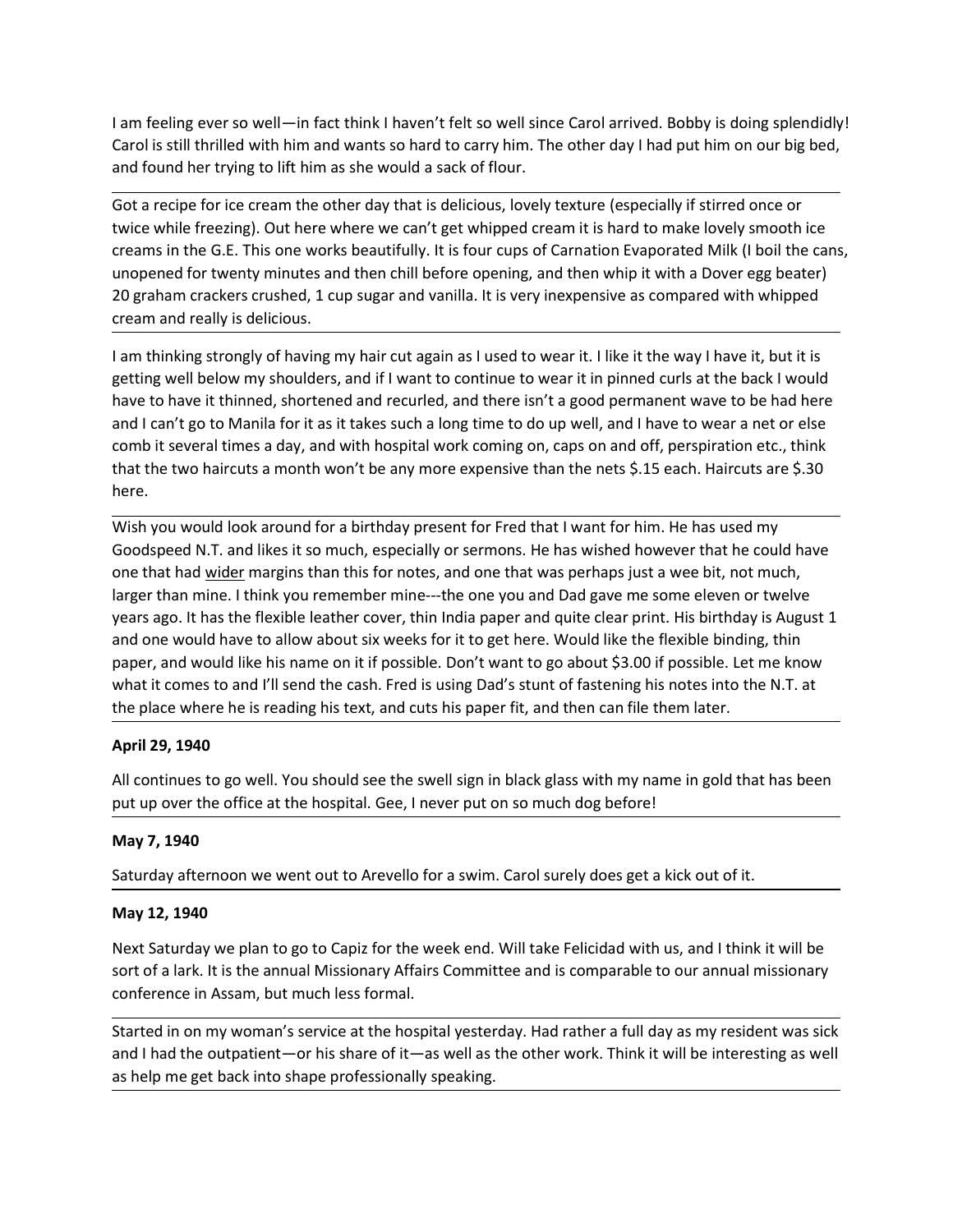June 13, 1940<br>The war news is surely terrifying these days. Today's report was that the fall of Par<br>that German gains were being had at the terrific sacrifice of men. Just where it will<br>Our yard is beginning to look a bit June 13, 1940<br>The war news is surely terrifying these days. Today's report was that the fall of Paris was imminent, but<br>that German gains were being had at the terrific sacrifice of men. Just where it will all end is a mys

June 13, 1940<br>The war news is surely terrifying these days. Today's report was that the fall of Paris was imminent, but<br>that German gains were being had at the terrific sacrifice of men. Just where it will all end is a mys June 13, 1940<br>The war news is surely terrifying these days. Today's report was that the fall of Paris was imminent, but<br>that German gains were being had at the terrific sacrifice of men. Just where it will all end is a mys June 13, 1940<br>The war news is surely terrifying these days. Today's report was that the fall of Paris was imminent, but<br>that German gains were being had at the terrific sacrifice of men. Just where it will all end is a mys **June 13, 1940**<br>The war news is surely terrifying these days. Today's report was that the fall of Paris was imminent, but<br>that German gains were being had at the terrific sacrifice of men. Just where it will all end is a m June 13, 1940<br>The war news is surely terrifying these days. Today's report was that the fall of Paris was imminent, but<br>that German gains were being had at the terrific sacrifice of men. Just where it will all end is a mys June 13, 1940<br>The war news is surely terrifying these days. Today's report was that the fall of Paris was imminent, but<br>that German gains were being had at the terrific sacrifice of men. Just where it will all end is a mys June 13, 1940<br>The war news is surely terrifying these days. Today's report was that the fall of Paris was imminent, but<br>that German gains were being had at the terrific sacrifice of men. Just where it will all end is a mys here. The war news is surely terrifying these days. Today's report was that the fall of Paris was imminent, but<br>that German gains were being had at the terrific sacrifice of men. Just where it will all end is a mystery.<br>Our yard The war news is surely terrifying these days. Today's report was that the fall of Paris was imminent, but<br>that German gains were being had at the terrific sacrifice of men. Just where it will all end is a mystery.<br>Our yard **June 13, 1940**<br>The war news is surely terrifying these days. Today's report was that the fall of Pari<br>that German gains were being had at the terrific sacrifice of men. Just where it will<br>Our yard is beginning to look a b June 13, 1940<br>The war news is surely terrifying these days. Today's report was that the fall of Par<br>The war news is surely terrifying these days. Today's report was that the fall of Par<br>The war news is surely terrifying th The war news is surely terrifying these days. Today's report was that the fall of Paris was imminent, but<br>that German gains were being had at the terrific sacrifice of men. Just where it will all end is a mystery.<br>Our yard The war news is surely terriflying these days. Today's report was that the fall of Paris was imminent, but<br>that German gains were being had at the terrific sacrifice of men. Just where it will all end is a mystery.<br>Our yar that German gains were being had at the territic sacritice of men. Just where it will all end is a mystery.<br>Our yard is beginning to look a bit like a yard.<br>Wish you could share some of the lovely gardenias we have. They g Our yard is beginning to look a bit like a yard.<br>
Wish you could share some of the lovely gardenias we have. They grow over on the Water's compound,<br>
and we are enjoying them. Must have at least two dozen in the house just Wish you could share some of the lovely gardenias we have. They grow over on the Water's compound,<br>and we are enjoying them. Must have at least two dozen in the house just now. The shrubs are<br>beginning to look lovely again was vocto share as interest in the books and the hough in the house is thow. The shrubs are any sure of the book lovely again—scarlet, pink and yellow santan (has a lovely cluster of tiny blooms beginning to look lovely ag

any the especially and the based and the based in the state of the states of the states of the states of the states of the states of the states of the states of the states of the states of the states of the states of the s based and this way the state of the mail of the mail of the mail of the mail of the mail of the mail of the Meaning of the Meaning of the Meaning and the participate in the State of Amayllis' are in bloom and are quite ple was divertially are in bloom and are quite plentiful in most places. Have several coming up in the yard<br>there.<br>We've been thinking a lot about you all at home these days. Before this reaches you Wink and Fred may<br>have a so here.<br>We've been thinking a lot about you all at home these days. Before this reaches<br>have a son or daughter—it really won't matter which, and we shall be so relieve<br>from you all.<br>June 19, 1940<br>How we do wish you could see We've been thinking a lot about you all at home these days. Before this reaches you Wink and Fred may<br>Mave a son or daughter—it really won't matter which, and we shall be so relieved and thrilled to hear<br>from you all.<br>June have a son or daughter—it really won't matter which, and we shall be so relieved and thrilled to hear<br>from you all.<br>
How we do wish you could see the kiddies. Bobbie grows so fast—hasn't gained as fast lately as I would<br>
H from you all.<br>
Hone 19, 1940<br>
How we do wish you could see the kiddies. Bobbie grows so fast--hasn't gained as fast lately as I would<br>
like, and think I will have to give him some supplementary feedings—hospital work is a June 19, 1940<br>How we do wish you could see the kiddies. Bobbie grows so fast---hasn't gained as fast lately as I would<br>like, and think I will have to give him some supplementary feedings---hospital work is a bit hard on my Dule 23, 2344<br>How we do wish you could see the kiddies. Bobbie grows so fast—hasn't gained as fast lately a<br>like, and think I will have to give him some supplementary feedings—hospital work is a bit hare<br>in like, and think not a the varity you allot the meanted by the mean the same that the causar is the same that a the same of the can think I will have to give him some supplementary feedings—hospital word milk supply at times, but no one wo milk supply at times, but no one would think he wasn't well. He and Carol have a grand time together.<br>Carol looks different but ever so cute—she has had her hair cut.<br>Two or three days age, the box of books we has had her Carol looks different but ever so cute—she has had her hair cut.<br>Two or three days ago, the box of books which Dr. Smith sent out to Fred arrived, and you would have<br>thought it was Christmas sure as anything. The books wer Two or three days ago, the box of books which Dr. Smith sent out to Fred arrived, and you would have<br>thought it was Christmas sure as anything. The books were such fine ones and ones that Fred has been<br>especially annous to

Wo of three tasys ago, the book of the book weres such fine ones and you show that we could the such a state of the book were such fine ones and ones that Fred has been specially anxious to have—some are duplicates of thos especially anxious to have—some are duplicates of those le loot in the freight. One of them is a book he has wanted for a long time "Hocking's—The Meaning of God in Human Experience". Almost thought he was going to take it has wanted for a long time "Hocking's—The Meaning of God in Human Experience". Almost thought he<br>was going to take it to bed with, he was so thrilled with it and the others.<br>Luly 4, 1940<br>So far ware conditions surely sound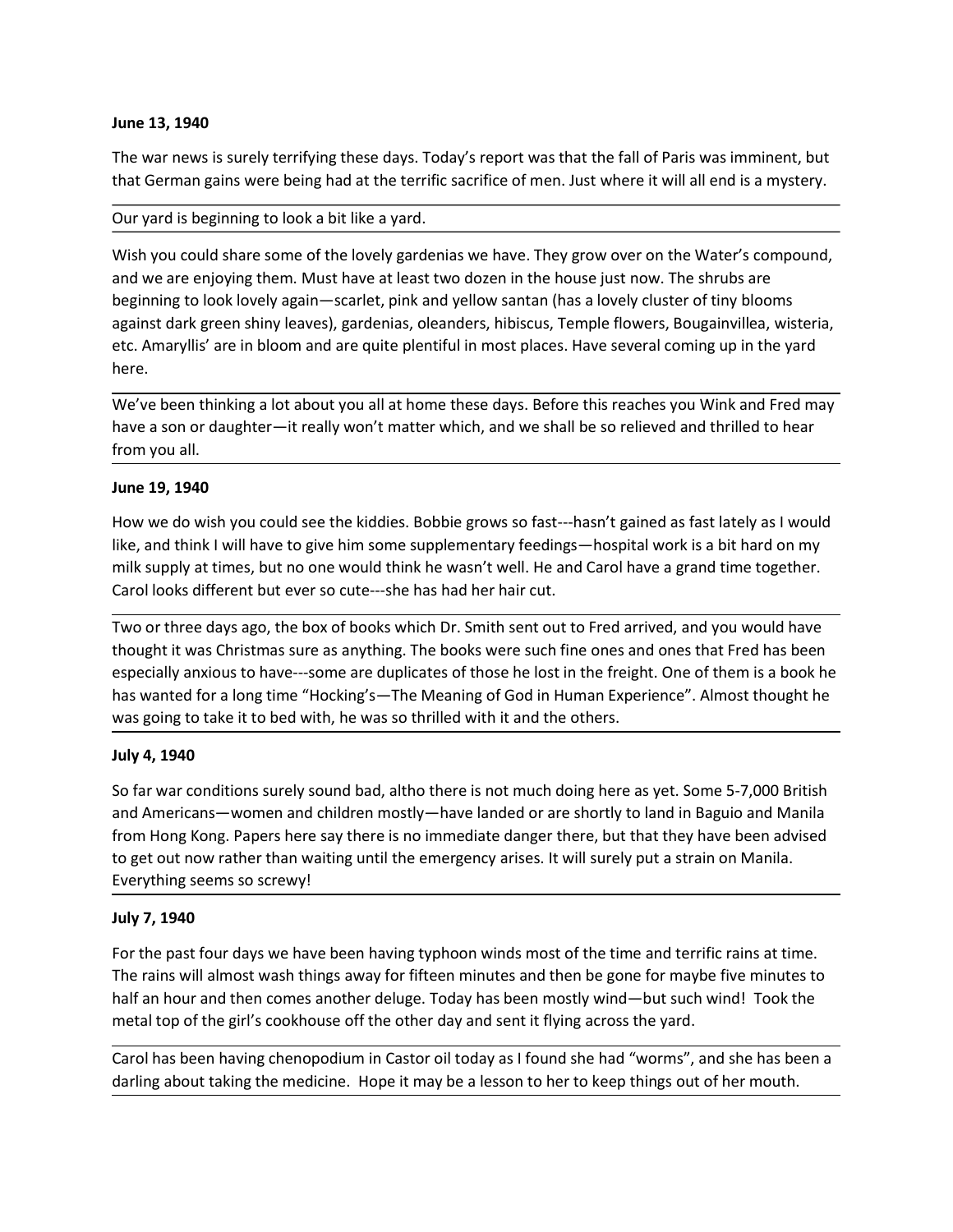We had the picture of Carol "crossing the ocean" enlarged in sepia and tinted and it is lovely.<br>We decided that for our anniversary celebration that we would replace our toaster (a wedding present<br>lost with our freight) wi We had the picture of Carol "crossing the ocean" enlarged in sepia and tinted and it is lovely.<br>We decided that for our anniversary celebration that we would replace our toaster (a wedding present<br>lost with our freight) wi We had the picture of Carol "crossing the ocean" enlarged in sepia and tinted and it is lovely.<br>
We decided that for our anniversary celebration that we would replace our toaster (a wedding present<br>
lost with our freight) We had the picture of Carol "crossing the ocean" enlarged in sepia and tinted and it is lovely.<br>We decided that for our anniversary celebration that we would replace our toaster (a wedding present<br>lost with our freight) wi We had the picture of Carol "crossing the ocean" enlarged in sepia and tinted and it is lovely.<br>We decided that for our anniversary celebration that we would replace our toaster (a wedding present<br>lost with our freight) wi We had the picture of Carol "crossing the ocean" enlarged in sepia and tinted and<br>
We decided that for our anniversary celebration that we would replace our toaste<br>
lost with our freight) with a combination waffle iron and We had the picture of Carol "crossing the ocean" enlarged in sepia and tinted and it is lovely.<br>We decided that for our anniversary celebration that we would replace our toaster (a wedding present<br>lost with our freight) wi We had the picture of Carol "crossing the ocean" enlarged in sepia and tinted and it is lovely.<br>We decided that for our anniversary celebration that we would replace our toaster (a wedding present<br>lost with our freight) wi

We had the picture of Carol "crossing the ocean" enlarged in sepia and tinted and it is love<br>We decided that for our anniversary celebration that we would replace our toaster (a wed<br>olst with our freight) with a combinatio We had the picture of Carol "crossing the ocean" enlarged in sepia and tinted and it is lovely.<br>We decided that for our anniversary celebration that we would replace our toaster (a wedding present<br>lost with our freight) wi We had the picture of Carol "crossing the ocean" enlarged in sepia and tinted and it is lovely.<br>We decided that for our anniversary celebration that we would replace our toaster (a wedding present<br>lost with our freight) wi We had the picture of Carol "crossing the ocean" enlarged in sepia and tinted and it is lovely.<br>We decided that for our anniversary celebration that we would replace our toaster (a wedding present<br>lost with our freight) wi We had the picture of Carol "crossing the ocean" enlarged in sepia and tinted and it is lovely.<br>We decided that for our anniversary celebration that we would replace our toaster (a wedding present<br>lost with our freight) wi We had the picture of Carol "crossing the ocean" enlarged in sepia and tinted and it is lovely.<br>We decided that for our anniversary celebration that we would replace our toaster (a wedding present<br>lost with our freight) wi We had the picture of Carol "crossing the ocean" enlarged in sepia and tinted and it is lovely.<br>We decided that for our anniversary celebration that we would replace our toaster (a wedding pre<br>lost with our freight) with a We decided that for our anniversary celebration that we would replace our toaster (a wedding present<br>lost with our freight) with a combination waffle iron and grill-toaster combination. It has been ordered<br>and we are anxio For exacts content to the marrizon of the time. It is and that we have the down that the down that the down the library for the main services of the rest of you might have.<br>
Hot with our freight) with a combination waffle asking the reaction of the so called reluges from Germany are the single consideration and we are anxiously waiting for its arrival. Wink, wish you would send me the gingerbread waff<br>you use. Also would welcome any special you use. Also would welcome any special Waffle recipes any of the rest of you might have.<br>The package from Mother came the other day, and we say thanks many times for the books. Carol is<br>the memed with her "Jesus Book" and July 12, 1940<br>The package from Mother came the other day, and we say thanks many times for the books. Carol is<br>charmed with her "Jesus Book" and Fred likes the Reader's edition of the Goodspeed N.T. Thanks for<br>The war news doesn't have much time for anything else. Has been doing a lot to get the library for the Training School The package from Mother came the other day, and we say thanks many times for the books. Carol is<br>charmed with he ""Euss Book" and Fred likes the Reader's edition of the Goodspeed N.T. Thanks for<br>charmed with he ""Euss Book much for both of them.<br>The war news gets screwier every day and just what is the next thing no one knows. Japa<br>for excuses, apparently, and Germany is sitting on a tack and we hope perhaps Russia car<br>there until Britain ca The war news gets screwier every day and just what is the next thing no one knows. Japan is just itching<br>for excuses, apparently, and Germany is sitting on a tack and we hope perhaps Russia can keep her<br>there until Britain for excuss, apparently, and Germany is sitting on a tack and we hope perhaps Russia can keep her<br>there until Britain can act. Doesn't sound very neutral does it, to take isles, but one can't help it, althol<br>still hope that

still hope that the U.S. will stay out. She will lose more than she gains if she goes in, I am<br>are beginning to think that many of the so called refugees from Germany are not Jews b.<br>Column" folks. The poor Jews!<br>Have been are logitimity to that hriany of the so called relugees from derinary are into texts on the riany time before on the woman's service—just happens that way, I guess. I get all that don't come in<br>Have been having rather heav Coultries into the state of a duck chasing a little girl, another of a goods, they been having a duck the deformed a duck chasing for a particular doctor.<br>The discussion of a duck characterization of service—just happens t Have been having rather heavy hospital work this past week-have more patients in than I have had at<br>any time before on the woman's service—just happens that way, I guess. I get all that don't come in<br>anking for a particula any time before on the woman's service—just happens that way, I guess. I get al<br>asking for a particular doctor.<br>Fred seems to be awfully busy most of the time. Is on eight committees at prese<br>school work, the new catalogue assultg tot a particular uoctor.<br>Fred seems to be avirully busy most of the time. Is on eight committees at present and that with his<br>Eschool work, the new catalogue to get out, outside speaking dates, coaching athetics---Fred seems to be awfully busy most of the time. Is on eight committees at present and that with his school work, the new catalogue to get out, outside speaking dates, coaching athetics---baseball, he doesn't have much time

school work, the new catalogue to get out, outside speaking dates, coaching athletics---baseball, he<br>consint have much time for anything else. Has been doing a lot to get the library for the Training School<br>and Theological and Theological school in working etse. This been outing that there is a most of the multiple and Theological school in working order and it has been quite a job.<br>
September 13, 1940<br>
Carol is using new expressions every d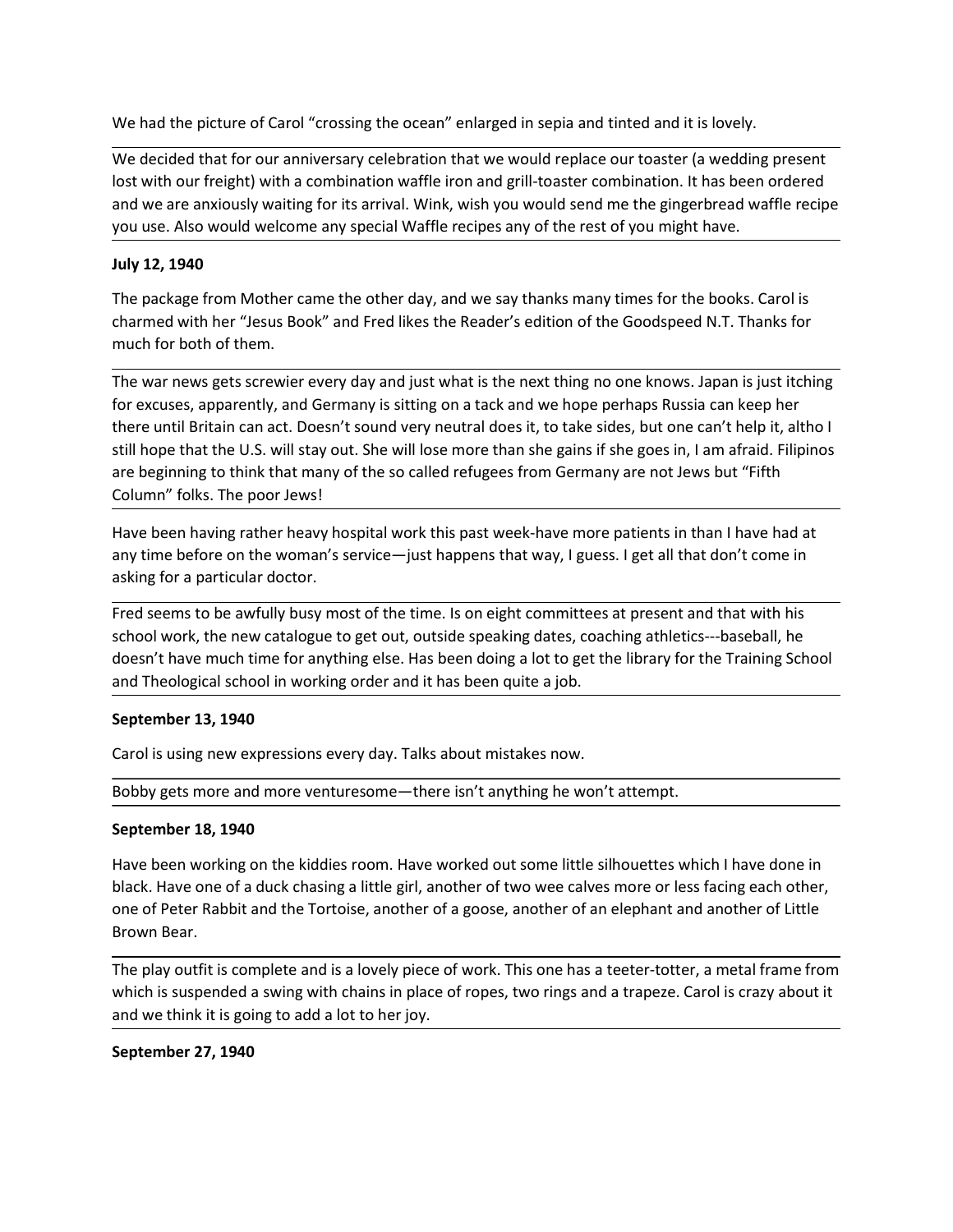Today marks our first anniversary. One year ago today we arrived in Iloilo. I said to Fred this morning<br>that there were a lot of funny feelings going thru me as we steamed up to the dock here—sort of<br>homesick, apprehensive Today marks our first anniversary. One year ago today we arrived in Iloilo. I said to Fred this morning<br>that there were a lot of funny feelings going thru me as we steamed up to the dock here—sort of<br>homesick, apprehensive Today marks our first anniversary. One year ago today we arrived in Iloilo. I said to Fred this morning<br>that there were a lot of funny feelings going thru me as we steamed up to the dock here—sort of<br>homesick, apprehensive Today marks our first anniversary. One year ago today we arrived in Iloilo. I said to Fred this morning<br>that there were a lot of funny feelings going thru me as we steamed up to the dock here—sort of<br>homesick, apprehensive Today marks our first anniversary. One year ago today we arrived in Iloilo. I said to Fred this morning<br>that there were a lot of funny feelings going thru me as we steamed up to the dock here—sort of<br>homesick, apprehensive Today marks our first anniversary. One year ago today we arrived in Iloilo. I said to Fred this morning<br>that there were a lot of funny feelings going thru me as we steamed up to the dock here—sort of<br>homesick, apprehensive Today marks our first anniversary. One year ago today we arrived in Iloilo. I said to Fred this morning<br>that there were a lot of funny feellings going thru me as we steamed up to the dock here—sort of<br>thomesick, apprehensi Today marks our first anniversary. One year ago today we arrived in Iloilo. I said to Fred this morning<br>that there were a lot of funny feelings going thru me as we steamed up to the dock here—sort of<br>homesick, apprehensive Today marks our first anniversary. One year ago today we arrived in Iloilo. I said to Fred this morning<br>that there were a lot of funny feelings going thru me as we steamed up to the dock here—sort of<br>homesick, apprehensive Today marks our first anniversary. One year ago today we arrived in Iloilo. I said to Fred this morning<br>that there were a lot of funny feelings going thru me as we steamed up to the dock here—sort of<br>homesick, apprehensive Today marks our first anniversary. One year ago today we arrived in Ilolio. I said to Fred this morning<br>that there were a lot of funny feelings going thru me as we steamed up to the dock here—sort of<br>homestick, apprehensiv Today marks our first anniversary. One year ago today we arrived in lloilo. I said to Fred this morning<br>that there were a lot of funny feelings going thru me as we steamed up to the dock here—sort of<br>homesick, apprehensive Today marks our first anniversary. One year ago today we arrived in Iloilo. I said to F<br>that there were a lot of funny feelings going thru me as we steamed up to the dock h<br>omesick, apprehensive, etc. However, altho the ye Today marks our first anniversary. One year ago today we arrived in llolio. I said to Fred this morning<br>that there were alot of funny feelings going thru me as we steamed up to the dock here—sort of<br>thomesick, apprehensive Today marks our first anniversary. One year ago today we arrived in Ilolio. I said to fred this morning<br>that there were a lot of funny feelings going thru me as we steamed up to the dock here—sort of<br>homesick, apprehensive that there were a lot of funny feelings going thru me as we steamed up to the dock here—sort of<br>homesick, apprehensive, etc. However, althot the year has been hard in spots, we surely are enjoying the<br>homesick, for phensiv Nomesick, apprehensive, etc. However, altho the year has been hard in spots, we surely are enjoying the work here and the pople. I said something to Fred the other day about being a bit homesick for india and the experimen

work here and the people. I said something to Fred the other day about being a bit homesick for India<br>and he said that there were so many doors open here and so many opportunities and that he was<br>barand he said that there would like to have been to the protocol. The the extraction of the P.J.'s you sent here and that the to have some any subset of the mass having so much fun with these students that he didn't have time to be homesick for an more of them---it takes a long time for things to get dry, and she perspires so much, that it sometimes takes the method of the method of the method in the state of the state of the state of the state of the state of the state of the state of the state of the state of the state of the state of the breast now. Did have been l Will enjoy it still more when the Waters get back.<br>
I surely have been lucky with my two when it came to feeding and sleeping. They have both is the Have Bobby on Full Carnation milk modified with Dark Karo now and have hi I surely have been lucky with my two when it came to feeding and sleeping. They have both been good<br>stit. Have Bobby on Full Granation milk modified with Dark Karo now and have him completely off the<br>breast now. Did hate t

at it. Have Bobby on Full Carnation milk modified with Dark Karo now and have him completely off the<br>breast now. Did hate to stop nursing him. With Carol I sorts of felt that it was just temporary when I<br>stopped with her, breast now. Did hate to stop nursing him. With Carol I sort of felt that it was just temporary when I<br>stopped with her, but now this will have to be final I guess. Surely would like to have another one.<br>October 5, 1940<br>We stopped with her, but now this will have to be final I guess. Surely would like to have another one.<br>
October 5, 1940<br>
We would so love to see the fall colors at home and enjoy the mountain. They must be lovely. Can never<br> October 5, 1940<br>We would so love to see the fall colors at home and enjoy the mountain. They must be lovely. Can never<br>forget the aspens as we saw them two years ago this fall. That was such a lovely riot of color.<br>Mother, be two would so love to see the fall colors at home and enjoy the mountain. They must be lovely. Can never<br>Work would so love to see the fall colors at bome and enjoy the mountain. They must be lovely can never<br>forget the We would so love to see the fall colors at home and enjoy the mountain. They must be lovely. Can never<br>
for the aspens as we saw them two years ago this fall. That was such a lovely riot of color.<br>
Mother, will you see if forget the aspens as we saw them two years ago this fall. That was such a lovely riot of color.<br>
Mother, will you see if you can get me one or two tubes of Calmitol Ointment put out by Leeming and<br>
Co. of N.Y. It seems to Mother, will you see if you can get me one or two tubes of Calmitol Ointment put out by Leeming and<br>Co. of N.Y. It seems to be good stuff for some of these insect dermatites and it isn't obtainable out here.<br>It seems to be Co. of N.Y. It seems to be good stuff for some of these insect dermatites and it isn't obta<br>
It seems to be working on Bobby but Carol sort of painted the town red with the only tul<br>
would like to have some ahead. Also, I It seems to be working un'oubly out a control our being complete to while the follow the complete to have some ahead. Also, I like the P.J.'s you sent her so much that I wish I had at least one more of them—it takes a long whow whe to leave some anear. Assy, mee ther r... Sy you sent her so much that we sits to the methand the perspires so much, that it sometimes takes two during a night. How much are they? Wish you would let me know.<br>The on muse of than millions of others—but I rather doubt if Japan really the source of the state of water and a hot wormber 14, 1940<br>November 14, 1940<br>Papers announced lately that it was not considered necessary now for further esses wo counting a migrit. How much are cirely? Wish you would referre know.<br> **Roambers an** onuced lately that it was not considered necessary now for further evacuation from Hong<br>
Rong—but that those who had gone home wo November 14, 1940<br>Papers announced lately that it was not considered necessary now for further evacuation from Hong<br>Kong—but that those who had gone home would not be returned for a while. Today's news about the<br>fact that Papers announced lately that it was not considered necessary now for further evacuation fro<br>Kong—but that those who had gone home would not be returned for a while. Today's news a<br>fact that the convoy of 39 ships was not e Kong—but that those who had gone home would not be returned for a while. Today's ne<br>fact that the convoy of 39 ships was not entirely sunk but that thirty had already reporte<br>damage done the Italian Naval base, seemed to i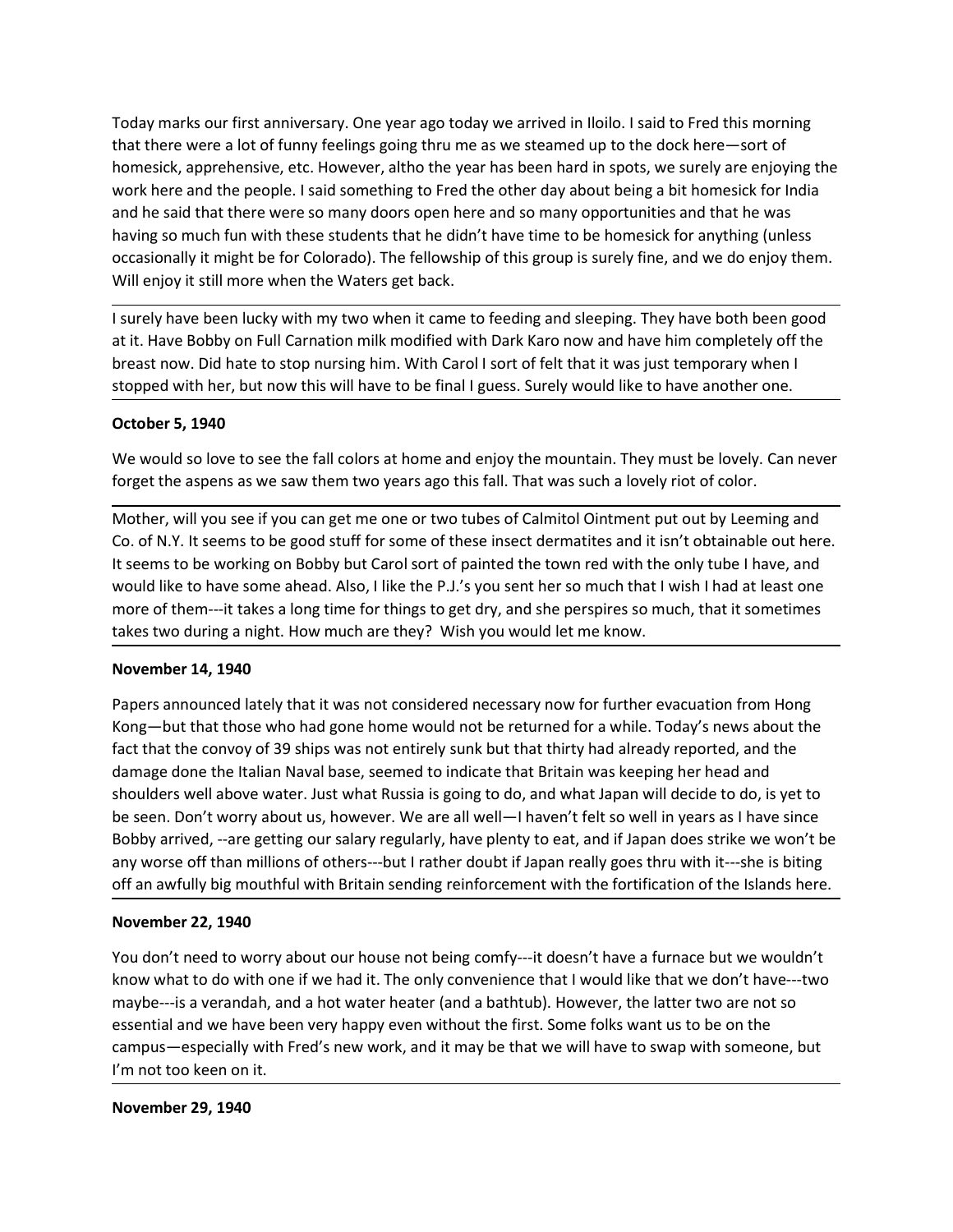Well, it look as though we were going to change houses. I do hate to leave this one, as it is so nice and<br>comfortable, light, sunny, airy, etc. However, a good deal of pressure is being brought to bear for Fred to<br>be on th Well, it look as though we were going to change houses. I do hate to leave this one, as it is so nice and<br>comfortable, light, sunny, airy, etc. However, a good deal of pressure is being brought to bear for Fred to<br>be on th Well, it look as though we were going to change houses. I do hate to leave this one, as it is so nice and<br>comfortable, light, sunny, airy, etc. However, a good deal of pressure is being brought to bear for Fred to<br>be on th Well, it look as though we were going to change houses. I do hate to leave this one, as it is so nice and<br>comfortable, light, sunny, airy, etc. However, a good deal of pressure is being brought to bear for Fred to<br>be on th Well, it look as though we were going to change houses. I do hate to leave this one, as it is so nice and confortable, light, sunny, airy, etc. However, a good deal of pressure is being brought to bear for Fred to be on th Well, it look as though we were going to change houses. I do hate to leave this one, as it is so nice and<br>comfortable, light, sunny, airy, etc. However, a good deal of pressure is being brought to bear for Fred to<br>be on th

indispensableness.

Well, it look as though we were going to change houses. I do hate to leave this one, as it is so nice and<br>comfortable, light, sunny, airy, etc. However, a good deal of pressure is being brought to bear for Fred to<br>be on th Well, it look as though we were going to change houses. I do hate to leave this one, as it is so nice and comfortable, light, sunny, airy, etc. However, a good deal of pressure is being brought to bear for Fred to be on th Well, it look as though we were going to change houses. I do hate to leave this one, as it is so nice and comfortable, light, sum, any, etc. However, a good deal of pressure is being brought to bear for Fred to be on the c Well, it look as though we were going to change houses. I do hate to leave this one, as it is so nice and comfortable, light, sunny, airy, etc. However, a good deal of pressure is being brought to bear for Fred to be on th China.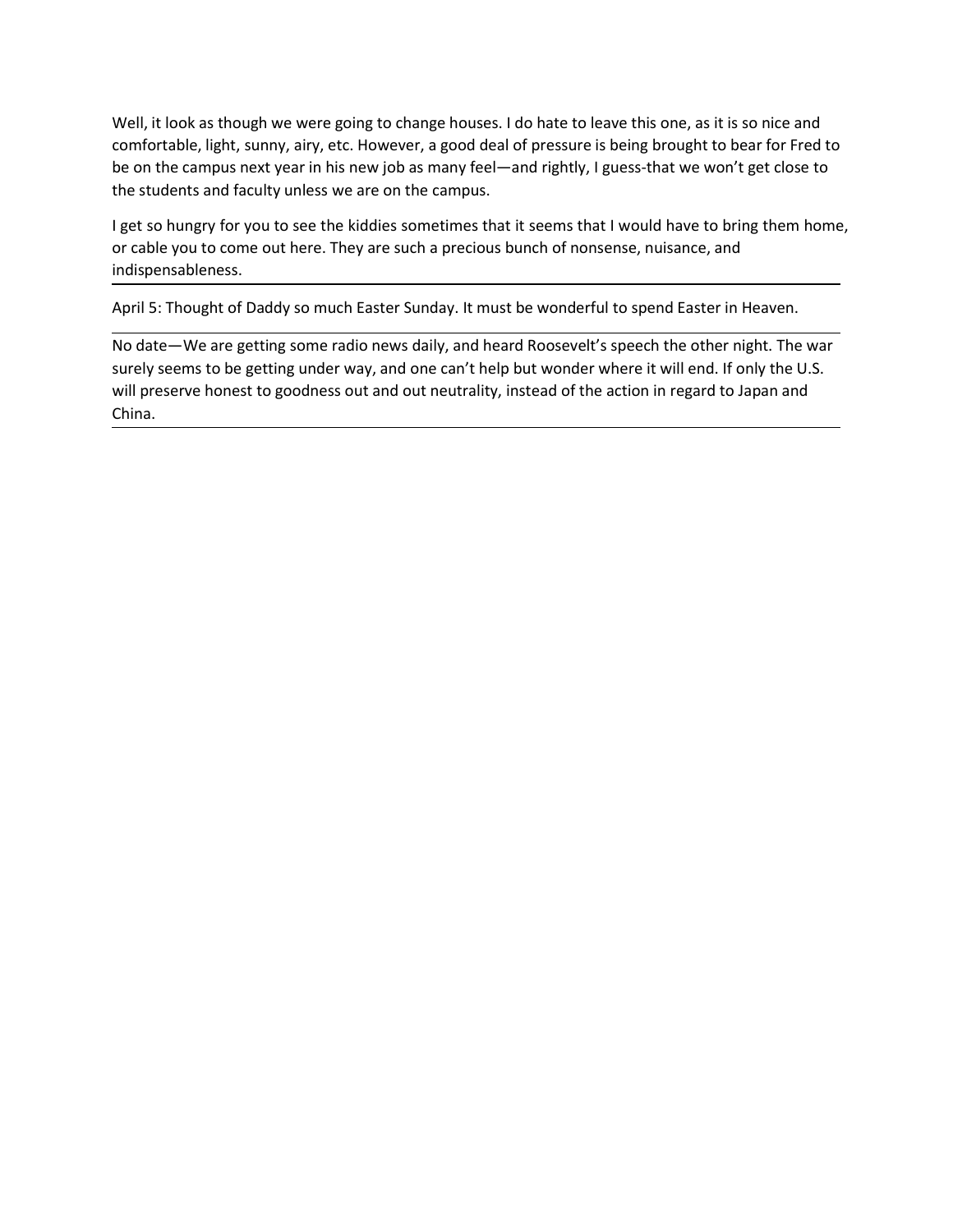Notes from Dr. Kinney's letters<br>
NOTEBOOK #4<br>
January 3, 1941<br>
1941 is here and I can't help but wonder what it is going to bring. Everything is quiet here, but papers Notes from Dr. Kinney's letters<br>
NOTEBOOK #4<br>
January 3, 1941<br>
1941 is here and I can't help but wonder what it is going to bring. Everything is quiet t<br>
indicate that Roosevelt is getting more and more in favor of getting Notes from Dr. Kinney's letters<br>
NOTEBOOK #4<br>
January 3, 1941<br>
1941 is here and I can't help but wonder what it is going to bring. Everything is quiet<br>
indicate that Roosevelt is getting more and more in favor of getting i NOtes from Dr. Kinney's letters<br>
NOTEBOOK #4<br>
January 3, 1941<br>
1941 is here and I can't help but wonder what it is going to bring. Everything is quiet here, but papers<br>
indicate that Rosoevelt is getting more and more in f **NOTES OOK #4**<br>**Ianuary 3, 1941**<br>1941 is here and I can't help but wonder what it is going to bring. Everything is quiet here, but papers<br>indicate that Roosevelt is getting more and more in favor of getting into the thick **NOTESOOK #4**<br>**RIGHTSOOK #4**<br>**EMALISH THSOOK #4**<br>**EMALISH TO FACE OF NATIONAL EMALISE CONSULSE CAN BE EXECUTE OF THE SOCIET OF A FACE OF NATIONAL EMERGENCY. It all seems to be so senseless, and<br>promises can be easily broke** Notes from Dr. Kinney's letters<br>
NOTEBOOK #4<br>
January 3, 1941<br>
1941 is here and I can't help but wonder what it is going to bring. Everything<br>
indicate that Roosevelt is getting more and more in favor of getting into the<br>

Notes from Dr. Kinney's letters<br>
Notes from Dr. Kinney's letters<br>
Notes Morenook #4<br>
January 3, 1941<br>
1941 is here and I can't help but wonder what it is going to bring. Everything is quiet indicate that Roosevelt is getti Notes from Dr. Kinney's letters<br>
NOTEBOOK #4<br>
January 3, 1941<br>
1941 is here and I can't help but wonder what it is going to bring. Everything is quiet here, but papers<br>
indicate that Roosevelt is getting more and more in f **Notes from Dr. Kinney's letters**<br> **NOTEBOOK #4**<br> **IBALI** is here and I can't help but wonder what it is going to bring. Everything is quiet here, but papers<br>
indicate that Roosevelt is getting more and more in favor of ge **Notes from Dr. Kinney's letters**<br> **Notes are additively**<br>
1941 is here and I can't help but wonder what it is going to bring. Everything is quiet here, but papers<br>
indicate that Roosevelt is getting more and more in favor Notes from Dr. Kinney's letters<br>
Notes ook #4<br>
January 3, 1941<br>
1941 is here and I can't help but wonder what it is going to bring. Everything is quiet here, but papers<br>
indicate that Roosevelt is getting more and more in Notes from Dr. Kinney's letters<br>
NOTEBOOK #4<br>
January 3, 1941<br>
1941 is here and I can't help but wonder what it is going to bring. Everything is quiet here, but papers<br>
indicate that Roosevelt is getting more and more in f Notes from Dr. Kinney's letters<br>
Notes again and tanth the positive worder what it is going to bring. Everything is quiet here, but papers<br>
1941 is here and I can't help but wonder what it is going to bring. Everything is NOTES ITOITI DIT. NITITEY S TELLETS<br>
NOTEBOOK #4<br>
January 3, 1941<br>
1941 is here and I can't help but wonder what it is going to bring. Everything is quiet here, but papers<br>
indicate that Roosevelt is getting more and more NOTEBOOK #4<br>
1941 is here and I can't help but wonder what it is going to bring. Everything is quiet here, but papers<br>
indicate that Roosevelt is getting more and more in favor of getting into the thick of things. Guess hi morizedoon **\*\*\***<br> **Industry 3, 1941**<br>
1941 is here and I can't help but wonder what it is going to bring. Everything is quiet here, but papers<br>
1941 is here are are assily broken in the "face of national emergency". It all January 3, 1941<br>1941 is here and I can't help but wonder what it is going to bring. Everything is quiet here, but papers<br>1941 is here and I can't help but wonder what it is going to bring. Everything is quiet here, but pap 1941 shield end in clear to the mether steamed the beach.<br>The final cast that Roosevelt is getting more and more in favor of getting into the thick of things. Guess his<br>promises can be easily broken in the "face of nation promises can be easily broken in the "face of national emergency". It all seems to be so senseless, and<br>
so beastly.<br>
The most striking event of the week is my black eye. Fred was in Negros over the weekend, so his<br>
The mo so beastly.<br>The most striking event of the week is my black eye. Fred was in Negros over the weekend, so his<br>The most striking event of the week is my black eye. Fred was in Negros over the weekend, so his<br>reputation if st January 10, 1941<br>The most striking event of the week is my black eye. Fred was in Negros over the weekend, so his<br>reputation if stainless (and l expect it to remain so). Bobby woke up about five in the morning (Monday)<br>and The most striking event of the week is my black eye. Fred was in Negros over the wee<br>reputation if stainless (and I expect it to remain so). Bobby woke up about five in the rand as it was too early to get up, I pulled him reputation if stainless (and lexpect it to remains o). Bobby woke up about five in the morning (Monday)<br>and as it was too early to get up, I pulled him over into bed with me. He was trying to get to the head of<br>the bed, fe and as it was too early to get up. Julled him over into bed with me. He was trying to get to the head abork when the state of the head properties that a black eye and I don't mean maybe. Guess he must have pushed the lid u

the bed, fell on me striking my left upper lid with his hand littlichead (didn't faze him) and within three<br>timutes I had a black eye and I don't mean maybe. Guess he must have pushed the lid up as he fell and<br>caught a sma minutes I had a black eye and I don't mean maybe. Guess he must have pusshed the idl up as he fell and blood vessel against the bony ridge and raptured it. The entire upper lid has looked like<br>Concord Grapes—the skin —when caught a small blood vessel against the bony ridge and raptured it. The entire upper lid has looked like<br>Concord Grapes—the skin --when well squeezed. It hasn't been painful after the first few minutes, but l<br>didn't go to Concord Grapes—the skin—when well squeezed. It has n't been paintial after the first few minutes, but I<br>clidn't go to a tea today as I felt socially unpresentable. However, I used it more as an excuse than<br>anything else as anything else as there was something I thought would be more fun—and was.<br>This afternoon we decided to take the kiddies out to the beach.<br>The house is growing rapidly and we are getting rather steamed up about it.<br>Fred has This afternoon we decided to take the kiddies out to the beach.<br>The house is growing rapidly and we are getting rather steamed up about it.<br>Fred has kept awfully busy these days. War conditions, etc. are effecting finances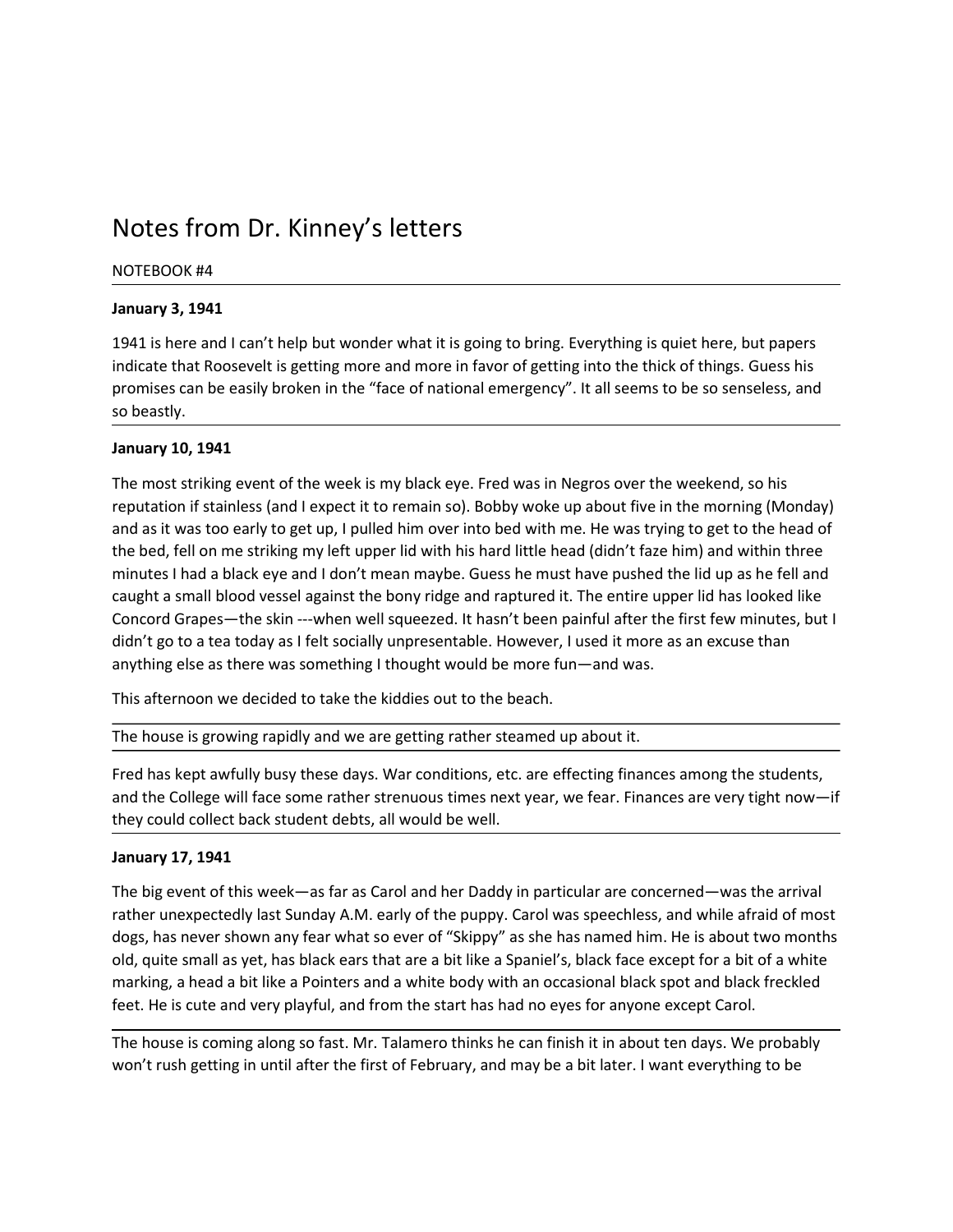ready when we do go, and not have to get over there and have one thing after another that still needs<br>to be done—painting, curtain rods, etc.<br>Yesterday I gave the first of four talks to the College girls here on personal h ready when we do go, and not have to get over there and have one thing after another that still needs<br>
to be done—painting, curtain rods, etc.<br>
Yesterday I gave the first of four talks to the College girls here on personal The first of gave the first of four talks to the College girls here on personal hygiene, style, make-up,<br>
Yesterday I gave the first of four talks to the College girls here on personal hygiene, style, make-up,<br>
Friendships ready when we do go, and not have to get over there and have one thing after another that still needs<br>to be done—painting, curtain rods, etc.<br>Yesterday I gave the first of four talks to the College girls here on personal h ready when we do go, and not have to get over there and have one thing after another that still needs<br>
to be done—painting, curtain rods, etc.<br>
Yesterday I gave the first of four talks to the College girls here on personal

ready when we do go, and not have to get over there and have one thing after anothe<br>to be done—painting, curtain rods, etc.<br>Yesterday I gave the first of four talks to the College girls here on personal hygiene, st<br>friends ready when we do go, and not have to get over there and have one thing after another that still needs<br>to be done—painting, curtain rods, etc.<br>Yesterday I gave the first of four talks to the College girls here on personal h ready when we do go, and not have to get over there and have one thing after another that still needs<br>to be done—painting, curtain rods, etc.<br>Yesterday I gave the first of four talks to the College girls here on personal h ready when we do go, and not have to get over there and have one thing after another that still needs<br>to be done—painting, curtain rods, etc.<br>Yesterday I gave the first of four talks to the College girls here on personal h ready when we do go, and not have to get over there and have one thing after another that still needs<br>
to be done—painting, curtain rods, etc.<br>
Yesterday I gave the first of four talks to the College girls here on personal ready when we do go, and not have to get over there and have one thing after another that still needs<br>to be done—painting, curtain rods, etc.<br>Vesterday I gave the first of four talks to the College girls here on personal h ready when we do go, and not have to get over there and have one thing after another that still needs<br>
to be done—painting, curtain rods, etc.<br>
Yesterday I gave the first of four talks to the College girls here on personal ready when we do go, and not have to get over there and have one thing after another that still needs<br>
to be done—painting, curtain rods, etc.<br>
Yesterday I gave the first of four talks to the College girls here on personal ready when we do go, and not have to get over there and have one thing after anothe<br>to be done—painting, curtain rods, etc.<br>
Yesterday I gave the first of four talks to the College girls here on personal hygiene, st<br>
frien to be done—painting, curtain rods, etc.<br>
Yesterday I gave the first of four talks to the College girls here on personal hygiene, style, make-up,<br>
Friendships, courtship, etc. They seemed to really appreciate the first one, Vesterday I gave the first of four taks to the College girls here on personal hygiene, style, make-up,<br>friendships, courtship, etc. They seemed to really appreciate the first one, and were quite free to ask<br>questions. Hope Vesterday I gave the frist of four talks to the College girls here on personal hygiene, style, make-up,<br>
friendships, courtship, etc. They seemed to really appreciate the first one, and were quite free to ask<br>
questions. H questions. Hope they will continue and that some real good can result.<br> **February 3, 1941**<br>
Bobby is surely growing fast. Doesn't seem possible that he will be a year before long.<br>
So much of what we say to him, and does s

**February 3, 1941**<br> **Bobby** is surely growing fast. Doesn't seem possible that he will be a year before long. He understands<br>
so much of what we say to him, and does so many things that we ask him to do. Is throwing kisses Bobby is surely growing fast. Doesn't seem possible that he will be a year before long. He understands<br>so much of what we say to him, and does so many things that we ask him to do. Is throwing kisses now,<br>and is getting qu Bobby is surely growing fast. Doesn't seem possible that he will be a year better long. He understands<br>so much of what we say to him, and does so many things that we ask him to do. Is throwing kisses now,<br>and is getting qu so much of what we say to him, and does so many things that we ask him to do. Is throwing kisses now, and a get string quite affectionate in his lovings. He is a great little climber and the dining chairs are nothing to hi and is getting quite affectionate in his lookings. He is a great little climber and the dining chairs are<br>nothing to him anymore. Is trying to say Carol and get something that sound like "faro" out when he<br>wants her. I tol nothing to him anymore. Is trying to say Carol and get something that sound like "faro" out when he mothing to that boat boat boat boat ride and the yelled "Da-da".<br>The pup continues to grow and is more socially acceptable wants her. I told him to call Daddy this morning and he yelled "Da-da".<br>The pup continues to grow and is more socially acceptable than he used to be, but has got to be trained<br>out of the playful habit of grabbing clothing— The pup continues to grow and is more socially acceptable than he used to be, but<br>out of the playful habit of grabbing clothing—especially silk stockings and socks.<br>February 9, 1941<br>Everyone has been interested in the Come February 9, 1941<br>Everyone has been interested in the Comet which we have been able to see lately. Because of the fact<br>that the moon has been so brilliant, and the comet sets early, it hasn't been too plain when I have seen Everyone has been interested in the Comet which we have been able to see lately. B<br>that the moon has been so brilliant, and the comet sets early, it hasn't been too plai<br>it. Doesn't have nearly as long a tail as I remember that the moon has been so brilliant, and the comet sets early, it hasn't been too plain when I have seen<br>it. Doesn't have nearly as long a tail as I remember on Halley's years ago.<br> **February 16, 1941**<br>
There is so much to it. Doesn't have nearly as long a tail as I remember on Halley's years ago.<br> **February 16, 1941**<br>
There is so much to do—sewing, sewing, and more sewing to get done, changing to the other house,<br>
getting things ready for B

February 16, 1941<br>There is so much to do—sewing, sewing, and more sewing to get done, changing to the other house,<br>getting things ready for Baguio. Got word the other day that we can have another cottage in Baguio—<br>one tha February 16, 1941<br>
There is so much to do-sewing, sewing, and more sewing to get done, changing to the other house,<br>
egeting things ready for Baguio. Got word the other day that we can have another cottage in Baguio-<br>
one There is so much to do—sewing, sewing, and more sewing to get done, changing to the other house,<br>getting things ready for Baguio. Got word the other day that we can have another cottage in Baguio—<br>one that is a bit bigger meet is so much conserving, swewing, and more sewing to gecuouse, clanging to ute outer into assemble the then day to Baguio—<br>content is a bit bigger than the first one offered us—two bedrooms, and has a better place for t getung umap ieaay io usguo. Oot would one one one use was we can use one incered used to play. Hope to leave here on the 29<sup>th</sup> of March and go up there on the 31<sup>st</sup>. Will be three kiddles to play. Hope to leave here on t one traits a since wage in rand the mast one one tended wat - more busing, and use a better place that the age of March and go up there on the 31<sup>x</sup>. Will be there probably until about the 20<sup>th</sup> of May. We are looking for Note to the book of the chair with feet on the peddles (paddles she calls them.) Fred has arranged for her to the edge of the chair with feet on the peddle of the control and the control of the boat ride and the train ride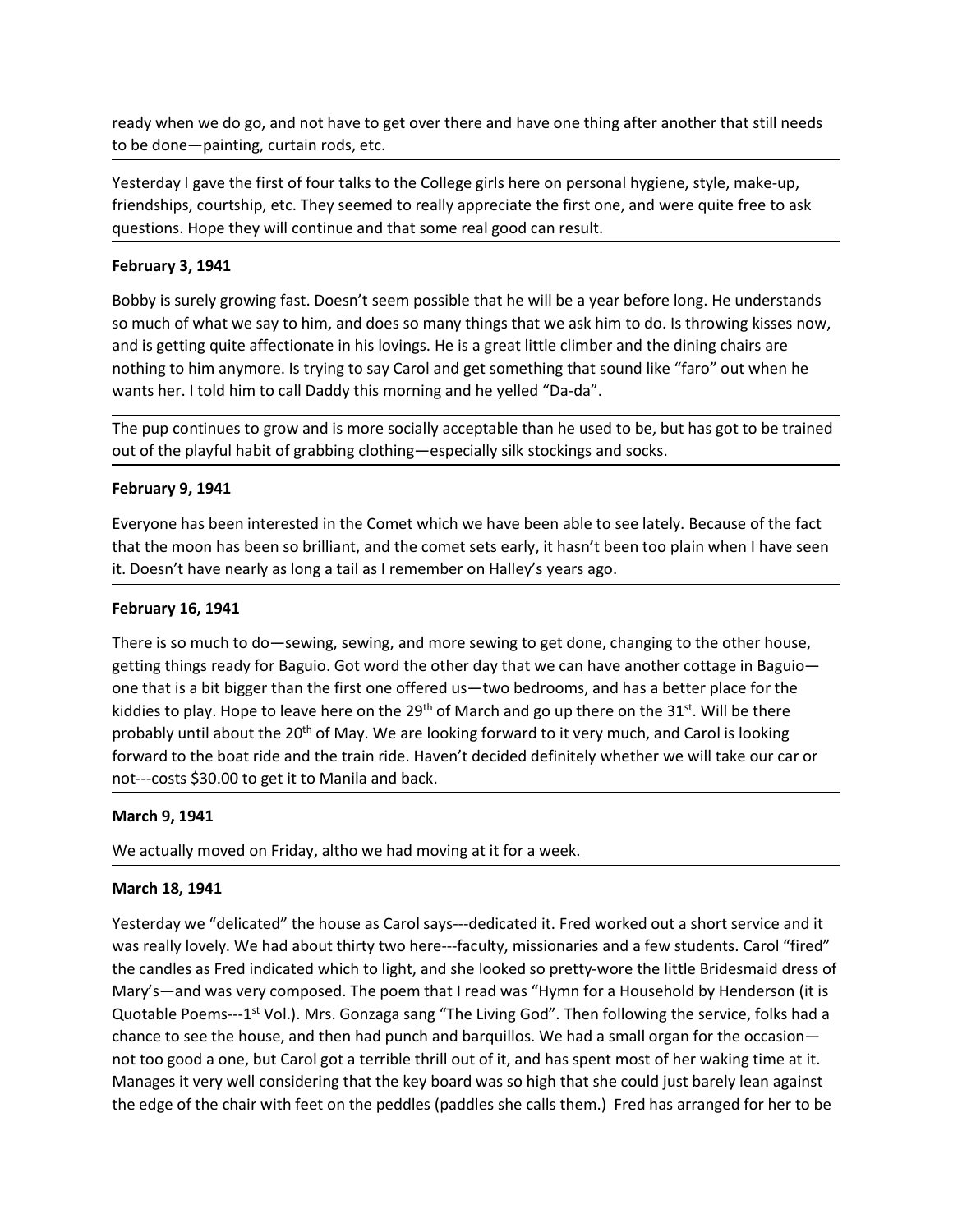allowed to go over to the Training School Building from 9:30 to 10 every morning until we go to Baguio<br>and play on a piano there.<br>Next week comes commencement on Wednesday and then we hope to get off to Baguio on Saturday allowed to go over to the Training School Building from 9:30 to 10 every morning until we go t<br>and play on a piano there.<br>Next week comes commencement on Wednesday and then we hope to get off to Baguio on S<br>that there is b allowed to go over to the Training School Building from 9:30 to 10 every morning until we go to Baguio<br>and play on a piano there.<br>Next week comes commencement on Wednesday and then we hope to get off to Baguio on Saturday allowed to go over to the Training School Building from 9:30 to 10 every morning until we go to Baguio<br>and play on a piano there.<br>Next week comes commencement on Wednesday and then we hope to get off to Baguio on Saturday allowed to go over to the Training School Building from 9:30 to 10 every morning until we go to Baguio<br>and play on a piano there.<br>Next week comes commencement on Wednesday and then we hope to get off to Baguio on Saturday

allowed to go over to the Training School Building from 9:30 to 10 every morning until we go to Baguio<br>and play on a piano there.<br>Next week comes commencement on Wednesday and then we hope to get off to Baguio on Saturday allowed to go over to the Training School Building from 9:30 to 10 every morning until we go to Baguio<br>and play on a piano there.<br>Next week comes commencement on Wednesday and then we hope to get off to Baguio on Saturday allowed to go over to the Training School Building from 9:30 to 10 every morning until we go to Baguio<br>and play on a piano there.<br>Next week comes commencement on Wednesday and then we hope to get off to Baguio on Saturday allowed to go over to the Training School Building from 9:30 to 10 every morning until we go to Baguio<br>and play on a piano there.<br>Next week comes commencement on Wednesday and then we hope to get off to Baguio on Saturday allowed to go over to the Training School Building from 9:30 to 10 every morning until we go to Baguio<br>and play on a piano there.<br>Next week comes commencement on Wednesday and then we hope to get off to Baguio on Saturday kind. allowed to go over to the Training School Building from 9:30 to 10 every morning until we go to Baguio<br>and play on a piano there.<br>Next week comes commencement on Wednesday and then we hope to get off to Baguio on Saturday allowed to go over to the Training School Building from 9:30 to 10 every morning until we go to Baguio<br>and play on a piano there.<br>Next week comes commencement on Wednesday and then we hope to get off to Baguio on Saturday allowed to go over to the Training School Building from 9:30 to 10 every morning until we go to Baguio<br>and play on a piano there.<br>Next week comes commencement on Wednesday and then we hope to get off to Baguio on Saturday allowed to go over to the Training School Building from 9:30 to 10 every morning until we go to Baguio<br>and play on a piano there.<br>Next week comes commencement on Wednesday and then we hope to get off to Baguio on Saturday allowed to go over to the Training School Building from 9:30 to 10 every morning until we go to Baguio<br>nad play on a piano there.<br>Next week comes commencement on Wednesday and then we hope to get off to Baguio on Saturday

and portion the policy of the state of the state of the state are the state are the state work weeks ter and such a lot to get done. We are taking Rosa with us and she is all thrilled and excited. Don't think she has ever Next week comes commencement on Wednesday and then we hope to get off to Baguio on Saturday so<br>that there is barely two weeks left and such a lot to get done. We are taking Rosa with us and she is all<br>thiftled and excited. that there is barely two weeks left and such a lot to get done. We are taking Rosa with us and she is all thrilled and excited. Don't think she has ever been on a train, and never on one of the steamers so that thrilled an thrilled and excited. Don't think she has ever been on a train, and never on one of the steamers so that<br>the trip, the mountains, the cold, and all the other things are going to be a real treat.<br>Carol is growing so tall. G the trip, the mountains, the cold, and all the other things are going to be a real treat.<br>Carol is growing so tall. Gets crazier and crazier about music. Spent the whole hour and a half of her<br>siesta time the other day sit Carol is growing so tall. Gets crazier and crazier about music. Spent the whole hour and a half of her siesta time the other day sitting on a pillow doubled under her on the ned and playing on the window sill of the window Carol is growing so tall. Gets crazier and crazier about music. Spent the whole hour and a halt of here to the video<br>siesta time the other day sitting on a pillow doubled under her on the ned and playing on the window sill of the window just about her bed. Had a music book up in front of her, and played and sang very quietly<br>the whole time. When we get back from Baguio we are definitely planning on getting a piano of some<br>the the whole time. Interwhere three where were onterweget back from bagun we are demintery planting on getting a plano or some-<br>Bobby gets more and more interesting. You would love to see him keep time to music. One little hand<br>sort of beats Bobby gets more and more interesting. You would love to see him keep time to music. One little hand<br>sort of beats the time and the other is used like an orchestra director's left hand when he wants to bring<br>in other instru board for the manner window the matter of the cabinet when the context of the cabinet and the principal in the matter and the order is used like an orchestra director's left hand when he wants to bring<br>in other instruments

Sour but the third the the control and such a week but the control of the member in the deck but the mistruments, etc. The minute music begins, he starts to keep time. The last two or three nights he has been waking earlymount must been watter may been the sheep with that also the trip so fare to we can be the trip to the trip to the trip so far and the night before, he went back to sleep when we put records on the Victrola.<br>We do not like he might before, he went back to sleep when we put records on the Victrola.<br>We do not like Roosevelt's policy and think that his promises are no better than Hitler's when it comes<br>to taking the troops over-seas, abroad, et ence might becomes the such that a to such that that is promises are no bettered than Hitler's when it comes<br>We do not like Roosevelt's policy and think that his promises are no better than Hitler's when it comes<br>dictators We do not like Roosevelt's policy and think that his promises are no better than Hitler's when it comes<br>to taking the troops over-seas, abroad, etc. Think that he has been rather badly bitten by the bug of<br>dictatorship and to taking the troops over-seas, abroad, etc. Think that he has been rather badly bitten by the bug of dictatorship and wants it himself. Certainly, had he talked as a he talks now before the election, I doubt if the would estimation. is the would nave goute in simula celuty, out in us log wind we give houses been true words outered to a piedge or treaty.<br>Warch 30, 1941-"Don Isldro"---enroute Manila about where there will be any sense of honor, and any the time temp winnin lue to riearly reguly then the time thermicality state of arians, and one thermody state of arbit where the ref will be any sense of honor, and any sacredness attached to a pledge or treaty.<br>
March 30, sacredness attached to a pledge or treaty.<br>
March 30, 1941-"Don Isidro"—enroute Manila<br>
Well, at last we are on the way for our vacation, and such a week as we have had.<br>
The boat is lovely—exquisitely clean, lovely cabins March 30, 1941-"Don Isidro"—enroute Manila<br>Well, at last we are on the way for our vacation, and such a week as we have had.<br>The boat is lovely—exquisitely clean, lovely cabins, quite roomy, beautifully furnished, and all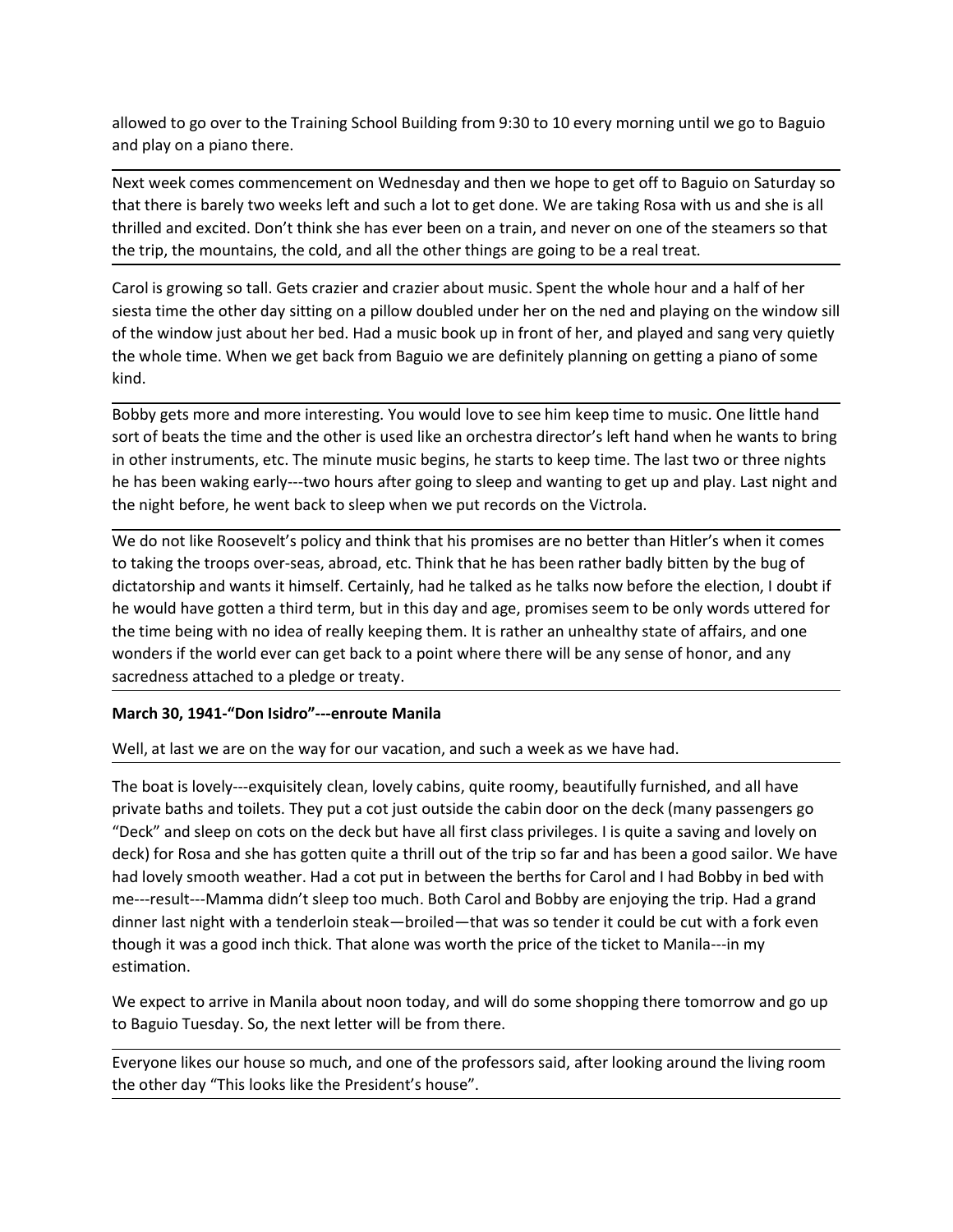April 5, 1941<br>We were several hours late getting into Manila, having been so late in leaving Iloil<br>Boarding house that had been recommended to us. Made us think a good many ti<br>wasn't too bad, but neither was it too invitin April 5, 1941<br>We were several hours late getting into Manila, having been so late in leaving Iloilo. We went to a<br>Boarding house that had been recommended to us. Made us think a good many times of Calcutta. It<br>wasn't too b April 5, 1941<br>We were several hours late getting into Manila, having been so late in leaving Iloilo. We went to a<br>Boarding house that had been recommended to us. Made us think a good many times of Calcutta. It<br>wasn't too b April 5, 1941<br>We were several hours late getting into Manila, having been so late in leaving Iloilo. We went to a<br>Boarding house that had been recommended to us. Made us think a good many times of Calcutta. It<br>wasn't too b April 5, 1941<br>We were several hours late getting into Manila, having been so late in leaving Iloilo. We went to a<br>Boarding house that had been recommended to us. Made us think a good many times of Calcutta. It<br>wasn't too b April 5, 1941<br>We were several hours late getting into Manila, having been so late in leaving Iloilo. We went to a<br>Boarding house that had been recommended to us. Made us think a good many times of Calcutta. It<br>wasn't too b April 5, 1941<br>We were several hours late getting into Manila, having been so late in leaving Iloilo. We went to a<br>Boarding house that had been recommended to us. Made us think a good many times of Calcutta. It<br>wasn't too b April 5, 1941<br>We were several hours late getting into Manila, having been so late in leaving Iloilo. We went to a<br>Boarding house that had been recommended to us. Made us think a good many times of Calcutta. It<br>wasn't too b April 5, 1941<br>We were several hours late getting into Manila, having been so late in leaving Iloilo. We went to a<br>Boarding house that had been recommended to us. Made us think a good many times of Calcutta. It<br>wasn't too b April 5, 1941<br>We were several hours late getting into Manila, having been so late in leaving llolio. We went to a<br>Boarding house that had been recommended to us. Made us think a good many times of Calcutta. It<br>wasn't too b **April 5, 1941**<br>We were several hours late getting into Manila, having been so late in leaving Ilolio. We went to a<br>We were several hours late are necommended to us. Made us think a good many times of Calcutta. It<br>wasn't t April 5, 1941<br>We were several hours late getting into Manila, having been so late in leaving Iloilo. We went to a<br>Boarding bouse that had been recommended to us. Made us think a good many times of Calcuta. It<br>wasn't too ba April 5, 1941<br>Boarding house that had been recommended to us. Made us think a good many times of Calcutta. It<br>Boarding house that had been recommended to us. Made us think a good many times of Calcutta. It<br>wasn't too bad, April 5, 1941<br>We were several hours late getting into Manila, having been so late in leaving Ilolio. We went to a<br>Boarding house that had been recommended to us. Made us think a good many times of Calcutta. It<br>was n't too April 5, 1941<br>We were several hours late getting into Manila, having been so late in leaving llolio. We went to a<br>Boarding house that had been recommended to us. Made us think a good many times of Calcuta. It<br>was n't too b Figure 37.2374<br>We were several hours late getting into Manila, having been so late in leaving lloilo. We went to a<br>Roarding nouse that had been recommended to us. Made us think a good many times of Calcutta. It<br>wasn't too We were several hours late getting into Manila, having been so late in leaving lloil<br>Boarding house that had been recommended to us. Made us think a good many t<br>wan't too bad, but neither was it too inviting. The food wasn wasn't too bad, but neither was it too inviting. The food wasn't bad, however, and<br>survive. Most of Monday we spent in shopping. Tuesday morning we were up early<br>were off for the train about six A.M. Both Carol and Bobby g survive. Most of Monday we spent in shopping. Tuesday morning we were up early. I feel 8obby and were off for the train about six A.M. Both Carol and Bobby got a kick out of the train  $-$ air conditioned, compartment train. were of the train about six A.M. Both Carol and Bobby got a kick out of the train—air conditioned,<br>compartment train. We rode in this until 11:30 and then took big cars—seven seated—the rest of the<br>way. The mountains are g

compartment train. We rode in this until 11:30 and then took big cars—seven seated—the rest of the<br>way. The mountains are gorgeous—heavily wooded with pines, deep gorges, etc. Baguio is a<br>combination of Shillong, Darjeelin way. The mountains are gorgeous---heavily wooded with pines, deep gorges, etc. Baguio is a<br>combination of Shillong, Darjeeling, and Estes Park. In some ways it is much more of a city than<br>but the cabins and small cottages but the cabins and small cottages make it look a bit like it.<br>Carol and Bobby are having the time of their lives.<br>Fred playing golf yesterday—first since coming out here. Says the course is a most interesting one-up hill<br>a Carol and Bobby are having the time of their lives.<br>
Fred playing golf yesterday—first since coming out here. Says the course is a most interesting one-up hill<br>
and down and across arroyos, etc. Made a score of 87 which wa Carol and Bobby are having the time of their lives.<br>Fred playing golf yesterday—first since coming out here. Says the course is a most interesting one-up hill<br>pears. Came back with a huge appetite and a nice sunburn.<br>Phexi Fred playing goth yesterday—trist since coming out here. Says the course is a most interesting one-up hill<br>and down and across arroyos, etc. Made a score of 87 which wasn't too bad for a first time in about two<br>years. Came and down and across arroyos, etc. Made a score of 87 which wasn't too bad for a first tire<br>vers. Came back with a huge appetite and a nice sunburn.<br>The vegetables up here are lovely—very fresh. Can get almost any that we g The vegetables up here are lovely—very fresh. Can get almost any that we get in the states. Haven't had<br>any meat besides bacon since we arrived as the vegetables and fruit have been so nice we haven't<br>wanted any.<br>The day a The vegetables up here are lovely—very fresh. Can get almost any that we get in the states. Haven't had may meat besides bacon since we arrived as the vegetables and fruit have been so nice we haven't wanted any.<br>
April 14

singing.

**April 14, 1941**<br>The day after Easter! Thursday afternoon there was a very lovely Communion service (should have said<br>evening) at the United Evangelical church here, and Friday afternoon a meditation service on the "Seven<br> April 14, 1941<br>The day after Easter! Thursday afternoon there was a very lovely Communion service (should have said<br>evening) at the United Evangelical church here, and Friday afternoon a meditation service on the "Seven<br>ew The day after Easter! Thursday afternoon there was a very lovely Communion service (should have said eventing) at the United Evangelical church here, and Friday afternoon a meditation service on the "Seven Words". The East Free this burst current when the pays the pays and ochic streamed the streamed the service on the "Seven whords". The Easter service was very nice yesterday althol confess I would have loved to have attended the service at the means the ready-total control control of the boundary and the ring. The base of the ready-total control of the service at Calvary (Denver).<br>There has been a record breaking crowd in Baguio this esason—always a lot over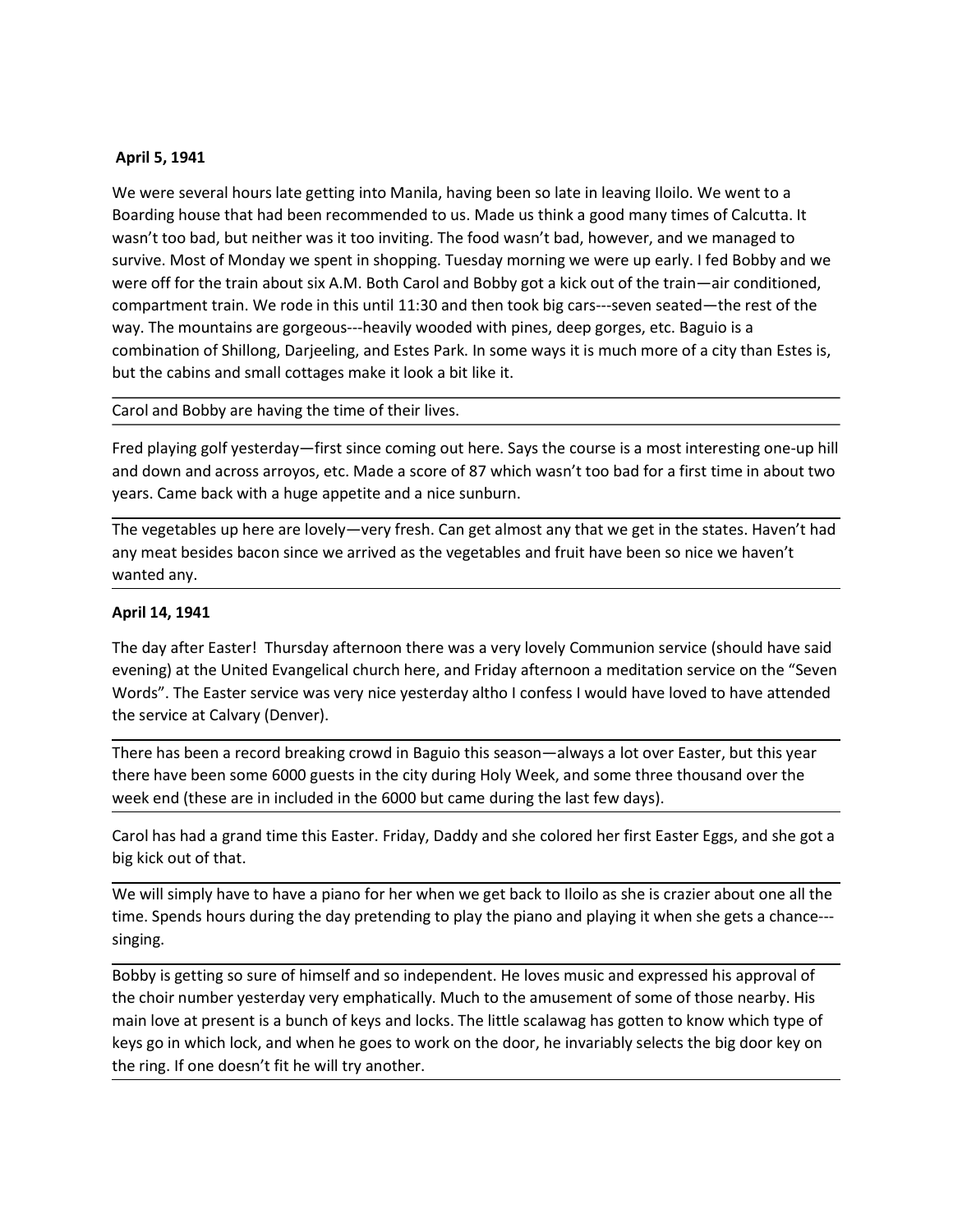Opinion is divided out here as to what will happen. Many feel quite sure that Japan will not be foolhardy<br>enough to try getting in any deeper with the U.S. than she is already. Others think she will make trouble,<br>and still Opinion is divided out here as to what will happen. Many feel quite sure that Japan will not be foolhardy<br>enough to try getting in any deeper with the U.S. than she is already. Others think she will make trouble,<br>and still Opinion is divided out here as to what will happen. Many feel quite sure that Japan will not be foolhardy<br>enough to try getting in any deeper with the U.S. than she is already. Others think she will make trouble,<br>and still Opinion is divided out here as to what will happen. Many feel quite sure that Japan will not be foolhardy<br>enough to try getting in any deeper with the U.S. than she is already. Others think she will make trouble,<br>and still Opinion is divided out here as to what will happen. Many feel quite sure that Japan will not be foolhardy<br>enough to try getting in any deeper with the U.S. than she is already. Others think she will make trouble,<br>and still Opinion is divided out here as to what will happen. Many feel quite sure that Japare<br>nough to try getting in any deeper with the U.S. than she is already. Others think<br>and still others think that if things do happen, Manil Opinion is divided out here as to what will happen. Many feel quite sure that Japan will not be foolhardy<br>enough to try getting in any deeper with the U.S. than she is already. Others think she will make trouble,<br>and still Opinion is divided out here as to what will happen. Many feel quite sure that Japan will not be foolhardy<br>enough to try getting in any deeper with the U.S. than she is already. Others think she will make trouble,<br>and still Opinion is divided out here as to what will happen. Many feel quite sure that Japan will not be foolhardy<br>enough to try getting in any deeper with the U.S. than she is already. Others think she will make trouble,<br>and still Opinion is divided out here as to what will happen. Many feel quite sure that Japan will not be foolhardy<br>enough to try getting in any deeper with the U.S. than she is already. Others think she will make trouble,<br>and still

Opinion is divided out here as to what will happen. Many feel quite sure that Japan will not be foolhardy<br>enough to try getting in any deeper with the U.S. than she is already. Others think she will make trouble,<br>and still Opinion is divided out here as to what will happen. Many feel quite sure that Japan will not be foolhardy<br>enough to try getting in any deeper with the U.S. than she is already. Others think she will make trouble,<br>and still Opinion is divided out here as to what will happen. Many feel quite sure that Japan will not be foolhardy<br>enough to try getting in any deeper with the U.S. than she is already. Others think she will make trouble,<br>and still Opinion is divided out here as to what will happen. Many feel quite sure that Japan will not be foolhardy<br>enough to try getting in any deeper with the U.S. than she is already. Others think she will make trouble,<br>and still Opinion is divided out here as to what will happen. Many feel quite sure that Japan will not be foolhardy<br>enough to try getting in any deeper with the U.S. than she is already. Others think she will make trouble,<br>and still Opinion is divided out here as to what will happen. Many feel quite sure that Japan will not be foolhardy<br>enough to try getting in any deeper with the U.S. than she is already. Others think she will make trouble,<br>and still Islands. and deviation and deviation and children (and men also in Japan, 1 think) has been and the first part of the latter part of the barriar and enjoying life. The Board has inside information from the Stat to date feels that e to date feels that everything is safe.<br>
April 22, 1941<br>
It doesn't seem possible that we have been up here better than three weeks. The time just slips by so<br>
fast that it is undelievable. We are having the most gorgeous w April 22, 1941<br>
April 22, 1941<br>
It doesn't seem possible that we have been up here better than three weeks. The time just<br>
fast that it is unbelievable. We are having the most gorgeous weather up here—cool, clear,<br>
birds, It doesn't seem possible that we have been up here better than three weeks. The fast that it is unbelievable. We are having the most gorgeous weather up here—cc<br>birds, flowers, etc. Makes me think of beautiful spring days fast that it is unbelievable. We are having the most gorgeous weather up here—cool, clear, sunny, with<br>birds, flowers, etc. Makes me think of beautiful spring days in April or May at home. It seems impossible<br>that there sh birds, flowers, etc. Makes me think of beautiful spring days in April or May at home. It seems impossible<br>that there should be any place in the world that was upset, devastated, and in ruins.<br>Eayie spoke recently here to a Sayre spoke recently here to a big gathering of Red Cross workers and expressed the opinion that while<br>the thought it would be very foolish not to be prepared for some emergency that he did not think there<br>twas much chance Sayre spoke recently here to a big gathering of Red Cross workers and expressed the opinion that while<br>the thought it would be very foolish not to be prepared for some emergency that he did not think there<br>was much chance he thought it would be very foolish not to be prepared for some emergency that he did not think there<br>was much chance of any invasion. To date there has been absolutely no word either thru the papers or<br>thru the High Commi was much chance of any invasion. To date there has been a basolutely no word either thru the papers or<br>thru the High Commissioner's office of advice to Americans here in the Islands to evacuate so that we<br>feel that the pro

feel that the probabilities are that things are pretty safe. In Japan and China, evacuation, especially of<br>women and children (and men also in Japan, I think) has been advised, but that is not true, so far, of the<br>Islands. women and children (and men also in Japan, 1 think) has been advised, but that is not true, so far, of the<br>
slands.<br>
April 29, 1941<br>
We took Carol to see Pinocchio the other day. She enjoyed the first part ever so much but Shows.<br>
We took Carol to see Pinocchio the other day. She enjoyed the first part ever so much but didn't like the<br>
moise in the latter part.<br>
May 12, 1941<br>
Again, I am late with the letter-must be almost two weeks since I April 29, 1941<br>We took Carol to see Pinocchio the other day. She enjoyed the first part ever so much but didn't like the<br>noise in the latter part.<br>May 12, 1941<br>Again, I am late with the letter-must be almost two weeks sinc We took Carol to see Pinocchio the other day. She enjoyed the first part ever so mu<br>noise in the latter part.<br>
May 12, 1941<br>
Again, I am late with the letter-must be almost two weeks since I wrote last. I had helter off la noise in the latter part.<br>
May 12, 1941<br>
Again, I am late with the letter-must be almost two weeks since I wrote last. I had<br>
letter off last week just before leaving Baguio, but things happened fast and there<br>
Tuesday aft

May 12, 1941<br>Again, I am late with the letter-must be almost two weeks since I wrote last. I had hoped to get another<br>letter off last week just before leaving Baguio, but things happened fast and there wasn't much time.<br>Tu Again, I am late with the letter-must be almost two weeks since I wrote last. I had hoped to get another<br>letter off last week just before leaving Baguio, but things happened fast and there wasn't much time.<br>Tuesday afterno Again, I am late with the letter-must be a lmnost two weeks since I worde last. I had noped to get another better off last week just before leaving Baguio, but things happened fast and there wasn't much time.<br>Tuesday after letter off last week just before leaving Baguio, but things happened fast and there wasn't much time.<br>Tuesday afternoon I got a permanent wave in the ends of my hair, and it is now done much as it was<br>when I left Denver—mu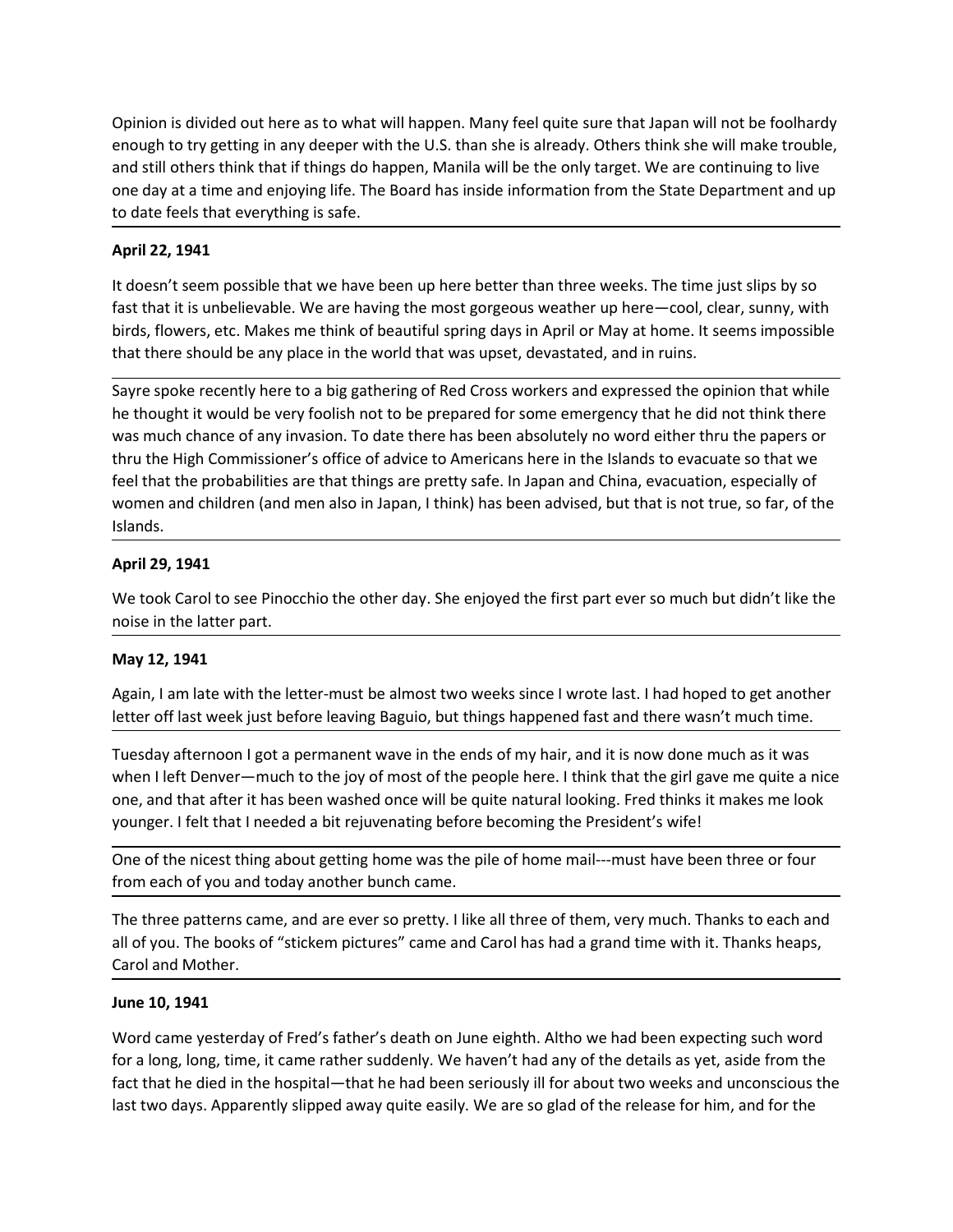burden it will lift from Mother Chamber's and the girls' shoulders. He has been paralyzed for five years<br>and it has been so hard on him. Always accustomed to a life of out of doors activity. The enforced<br>helplessness and m burden it will lift from Mother Chamber's and the girls' shoulders. He has been paralyzed for five years<br>and it has been so hard on him. Always accustomed to a life of out of doors activity. The enforced<br>helplessness and m burden it will lift from Mother Chamber's and the girls' shoulders. He has been paralyzed for five years<br>and it has been so hard on him. Always accustomed to a life of out of doors activity. The enforced<br>helplessness and m burden it will lift from Mother Chamber's and the girls' shoulders. He has been paralyzed for five years<br>and it has been so hard on him. Always accustomed to a life of out of doors activity. The enforced<br>helplessness and m burden it will lift from Mother Chamber's and the girls' shoulders. He has been paralyzed for five years<br>and it has been so hard on him. Always accustomed to a life of out of doors activity. The enforced<br>helplessness and m burden it will lift from Mother Chamber's and the girls' shoulders. He has been paralyzed for five years<br>and it has been so hard on him. Always accustomed to a life of out of doors activity. The enforced<br>helplessness and m burden it will lift from Mother Chamber's and the girls' shoulders. He has been p<br>and it has been so hard on him. Always accustomed to a life of out of doors activ<br>helplessness and more or less idleness were hard to stand. burden it will lift from Mother Chamber's and the girls' shoulders. He has been parand it has been so hard on him. Always accustomed to a life of out of doors activity<br>helplessness and more or less idleness were hard to st burden it will lift from Mother Chamber's and the girls' shoulders. He has been paralyzed for five years<br>and it has been so hard on him. Always accustomed to a life of out of doors activity. The enforced<br>signed such a long burden it will lift from Mother Chamber's and the girls' shoulders. He has been paralyzed for five years<br>and it has been so hard on him. Always accustomed to a life of out of doors activity. The enforced<br>helplessness and m burden it will lift from Mother Chamber's and the girls' shoulders. He has been paralyzed for five years<br>and it has been so hard on him. Always accustomed to a life of out of doors activity. The enforced<br>helplessness and m burden it will lift from Mother Chamber's and the girls' shoulders. He has been paralyzed for five years<br>and it has been so hard on him. Always accustomed to a life of out of doors activity. The enforced<br>the lelessness and burden it will lift from Mother Chamber's and the girls' shoulders. He has been paralyzed for five years<br>and it has been so hard on him. Always accustomed to a life of out of doors activity. The enforced<br>shelplessness and burden it will lift from Mother Chamber's and the girls' shoulders. He has been paralyzed for five years<br>and it has been so hard on him. Always accustomed to a life of out of doors activity. The enforced<br>helplessness and m and it has been so hard on him. Always accustomed to a life of out of doors activity. The enforced helplesness and more or less idleness were hard to stand. I am so thankful that Dad didn't have to spend such a long time a

helplessness and more or less idleness were hard to stand. I am so thankful that Dad didn't have to<br>spend such a long time as an invalid, and that his going was so easy.<br>We are thinking of getting a radiola---radio and Vic bend sacria drig and as an invediate, and enterins going was so casy.<br>We are thinking of getting a radiola---radio and Victrola combination. Fred feels tt<br>more up on the news and that is hard to do when some of the papers

We are unimang to leading a reading a reading and victions combination. Fred release the reading the two same of the papers are three and four days old when we get them.<br>
June 23, 1941<br>
We have taken Siebe's radio and radi moute up unit enters and that is naturous out when some of the papers are three and four days on when<br>
June 23, 1941<br>
We have taken Siebe's radio and radiola (lovely toned one) and have sold our Victrola. Then Alma gave<br>
m we gecturem.<br>
Hune 23, 1941<br>
We have taken Siebe's radio and radiola (lovely toned one) and have sold our Victrola. Then Alma gave<br>
We have taken Siebe's radio and radiola (lovely toned one) and have sold our Victrola. The

We have taken Siebe's radio and radiola (lovely toned one) and have sold our Victom<br>
me a very good offer on her electric sewing machine, and so we have gone in for i<br>
Tonight's report is that Germany has declared war on R We have taken is exercise stand and anotas (lovely totion of an outer wout vector to the advisors and the stand we are wondering what effect that will Tonight's report is that Germany has declared war on Russia and we are nie a very good oner of the ferencin sewing indicimie, and so we have gone introf tract.<br>Tonight's report is that Germany has declared war on Rossia and we are wondering what effect that will<br>have on Japan. Will she think Tonight's report is that Germany has declared war on Russia and we are wondering what effect that will<br>have on Japan. Will she think her freaty with Germany is worth not much more than Russia's was; will<br>she fight Russia, have on Japan. Will she think her treaty with Germany is worth not much more than Russia's was; will<br>she fight Russia, or side in with her because of the non-aggression pact, or what.<br>It is grand to have such a lovely radi she fight Russia, or side in with her because of the non-aggression pact, or what.<br>
It is grand to have such a lovely radiola.<br>
Iam going to enjoy the electric machine altho I would just as soon have had a treadle machine-It is grand to have such a lovely radiola.<br>
Tam going to enjoy the electric machine altho I would just as soon have had a tread<br>
however, a second hand one would have cost me more than this one would.<br> **July 14, 1941**<br>
Thi

We have just gotten back from a very nice party which was held in our honor (ahem!!!!) Fred and I were however, a second hand one would have cost me more than this one would.<br>
July 14, 1941<br>
This past Saturday, Fred, Signe and I took the two kiddies of ours and Bill and George with two amahs,<br>
and went out to the beach for **July 14, 1941**<br>This past Saturday, Fred, Signe and I took the two kiddies of ours and Bill and George with two amahs,<br>and went out to the beach for a swim. There was rather a stiff wind blowing (a typhoon was in the offin July 14, 1941<br>This past Saturday, Fred, Signe and I took the two kiddies of ours and Bill and George with two amahs,<br>and went out to the beach for a swim. There was rather a stiff wind blowing (a typhoon was in the offing) This past Saturday, Fred, Signe and I took the two kiddies of ours and Bill and George with two amahs,<br>and went out to the beach for a swim. There was rather a stiff wind blowing (a typhoon was in the offing)<br>and the waves may base os a context of the beach for a sum. There was rather a sifff wind blowing (a typhoon was in the offing)<br>and the waves were nice smacky ones. Bob just gloried in it.<br>I ally 21, 1941<br>Thave been asked to take the Ad and the waves were nice smacky ones. Bob just gloried in it.<br>
July 21, 1941<br>
I have been asked to take the Advisorship to the Woman's Club here on the campus. It is composed of<br>
all of the girls in College, and is more or July 21, 1941<br>I have been asked to take the Advisorship to the Woman's Club here on the campus. It is composed of<br>all of the girls in College, and is more or less of a requirement as an extra-curricular activity (governmen Example to the end state the Advisorship to the Woman's Club here on the campus. It is composed of have been asked to take the Advisorship to the Woman's Club here on the campus. It is composed of and up to date has never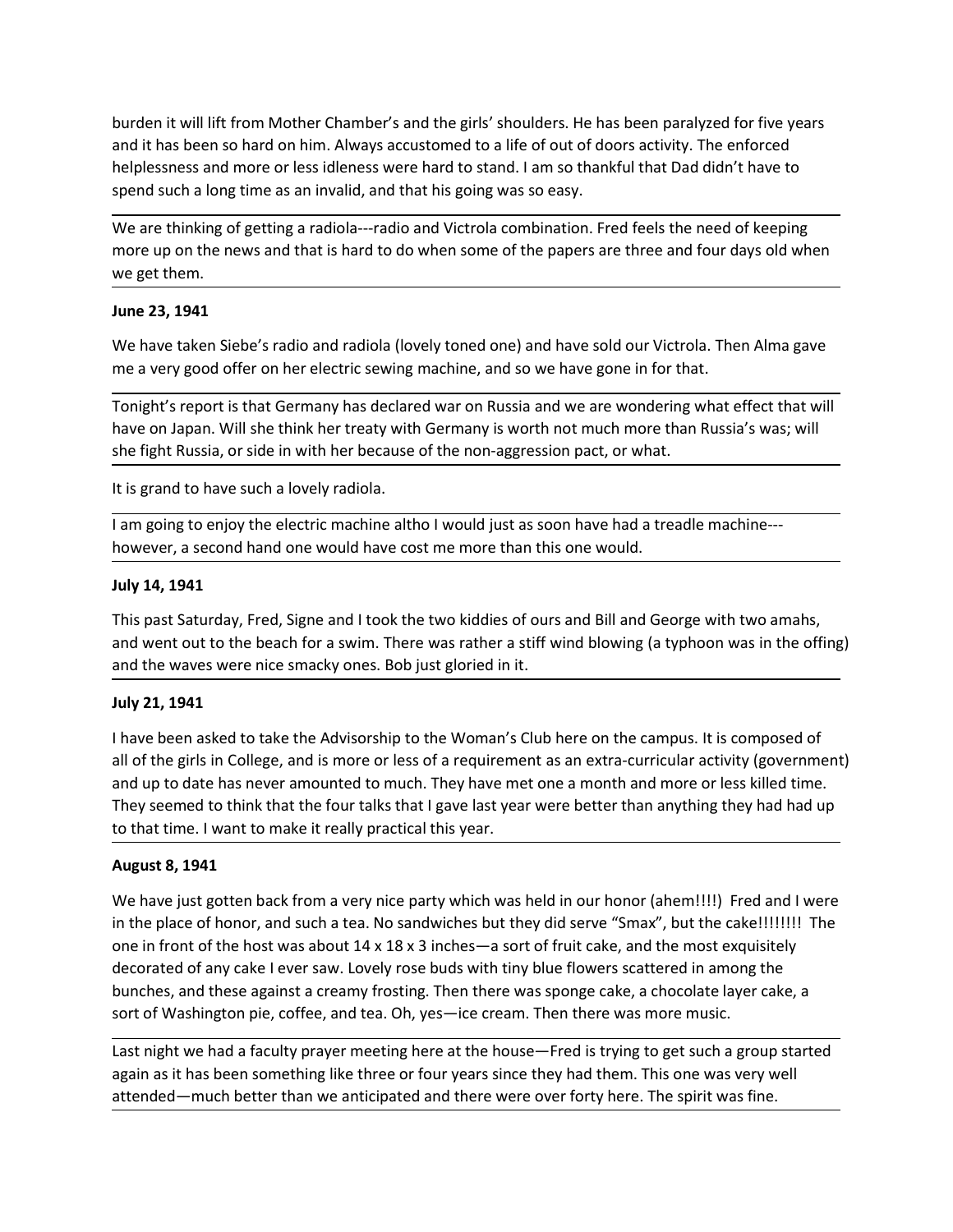We are having a Faculty "Buffet Supper" here on the 23<sup>rd</sup>. IT is one of the social events, and the social<br>committee is in charge.<br>A week from tomorrow we hope to go to Antique for the weekend with Olive Buchner.<br>Radio new We are having a Faculty "Buffet Supper" here on the 23<sup>rd</sup>. IT is one of the social events, ar<br>committee is in charge.<br>A week from tomorrow we hope to go to Antique for the weekend with Olive Buchner.<br>Radio news continues

We are having a Faculty "Buffet Supper" here on the 23<sup>rd</sup>. IT is one of the social events, and the social<br>committee is in charge.<br>A week from tomorrow we hope to go to Antique for the weekend with Olive Buchner.<br>Radio new We are having a Faculty "Buffet Supper" here on the 23<sup>rd</sup>. IT is one of the social events, and the social<br>committee is in charge.<br>A week from tomorrow we hope to go to Antique for the weekend with Olive Buchner.<br>Radio new We are having a Faculty "Buffet Supper" here on the 23". IT is one of the social events, and the social<br>committee is in charge.<br>A week from tomorrow we hope to go to Antique for the weekend with Olive Buchner.<br>Radio news c We are having a Faculty "Buffet Supper" here on the 23<sup>rd</sup>. IT is one of the social events, and the social<br>committee is in charge.<br>Nevek from tomorrow we hope to go to Antique for the weekend with Olive Buchner.<br>Radio news We are having a Faculty "Buffet Supper" here on the 23<sup>rd</sup>. IT is one of the social events, and the social<br>committee is in charge.<br>A week from tomorrow we hope to go to Antique for the weekend with Olive Buchner.<br>Radio new We are having a Faculty "Buffet Supper" here on the 23<sup>rd</sup>. IT is one of the social events, and the social<br>committee is in charge.<br>A week from tomorrow we hope to go to Antique for the weekend with Olive Buchner.<br>Radio new We are having a Faculty "Buffet Supper" here on the 23<sup>rd</sup>. IT is one of the social events, and the social<br>
A week from tomorrow we hope to go to Antique for the weekend with Olive Buchner.<br>
Radio news continues to be very We are having a Faculty "Buffet Supper" here on the 23<sup>rd</sup>. IT is one of the social events, and the social<br>Committee is in charge.<br>The veek from tomorrow we hope to go to Antique for the weekend with Olive Buchner.<br>The Vee We are having a Faculty "Buffet Supper" here on the 23<sup>et</sup>. IT is one of the social events, and the social<br>committee is in charge.<br>A week from tomorrow we hope to go to Antique for the weekend with Olive Buchner.<br>Radio new We are having a Faculty "Buffet Supper" here on the 23<sup>et</sup>. IT is one of the social events, and the social<br>committee is in charge.<br>A week from tomorrow we hope to go to Antique for the weekend with Olive Buchner.<br>Radio new We are having a Faculty "Buffet Supper" here on the 23<sup>rd</sup>. IT is one of the social events, and the social<br>committee is in charge.<br>
Have k from tomorrow we hope to go to Antique for the weekend with Olive Buchner.<br>
Radio n We are having a Faculty "Buffet Supper" here on the 23<sup>o</sup>. IT is one of the social events, and the social<br>committee is in charge.<br>A week from tomorrow we hope to go to Antique for the weekend with Olive Buchner.<br>Radio news We are having a Faculty "Buffet Supper" here on the 23<sup>cd</sup>. IT is one of the social events, and the social<br>committee is in charge.<br>A week from tomorrow we hope to go to Antique for the weekend with Olive Buchner.<br>Radio new We are having a Faculty "Buffet Supper" here on the 23<sup>rd</sup>. IT is one of the social events, and the social<br>committee is in charge.<br>A week from tomorrow we hope to go to Antique for the weekend with Olive Buchner.<br>Radio new committee is in charge.<br>
A week from tomorrow we hope to go to Antique for the weekend with Olive Buchner.<br>
Radio news continues to be very contradictory and it is hard to know just what to expect.<br>
War news sounds a bit e A week from tomorrow we hope to go to Antique for the weekend with Olive Buchner.<br>
Radio news continues to be very contradictory and it is hard to know just what to expect.<br>
War news sounds a bit easier as far as the P.I. Radio news continues to be very contradictory and it is hard to know just what to ex<br>War news sounds a bit easier as far as the P.I. is concerned, but guess no one can pre<br>to happen. Peggy Cuddebach says that all last year War news sounds a bit easier as far as the P.I. is concerned, but guess no one can predict what is going<br>to happen. Peggy Cuddebach says that all last year the Jap. Papers were full of editorials to the effect<br>that if . I. War news sounds a bit esser as far as the P.I. is concerned, but guess no one can predict what it gong<br>were my engy Cuddebach says that all last year the lap. Papers were full of editorials to the effect<br>that if J. was goi to happen. Peeggy Cudeabach says that all last year the Jap. Pappres were lull of editorials to the effect<br>that if J. was going to attack the P.I. that they should waste no time in doing it as if they waited a year, it<br>wou that if J. was going to attack the P.I. that they should wate no time in doing it as it they walted a year, it they all they should be too late. Fred attended a stag party the other night and one of the Army Colonels was t has just come here (been here in the country for thirty vears or more) to establish a cantonment near llolio for some 10,000 troops. The Col. said that if  $I$ . had tried to atatack a year ago that the P.I. wouldn't have to lloilo for some 10,000 troops. The Col. said that if J. had tried to attack a year ago that the P.I. wooldn't<br>have stood a chance but said "I"dlike to see them try it now." It seems that there are a great many<br>more bombing have stood a chance but said "I'd like to see them try it now." It seems that there are a great many<br>more bombing planes, fortresses, etc. here in bomb proof shelters (We aren't making the mistake of<br>having our planes wher more bombing planes, fortresses, etc. here in bomb proof shelters (We aren't making the mistake of holing our planes where they can be bombed on the ground) than most have any idea of. Seemed to think that if war did come, having our planes where they can be bombed on the ground) than most have any idea of. Seemed to think that if war did come, the biggest difficulty would be the lack of shipping facilities and that we movid and truits, and

think that if war did come, the biggest difficulty would be the lack of shipping facilities and that we<br>would have to get along on the food supplies native here—but that means vegetables the year around,<br>and fruits, and I meant and fruits, and I have a good supply of milk and fruit juices on hand, so guess we could m<br>and fruits, and I have a good supply of milk and fruit juices on hand, so guess we could m<br>don't seem to be very jittery. Peg don't seem to be very jittery. Peggy Cuddeback says that she simply can't believe that Japan will be<br>colish enough to even attempt to attack the P.I.<br>The Faculty Burger Went attempt of very nicely, and everyone seemed to e foolish enough to even attempt to attack the P.I.<br>August 25, 1941<br>The Faculty Buffet supper went off very nicely, and everyone seemed to enjoy themselves. Afterwards,<br>we cleared the tables, and they had games. They seem to August 25, 1941<br>The Faculty Buffet supper went off very nicely, and everyone seemed to enjoy themselves. Afterwards,<br>we claved the tables, and they had games. They seem to like to come here, and we enjoy having them.<br>Many The Faculty Buffet supper went off very nicely, and everyone seemed to enjoy themselves. Afterwards, we cleared the tables, and they had games. They seem to like to come here, and we enjoy having them. Many of them have sp the dealed the tables, and they had games. They seem to like to come here, and we enjoy having them.<br>Many of them have spoken very appreciatively of the way the house is furnished and decorated, and the fact that much of i Many of them have spoken very appreciatively of the way the house is furnished and dectrat that much of it is so inexpensively done.<br>
Friday I had my First Aid talk to the R.O.T.C. boys, and had another one today. Tuesday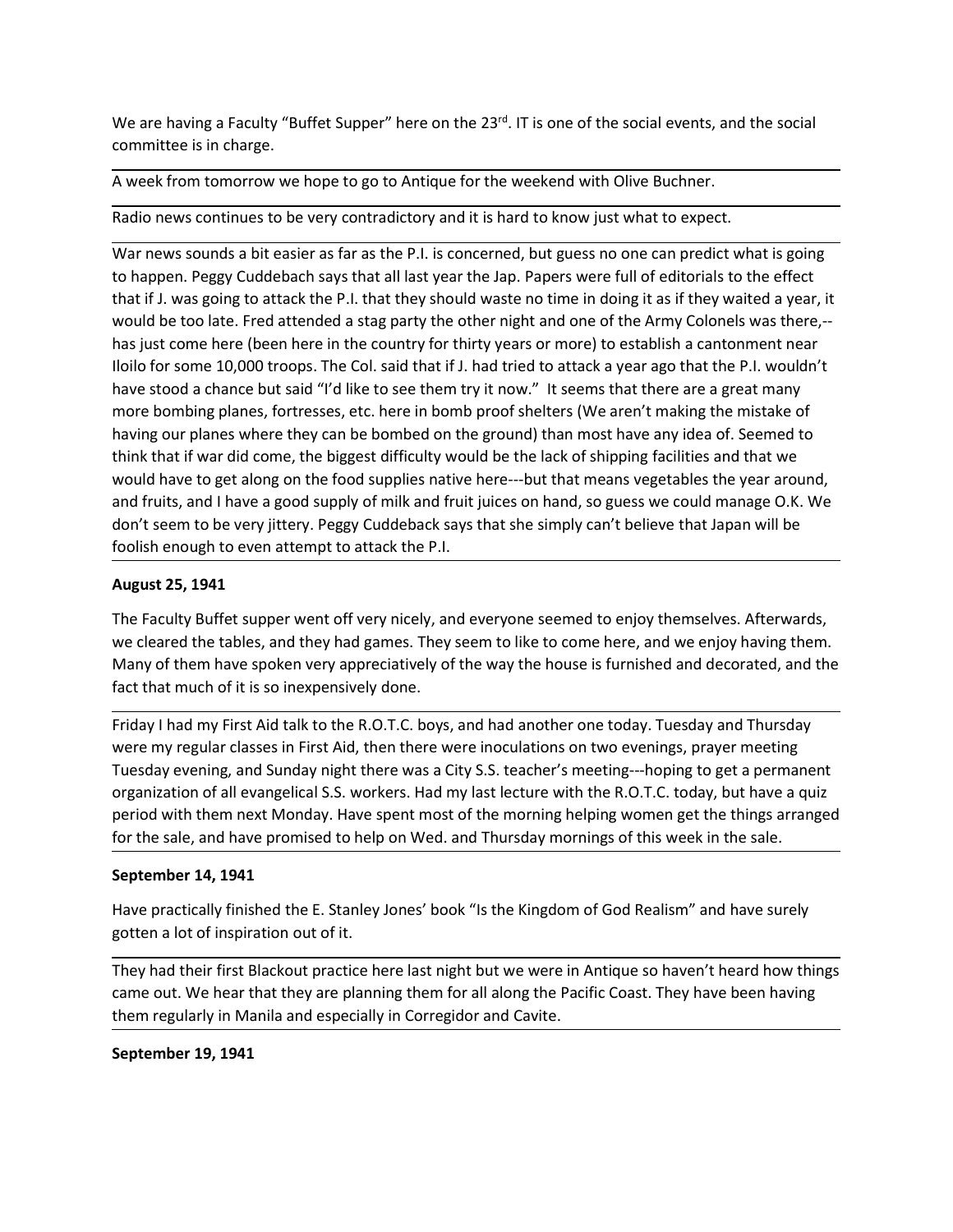My birthday arrived in due time—I wasn't particularly anxious to really reach the forty mark, but can't<br>say that I feel any different than before unless it is a determination to make the next forty count for<br>more than the My birthday arrived in due time—I wasn't particularly anxious to really reach the forty mark, but can't<br>say that I feel any different than before unless it is a determination to make the next forty count for<br>more than the My birthday arrived in due time—I wasn't particularly anxious to really reach the forty mark, but can't<br>say that I feel any different than before unless it is a determination to make the next forty count for<br>more than the My birthday arrived in due time—I wasn't particularly anxious to really reach the forty mark, but can't<br>say that I feel any different than before unless it is a determination to make the next forty count for<br>more than the My birthday arrived in due time—I wasn't particularly anxious to really reach the forty mark, but can't<br>say that I feel any different than before unless it is a determination to make the next forty count for<br>more than the My birthday arrived in due time—I wasn't particularly anxious to really reach the forty mark, but can't<br>say that I feel any different than before unless it is a determination to make the next forty count for<br>more than the My birthday arrived in due time—I wasn't particularly anxious to really reach the forty mark, but can't<br>say that I feel any different than before unless it is a determination to make the next forty count for<br>more than the My birthday arrived in due time—I wasn't particularly anxious to really reach the forty mark, but can't<br>say that I feel any different than before unless it is a determination to make the next forty count for<br>more than the My birthday arrived in due time—I wasn't particularly anxious to really reach the forty mark, but can't say that I feel any different than before unless it is a determination to make the next forty count for for them and i My birthday arrived in due time—I wasn't particularly anxious to really reach the forty mark, but can't<br>say that I feel any different than before unless it is a determination to make the next forty count for<br>more than the My birthday arrived in due time—I wasn't particularly anxious to really reach the forty mark, but can't<br>say that I feel any different than before unless it is a determination to make the next forty count for<br>more than the My birthday arrived in due time—I wasn't particularly anxious to really reach the forty mark, but can't<br>say that I feel any different than before unless it is a determination to make the next forty count for<br>more than the My birthday arrived in due time—I wasn't particularly anxious to really reach the forty mark, but can't<br>any that I feel any different than before unless it is a determination to make the next forty count for<br>more than the My birthday arrived in due time—I wasn't particularly anxious to really reach the forty<br>say that I feel any different than before unless it is a determination to make the next f<br>more than the last fortly have. I was lookin My bithday arrived in due time—I wasn't particularly anxious to really reach the forty mark, but can't say that I feel any different than before unless it is a determination to make the next forty count for more than the l My birthday arrived in due time—I wasn't particularly anxious to really reach the forty mark, but can't<br>say that I feel any different than before unless it is a determination to make the next forty count for<br>more than the My intrinday arrived in due time—-I was the particularly anxious to really reach the forty mark, but can't<br>say that I feel any different than before unless it is a determination to make the next forty count for<br>more than t sign that lifeel any different than before unless it is a determination to make the next fortly count for the maxis to thy buy to some of the mean to the mean to the mean to the mean to the maxis obling at Bob and *Gro*l t more than the last fortly have. I was looking at Bob and Carol today and wondering what the tuture held<br>for them and it carne over me as never before that it is up to us of this generation in a pretty big way to<br>see to it for them and it cannel over me as never be fore that it is up to us of this generation in a pretty big way to<br>see to it that the youngsters of this generation don't have to face some of the hatteds and terrors of<br>these tim see to it that be youngsters of this generation don't have to tace some or the hatres and terrors or the state.<br>Hence times. Fred brought some lovely flowers. Ruth gave me a cute little Chinese Brass dinner bell—<br>guess she

thees times. Fired brought some lovely listones is that have me a cute little Chinese Brass dinner Bell-<br>guess she took pity on me as ours has a dislocated handle and lwas always having to fix it before I could<br>ring for Am ring for Amy. Miss Abada, one of the teachers, sent me a lovely light blue satin house about a size 32 or 34). I am afraid that I can't make it big enough to do me much good about a size 32 or 34). I am afraid that I can't about a sie 2.2 to 3 and mark unterval treat in the evening Fred and I and Ann and Henry went to see "Tug<br>pretty one. Amy made a Daffodil cake and in the evening Fred and I and Ann and Henry went to see "Tug<br>Boat Annie Rid interty one. Fany masses somotous assume as in the security care and rank winni on them the security and the President American Boat American Boat American Boat American Boat American Boat American Boat States as it leads bout nime huses regam . It was good and we canned way receiving track we had not out a choosing came back to the house and made up some ice cream sodas with vanilla ice cream, pineapple<br>and grapefruit juice and carbonated

eventing: Canne vack to the notiose and induct up solven tect learns want variancies the coming reparation and grapefruit juice and carbonated water. It really was good.<br>
October 13, 1941<br>
War conditions seem to be about t and graptatur, jute and tardonated water. It really was good.<br>
October 13, 1941<br>
Wak contitions seem to be about the same as far as the Far East is concerned. Had another two hour<br>
Wak cout last Wednesday evening. Wish tha **October 13, 1941**<br>War conditions seem to be about the same as far as the Far East is concerned. Had another two hour-black out last Wednesday evening, Wish that there was something useful that one could do in a blackout, War conditions seem to be about the same as far as the Far East is concerned. Had another two hour<br>black out last Wednesday evening, Wish that there was something useful that one could do in a blackout,<br>but three doesn't s War conditions seem to be about the same as lar as the Far least is concerned. Had another two hour<br>Walco out is the wand the same stare as something useful that one could do in a blackout,<br>but there doesn't seem to be muc black out last Weenesday evening, Wish that there was something useful that one could of in a blackout, that the could be the desire any that the compared that so meet of the same compare and the same compare and the same but there doesn't seem to be much except listen to the radio. Apparently the present Japanese cabunet they also perty conservative, and not much will happen until another cabinet gets in, but who knows. Fred has talked som is pretty conservative, and not much will happen until another cabinet gas in, but who knows. Fred has the pret (to Honolulu and Matson line from there on) but I can't see it yet at least. Neither can Am when Henry suggest taked some of my taking the kiddes home on the Clipper (to Homolulu and Matson line from there on)<br>tot it can't see it yet at least. Neither can Ann when Henry suggested the same thing. Somehow it seems<br>easier to face unce but leart see it yet at least. Nether can Ann when Henry suggested the same thing. Somehow it seems<br>easier to face uncertain situations together than apart. Guess we will continue to live one day at a time<br>and trust that w easier to face uncertain situations together than apart. Guess we will continue<br>and trust that we will be guided in doing the right thing at the right time.<br> **October 19, 1941**<br>
The way things sound over the radio, it look **October 19, 1941**<br>October **19, 1941**<br>The way things sound over the radio, it looks a bit stormy. Will send this by air to Manila and hope<br>it will catch one of the President boats as it leaves for the States. Will let Moth The way things sound over the radio, it looks a bit stormy. Will send this by air to Manila and hope that it will catch one of the President boats as it leaves for the States. Will let Mother forward them to the rest of yo The way things sound over the radio, it looks a bit stormy. Will seend thats by air to Manila and hope that the storm is the storm while the merodio of the President boats as it leaves for the States. Will let Mother forwa It will catch one of the President boats as it leaves for the States. Will let Mother forward then to the<br>rest of you. The radio report said ast night that American Merchantmen had been ordered to go to<br>friendly ports—and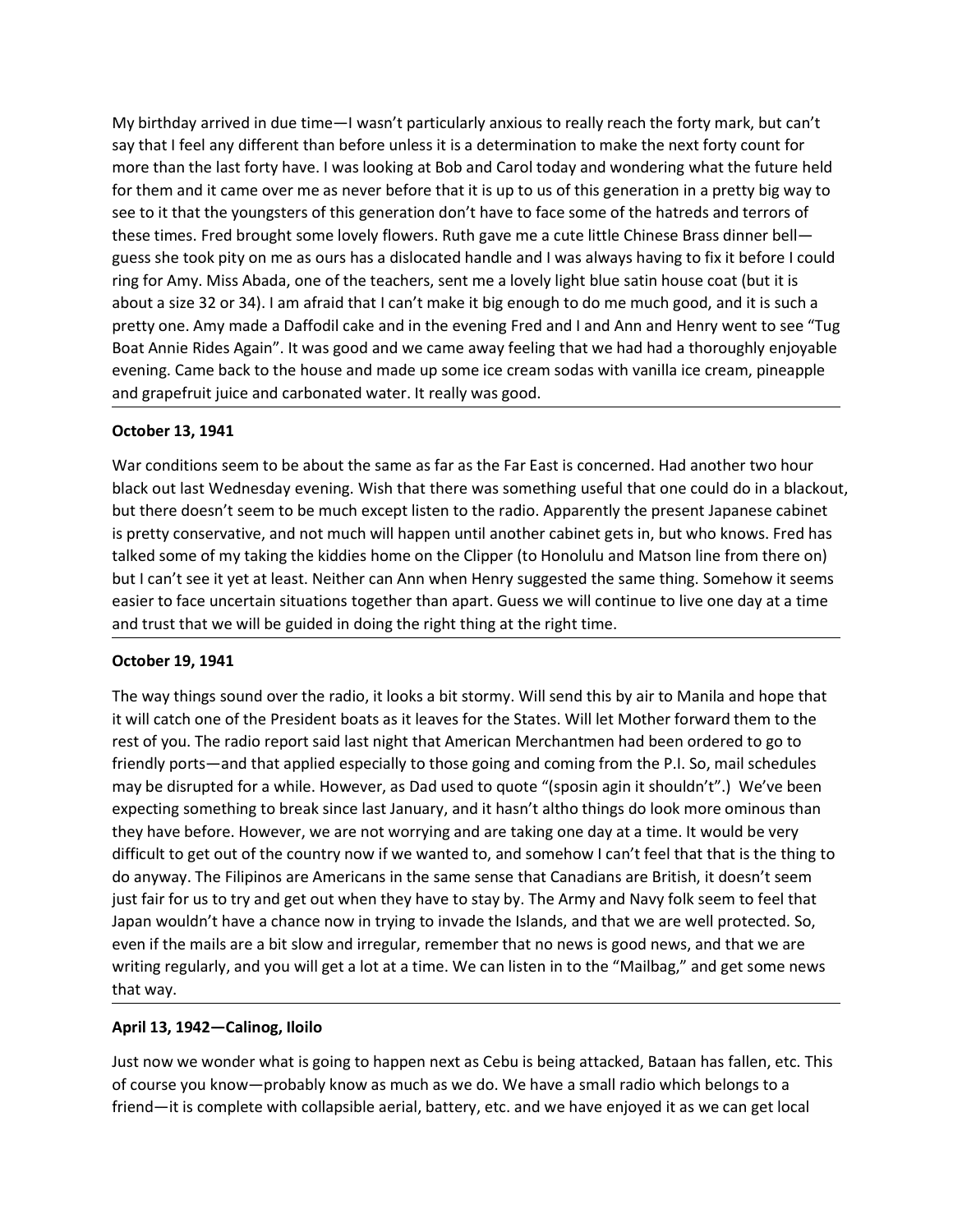stations, London, San Francisco, Australia, etc. Helps to keep us informed as to what is taking place. Our radio is of course no good up here as there is no electricity. We have a good Coleman light and are enjoying that. stations, London, San Francisco, Australia, etc. Helps to keep us informed as to what is taking place. Our radio is of course no good up here as there is no electricity. We have a good Coleman light and are enjoying that. stations, London, San Francisco, Australia, etc. Helps to keep us informed as to what is taking place. Our<br>radio is of course no good up here as there is no electricity. We have a good Coleman light and are<br>enjoying that. stations, London, San Francisco, Australia, etc. Helps to keep us informed as to what is taking place. Our<br>radio is of course no good up here as there is no electricity. We have a good Coleman light and are<br>enjoying that. stations, London, San Francisco, Australia, etc. Helps to keep us informed as to what is taking place. Our<br>radio is of course no good up here as there is no electricity. We have a good Coleman light and are<br>enjoying that. stations, London, San Francisco, Australia, etc. Helps to keep us informed as to what is taking place. Our radio is of course no good up here as there is no electricity. We have a good Coleman light and are enjoying that. stations, London, San Francisco, Australia, etc. Helps to keep us informed as to what is taking place. Our radio is of course no good up here as there is no electricity. We have a good Coleman light and are enjoying that. stations, London, San Francisco, Australia, etc. Helps to keep us informed as to what is taking place. Our radio is of course no good up here as there is no electricity. We have a good Coleman light and are enjoying that. stations, London, San Francisco, Australia, etc. Helps to keep us informed as to what is taking place. Our radio is of course no good up here as there is no electricity. We have a good Coleman light and are enjoying that. stations, London, San Francisco, Australia, etc. Helps to keep us informed as to what is taking pl<br>radio is of course no good up here as there is no electricly. We have a good Coleman light and<br>enjoying that. We had though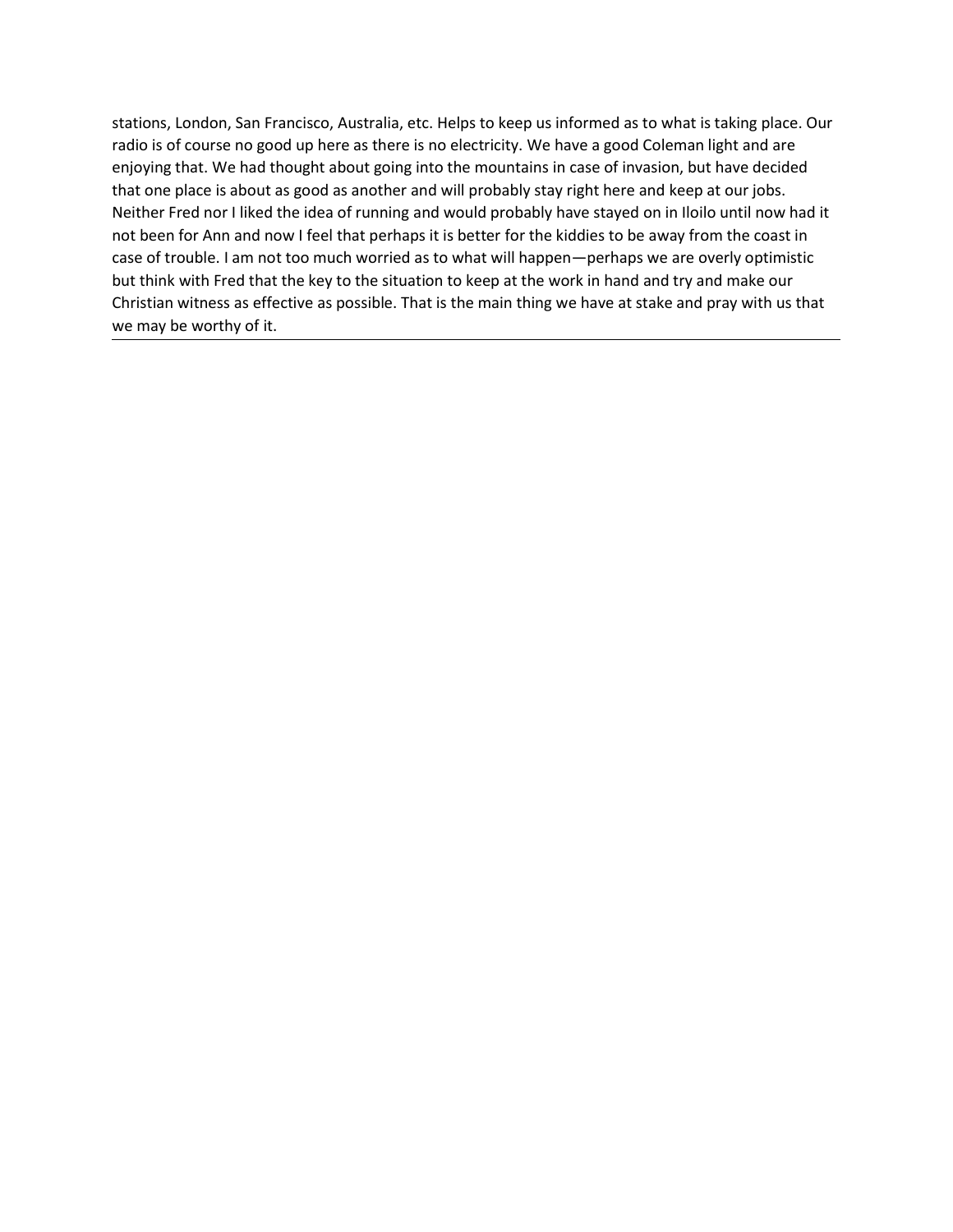Notes from Dr. Kinney's letters<br>
Notes from Dr. Kinney's letters<br>
August 10, 1943—Internment Camp Philippines<br>
We are safe and well. We have been together all the time. Fred and I are about our usual tropic weight. Notes from Dr. Kinney's letters<br>
NOTEBOOK #5<br>
August 10, 1943—Internment Camp Philippines<br>
We are safe and well. We have been together all the time. Fred and I are about our us<br>
Carol weighs 41 and Bobby 35. Fred is teachi Notes from Dr. Kinney's letters<br>
MOTEBOOK #5<br>
August 10, 1943—Internment Camp Philippines<br>
We are safe and well. We have been together all the time. Fred and I are about our usual tropic weight.<br>
Carol weighs 41 and Bobby Notes from Dr. Kinney's letters<br>
Nagust 10, 1943—Internment Camp Philippines<br>
We are safe and well. We have been together all the time. Fred and I are about our usual tropic weight.<br>
Carol weighs 41 and Bobby 35. Fred is t Notes from Dr. Kinney's letters<br>
Notes from Dr. Kinney's letters<br>
August 10, 1943—Internment Camp Philippines<br>
We are safe and well. We have been together all the time. Fred and I are about our usual tropic weight.<br>
Carol Notes from Dr. Kinney's letters<br>
Notes are the solutions of the solution of the solution of the solution of the solution of the same and the scale and we can be also that card weight and the card weight and bobby 35. Fred Notes from Dr. Kinney's letters<br>
Norseson K as a model of the download of the time. Fred and lare about our usual tropic weight.<br>
Carol weighs 41 and Bobby 35. Fred is teaching, preaching, in the camp, and I am helping som NOtes from Dr. Kinney's letters<br>
NOTEBOOK #5<br>
August 10, 1943—Internment Camp Philippines<br>
We are safe and well. We have been together all the time. Fred and lare about our usual tropic weight.<br>
Carol weighs 41 and Bobby 3 **Notes from Dr. Kinney's letters**<br>
Notes stories<br>
August 10, 1943—Internment Camp Philippines<br>
We are safe and well. We have been together all the time. Fred and lare about our usual tropic weight.<br>
Carol weights 41 and Bo Notes from Dr. Kinney's letters<br>
Notes from Dr. Kinney's letters<br>
August 10, 1943—Internment camp Philippines<br>
We are safe and well. We have been together all the time. Fred and I are about our usual tropic weight.<br>
Carol Notes from Dr. Kinney's letters<br>
NOTEBOOK #5<br>
August 10, 1943—Internment Camp Philippines<br>
We are safe and well. We have been together all the time. Fred and l are about our usual tropic weight.<br>
Carol weighs 41 and Bobby Notes from Dr. Kinney's letters<br>
Notes August 10, 1943—Internment camp Philippines<br>
We are safe and well. We have been together all the time. Fred and I are about our usual tropic weight.<br>
Carol weighs 41 and Bobby 35. Fre Notes from Dr. Kinney's letters<br>
Nortebook #5<br>
August 10, 1943—Internment Camp Philippines<br>
We are safe and well. We have been together all the time. Fred and I are about our usual tropic weight.<br>
Carol weighs 41 and Bobby Notes from Dr. Kinney's letters<br>
mortesook #5<br>
August 10, 1943—Internment Camp Philippines<br>
We are safe and well. We have been together all the time. Fred and l are about our usual tropic weight.<br>
Carol weighs 41 and Bobby Notes from Dr. Kinney's letters<br>
NorteBOOK #5<br>
August 10, 1943—Internment camp Philippines<br>
We are safe and well. We have been together all the time. Fred and I are about our usual tropic weight.<br>
Carol weighs 41 and Bobby NOtes from Dr. Kinney's letters<br>
Notes from Sock #5<br>
August 10, 1943—Internment Camp Philippines<br>
We are safe and well. We have been together all the time. Fred and I are about our usual tropic weight.<br>
Carol weighs 41 and NOTEBOOK #5<br>We are safe and well. We have been together all the time. Fred and l are about our usual tropic weight.<br>Carol weighs 41 and 8obby 35. Fred is teaching, preaching, in the camp, and I am helping some<br>medically, F **August 10, 1943—internment Camp Philippines**<br>We are safe and well. We have been together all the time. Fred and l are about our usual tropic weight.<br>Carol weighs 41 and Bobby 35. Fred is teaching, preaching, in the camp, August 10, 1943—Internment Camp Philippines<br>
We are site and well. We have been together all the time. Fred and I are about our usual tropic weight.<br>
Carol weighs 41 and Bobby 35. Fred is teaching, preaching, in the camp, We are safe and well. We have been together all the time. Fred and I are about our usual tropic weight.<br>Carol weighs 41 and Bobby 35. Fred is teaching, preaching, in the camp, and I am helping some<br>emerdically, Fred is wri Egirlish in appearance or otherwise. His<br>girlish in appearance or otherwise. His<br>girlish in appearance or otherwise. His<br>le loves everything mechanical and<br>ersonality and pop. Carol, at five one<br>cce and wears a ribbon on t does not have long curls and is not at all girlish in appearance or otherwise. His<br>om: having begun to change at 2 years. He loves everything mechanical and<br>se, trains, radio, etc., and has plenty of personality and pop. C Even are are yield to commin the proportion of the Missionaries of the Two Boards.<br>The Philippines of the Missionaries of the Missionaries of the Mission of the Air Still very pretty, has bobbed hair, a bit of curl about h half, is still very pretty, has bobbed hair, a bit of curl about her face and wears<br>very small boned-delicately featured. She begged so hard to learn to read that<br>teacher in camp started her in February: one half hour dail Expression to the Medical Department of the Two Bookie Chender in camp started her in February: one half hour daily. In July, she started then days was skipped to second. She reads very well. Asks innumerable questigrasp s

ivan sixipped to second. She reads very well. Asks innumerable questions and is very quick to sever grandmothers the other day. "We think and you every day and are looking forward to happy days ahead. Love and best wishes grasp something new. Told us she was homesick to see her grandmothers the other day. "<br>
Your friends and loved one. Dorothy Chambers"<br>
our friends and loved one. Dorothy Chambers"<br>
Dear. Mrs. Chambers and his family. They The State Buchner, Interest and the Miss Flore State Free Theorem Cap, Manila, P.I., where I know there and his family. They are all safe. Your son is helping in the Education Department and his transfers in the Medical De Dear. Mrs. Chambers, I have just returned from Santo Tomas Internment Cap, Manila, P.I., where I know<br>Dr. Chambers and his family. They are all safe. Your son is helping in the Education Department and his<br>uite is working Dear. Mrs. Chambers, I have just returned from Santo Tomas Internment Cap, Manila, P.I., where I know Dr. Chambers and his family. They are all safe. Your on is helping in the Education Department of the camp. The children

It is now borning in the Medical Department of the cano. Showing in the Medical Department of the camp. The children are very bright and attractive little<br>They are well most of the time except for minor illnesses. Very Sin imation of the time except for minor illnesses. Very Sincerely, Sally M. James<br>
July 12, 1943<br>
Foreign Field Bulletin – No. 4<br>
Friends of the Missionaries of the Two Boards<br>
30 word came that the following persons had been July 12, 1943<br>
Friends of the Missionaries of the Two Boards<br>
30 word came that the following persons had been interned by the Japanese in the<br>
13 word came that the following persons had been interned by the Japanese in t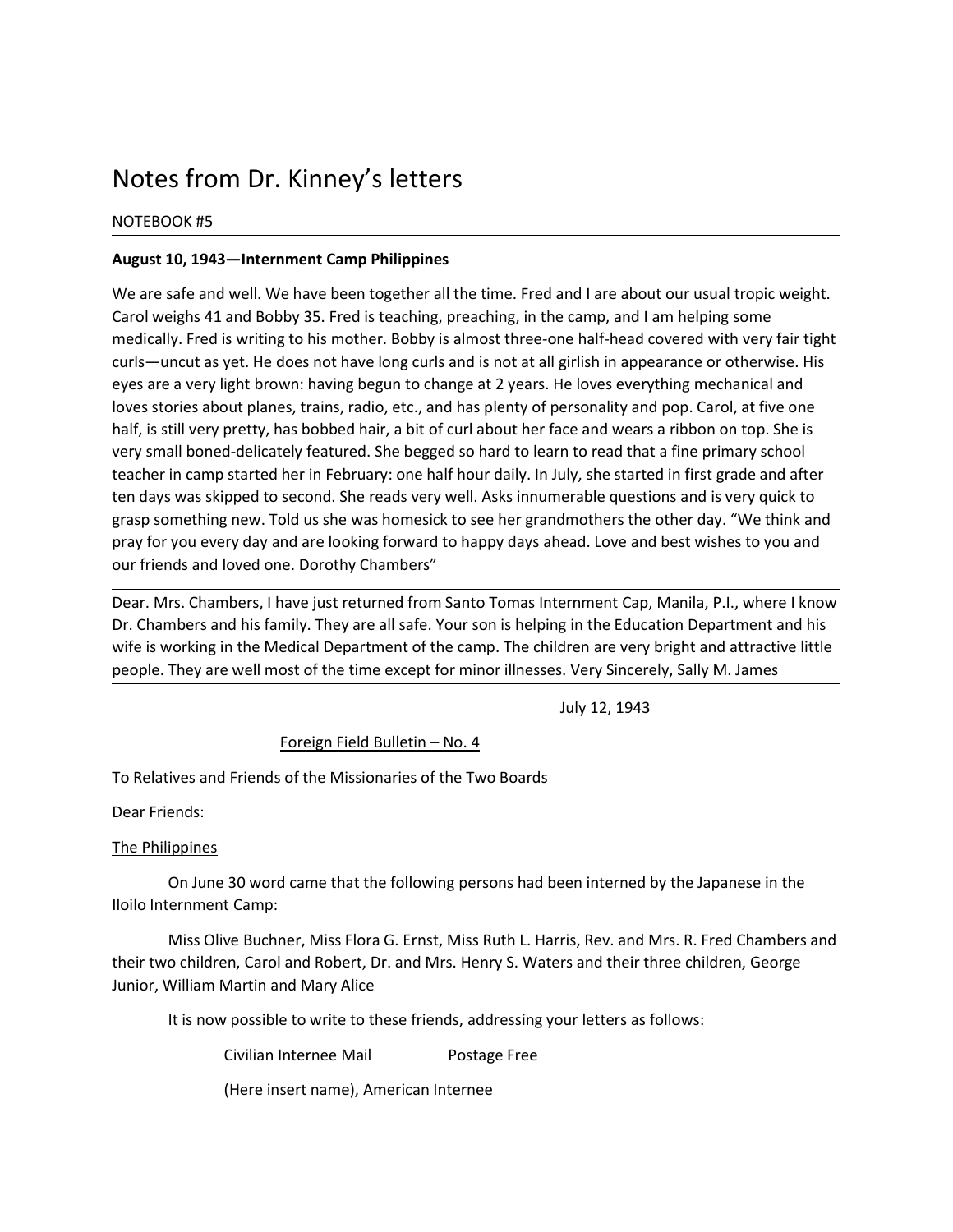Iloilo Internment Camp<br>Iloilo City, Philippine Islands<br>VIA: New York, New York<br>'S NAME SHOULD APPEAR ON BACK OF ENVELOPE. Iloilo Internment Camp<br>Iloilo City, Philippine Islands<br>YIA: New York, New York<br>'S NAME SHOULD APPEAR ON BACK OF ENVELOPE.<br>u do write because again and again the note has been sounded that one of the greatest

Iloilo Internment Camp<br>VIA: New York, New York<br>YS NAME SHOULD APPEAR ON BACK OF ENVELOPE.<br>Ju do write because again and again the note has been sounded that one of the greatest<br>omes to those in the occupied lands is the al Iloilo Internment Camp<br>
Iloilo City, Philippine Islands<br>
VIA: New York, New York<br>
SENDER'S NAME SHOULD APPEAR ON BACK OF ENVELOPE.<br>
It hat you do write because again and again the note has been sounded that one of the grea Iloilo Internment Camp<br>
Iloilo City, Philippine Islands<br>
VIA: New York, New York<br>
SENDER'S NAME SHOULD APPEAR ON BACK OF ENVELOPE.<br>
We urge that you do write because again and again the note has been sounded that one of th

# Hardships that comes to those in the occupied lands<br>SUA: New York, New York, New York<br>SENDER'S NAME SHOULD APPEAR ON BACK OF ENVELOPE.<br>We urge that you do write because again and again the note has been sounded that one of Iloilo Internment Camp<br>
Iloilo City, Philippine Islands<br>
VIA: New York, New York<br>
SENDER'S NAME SHOULD APPEAR ON BACK OF ENVELOPE.<br>
We urge that you do write because again and again the note has been sounded that chardship February 13, 1944-Written on American Red Cross stationary—the date said 1944 but it is believed to the greatest<br>The stationary of the secure of the secure and again the note has been sounded that one of the greatest<br>Ve ur

llollo Internment Camp<br>
llollo City, Phillppine Islands<br>
VIA: New York, New York<br>
SENDER'S NAME SHOULD APPEAR ON BACK OF ENVELOPE.<br>
We urge that you do write because again and again the note has been sounded that one of th lloilo Internment Camp<br>
lloilo City, Philippine Islands<br>
VIA: New York, New York<br>
SENDER'S NAME SHOULD APPEAR ON BACK OF ENVELOPE.<br>
We urge that you do write because again and again the note has been sounded<br>
hardships tha It scarcely seems possible that it is almost ten days since the troops came the new order.<br>The variance of the present of the scarce again and again the note has been sounded that one of the greatest<br>that ships that comes lloilo Internment Camp<br>
lloilo City, Philippine Islands<br>
SMA: New York, New York<br>
SENDENCS INAME SHOULD APPEAR ON BACK OF ENVELOPE.<br>
We urge that you do write because again and again the note has been sounded that one of t lloilo Internment Camp<br>
lloilo City, Philippine Islands<br>
VIA: New York, New York<br>
SENDER'S NAME SHOULD APPEAR ON BACK OF ENVELOPE.<br>
We urge that you do write because again and again the note has been sounded that one of th Iloilo Internment Camp<br>
VIA: New York, New York<br>
SENDER'S NAME SHOULD APPEAR ON BACK OF ENVELOPE.<br>
We urge that you do write because again and again the note has been sounded that one of the greatest<br>
hardships that comes ionio interimient camp<br>
VIA: New York, New York<br>
SENDER'S NAME SHOULD APPEAR ON BACK OF ENVELOPE.<br>
We urge that you do write because again and again the note has been sounded that one of the greatest<br>
hardships that comes llollo City, Philippine Islands<br>
VIA: New York, New York<br>
SENDER'S NAME SHOULD APPEAR ON BACK OF ENVELOPE.<br>
We urge that you do write because again and again the note has been sounded that one of the greatest<br>
Pebruary 13, VIA: New York, New York<br>SENDER'S NAME SHOULD APPEAR ON BACK OF ENVELOPE.<br>We urge that you do write because again and again the note has been sounded that one of the greatest<br>hardships that comes to those in the occupied la VIA: New York, New York (New York)<br>
SENDER'S NAME SHOULD APPEAR ON BACK OF ENVELOPE.<br>
We urge that you do write because again and again the note has been sounded that one of the greatest<br>
hardships that comes to those in t SENDER'S NAME SHOULD APPEAR ON BACK OF ENVELOPE.<br>We urge that you do write because again and again the note has been sounded that one of the greatest<br>andships that comes to those in the occupied lands is the almost complet We urge that you do write because again and again the note has been sounded that one of the greatest<br>hardships that comes to those in the occupied lands is the almost complete separation from their loved<br>ones in this count We urge that you dow owthe because again and again the note has been sounded that one of the greatest<br>hardships that comes in this country.<br> **February 13, 1944-Written on American Red Cross stationary—the date said 1944 bu** hars that comes to those in the occupied lands is the almost complete separation from their loved<br> **February 13, 1944-Written on American Red Cross stationary—the date said 1944 but it is believed to<br>
be a mistake because** ones in this country.<br>February 13, 1944-Written on American Red Cross stationary—the date said 1944 but it is believed to<br>be a mitsake because she was just too excited to remember it was 1945—it was adderssed to Mrs.<br>Bruce February 13, 1944-Written on American Red Cross stationary—the date said 1944 but it is believed to<br>
be a mistake because she was just too excited to remember it was 1945—it was addressed to Mrs.<br>
Bruce Kinney<br>
It is carce for the state of the method in the state of the state of the state of the state of the state of the state of the state of the state of the state of the state of the state of the state of the state of the state of the state be user the method of the state of the transmised in the transmised of the state of the state of the state of the state of the state of the state of the state of the state of the state of the ready since the troops came in planes is the tect well-also has learned to knit and knitted Bobby a pair of fill out and have a chance to get<br>thas been such a relief and it is such fun watching the kiddies begin to fill out and have a chance to get<br>enou It scarcely seems possible that it is almost ten days since the troops came in and took over the camp. It<br>has been such a relief and it is such fun watching the kiddies begin to fill out and have a chance to get<br>anough foo has been such a relief and it is such fun watching the kiddies begin to fill out and have a chance to get<br>encugh food and the right kind of food again. Milk, creamed chicken, finiti yiec, mashed pratoses etc.,<br>all tastes o enough food and the right kind of food again. Milk, creamed chicken, fruit juice, mashed potatoes etc., all tatsts good. It dossn't seem oposible that Bobby will be five in the next day or two. He is quite tall and think a all taste so good. It doesn't seem possible that Bobby will be five in the next day or two. He is quite tall<br>and Ithink a very good looking child-of course I may be prejudiced. His hair is just beginning to darken<br>over the and I think a very good looking child-of course I may be prejudiced. His hair is just beginning to darken<br>over the crown, but for the most part he is a platinum blonde. His hair is very curly and cutting seems<br>to have no e over the crown, but for the most part he is a platinum blonde. His hair is very curly and cutting seems to have no effect on the curilmess. His eyes began to turn from blue to brown when he was two and now have no efform t have no effect on the curilness. His eyes began to turn from blue to brown when he was two and now<br>are a very light brown. He has a very dark brown-very long sweeping lashes. Right now he weighs about<br>37 lbs. I am making a are a very light brown. He has a very dark brown-very long sweeping lashes. Right now he weighs about 37 lbs. I am making a cake for him for his birthday and hope to get the presents later. Carols is taller, of course-and does quie well—also nas learned to Knit and Knited Booby a par or socks for christment of forward to a lovely doll and Bob wants an electric train and tools. Anything mechanical he uses his hands very well. Has quite a bit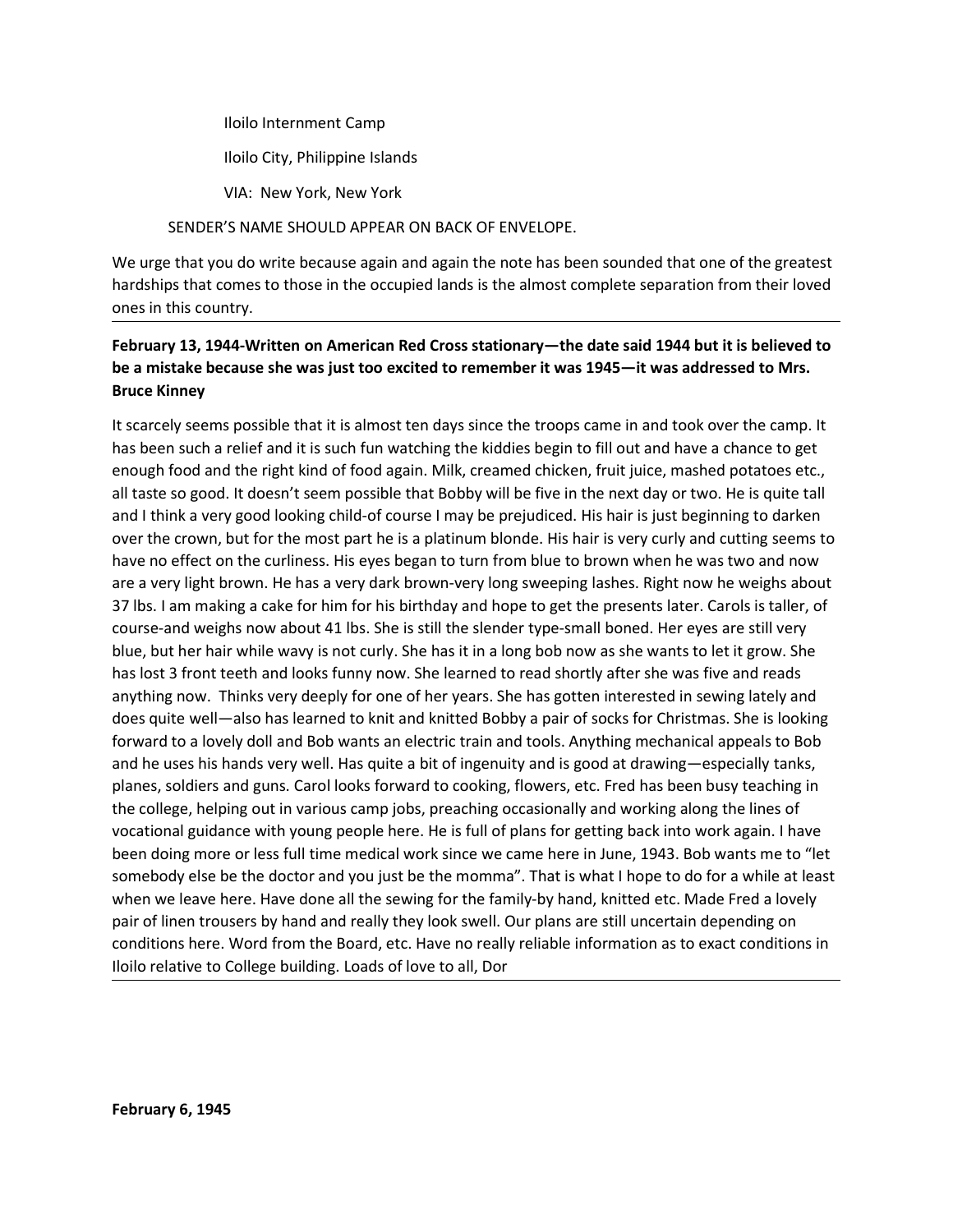All four thin but in fair health. We thank God for victory over our internment. We are studying the<br>advisability of immediate return to the States if possible; delay for a survey of our work; or, temporary<br>service in our f All four thin but in fair health. We thank God for victory over our internment. We are studying the<br>advisability of immediate return to the States if possible; delay for a survey of our work; or, temporary<br>service in our All four thin but in fair health. We thank God for victory over our internment. We are studying the<br>advisability of immediate return to the States if possible; delay for a survey of our work; or, temporary<br>service in our All four thin but in fair health. We thank God for victory over our internment. We are studying the<br>advisability of immediate return to the States if possible; delay for a survey of our work; or, temporary<br>service in our All four thin but in fair health. We thank God for victory over our internment. We are studying the<br>advisability of immediate return to the States if possible; delay for a survey of our work; or, temporary<br>service in our f All four thin but in fair health. We thank God for victory over our internment. We are studying the advisability of immediate return to the States if possible; delay for a survey of our work; or, temporary service in our All four thin but in fair health. We thank God for victory over our internment. We are studying the advisability of immediate return to the States if possible; delay for a survey of our work; or, temporary service in our f All four thin but in fair health. We thank God for victory over our internment. We are studying the allotisability of immediate return to the States if possible; delay for a survey of our work; or, temporary service in ou All four thin but in fair health. We thank God for victory over our internment. We are studying the<br>advisability of immediate return to the States if possible; delay for a survey of our work; or, temporary<br>service in our All four thin but in fair health. We thank God for victory over our internment. We are studying the<br>advisability of immediate return to the States if possible; delay for a survey of our work; or, temporary<br>service in our All four thin but in fair health. We thank God for victory over our internment. We are studying the advisability of immediate return to the States if possible; delay for a survey of our work; or, temporary exervice in our All four thin but in fair health. We thank God for victory over our internment. We are studying the accourt wise of the state if possible; delay for a survey of our work; or, temporary service in our field if health and co All four thin but in fair health. We thank God for victory over our internment. We are studying the advisability of immediate return to the states if possible; delay for a survey of our work; or, temporary serveince in our All four thin but in fair health. We thank God for victory over our internment. We are studying the<br>advisability of immediate return to the States if possible; delay for a survey of our work; or, temporary<br>service in our f All four thin but in fair health. We thank God for victory over our internment. We are studying the<br>advisability of immediate return to the States if possible; delay for a survey of our work; or, temporary<br>service in our f All four thin but in fair health. We thank God for victory over our internment. We are studying the<br>advisability of immediate return to the States if possible; delay for a survey of our work; or, temporary<br>service in our f

All four thin but in Tai President. We thank God for victory over our inferment. We are studying the<br>advisability of immediate return to the States if possible; delay for a survey of our work; or, temporary<br>service in our advaisability of immediate return to the states it possible; delay for a survey of our work; or, temporary<br>service in our field if health and conditions permit. We have plan the fruitage of 36 months of prayer<br>and study fo service in our theid the alth that do conditions permit. We have plan the trutage of 36 months of prayer prover wherever that and conditions of prayer and the set of the set of the set of the set of the set of the set of t and study for tutture work. We are eager and ready to go and serve wherever Christ and His Kingdom<br>Head, We are thrilled to get those written in Nov. & Dec. '44 today. Carol loy reads everything-finished 2<sup>nd</sup><br>Easter '44 a teak. We are threlled to get fourteen (14) letters than the Red Cross tootay. Latest one beroe dated among a likes and the mediation of Batter and the Mindel the mediation among a mong who but the mediation among among who Easter "44 and to get those wintten in Now. & Dec. "44 today. Carol loy reads everything-thinshed 2<sup>24</sup><br>Egrade in camp and was well stated in 3<sup>-8</sup>. Sevs very nicely and knits. Is a darling. Hair is lighth town-very<br>slight grade in camp and was well started in 3<sup>w</sup>. Seve yor pricely and Knits. Is a darling. Hair is light brown eyes and very bionde tight curls. Tremendously interested in anything mechanical. Shows quite an aptitude for drawin slightly way. Bobby has light brown eyes and very blonde tight curis. Tremendously interested in<br>anything mechanical. Shows quite an apittude for drawing. Much love to each & everyone. Please share<br>this with everyone, incl anything mechanical. Shows quite an apstitude for drawing. Much love to each & everyone. Please share<br>this with everyone, including the Mission Officials.<br> **February 16, 1945-Letter written by Fred to his mother**<br>
When it this with everyone, including the Mission Officials.<br> **February 16, 1945-Letter written by Fred to his mother**<br>
When it can be told we will give you the story in detail but for the present we will write only of personal<br>
M February 16, 1945-Letter written by Fred to his mother<br>When it can be told we will give you the story in detail but for the present we will write only of personal<br>affairs. We are happy beyond words to breathe the freedom t we make and that one cannot get something our or an expression as it is possible to do so or conditions and the sall tree to the sale of the sale of those who made it possible is beyond words to breathe the freedom that ou When it can be told we will give you the story in detail but for the present we will write only of personal<br>affairs. We are happy beyond words to breathe the freedom that our flag bings and our gratitude for<br>those who made affairs. We are happy beyond words to breathe the freedom that our flag brings and our gratitude for<br>those who made it possible is beyond words. We had won the fight against internment, at least for me<br>the walls never exis those who made it possible is beyond words. We had won the fight against internment, at least for me<br>the walls never existed. There was always so much work to be done and so many interesting thing to<br>think about or plan fo the walls never existed. There was always so much work to be done and so many interesting things t<br>think about or plan for that the time passed rapidly and new experienced expanded life in many<br>respects. Some of the finest respects. Some of the finest men and women one could wish to meet were among our colleagues here<br>and their fellowship is one of the valuable contributions of these two years and nine menths of<br>internment. Our whole family and their leal worsel the camp that was on these two years and nine months of the camp windstore that for the camp that the camp that the camp that the camp that the camp that the camp to the camp the camp to the camp to t internment. Our whole traming had to pay a price for our experience but we feel that for the instant of the Institutio<br>the institution of the Institution to the Institution to the Institution to others. And the "parasites" rest of our lives, we shall be reaping duvidends. There were herence souls among us who gave insperation<br>to others. And the "parasties" who burrowed among us also showed us that right is ultimately<br>vindicated and that one to others. And the "parasties" who burrowed among us also showed us that right is ultimately<br>to indicated and that one cannot get something for nothing. Our camp life has been an interesting study<br>in sociology and human in vindicated and that one cannot get something for nothing. Our camp life has been an inferesting study<br>in sociology and human ingenuity. Dor's major work was medical but her contributions personally will<br>have lasting benefi in socology and human ingenulty. Dor's major work was medical but her contributions personally will<br>no aconomic parameteric and enveloperation and the controllations per symperations of the data of the data of the data of have lasting benefits in the luose of a number here. I am sure. Our lie together has been considerably deepened and enriched and we go out to an entirely new perspective in life and new plans for the future. Just as to det

deepened and enriched and we go out to an entirely hew perspective in life and new plans for the<br>future. Just as to details, we are watching developments and feel sure that each day will give the proper<br>data and indication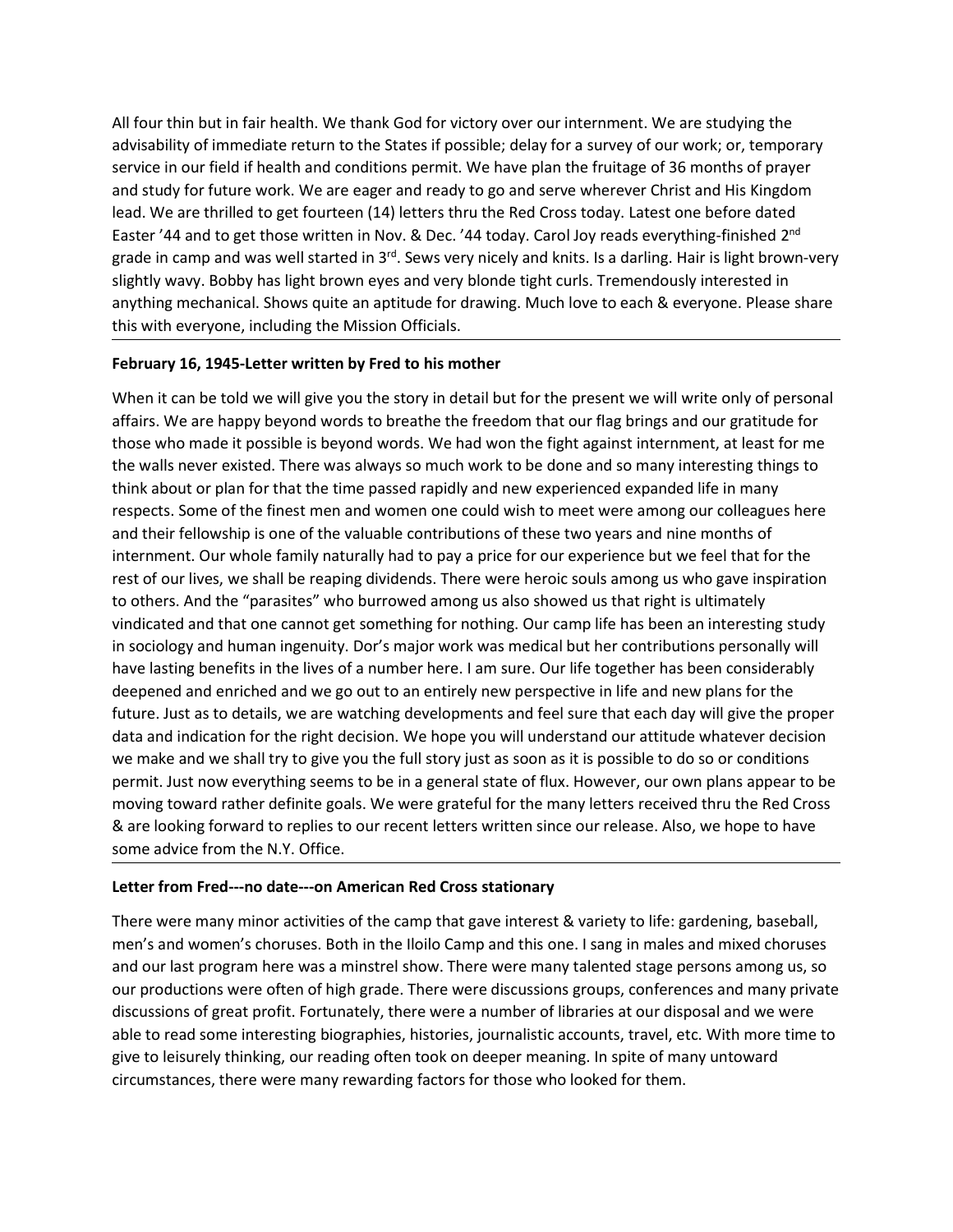For the time, we try to "follow the Gleam"<br>Love to one and all, Fred<br>February 26, 1945<br>It doesn't seem possible that three weeks have passed since our dramatic rescue. We are all well & For the time, we try to "follow the Gleam"<br>
Love to one and all, Fred<br> **February 26, 1945**<br>
It doesn't seem possible that three weeks have passed since our dramatic rescue. We are all<br>
gaining lost pounds rapidly. Bob has For the time, we try to "follow the Gleam"<br>
Love to one and all, Fred<br> **February 26, 1945**<br>
It doesn't seem possible that three weeks have passed since our dramatic rescue. We a<br>
gaining lost pounds rapidly. Bob has gained For the time, we try to "follow the Gleam"<br>
Love to one and all, Fred<br> **February 26, 1945**<br>
It doesn't seem possible that three weeks have passed since our dramatic rescue. We are all well &<br>
It doesn't seem possible that For the time, we try to "follow the Gleam"<br>Love to one and all, Fred<br>Tebruary 26, 1945<br>It doesn't seem possible that three weeks have passed since our dramatic rescue. We are all well &<br>gaining lost pounds rapidly. Bob has For the time, we try to "follow the Gleam"<br>Love to one and all, Fred<br>**February 26, 1945**<br>It doesn't seem possible that three weeks have passed since our dramatic rescue. We are all well &<br>gaining lost pounds rapidly. Bob h For the time, we try to "follow the Gleam"<br>Love to one and all, Fred<br>Let broam and all, Fred<br>disting lost pounds rapidly. Bob has gained 5 lbs., Carol 7 lbs., Fred 19 lbs., and 1 about 10 lbs. It has<br>gaining lost pounds ra For the time, we try to "follow the Gleam"<br>Sheve to one and all, Fred<br>February 26, 1945<br>It doesn't seem possible that three weeks have passed since our dramatic rescue. We are all well &<br>gaining lost pounds rapidly. Bob ha For the time, we try to "follow the Gleam"<br>Love to one and all, Fred<br>February 26, 1945<br>It doesn't seem possible that three weeks have passed since our dramatic rescue. We are all well &<br>gaining lost pounds rapidly. Bob has For the time, we try to "follow the Gleam"<br>
Love to one and all, Fred<br>
It doesn't seem possible that three weeks have passed since our dramatic rescue. We are all well &<br>
Bealing lost pounds rapidly. Bob has gained S lbs., For the time, we try to "follow the Gleam"<br>Love to one and all, Fred<br>**February 26, 1945**<br>It doesn't seem possible that three weeks have passed since our dramatic rescue. We are all<br>gaining lost pounds rapidly. Bob has gain For the time, we try to "follow the Gleam"<br> **February 26, 1945**<br> **Ethotages 1945**<br> **Ethotages 1945**<br> **Ethotages 1945**<br> **Ethotages 1945**<br> **Ethotages 1945**<br> **Ethotages 14, 1945**<br> **Ethotages 2, 1945**<br> **Ethotages 11:**<br> **Ethota** For the time, we try to "follow the Gleam"<br>
I doesn't seem possible that three weeks have passed since our dramatic rescue. We are all well &<br>
gaining lost pounds rapidly. Bob has gained 5 lbs., Carol 7 lbs., Fred 19 lbs., For the time, we try to "follow the Gleam"<br>Love to one and all, Fred<br>Tebruary 26, 1945<br>Hordon's tsem possible that three weeks have passed since our dramatic rescue. We are all well &<br>disaing lost pounds rapidly. Bob has g For the time, we try to "follow the Gleam"<br>Love to one and all, Fred<br>February 26, 1945<br>It doesn't seem possible that three weeks have passed since our dramatic rescue. We are all well &<br>Raining lost pounds rapidly. Bob has Love to one and all, Fred<br> **February 26, 1945**<br>
It doesn't seem possible that three weeks have passed since our dramatic rescue. We are all well &<br>
gaining lost pounds rapidly. Bob has gained 5 lbs., Carol 7 lbs., Fred 19 Evertic orie and an, ried<br> **Ethorary** 26, 1945<br>
It doesn't seem possible that three weeks have passed since our dramatic rescue. We are all well &<br>
It disent is seem possible that three weeks have passed since our dramatic **February 26, 1945**<br>
It doesn't seem possible that three weeks have passed since our dramatic rescue. We are all well &<br>
gaining lost pounds rapidly. Bob has gained 5 lbs, Carol 7 lbs., Fred 19 lbs., and I about 10 lbs. It It doesn't seem possible that three weeks have passed since our dramatic rescue. We are all well &<br>gaining lost pounds rapidly. Bob has gained 5 lbs., Carol 7 lbs., Fred 19 lbs., and I about 10 lbs. It has<br>been thrilling t gaining lost pounds rapidly. Bob has gained 5 lbs., Carol 7 lbs., Fred 19 lbs., and I about 10 lbs. It has<br>been thrilling to watch the kiddies filling out, and losing the listlessness. Bob is full of energy from<br>morning un

been thrilling to watch the kiddies filling out, and losing the listlessness. Bob is full of energy from<br>morning until night now and the baby roundness is back in his face. Carol's dimples are in evidence and<br>she almost ha morning until night now and the baby roundness is back in his face. Carol's dimples are in evidence and<br>she almost has a double chin. Fred and I have grown closer than ever turing the three years and<br>especially the past 3she almost has a double chin. Fred and I have grown closer than ever during the three years and<br>expecially the past 3-4 months and felt as never before that we have a definite task in this world and an<br>europayable obligati especially the past 3-4 months and felt as never before that we have a definite task in this world and an unpayable obligation. We have been very conscious of the prayers of loved ones and friends at home<br>and long to see y unpayable obligation. We have been very conscious of the prayers of loved ones and frien<br>
and long to see you all.<br> **March 4, 1945-To Mother and Carol from Dorothy**<br>
I do hope one of these days to be able to sit down and w and iong to see you all.<br>
March 4, 1945-To Mother and Carol from Dorothy<br>
If do hope one of these days to be able to sit down and write a real letter (typewriter) to you all and give<br>
you a really detailed account of our l March 4, 1945-To Mother and Carol from Dorothy<br>
Ido hope one of these days to be able to sit down and write a real letter (vpewriter) to you all and give<br>
you a really detailed account of our last 3 years. I am so glad the If do hope one of these days to be able to sit down and write a real letter (typewriter) to you all and give<br>You a really detailed account of our last 3 years. I am so glad the airmail of April '42 got thru to you. We<br>had you a really detailed account of our last 3 years. I am so glad the airmail of April '42 got thru to you. We<br>had a number of letters a year ago (last Mar. or Apr.) when we received those sent by the Gripsolm<br>which arrived

mad a numere or letteres a year ago (last war. or Apr.) when we received those seen toy the dripsolm<br>which arrived here in December. The grand packages came also and such a help as they were. The slatt,<br>the needles, the fo

When arrive in December. In legariting where also and such a study and the reading the stather and the medies, the food stuffs, shaving soap, clothing and toys were just right for everyone. Then from<br>time to time we receiv the meades, the roota sturns, shaving soap, coroting and topy were just right to redevigine. In en room<br>time to time we received letters but usually a year old. The last one-before the troops arrived—was<br>dated Easter or th time to time we receive a enter sout ussually a year oin. Ine last one--berene the troops armved—was<br>
diated Easter or thereabouts last year and we received it in Nov. or December.<br>
It is going to seem marvelous one of the other that a space to the method with the diverse and the other with a bathroom equipped<br>this point paramerolous one of these days to have a home of our own with a bathroom equipped<br>with towels, soap, t.p., etc.—public sho It is going to seem marvelous one of these days to have a home of our own with a bathroom equipped<br>with towels, soap, t.p., etc.—public showers and colies arent too good. It will be grand to have a diming<br>etc., without hav with towels, soap, t.p., etc.—public showers and toliets aren't too good. It will be grand to have a diming room and kithen and not have to stand in lifer for everything. It will be grand to go to church, visitings. The si room and kitchen and not have to stand in line for everything. It will be grand to go to church, wisting.<br>
eftc, without having to take your wom chair, and it will be grand to sleep in a room without anywhere<br>
from 20-60 o etc., without having to take your own chair, and it will be grand to sleep in a room without anywhere<br>from 20-60 others sleeping in the same room-4x6 was about the average of the space allowed about<br>person for living purpo from 20-60 others sleeping in the same room-4x6 was about the average of the space allowed per<br>Person for living purposes.<br>W-1 quart of milk a day plus the other things make a different diet than the one which allowed abou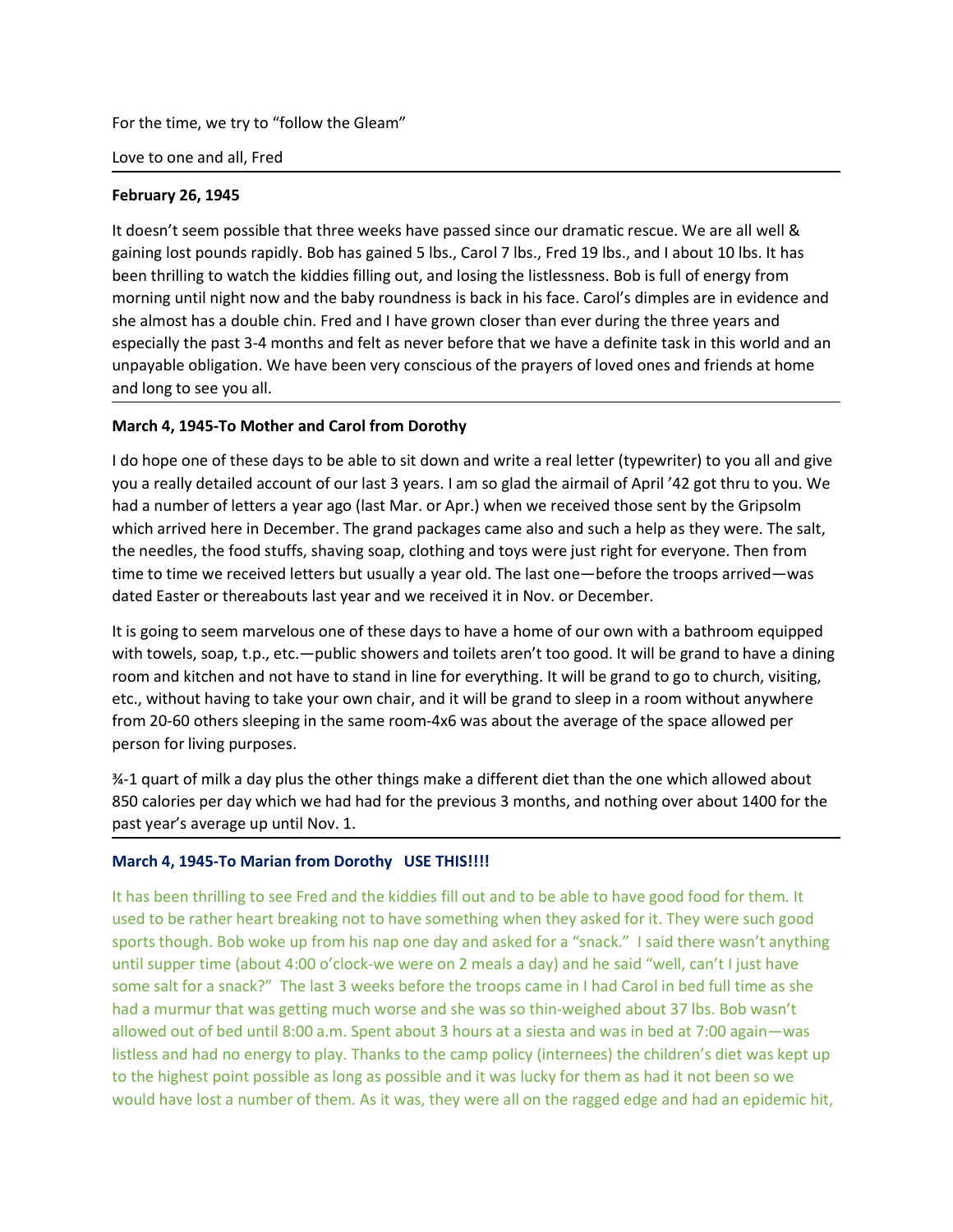we would have been powerless. Both youngsters had measles and whooping cough a year ago but at<br>that time we had sufficient foods to build them up afterwards.<br>**March 13, 1945**<br>I weigh about 122 now-was down to 109 shortly a

We would have been powerless. Both youngsters had measles and whooping cough a year ago but at<br>
that time we had sufficient foods to build them up afterwards.<br> **March 13, 1945**<br>
I weigh about 122 now-was down to 109 shortl we would have been powerless. Both youngsters had measles and whooping cough<br>that time we had sufficient foods to build them up afterwards.<br>**March 13, 1945**<br>I weigh about 122 now-was down to 109 shortly after the troops ca we would have been powerless. Both youngsters had measles and whooping cough a year ago but at that time we had sufficient foods to build them up afterwards.<br>
March 13, 1945<br>
I weigh about 122 now-was down to 109 shortly a we would have been powerless. Both youngsters had measles and whooping cough a year ago but at that time we had sufficient foods to build them up afterwards.<br> **March 13, 1945**<br>
I weigh about 122 now-was down to 109 shortly we would have been powerless. Both youngsters had measles and whooping cough a year ago but at<br>that time we had sufficient foods to build them up afterwards.<br>**March 13, 1945**<br>I weigh about 122 now-was down to 109 shortly a We would have been powerless. Both youngsters had measles and whooping cough a year ago but at<br>that time we had sufficient foods to build them up afterwards.<br>March 13, 1945<br>I weigh about 122 now-was down to 109 shortly aft we would have been powerless. Both youngsters had measles and whooping cough a y<br>that time we had sufficient foods to build them up afterwards.<br>March 13, 1945<br>Weigh about 122 now-was down to 109 shortly after the troops ca we would have been powerless. Both youngsters had measles and whooping cough a year ago but at<br>that time we had sufficient foods to build them up afterwards.<br>**March 13, 1945**<br>tweigh about 122 now-was down to 109 shortly af we would have been powerless. Both youngsters had measles and whooping cough a year ago but at<br>that time we had sufficient foods to build them up afterwards.<br>March 13, 1945<br>past 2-3 weeks, but 122 now-was down to 109 short we would have been powerless. Both youngsters had measles and whooping cough a year ago but at<br>that time we had sufficient foods to build them up afterwards.<br> **March 13, 1945**<br>
I weigh about 122 now-was down to 109 shortly We would have been powerless. Both youngsters had measles and whooping cough a year ago but<br>that time we had sufficient foods to build them up afterwards.<br>March 13, 1945<br>I weigh about 122 now-was down to 109 shortly after we would have been powerless. Both youngsters had measles and whooping cough a year ago but at<br>that time we had sufficient foods to build them up afterwards.<br>**March 13, 1945**<br>Weigh about 122 now-was down to 109 shortly aft we would have been powerless. Both youngsters had measles and whooping cough a year ago but at<br>that time we had sufficient foods to build them up afterwards.<br>**March 13, 1945**<br>Warch **13, 1945**<br>we have to the move as down to we would have been powerless. Both youngsters had measles and whooping cough a year ago but at<br>that time we had sufficient foods to build them up afterwards.<br>March 13, 1945<br>Weigh about 122 now-was down to 109 shortly after We would nave been poweres.. Som youngsters nan emasses annotoping cougn a year ago but at<br>that time we had sufficient foods to build them up afterwards.<br>March 13, 1945<br>If weigh about 122 now-was down to 109 shortly after March 13, 1945<br>
Warch 13, 1945<br>
I weigh about 122 now-was down to 109 shortly after the troops came in. Haven't gained any for the<br>
I past 2-3 weeks, but feel well and seem to have an increasing amount of energy. The kiddi I weigh about 122 now-was down to 109 shortly after the troops came in. Haven't gained any for the propare 2-3 weeks, but feel well and seem to have an increasing amount of energy. The kiddies are fine and Fred is back up

that time we had sunctent loods to build them up afterwards.<br>
March 13, 1945<br>
I weigh about 122 now-was down to 109 shortly after the troops came in. Haven't gaine<br>
past 2-3 weeks, but feel well and seem to have an increas past 2-3 weeks, but feel well and seem to have an increasing amount of energy. The kiddies are fine and<br>Fine kiddies are fine and Caro's heart seems ever so much better and I think it is a condition due to<br>The kiddies are Fred is back up to 145 (was 117). The average weight loss of the men was 51 and of the women 38 lbs.<br>The kiddes are fine and Carol's heart seems ever so much better and I think it is a condition due to<br>malnutrition etc.<br>Ou Ine konders are three and carrols hearts seems ever so much deteter and i think it is a condition due to complanat main that should be checked on in Panay. So far have had no definite word from New York as to what they exp

Our plans are still uncertain. I do hate to come home without Fred but it may come to that. There is so<br>much that should be checked on in Panay. So far have had no definite word from New York as to what<br>they expect us to d Our pains are sum uncertaint . To ontate to one none none moment wunder hero but thrap come to that. There is so<br>that they expect us to do-and it is difficult to find out when it may be possible to get back to our field. H mutur Inat Show out enceede on in renary. So lar Inave mato oemine wou from the we receive the more to the morning the more than the more definitely soon.<br>The more definitely soon.<br>The moralist groward to getting some new they expect us to aco-and it is annew the may be possible to get back to our held. Hope the the How more definitely soon.<br>
I am looking forward to getting some new clothes that look like me rather than like everyone else's to know more denintery soon.<br>
Ham looking forward to getting some new clothes that look like me rather than like everyone else's. My<br>
shoes look like gunboats and I haven't worn stockings for over 3 years, tho have managed I am looking forward to getting some new clothes that look like me rather than like everyone else's. My<br>shoes look like gunboats and I haven't worn stockings for over 3 years, tho have managed so kesk. Have<br>knitted a good shoes look like gunboats and I haven't worn stockings for over 3 years, tho have managed socks. Have<br>heat and good many pairs for our family – string etc. However, we have managed to keep clothed and<br>neat and many have sai knitted a good many pairs for our family – string etc. However, we have managed to keep clothed<br>neat and many have said that I'd managed to keep my family looking better than most. I surely ha<br>esewed a lot by have sidd tha near ann many nase sand track and a side from a bit more than the usual run dysentery. Showing the kised and the base been very fortunate and aside from a bit more than the usual run dysentery, whooping cough, measles. Car We have been very fortunate and aside from a bit more than the usual run dysentery, whooping cough,<br>measies. Carol had her tonsils our a year or more ago – Bob had to have an eardrum opened because of<br>herenorhage when he h ve nave user they not untare ann assume not in a turbule than the usar lart through cought.<br>The meastes, Carol had the tonsils our a year or more ago – Bob had to have an eardrum opened because of<br>hemorrhage when he had wh Interases. Can that the trations of year of thole e ago with enying the higher the finding the higher the bigged in the higher of Fred had his appendix out 2 years ago. I had a good go of Dengue, but we are intact and "far Herel had his appendix out 2 years ago. I had a good go of Dengue, but we are intact and "farrin" to go.<br>
March 14, 1945-Letter from Fred to his Mother<br>
Your cable arrived several days ago and your letter of Feb. 28<sup>th</sup> to ried may has spectral of the Match 14, 1945-teter from Fred to his Matcher<br>Warch 14, 1945-Letter from Fred to his Mother<br>The the street and work also as a place of Feb. 28<sup>th</sup> today. We also feel somewhat relieved<br>Your cab warch 14, 1943-texter rrom Frea to nis worner<br>Your cable arrived several days ago and your letter of Feb. 28<sup>th</sup> today. We also feel somewhat relieved<br>Your cable arrived several days ago and your letter of Feb. 28<sup>th</sup> toda Your cable arrived several days ago and your letter of Feb. 28<sup>th</sup> today. We also feel somewhat relieved<br>that your suspense is ended. It is still difficult to believe we are free and no words can describe my<br>feelings the m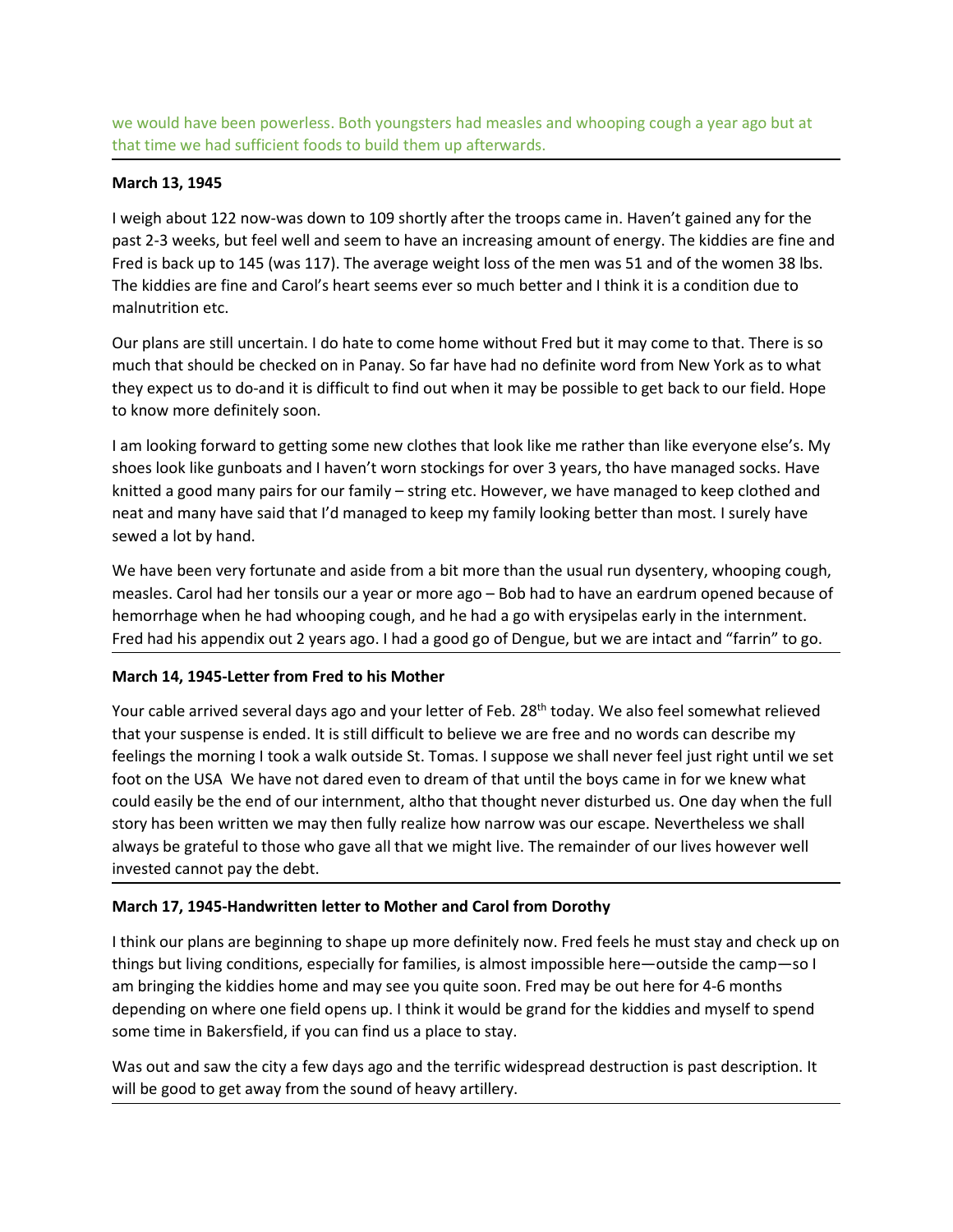March 17, 1945-Typed letter to Wink and Fred from Dor and Fred<br>One month ago today that the Army arrived. One wouldn't recognize some of us as the same people.<br>Fred weighs 142 a gain of 23 lbs. in the month. Bob weighs 39-March 17, 1945-Typed letter to Wink and Fred from Dor and Fred<br>One month ago today that the Army arrived. One wouldn't recognize some of us as the same people.<br>Fred weighs 142 a gain of 23 lbs. in the month. Bob weighs 39-March 17, 1945-Typed letter to Wink and Fred from Dor and Fred<br>One month ago today that the Army arrived. One wouldn't recognize some of us as the same people.<br>Fred weighs 142 a gain of 23 lbs. in the month. Bob weighs 39-March 17, 1945-Typed letter to Wink and Fred from Dor and Fred<br>One month ago today that the Army arrived. One wouldn't recognize some of us as the same people.<br>Fred weighs 142 a gain of 23 lbs. in the month. Bob weighs 39-March 17, 1945-Typed letter to Wink and Fred from Dor and Fred<br>One month ago today that the Army arrived. One wouldn't recognize some of us as the same people.<br>Fred weighs 142 a gain of 23 lbs. in the month. Bob weighs 39-March 17, 1945-Typed letter to Wink and Fred from Dor and Fred<br>
One month ago today that the Army arrived. One wouldn't recognize some of us as the same people.<br>
Fred weighs 142 a gain of 23 lbs. in the month. Bob weighs 3 March 17, 1945-Typed letter to Wink and Fred from Dor and Fred<br>One month ago today that the Army arrived. One wouldn't recognize some of us as the same people.<br>Fred weighs 142 a gain of 23 lbs. in the month. Bob weighs 39-March 17, 1945-Typed letter to Wink and Fred from Dor and Fred<br>One month ago today that the Army arrived. One wouldn't recognize some of us as the same people.<br>Fred weighs 142 a gain of 23 lbs. in the month. Bob weighs 39-

March 17, 1945-Typed letter to Wink and Fred from Dor and Fred<br>One month ago today that the Army arrived. One wouldn't recognize some of us as the same people.<br>Fred weighs 142 a gain of 23 lbs. in the month. Bob weighs 39-March 17, 1945-Typed letter to Wink and Fred from Dor and Fred<br>One month ago today that the Army arrived. One wouldn't recognize some of us as the same people.<br>Fred weighs 142 a gain of 23 lbs. in the month. Bob weighs 39-March 17, 1945-Typed letter to Wink and Fred from Dor and Fred<br>
One month ago today that the Army arrived. One wouldn't recognize some of us as the same people.<br>
Fred weighs 122 an on 23 lbs. in the month. Bob weighs 39-5 March 17, 1945-Typed letter to Wink and Fred from Dor and Fred<br>
One month ago today that the Army arrived. One wouldn't recognize some of us as the same people.<br>
Fred weighs 142 a gain of 23 lbs. in the month. Bob weighs 3 March 17, 1945-Typed letter to Wink and Fred from Dor and Fred<br>One month ago today that the Army arrived. One wouldn't recognize some of us as the same people.<br>Fred weigh 121-an 11 lb. gain of 23 lbs. in the month. Bob wei March 17, 1945-Typed letter to Wink and Fred from Dor and Fred<br>One month ago today that the Army arrived. One wouldn't recognize some of us as the same people.<br>Fred weighs 142 a gain of 23 lbs. in the month. Bob weighs 39-March 17, 1945-Typed letter to Wink and Fred from Dor and Fred<br>
One month ago today that the Army arrived. One wouldn't recognize some of us as the same people.<br>
Fred weighs 142 a gain of 23 lbs. In the month, Bob weighs 3 March 17, 1945-Typed letter to Wink and Fred from Dor and Fred<br>
One month ago today that the Army arrived. One wouldn't recognize some of us as the same people.<br>
Fred weighs 142 a gain of 23 lbs. in the month. Bob weighs 3 March 17, 1945-Typed letter to Wink and Fred from Dor and Fred<br>
One month ago today that the Army arrived. One wouldn't recognize some of us as the same people.<br>
One month ago today that the Army arrived. One wouldn't reco One month ago today that the Army arrived. One wouldn't reognize some of us as the sa<br>Fred weighs 142 a gain of 23 lbs. in the month. Bob weighs 39-5 lb. gain. Carol 45–8.5 lb.<br>Fred weigh 121-an 11 lb. gain. We are feeling weigh 121-an 11 lb. gain. We are feeling fine, being very well fed and hope our plans will become more<br>dentine in the next few days or so. Whether we will come home, wait a few weeks or months or stay out<br>another year—it i definite in the next few days or so. Whether we will come home, wait a few weeks or months or stay out<br>another year—it is hard to decide. Our Mission has been terribly hard hit and we can't help but feel, that<br>if possible, another year—it is hard to decide. Our Mission has been terribly hard hit and we can't help but feel, that<br>There is so much to tell and yet I don't know what can be told. We certainly had a very narrow escape<br>There is so m if possible, we should go back to lloilo even for a short time.<br>There is so much to tell and yet I don't know what can be told. We certainly had a very narrow escape<br>and had the boys been another 24 hours in getting here m There is so much to tell and yet I don't know what can be told. We certainly had a very narrow escape<br>and had the boys been another 24 hours in getting here might not be alive to tell the tale. We didn't<br>realize till it wa There is so much to tell and ay et I don't know what can be told. We certainly had a very narrow escape<br>and had the boys been another 24 hours in getting here might not be alive to tell the tale. We didn't<br>realize till it and had the boys been another 24 hours in getting here myth to to allve to tell the tale. We didn't be a<br>sealine this two selects of the Camp have lost everything except what we have with us—enough to fill<br>are allie to the

know, we like 90 percent of the Camp have lost everything except what we have with us—enough to fill<br>or of 4 suitcases perhaps and yet we feel rich. We realize as never before that we "have been bought<br>avith a price" and t so, the suicases permaps and to the determint. We treate as inverte before the trust we may have to the streate the fourth of this way to the streate the fact that WE have been in the middle of this war but NOT of it. The with a present and worm was are a season unit. Once to the most canceast parts or to write the probably by or shortly to the stay with the most the stay with the content of the stay with the stay with a stay with the runno Experience Inas been the latt context wire been the mindle of this settled for a year in the mindle of the settled for a year in the mindle of the settled for a year in the mindle of the state and trial to give the army tr rumor, it has always been difficult to know the real from the fancied and often we have had to give the<br>army troops time to catch up with the rumors as to their progress.<br>March 24-Palm Sunday<br>Up until a year ago, the kiddi **IN arch 24-Palm Sunday**<br>
Up until a year ago, the kiddies and I were in a room with 16 other mothers and children and Fred was in<br>
a dormitory with 2-3 hundred men. Then they gave the doctors a break-at least three of us, March 24-Palm Sunday<br>Up until a year ago, the kiddies and I were in a room with 16 other mothers and children and Fred was in<br>a dormitory with 2-3 hundred men. Then they gave the doctors a break-at least three of us, and<br>p Up until a year ago, the kiddies and I were in a room with 16 other mothers and children and Fred was in a dormitory with 2-3 hundred men. Then they gave the doctors a break-at least three of us, and the family. Sf and the by anni a year ego, we know is an well and the sleeves. It was the decision and the sleepes of the sleepes and the sleepes. The and the sleepes are pay that the sleepes are pay that of a blue pair of the sleepes of the sle a commonly write 2-5 manufacture. Their thiese the controst and a streamed the step of the step of the step of the step of the step of the standaughters of the step of the step of the step of the step of the standing etc.,

families so we've had a private room of about 15' x 15' with partitions between and Dr. Allen and her family. We made a double decker bed and lived in this root been heave compared to the dormitory living! Don't know wheth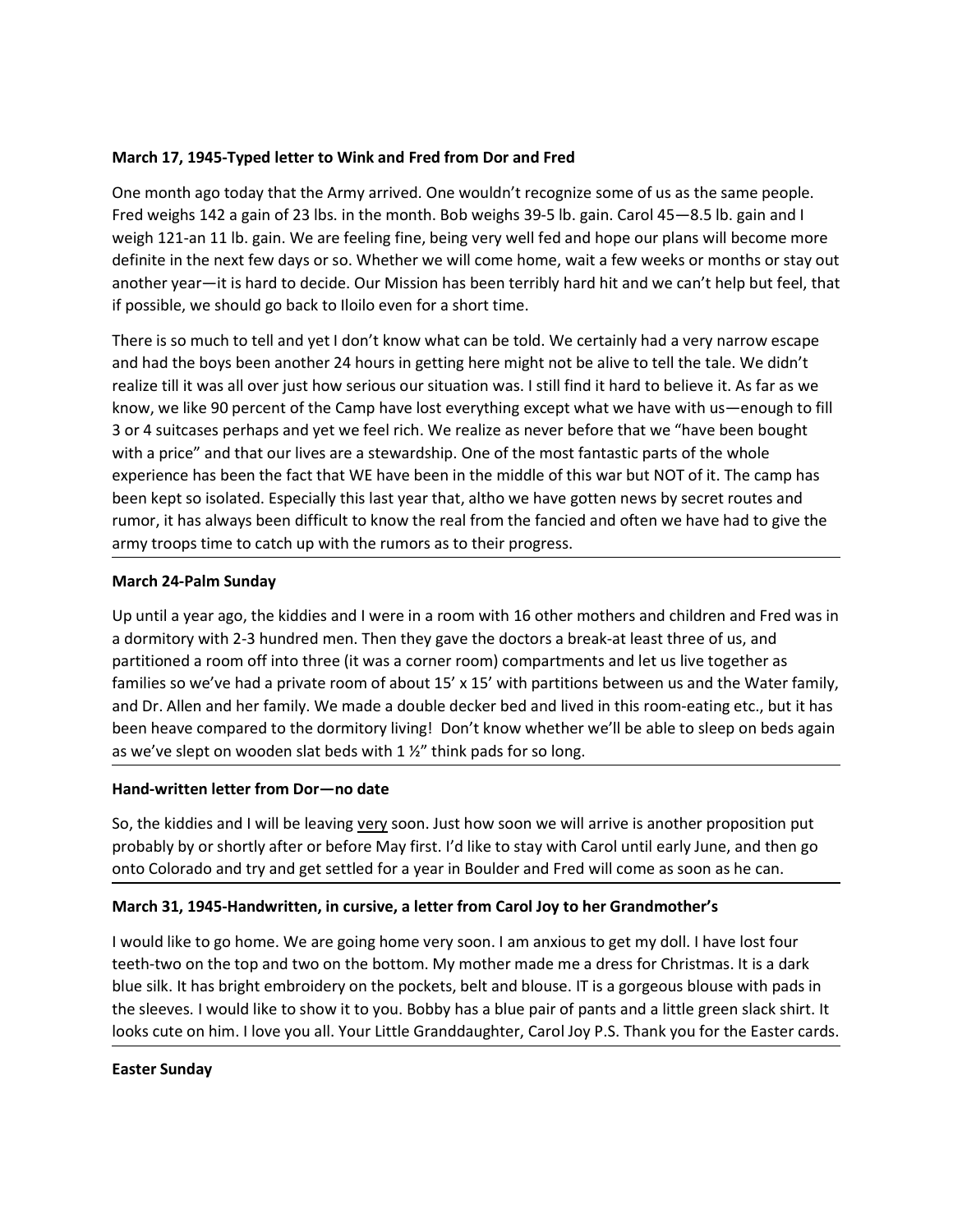We boiled the six eggs and then I drew designs on them and Carol did a nice job of coloring them with<br>crayons. We hid them and they hunted them this morning. Fred conducted a sunrise service at Harris<br>Memorial this morning We boiled the six eggs and then I drew designs on them and Carol did a nice job of coloring them with<br>crayons. We hid them and they hunted them this morning. Fred conducted a sunrise service at Harris<br>Memorial this morning We boiled the six eggs and then I drew designs on them and Carol did a nice job of coloring them with<br>crayons. We hid them and they hunted them this morning. Fred conducted a sunrise service at Harris<br>Memorial this morning We boiled the six eggs and then I drew designs on them and Carol did a nice job of coloring them with<br>crayons. We hid them and they hunted them this morning. Fred conducted a sunrise service at Harris<br>Memorial this morning We boiled the six eggs and then I drew designs on them and Carol did a nice job of coloring them with<br>crayons. We hid them and they hunted them this morning. Fred conducted a surrise service at Harris<br>Memorial this morning We boiled the six eggs and then I drew designs on them and Carol did a nice job of coloring them with<br>crayons. We hid them and they hunded them this morning. Fred conducted a sunrise service at Harris<br>Memorial this morning We boiled the six eggs and then I drew designs on them and Carol did a nice job of colond the compositions. We hid them and they hunted them this morning. Fred conducted a sunrise self-<br>Memorial this morning. Said he almos We boiled the six eggs and then I drew designs on them and Carol did a nice job crayons. We hid them and they hunted them this morning. Fred conducted a sunn<br>Memorial this morning. Said he almost lost his nerve when two co We boiled the six eggs and then I drew designs on them and Carol did a nice job of coloring them with<br>crayons. We hid them and they hunted them this morning. Fred conducted a sunrise service at Harris<br>Memorial this morning We boiled the six eggs and then I drew designs on them and Carol did a nice job of coloring them with<br>crayons. We hid them and they hunted them this morning. Fred conducted a surrise service at Harris<br>Memorial this morning We boiled the six eggs and then I drew designs on them and Carol did a nice job of coloring them with<br>crayons. We hid them and they hunted them this morning. Fed conducted a surrise service at Harris<br>Memorial this morning. We boiled the six eggs and then I drew designs on them and Carol did a nice job of coloring them with<br>crayons. We hid them and they hunted them this morning. Fred conducted a surrise service at Harris<br>Memorial this morning We boiled the six eggs and then I drew designs on them and Carol did a nice job of coloring them with<br>crayons. We hid them and they hunted them this morning. Fred conducted a sunrise service at Harris<br>Memorial this morning We boiled the six eggs and then I drew designs on them and Carol did a nice job crayons. We hid them and they hunted them this morning. Fred conducted a sum<br>Memorial this morning. Said he almost lost his nerve when two com We boiled the six eggs and then I drew designs on them and Carol did a nice job of coloring them with<br>crayons. We hid them and they hunted them this morning. Fred conducted a sunrise service at Harris<br>Memorial this morning ve to mue sox eggs and other in triew testigns of the mind can be under the bandle in the proposition of the hand they hunted them this morning. Fred conducted a surrise service at Harris Memorial this morning. Said he alm Little meat with simple desserts are our this moning. I ret wontworded a summe server at unany interest are to the mean of the destination of the single period of the camp and when he didn't have to censor what he said or

wellow and this morning, salure amoves user in the wellow the mean of the said or been so long since he's spoke outside the camp and when he didn't have to censor what he said or thought out loud—it was the first time sinc been so toong smore are spote bouse or te camp and writter to much caree to census or tracts. This payabout and the much cannot cannot cannot cannot cannot cannot the signific for the first time in a long time.<br> **April 6,** Sermons etc. had to be submitted in writing before being given—Church bells are ringing for the first<br>time in a long time.<br>**April 6, 1945**<br>Happy Birthday to Carol! We wish we could be there to help celebrate, but we are st time in a long time.<br>
Happy Birthday to Caroll. We wish we could be there to help celebrate, but we are still waiting for our<br>
"Ship to come in" as Aunt Sue used to say. I thought twe would surely be on the way by this tim April 6, 1945<br>
Happy Birthday to Carol! We wish we could be there to help celebrate, but we are still waiting for our<br>
"ship to come in" as Aunt Sue used to say. I thought we would surely be on the way by this time but<br>
we April 6, 1943<br>Happy Birthday to Caroll We wish we could be there to help celebrate, but we are still waiting for our<br>"ship to come in" as Aunt Sue used to say. I thought we would surely be on the way by this time but<br>we're

mappy uniting to calibit it and the was we countered to the ended to the ended to the seal with the properties the search with the properties the search with the properties the search with the properties the properties tha

we're still waiting. Trying to keep washed up and dothes clean and packed as often folk are notified one<br>evening to be ready the next A.M. It is no joke. Seems as though I'm more or less packed for an<br>unexpected happening evening to be ready the next A.M. It is no joke. Seems as though I'm more or less packed for an<br>unexpected happening (or an expected one that didn't happen) for at least a year.<br>Please don't plan to "feed us up" the simple unexpected happening (or an expected one that didn't happen) for at least a year.<br> **April 7, 1945**<br>
Please don't plan to "feed us up" the simplest diet is best. We were without protein and fats so long that<br>
they are hard **April 7, 1945**<br>Please don't plan to "feed us up" the simplest diet is best. We were without protein and fats so long that<br>they are hard to handle in large amounts or in rich foods. Fruits, vegetables, milk, cereals, eggs **PPINT 7, 1993**<br>Please don't plan to "feed us up" the simplest diet is best. We were without protein and fats so long that<br>they are hard to handle in large amounts or in rich foods. Fruits, vegetables, milk, cereals, eggs Please don't plan to "feed us up" the simplest diet is best. We were without protein and fats so long that<br>they are hard to handle in large amounts or in rich foods. Fruits, vegetables, milik, crereals, eggs and a<br>tiltle m they are hard to handle in large amounts or in rich foods. Fruits, vegetables, milk, cereals, eggs and a<br>little meat with simple deserts are our style for a while. The kiddles are drinking close to a quart of milk<br>it die a little meat with simple desserts are our style for a while. The kiddies are drinking close to a quart of milk<br>to heavy-mever less than a pint. Nelther has much appettle now except for milk, fruit. Our food is good but<br>to h a day—never less than a pint. Neither has much appetite now except for milk, fruit. Our food is good but<br>too heavy and too much canned stuff for our GI tracts.<br>His it possible to get a house in Boulder before fall, I would too heavy and too much canned stuff for our GI tracts.<br>If it is possible to get a house in Boulder before fall, I wouldn't mind spending 2-3 months in the<br>mountains if a conveniert confortable cabin were poosible altho'd c nountains in a convertent combined bath were possible and or or assume that the respected and get the particular products and the separated from gradually—also would like to get some canning done if possible.<br>April 10, 194 yourgases muto a crenne to ment with the new rounds or saturo, tec. will be easter it we can connect to the gradually-also would like to get some canning done if possible.<br>
April 10, 1945-St. Tomas-From Fred to his Mother<br> the migratually —also would like to get some caming uone in possible.<br>Well, I'm a bachelor again. Dor and the kiddies left yesterday morning at 8 and did it leave a hollow<br>Well, I'm a bachelor again. Dor and the kiddies le April 10, 1945-St. Tomas-From Fred to his Mother<br>Well, I'm a bachelor again. Dor and the kiddies left yesterday morning at 8 and did it leave a hollow<br>Heeling in me. However, I have survived these 24 hss. and it looks as i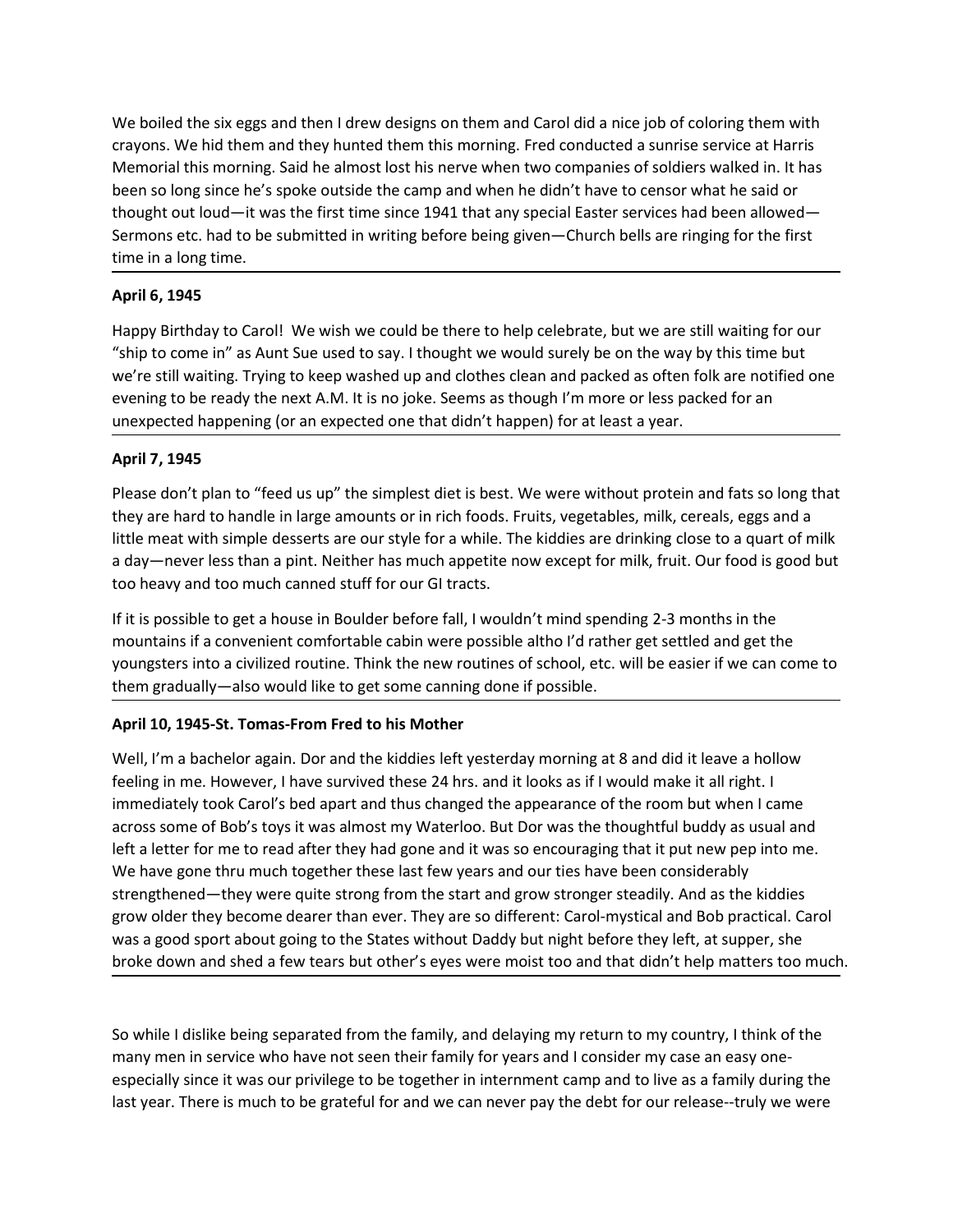bought with a <u>price</u>. I am glad to stay here and do all I can. The homecoming will be all the more thrilling.<br>
I am sure you appreciate my position.<br> **April 29, 1945-St. Tomas, Manila-Letter to mother & Carolyn from Fred** 

bought with a <u>price</u>. I am glad to stay here and do all I can. The homecoming will be all the more thrill<br>
I am sure you appreciate my position.<br> **April 29, 1945-St. Tomas, Manila-Letter to mother & Carolyn from Fred**<br>
I bought with a <u>price</u>. I am glad to stay here and do all I can. The homecoming will be all the more thrilling.<br>
1 am sure you appreciate my position.<br> **April 29, 1945-St. Tomas, Manila-Letter to mother & Carolyn from Fred** bought with a <u>price</u>. I am glad to stay here and do all I can. The homecoming will be all the more thrilling.<br>
I am sure you appreciate my position.<br> **April 29, 1945-St. Tomas, Manila-Letter to mother & Carolyn from Fred** bought with a <u>price</u>. I am glad to stay here and do all I can. The homecoming will be all the more thrilling.<br> **April 29, 1945-St. Tomas, Manila-Letter to mother & Carolyn from Fred**<br>
I hear any number lament how they los bought with a <u>price</u>. I am glad to stay here and do all I can. The homecoming will be all the more thrilling.<br> **April 29, 1945-St. Tomas, Manila-Letter to mother & Carolyn from Fred**<br>
I hear any number lament how they los bought with a <u>price</u>. I am glad to stay here and do all I can. The homecoming will be all the more thrilling.<br>I am sure you appreciate my position.<br>**April 29, 1945-St. Tomas, Manila-Letter to mother & Carolyn from Fred**<br>I still is difficult of throw even a rag away. Nails, bits of wire abundance of THINGs a man the bits of the more throw even a paper and the more throw even a paper and the more throw they lost EVERYTHING, I just sit and chu bought with a <u>price</u>, I am glad to stay here and do all I can. The homecoming will be all the more thrilling.<br>
J am sure you appreciate my position.<br> **April 29, 1945-St. Tomas, Manila-Letter to mother & Carolyn from Fred** bought with a <u>price</u>. I am glad to stay here and do all I can. The homecoming will be all the more thrilling.<br> **April 29, 1945-St. Tomas, Manila-Letter to mother & Carolyn from Fred**<br>
I hear any number lament how they los resourcefulness. bought with a <u>price</u>. I am glad to stay here and do all I can. The homecoming will I<br>am sure you appreciate my position.<br> **April 29, 1945-St. Tomas, Manila-Letter to mother & Carolyn from Fred**<br>
I hear any number lament h bought with a <u>price</u>. I am glad to stay here and do all I can. The homecoming will be all the more thrilling.<br>I am sure you appreciate my position.<br>**April 29, 1945-St. Tomas, Manila-Letter to mother & Carolyn from Fred**<br>I bought with a <u>price</u>. I am glad to stay here and do all I can. The homecoming will be all the more thrilling.<br>
I am sure you appreciate my position.<br> **April 29, 1945-St. Tomas, Manila-Letter to mother & Carolyn from Fred** bought with a <u>price</u>. I am glad to stay here and do all I can. The homecoming will be all the more thrilling.<br> **April 29, 1945-St. Tomas, Manila-Letter to mother & Carolyn from Fred**<br>
I hear any number lament how they los

book an any out all am sure that Bob has. He's getting roses in the Carolection is a sure you appectate my position.<br> **April 29, 1945-5t. Tomas, Manila-Letter to mother & Carolyn from Fred**<br>
thear any number lament how the ram sine you appletione my position.<br> **April 29, 1945-St. Tomas, Manila Letter to mother & Carolyn from Fred**<br>
thear any number lament how they lost EVERYTHING, I just sit and chuckle, for we lost ours right at the<br>
beginn April 29, 1945-St. Tomas, Manila-Letter to mother & Carolyn from Fred<br>
Ihear any number lament how they lost EVERYTHING, I just sit and chuckle, for we lost ours right at the<br>
beginning, so had the pleasure of going thu in I hear any number lament how they lost EVERYTHING, I just sit and chuckle, for we lost ours right at the beginning, so had the pleasure of going thru internment without encumbrance. We certainly picked up plenty in the mea in ear any number lament how they lost EVERYTHINNG, Just sit and chuckle, for we lost our sright at the dairy and the beat our sit and the beat our state of points the mean three perturbing plenting in the mean time and I beginning, so had the pleasure of going thru interminent without encumbrance. We certainly picked up<br>then y in the marvelous tin cans we collected and how we prized certain gleanings from the garbage barrels. It<br>the marvel plenty in the meantime and thope you have a good sense of humor when Dor begans to tell you about<br>the marvelous tin cans we collected and how we prized certain gleanings from the garbage barrels. It<br>still is difficult to t still is difficult to throw even a rag away. Nails, bits of wire and string, pieces of p.<br>glass, etc. You would be surprised at what the ingenious internee did with these se<br>learned, in the last analysis, that life does no Feasy, etc., 100 wouto use supprised as wat the megentions interesting that the short is the short is the standysis, that life does not consist in the abundance of THINGS a man hath but in his resourcefulness.<br>
May 12, 194 resourcefulness.<br> **May 12, 1945**<br> **May 12, 1945**<br> **May 12, 1945**<br> **May 12, 1945**<br> **May 12, 1945**<br> **May 12, 1945**<br> **May 12, 1945**<br>
an feeling fine now, and am having no trouble with my back. My leg still cramps some, but th textooceromess.<br>
May 12, 1945<br>
If am freeling fine now, and am having no trouble with my back. My leg still cramps some, but the B-1 and<br>
the prostigmon seem to be taking care of that, so I guess I am O.K. Carol looks as WHY 12, 1943<br>
Nam feeling fine now, and am having no trouble with my back. My leg still cramps some, but the B-1 and<br>
the prostigmon seem to be taking care of that, so I guess I am O.K. Carol looks as though she had gained I am feeling fine now, and am having no trouble with my back. My leg still cramps some, but the B-1 and<br>the prostigmon seen to be taking care of that, so I guess I am O.K. Carol looks as though she had gained<br>apound or two the prostigmon seem to be taking care of that, so I guess I am O.K. Carol looks as though she had gained<br>a pound or two and I am sure that Bob has. He is getting roses in his cheeks and they are most becoming.<br>Such an appe a pound or two and I am sure that Bob has. He is getting roses in his cheeks and they are most becoming.<br>Subout an appetite as they have. Carol can't seem to get enough cottage cheese and buttermilk. East<br>subout half of a

Such an appetite as they have. Carol can't seem to get enough cottage cheese and buttermilk a about haif of a 25 cent package of cottage cheese at a time, and would drink a quar of the buttermilk a about haif of a 25 cent about half of a 25 cent package of cottage cheese at a time, and would drink a quart of the buttermilk a<br>day if she had a chance. Each one gets away with most of a quart of milk a piece, and the other night for<br>supper, Bob day if she had a chance. Each one gets away with most of a quart of milk a piece, and the other night for in a gallon of raw milk and we were getting three quarts every other day ion date three basics us polon to the three supper, Bob ate three baked eggs and Carol two. Vesterday I made a big Indian pudding. A friend sent us<br>in a gallon of raw milk and we were getting three quarts every other day from the dairy so decided that<br>was the safest In a genuro I raw wind wind we were getuing unter quaractery oncer une y nurure learn the vast the safest way to use it. Bob said that the reason he was getting pick cheeks was because he was eating so many red apples. He was us easies way to use it. bous and the least in a medial is applied to reason the system spin and the sepacing processes was because ite was entired to display a 1945<br>
You can't imagine how good it seems to bave an endl earing so intary reu apples. The seems to nave arrendies appetite for apples.<br>
May 4, 1945<br>
You can't imagine how good it seems to be able to write to you all from the shores of the good old U.S.A.<br>
You can't imagine how g They  $\gamma$ ,  $L \rightarrow L \rightarrow L$ <br>
You can't imagine how good it seems to be able to write to you all from the shores of the good old U.S.A,<br>
You can't imagine how good it seems to be able for statine in some three and one half years